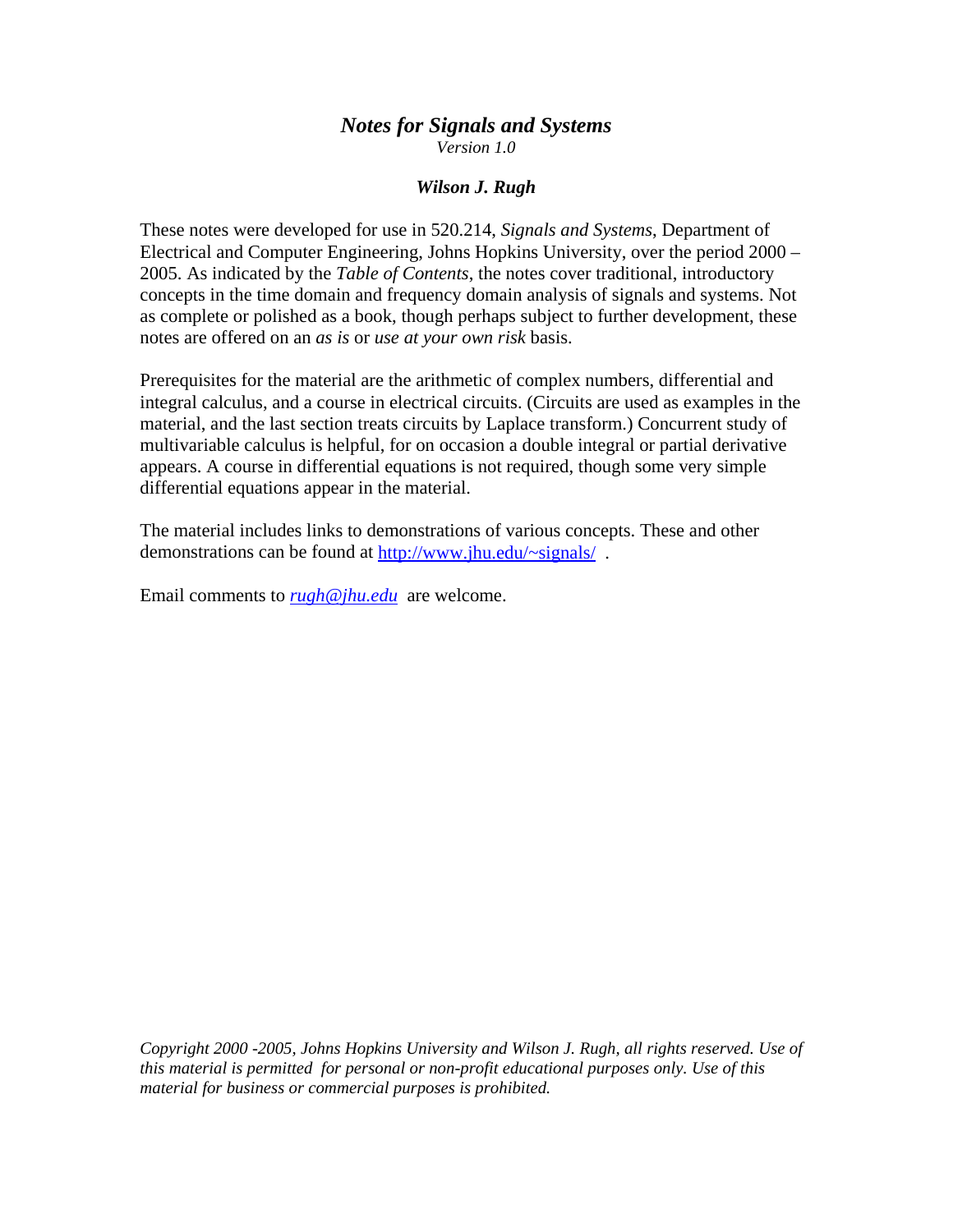# **Notes for Signals and Systems**

# **Table of Contents**

|    | 0. Introduction<br>0.1. Introductory Comments<br>0.2. Background in Complex Arithmetic<br>0.3. Analysis Background<br>Exercises                                                                                                                                                                                                                                               |
|----|-------------------------------------------------------------------------------------------------------------------------------------------------------------------------------------------------------------------------------------------------------------------------------------------------------------------------------------------------------------------------------|
|    | 1.1. Mathematical Definitions of Signals<br>1.2. Elementary Operations on Signals<br>1.3. Elementary Operations on the Independent Variable<br>1.4. Energy and Power Classifications<br>1.5. Symmetry-Based Classifications of Signals<br>1.6. Additional Classifications of Signals<br>1.7. Discrete-Time Signals: Definitions, Classifications, and Operations<br>Exercises |
|    | 2.1. Continuous-Time Exponential Signals<br>2.2. Continuous-Time Singularity Signals<br>2.3. Generalized Calculus<br>Exercises                                                                                                                                                                                                                                                |
|    | 3.1. Discrete-Time Exponential Signals<br>3.2. Discrete-Time Singularity Signals<br>Exercises                                                                                                                                                                                                                                                                                 |
|    | 4.1. Introduction to Systems<br>4.2. System Properties<br>4.3. Interconnections of Systems<br>Exercises                                                                                                                                                                                                                                                                       |
| 5. | 5.1. DT LTI Systems and Convolution<br>5.2. Properties of Convolution - Interconnections of DT LTI Systems<br>5.3. DT LTI System Properties<br>5.4. Response to Singularity Signals<br>5.5. Response to Exponentials (Eigenfunction Properties)<br>5.6. DT LTI Systems Described by Linear Difference Equations<br>Exercises                                                  |
| 6. | 6.1. CT LTI Systems and Convolution                                                                                                                                                                                                                                                                                                                                           |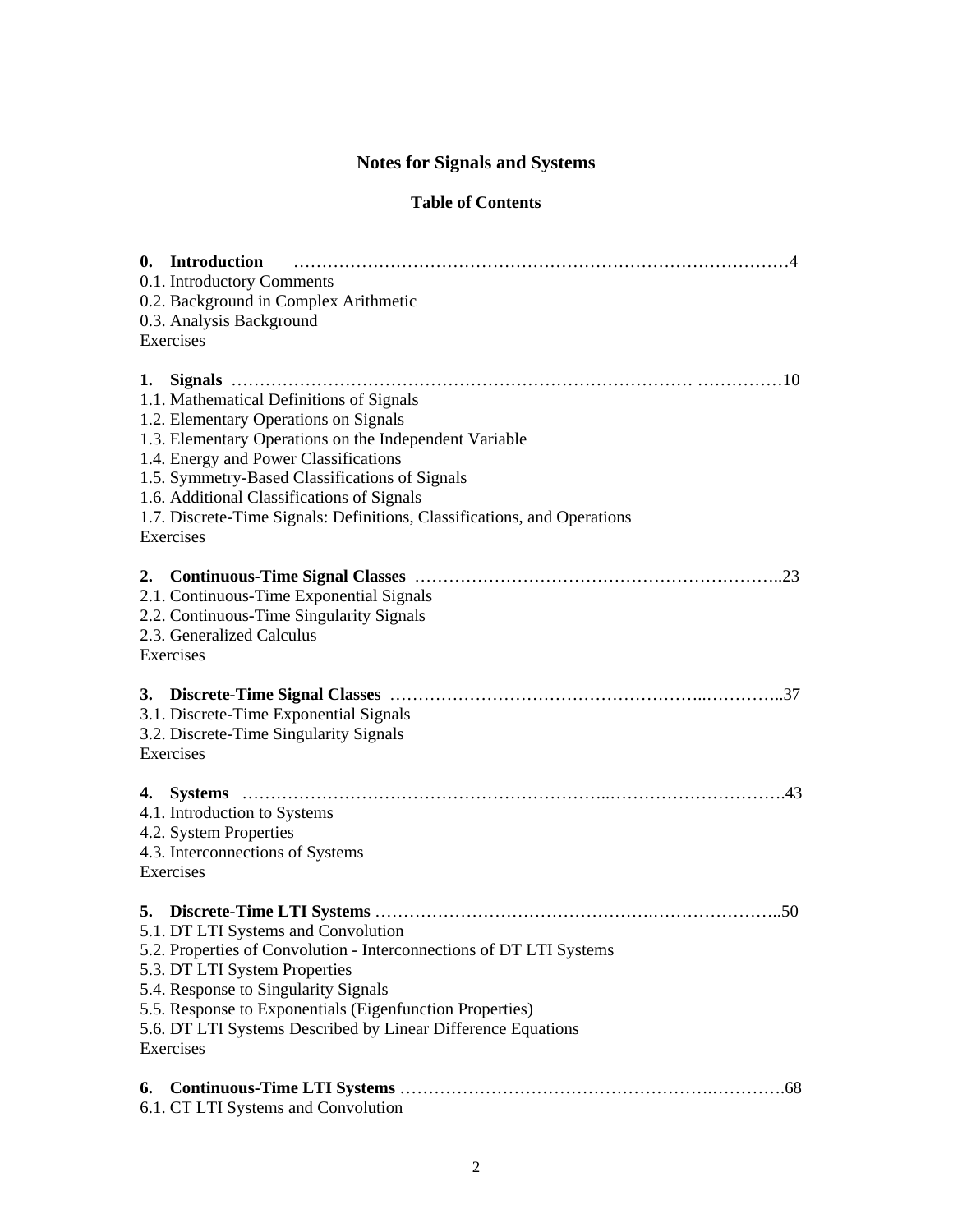| 6.2. Properties of Convolution - Interconnections of DT LTI Systems<br>6.3. CT LTI System Properties<br>6.4. Response to Singularity Signals<br>6.5. Response to Exponentials (Eigenfunction Properties)<br>6.6. CT LTI Systems Described by Linear Difference Equations<br>Exercises                                                                                                                                                       |
|---------------------------------------------------------------------------------------------------------------------------------------------------------------------------------------------------------------------------------------------------------------------------------------------------------------------------------------------------------------------------------------------------------------------------------------------|
| 7.1. Introduction to CT Signal Representation<br>7.2. Orthogonality and Minimum ISE Representation<br>7.3. Complex Basis Signals<br>7.4. DT Signal Representation<br>Exercises                                                                                                                                                                                                                                                              |
| 8.1. CT Fourier Series<br>8.2. Real Forms, Spectra, and Convergence<br>8.3. Operations on Signals<br>8.4. CT LTI Frequency Response and Filtering<br>Exercises                                                                                                                                                                                                                                                                              |
| 9.1. DT Fourier Series<br>9.2. Real Forms, Spectra, and Convergence<br>9.3. Operations on Signals<br>9.4. DT LTI Frequency Response and Filtering<br>Exercises                                                                                                                                                                                                                                                                              |
| 10.1. Introduction to CT Fourier Transform<br>10.2. Fourier Transform for Periodic Signals<br>10.3. Properties of Fourier Transform<br>10.4. Convolution Property and LTI Frequency Response<br>10.5. Additional Fourier Transform Properties<br>10.6. Inverse Fourier Transform<br>10.7. Fourier Transform and LTI Systems Described by Differential Equations<br>10.8. Fourier Transform and Interconnections of LTI Systems<br>Exercises |
| 11.1. Introduction<br>11.2. Properties of the Laplace Transform<br>11.3. Inverse Transform<br>11.4. Systems Described by Differential Equations<br>11.5. Introduction to Laplace Transform Analysis of Systems<br>Exercises                                                                                                                                                                                                                 |
| 12.1. Circuits with Zero Initial Conditions<br>12.2. Circuits with Nonzero Initial Conditions<br>Exercises                                                                                                                                                                                                                                                                                                                                  |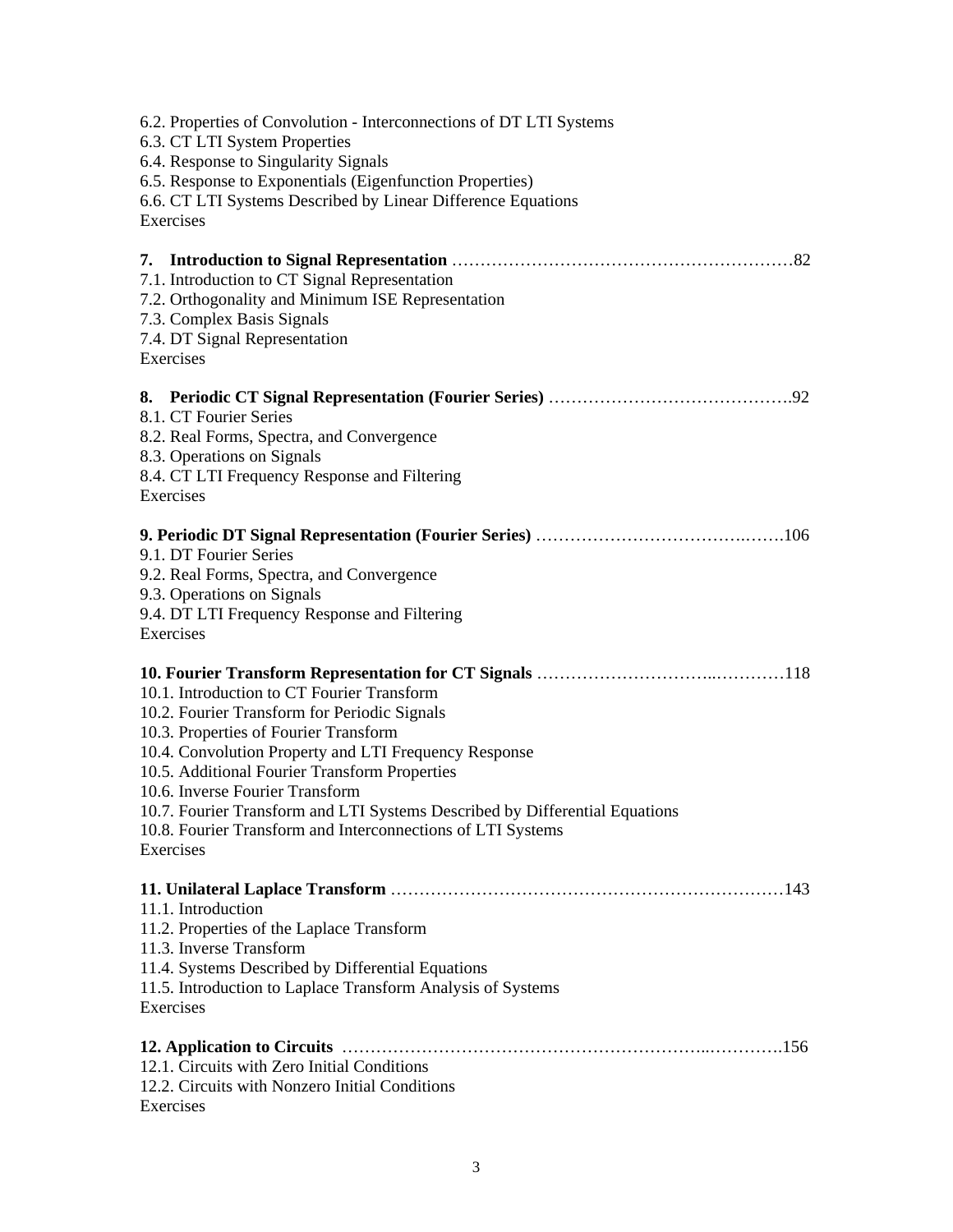# **Notes for Signals and Systems**

#### **0.1 Introductory Comments**

What is "Signals and Systems?" Easy, but perhaps unhelpful answers, include

- the  $\alpha$  and the  $\omega$ .
- the question and the answer,
- the fever and the cure,
- calculus and complex arithmetic for fun and profit,

More seriously, signals are functions of time (continuous-time signals) or sequences in time (discrete-time signals) that presumably represent quantities of interest. Systems are operators that accept a given signal (the *input signal*) and produce a new signal (the *output signal*). Of course, this is an abstraction of the processing of a signal.

From a more general viewpoint, systems are simply functions that have domain and range that are sets of functions of time (or sequences in time). It is traditional to use a fancier term such as *operator* or *mapping* in place of *function*, to describe such a situation. However we will not be so formal with our viewpoints or terminologies. Simply remember that signals are abstractions of time-varying quantities of interest, and systems are abstractions of processes that modify these quantities to produce new time-varying quantities of interest.

These notes are about the mathematical representation of signals and systems. The most important representations we introduce involve the *frequency domain* – a different way of looking at signals and systems, and a complement to the time-domain viewpoint. Indeed engineers and scientists often think of signals in terms of frequency content, and systems in terms of their effect on the frequency content of the input signal. Some of the associated mathematical concepts and manipulations involved are challenging, but the mathematics leads to a new way of looking at the world!

## **0.2 Background in Complex Arithmetic**

We assume easy familiarity with the arithmetic of complex numbers. In particular, the *polar form* of a complex number *c* , written as

$$
c = |c|e^{j\angle c}
$$

is most convenient for multiplication and division, e.g.,

$$
c_1 c_2 = |c_1| e^{j\angle c_1} |c_2| e^{j\angle c_2} = |c_1| |c_2| e^{j(\angle c_1 + \angle c_2)}
$$

The *rectangular form* for *c* , written

$$
c = a + jb
$$

where  $a$  and  $b$  are real numbers, is most convenient for addition and subtraction, e.g.,

$$
c_1 + c_2 = a_1 + jb_1 + a_2 + jb_2 = (a_1 + a_2) + j(b_1 + b_2)
$$

Of course, connections between the two forms of a complex number *c* include

$$
|c| = |a + jb| = \sqrt{a^2 + b^2}
$$
,  $\angle c = \angle (a + jb) = \tan^{-1}(b/a)$ 

and, the other way round,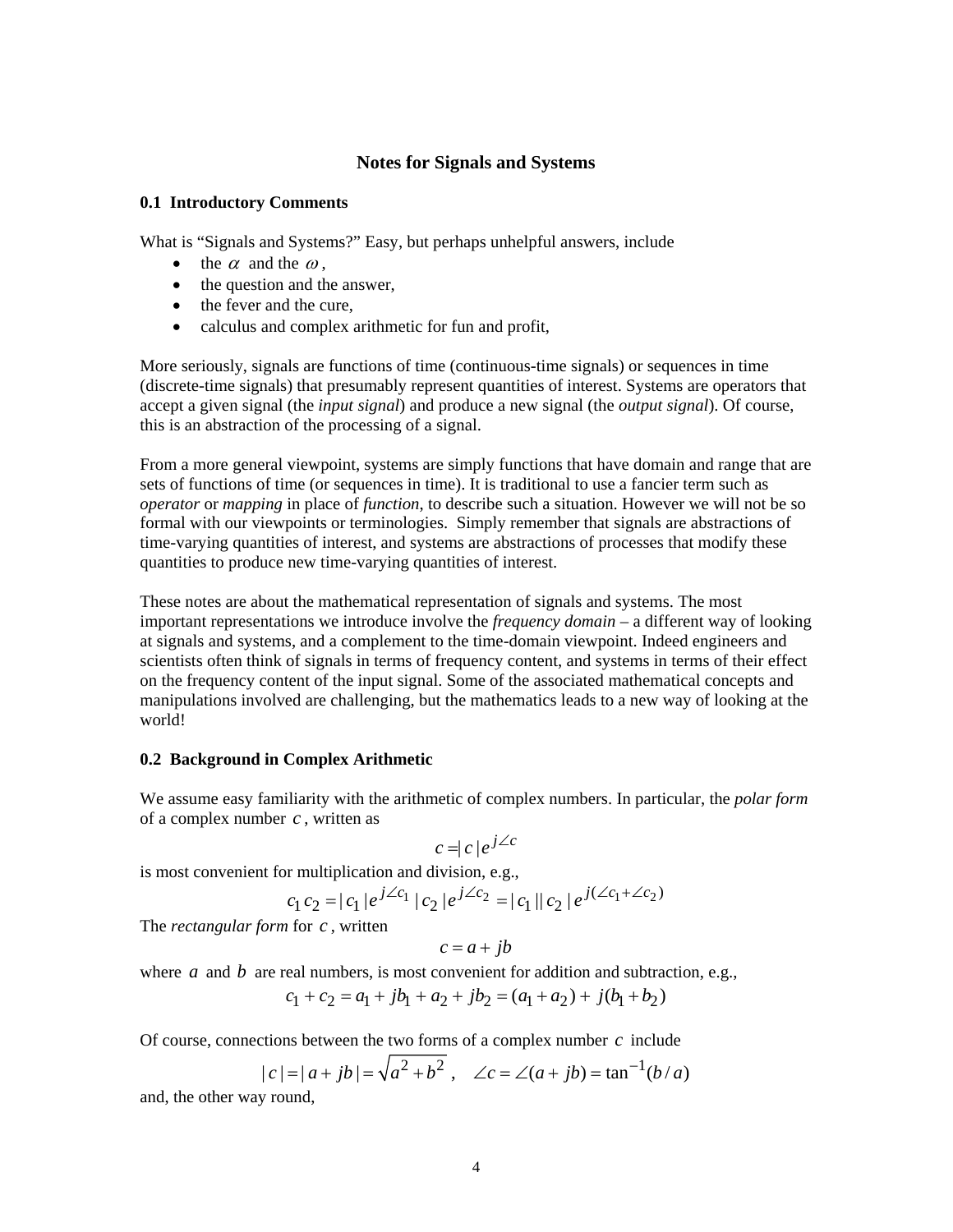$$
a = \text{Re}\{c\} = |c|\cos(\angle c), \quad b = \text{Im}\{c\} = |c|\sin(\angle c)
$$

Note especially that the quadrant ambiguity of the inverse tangent must be resolved in making these computations. For example,

$$
\angle(1-j) = \tan^{-1}(-1/1) = -\pi/4
$$

while

$$
\angle(-1+j) = \tan^{-1}(1/(-1)) = 3\pi/4
$$

It is important to be able to mentally compute the sine, cosine, and tangent of angles that are integer multiples of  $\pi/4$ , since many problems will be set up this way to avoid the distraction of calculators.

You should also be familiar with Euler's formula,

 $e^{j\theta} = \cos(\theta) + i\sin(\theta)$ 

and the complex exponential representation for trigonometric functions:

$$
\cos(\theta) = \frac{e^{j\theta} + e^{-j\theta}}{2}, \quad \sin(\theta) = \frac{e^{j\theta} - e^{-j\theta}}{2j}
$$

Notions of complex numbers extend to notions of complex-valued functions (of a real variable) in the obvious way. For example, we can think of a complex-valued function of time,  $x(t)$ , in the rectangular form

$$
x(t) = \text{Re}\left\{x(t)\right\} + j\,\text{Im}\left\{x(t)\right\}
$$

In a simpler notation this can be written as

$$
x(t) = x_R(t) + j x_I(t)
$$

where  $x_R(t)$  and  $x_I(t)$  are real-valued functions of *t*. Or we can consider polar form,

$$
x(t) = |x(t)| e^{j\angle x(t)}
$$

where  $|x(t)|$  and  $\angle x(t)$  are real-valued functions of t (with, of course,  $|x(t)|$  nonnegative for all *t* ). In terms of these forms, multiplication and addition of complex functions can be carried out in the obvious way, with polar form most convenient for multiplication and rectangular form most convenient for addition.

In all cases, signals we encounter are functions of the real variable *t* . That is, while signals that are complex-valued functions of *t* , or some other real variable, will arise as mathematical conveniences, we will not deal with functions of a complex variable until near the end of the course.

#### **0.3 Analysis Background**

We will use the notation  $x[n]$  for a real or complex-valued sequence (discrete-time signal) defined for integer values of *n*. This notation is intended to emphasize the similarity of our treatment of functions of a continuous variable (time) and our treatment of sequences (in time). But use of the square brackets is intended to remind us that the similarity should not be overdone!

Summation notation, for example,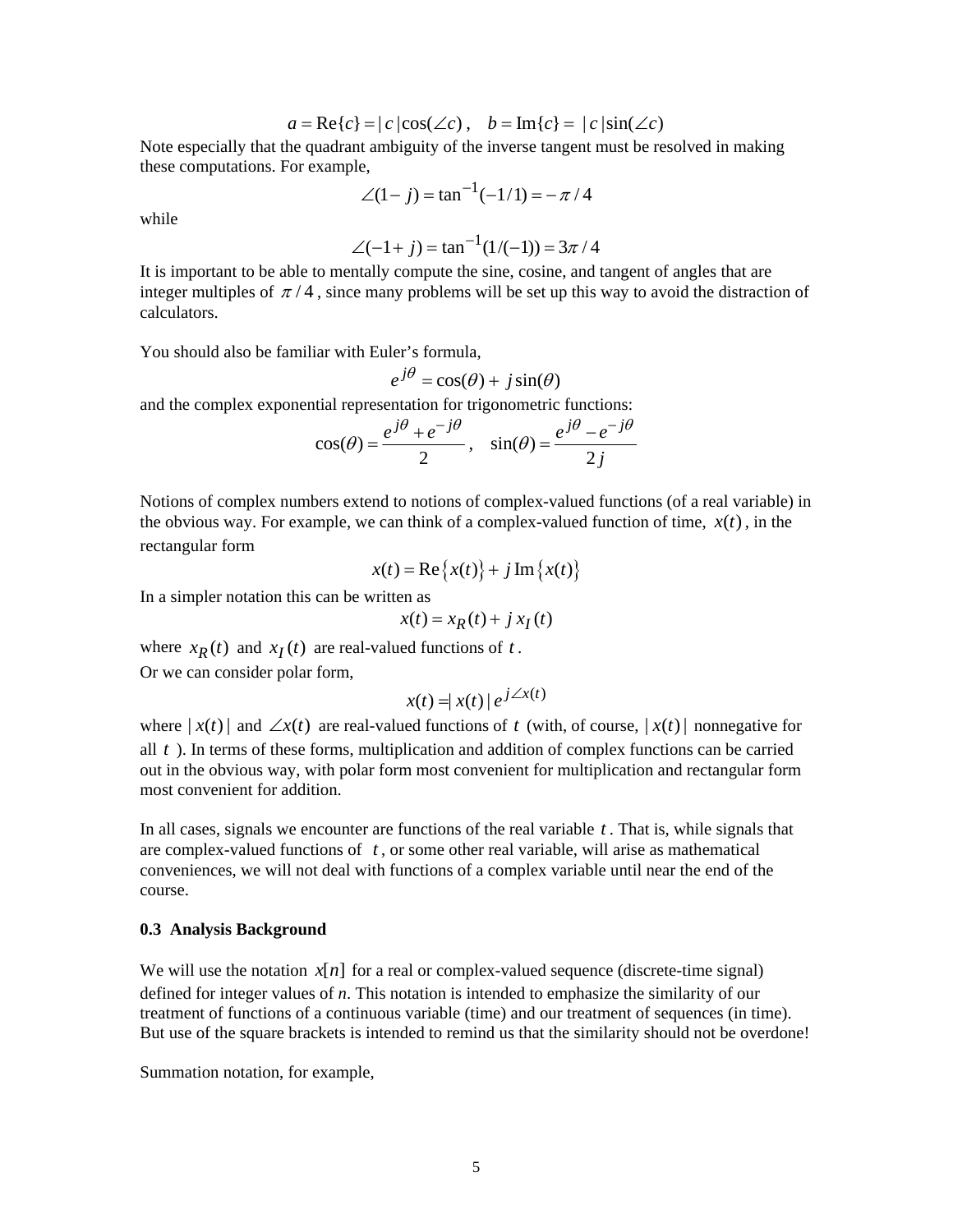$$
\sum_{k=1}^{3} x[k] = x[1] + x[2] + x[3]
$$

is extensively used. Of course, addition is commutative, and so we conclude that

$$
\sum_{k=1}^{3} x[k] = \sum_{k=3}^{1} x[k]
$$

Care must be exercised in consulting other references since some use the convention that a summation is zero if the upper limit is less than the lower limit. And of course this summation limit reversal is not to be confused with the integral limit reversal formula:

$$
\int_{1}^{3} x(t) dt = -\int_{3}^{1} x(t) dt
$$

It is important to manage summation indices to avoid collisions. For example,

$$
z[k] \sum_{k=1}^{3} x[k]
$$

is not the same thing as

$$
\sum_{k=1}^{3} z[k]x[k]
$$

But it is the same thing as

$$
\sum_{j=1}^{3} z[k]x[j]
$$

All these observations are involved in changes of variables of summation. A typical case is

$$
\sum_{k=1}^{3} x[n-k]
$$

Let  $j = n - k$  (relying on context to distinguish the new index from the imaginary unit *j*) to rewrite the sum as

$$
\sum_{j=n-1}^{n-3} x[j] = \sum_{j=n-3}^{n-1} x[j]
$$

Sometimes we will encounter multiple summations, often as a result of a product of summations, for example,

$$
\left(\sum_{k=1}^{4} x[k]\right) \left(\sum_{j=0}^{5} z[j]\right) = \sum_{k=1}^{4} \sum_{j=0}^{5} x[k] z[j] = \sum_{j=0}^{5} \sum_{k=1}^{4} x[k] z[j]
$$

The order of summations here is immaterial. But, again, look ahead to be sure to avoid index collisions by changing index names when needed. For example, write

$$
\left(\sum_{k=1}^{4} x[k]\right)\left(\sum_{k=0}^{5} z[k]\right) = \left(\sum_{k=1}^{4} x[k]\right)\left(\sum_{j=0}^{5} z[j]\right)
$$

before proceeding as above.

These considerations also arise, in slightly different form, when integral expressions are manipulated. For example, changing the variable of integration in the expression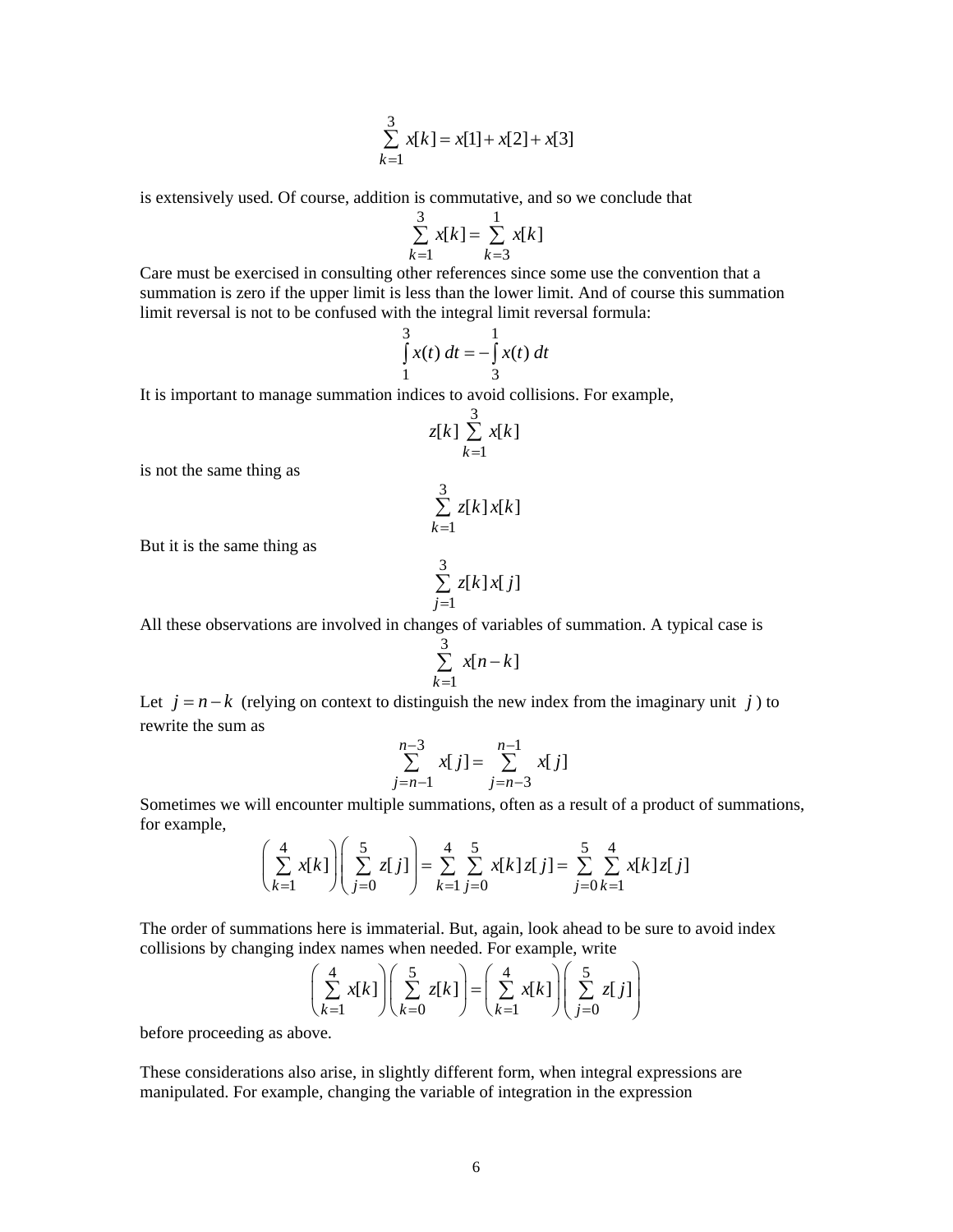$$
\int\limits_0^t x(t-\tau)\,d\tau
$$

to  $\sigma = t - \tau$  gives

$$
\int_{t}^{0} x(\sigma) (-d\sigma) = \int_{0}^{t} x(\sigma) d\sigma
$$

We encounter multiple integrals on rare occasions, usually as a result of a product of integrals, and collisions of integration variables must be avoided by renaming. For example,

$$
\begin{pmatrix} 3 \\ \int_0^x x(t) dt \end{pmatrix} \begin{pmatrix} 3 \\ \int_0^x z(t) dt \end{pmatrix} = \begin{pmatrix} 3 \\ \int_0^x x(t) dt \end{pmatrix} \begin{pmatrix} 3 \\ \int_0^x z(\tau) d\tau \end{pmatrix}
$$

$$
= \begin{pmatrix} 3 & 3 \\ \int_0^x x(t) z(\tau) dt d\tau \end{pmatrix}
$$

The Fundamental Theorem of Calculus arises frequently:

$$
\frac{d}{dt} \int\limits_{-\infty}^{t} x(\tau) \, d\tau = x(t)
$$

For finite sums, or integrals of well-behaved (e.g. continuous) functions with finite integration limits, there are no particular technical concerns about existence of the sum or integral, or interchange of order of integration or summation. However, for infinite sums or improper integrals (over an infinite range) we should be concerned about convergence and then about various manipulations involving change of order of operations. However, we will be a bit cavalier about this. For summations such as

$$
\sum_{k=-\infty}^{\infty} x[k]
$$

a rather obvious necessary condition for convergence is that  $|x[k]| \to 0$  as  $k \to \pm \infty$ . Typically we will not worry about general sufficient conditions, rather we leave consideration of convergence to particular cases.

For integrals such as

$$
\int_{-\infty}^{\infty} x(t) dt
$$

an obvious necessary condition for convergence is that  $|x(t)| \to 0$  as  $t \to \pm \infty$ , but again further details will be ignored. We especially will ignore conditions under which the order of a double (infinite) summation can be interchanged, or the order of a double (improper) integral can be interchanged. Indeed, many of the mathematical magic tricks that appear in our subject are explainable only by taking a very rigorous view of these issues. Such rigor is beyond our scope.

For complex-valued functions of time, operations such as differentiation and integration are carried out in the usual fashion with *j* viewed as a constant. It sometimes helps to think of the function in rectangular form to justify this view: for example, if  $x(t) = x_R(t) + j x_I(t)$ , then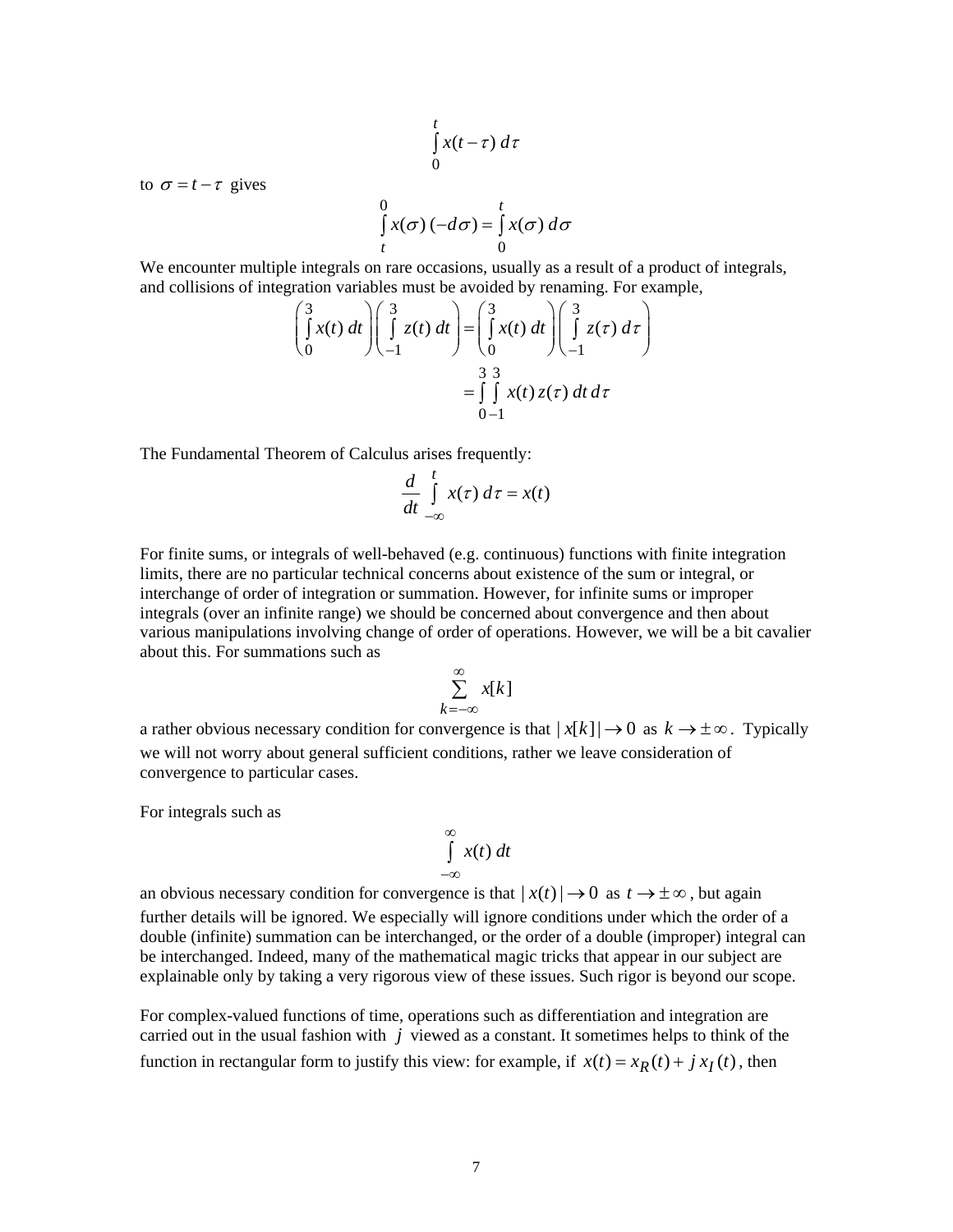$$
\int_{-\infty}^{t} x(\tau) d\tau = \int_{-\infty}^{t} x_R(\tau) d\tau + j \int_{-\infty}^{t} x_I(\tau) d\tau
$$

Similar comments apply to complex summations and sequences.

Pathologies that sometimes arise in the calculus, such as everywhere continuous but nowhere differentiable functions (signals), are of no interest to us! On the other hand, certain generalized notions of functions, particularly the impulse function, will be very useful for representing special types of signals and systems. Because we do not provide a careful mathematical background for generalized functions, we will take a very formulaic approach to working with them. Impulse functions aside, fussy matters such as signals that have inconvenient values at isolated points will be handled informally by simply adjusting values to achieve convenience.

*Example* Consider the function

$$
x(t) = \begin{cases} 1, & t = 0 \\ 0, & else \end{cases}
$$

Certainly the integral of  $x(t)$  between any two limits, is zero – there being no area under a single point. The derivative of  $x(t)$  is zero for any  $t \neq 0$ , but the derivative is undefined at  $t = 0$ , there being no reasonable notion of "slope." How do we deal with this? The answer is to view  $x(t)$  as equivalent to the identically-zero function. Indeed, we will happily adjust the value of a function at isolated values of *t* for purposes of convenience and simplicity.

In a similar fashion, consider

$$
u(t) = \begin{cases} 1, & t > 0 \\ 0, & t < 0 \end{cases}
$$

which probably is familiar as the *unit-step function*. What value should we assign to  $u(0)$ ? Again, the answer is that we choose  $u(0)$  for convenience. For some purposes, setting  $u(0) = 1/2$  is most suitable, for other purposes  $u(0) = 1$  is best. But in every instance we freely choose the value of  $u(0)$  to fit the purpose at hand. The derivative of  $u(t)$  is zero for all  $t \neq 0$ , but is undefined in the usual calculus sense at  $t = 0$ . However there is an intuitive notion that a jump upward has infinite slope (and a jump downward has slope −∞ ). We will capture this notion using generalized functions and a notion of generalized calculus in the sequel. By comparison, the signal  $x(t)$  in the example above effectively exhibits two simultaneous jumps, and there is little alternative than to simplify  $x(t)$  to the zero signal.

Except for generalized functions, to be discussed in the sequel, we typically work in the context of piecewise-continuous functions, and permit only simple, finite jumps as discontinuities.

#### **Exercises**

- **1.** Compute the polar form of the complex numbers  $e^{j(1+j)}$  and  $(1+j)e^{-j\pi/2}$ .
- **2.** Compute the rectangular form of the complex numbers  $2 e^{j5\pi/4}$  and  $e^{-j\pi} + e^{j6\pi}$ .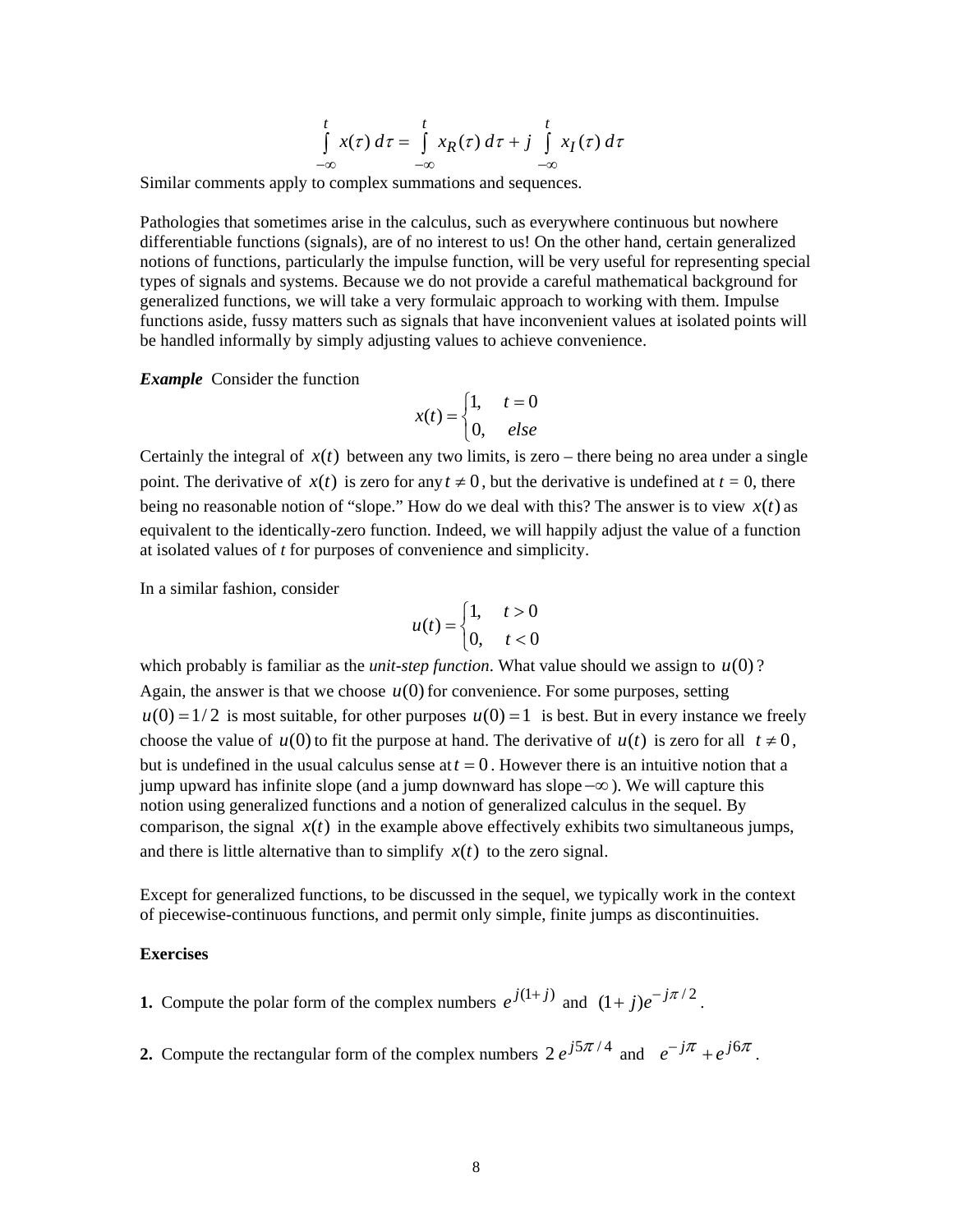**3.** Evaluate, the easy way, the magnitude  $|(2 - j2)^3|$  and the angle  $\angle (-1 - j)^2$ .

**4.** Using Euler's relation,  $e^{j\theta} = \cos \theta + j \sin \theta$ , derive the expression

$$
\cos \theta = \frac{1}{2} e^{j\theta} + \frac{1}{2} e^{-j\theta}
$$

**5.** If  $z_1$  and  $z_2$  are complex numbers, and a star denotes complex conjugate, express the following quantities in terms of the real and imaginary parts of  $z_1$  and  $z_2$ :

$$
Re[z_1 - z_1^*], Im[z_1z_2], Re[z_1/z_2]
$$

**6.** What is the relationship among the three expressions below?

$$
\int_{-\infty}^{\infty} x(\sigma) d\sigma, \quad \int_{-\infty}^{\infty} x(-\sigma) d\sigma, \quad 2 \int_{-\infty}^{\infty} x(2\sigma) d\sigma
$$

**7.** Simplify the three expressions below.

$$
\frac{d}{dt}\int_{0}^{t} x(\sigma) d\sigma, \quad \frac{d}{dt}\int_{-t}^{0} x(\sigma) d\sigma, \quad \frac{d}{d\sigma}\int_{t}^{0} x(\sigma) d\sigma
$$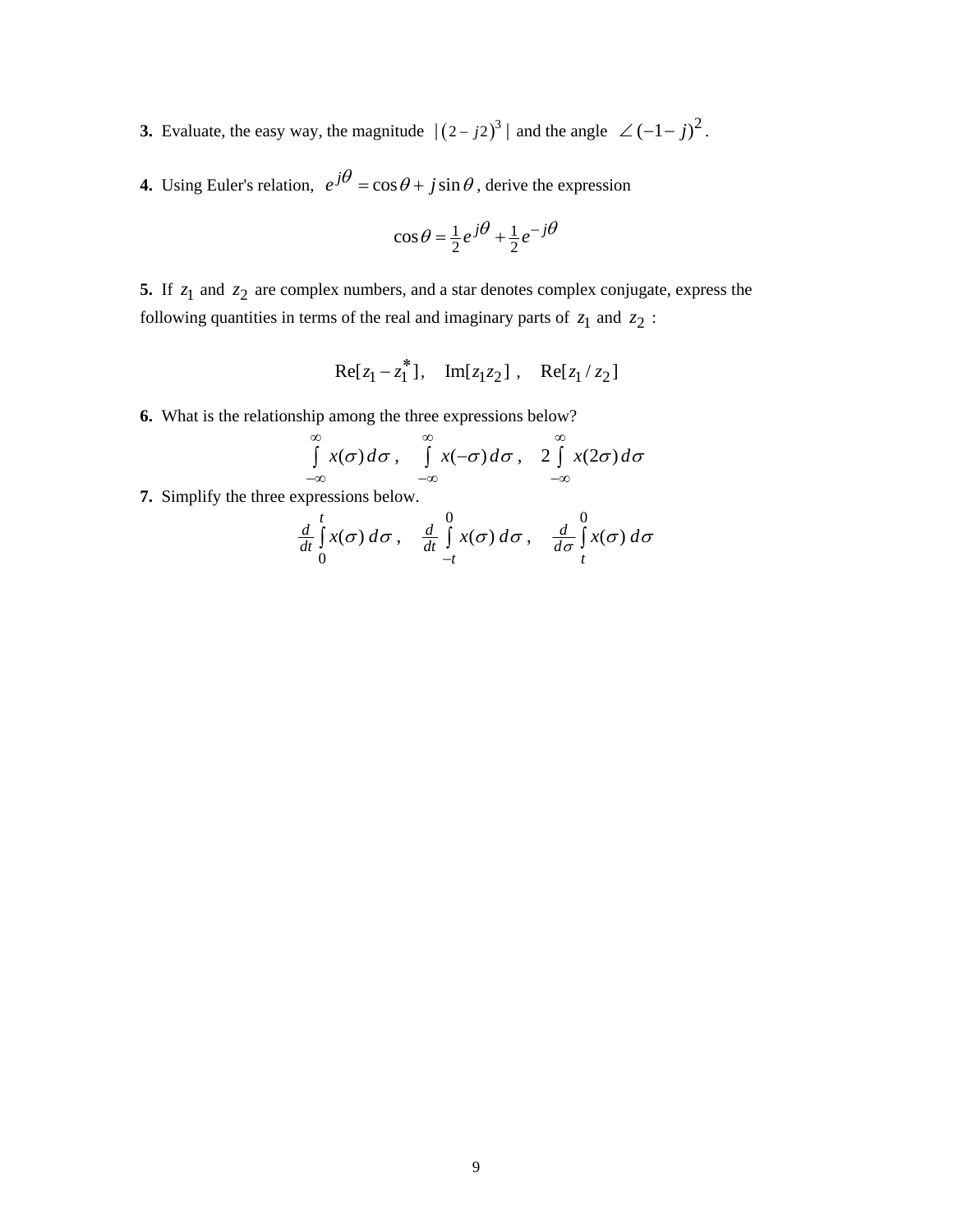# **Notes for Signals and Systems**

#### **1.1 Mathematical Definitions of Signals**

A *continuous-time signal* is a quantity of interest that depends on an independent variable, where we usually think of the independent variable as time. Two examples are the voltage at a particular node in an electrical circuit and the room temperature at a particular spot, both as functions of time. A more precise, mathematical definition is the following.

A *continuous-time signal* is a function  $x(t)$  of the real variable *t* defined for  $-\infty < t < \infty$ . A crude representation of such a signal is a sketch, as shown.



On planet earth, physical quantities take on real numerical values, though it turns out that sometimes it is mathematically convenient to consider *complex-valued functions* of *t*. However, the default is real-valued  $x(t)$ , and indeed the type of sketch exhibited above is valid only for real-valued signals. A sketch of a complex-valued signal  $x(t)$  requires an additional dimension or multiple sketches, for example, a sketch of the real part,  $\text{Re}\{x(t)\}\,$ , versus t and a sketch of the imaginary part,  $\text{Im}\{x(t)\}\,$ , versus *t*.

#### *Remarks:*

- A continuous-time signal is not necessarily a continuous function, in the sense of calculus. Discontinuities (jumps) in a signal are indicated by a vertical line, as drawn above.
- The default domain of definition is always the whole real line  $-$  a convenient abstraction that ignores various big-bang theories. We use ellipses as shown above to indicate that the signal "continues in a similar fashion," with the meaning presumably clear from context. If a signal is of interest only over a particular interval in the real line, then we usually define it to be zero outside of this interval so that the domain of definition remains the whole real line. Other conventions are possible, of course. In some cases a signal defined on a finite interval is extended to the whole real line by endlessly repeating the signal (in both directions).
- The independent variable need not be time, it could be distance, for example. But for simplicity we will always consider it to be time.
- An important subclass of signals is the class of *unilateral* or *right-sided* signals that are zero for negative arguments. These are used to represent situations where there is a definite starting time, usually designated  $t = 0$  for convenience.

A *discrete-time signal* is a sequence of values of interest, where the integer index can be thought of as a time index, and the values in the sequence represent some physical quantity of interest. Because many discrete-time signals arise as equally-spaced samples of a continuous-time signal, it is often more convenient to think of the index as the "sample number." Examples are the closing Dow-Jones stock average each day and the room temperature at 6 pm each day. In these cases, the sample number would be day 0, day 1, day 2, and so on.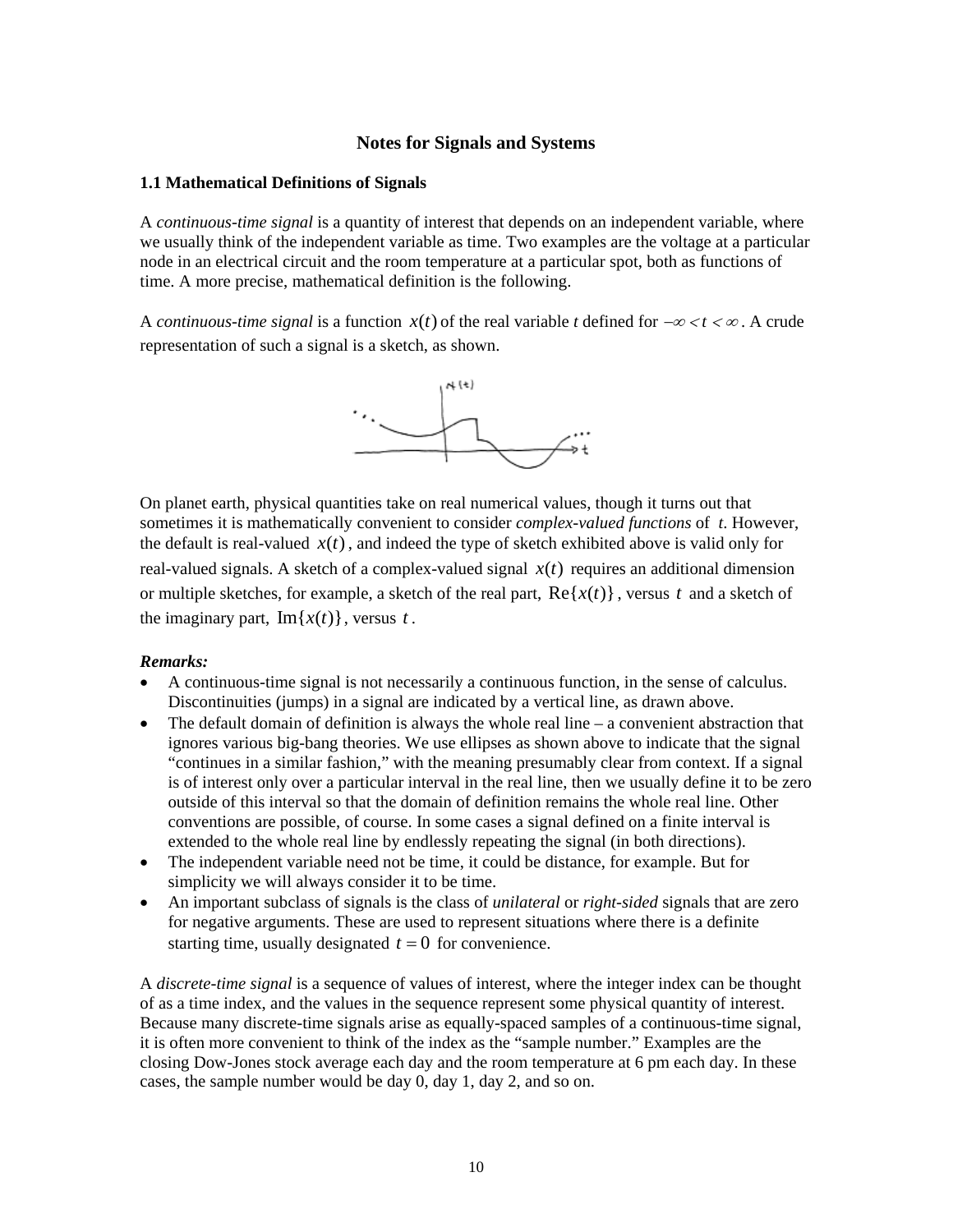We use the following mathematical definition.

A *discrete-time signal* is a sequence *x*[*n*] defined for all integers  $-\infty < n < \infty$ . We display *x*[*n*] graphically as a string of lollypops of appropriate height.



Of course there is no concept of continuity in this setting. However, all the remarks about domains of definition extend to the discrete-time case in the obvious way. In addition, complexvalued discrete-time signals often are mathematically convenient, though the default assumption is that  $x[n]$  is a real sequence.

In due course we discuss converting a signal from one domain to the other – sampling and reconstruction, also called *analog-to-digital* (A/D) and *digital-to-analog* (D/A) conversion.

# **1.2 Elementary Operations on Signals**

Several basic operations by which new signals are formed from given signals are familiar from the algebra and calculus of functions.

- *Amplitude Scale:*  $y(t) = a x(t)$ , where *a* is a real (or possibly complex) constant
- *Amplitude Shift:*  $y(t) = x(t) + b$ , where *b* is a real (or possibly complex) constant
- *Addition*:  $y(t) = x(t) + z(t)$
- *Multiplication*:  $y(t) = x(t) z(t)$

With a change in viewpoint, these operations can be viewed as simple examples of *systems*, a topic discussed at length in the sequel. In particular, if *a* and *b* are assumed real, and *z*(*t*) is assumed to be a fixed, real signal, then each operation describes a system with input signal  $x(t)$ and output signal  $y(t)$ . This viewpoint often is not particularly useful for such simple situations, however.

The description of these operations for the case of discrete-time signals is completely analogous.

## **1.3 Elementary Operations on the Independent Variable**

Transformations of the independent variable are additional, basic operations by which new signals are formed from a given signal. Because these involve the independent variable, that is, the argument (*t*), the operations sometimes subtly involve our customary notation for functions.

These operations can be viewed as somewhat less simple examples of systems, and sometimes such an alternate view is adopted.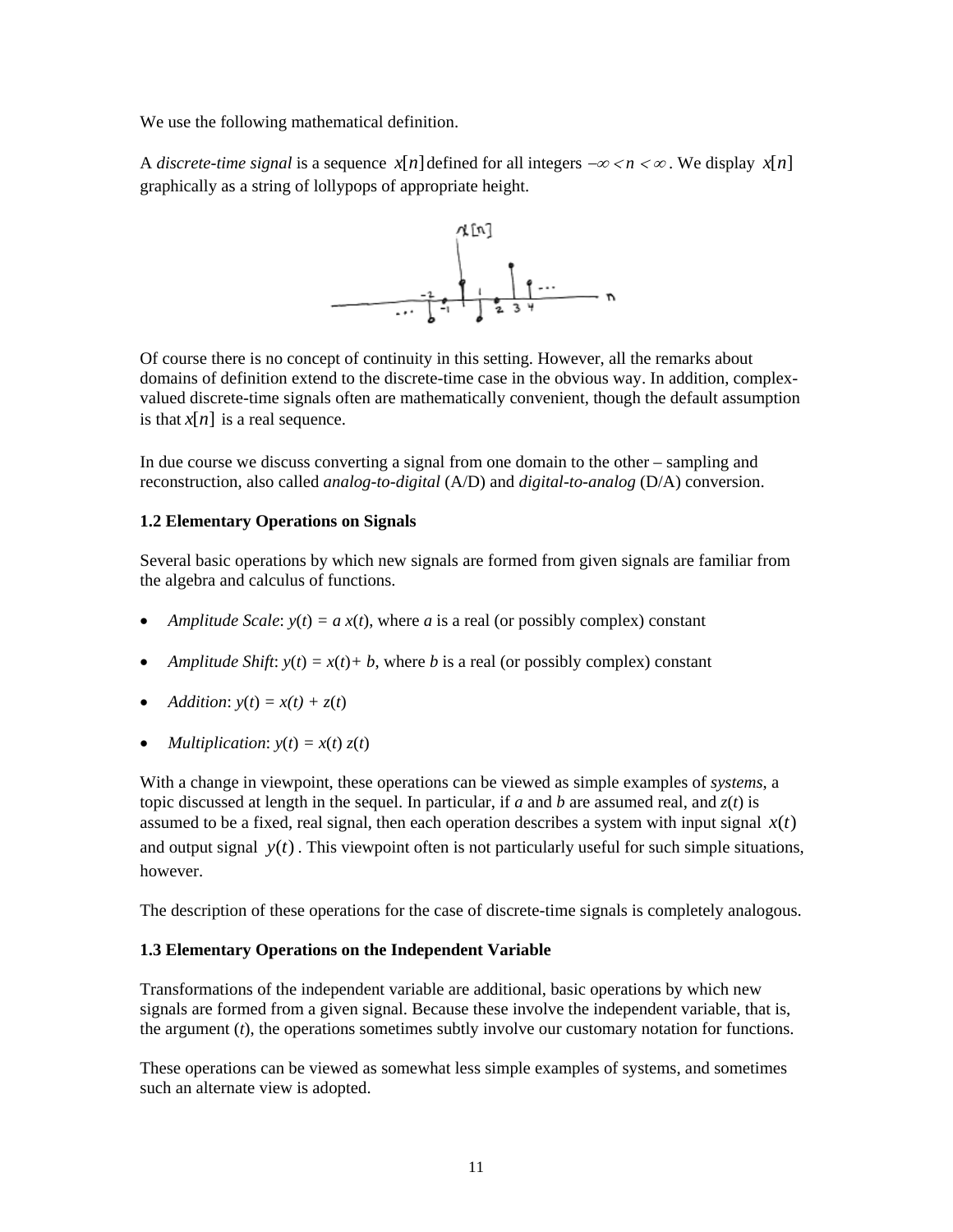As is typical in calculus, we use the notation  $x(t)$  to denote both the entire signal, and the value of the signal at a value of the independent variable called *t*. The interpretation depends on context. This is simpler than adopting a special notation, such as  $x(\cdot)$ , to describe the entire signal. Subtleties that arise from our dual view will be discussed in the particular context.

• *Time Scale:* Suppose  $y(t) = x(at)$  where *a* is a real constant. By sketching simple examples, it becomes clear that if  $a > 1$ , the result is a time-compressed signal, and if  $0 < a < 1$ , the result is time dilation. Of course, the case  $a = 0$  is trivial, giving the constant signal  $y(t) = x(0)$  that is only slightly related to  $x(t)$ . For  $a \neq 0$ ,  $x(t)$  can be recovered from  $y(t)$ . That is, the operation is invertible. If  $a < 0$ , then there is a time reversal, in addition to compression or dilation. The recommended approach to sketching time-scaled signals is simply to evaluate  $y(t)$  for a selection of values of *t* until the result becomes clear. For example,



Notice that in addition to compression or dilation, the `beginning time' or `ending time' of a pulse-type signal will be changed in the new time scale.

• *Time Shift*: Suppose  $y(t) = x(t - T)$  where *T* is a real constant. If  $T > 0$ , the shift is a right shift in time, or a time delay. If *T* is negative, we have a left shift, or a time advance. For example,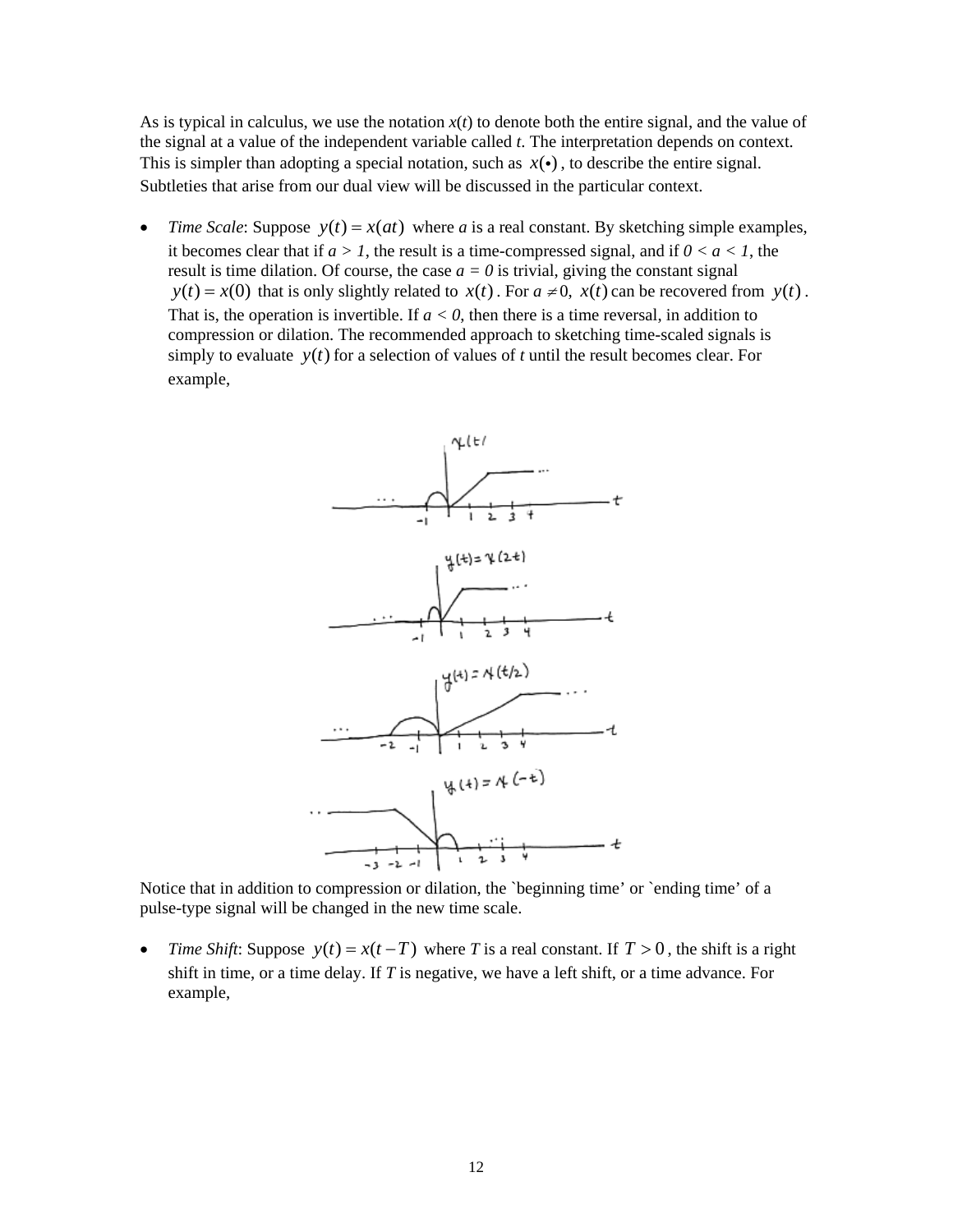

• *Combination Scale and Shift*: Suppose  $y(t) = x(at - T)$ . It is tempting to think about this as two operations in sequence -- a scale followed by a shift, or a shift followed by a scale. This is dangerous in that a wrong choice leads to incorrect answers. The recommended approach is to ignore shortcuts, and figure out the result by brute-force graphical methods: substitute various values of  $t$  until  $y(t)$  becomes clear. Continuing the example,



*Example*: The most important scale and shift combination for the sequel is the case where *a* = −1, and the sign of *T* is changed to write  $y(t) = x(T - t)$ . This is accomplished graphically by reversing time and then shifting the reversed signal *T* units to the right if  $T > 0$ , or to the left if  $T < 0$ . We refer to this transformation as the *flip and shift*. For example,



The flip and shift operation can be explored in the applet below. However, you should verify the interpretation of the flip and shift by hand sketches of a few examples.

## [flip and shift](http://www.ece.jhu.edu/~rugh/flipper2/default.htm)

# **1.4 Energy and Power Classifications**

The *total energy* of a continuous-time signal  $x(t)$ , where  $x(t)$  is defined for  $-\infty < t < \infty$ , is

$$
E_{\infty} = \int_{-\infty}^{\infty} x^2(t)dt = \lim_{T \to \infty} \int_{-T}^{T} x^2(t) dt
$$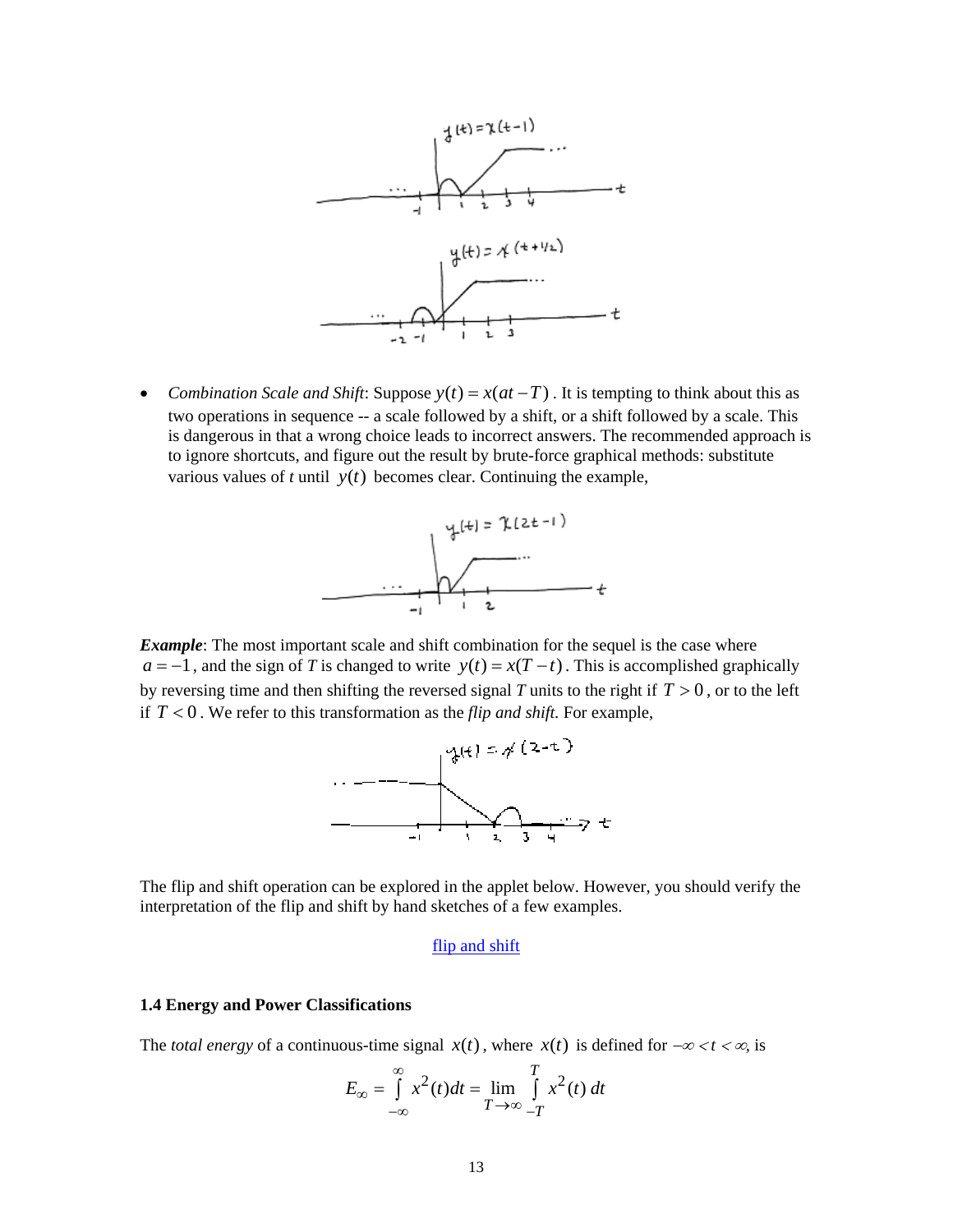In many situations, this quantity is proportional to a physical notion of energy, for example, if  $x(t)$  is the current through, or voltage across, a resistor. If a signal has finite energy, then the signal values must approach zero as *t* approaches positive and negative infinity.

The *time-average power* of a signal is

$$
P_{\infty} = \lim_{T \to \infty} \frac{1}{2T} \int_{-T}^{T} x^2(t) dt
$$

For example the constant signal  $x(t) = 1$  (for all *t*) has time-average power of unity.

With these definitions, we can place most, but not all, continuous-time signals into one of two classes:

- An *energy signal* is a signal with finite  $E_{\infty}$ . For example,  $x(t) = e^{-|t|}$ , and, trivially,  $x(t) =$ *0*, for all *t* are energy signals. For an energy signal,  $P_\infty = 0$ .
- A *power signal* is a signal with finite, nonzero  $P_\infty$ . An example is  $x(t) = 1$ , for all *t*, though more interesting examples are not obvious and require analysis. For a power signal,  $E_{\infty} = \infty$ .

*Example* Most would suspect that  $x(t) = \sin(t)$  is not an energy signal, but in any case we first compute

$$
\int_{-T}^{T} \sin^2(t) dt = \int_{-T}^{T} \left(\frac{1}{2} - \frac{1}{2}\cos(2t)\right) dt = T - \frac{1}{2}\sin(2T)
$$

Letting  $T \rightarrow \infty$  confirms our suspicions, since the limit doesn't exist. The second step of the power-signal calculation gives

$$
P_{\infty} = \lim_{T \to \infty} \frac{1}{2T} \left( T - \frac{1}{2} \sin(2T) \right) = \frac{1}{2}
$$

and we conclude that  $x(t)$  is a power signal.

*Example* The unit-step function, defined by

$$
u(t) = \begin{cases} 1, & t > 0 \\ 0, & t < 0 \end{cases}
$$

is a power signal, since

$$
\lim_{T \to \infty} \frac{1}{T} \int_{-T/2}^{T/2} u^2(t) dt = \lim_{T \to \infty} \frac{1}{T} \int_{0}^{T/2} 1 dt
$$

$$
= \lim_{T \to \infty} \frac{1}{T} \frac{T}{2} = \frac{1}{2}
$$

*Example* There are signals that belong to neither of these classes. For example,  $x(t) = e^t$  is a signal with both  $E_{\infty}$  and  $P_{\infty}$  infinite. A more unusual example is

$$
x(t) = \begin{cases} t^{-1/2}, t \ge 1\\ 0, t < 1 \end{cases}
$$

This signal has infinite energy but zero average power.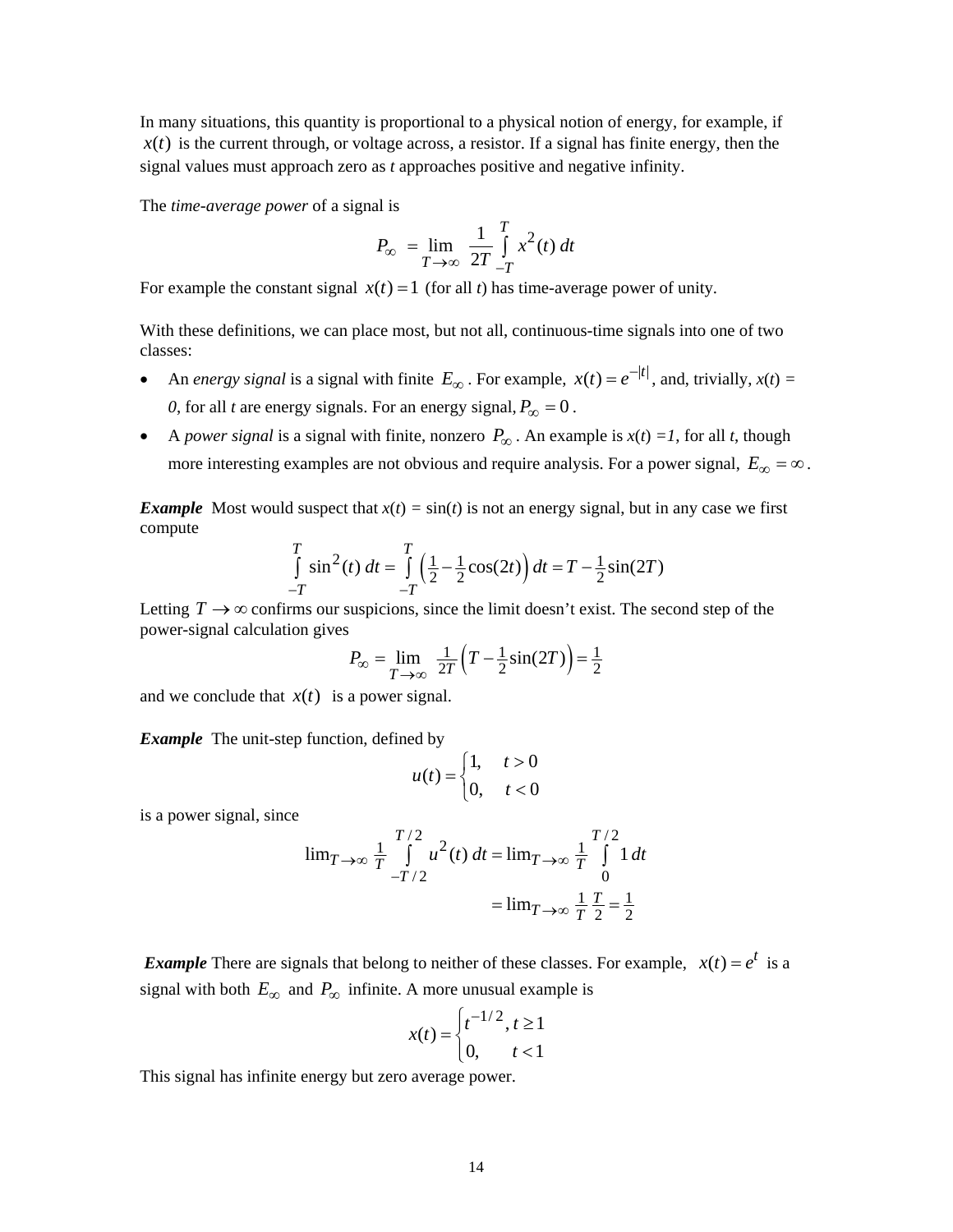The *RMS* (*root-mean-square*) value of a power signal  $x(t)$  is defined as  $\sqrt{P_{\infty}}$ .

These energy and power definitions also can be used for complex-valued signals, in which case we replace  $x^2(t)$  by  $|x(t)|^2$ .

## **1.5 Symmetry-Based Classifications of Signals**

A signal  $x(t)$  is called an *even signal* if  $x(-t) = x(t)$  for all *t*. If  $x(-t) = -x(t)$ , for all *t*, then  $x(t)$  is called an *odd signal*.

The *even part* of a signal  $x(t)$  is defined as

$$
x_{ev}(t) = \frac{x(t) + x(-t)}{2}
$$

and the *odd part* of  $x(t)$  is

$$
x_{od}(t) = \frac{x(t) - x(-t)}{2}
$$

The even part of a signal is an even signal, since

$$
x_{ev}(-t) = \frac{x(-t) + x(t)}{2} = x_{ev}(t)
$$

and a similar calculation shows that the odd part of a signal is an odd signal. Also, for any signal  $x(t)$  we can write a decomposition as

$$
x(t) = x_{ev}(t) + x_{od}(t)
$$

These concepts are most useful for real signals. For complex-valued signals, a symmetry concept that sometimes arises is *conjugate symmetry*, characterized by

$$
x(t) = x^*(-t)
$$

where superscript star denotes complex conjugate.

#### **1.6 Additional Classifications of Signals**

• *Boundedness:* A signal  $x(t)$  is called *bounded* if there is a finite constant *K* such that  $|x(t)| \leq K$ , for all *t*. (Here the absolute value is interpreted as magnitude if the signal is complex valued.) Otherwise a signal is called *unbounded*. That is, a signal is unbounded if no such *K* exists. For example,  $x(t) = \sin(3t)$  is a bounded signal, and we can take  $K = 1$ . Obviously,  $x(t) = t \sin(3t)$  is unbounded.

• *Periodicity:* A signal  $x(t)$  is called *periodic* if there is a positive constant *T* such that  $x(t) = x(t + T)$ , for all *t*. Such a *T* is called a *period* of the signal, and sometimes we say a signal is *T-periodic*. Of course if a periodic signal has period *T*, then it also has period *2T, 3T,* and so on. The smallest value of *T* for which  $x(t) = x(t + T)$ , for all *t*, is called the *fundamental period* of the signal, and often is denoted  $T<sub>o</sub>$ . Note also that a constant signal,  $x(t) = 3$ , for example, is periodic with period any  $T > 0$ , and the fundamental period is not well defined (there is no smallest positive number).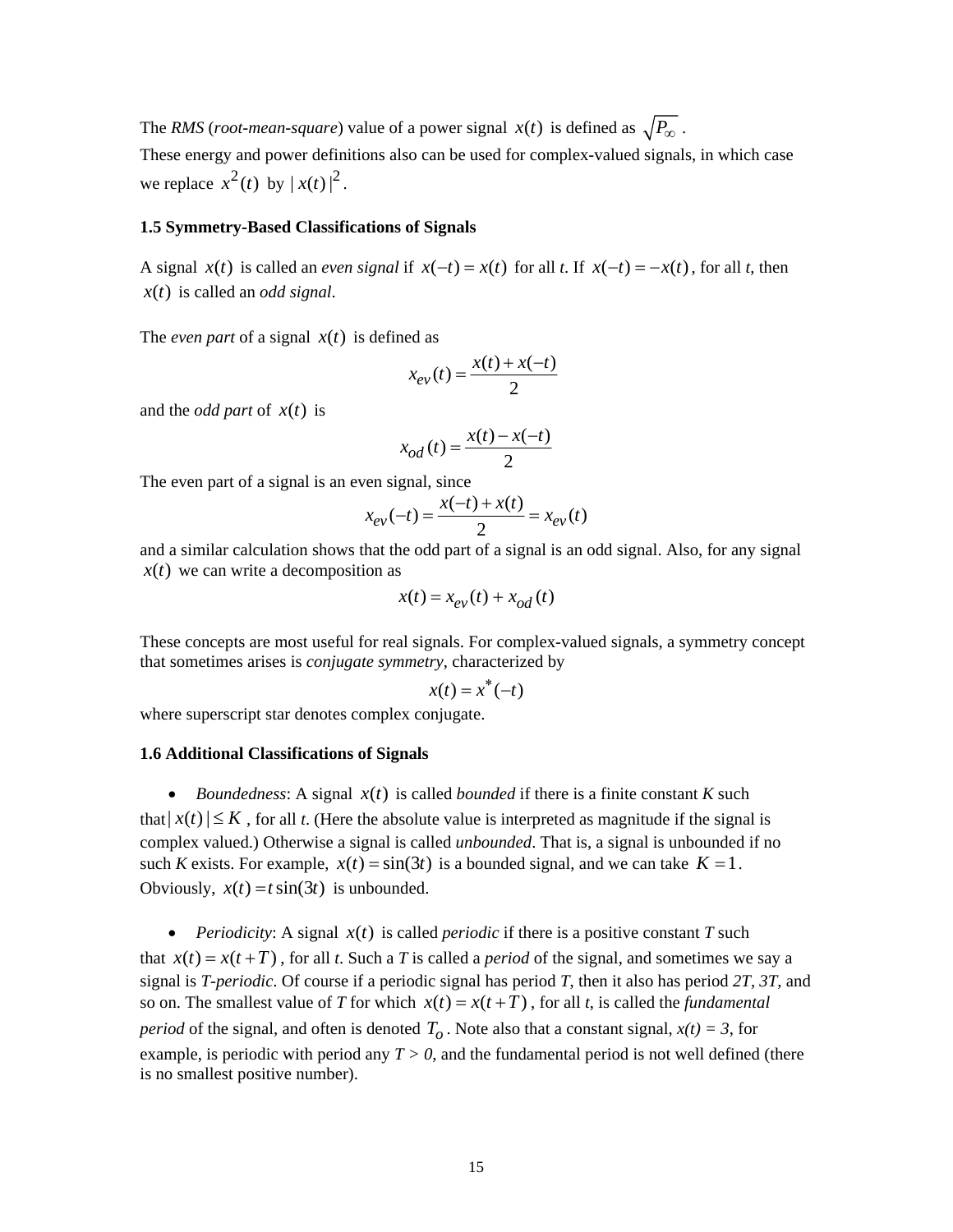*Examples* To determine periodicity of the signal  $x(t) = \sin(3t)$ , and the fundamental period  $T<sub>o</sub>$ if periodic, we apply the periodicity condition

$$
\sin(3(t+T)) = \sin(3t), \quad -\infty < t < \infty
$$

Rewriting this as

$$
\sin(3t+3T) = \sin(3t), \quad -\infty < t < \infty
$$

it is clear that the condition holds if and only if *3T* is an integer multiple of  $2\pi$ , that is, *T* is a positive integer multiple of  $2\pi/3$ . Thus the signal is periodic, and the fundamental period is  $T_0 = 2\pi/3$ . As a second example, we regard  $x(t) = u(t) + u(-t)$  as periodic, by assuming for convenience the value  $u(0) = 1/2$ , but there is no fundamental period.

Periodic signals are an important subclass of all signals. Physical examples include the ocean tides, an at-rest ECG, and musical tones (but not tunes).

Typically we consider the period of a periodic signal to have units of *seconds*, and the *fundamental frequency* of a periodic signal is defined by

$$
\omega_o = \frac{2\pi}{T_o}
$$

with units of *radians/second*. We will use radian frequency throughout, though some other sources use frequency in *Hertz*, denoted by the symbol  $f<sub>o</sub>$ . The relation between radian frequency and Hertz is

$$
f_o = \frac{\omega_o}{2\pi} = \frac{1}{T_o}
$$

The main difference that arises between the use of the two frequency units involves the placement of *2*<sup>π</sup> factors in various formulas.

Given a literal expression for a signal, solving the equation

$$
x(t) = x(t+T), \quad \text{for all } t
$$

for the smallest value of *T* , if one exists, can be arbitrarily difficult. Sometimes the best approach is to plot out the signal and try to determine periodicity and the fundamental period by inspection. Such a conclusion is not definitive, however, since there are signals that are very close to, but not, periodic, and this cannot be discerned from a sketch.

Note that the average power per period of a *T*-periodic signal  $x(t)$  becomes,

$$
P_T = \frac{1}{T} \int_{-T/2}^{T/2} x^2(t) \, dt
$$

or, more generally,

$$
P_T = \frac{1}{T} \int\limits_T x^2(t) \, dt
$$

where we have indicated that the integration can be performed over any interval of length *T*. To prove this, for any constant  $t<sub>o</sub>$  consider

$$
\frac{1}{T} \int\limits_{t_o}^{t_o+T} x^2(t) \, dt
$$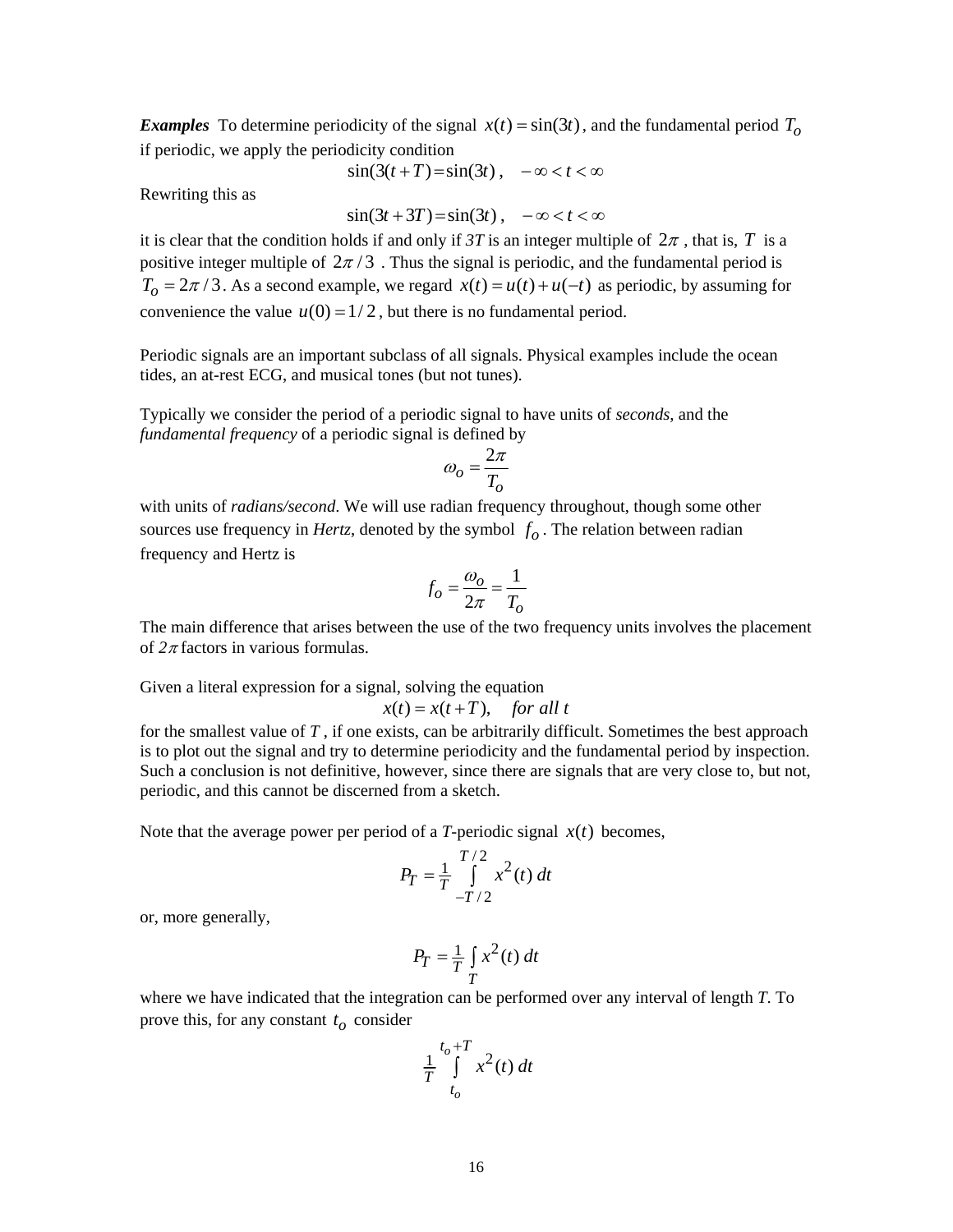and perform the variable change  $\tau = t - t_0 - T/2$ . The average power per period is the same as the average power of the periodic signal. Therefore the RMS value of a periodic signal  $x(t)$  is

$$
\sqrt{P_{\infty}} = \left(\frac{1}{T} \int_{T} x^{2}(t) dt\right)^{\frac{1}{2}}
$$

*Example* Ordinary household electrical power is supplied as a 60 Hertz sinusoid with RMS value about 110 volts. That is,

$$
x(t) = A\cos(120\pi t)
$$

and the fundamental period is  $T_0 = 1/60$  sec. The amplitude *A* is such that

$$
110 = \left( \frac{1/60}{60} A^2 \cos^2(120\pi t) dt \right)
$$

from which we compute  $A \approx 140$ .

# **1.7 Discrete-Time Signals: Definitions, Classifications, and Operations**

For discrete-time signals,  $x[n]$ , we simply need to convert the various notions from the setting of functions to the setting of sequences.

• *Energy and Power*: The *total energy* of a discrete-time signal is defined by

$$
E_{\infty} = \sum_{n=-\infty}^{\infty} x^2[n] = \lim_{N \to \infty} \sum_{n=-N}^{N} x^2[n]
$$

The time-average power is

$$
P_{\infty} = \lim_{N \to \infty} \frac{1}{2N+1} \sum_{n=-N}^{N} x^2[n]
$$

and discrete-time classifications of energy signals and power signals are defined exactly as in the continuous-time case.

*Examples* The unit pulse signal,

$$
\delta[n] = \begin{cases} 1, & n = 0 \\ 0, & n \neq 0 \end{cases}
$$

is an energy signal, with  $E_{\infty} = 1$ . The unit-step signal,

$$
u[n] = \begin{cases} 1, & n \ge 0 \\ 0, & n < 0 \end{cases}
$$

is a power signal with time-average power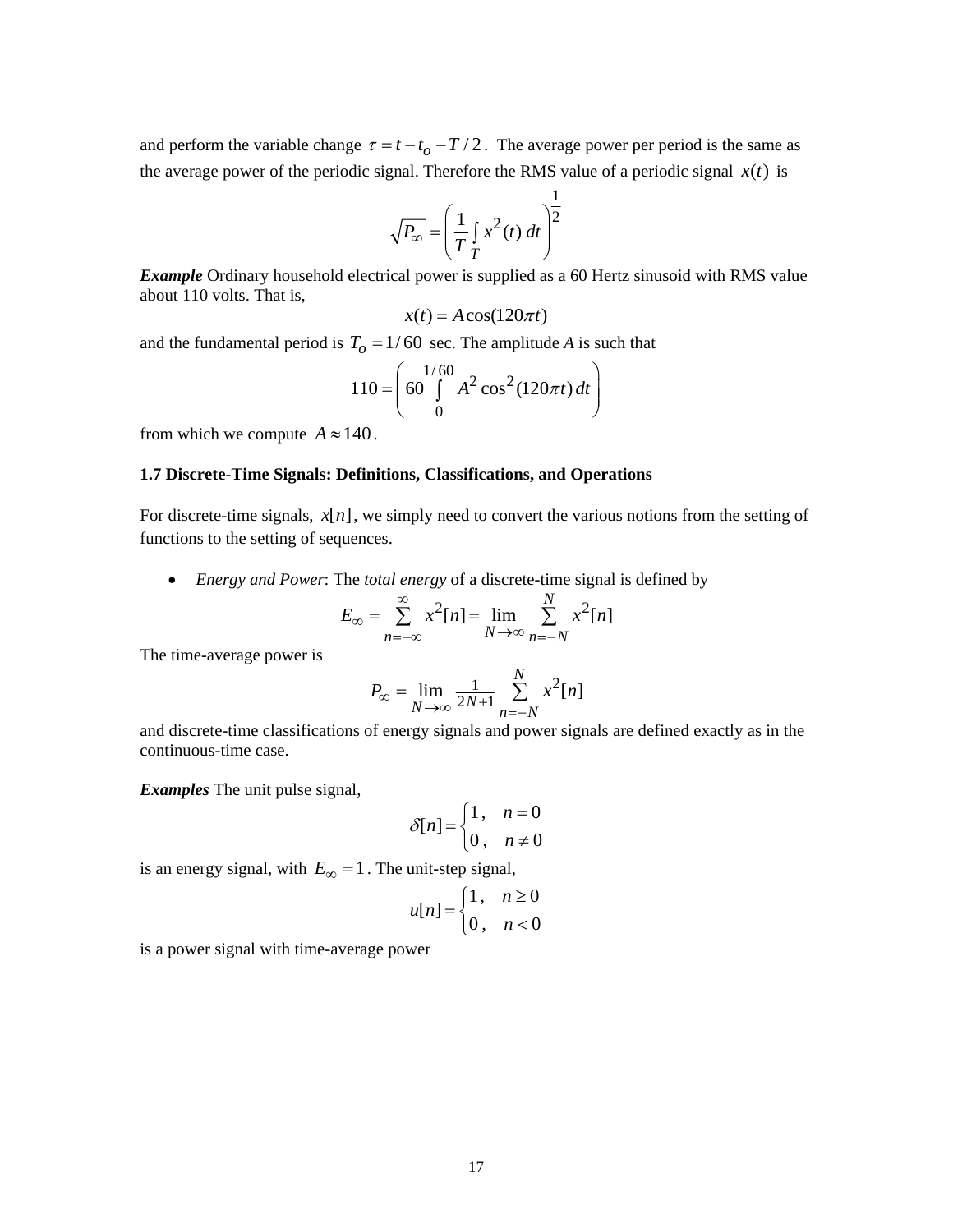$$
P_{\infty} = \lim_{N \to \infty} \frac{1}{2N+1} \sum_{n=-N}^{N} u^{2}[n]
$$

$$
= \lim_{N \to \infty} \frac{1}{2N+1} \sum_{n=0}^{N} 1
$$

$$
= \lim_{N \to \infty} \frac{N+1}{2N+1} = \frac{1}{2}
$$

• *Periodicity:* The signal  $x[n]$  is *periodic* if there is a positive integer *N*, called a *period*, such that

$$
x[n+N] = x[n]
$$

for all integer *n*. The smallest period of a signal, that is, the least value of *N* such that the periodicity condition is satisfied, is called the *fundamental period* of the signal. The fundamental period is denoted  $N<sub>o</sub>$ , though sometimes the subscript is dropped in particular contexts.

*Example* To check periodicity of the signal  $x[n] = \sin(3n)$ , we check if there is a positive integer *N* such that

 $sin(3(n+N)) = sin(3n)$ ,  $n = 0, \pm 1, \pm 2, ...$ 

That is

$$
sin(3n+3N) = sin(3n), \quad n = 0, \pm 1, \pm 2,...
$$

This condition holds if and only if  $3N$  is an integer multiple of  $2\pi$ , a condition that cannot be met by integer *N*. Thus the signal is not periodic.

• *Elementary operations*: Elementary operations, for example addition and scalar multiplication, on discrete-time signals are obvious conversions from the continuous-time case. Elementary transformations of the independent variable also are easy, though it must be remembered that only integer argument values are permitted in the discrete-time case

• *Time Scale:* Suppose  $y[n] = x[an]$ , where *a* is a positive or negative integer (so that the product, *an*, is an integer for all integer *n*). If  $a = -1$ , this is a time reversal. But for any case beyond  $a = \pm 1$ , be aware that loss of information in the signal occurs, unlike the continuous-time case.

*Example* For  $a = 2$ , compare the time scaled signal with the original: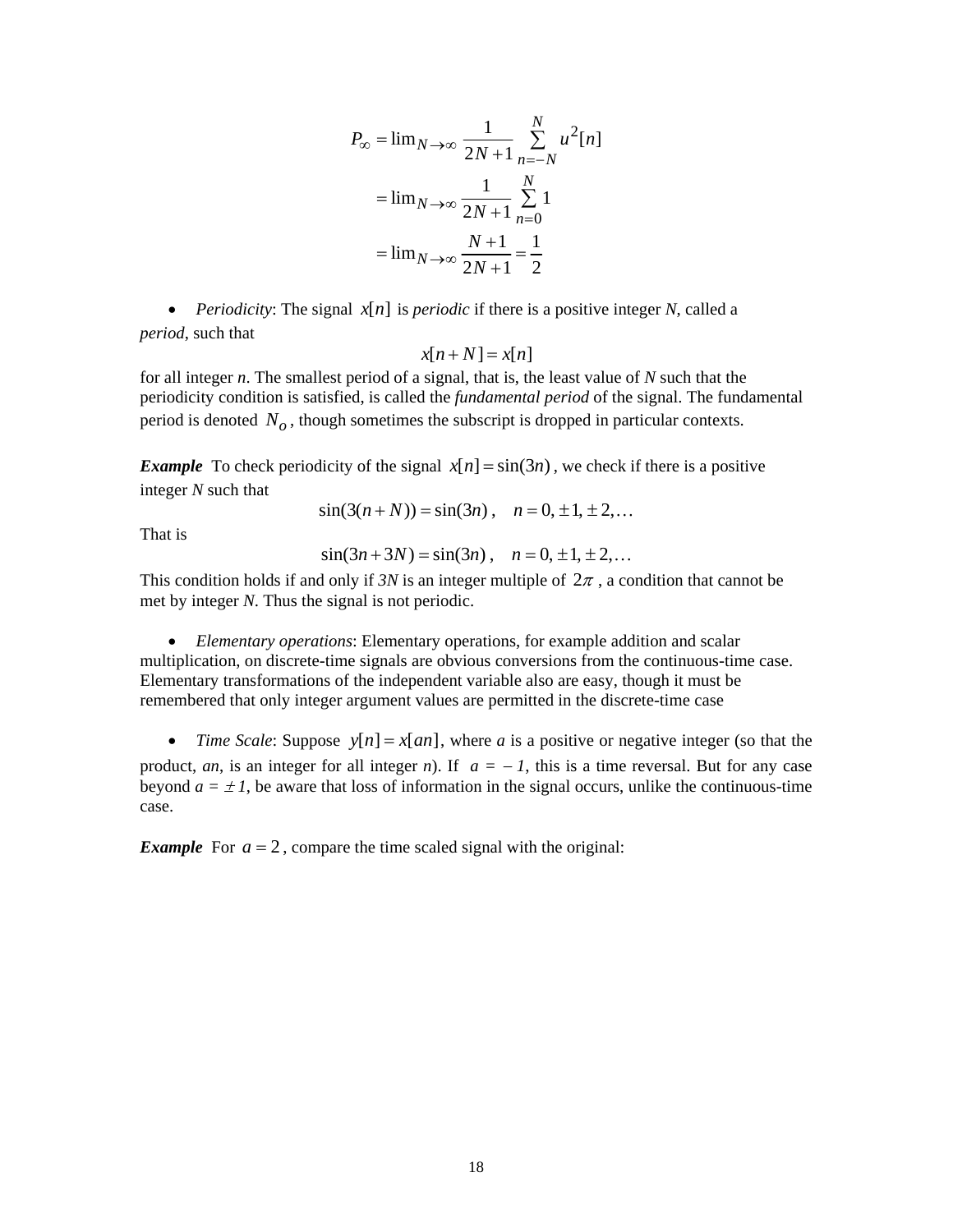

• *Time Shift:* Suppose  $y[n] = x[n-N]$ , where *N* is a fixed integer. If *N* is positive, then this is a right shift, or delay, and if  $N$  is negative, it is a left shift or advance.

• *Combination Scale and Shift*: Suppose  $y[n] = x[an-N]$ , where *a* is a nonzero integer and *N* is an integer. As in the continuous-time case, the safest approach to interpreting the result is to simply plot out the signal  $y[n]$ .

*Example*: Suppose  $y[n] = x[N - n]$ . This is a *flip and shift*, and occurs sufficiently often that it is worthwhile verifying and remembering the shortcut: *y*[*n*] can be plotted by time-reversing (flipping)  $x[n]$  and then shifting the reversed signal to move the original value at  $n = 0$  to  $n = N$ . That is, shift *N* samples to the right if  $N > 0$ , and |*N*| samples to the left if  $N < 0$ .

# **Exercises**

**1.** Given the signal shown below,



sketch the signal  $y(t) =$ (a)  $x(t) - x(t-1)$ 

- $(b) x(-2t)$
- $(c) x(t-1)u(1-t)$ (d)  $x(2t) + x(-3t)$
- $(e)$  *x*(3*t* -1)

**2.** Determine if the following signals are power signals or energy signals, and compute the total energy or time-average power, as appropriate. (a)  $x(t) = \sin(2t)u(t)$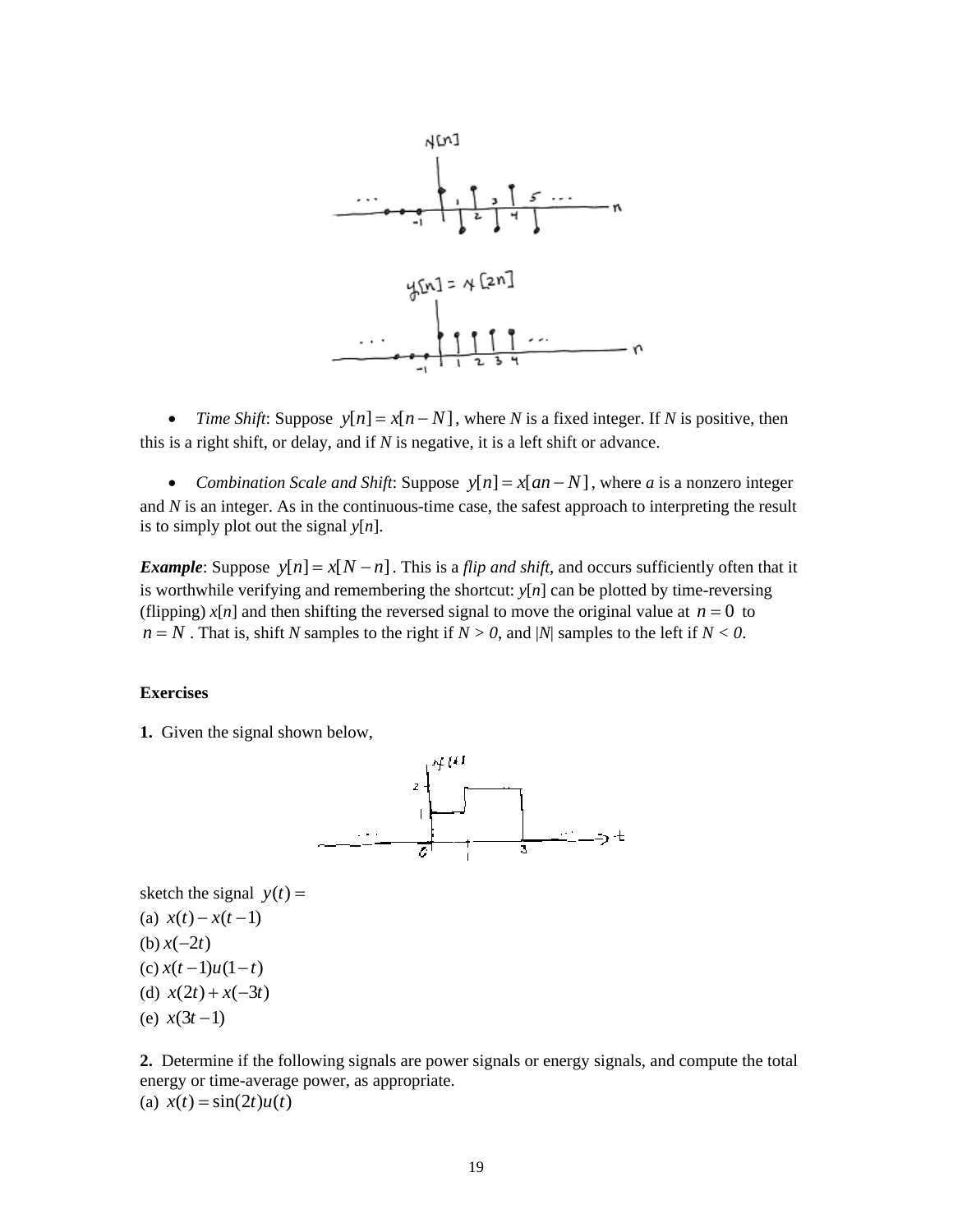(b) 
$$
x(t) = e^{-|t|}
$$
  
(c)  $x(t) = tu(t)$   
(d)  $x(t) = 5e^{-3t}u(t)$ 

**3.** For an energy signal  $x(t)$ , prove that the total energy is the sum of the total energy of the even part of  $x(t)$  and the total energy of the odd part of  $x(t)$ .

**4.** If a given signal  $x(t)$  has total energy  $E = 5$ , what is the total energy of the signal  $y(t) = 2x(3t-4)?$ 

**5.** Under what conditions on the real constant  $\alpha$  is the continuous-time signal  $x(t) = e^{\alpha t}u(-t)$  an energy signal? When your conditions are satisfied, what is the energy of the signal?

**6.** Sketch the even and odd parts of the signals below.



(b)



**7.** Suppose that for a signal  $x(t)$  it is known that  $Ev{x(t)} = Od{x(t)} = 1$  for  $t > 0$ . What is  $x(t)$  ?

**8.** Determine which of the following signals are periodic, and specify the fundamental period.

(a) 
$$
x(t) = e^{j\pi} \cos(2\pi t + \pi)
$$
  
\n(b)  $x(t) = \sin^2(t)$   
\n(c)  $x(t) = \sum_{k=-\infty}^{\infty} u(t - 2k) - u(t - 1 - 2k)$   
\n(d)  $x(t) = 3e^{2 - j3\pi t}$ 

**9.** Suppose that  $x_1(t)$  and  $x_2(t)$  are periodic signals with respective fundamental periods  $T_1$ and  $T_2$ . Show that if there are positive integers  $m$  and  $n$  such that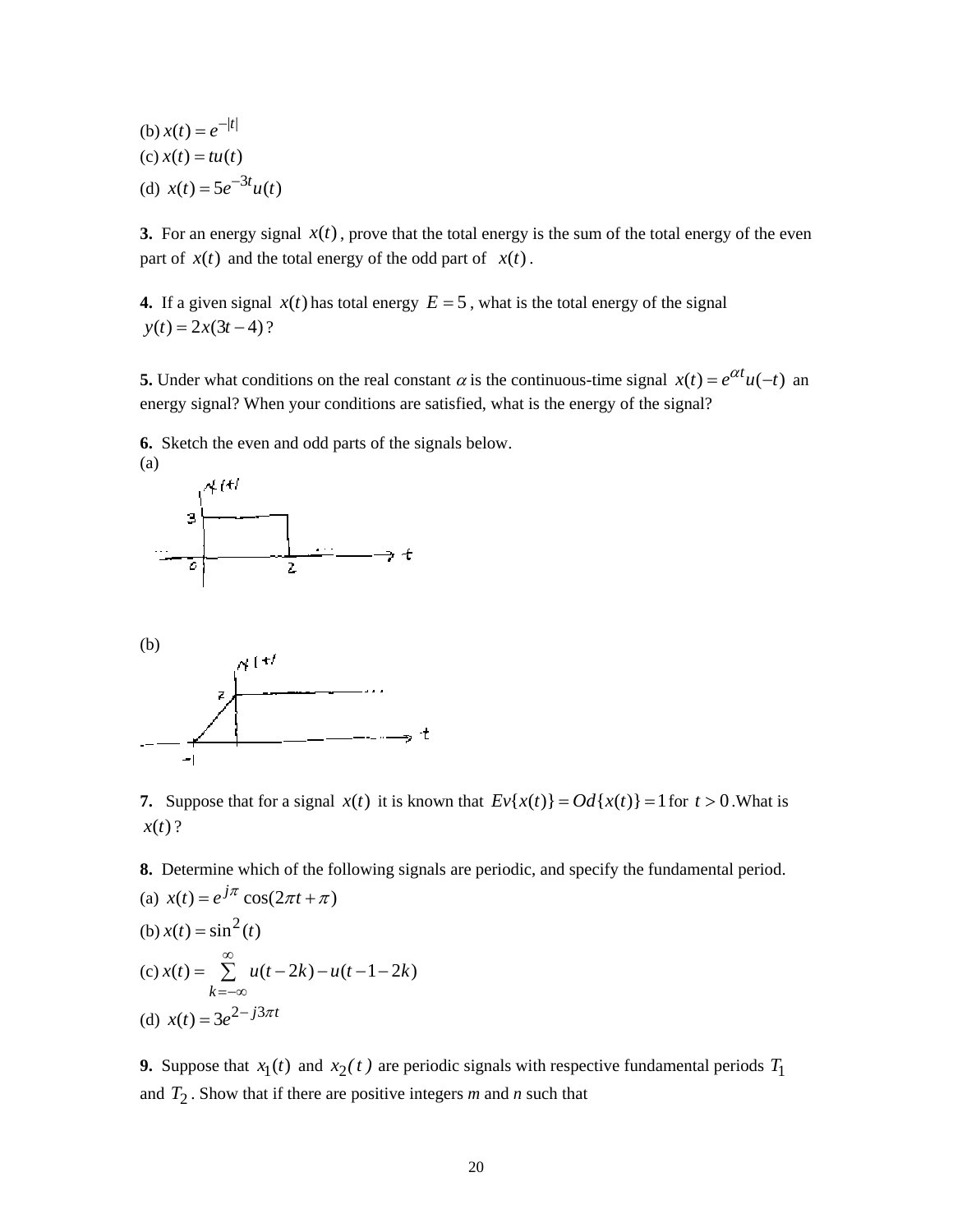$$
\frac{T_1}{T_2} = \frac{m}{n}
$$

(that is, the ratio of fundamental periods is a rational number), then  $x(t) = x_1(t) + x_2(t)$  is periodic. If the condition holds, what is the fundamental period of  $x(t)$ ?

**10.** Determine which of the following signals are bounded, and specify a smallest bound.

(a) 
$$
x(t) = e^{3t}u(t)
$$
  
(b)  $x(t) = e^{3t}u(-t)$ 

(c)  $x(t) = 4e^{-6|t|}$ 

(d) 
$$
x(t) = -2te^{-3t} \sin(t^5)u(t)
$$

**11.** Given the signal  $x[n] = \delta[n] - \delta[n-1]$ , sketch  $y[n] =$ (a)  $x[4n-1]$ (b)  $x[n]u[1-n]$  $(c)$  3x[ $-2n+3$ ] (d)  $x[2n] - x[1 - n]$ 

**12.** Determine whether the following signals are periodic, and if so determine the fundamental period.

(a) 
$$
x[n] = u[n] + u[-n]
$$
  
\n(b)  $x[n] = e^{-j3\pi n}$   
\n(c)  $x[n] = (-1)^n + e^{j\frac{\pi}{2}n}$   
\n(d)  $x[n] = \cos(\frac{\pi}{4}n)$ 

**13.** Suppose *x[n]* is a discrete-time signal, and let *y[n]=x[2n]*.

(a) If  $x[n]$  is periodic, is  $y[n]$  periodic? If so, what is the fundamental period of  $y[n]$  in terms of the fundamental period of x*[n]*?

(b) If  $y[n]$  is periodic, is  $x[n]$  periodic? If so, what is the fundamental period of  $x[n]$  in terms of the fundamental period of *y[n]*?

**14.** Under what condition is the sum of two periodic discrete-time signals periodic? When the condition is satisfied, what is the fundamental period of the sum, in terms of the fundamental periods of the summands?

**15.** Is the signal  $x[n] = 3(-1)^n u[n]$  an energy signal, power signal, or neither?

**16.** Is the signal  $x[n] = e^{-j2\pi n} + e^{j\pi n}$  periodic? If so, what is the fundamental period?

**17.** Answer the following questions about the discrete-time signal  $x[n] = e^{-j(\pi/2)n}$ . (a) Is  $x[n]$  periodic? If so, what is its fundamental period?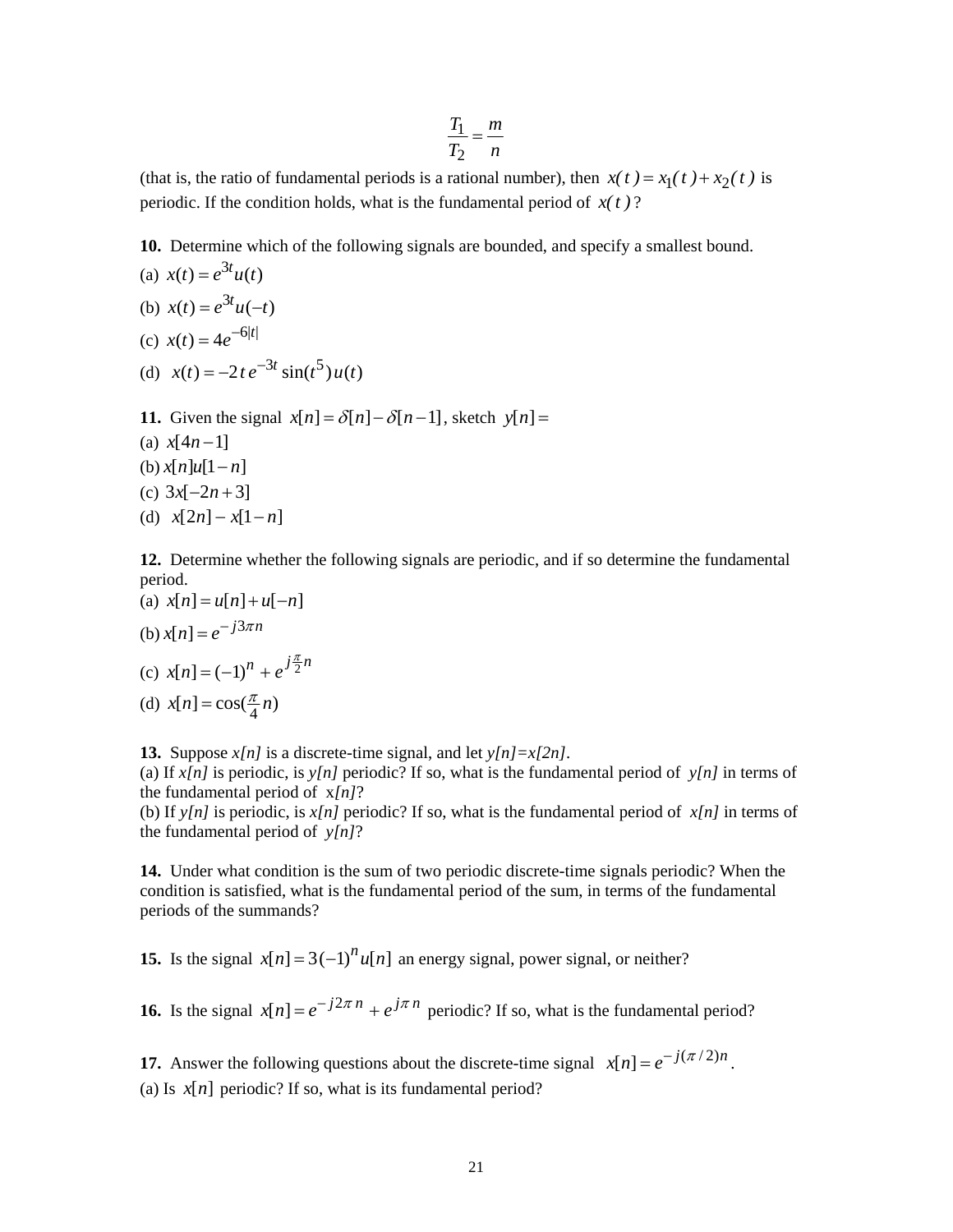- (b) Is  $x[n]$  an even signal? Is it an odd signal?
- (c) Is  $x[n]$  an energy signal? Is it a power signal?

**18.** Which of the following signals are periodic? For those that are periodic, what is the fundamental period?

(a) 
$$
x[n] = e^{j\frac{4}{\pi}n}
$$
  
\n(b)  $x[n] = e^{j\frac{2}{8}\pi n}$   
\n(c)  $x[n] = e^{-j\frac{7}{8}\pi(n-1)}$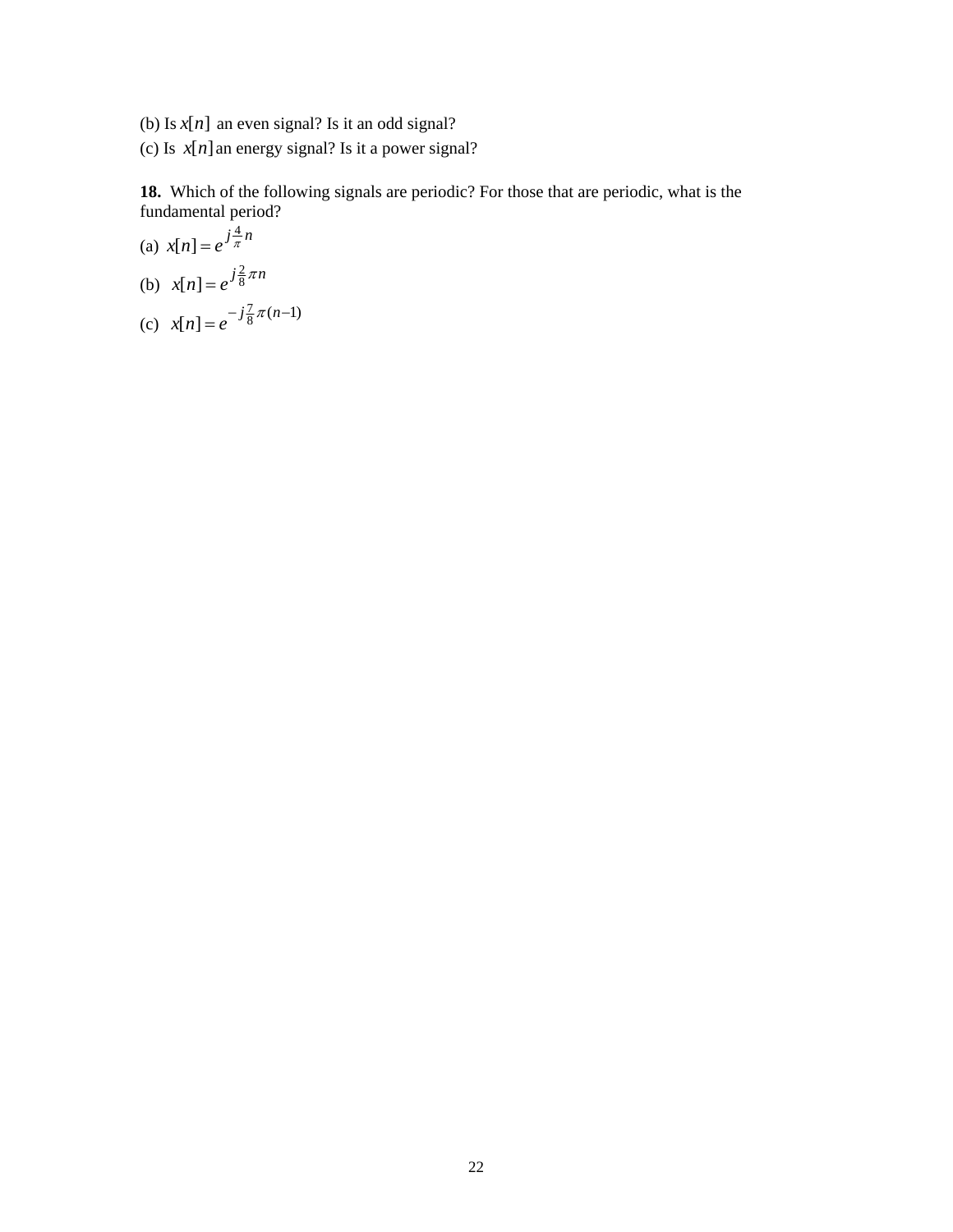#### **Notes for Signals and Systems**

Much of our discussion will focus on two broad classes of signals: the class of complex exponential signals and the class of singularity signals. Though it is far from obvious, it turns out that essentially all signals of interest can be addressed in terms of these two classes.

#### **2.1 The Class of CT Exponential Signals**

There are several ways to represent the complex-valued signal

$$
x(t) = c e^{at}, \quad -\infty < t < \infty
$$

where both *c* and *a* are complex numbers. A convenient approach is to write *c* in polar form, and *a* in rectangular form,

$$
c = |c|e^{j\phi_o} \quad , \quad a = \sigma_o + j\omega_o
$$

where  $\phi_o = \angle c$  and where we have chosen notations for the rectangular form of *a* that are customary in the field of signals and systems. In addition, the subscript *o*'s are intended to emphasize that the quantities are fixed real numbers. Then

$$
x(t) = |c|e^{j\phi_o} e^{(\sigma_o + j\omega_o)t}
$$

$$
= |c|e^{\sigma_o t} e^{j(\omega_o t + \phi_o)}
$$

Using Euler's formula, we can write the signal in rectangular form as

$$
x(t) = |c|e^{\sigma_0 t} \cos(\omega_0 t + \phi_0) + j|c|e^{\sigma_0 t} \sin(\omega_0 t + \phi_0)
$$

There are two special cases that are of most interest.

*Special Case 1:* Suppose both *c* and *a* are real. That is,  $\omega_0 = 0$  and  $\phi_0$  is either 0 or  $\pi$ . Then we have the familiar exponentials

$$
x(t) = \begin{cases} |c|e^{\sigma_o t}, & \text{if } \phi_o = 0\\ -|c|e^{\sigma_o t}, & \text{if } \phi_o = \pi \end{cases}
$$

Or, more simply,

$$
x(t) = c e^{\sigma_o t}
$$

*Special Case 2:* Suppose *c* is complex and *a* is purely imaginary. That is,  $\sigma$ <sub>*o*</sub> = 0. Then

$$
x(t) = |c|e^{j(\omega_0 t + \phi_0)}
$$
  
= |c| cos( $\omega_0 t + \phi_0$ ) + j|c| sin( $\omega_0 t + \phi_0$ )

Both the real and imaginary parts of  $x(t)$  are periodic signals, with fundamental period

$$
T_{\scriptscriptstyle O}=\frac{2\pi}{|\omega_{\scriptscriptstyle O}|}
$$

Since the independent variable, *t*, is viewed as time, units of  $\omega_0$  typically are *radians/second* and units of *To* naturally are seconds. A signal of this form is often called a *phasor*.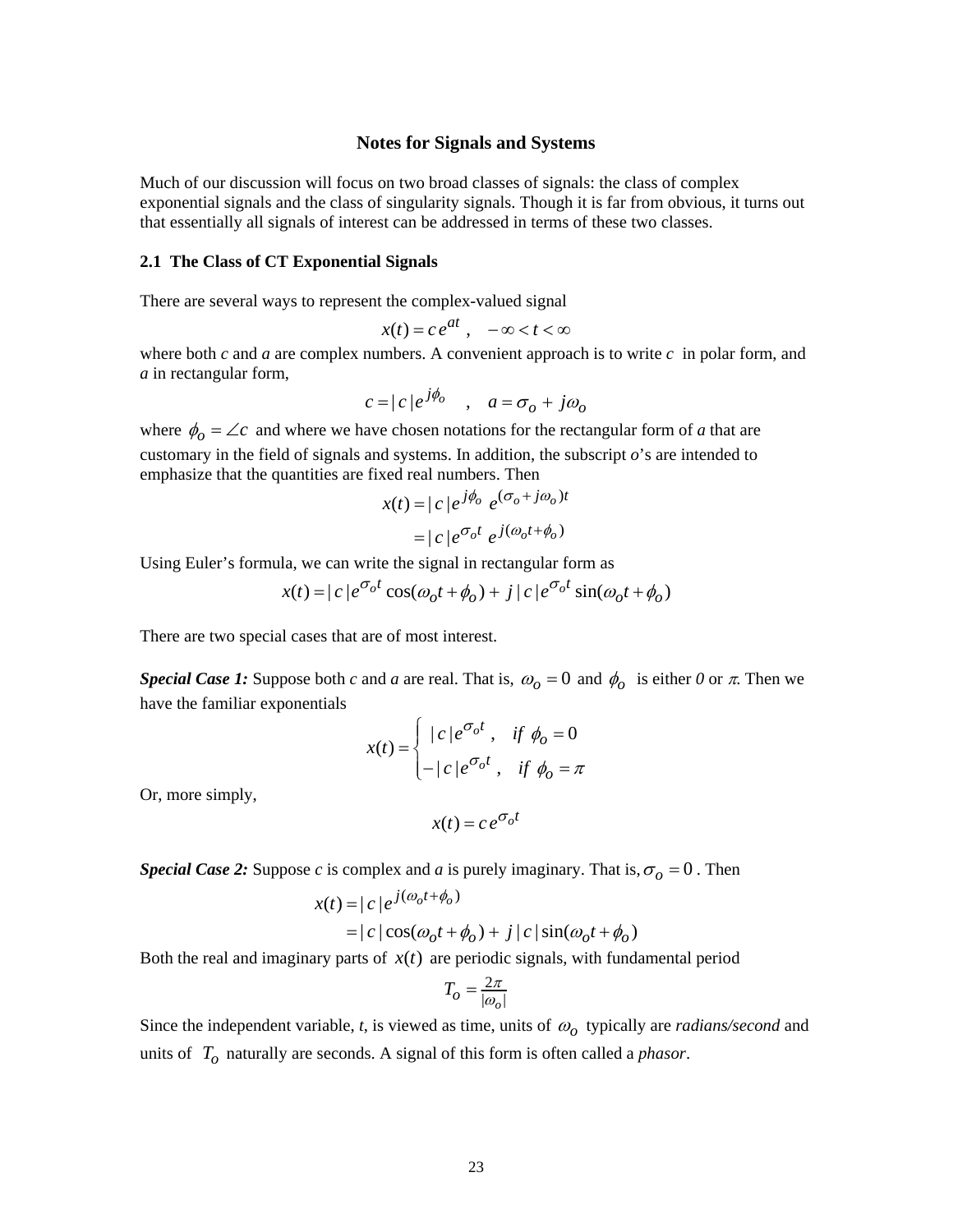<span id="page-23-0"></span>Left in exponential form, we can check directly that given any  $\omega$ <sub>o</sub>,  $x(t)$  is periodic with period  $T_o = 2\pi / |\omega_o|$ :

$$
x(t+T_o) = |c|e^{j[\omega_o(t+T_o)+\phi_o]}
$$
  
= |c|e^{j(\omega\_o t+\phi\_o)}e^{\pm j2\pi}  
= |c|e^{j(\omega\_o t+\phi\_o)}  
= x(t)

Also, it is clear that  $T<sub>o</sub>$  is the fundamental period of the signal, simply by attempting to satisfy the periodicity with any smaller, positive value for the period.

We can view a phasor signal as a vector at the origin of length  $|c|$  rotating in the complex plane with angular frequency  $\omega_0$  radians/second, beginning with the angle  $\phi_0$  at  $t = 0$ . If  $\omega_0 > 0$ , then the rotation is counter clockwise. If  $\omega_0 < 0$ , then the rotation is clockwise. Of course, if  $\omega_0 = 0$ , then the signal is a constant, and it is not surprising that the notion of a fundamental period falls apart.

The applet in the link below illustrates this rotating-vector interpretation, and also displays the imaginary part of the phasor, that is, the projection on the vertical axis.

## [One Phasor](http://www.ece.jhu.edu/~rugh/littlephasor/littlephasor1.htm)

Sums of phasors that have different frequencies are also very important. These are best visualized using the "head-to-tail" construction of vector addition. The applet below illustrates.

#### [Sum of Two Phasors](http://www.ece.jhu.edu/~rugh/littlephasor/littlephasor2.htm)

The question of periodicity becomes much more interesting for phasor sums, and we first discuss this for sums of two phasors. Consider

$$
x(t) = c_1 e^{j\omega_1 t} + c_2 e^{j\omega_2 t}
$$

The values of  $c_1$  and  $c_2$  are not essential factors in the periodicity question, but the values of  $\omega_1$ and  $\omega_2$  are. It is worthwhile to provide a formal statement and proof of the result, with assumptions designed to rule out trivialities and needless complexities.

*Theorem* The complex valued signal

$$
x(t) = c_1 e^{j\omega_1 t} + c_2 e^{j\omega_2 t}
$$

with  $c_1$ ,  $c_2 \neq 0$  and  $\omega_2$ ,  $\omega_1 \neq 0$  is periodic if and only if there exists a positive frequency  $\omega_0$ and integers *k* and *l* such that

$$
\omega_1 = k\omega_0 \,, \quad \omega_2 = l\omega_0 \tag{2.1}
$$

Furthermore, if  $\omega_0$  is the largest frequency for which [\(2.1\)](#page-23-0) can be satisfied, in which case it is called the *fundamental frequency* for  $x(t)$ , then the fundamental period of  $x(t)$ is  $T_o = 2\pi / \omega_0$ .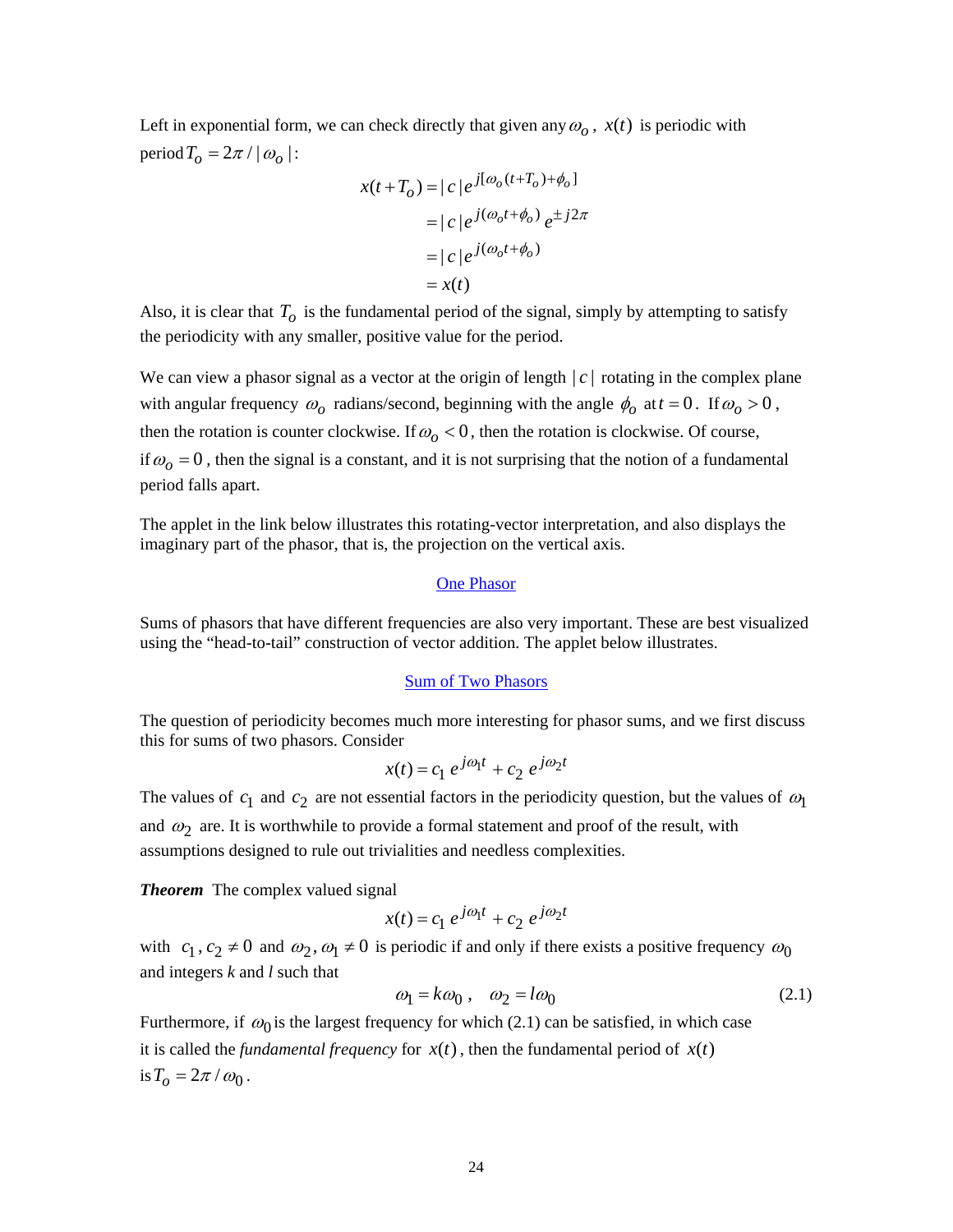*Proof* First we assume that positive  $\omega_0$  and the integers *k, l* satisfy [\(2.1\).](#page-23-0) Choosing  $T = 2\pi / \omega_0$ , we see that

$$
x(t+T) = c_1 e^{jk\omega_0(t+T)} + c_2 e^{jl\omega_0(t+T)}
$$
  
=  $e^{jk2\pi} c_1 e^{jk\omega_0 t} + e^{jl2\pi} c_2 e^{jl\omega_0 t}$   
=  $c_1 e^{jk\omega_0 t} + c_2 e^{jl\omega_0 t}$   
=  $x(t)$ 

for all *t*, and  $x(t)$  is periodic. It is easy to see that if  $\omega_o$  is the largest frequency such that [\(2.1\)](#page-23-0) is satisfied, then the fundamental period of  $x(t)$  is  $T_0 = 2\pi / \omega_0$ . (Perhaps we are beginning to abuse the subscript oh's and zeros…)

Now suppose that  $x(t)$  is periodic, and  $T > 0$  is such that  $x(t+T) = x(t)$  for all *t*. That is,

$$
c_1 e^{j\omega_1(t+T)} + c_2 e^{j\omega_2(t+T)} = c_1 e^{j\omega_1 t} + c_2 e^{j\omega_2 t}
$$

for all *t*. This implies

$$
(e^{j\omega_1 T} - 1)c_1 + (e^{j\omega_2 T} - 1)c_2 e^{j(\omega_2 - \omega_1)t} = 0
$$

for all *t*. Picking the particular times  $t = 0$  and  $t = \pi /(\omega_2 - \omega_1)$  gives the two algebraic equations

$$
(e^{j\omega_1 T} - 1)c_1 + (e^{j\omega_2 T} - 1)c_2 = 0
$$
  

$$
(e^{j\omega_1 T} - 1)c_1 - (e^{j\omega_2 T} - 1)c_2 = 0
$$

By adding these two equations, and also subtracting the second from the first, we obtain

$$
e^{j\omega_1 T}=e^{j\omega_2 T}=1
$$

Therefore both frequencies must be integer multiples of frequency  $2\pi / T$ .

*Example* The signal

$$
x(t) = 4e^{j2t} - 5e^{j3t}
$$

is periodic with fundamental frequency  $\omega_0 = 1$ , and thus fundamental period  $2\pi$ . The signal

$$
x(t) = 4e^{j2t} - 5e^{j\pi t}
$$

is not periodic, since the frequencies 2 and  $\pi$  cannot be integer multiples of a fixed frequency.

The theorem generalizes to the case where  $x(t)$  is a sum of any number of complex exponential terms: the signal is periodic if and only if there exists  $\omega_0$  such that every frequency present in the sum can be written as an integer multiple of  $\omega_0$ . Such frequency terms are often called *harmonically related*. The applet below can be used to visualize sums of several harmonically related phasors, and the imaginary part exhibits the corresponding periodic, real signal.

#### [Phasor Sums](http://www.ece.jhu.edu/~rugh/littlephasor/littlephasork.htm)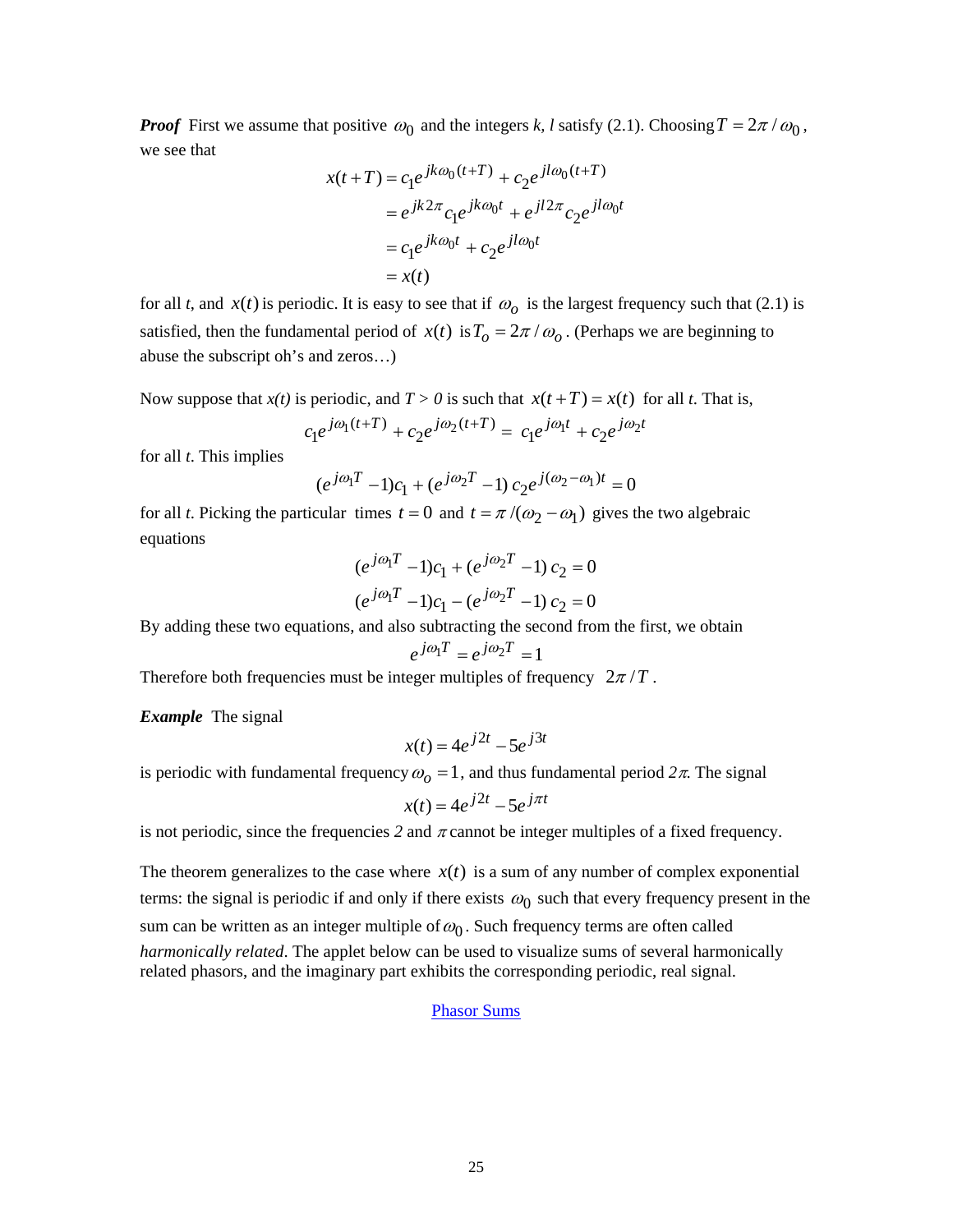#### <span id="page-25-0"></span>**2.2 The Class of CT Singularity Signals**

The basic singularity signal is the *unit impulse*,  $\delta(t)$ , a signal we invent in order to have the following *sifting property* with respect to ordinary signals,  $x(t)$ :

$$
\int_{-\infty}^{\infty} x(t)\delta(t) dt = x(0)
$$
\n(2.2)

That is,  $\delta(t)$  causes the integral to "sift out" the value of  $x(0)$ . Here  $x(t)$  is any continuoustime signal that is a continuous function at  $t = 0$ , so that the value of  $x(t)$  at  $t = 0$  is well defined. For example, a unit step, or the signal  $x(t) = 1/t$ , would not be eligible for use in the sifting property. (However, some treatments do allow a finite jump in  $x(t)$  at  $t = 0$ , as occurs in the unit step signal, and the sifting property is defined to give the mid-point of the jump. That is,

$$
\int_{-\infty}^{\infty} x(t)\delta(t) dt = \frac{x(0^+) + x(0^-)}{2}
$$

For example, if the signal is the unit step, then the sift would yield  $1/2$ .

A little thought, reviewed in detail below, shows that  $\delta(t)$  cannot be a function in the ordinary sense. However, we develop further properties of the unit impulse by focusing on implications of the sifting property, while insisting that in other respects  $\delta(t)$  behave in a manner consistent with the usual rules of arithmetic and calculus of ordinary functions.

• *Area* 

$$
\int_{-\infty}^{\infty} \delta(t) dt = 1
$$
\n(2.3)

Considering the sifting property with the signal  $x(t) = 1$ , for all *t*, we see the unit impulse must satisfy  $(2.3)$ .

• *Time values* 

$$
\delta(t) = 0, \text{ for } t \neq 0 \tag{2.4}
$$

By considering  $x(t)$  to be any signal that is continuous at  $t = 0$  with  $x(0) = 0$ , for example, the signals  $x(t) = t, t^2, t^3, \ldots$ , it can be shown that there is no contribution to the integral in [\(2.2\)](#page-25-0) for nonzero values of the integration variable. This indicates that the impulse must be zero for nonzero arguments. Obviously  $\delta(0)$  cannot be zero, and indeed it must have, in some sense, infinite value. That is, the unit impulse is zero everywhere except  $t = 0$ , and yet has unit area. This makes clear the fact that we are dealing with something outside the realm of basic calculus.

Notice also that these first two properties imply that

$$
\int_{-a}^{a} \delta(t) dt = 1
$$

for any  $a > 0$ .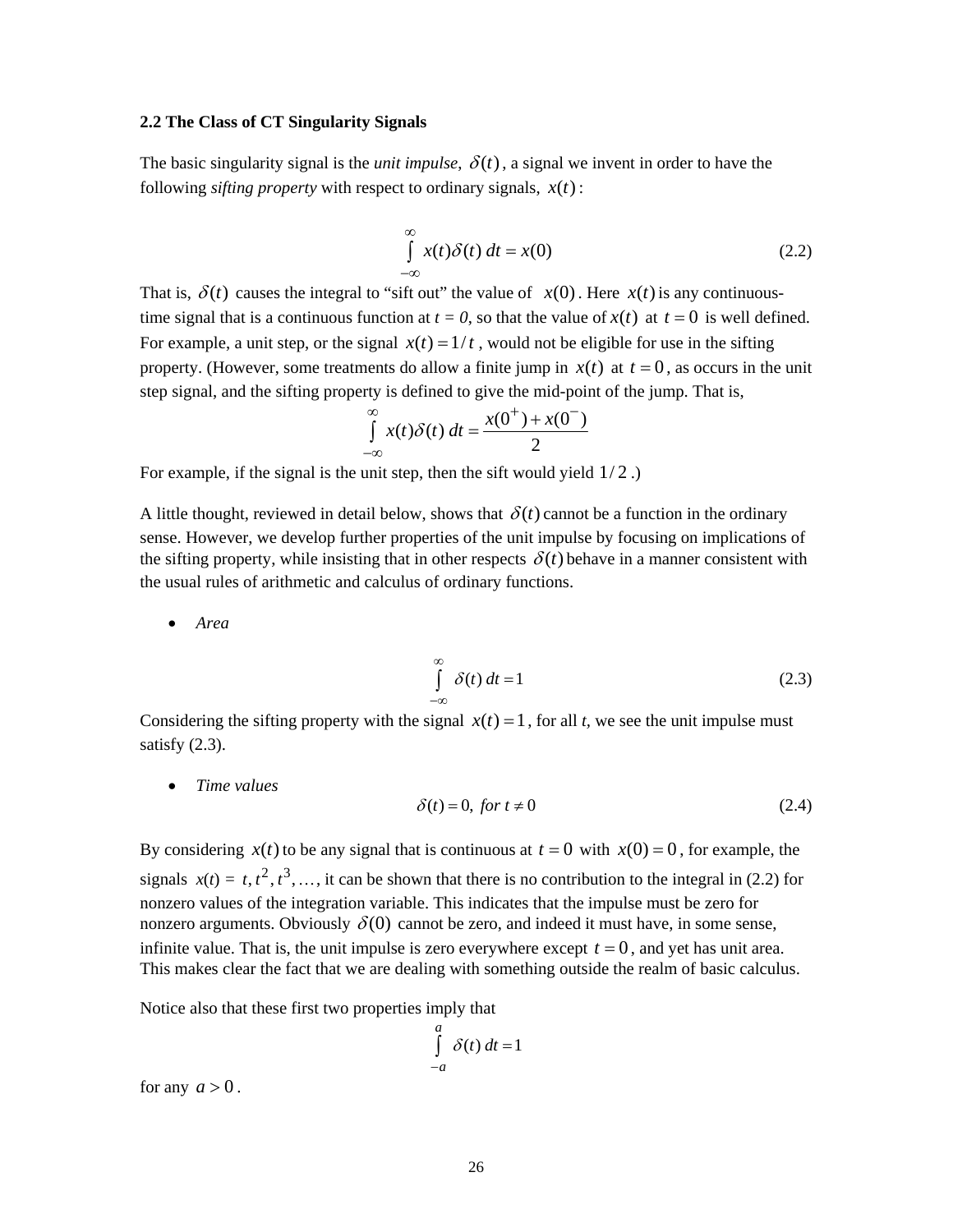#### • *Scalar multiplication*

We treat the scalar multiplication of an impulse the same as the scalar multiplication of an ordinary signal. To interpret the sifting property for  $a\delta(t)$ , where *a* is a constant, note that the properties of integration imply

$$
\int_{-\infty}^{\infty} x(t) [a\delta(t)] dt = a \int_{-\infty}^{\infty} x(t) \delta(t) dt = a x(0)
$$

The usual terminology is that  $a\delta(t)$  is an "impulse of area *a*," based on choosing  $x(t) = 1$ , for all *t*, in the sifting expression.

• *Signal Multiplication* 

$$
z(t)\delta(t) = z(0)\delta(t)
$$

When a unit impulse is multiplied by a signal  $z(t)$ , which is assumed to be continuous at  $t = 0$ , the sifting property gives

$$
\int_{-\infty}^{\infty} x(t) [z(t)\delta(t)] dt = \int_{-\infty}^{\infty} [x(t)z(t)] \delta(t) dt = x(0)z(0)
$$

This is the same as the result obtained when the unit impulse is multiplied by the constant  $z(0)$ ,

$$
\int_{-\infty}^{\infty} x(t)[z(0)\delta(t)]dt = z(0)\int_{-\infty}^{\infty} x(t)\delta(t)dt = z(0)x(0)
$$

Therefore we conclude the signal multiplication property shown above.

• *Time shift* 

We treat the time shift of an impulse the same as the time shift of any other signal. To interpret the sifting property for the time shifted unit impulse,  $\delta(t - t_o)$ , a change of integration variable from *t* to  $\tau = t - t_o$  gives

$$
\int_{-\infty}^{\infty} x(t) \, \delta(t - t_o) \, dt = \int_{-\infty}^{\infty} x(\tau + t_o) \, \delta(\tau) \, d\tau = x(t_o)
$$

This property, together with the function multiplication property gives the more general statement  $z(t)\delta(t - t_o) = z(t_o)\delta(t - t_o)$ 

where  $t_o$  is any real constant and  $z(t)$  is any ordinary signal that is a continuous function of *t* at  $t = t_{\alpha}$ .

• *Time scale* 

Since an impulse is zero for all nonzero arguments, time scaling an impulse has impact only with regard to the sifting property where, for any nonzero constant *a*,

$$
\int_{-\infty}^{\infty} x(t) \, \delta(at) \, dt = \frac{1}{|a|} x(0), \quad a \neq 0
$$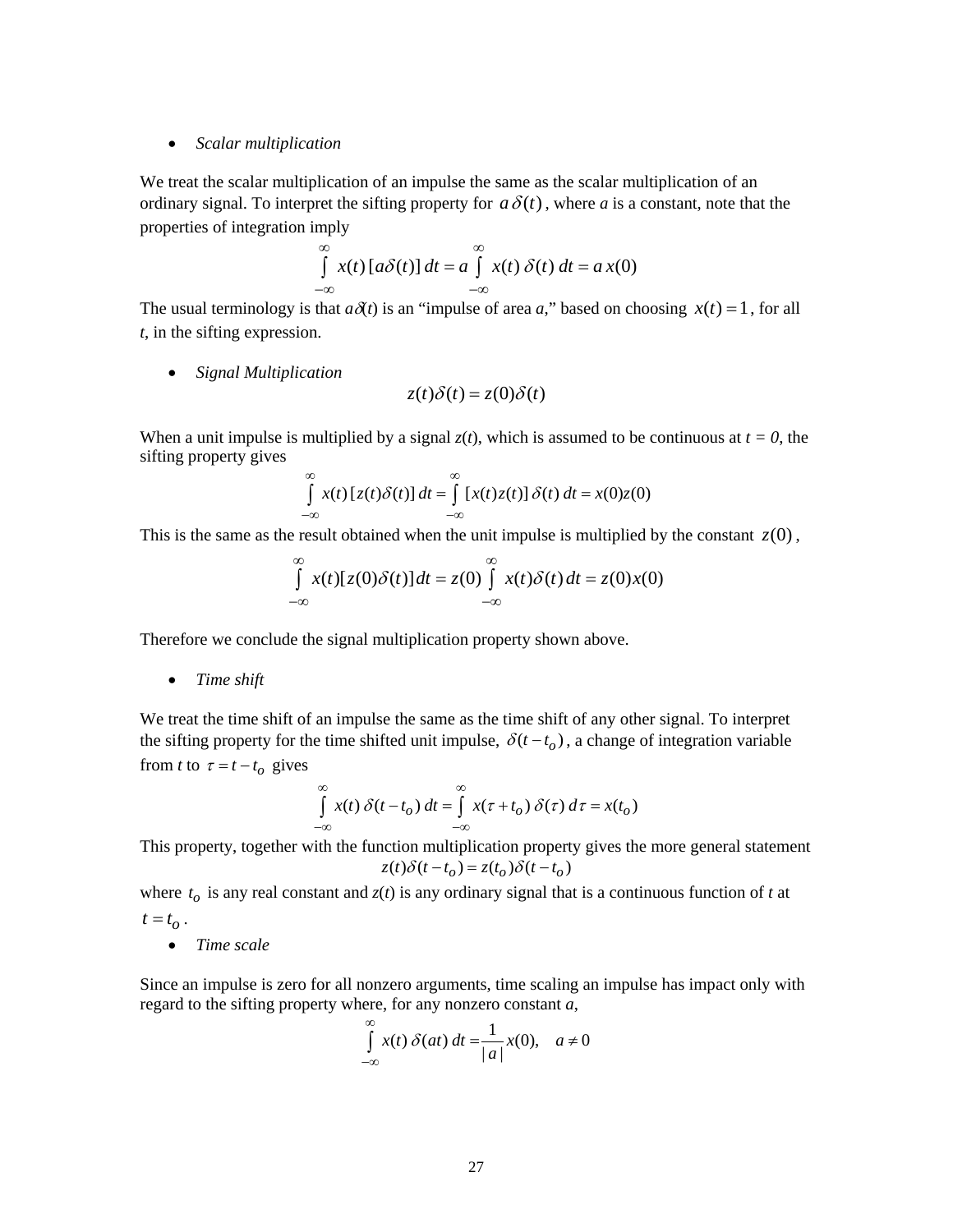To justify this expression, assume first that  $a > 0$ . Then the sifting property must obey, by the principle of consistency with the usual rules of integration, and in particular with the change of integration variable from *t* to  $\tau = at$ ,

$$
\int_{-\infty}^{\infty} x(t) \, \delta(at) \, dt = \frac{1}{a} \int_{-\infty}^{\infty} x(\tau/a) \, \delta(\tau) \, d\tau = \frac{1}{a} x(0) \,, \quad a > 0
$$

A similar calculation for  $a < 0$ , where now the change of integration variable yields an interchange of limits, gives

$$
\int_{-\infty}^{\infty} x(t) \, \delta(at) \, dt = \frac{1}{a} \int_{-\infty}^{\infty} x(\tau/a) \, \delta(\tau) \, d\tau
$$
\n
$$
= -\frac{1}{a} \int_{-\infty}^{\infty} x(\tau/a) \, \delta(\tau) \, d\tau = -\frac{1}{a} x(0), \quad a < 0
$$

These two cases can be combined into one expression given above. Thus the sifting property leads to the definition:

$$
\delta(at) = \frac{1}{|a|} \delta(t), \quad a \neq 0
$$

• *Symmetry* 

Note that the case  $a = 1$  in time scaling gives the result that  $\delta(\tau)$  acts in the sifting property exactly as  $\delta(t)$ , so we regard the unit impulse as an "even function." Other interpretations are possible, but we will not go there.

We graphically represent an impulse by an arrow, as shown below.



(If the area of the impulse is negative,  $a < 0$ , sometimes the arrow is drawn pointing south.)

We could continue this investigation of properties of the impulse, for example, using the calculus consistency principle to figure out how to interpret  $\delta(at - t_o)$ ,  $z(t)\delta(at)$ , and so on. But we only need the properties justified above, and two additional properties that are simply wondrous. These include an extension of the sifting property that violates the continuity condition:

• *Special Property 1* 

$$
\int_{-\infty}^{\infty} \delta(\tau) \delta(t-\tau) d\tau = \delta(t)
$$

Note here that the integration variable is  $\tau$ , and  $t$  is any real value. Even more remarkable is an expression that relates impulses and complex exponentials:

• *Special Property 2* 

$$
\delta(t) = \frac{1}{2\pi} \int_{-\infty}^{\infty} e^{jt\omega} d\omega
$$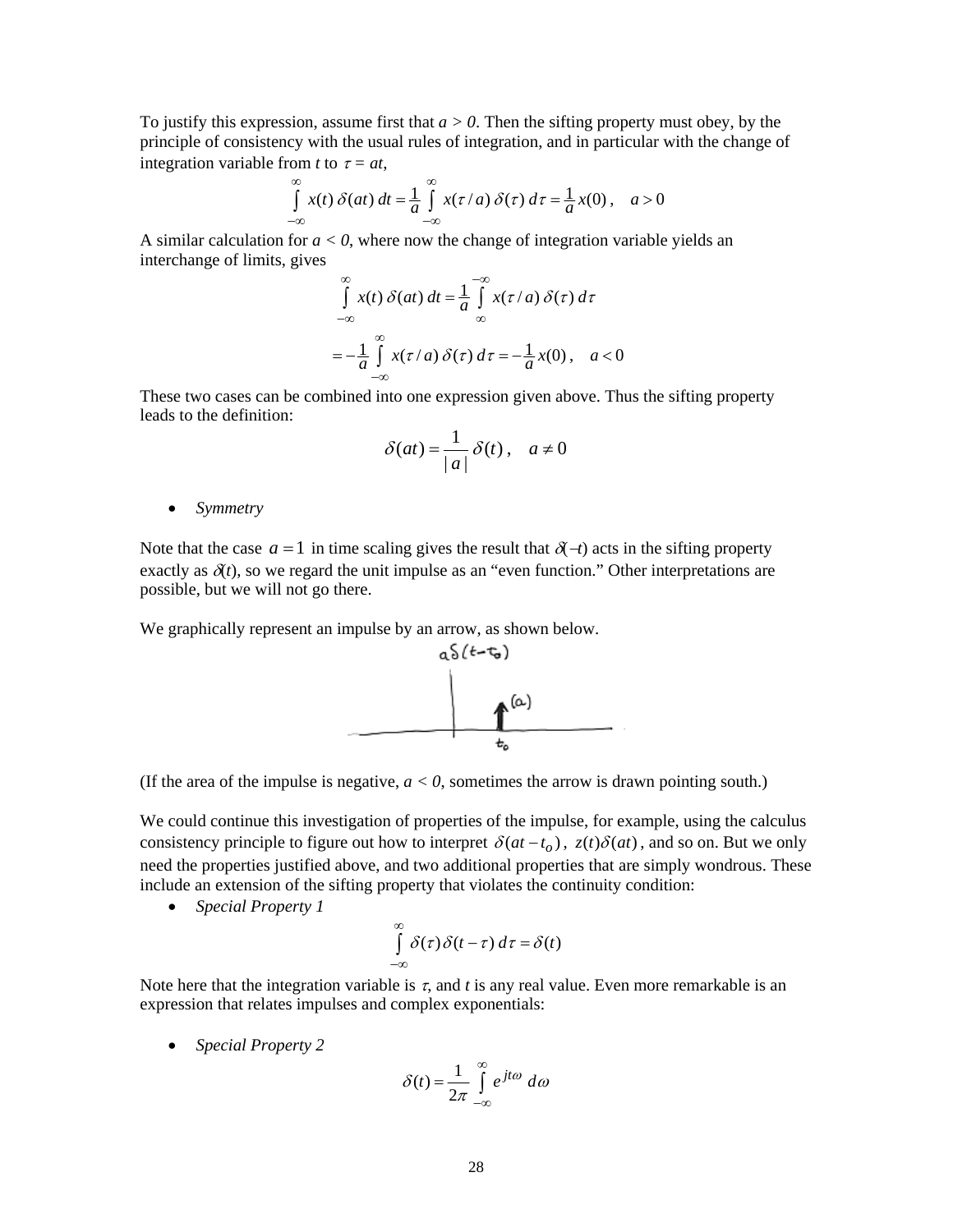Note here that the integral simply does not converge in the usual sense of basic calculus, since  $|e^{jt\omega}| = 1$  for any (real) values of *t* and  $\omega$ .

**Remark** Our general approach to these impulse properties will be "don't think about impulses... simply follow the rules." However, to provide a bit of explanation, with little rigor, we briefly discuss one of the mathematical approaches to the subject. To arrive at the unit impulse, consider the possibility of an infinite sequence of functions,  $d_n(t)$ ,  $n = 1,2,3,...$ , that have the unit-area property

$$
\int_{-\infty}^{\infty} d_n(t) dt = 1, \quad n = 1, 2, 3, \dots
$$

and also have the property that for any other function  $x(t)$  that is continuous at  $t = 0$ ,

$$
\lim_{n \to \infty} \int_{-\infty}^{\infty} d_n(t) x(t) dt = x(0)
$$

Here the limit involves a sequence of numbers defined by ordinary integrals, and can be interpreted in the usual way. However we next interchange the order of the limit and the integration, without proper justification, and view  $\delta(t)$  as "some sort" of limit:

$$
\delta(t) = \lim_{n \to \infty} d_n(t)
$$

This view is useful for intuition purposes, but is dangerous if pursued too far by elementary means. In particular, for the sequences of functions  $d_n(t)$  typically considered, the limit does not exist in any usual sense.

*Examples* Consider the rectangular-pulse signals

$$
d_n(t) = \begin{cases} n, & \frac{-1}{2n} < t < \frac{1}{2n} \\ 0, & \text{else} \end{cases} \quad n = 1, 2, 3, \dots
$$

The pulses get taller and thinner as *n* increases, but clearly every  $d_n(t)$  is unit area, and the mean-value theorem can be used to show

$$
\int_{-\infty}^{\infty} d_n(t)x(t) dt = n \int_{-1/(2n)}^{1/(2n)} x(t) dt \approx n \frac{x(0)}{n}
$$

with the approximation getting better as *n* increases. Thus we can casually view a unit impulse as the limit, as  $n \to \infty$ , of these unit-area rectangles. A similar example is to take  $d_n(t)$  to be a triangle of height *n*, width 2/*n*, centered at the origin. But it turns out that a more interesting example is to use the *sinc* function defined by

$$
\text{sinc}(t) = \frac{\sin(\pi t)}{(\pi t)}
$$

and let

$$
d_n(t) = n \sin c(nt) \quad , \quad n = 1, 2, 3, \dots
$$

It can be shown, by evaluating an integral that is not quite elementary, that these signals all have area  $2\pi$ , and that the sifting property

$$
\int_{-\infty}^{\infty} d_n(t) x(t) dt \approx x(0)
$$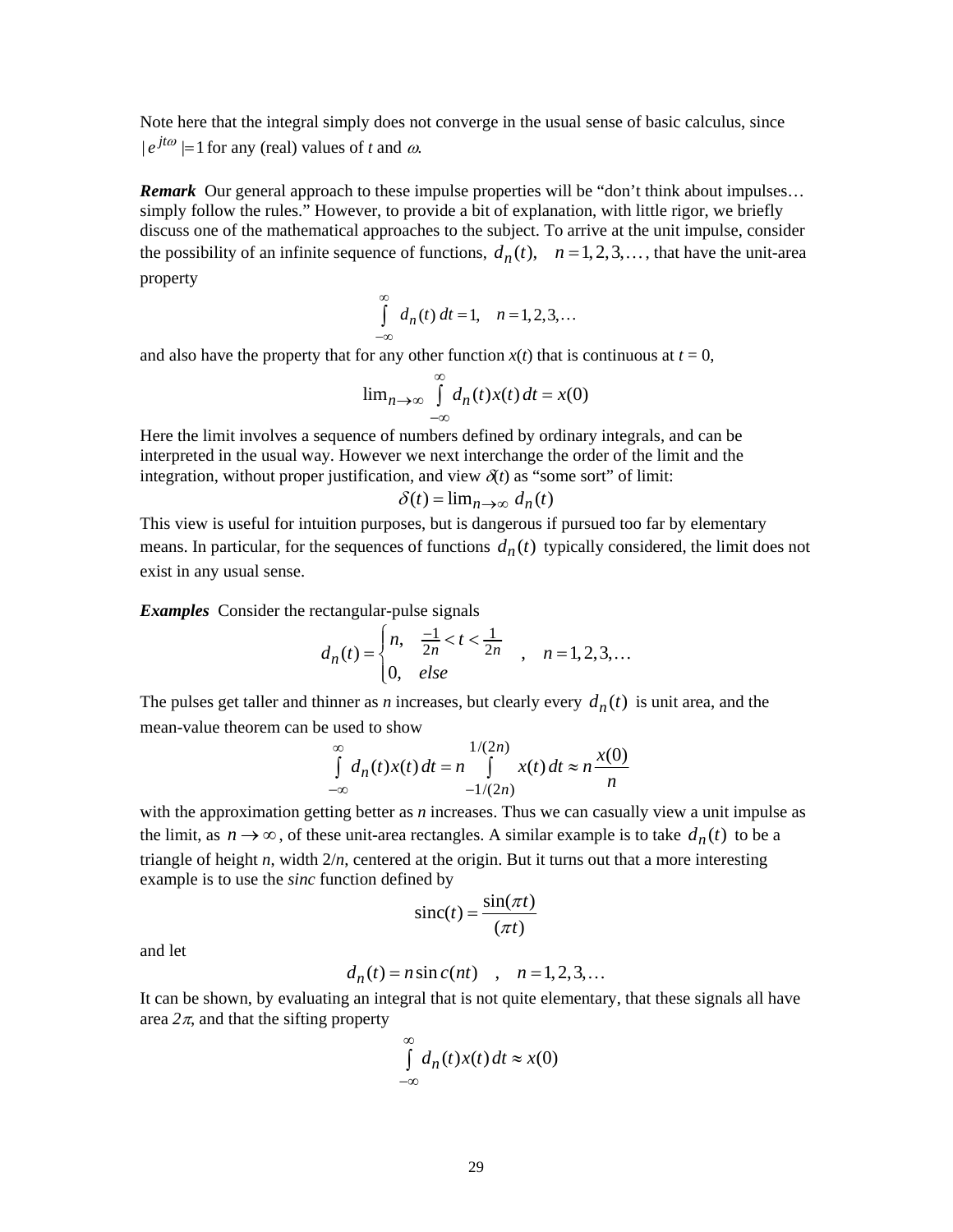is a better and better approximation as *n* grows without bound. Therefore we can view an impulse of area  $2\pi$ , that is,  $2\pi\delta(t)$ , as a limit of these functions. This sequence of *sinc* signals is displayed in the applet below for a range of *n*, and you can get a pictorial view of how an impulse might arise from *sinc's* as *n* increases, in much the same way as the impulse arises from height *n*, width *1/n ,* rectangular pulses as *n* increases.

# [Family of Sincs](http://www.ece.jhu.edu/~rugh/sinc1/sinc1.html)

*Remark* Special Property 2 can be intuitively understood in terms of our casual view of impulses as follows. Let

$$
d_W(t) = \frac{1}{2\pi} \int_{-W}^{W} e^{j\omega t} d\omega
$$
  
=  $\frac{1}{2\pi} \int_{-W}^{W} [\cos(\omega t) + j \sin(\omega t)] d\omega$   
=  $\frac{1}{2\pi} \int_{-W}^{W} \cos(\omega t) d\omega + \frac{j}{2\pi} \int_{-W}^{W} \sin(\omega t) d\omega$ 

Using the fact that a sinusoid is an odd function of its argument,

$$
d_W(t) = \frac{1}{\pi} \int_0^W \cos(\omega t) \, d\omega
$$

$$
= \frac{1}{\pi} \frac{\sin(Wt)}{t}
$$

$$
= \frac{W}{\pi} \operatorname{sinc}(\frac{Wt}{\pi})
$$

This  $d_W(t)$  can be shown to have unit area for every  $W > 0$ , again by a non-elementary integration, and again the sifting property is approximated when *W* is large. Therefore the Special Property 2 might be expected. The applet below shows a plot of  $d_W(t)$  as *W* is varied, and provides a picture of how the impulse might arise as *W* increases.

#### [Another Sinc Family](http://www.ece.jhu.edu/~rugh/sinc2/sinc2.html)

#### • *Additional Singularity Signals*

From the unit impulse we generate additional singularity signals using a generalized form of calculus. Integration leads to

$$
\int_{-\infty}^{t} \delta(\tau) d\tau = \begin{cases} 0, & t < 0 \\ 1, & t > 0 \end{cases}
$$

which is the familiar *unit-step function*,  $u(t)$ . (We leave the value of  $u(0)$ , where the jump occurs, freely assignable following our general policy.)

The "running integral" in this expression actually can be interpreted graphically in very nice way. And a variable change from  $\tau$  to  $\sigma = t - \tau$  gives the alternate expression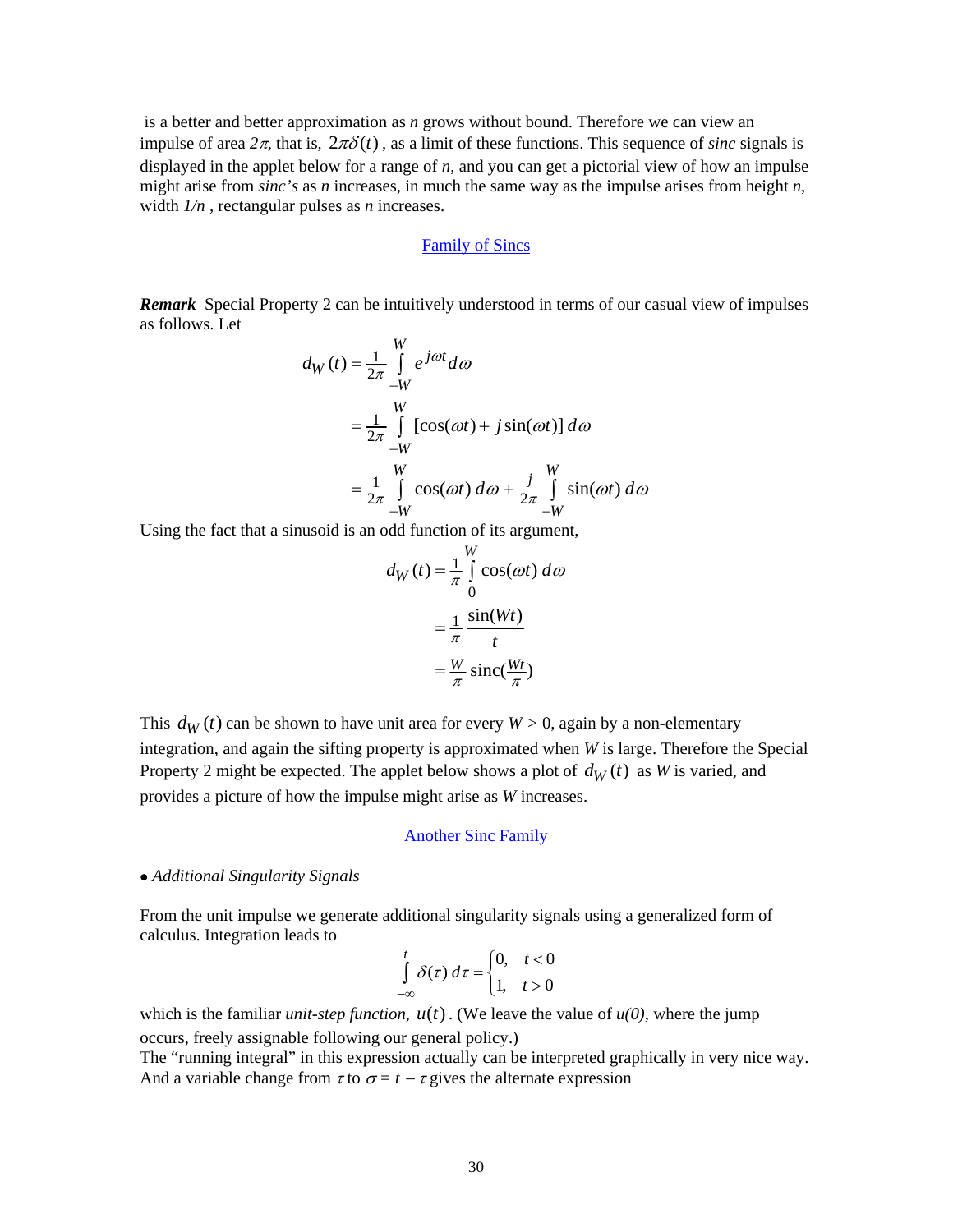$$
u(t) = \int_{0}^{\infty} \delta(t - \sigma) d\sigma
$$

Analytically this can be viewed as an application of a sifting property applied to the case  $x(t) =$ *u*(*t*):

$$
\int_{0}^{\infty} \delta(t-\sigma) d\sigma = \int_{-\infty}^{\infty} u(\sigma) \delta(t-\sigma) d\sigma = \int_{-\infty}^{\infty} u(t-\sigma) \delta(\sigma) d\sigma = u(t)
$$

This is not, strictly speaking, legal for  $t = 0$ , because of the discontinuity there in  $u(t)$ , but we ignore this issue.

By considering the running integral of the unit-step function, we arrive at the *unit-ramp*:

$$
\int_{-\infty}^{t} u(\tau) d\tau = \begin{cases} 0, & t < 0 \\ t, & t \ge 0 \end{cases}
$$
  
= tu(t)

Often we write this as  $r(t)$ . Notice that the unit ramp is a continuous function of time, though it is unbounded. Continuing,

$$
\int_{-\infty}^{t} r(\tau) d\tau = \begin{cases} 0, & t < 0 \\ t^2 / 2, & t \ge 0 \end{cases}
$$

$$
= \frac{t^2}{2} u(t)
$$

 $\theta$ 

which might be called the *unit parabola*,  $p(t)$ . We stop here, as further integrations yield signals little used in the sequel.

We can turn matters around, using differentiation and the fundamental theorem of calculus. Clearly,

$$
\frac{d}{dt} p(t) = \frac{d}{dt} \int_{-\infty}^{t} r(\tau) d\tau = r(t)
$$

and this is a perfectly legal application of the fundamental theorem since the integrand,  $r(t)$ , is a continuous function of time. However, we go further, cheating a bit on the assumptions, since the unit step is not continuous, to write

$$
\frac{d}{dt}r(t) = \frac{d}{dt}\int_{-\infty}^{t} u(\tau) d\tau = u(t)
$$

That this cheating is not unreasonable follows from a plot of the unit ramp, *r(t)*, and then a plot of the slope at each value of *t*.

Cheating more, we also write

$$
\frac{d}{dt}u(t) = \frac{d}{dt}\int_{-\infty}^{t} \delta(\tau) d\tau = \delta(t)
$$

Again, a graphical interpretation makes this seem less unreasonable.

We can also consider "derivatives" of the unit impulse. The approach is again to demand consistency with other rules of calculus, and use integration by parts to interpret the "sifting property" that should be satisfied. We need go no further than the first derivative, where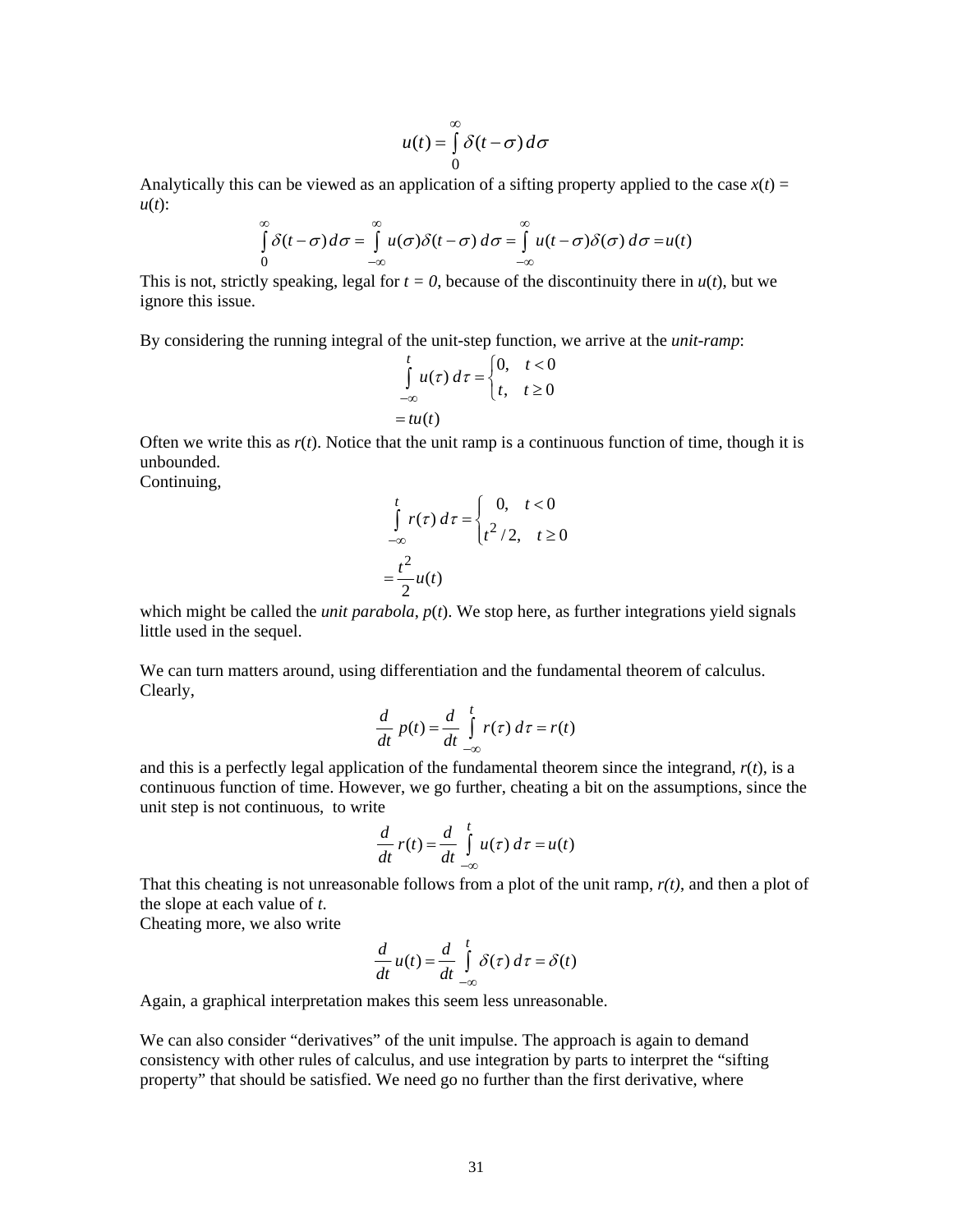$$
\int_{-\infty}^{\infty} x(t) \left[ \frac{d}{dt} \delta(t) \right] dt = x(t) \delta(t) \Big|_{-\infty}^{\infty} - \int_{-\infty}^{\infty} \dot{x}(t) \delta(t) dt
$$

$$
= -\dot{x}(0)
$$

This assumes, of course, that  $\dot{x}(t)$  is continuous at  $t = 0$ , that is,  $x(t)$  is continuously differentiable at  $t = 0$ . This unit-impulse derivative is usually called the *unit doublet*, and denoted  $\delta(t)$ . Various properties can be deduced, just as for the unit impulse. For example, choosing  $x(t) = 1$ ,  $-\infty < t < \infty$ , the sifting property for the doublet gives

$$
\int_{-\infty}^{\infty} \dot{\delta}(t) dt = 0
$$

In other words, the doublet has zero area – a true ghost. It is also easy to verify the property

$$
\int_{-\infty}^{\infty} x(t) \dot{\delta}(t - t_o) dt = -\dot{x}(t_o)
$$

and, finally, we sketch the unit doublet as shown below.



All of the "generalized calculus" properties can be generalized in various ways. For example, the product rule gives

$$
\frac{d}{dt}\left[t\ u(t)\right] = 1\ u(t) + t\ \delta(t)
$$

$$
= u(t)
$$

where we have used the multiplication rule to conclude that  $t\delta(t) = 0$  for all t. As another example, the chain rule gives

$$
\frac{d}{dt}u(t-t_o) = \delta(t-t_o)
$$

*Remark* These matters can be taken too far, to a point where ambiguities begin to overwhelm and worrisome liberties must be taken. For example, using the product rule for differentiation, and ignoring the fact that  $u^2(t)$  is the same signal as  $u(t)$ ,

$$
\frac{d}{dt}u^2(t) = \dot{u}(t)u(t) + u(t)\dot{u}(t) = 2u(t)\delta(t)
$$

The multiplication rule for impulses does not apply, since  $u(t)$  is not continuous at  $t = 0$ , and so we are stuck. However if we interpret  $u(0)$  as  $\frac{1}{2}$ , the midpoint of the jump, we get a result consistent with  $\dot{u}(t) = \delta(t)$ . We will not need to take matters this far, since we use these generalized notions only for rather simple signals.

#### **2.3 Linear Combinations of Singularity Signals and Generalized Calculus**

For simple signals, that is, signals with uncomplicated wave shapes, it is convenient for many purposes to use singularity signals for representation and calculation.

*Example* The signal shown below can be written as a sum of step functions,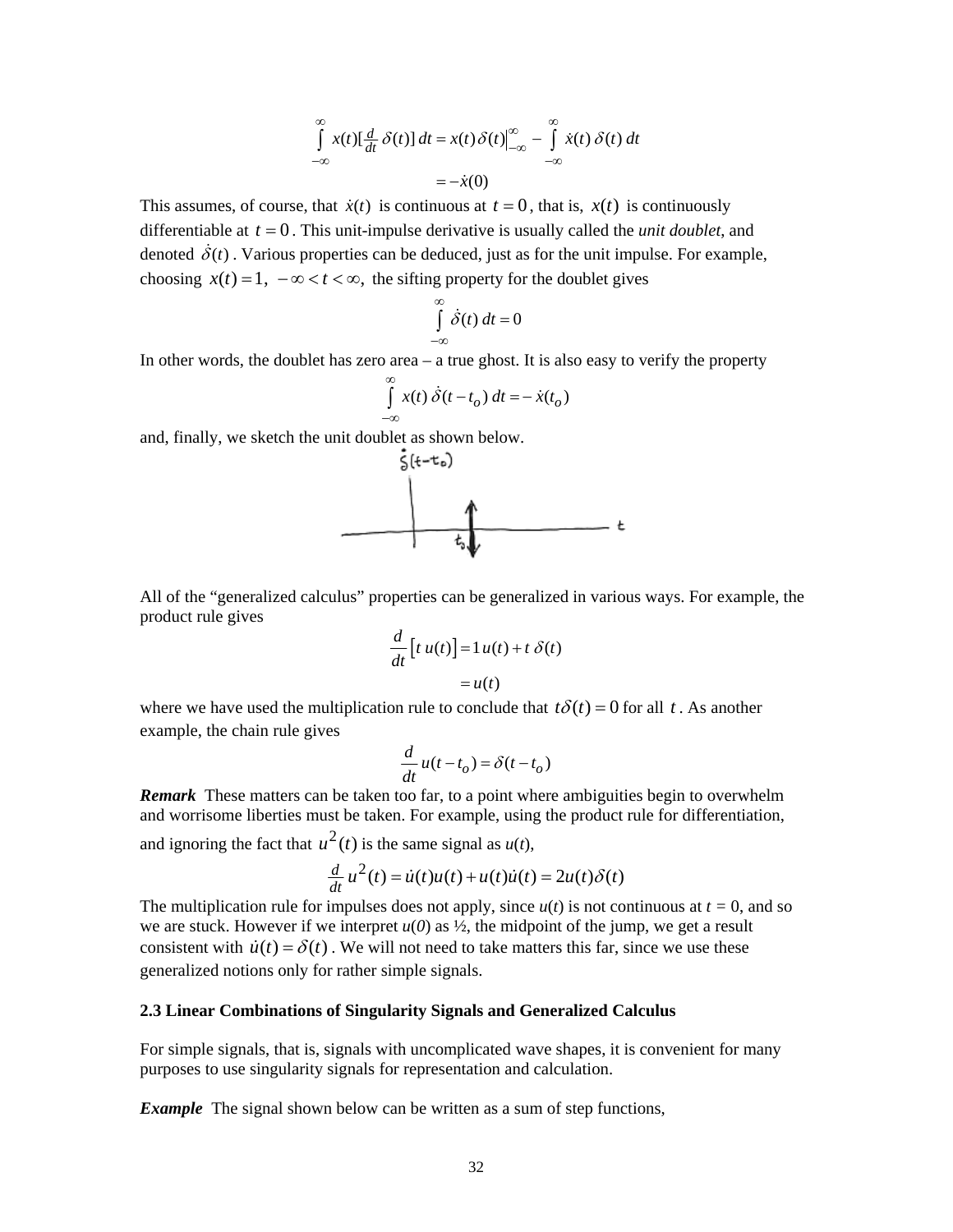

Another representation is

 $x(t) = 4u(t+1)u(1-t)$ 

This uses the unit steps as "cutoff" functions, and sometimes this usage is advantageous. However for further calculation, representation as a linear combination usually is much simpler. Differentiation of the first expression for  $x(t)$  gives, using our generalized notion of differentiation,

$$
\dot{x}(t) = 4\delta(t+1) - 4\delta(t-1)
$$

This signal is shown below.



The same result can be obtained by differentiating the "step cutoff" representation for  $x(t)$ , though usage of the product rule and interpretation of the final result makes the derivative calculation more difficult. That is,

$$
\dot{x}(t) = 4\delta(t+1)u(1-t) + 4u(t+1)\delta(1-t)
$$

$$
= 4\delta(t+1) - 4\delta(1-t)
$$

$$
= 4\delta(t+1) - 4\delta(t-1)
$$

(The first step makes use of the product rule for differentiation, the second step uses the signalmultiplication rule for impulses, and the last step uses the evenness of the impulse.)

Of course, regardless of the approach taken, graphical methods easily verify

$$
\int\limits_{-\infty}^t \dot{x}(\tau) \, d\tau = x(t)
$$

in this example. Note that the constant of integration is taken to be zero since it is known that the signal  $x(t)$  is zero for  $t < -1$ .

*Example* The signal shown below can be written as

$$
x(t) = 2r(t) - 2r(t-1) - 2u(t-3)
$$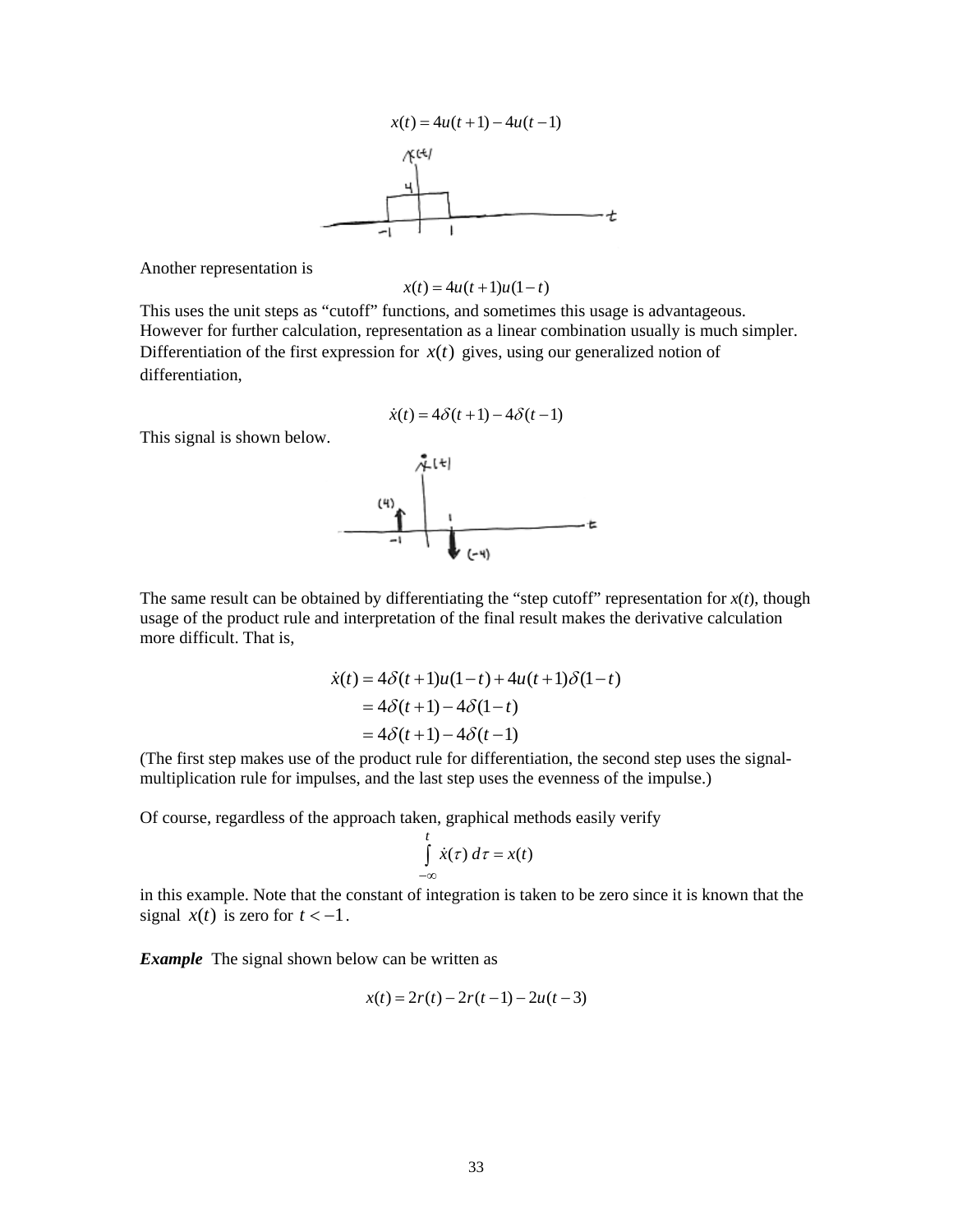

Again, the derivative is straightforward to compute,

$$
\dot{x}(t) = 2u(t) - 2u(t-1) - 2\delta(t-3)
$$

and sketch,



Graphical interpretations of differentiation support these computations.

While representation in terms of linear combinations of singularity signals leads to convenient shortcuts for some purposes, caution should be exercised. In the examples so far, well-behaved energy signals have been represented as linear combinations of signals that are power signals, singularity signals, and unbounded signals. This can introduce complications in some contexts.

Sometimes we use these generalized calculus ideas for signals are nonzero for infinite time intervals.

**Example** A right-sided cosine signal can be written as

$$
x(t) = \cos(2t) u(t)
$$

Then differentiation using the product rule, followed by the impulse multiplication rule, gives  $\dot{x}(t) = -2\sin(2t) u(t) + \cos(2t) \delta(t)$ 

$$
= -2\sin(2t) u(t) + \delta(t)
$$

You should graphically check that this is a consistent result, and that the impulse in  $\dot{x}(t)$  is crucial in verifying the relationship

$$
\int\limits_{-\infty}^t \dot{x}(\tau) \, d\tau = x(t)
$$

*Example* The periodic signal shown below can be written as

$$
x(t) = \sum_{k=-\infty}^{\infty} \left[ 4u(t+1-3k) - 4u(t-1-3k) \right]
$$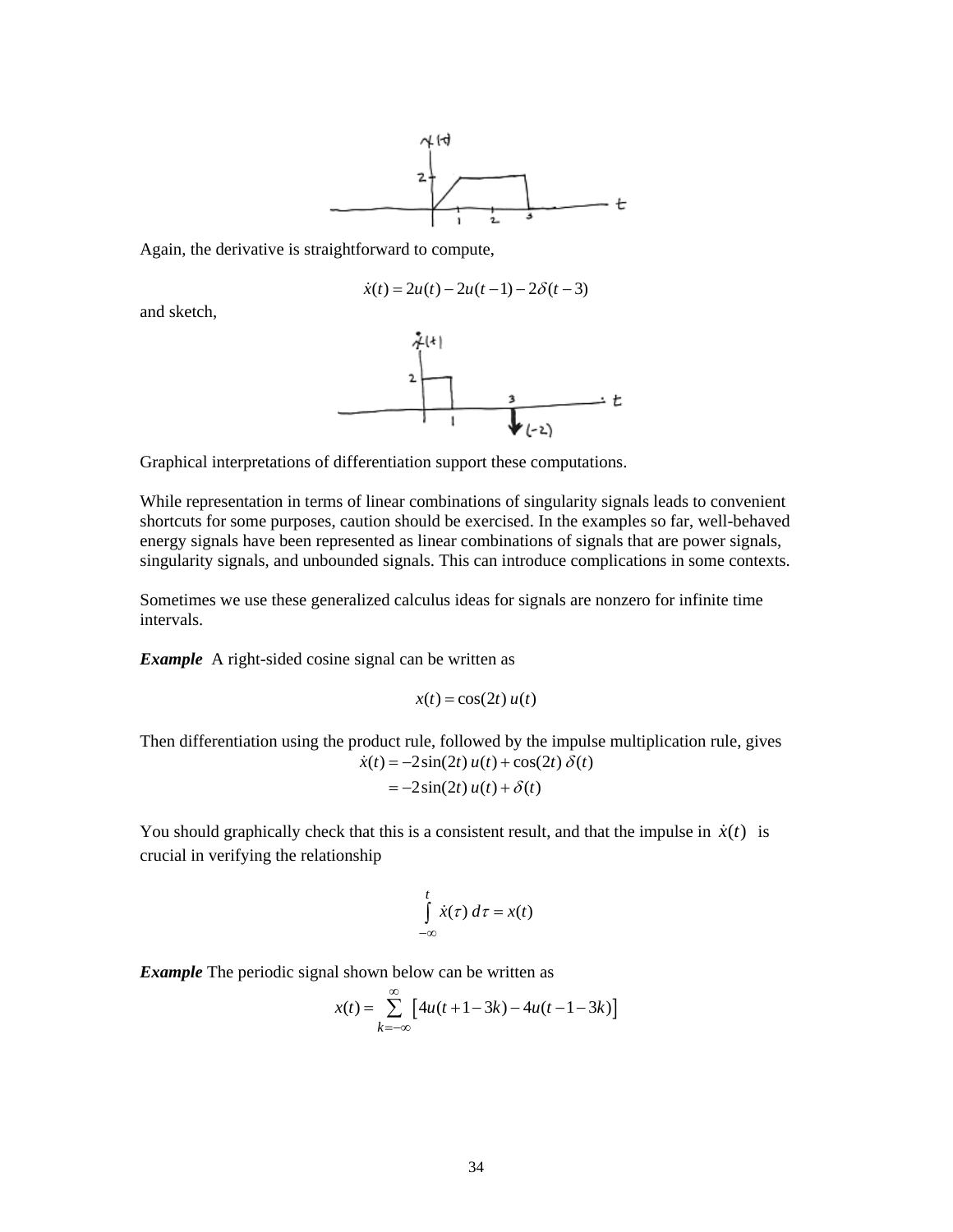$$
\cdots
$$

Then

$$
\dot{x}(t) = \sum_{k=-\infty}^{\infty} \left[ 4\delta(t+1-3k) - 4\delta(t-1-3k) \right]
$$



# **Exercises**

**1.** Determine whether the following signals are periodic, and if so determine the fundamental period.

(a) 
$$
x(t) = e^{-(\pi - 2j)t}
$$
  
\n(b)  $x(t) = e^{-\pi + 2jt}$   
\n(c)  $x(t) = 3e^{j4t} - 2e^{j5t}$   
\n(d)  $x(t) = e^{j\frac{7}{2}t} + e^{j7t}$   
\n(e)  $x(t) = 6e^{-j2t} + 4e^{j7(t-1)} - 3e^{j6(t+1)}$   
\n(f)  $x(t) = \sum_{k=-\infty}^{\infty} \left[ e^{-(t-2k)}u(t-2k) - e^{-(t-2k)}u(t-2k-1) \right]$ 

**2.** Simplify the following expressions and sketch the signal.

(a) 
$$
x(t) = \delta(t-2)r(t) + \frac{d}{dt}[u(t) - r(t-1)]
$$
  
\n(b)  $x(t) = \delta(t)\delta(t-1) - e^{t+3}\delta(t+2) + u(1-t)r(t)$   
\n(c)  $x(t) = \int_{-\infty}^{t} u(\tau-3) d\tau - 2r(t-4) + r(t-5)$   
\n(d)  $x(t) = \int_{-\infty}^{t} \delta(\tau+2) d\tau + \frac{d}{dt}[u(t+2)r(t)]$ 

**3.** Sketch the signal  $x(t)$  and compute and sketch  $\int x(\sigma)$ *t*  $\int x(\sigma) d\sigma$ . Check your integration by −∞ "graphical differentiation."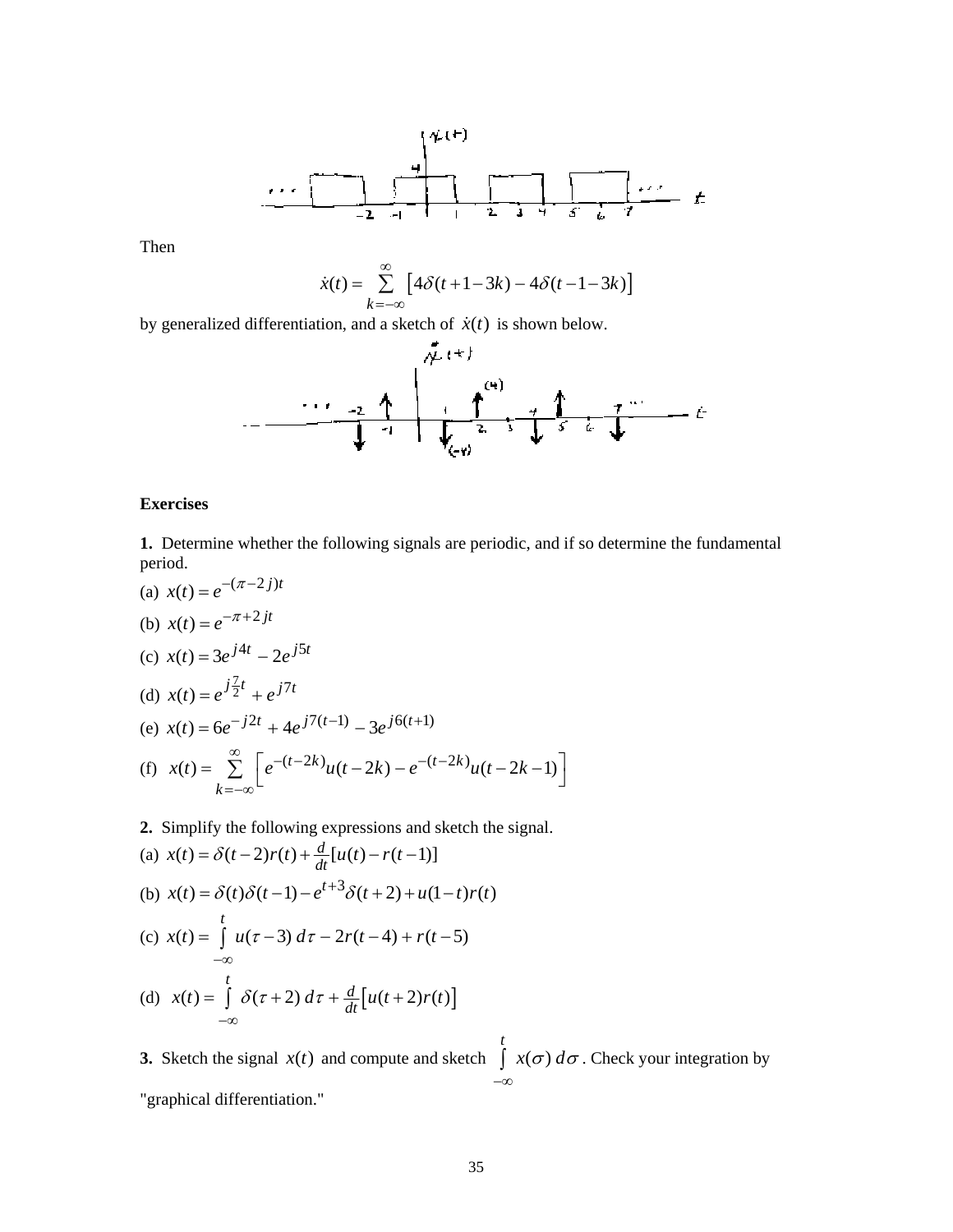(a)  $x(t) = u(t) - u(t-1) + 2\delta(t-2) - 3\delta(t-3) + \dot{\delta}(t-4)$ (b)  $x(t) = 3u(t) - 3u(t-4) - 12\delta(t-5)$ (c)  $x(t) = -2u(t+1) + 3u(t) - u(t-2)$ (d)  $x(t) = u(t) + \delta(t-1) - 2\delta(t-2) + \delta(t-4)$ 

**4.** Sketch the signal  $x(t)$  and compute and sketch  $\dot{x}(t)$ . Check your derivative by "graphical integration."

- (a)  $x(t) = r(t+1) r(t) + u(t) 3u(t-1) + u(t-2)$ (b)  $x(t) = 2r(t+1) - 4r(t) + 2r(t-1)$ (c)  $x(t) = 2u(t-1) - (2/3)r(t-1) + (2/3)r(t-4)$
- **5.** Write a mathematical expression for the signal  $x(t)$  shown below.



Compute and sketch  $\dot{x}(t)$ , the generalized derivative of  $x(t)$ .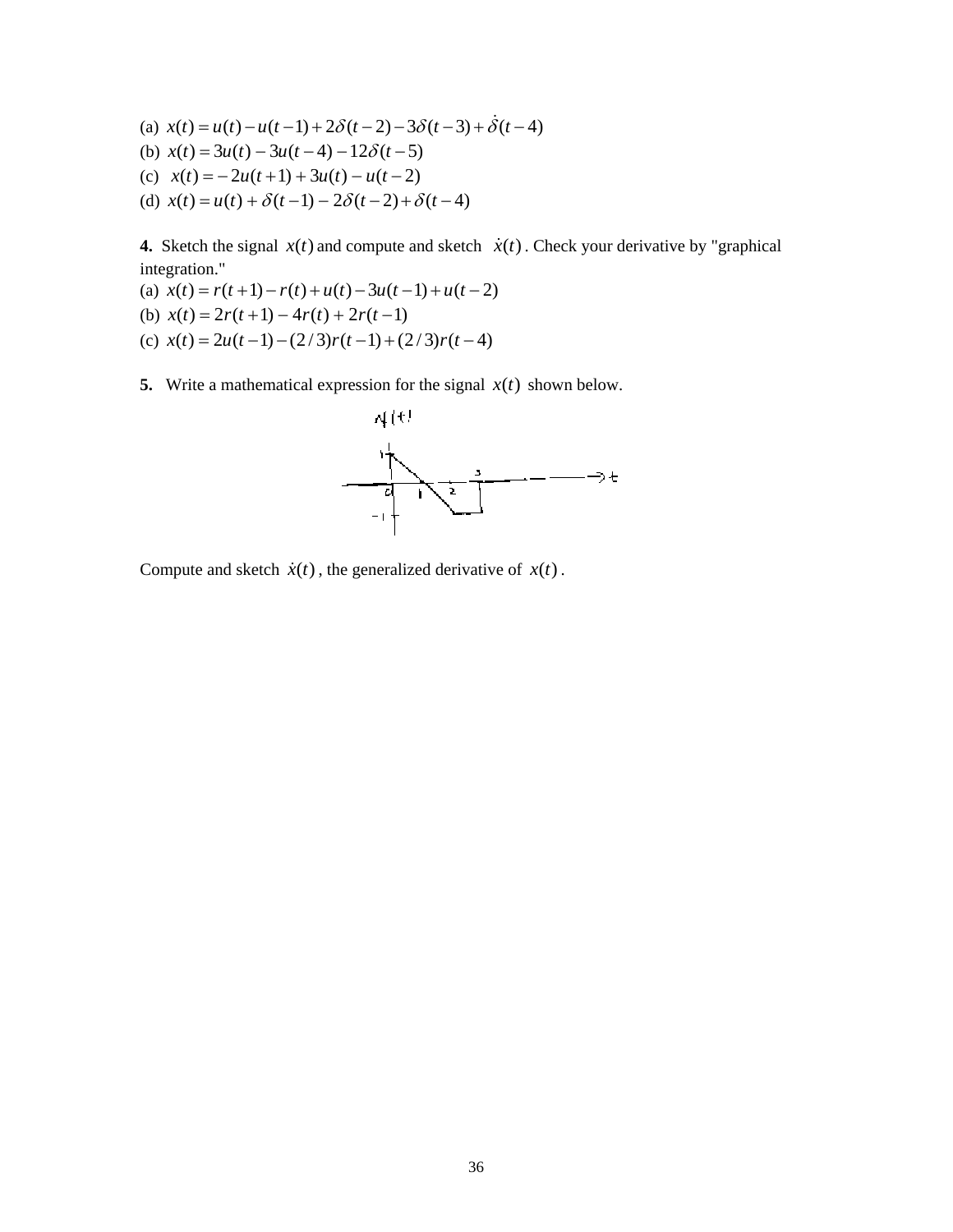## **Notes for Signals and Systems**

### **3. 1 The Class of DT Exponential Signals**

Consider a discrete-time signal

$$
x[n] = c e^{an}
$$

where both *c* and *a* are complex numbers, and, as usual, the integer index, or sample number, covers the range  $-\infty < n < \infty$ . To more conveniently interpret *x[n]*, write *c* in polar form, and *a* in rectangular form,

$$
c = |c|e^{j\phi_o} \quad , \quad a = \sigma_o + j\omega_o
$$

where  $\phi_o = \angle c$  and we have chosen customary notations for the rectangular form of *a*. Then

$$
x[n] = |c|e^{j\phi_o} e^{(\sigma_o + j\omega_o)n}
$$

$$
= |c|e^{\sigma_o n} e^{j(\omega_o n + \phi_o)}
$$

Using Euler's formula, we can write this signal in rectangular form as

$$
x[n] = |c|e^{\sigma_o n} \cos(\omega_o n + \phi_o) + j|c|e^{\sigma_o n} \sin(\omega_o n + \phi_o)
$$

This expression is similar to the continuous-time case, but differences appear upon closer inspection. We need only consider three cases in detail.

*Special Case 1:* Suppose both *c* and *a* are real. That is,  $\omega_o = 0$  and  $\phi_o$  has value either *0* or  $\pi$ . Then,

$$
x[n] = c \, e^{\sigma_o n}
$$

and we have the familiar interpretation of an exponentially-decreasing (if  $\sigma$ <sub>o</sub> < 0) or

exponentially-increasing  $\sigma_{\rho} > 0$  sequence of values, with the obvious consideration of the sign of *c*.

*Special Case 2:* Suppose *c* is real and *a* has the special form  $a = \sigma_o + j(2k+1)\pi$ 

where  $k$  is an integer. In this case,

$$
x[n] = c e^{\left[\sigma_o + j(2k+1)\pi\right]n} = c e^{\sigma_o n} e^{j(2k+1)\pi}
$$

$$
= c e^{\sigma_o n} (-1)^n = c (-e^{\sigma_o})^n
$$

Or, more simply, we can write

$$
x[n] = c \alpha^n
$$

where  $\alpha = -e^{\sigma_o}$  is a real negative number. The appearance of *x*[*n*] is a bit different in this case, as shown below for  $c = 1$ .

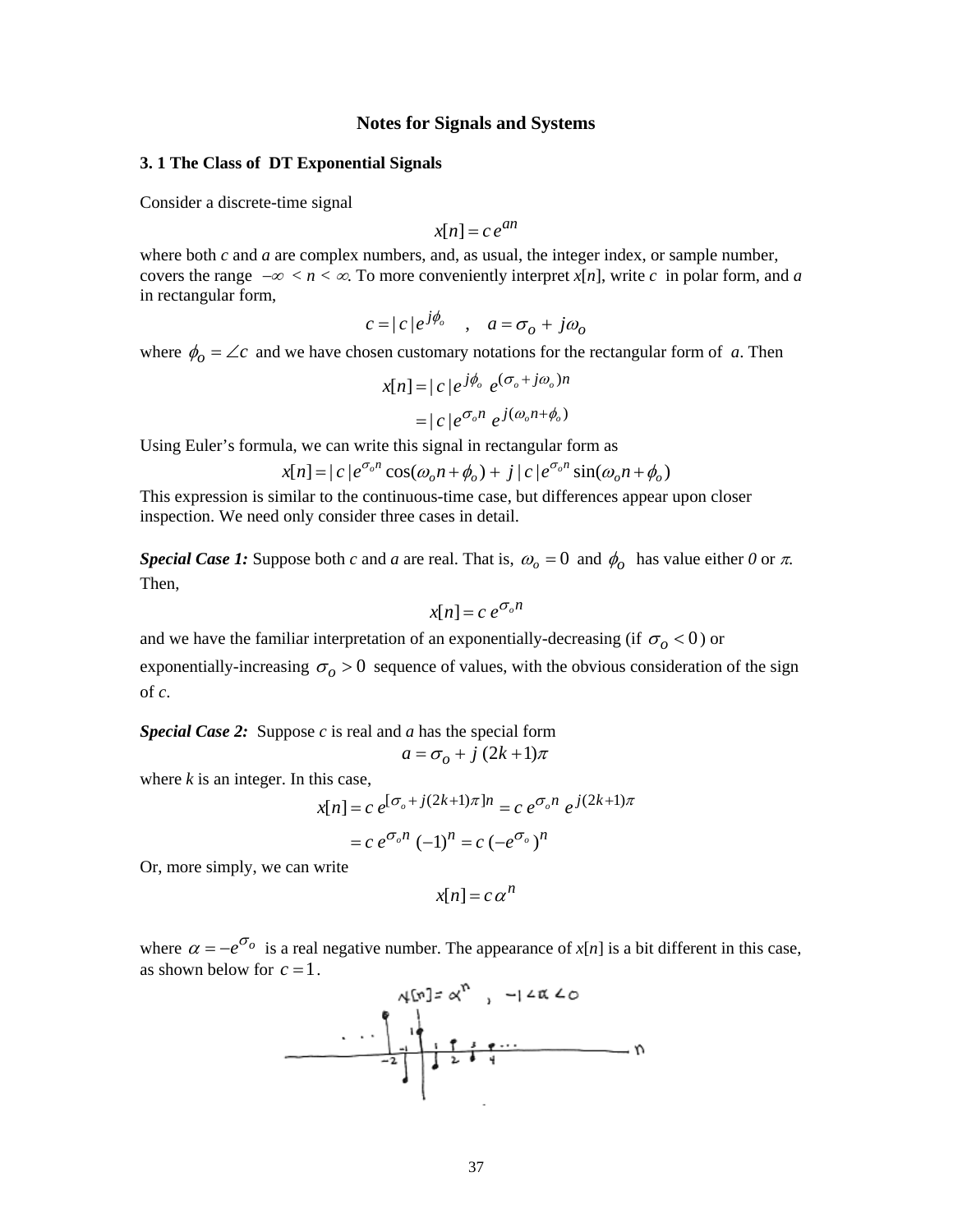

Of course, these first two special cases can be combined by considering that  $\alpha$  might be either positive or negative.

*Special Case 3:* Suppose *c* is complex and *a* is purely imaginary. That is,  $\sigma$ <sub>o</sub> = 0, and we are considering a discrete-time *phasor*. Then

$$
x[n] = |c|e^{j\phi_o}e^{j\omega_o n}
$$
  
= |c|e^{j(\omega\_o n + \phi\_o)}  
= |c|cos(\omega\_o n + \phi\_o) + j|c|sin(\omega\_o n + \phi\_o)

Since the independent variable, *n*, is viewed as a sample index, units of  $\omega$ <sub>o</sub> typically are *radians/sample* for discrete-time signals. In order to simplify further discussion, we assume that *c = 1*.

The first difference from the continuous-time case involves the issue of periodicity. The signal

$$
x[n] = e^{j\omega_0 n}
$$

is periodic if and only if there is a positive integer *N* such that

$$
e^{j\omega_o(n+N)} = e^{j\omega_o n}
$$

for all integer *n*. This will hold if and only if *N* satisfies

$$
e^{j\omega_o N}=1
$$

that is, if and only if  $\omega_0 N = m2\pi$  for some integer *m*. In words, *x*[*n*] is periodic if and only if the frequency  $\omega_o$  is a rational multiple of  $2\pi$ ,

$$
\omega_o = \frac{m}{N} 2\pi
$$

for some integers *m* and *N*. If this is satisfied, then the fundamental period of the signal is obtained when the smallest value of *N* is found for which this expression holds. Obviously, this occurs when *m, N* are relatively prime, that is, *m* and *N* have no common integer factors other than unity.

*Example*  $x[n] = e^{j2n}$  is not periodic, since  $\omega_0 = 2$  cannot be written as a rational multiple of  $2\pi$ .

 $x[n] = e^{j\frac{n}{8}n}$  $x[n] = e$ π  $= e^{8}$  is periodic, with fundamental period 16, since

$$
\frac{\pi}{8} = \frac{1}{16} 2\pi
$$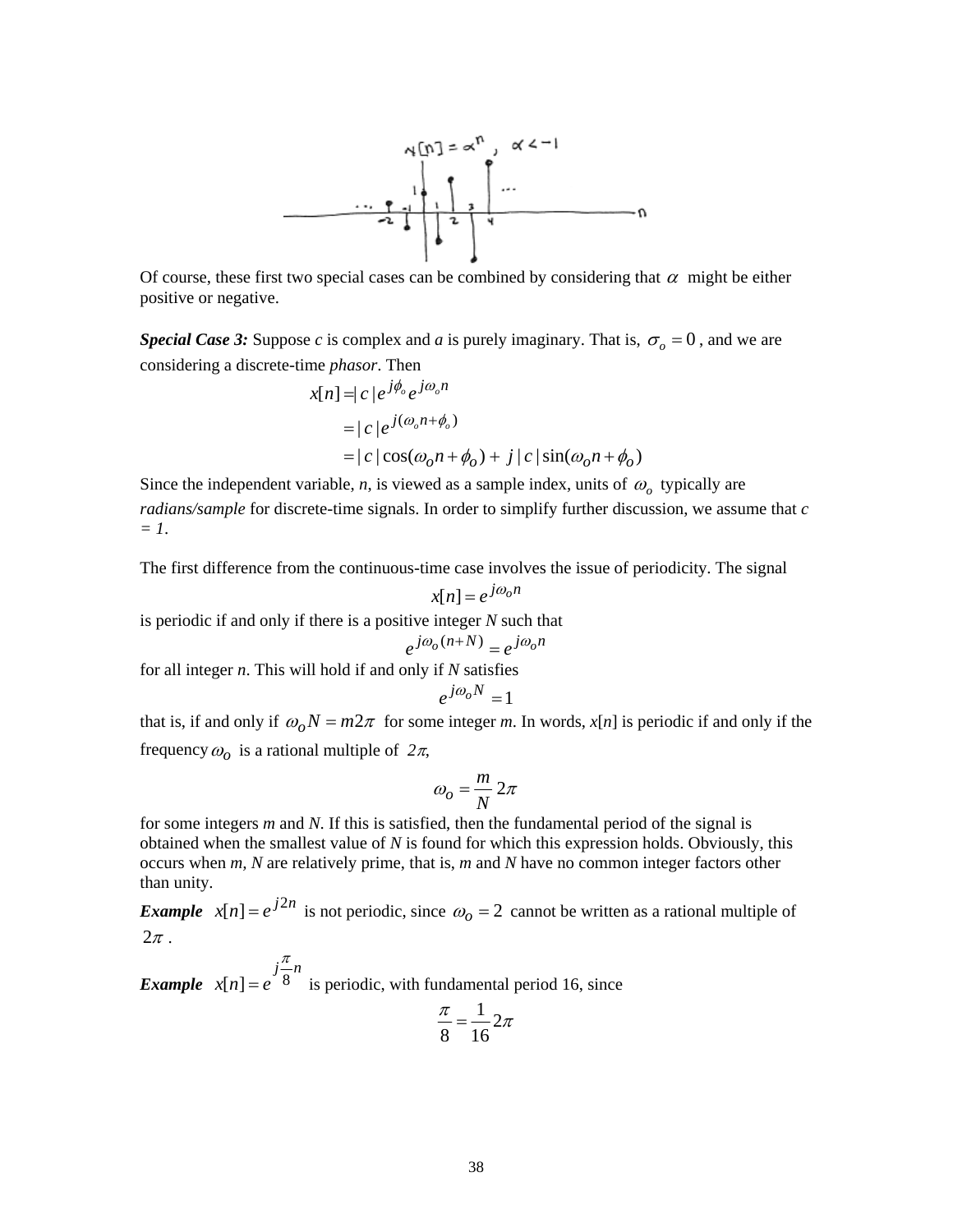The second major difference between continuous and discrete-time complex exponentials concerns the issue of frequency. In continuous time, as the frequency  $\omega$ <sub>o</sub> increases, the phasor rotates more rapidly. But in discrete time, consider what happens when the frequency is raised or lowered by *2*π:

$$
e^{j(\omega_o \pm 2\pi)n} = e^{j\omega_o n} e^{\pm j2\pi n} = e^{j\omega_o n}
$$

That is, the complex exponential signal doesn't change. Clearly, raising or lowering the frequency by any integer multiple of  $2\pi$  has the same (absence of) effect. Thus we need only consider discrete-time frequencies in a single  $2\pi$  range. Most often the range of choice is  $-\pi < \omega_0 \leq \pi$ for reasons of symmetry, though sometimes the range

 $0 \le \omega_o < 2\pi$  is convenient.

As a final observation, in continuous time a phasor rotates counterclockwise if the frequency <sup>ω</sup>*o* is positive, and clockwise if the frequency is negative. However there is no clear visual interpretation of direction of rotation depending on the sign of frequency in the discrete time case.

To balance these complications in comparison with the continuous-time case, the issue of periodicity of sums of periodic discrete-time phasors is relatively simple.

*Theorem* For the complex-valued signal

$$
x[n] = c_1 e^{j\omega_1 n} + c_2 e^{j\omega_2 n}
$$

suppose both frequencies are rational multiples of  $2\pi$ ,

$$
\omega_1 = (m_1/N_1)2\pi
$$
,  $\omega_2 = (m_2/N_2)2\pi$ 

Then *x*[*n*] is periodic with period (not necessarily fundamental period) given by  $N = N_1 N_2$ .

*Proof* By direct calculation, using the claimed period *N*,

$$
x[n+N] = c_1 e^{j\omega_1(n+N)} + c_2 e^{j\omega_2(n+N)}
$$
  
=  $c_1 e^{j\omega_1 n} e^{j\frac{m_1}{N_1} 2\pi N_1 N_2} + c_2 e^{j\omega_2 n} e^{j\frac{m_2}{N_2} 2\pi N_1 N_2}$   
=  $c_1 e^{j\omega_1 n} e^{j m_1 N_2 2\pi} + c_2 e^{j\omega_2 n} e^{j m_2 N_1 2\pi}$   
=  $c_1 e^{j\omega_1 n} + c_2 e^{j\omega_2 n}$   
=  $x[n]$ 

for any *n*.

The applet below illustrates the behavior of discrete-time phasors for various choices of frequency,  $\omega$ <sub>o</sub>, and suggests a number of exercises.

# [Discrete-Time Frequency](http://www.jhu.edu/~signals/dtphasor/)

*Remark* The various analyses of phasor properties can also be carried out for real trigonometric signals, though the reasoning often requires trig identities and is more involved than for phasors. For example, suppose

$$
x[n] = \cos(\omega_0 n)
$$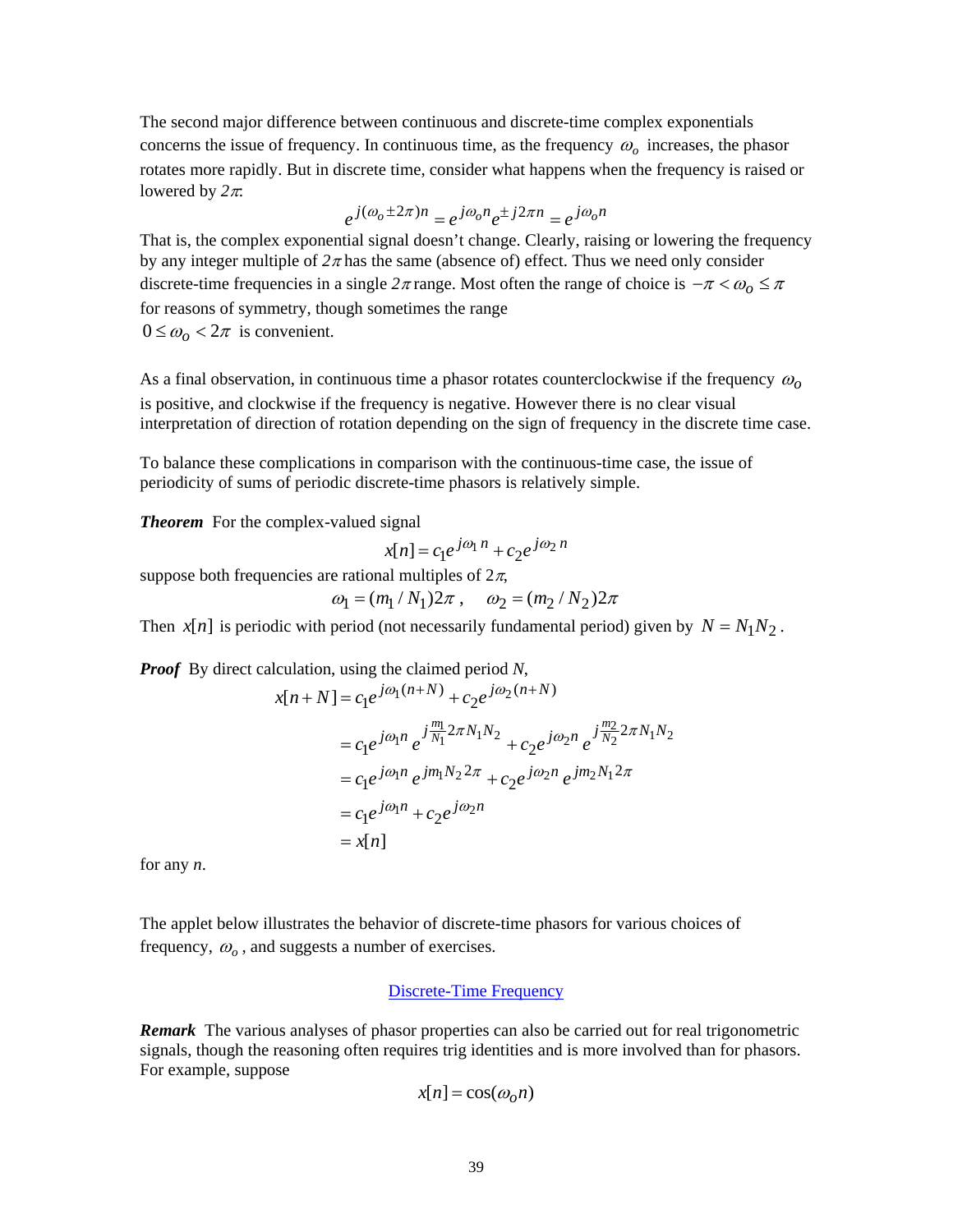is periodic with period *N*. That is, for all integers *n*,

$$
\cos[\omega_o(n+N)] = \cos(\omega_o n)
$$

This can be written as

$$
\cos(\omega_0 n + \omega_0 N) = \cos(\omega_0 n) \cos(\omega_0 N) - \sin(\omega_0 n) \sin(\omega_0 N)
$$
  
=  $\cos(\omega_0 n), \quad -\infty < n < \infty$ 

We conclude from this that *N* must be such that  $\cos(\omega_o N) = 1$ ,  $\sin(\omega_o N) = 0$ . Thus

 $\omega_0 N = m2\pi$  for some integer *m*, that is,  $\omega_0$  must be a rational multiple of  $2\pi$ .

## **3.2 The Class of DT Singularity Signals**

The basic discrete-time singularity signal is the *unit pulse*,

$$
\delta[n] = \begin{cases} 1, & n = 0 \\ 0, & otherwise \end{cases}
$$

Contrary to the continuous-time case, there is nothing "generalized" about this simple signal. Graphically, of course,  $\delta[n]$  is a lonely lollypop at the origin:



The discrete-time unit-step function is

$$
u[n] = \begin{cases} 1, & n \ge 0 \\ 0, & n < 0 \end{cases}
$$

and again there are no technical issues here. In particular, the value of *u*[0] is unity, unlike the continuous-time case where we decline to assign an immoveable value to  $u(0)$ . Graphically, we have



The unit step can be viewed as the running sum of the unit pulse,

$$
u[n] = \sum_{k=-\infty}^{n} \delta[k]
$$

Changing summation variable from *k* to  $l = n - k$  gives an alternate expression

$$
u[n] = \sum_{l=0}^{\infty} \delta[n-l]
$$

This process can be continued to define the *unit ramp* as the running sum of the unit step,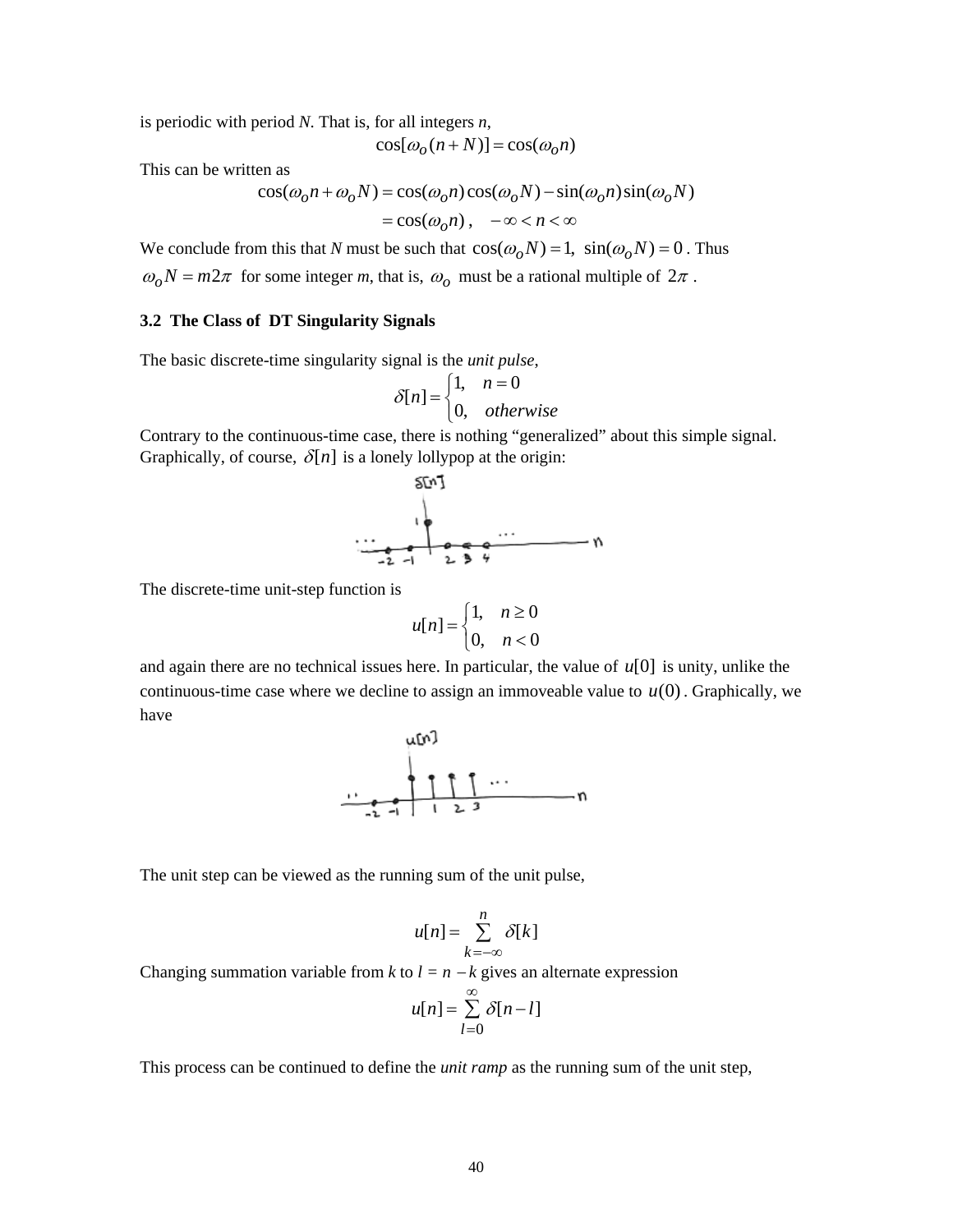though there is a little adjustment involved in the upper limit of the sum, since  $u[0] = 1$  and  $r[0] = 0$ :

$$
r[n] = \sum_{k=-\infty}^{n-1} u[k] = \begin{cases} n, & n \ge 0 \\ 0, & n < 0 \end{cases}
$$

We will have no reason to pursue further iterations of running sums. One reason is that simple discrete-time signals can be written as sums of amplitude scaled and time shifted unit pulses, and there is little need to write signals in terms of steps, ramps, and so on.

Discrete-time singularity signals also have sifting and multiplication properties similar to the continuous-time case, though no "generalized" interpretations are needed. It is straightforward to verify that

$$
\sum_{n=-\infty}^{\infty} x[n]\delta[n-n_o] = x[n_o]
$$

which is analogous to the continuous-time sift

$$
\int_{-\infty}^{\infty} x(t)\delta(t - t_o) dt = x(t_o)
$$

Also,

$$
x[n]\delta[n-n_o] = x[n_o]\delta[n-n_o]
$$

is a discrete-time version of the multiplication rule

$$
x(t)\delta(t - t_o) = x(t_o)\delta(t - t_o)
$$

However, unlike the continuous-time case, the time-scaled unit pulse,  $\delta$ [an], where a is a nonzero integer, is identical to  $\delta[n]$ , as is easily verified.

## **Exercises**

- **1.** Determine if the following signals are periodic, and if so compute the fundamental period. (a)  $x[n] = e^{j\frac{20\pi}{3}n}$
- (b)  $x[n] = e^{j4\pi n} e^{-j\frac{\pi}{4}n}$
- (c)  $x[n] = 3e^{j\frac{7}{3}n}$

(d) 
$$
x[n] = 1 + e^{j\frac{4}{5}\pi n}
$$

(e) 
$$
x[n] = e^{j\frac{5}{7}\pi n} + e^{-j\frac{3}{4}\pi n}
$$

**2.** Consider the signal  $x[n] = c_1 e^{j\omega_1 n} + c_2 e^{j\omega_2 n}$  where both frequencies are rational multiples of  $2\pi$ .

$$
\omega_1 = (m_1/N_1)2\pi
$$
,  $\omega_2 = (m_2/N_2)2\pi$ 

Suppose that *N* is a positive integer such that

$$
N = k_1 N_1 = k_2 N_2
$$

for some integers  $k_1$ ,  $k_2$ . Show that  $x[n]$  has period N. (Typically  $N < N_1N_2$ , as used in the theorem in Section 3.1.)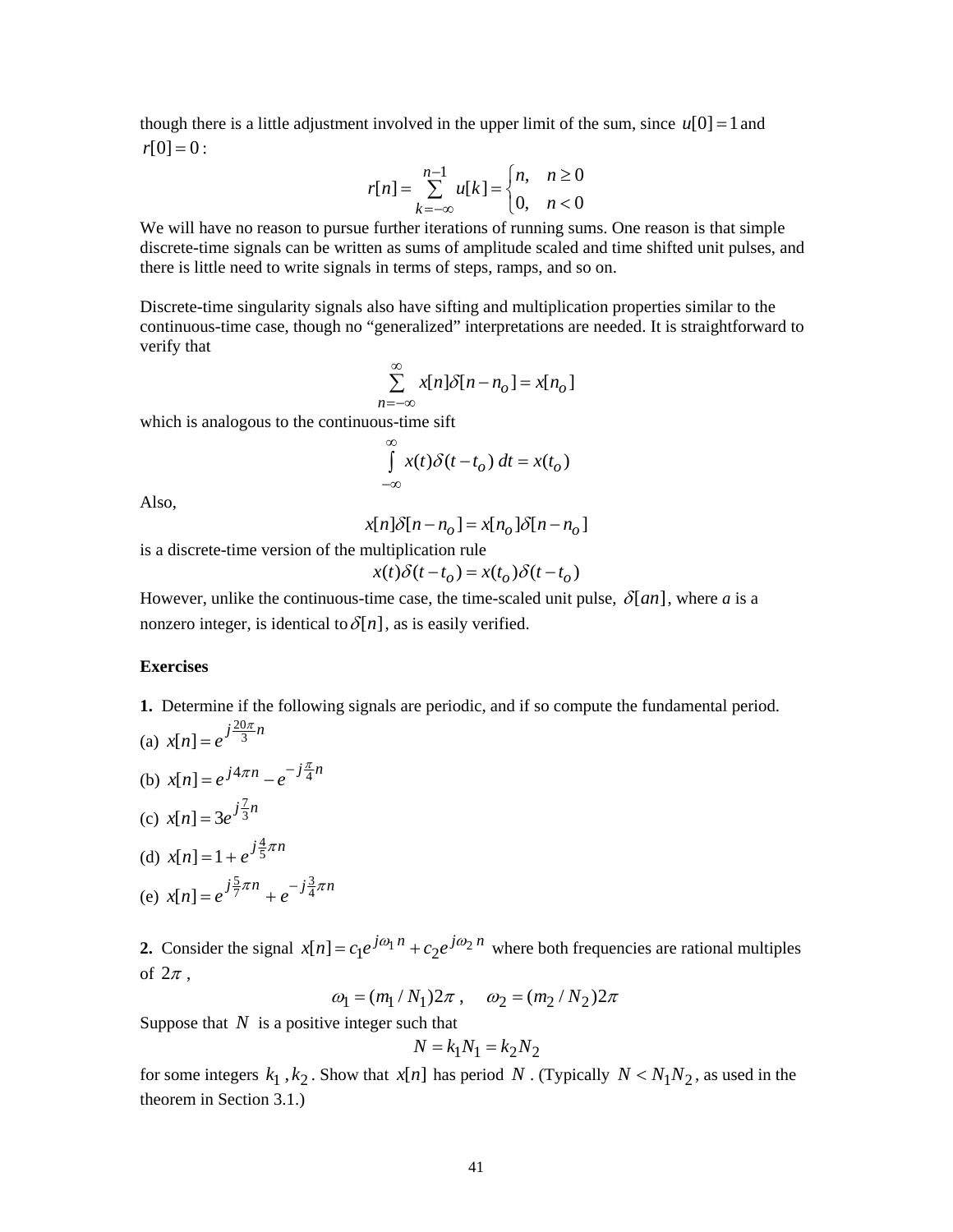**3.** Simplify the following expressions and sketch the signal.

(a) 
$$
x[n] = \sum_{k=-\infty}^{n} 3\delta[k-2] + \delta[n+1]\cos(\pi n)
$$
  
\n(b)  $x[n] = \sum_{k=-\infty}^{\infty} 4\delta[n-k]e^{3k}$   
\n(c)  $x[n] = r[n-3]\delta[n-5] + \sum_{k=-\infty}^{n} 3\delta[n-k]$   
\n(d)  $x[n] = \cos(\pi n)[\delta[n]-\delta[n-1]] - \delta^{3}[n] + \sum_{k=-\infty}^{n} u[k-3]$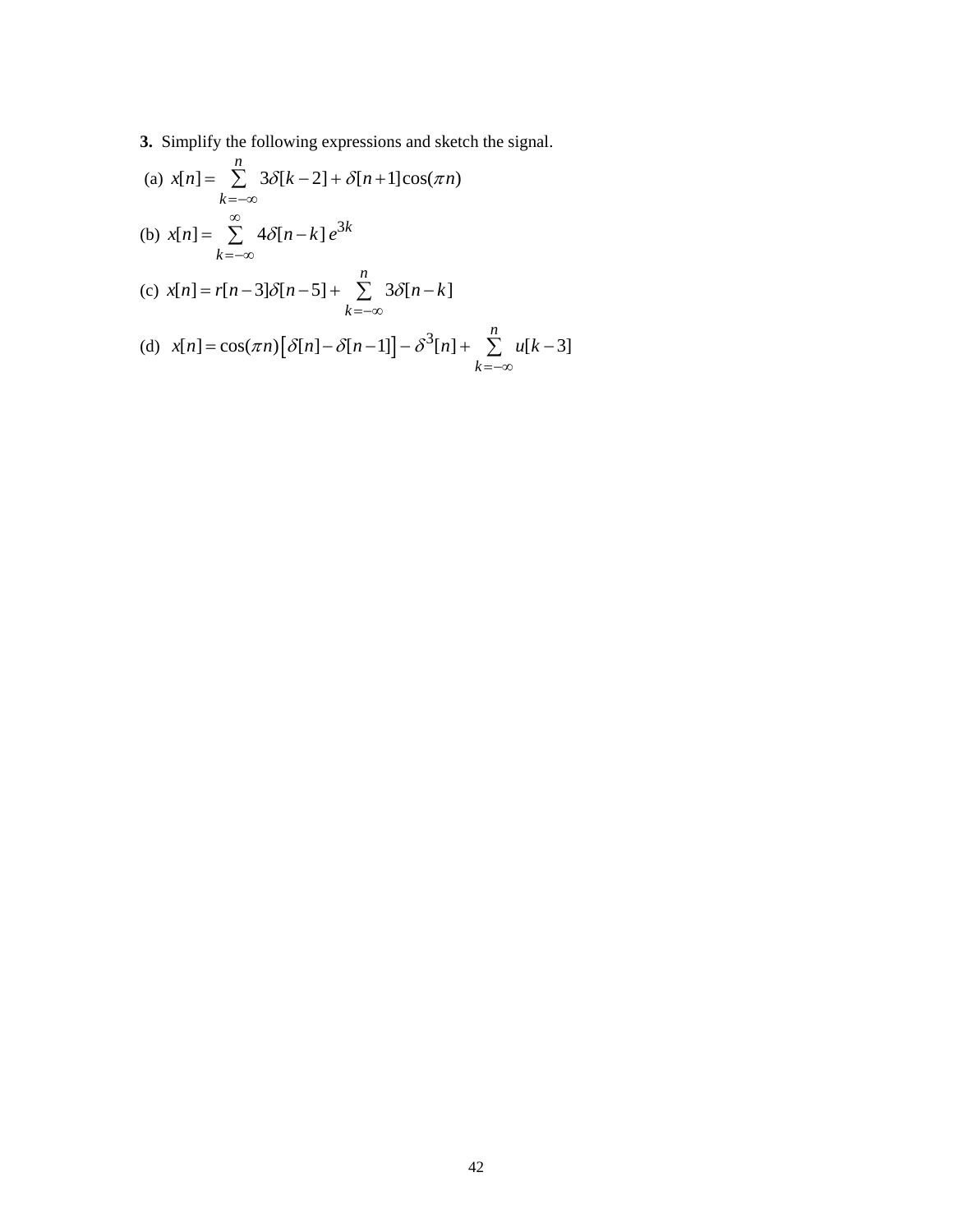## **Notes for Signals and Systems**

### **4.1 Introduction to Systems**

A continuous-time *system* produces a new continuous-time signal (the *output* signal) from a provided continuous-time signal (the *input* signal). Attempting a formal definition of a system is a tedious exercise in avoiding circularity, so we will abandon precise articulation and rely on the intuition that develops from examples. We represent a system "S" with input signal  $x(t)$  and output signal  $y(t)$  by a box labeled as shown below.



Since a system maps signals into signals, the output signal at any time *t* can depend on the input signal values at all times. We use the mathematical notation

$$
y(t) = S(x)(t)
$$

to emphasize this fact.

*Remark* There are many notations for a system in the literature. For example, some try to emphasize that a system maps signals into signals by using square brackets,

$$
y(t) = S[x(t)]
$$

Perhaps this continues to tempt the interpretation that, for example,  $y(0) = S[x(0)]$ , i.e.,

 $y(0)$  depends only on  $x(0)$ . But, the notation is designed to emphasize that for the input signal "*x*" the output signal is "*S*(*x*)," and the value of this output signal at, say  $t = 0$ , is  $y(0) = S(x)(0)$ .

*Example* The running integral is an example of a system. A physical interpretation is a capacitor with input signal the current  $x(t)$  through the capacitor, and output signal the voltage  $y(t)$  across the capacitor. Then we have, assuming unit capacitance,

$$
y(t) = \int_{-\infty}^{t} x(\tau) d\tau
$$

In this case, the output at any time  $t_1$  depends, on input values for all  $t \le t_1$ . Specifically, at any time  $t_1$ ,  $y(t_1)$  is the accumulated net area under  $x(t)$  for  $-\infty < t \leq t_1$ .

In the discrete-time case, we use an entirely similar notation, writing  $y[n] = S(x)[n]$  and representing a system by the diagram shown below.



### **4.2 System Properties**

The discussion of properties of systems will be a bit tentative at this point, in part because the notion of a system is so general that it is difficult to include all the details, and in part because the mathematical description of a system might presume certain properties of allowable input signals.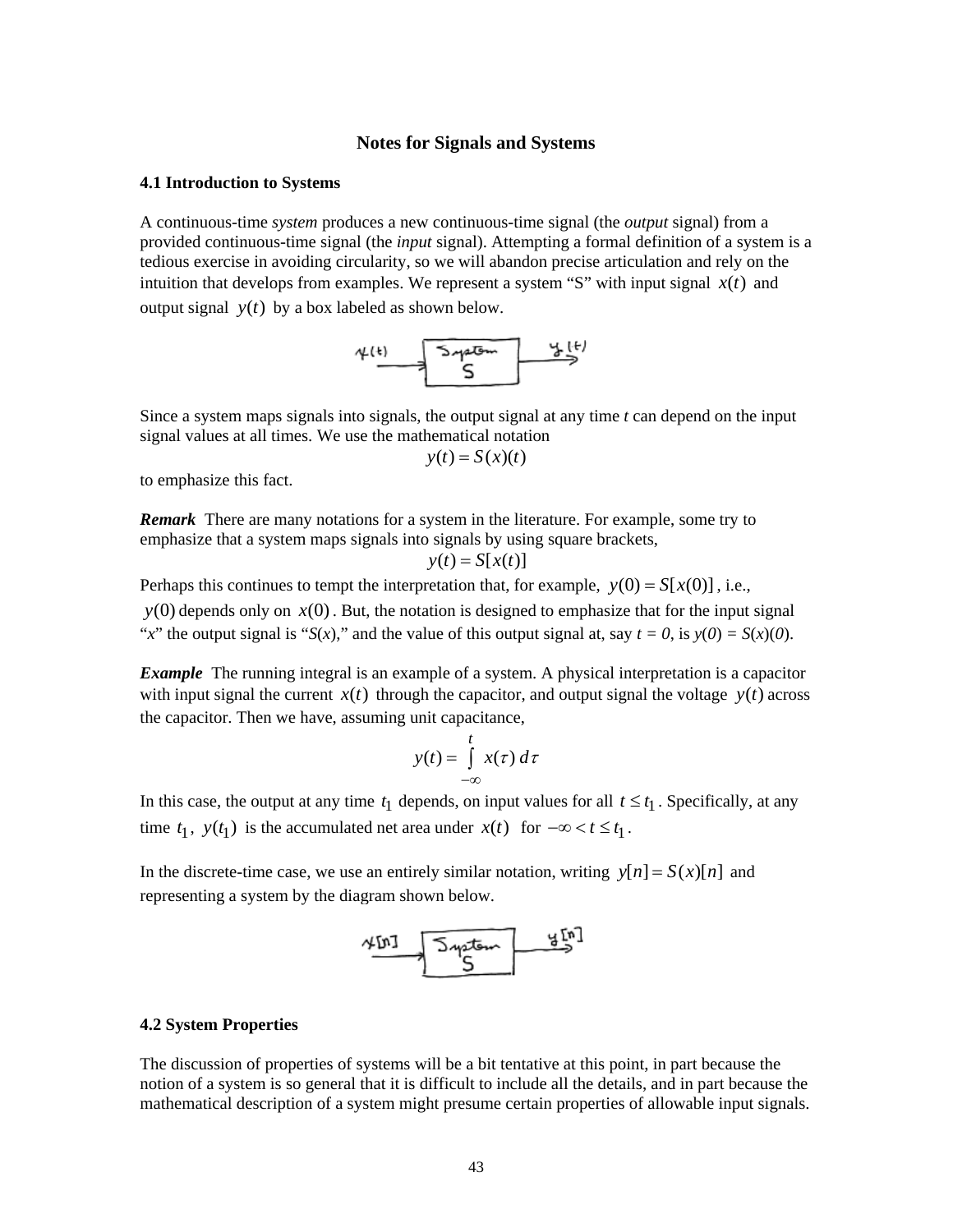For example, the input signal to a running-integrator system must be sufficiently well behaved that the integral is defined. We can be considerably more precise when we consider specific classes of systems that admit particular types of mathematical descriptions. In the interim the intent is mainly to establish some intuition concerning properties of systems in general.

We proceed with a list of properties, phrased in the continuous-time case.

• *Causal System* A system is *causal* if the output signal value at any time *t* depends only on input signal values for times no larger than *t*. Examples of causal systems are

$$
y(t) = 3x(t-2)
$$
,  $y(t) = \int_{-\infty}^{t} x(\tau) d\tau$ ,  $y(t) = x^3(t)$ 

Examples of systems that are not causal are

$$
y(t) = x(2)
$$
,  $y(t) = 3x(t+2)$ ,  $y(t) = \int_{-\infty}^{t+1} x(\tau) d\tau$ 

• *Memoryless System* A system is *memoryless* if the output value at any time *t* depends only on the input signal value at that same time, *t*. A memoryless system is always causal, though the reverse is, of course, untrue. Examples of memoryless systems are

$$
y(t) = 2x(t)
$$
,  $y(t) = x2(t)$ ,  $y(t) = te^{x(t)}$ 

• *Time-Invariant System* A system is *time invariant* if for every input signal *x*(*t*) and corresponding output signal  $y(t)$  the following property holds. Given any constant,  $t<sub>o</sub>$ , the input signal  $\tilde{x}(t) = x(t - t_0)$  yields the output signal  $\tilde{y}(t) = y(t - t_0)$ . This is sometimes called "shift invariance," since any time shift of an input signal results in the exact same shift of the output signal. Examples of time-invariant systems are

$$
y(t) = \sin(x(t)),
$$
  $y(t) = \int_{-\infty}^{t} x(\tau) d\tau,$   $y(t) = 3x(t-2)$ 

Examples of systems that are not time invariant are

$$
y(t) = \sin(t) x(t), \quad y(t) = \int_{-\infty}^{t} \tau x(\tau) d\tau
$$

To check if a system is time invariant requires application of the defining condition. For example, for

$$
y(t) = \int_{-\infty}^{t} \tau x(\tau) \, d\tau
$$

we consider the input signal  $\tilde{x}(t) = x(t - t_o)$ , where  $t_o$  is any constant. The corresponding response computation begins with

$$
\tilde{y}(t) = \int_{-\infty}^{t} \tau \, \tilde{x}(\tau) \, d\tau = \int_{-\infty}^{t} \tau \, x(\tau - t_o) \, d\tau
$$

To compare this to  $y(t - t_0)$ , it is convenient to change the variable of integration to  $\sigma = \tau - t_0$ . This gives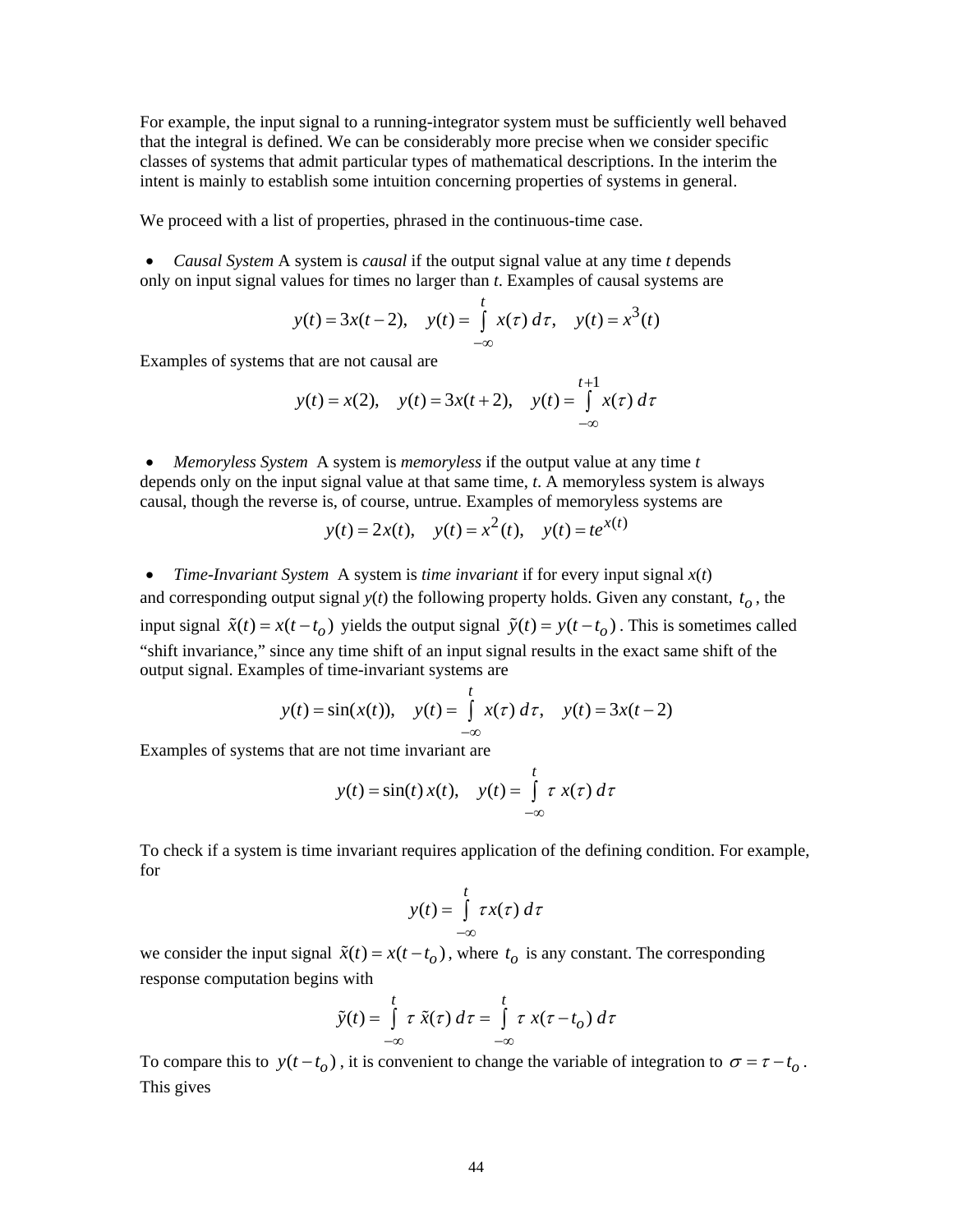$$
\tilde{y}(t) = \int_{-\infty}^{t-t_0} (\sigma + t_0) x(\sigma) d\sigma
$$

which is not the same as

$$
y(t - t_o) = \int_{-\infty}^{t - t_o} \tau x(\tau) d\tau
$$

Therefore the system is not time invariant.

• *Linear System* A system is *linear* if for every pair of input signals  $x_1(t), x_2(t)$ ,

with corresponding output signals  $y_1(t)$ ,  $y_2(t)$ , the following holds. For every constant *b*, the response to the input signal  $x(t) = bx_1(t) + x_2(t)$  is  $y(t) = by_1(t) + y_2(t)$ . (This is more concise than popular two-part definitions of linearity in the literature. Taking  $b = 1$  yields the *additivity* requirement that the response to  $x(t) = x_1(t) + x_2(t)$  be  $y(t) = y_1(t) + y_2(t)$ . And taking  $x_2(t) = x_1(t)$  gives the *homogeniety* requirement that the response to  $x(t) = (b+1)x_1(t)$  should be  $y(t) = (b+1)y_1(t)$  for any constant *b*. Examples of linear systems are

$$
y(t) = e^t x(t)
$$
,  $y(t) = 3x(t-2)$ ,  $y(t) = \int_{-\infty}^{t} x(\tau) d\tau$ 

Examples of systems that are "nonlinear" are

$$
y(t) = \int_{-\infty}^{t} x^2(\sigma) d\sigma, \quad y(t) = 1 + x(t), \quad y(t) = \cos(x(t))
$$

*Remark* It should be noted that for a linear system the response to the zero input is the zero output signal. To see this, simply take  $x_1(t) = x_2(t)$  (so that  $y_1(t) = y_2(t)$ ) and  $b = -1$  in the definition of linearity.

### • *Stable System* Recalling the definition of a bounded signal in Section 1.6, a

system is *stable* (or *bounded-input, bounded-output stable*) if every bounded input signal yields a bounded output signal. In detail, for any input signal  $x(t)$  such that  $|x(t)| < M$  for all *t*, where M is a constant, there is aother constant *P* such that the corresponding output signal satisfies  $|y(t)| < P$ for all *t*. Examples of stable systems are

$$
y(t) = e^{x(t)}
$$
,  $y(t) = \frac{x(t-2)}{t^2 + 1}$ ,  $y(t) = \sin(t) x(t)$ 

Examples of "unstable" systems are

$$
y(t) = e^t x(t), \quad y(t) = \int_{-\infty}^{t} x(\tau) d\tau
$$

• *Invertible System* A system is *invertible* if the input signal can be uniquely determined from knowledge of the output signal. Examples of invertible systems are

$$
y(t) = x3(t)
$$
,  $y(t) = 3x(t-2) + 4t$ 

The thoughtful reader will be justifiably nervous about this definition. Invertibility of a mathematical operation requires two features: the operation must be *one-to-one* and also *onto*. Since we have not established a class of input signals that we consider for systems, or a corresponding class of output signals, the issue of "onto" is left vague. And since we have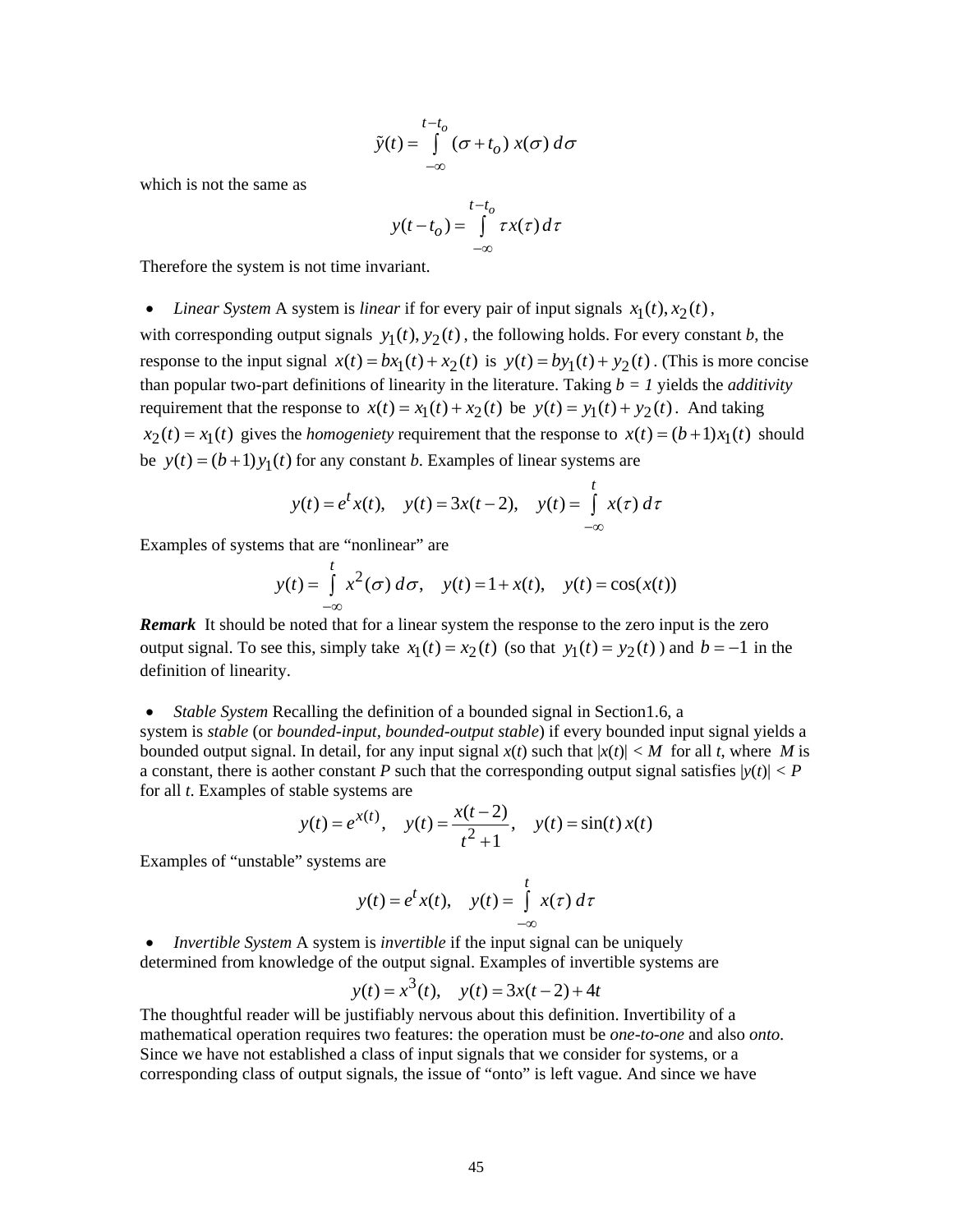decided to ignore or reassign values of a signal at isolated points in time for reasons of simplicity or convenience, even the issue of "one-to-one" is unsettled.

Determining invertibility of a given system can be quite difficult. Perhaps the easiest situation is showing that a system is *not* invertible by exhibiting two legitimately different input signals that yield the same output signal. For example,  $y(t) = x^2(t)$  is not invertible because constant input signals of  $x(t) = 1$  and  $x(t) = -1$ , for all *t*, yield identical output signals. As another example, the system

$$
y(t) = \frac{d}{dt}x(t)
$$

is not invertible since  $\tilde{x}(t) = 1 + x(t)$  yields the same output signal as  $x(t)$ . As a final example, in a benign setting the running-integrator system

$$
y(t) = \int_{-\infty}^{t} x(\tau) d\tau
$$

is invertible by the fundamental theorem of calculus:

$$
\frac{d}{dt} \int\limits_{-\infty}^{t} x(\tau) \, d\tau = x(t)
$$

But the fact remains that technicalities are required for this conclusion. If two input signals differ only at isolated points in time, the output signals will be identical, and thus the system is not invertible if we consider such input signals to be legitimately different.

All of these properties translate easily to discrete-time systems. Little more is required than to replace parentheses by square brackets and *t* by *n*. But regardless of the time domain, it is important to note that these are *input-output properties* of systems. In particular, nothing is being stated about the internal workings of the system, everything is stated in terms of input signals and corresponding output signals.

Finally it is worthwhile to think of how you would ascertain whether a given physical system, for which you do not have a mathematical description, has each of the properties we consider. That is, what input signals would you apply, what measurements of the response would you take, and what use you would make of these measurements.

### **4.3 Interconnections of Systems – Block Diagrams**

Engineers often connect systems, sometimes called subsystems in this context, together to form new systems. An immediate question is how to mathematically describe the input-output behavior of the overall system in terms of the subsystem descriptions. Of course these connections correspond to mathematical operations on the functions describing the subsystems, and there are a few main cases to consider.

We begin with the two subsystems shown below as "blocks" ready for connection,



and consider the following types of connections.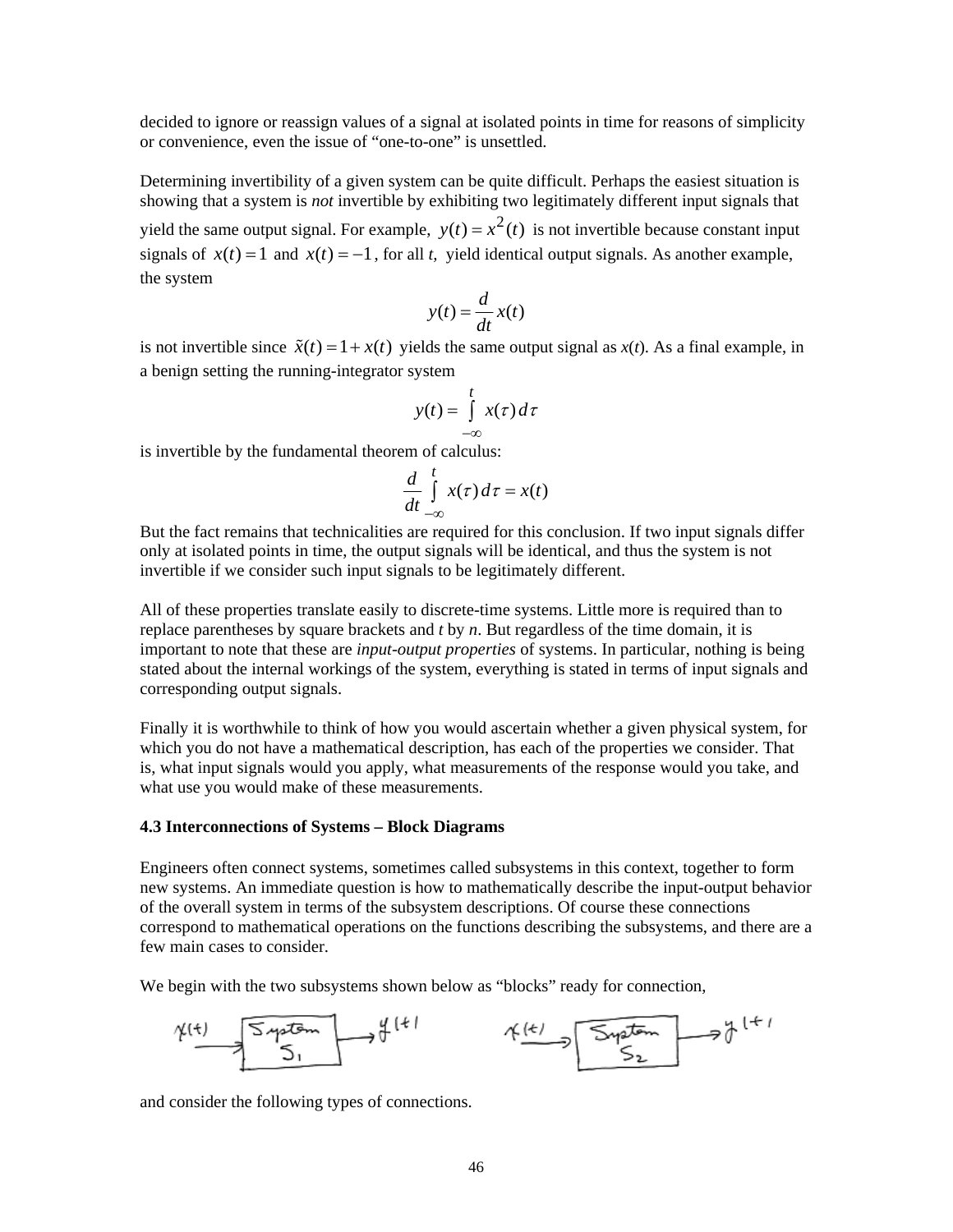• *Additive parallel connection* 



In this *block diagram*, as a particular example, the circular element shown represents the signed addition of the output signals of the two subsystems. This connection describes a new system with output given by

$$
y(t) = S_1(x)(t) - S_2(x)(t) = (S_1 - S_2)(x)(t)
$$

Thus the overall system is represented by the function  $(S_1 - S_2)(x) = S_1(x) - S_2(x)$ , and we can represent it as a single block:



• *Series* or *cascade connection*

$$
\underbrace{\mathcal{A}^{(k)}}_{\mathcal{S}_1} \longrightarrow \underbrace{\overbrace{\mathcal{S}^{\mathcal{A}^{p\text{-}\text{-}\text{-}}_{\mathcal{S}_{1}}}}^{\mathcal{S}_{\mathcal{A}^{p\text{-}\text{-}\text{-}}_{\mathcal{S}_{2}}}} \longrightarrow \mathcal{A}^{(k)}
$$

The mathematical description of the overall system corresponds to the composition of the functions describing the subsystems, according to

$$
y(t) = S_2(S_1(x))(t)
$$

Thus the overall system can be represented as the block diagram

$$
\begin{array}{c}\n\begin{array}{c}\n\hline\n\text{4}(t) \\
\hline\n\end{array}\n\end{array}
$$

• *Feedback connection* 

$$
\begin{array}{c}\n\begin{array}{c}\n\begin{array}{c}\n\begin{array}{c}\n\begin{array}{c}\n\begin{array}{c}\n\begin{array}{c}\n\begin{array}{c}\n\end{array} \\
\end{array} \\
\end{array} \\
\end{array} \\
\end{array} \\
\end{array} \\
\end{array} \\
\begin{array}{c}\n\begin{array}{c}\n\begin{array}{c}\n\begin{array}{c}\n\begin{array}{c}\n\begin{array}{c}\n\end{array} \\
\end{array} \\
\end{array} \\
\end{array} \\
\end{array} \\
\end{array} \\
\end{array} \\
\begin{array}{c}\n\begin{array}{c}\n\begin{array}{c}\n\begin{array}{c}\n\begin{array}{c}\n\end{array} \\
\end{array} \\
\end{array} \\
\end{array} \\
\end{array} \\
\end{array} \\
\end{array} \\
\end{array}
$$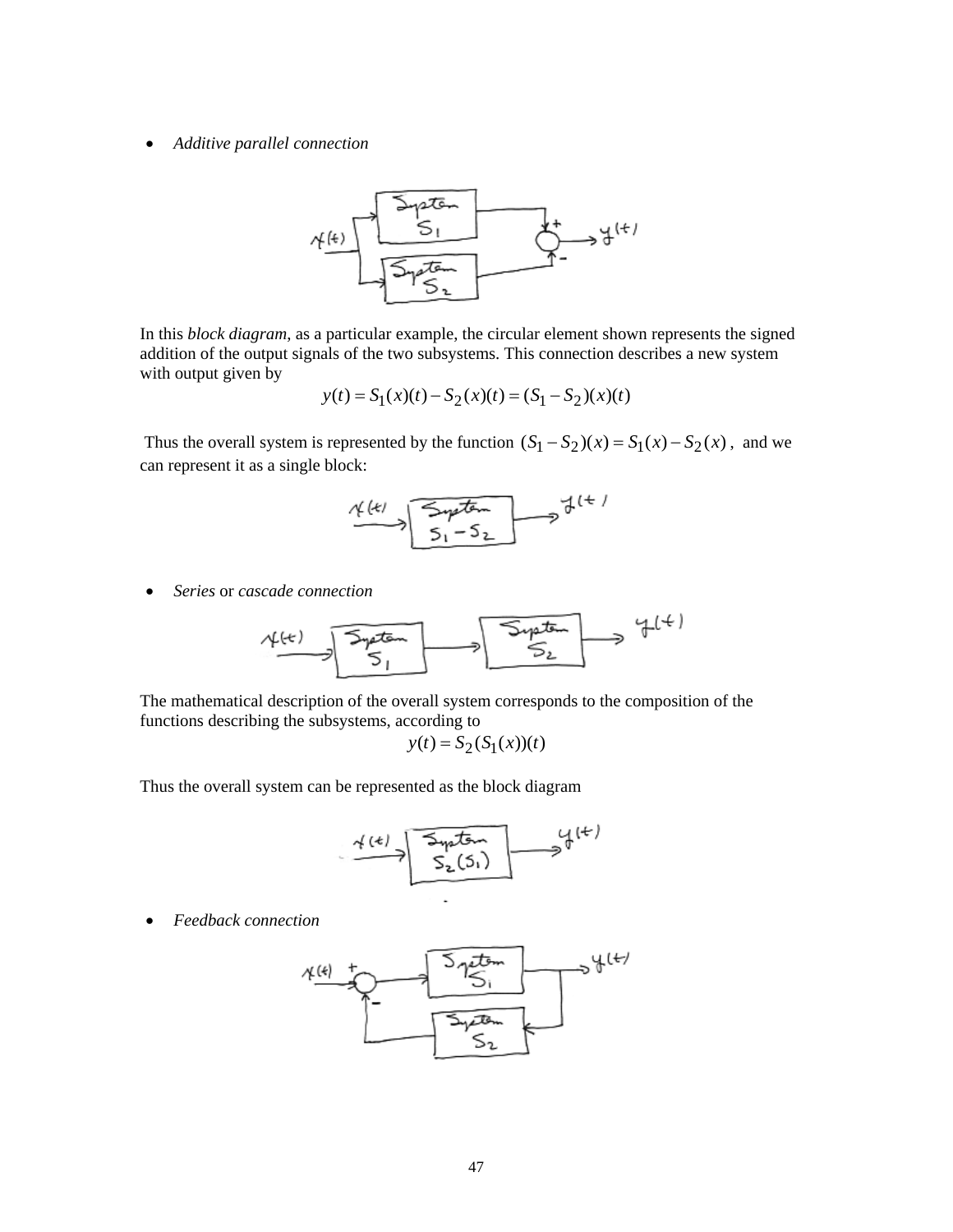The feedback connection is more complicated than the others, but extremely important. To attempt development of a mathematical description of the system described by this connection, we begin by noting that the output signal is the response of the system  $S_1$  with input signal that is the output of the summer. That is, input signal to  $S_1$  is  $x(t) - S_2(y(t))$ . Therefore,

$$
y(t) = S_1(x - S_2(y))(t)
$$

and we see that the feedback connection yields an equation involving both the input and output signals. Unfortunately, without further mathematical assumptions on the two functions  $S_1$  and  $S_2$ , we cannot solve this equation for  $y(t)$  in terms of  $x(t)$  to obtain a mathematical description of the overall system of the form

$$
y(t) = S(x)(t)
$$

This indicates the sophisticated and subtle nature of the feedback connection of systems, and we return to this issue in the sequel.

*Remark* In our discussion of interconnections of systems, an underlying assumption is that the behavior of the various subsystems is not altered by the connection to other subsystems. In electrical engineering, this is often expressed as "there are no loading effects." This assumption is not always satisfied in practice. A second assumption is that domain and range conditions are met. For example, in the cascade connection, the output of  $S_1$  must satisfy any assumption

required on the input to  $S_2$ . If the system  $S_2$  takes the square root of the input signal,  $S_2(x)(t) = \sqrt{x(t)}$ , then the output of  $S_1$  must never become negative.

The basic interconnections of discrete-time systems are completely similar to the continuous-time case.

### **Exercises**

**1.** Determine if each of the following systems is causal, memoryless, time invariant, linear, or stable. Justify your answer.

(a) 
$$
y(t) = 2x(t) + 3x^2(t-1)
$$
  
\n(b)  $y(t) = \cos^2(t) x(t)$   
\n(c)  $y(t) = 2 + \int_{-\infty}^{t-1} x(t-\tau)d\tau$   
\n(d)  $y(t) = e^{-t} \int_{-\infty}^{t} e^{\tau} x(\tau)d\tau$   
\n(e)  $y(t) = \int_{-\infty}^{t} x(2\tau)d\tau$   
\n(f)  $y(t) = x(-t)$   
\n(g)  $y(t) = x(3t)$   
\n(h)  $y(t) = \int_{-\infty}^{t} e^{(t-\sigma)} x^2(\sigma) d\sigma$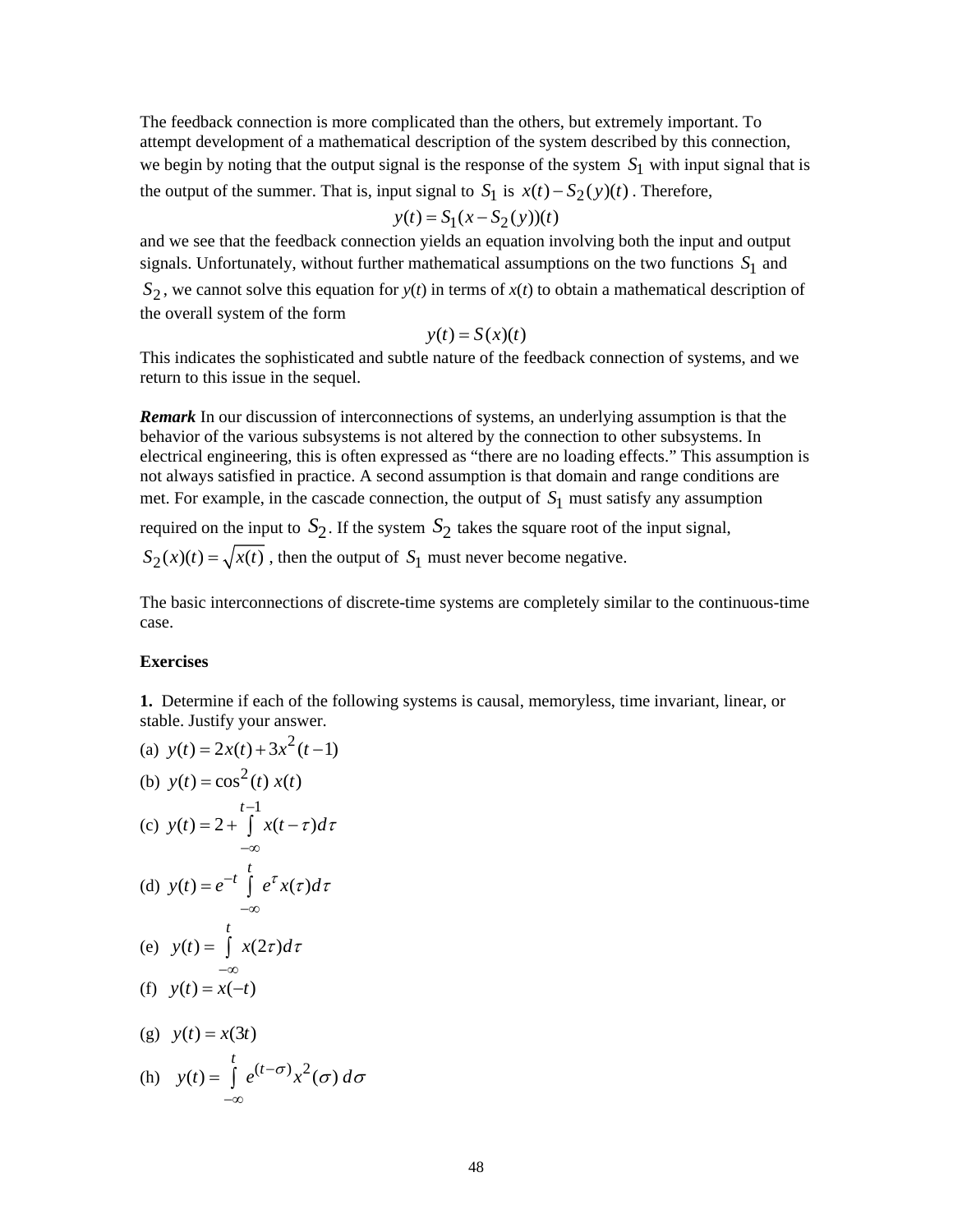(i) 
$$
y(t) = x(t) \int_{-\infty}^{t} e^{-\tau} x(\tau) d\tau
$$

(j)  $y(t) = 3x(t+1) - 4$ 

(k) 
$$
y(t) = -3x(t) + \int_0^t 3x(\sigma)d\sigma
$$

$$
(1) \t y(t) = 3x(t) - |x(t-3)|
$$

**2.** Determine if each of the following systems is causal, memoryless, time invariant, linear, or stable. Justify your answer.

(a) 
$$
y[n] = 3x[n]x[n-1]
$$
  
\n(b)  $y[n] = \sum_{k=n-2}^{n+2} x[k]$   
\n(c)  $y[n] = 4x[3n-2]$   
\n(d)  $y[n] = \sum_{k=-\infty}^{n} e^{k}u[k]x[n-k]$   
\n(e)  $y[n] = \sum_{k=-\infty}^{n} cos(x[k])$ 

 $k = n - 3$ 

**3.** Determine if each of the following systems is invertible. If not, specify two different input signals that yield the same output. If so, give an expression for the inverse system. (a)  $y(t) = \cos[x(t)]$ 

(b) 
$$
y(t) = x^3(t-4)
$$

**4.** Determine if each of the following systems is invertible. If not, specify two different input signals that yield the same output. If so, give an expression for the inverse system.

(a) 
$$
y[n] = \sum_{k=-\infty}^{n} x[k]
$$
  
(b)  $y[n] = (n-1)x[n]$ 

(c)  $y[n] = x[n] - x[n-1]$ 

**5.** For each pair of systems  $S_1$ ,  $S_2$  specified below, give a mathematical description of the cascade connection  $S_2(S_1)$ .

(a) 
$$
y_1[n] = x_1^2[n-2], \quad y_2[n] = 3x_2[n+2]
$$
  
\n(b)  $y_1[n] = \sum_{k=-\infty}^{n} \delta[k]x_1[n-k], \quad y_2[n] = \sum_{k=-\infty}^{n} 2\delta[n-k]x_2[k]$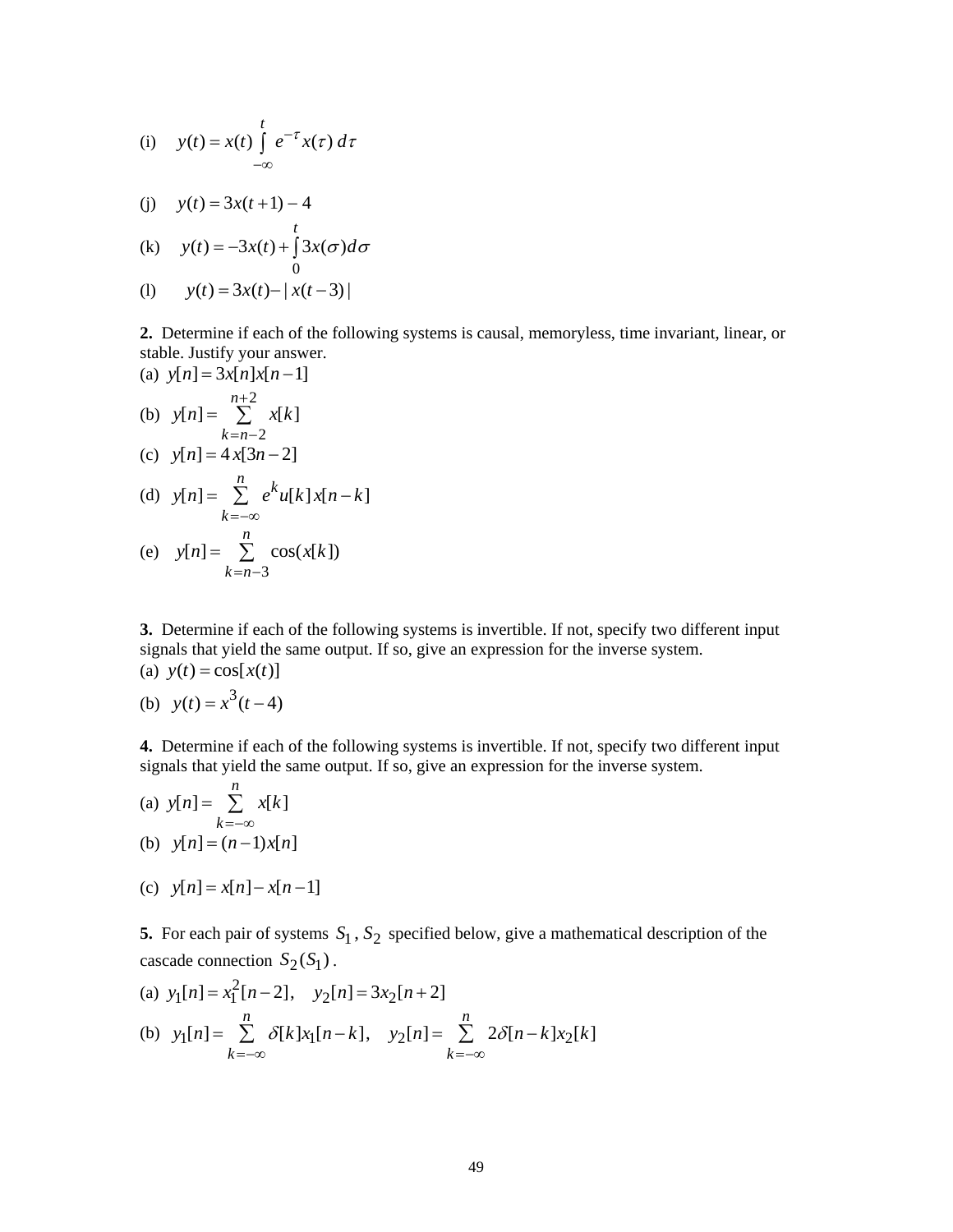## **Notes for Signals and Systems**

#### **5.1 DT LTI Systems and Convolution**

Discrete-time systems that are linear and time invariant often are referred to as LTI systems. LTI systems comprise a very important class of systems, and they can be described by a standard mathematical formalism. To each LTI system there corresponds a signal  $h[n]$  such that the inputoutput behavior of the system is described by

$$
y[n] = \sum_{k=-\infty}^{\infty} x[k]h[n-k]
$$

This expression is called the *convolution sum* representation for LTI systems. In addition, the sifting property easily shows that  $h[n]$  is the response of the system to a unit-pulse input signal. That is, for  $x[n] = \delta[n]$ ,

$$
y[n] = \sum_{k=-\infty}^{\infty} x[k]h[n-k] = \sum_{k=-\infty}^{\infty} \delta[k]h[n-k] = h[n]
$$

 Thus the input-output behavior of a discrete-time, linear, time-invariant system is completely described by the *unit-pulse response* of the system. If  $h[n]$  is known, then the response to any input can be computed from the convolution sum.

**Derivation** It is straightforward to show that a system described by the convolution sum, with specified  $h[n]$ , is a linear and time-invariant system. Linearity is clear, and to show time invariance, consider a shifted input signal  $\hat{x}[n] = x[n - n_0]$ . The system response to this input signal is given by

$$
\hat{y}[n] = \sum_{k=-\infty}^{\infty} \hat{x}[k] h[n-k]
$$

$$
= \sum_{k=-\infty}^{\infty} x[k-n_0] h[n-k]
$$

To rewrite this expression, change the summation index from  $k$  to  $l = k - N$ , to obtain

$$
\hat{y}[n] = \sum_{l=-\infty}^{\infty} x[l] h[n - n_o - l]
$$

$$
= y[n - n_o]
$$

This establishes time invariance.

It is less straightforward to show that essentially any LTI system can be represented by the convolution sum. But the convolution representation for linear, time-invariant systems can be developed by adopting a particular representation for the input signal and then enforcing the properties of linearity and time invariance on the corresponding response. The details are as follows.

Often we will represent a given signal as a linear combination of "basis" signals that have certain desirable properties for the purpose at hand. To develop a representation for discrete-time LTI systems, it is convenient to represent the input signal as a linear combination of shifted unit pulse signals:  $\delta[n], \delta[n-1], \delta[n+1], \delta[n-2], \ldots$  Indeed it is easy to verify the expression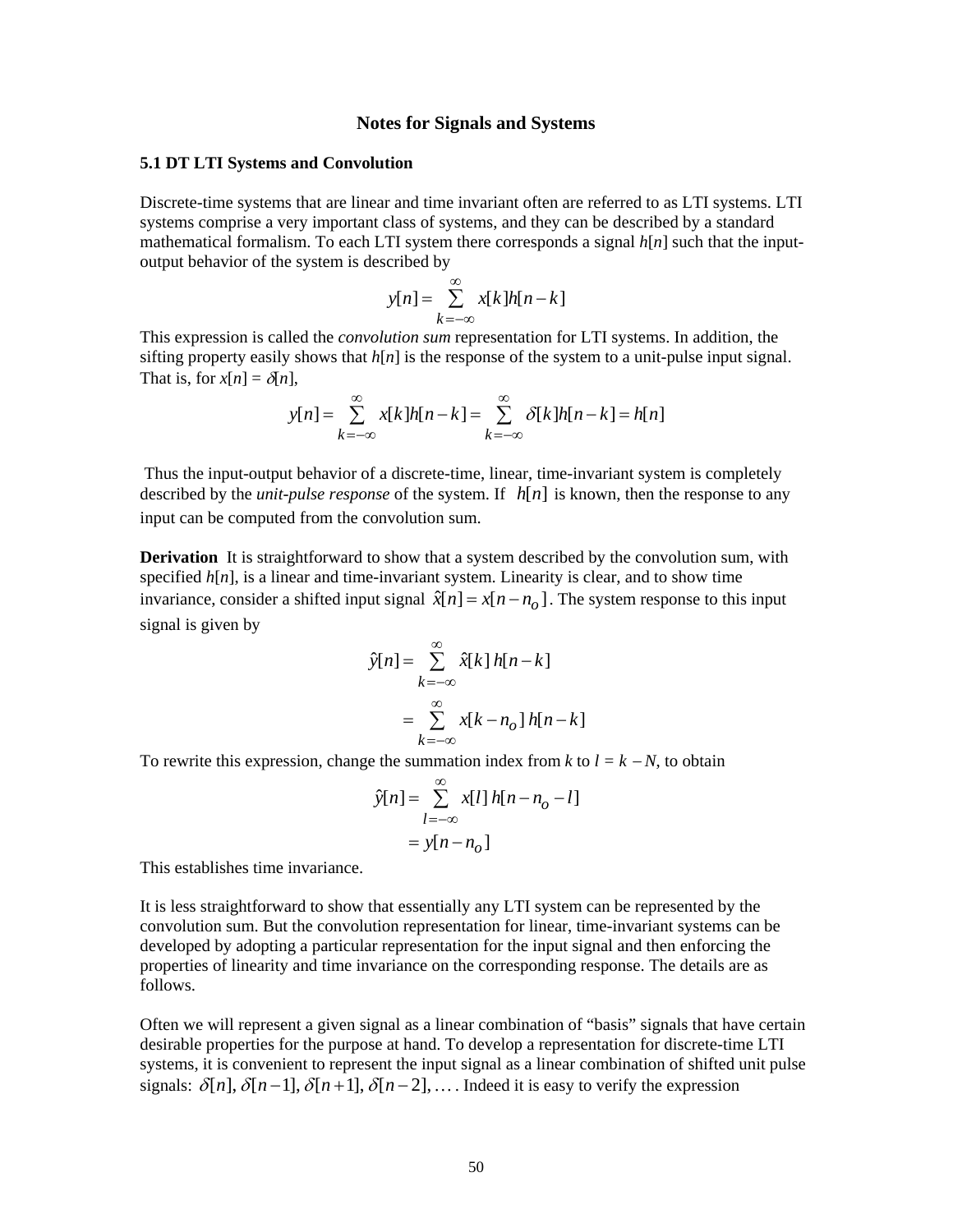$$
x[n] = \sum_{k=-\infty}^{\infty} x[k]\delta[n-k]
$$

Here the coefficient of the signal  $\delta[n-k]$  in the linear combination is the value *x*[*k*]. Thus, for example, if  $n = 3$ , then the right side is evaluated by the sifting property to verify

$$
\sum_{k=-\infty}^{\infty} x[k]\delta[3-k] = x[3]
$$

We can use this signal representation to derive an LTI system representation as follows. The response of an LTI system to a unit pulse input,  $x[n] = \delta[n]$ , is given the special notation  $y[n] =$ *h*[*n*]. Then by time invariance, the response to a *k*−shifted unit pulse,  $\tilde{x}[n] = \delta[n-k]$  is  $\tilde{y}[n] = h[n-k]$ . Furthermore, by linearity, the response to a linear combination of shifted unit pulses is the linear combination of the responses to the shifted unit pulses. That is, the response to  $x[n]$ , as written above, is

$$
y[n] = \sum_{k=-\infty}^{\infty} x[k] h[n-k]
$$

Thus we have arrived at the *convolution sum* representation for LTI systems. The convolution representation follows directly from linearity and time invariance – no other properties of the system are assumed (though there are some convergence issues that we have ignored). An alternate expression for the convolution sum is obtained by changing the summation variable from  $k$  to  $l = n - k$ :

$$
y[n] = \sum_{k=-\infty}^{\infty} h[l]x[n-l]
$$

It is clear from the convolution representation that if we know the unit-pulse response of an LTI system, then we can compute the response to any other input signal by evaluating the convolution sum. Indeed, we specifically label LTI systems with the unit-pulse response in drawing block diagrams, as shown below



The demonstration below can help with visualizing and understanding the convolution representation.

[Joy of Convolution \(Discrete Time\)](http://www.jhu.edu/~signals/discreteconv2/index.html)

### **Response Computation**

Evaluation of the convolution expression, given  $x[n]$  and  $h[n]$ , is not as simple as might be expected because it is actually a collection of summations, over the index *k*, that can take different forms for different values of *n*. There are several strategies that can be used for evaluation, and the main ones are reviewed below.

• *Analytic evaluation* When  $x[n]$  and  $h[n]$  have simple, neat analytical expressions, and the character of the summation doesn't change in complicated ways as *n* changes, sometimes *y*[*n*] can be computed analytically.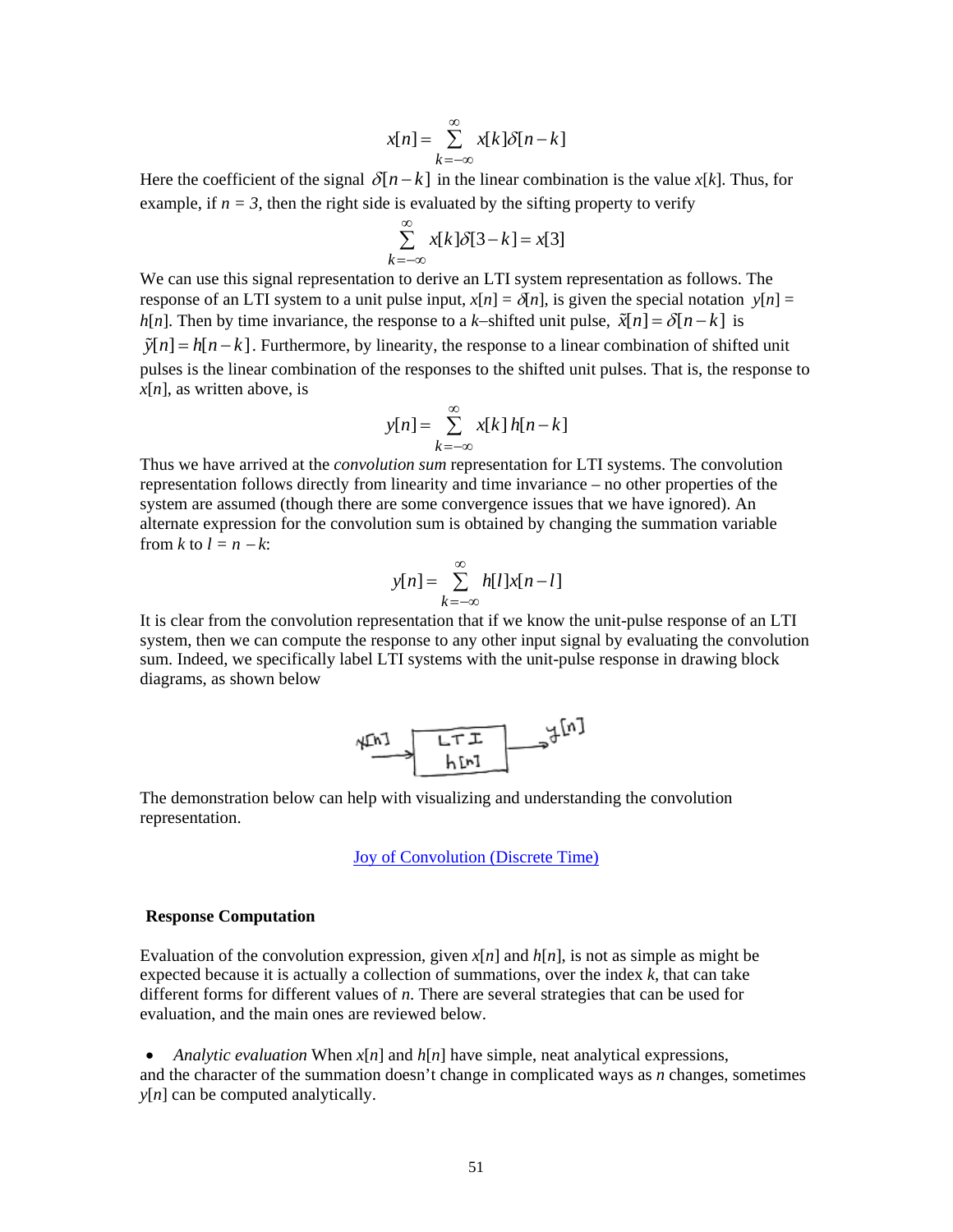*Example* Suppose the unit pulse response of an LTI system is a unit ramp,

$$
h[n] = r[n] = n u[n]
$$

To compute the response of this system to a unit-step input, write the convolution representation as

$$
y[n] = \sum_{k=-\infty}^{\infty} x[k]h[n-k] = \sum_{k=-\infty}^{\infty} u[k](n-k)u[n-k]
$$

$$
= \sum_{k=0}^{\infty} (n-k)u[n-k]
$$

Note that in the second line the unit-step  $u[k]$  in the summand is removed, but the lower limit of the sum is raised to zero, and this is valid regardless of the value of *n*. Now, if  $n < 0$ , then the argument of the step function in the summand is negative for every  $k \ge 0$ . Therefore  $y[n] = 0$  for *n*  $\langle 0, B$ ut, for  $n \ge 0$ , we can remove the step  $u[n-k]$  from the summand if we lower the upper limit to *n*. Then

$$
y[n] = \sum_{k=0}^{n} (n-k) = n + (n-1) + \dots + 2 + 1 + 0
$$

Using the very old trick of pairing the *n* with the 0, the  $(n-1)$  with the 1, and so on, we see that each pair sums to *n*. Counting the number of pairs for even *n* and for odd *n* gives

$$
y[n] = \begin{cases} \frac{n(n+1)}{2}, & n \ge 0 \\ 0, & n < 0 \end{cases}
$$

or, more compactly,

$$
y[n] = \frac{n(n+1)}{2}u[n]
$$

 *Remark* Because of the prevalence of exponential signals, the following geometric-series formulas for discrete-time signal calculations are useful for analytic evaluation of convolution. For any complex number  $\alpha \neq 1$ ,

$$
\sum_{n=0}^{N-1} \alpha^n = \frac{1 - \alpha^N}{1 - \alpha}
$$

For any complex number satisfying  $|\alpha|<1$ ,

$$
\sum_{n=0}^{\infty} \alpha^n = \frac{1}{1-\alpha}
$$

• *Graphical method* This method is useful for more complicated cases. We simply plot the two signals,  $x[k]$  and  $h[n-k]$ , in the summand versus *k* for the value of *n* of interest, then perform "lollypop-by-lollypop" multiplication and plot the summand, and then add up the lollypop values to obtain *y*[*n*].

*Example* To rework the previous example by the graphical method, writing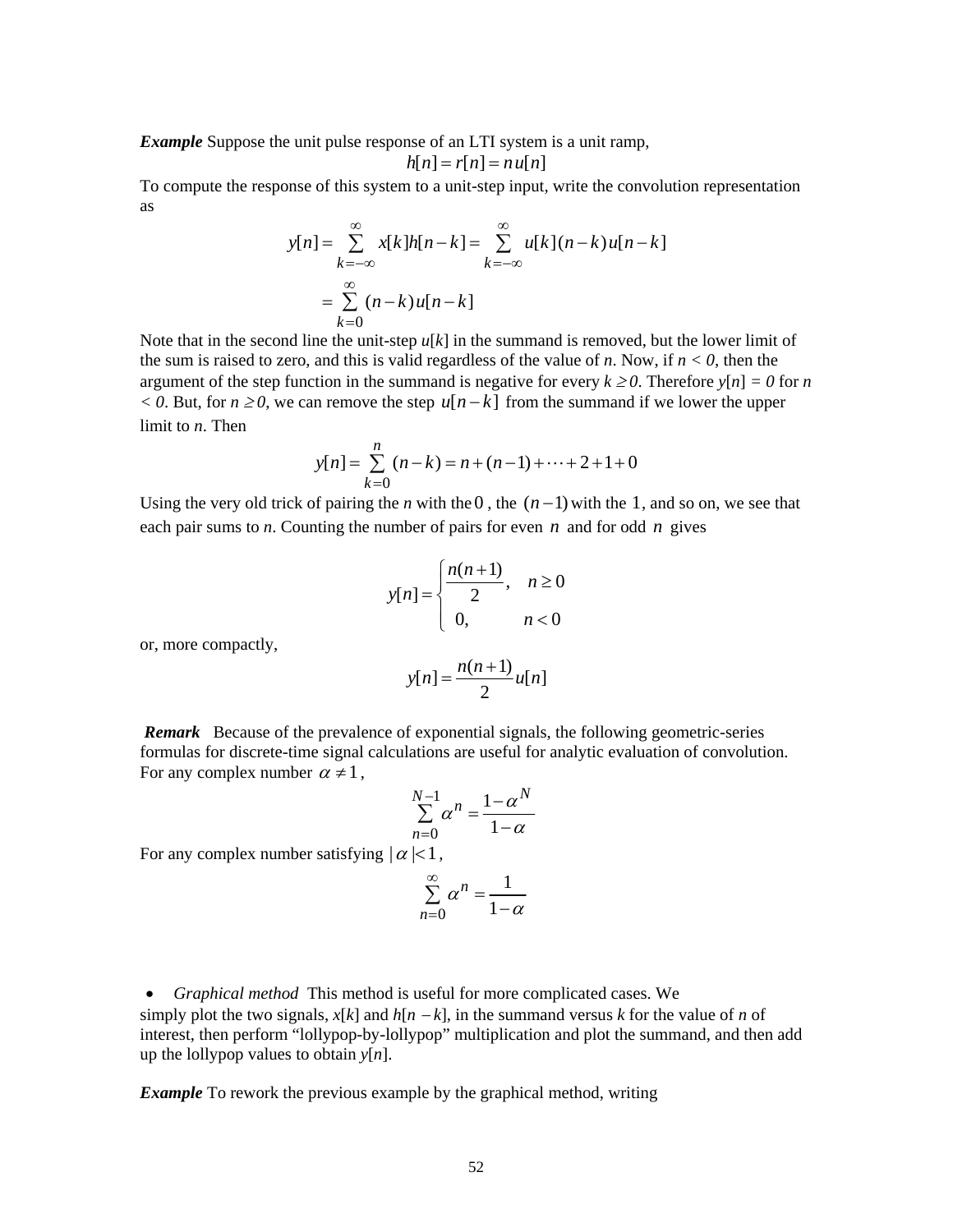$$
y[n] = \sum_{k=-\infty}^{\infty} x[k]h[n-k]
$$

first plot *h*[*k*] as shown,



Then, for the value of *n* of interest, flip and shift. For  $n = 3$ , we plot  $h[3 - k]$  and, to facilitate the multiplication, plot *x*[*k*] immediately below:



Then lollypop-by-lollypop multiplication gives a plot of the summand,



Adding up the lollypop values gives

$$
y[3] = 3 + 2 + 1 = 6
$$

To compute, say,  $y[4]$ , slide the plot of  $h[3 - k]$  one sample to the right to obtain a plot of  $h[4 - k]$ and repeat the multiplication with  $x[k]$  and addition. In simple cases such as this, there is little need to redraw because the pattern is clear. Even in complicated cases, it is often easy to identify ranges of *n* where  $y[n] = 0$ , because the plots of  $x[k]$  and  $h[n - k]$  are "non-overlapping." In the example, this clearly holds for *n < 0*.

• *LTI cleverness* The third method makes use of the properties of linearity and time invariance, and is well suited for the case where  $x[n]$  has only a few nonzero values. Indeed, it is simply a specialization of the approach we took to the derivation of the convolution sum.

*Example* With an arbitrary  $h[n]$ , suppose that the input signal comprises three nonzero lollypops, and can be written as

 $x[n] = \delta[n] + 2\delta[n-1] - 3\delta[n-3]$ 

Then linearity and time invariance dictate that

 $y[n] = h[n] + 2h[n-1] - 3h[n-3]$ 

Depending on the form of the unit-pulse response, this can be evaluated analytically, or by graphical addition of plots of the unit-pulse response and its shifts and amplitude scales.

*Remark* The convolution operation can explode – fail to be well defined – for particular choices of input signal and unit-pulse response. For example, with  $x[n] = h[n] = 1$ , for all *n*, there is no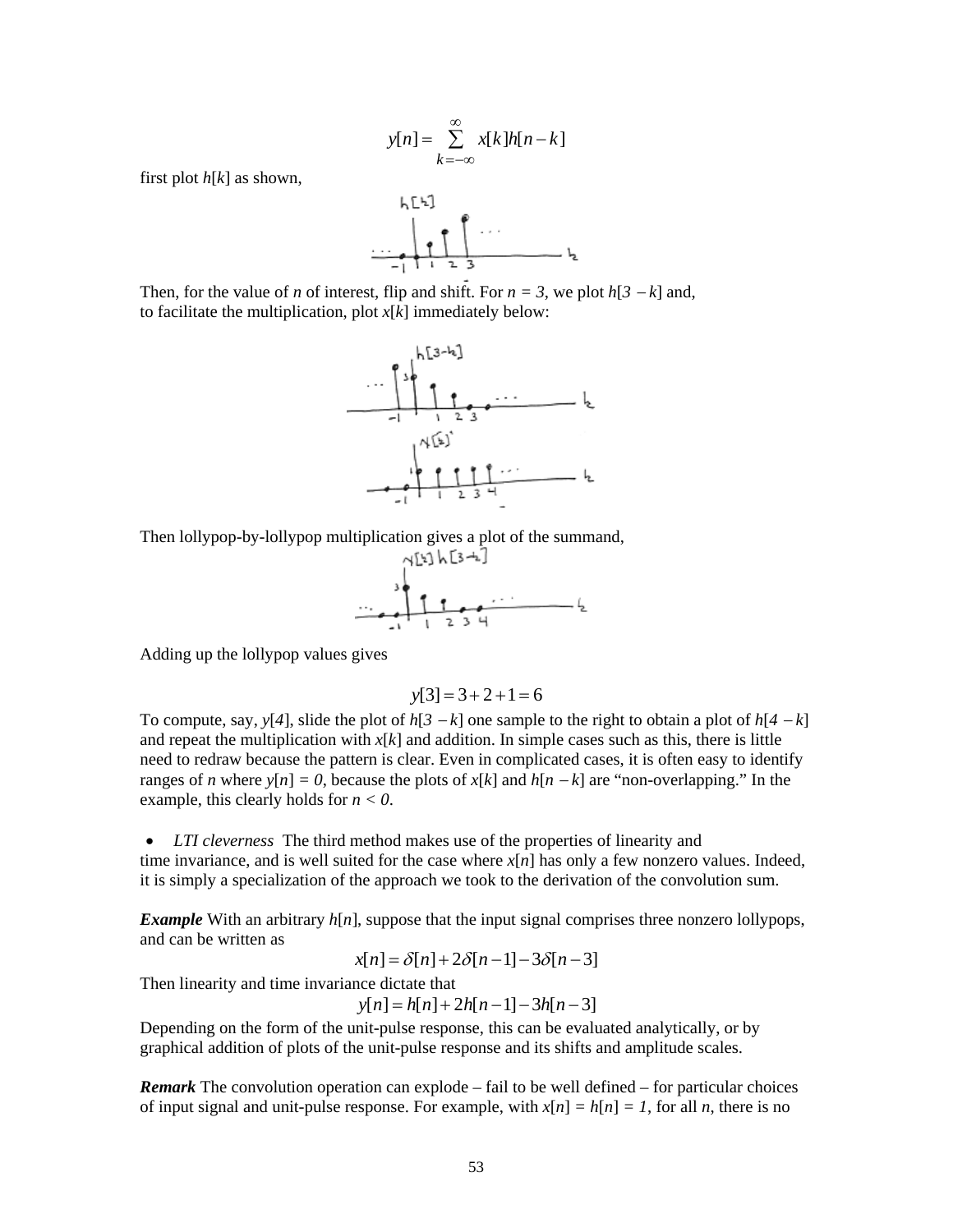value of *n* for which  $y[n]$  is defined, because the convolution sum is infinite for every *n*. In our derivation, we did not worry about convergence of the summation. This again is a consequence of our decision not to be precise about classes of allowable signals, or, more mathematically, domains and ranges. The diligent student must always be on the look out for such anomalies. Furthermore, there are LTI systems that cannot be described by a convolution sum, though these are more in the nature of mathematical oddities than engineering legitimacies. In any case, this is the reason we say that "essentially" any LTI system can be described by the convolution sum.

#### **5.2 Properties of Convolution – Interconnections of DT LTI Systems**

The convolution of two signals yields a signal, and this obviously is a mathematical operation  $-a$ sort of "weird multiplication" of signals. This mathematical operation obeys certain algebraic properties, and these properties can be interpreted as properties of systems and their interconnections.

To simplify matters, we adopt a shorthand "star" notation for convolution and write

$$
y[n] = (x * h)[n] = \sum_{k=-\infty}^{\infty} x[k]h[n-k]
$$

Note that since, for any *n*, the value of  $y[n]$  in general depends on all values of the signals  $x[n]$ and *h*[*n*], we use the more general operator notation style, In particular, we do *not* write  $y[n] = x[n] * h[n]$  because of the temptation to conclude that, for example,  $y[2] = x[2] * h[2]$ .

Algebraic properties of the "star operation" are discussed below.

• *Commutativity* Convolution is commutative. That is,  $(x * h)[n] = (h * x)[n]$ , or, in complete detail,

$$
\sum_{k=-\infty}^{\infty} x[k]h[n-k] = \sum_{k=-\infty}^{\infty} h[k]x[n-k], \text{ for all } n
$$

The proof of this involves the first standard rule for proofs in this course: Use change of variable of summation. Beginning with the left side, replace the summation variable *k* by  $q = n - k$ . Then as  $k \to \pm \infty$ ,  $q \to \mp \infty$ , but (unlike integration) it does not matter whether we sum from left-toright or right-to-left. Thus

$$
(x * h)[n] = \sum_{k=-\infty}^{\infty} x[k]h[n-k] = \sum_{q=\infty}^{-\infty} x[n-q]h[q]
$$

$$
= \sum_{q=-\infty}^{\infty} h[q]x[n-q] = (h * x)[n]
$$

Using this result, there are two different ways to describe in words the role of the unit-pulse response values in the input-output behavior of an LTI system. The value of *h*[*n* − *k*] determines how the  $n^{th}$  value of the output signal depends on the  $k^{th}$  value of the input signal. Or, the value of  $h[q]$  determines how the value of  $v[n]$  depends on the value of  $x[n-q]$ .

• *Associativity* Convolution is associative. That is,

$$
(x * (h_1 * h_2))[n] = ((x * h_1) * h_2)[n]
$$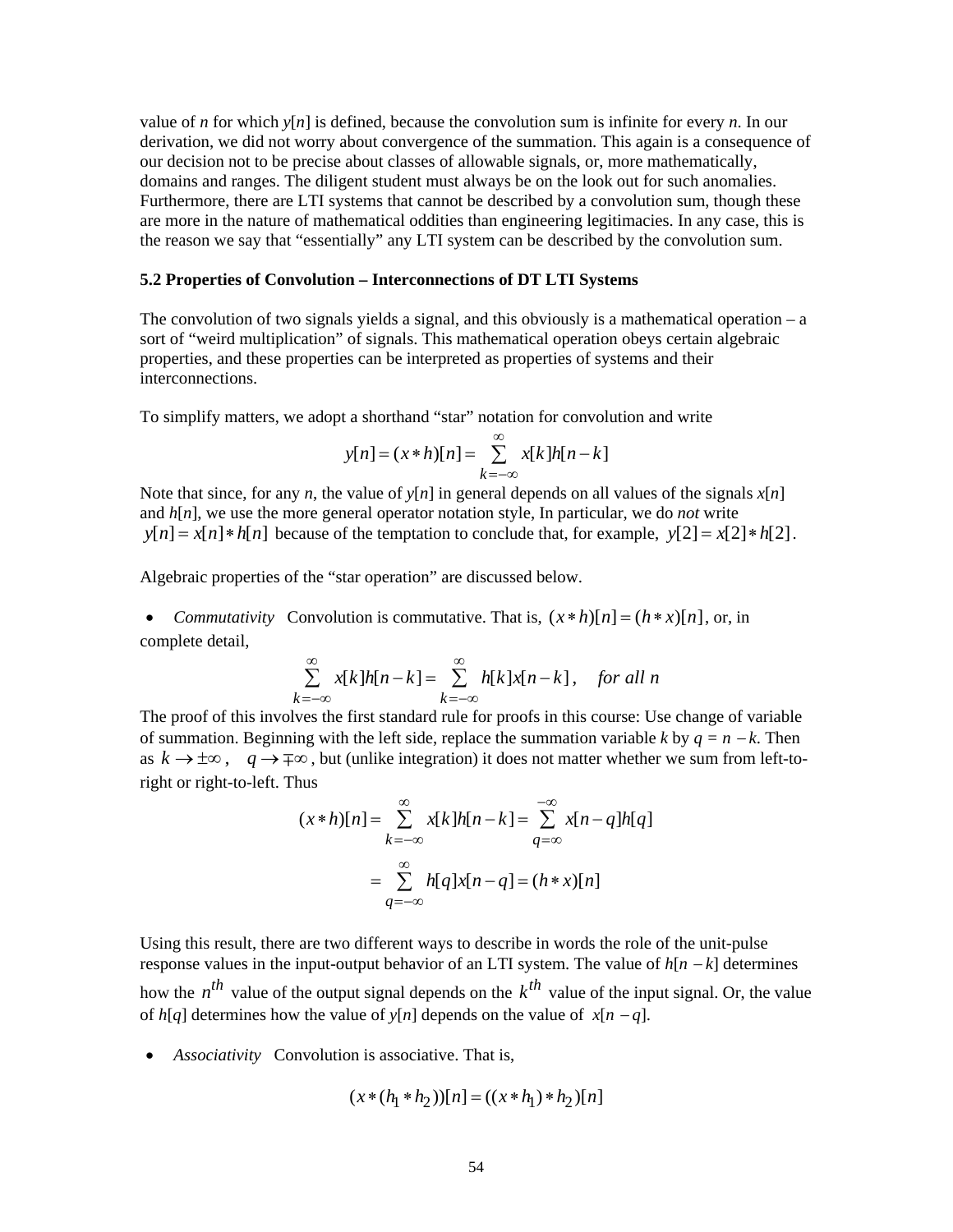The proof of this property is a messy exercise in manipulating summations, and it is omitted.

• *Distributivity* Convolution is distributive (with respect to addition). That is,  $(x * (h_1 + h_2))[n] = (x * h_1)[n] + (x * h_2)[n]$ 

Of course, distributivity is a restatement of part of the linearity property of LTI systems and so no proof is needed. The remaining part of the linearity condition is written in the new notation as follows. For any constant *b*,

$$
((bx)*h)[n] = b(x*h)[n]
$$

• *Shift Property* This is simply a restatement of the time-invariance property, though the notation makes it a bit awkward. For any integer  $n_0$ , if  $\hat{x}[n] = x[n - n_0]$ , then

$$
(\hat{x} * h)[n] = (x * h)[n - n_o]
$$

• *Identity* It is worth noting that the "star" operation has the unit pulse as an identity element. Namely,

$$
(x * \delta)[n] = x[n]
$$

This can be interpreted in system-theoretic terms as the fact that the identity system,  $y[n] = x[n]$ has the unit-pulse response  $h[n] = \delta[n]$ . Also we can write  $(\delta * \delta)[n] = \delta[n]$ , an expression that says nothing more than: The unit pulse is the unit-pulse response of the system whose unitpulse response is a unit pulse.

These algebraic properties of the mathematical operation of convolution lead directly to methods for describing the input-output behavior of interconnections of LTI systems. Of course we use block diagram representations to describe interconnections, but for LTI systems we label each block with the corresponding unit-pulse response. For example,

$$
\gamma_{\frac{m\cdot 1}{2}}\left[\begin{array}{c} \overline{r_1+r_1}\\ \overline{h(r_1)}\end{array}\right]\longrightarrow \gamma_{\frac{r_1}{2}}\gamma_{\frac{r_1}{2}}\gamma_{\frac{r_1}{2}}\gamma_{\frac{r_1}{2}}\gamma_{\frac{r_1}{2}}\gamma_{\frac{r_1}{2}}\gamma_{\frac{r_1}{2}}\gamma_{\frac{r_1}{2}}\gamma_{\frac{r_1}{2}}\gamma_{\frac{r_1}{2}}\gamma_{\frac{r_1}{2}}\gamma_{\frac{r_1}{2}}\gamma_{\frac{r_1}{2}}\gamma_{\frac{r_1}{2}}\gamma_{\frac{r_1}{2}}\gamma_{\frac{r_1}{2}}\gamma_{\frac{r_1}{2}}\gamma_{\frac{r_1}{2}}\gamma_{\frac{r_1}{2}}\gamma_{\frac{r_1}{2}}\gamma_{\frac{r_1}{2}}\gamma_{\frac{r_1}{2}}\gamma_{\frac{r_1}{2}}\gamma_{\frac{r_1}{2}}\gamma_{\frac{r_1}{2}}\gamma_{\frac{r_1}{2}}\gamma_{\frac{r_1}{2}}\gamma_{\frac{r_1}{2}}\gamma_{\frac{r_1}{2}}\gamma_{\frac{r_1}{2}}\gamma_{\frac{r_1}{2}}\gamma_{\frac{r_1}{2}}\gamma_{\frac{r_1}{2}}\gamma_{\frac{r_1}{2}}\gamma_{\frac{r_1}{2}}\gamma_{\frac{r_1}{2}}\gamma_{\frac{r_1}{2}}\gamma_{\frac{r_1}{2}}\gamma_{\frac{r_1}{2}}\gamma_{\frac{r_1}{2}}\gamma_{\frac{r_1}{2}}\gamma_{\frac{r_1}{2}}\gamma_{\frac{r_1}{2}}\gamma_{\frac{r_1}{2}}\gamma_{\frac{r_1}{2}}\gamma_{\frac{r_1}{2}}\gamma_{\frac{r_1}{2}}\gamma_{\frac{r_1}{2}}\gamma_{\frac{r_1}{2}}\gamma_{\frac{r_1}{2}}\gamma_{\frac{r_1}{2}}\gamma_{\frac{r_1}{2}}\gamma_{\frac{r_1}{2}}\gamma_{\frac{r_1}{2}}\gamma_{\frac{r_1}{2}}\gamma_{\frac{r_1}{2}}\gamma_{\frac{r_1}{2}}\gamma_{\frac{r_1}{2}}\gamma_{\frac{r_1}{2}}\
$$

Distributivity implies that the interconnection below

$$
\gamma_{\frac{1}{k}m} = \frac{\sqrt{\frac{1}{\left\lfloor \frac{1}{k} \right\rfloor} \prod\limits_{i=1}^{k-1} \prod\limits_{j=1}^{k-1} \prod\limits_{j=1}^{k-1} \gamma_{j}}}{\sqrt{\frac{1}{\left\lfloor \frac{1}{k} \right\rfloor} \prod\limits_{i=1}^{k-1} \prod\limits_{j=1}^{k-1} \gamma_{j}}}
$$

has the same input-output behavior as the system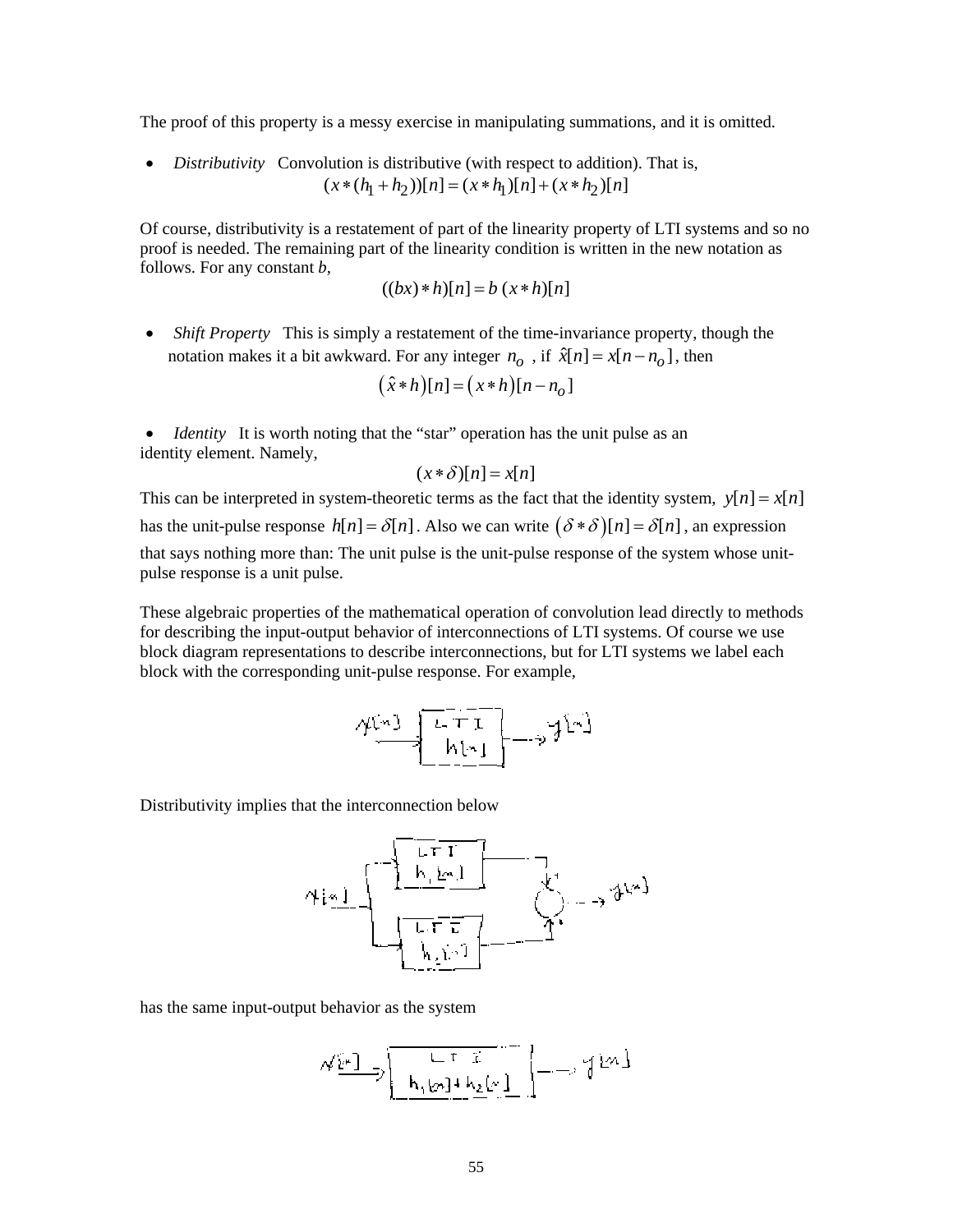Commutativity and associativity imply that the interconnections



both have the same input-output behavior as the system

$$
\begin{array}{ccc}\n\mathcal{N}[x] & \longrightarrow & \downarrow & \uparrow & \uparrow & \downarrow \\
\hline\n\mathcal{N}[x] & \longrightarrow & \downarrow & \downarrow & \downarrow \\
\hline\n\mathcal{N}[x] & \downarrow & \downarrow & \downarrow \\
\hline\n\mathcal{N}[x] & \downarrow & \downarrow & \downarrow \\
\hline\n\mathcal{N}[x] & \downarrow & \downarrow & \downarrow \\
\hline\n\mathcal{N}[x] & \downarrow & \downarrow & \downarrow \\
\hline\n\mathcal{N}[x] & \downarrow & \downarrow & \downarrow \\
\hline\n\mathcal{N}[x] & \downarrow & \downarrow & \downarrow \\
\hline\n\mathcal{N}[x] & \downarrow & \downarrow & \downarrow \\
\hline\n\mathcal{N}[x] & \downarrow & \downarrow & \downarrow \\
\hline\n\mathcal{N}[x] & \downarrow & \downarrow & \downarrow \\
\hline\n\mathcal{N}[x] & \downarrow & \downarrow & \downarrow \\
\hline\n\mathcal{N}[x] & \downarrow & \downarrow & \downarrow \\
\hline\n\mathcal{N}[x] & \downarrow & \downarrow & \downarrow \\
\hline\n\mathcal{N}[x] & \downarrow & \downarrow & \downarrow \\
\hline\n\mathcal{N}[x] & \downarrow & \downarrow & \downarrow \\
\hline\n\mathcal{N}[x] & \downarrow & \downarrow & \downarrow \\
\hline\n\mathcal{N}[x] & \downarrow & \downarrow & \downarrow \\
\hline\n\mathcal{N}[x] & \downarrow & \downarrow & \downarrow \\
\hline\n\mathcal{N}[x] & \downarrow & \downarrow & \downarrow \\
\hline\n\mathcal{N}[x] & \downarrow & \downarrow & \downarrow \\
\hline\n\mathcal{N}[x] & \downarrow & \downarrow & \downarrow \\
\hline\n\mathcal{N}[x] & \downarrow & \downarrow & \downarrow \\
\hline\n\mathcal{N}[x] & \downarrow & \downarrow & \downarrow \\
\hline\n\mathcal{N}[x] & \downarrow & \downarrow & \downarrow \\
\hline\n\mathcal{N}[x] & \downarrow & \downarrow & \downarrow \\
\hline\n\mathcal{N}[x] & \downarrow & \downarrow & \downarrow \\
\hline\n\mathcal{N}[x] & \downarrow & \downarrow & \downarrow \\
\hline\n\mathcal{N}[x] & \downarrow & \downarrow & \downarrow \\
\hline\n\mathcal{N}[x] & \downarrow & \downarrow &
$$

Finally, we analyze the feedback connection



as follows, in an attempt to obtain a description for its input-output behavior. With the intermediate signal  $e[n]$  labeled as shown, we can write

$$
y[n] = (g * e)[n]
$$

and

$$
e[n] = x[n] - (h*y)[n]
$$

as descriptions of the interconnection. Substituting the second into the first gives  $y[n] = (g * x)[n] - (g * h * y)[n]$ 

or, writing  $y[n] = (\delta * y)[n]$  we get

$$
((\delta - g * h) * y)[n] = (g * x)[n]
$$

However, we cannot solve for  $y[n]$  on the left side unless we know that the LTI system with unit-pulse response  $(\delta - g * h)[n]$  is invertible. Let's stop here, and return to the problem of describing the feedback connection after developing more tools.

But for systems without feedback, the algebraic rules for the convolution operation provide an easy formalism for simplifying block diagrams. Typically it is easiest to start at the output signal and write descriptions of the intermediate signals (labeled if needed) while working back toward the input signal.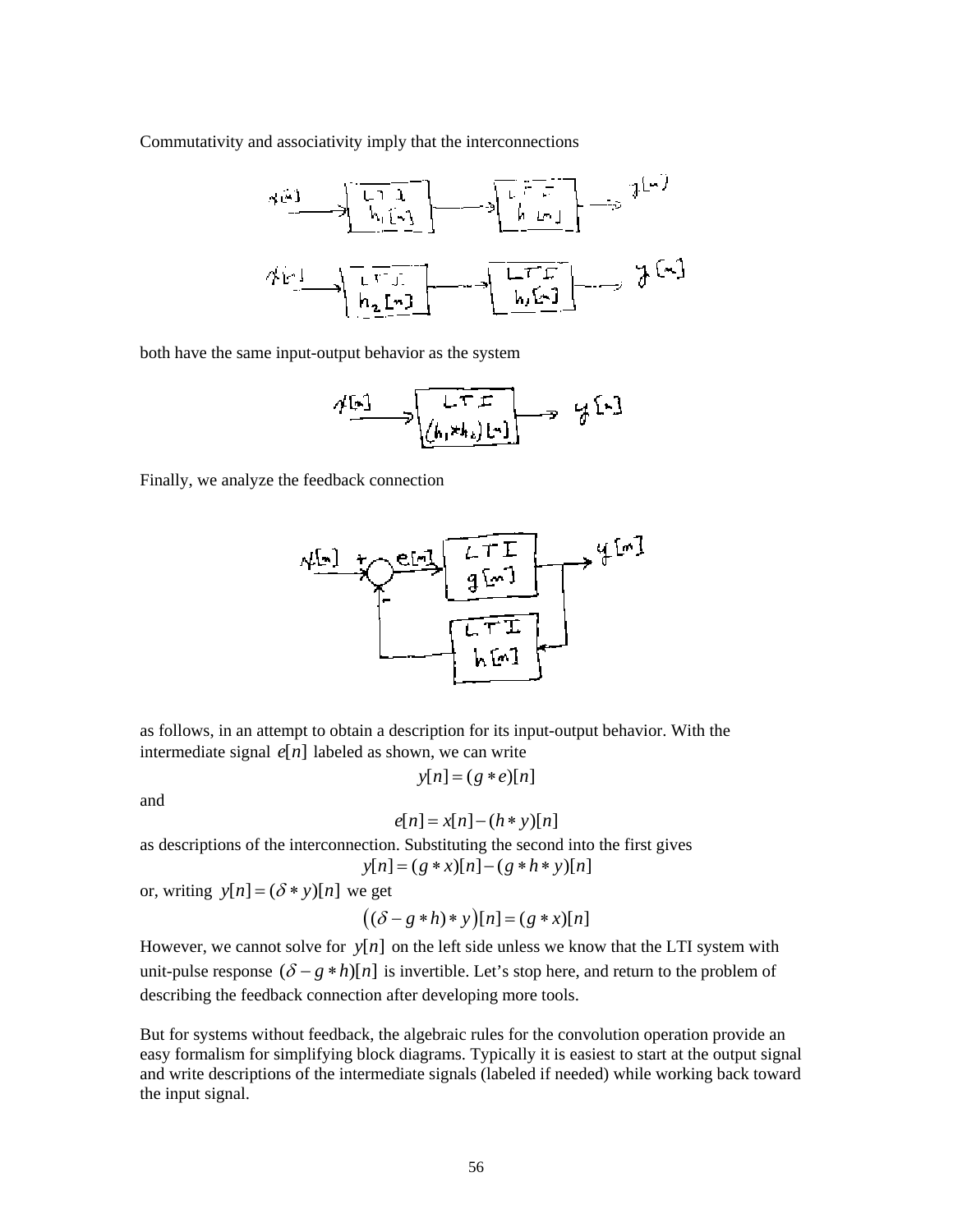*Example* For the interconnected system shown below, there is no need to label internal signals as the structure is reasonably transparent.



The output signal can be written as

$$
y[n] = (h_4 * x)[n] + (h_2 * h_1 * x)[n] - (h_3 * h_1 * x)[n]
$$
  
= ((h<sub>4</sub> + h<sub>2</sub> \* h<sub>1</sub> - h<sub>3</sub> \* h<sub>1</sub>) \* x)[n]

Thus the input-output behavior of the system is identical to the input-output behavior of the system

$$
\mathcal{A}[n] \longrightarrow \boxed{\begin{matrix} \downarrow & \downarrow \\ \downarrow & \downarrow \\ \downarrow & \downarrow \end{matrix} + (h_1 * h_1)[n_1] \cdot (h_2 * h_2)}
$$

## **5.3 DT LTI System Properties**

Since the input-output behavior of a discrete-time LTI system is completely characterized by its unit-pulse response,  $h[n]$ , via the convolution expression

$$
y[n] = \sum_{k=-\infty}^{\infty} x[k]h[n-k] = \sum_{k=-\infty}^{\infty} h[k]x[n-k]
$$

the input-output properties of the system can be characterized very precisely in terms of properties of *h*[*n*].

• *Causal System* An LTI system is causal if and only if  $h[n] = 0$  for  $n < 0$ , that is, if and only if *h*[*n*] is right sided.

The proof of this is quite easy from the convolution expression. If the unit-pulse response is right sided, then the convolution expression simplifies to

$$
y[n] = \sum_{k=0}^{\infty} h[k]x[n-k]
$$

and, at any value of *n*, the value of  $y[n]$  depends only on the current and earlier values of the input signal. If the unit-pulse response is not right sided, then it is easy to see that the value of  $v[n]$  at a particular *n* depends on future values of the input signal.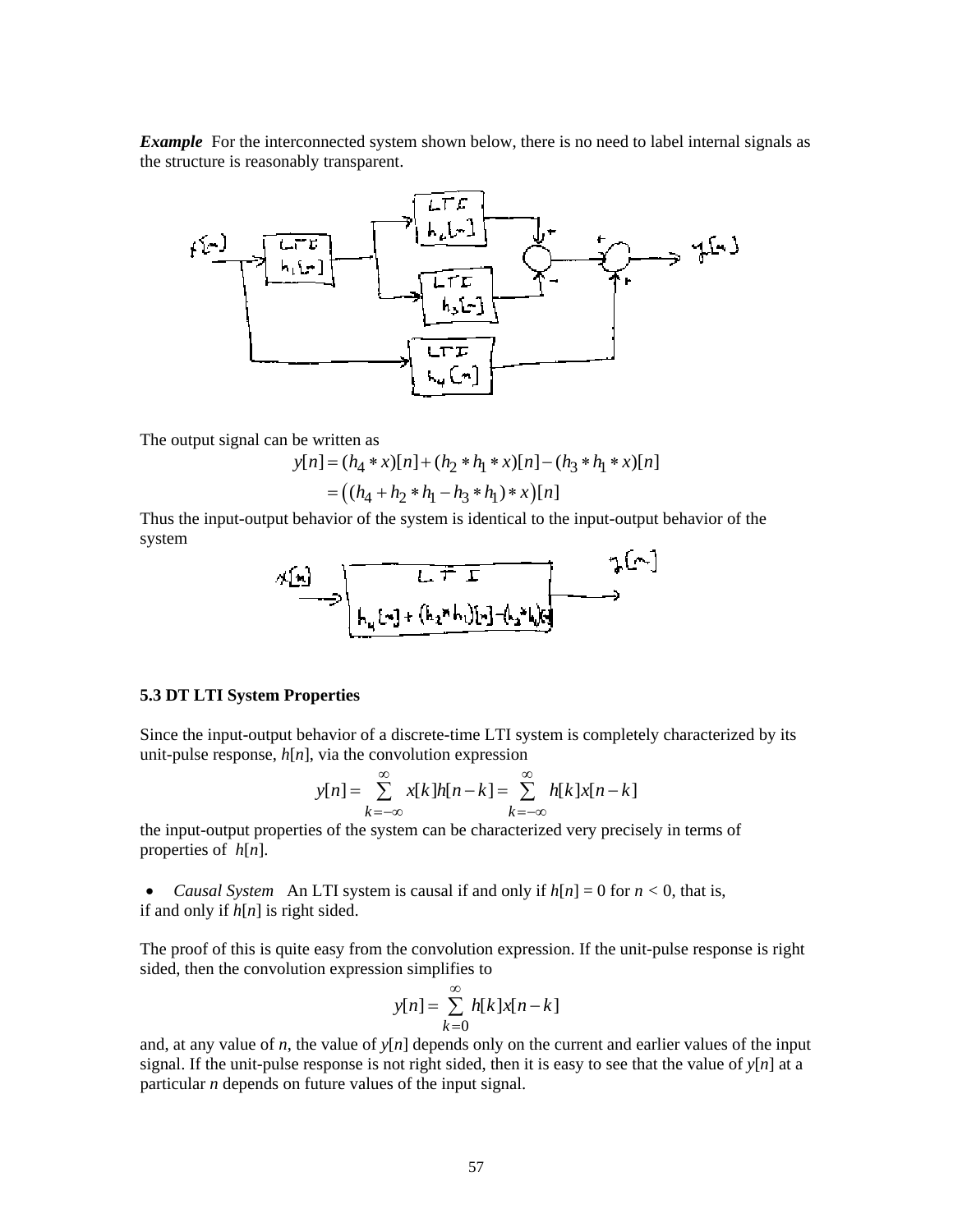• *Memoryless System* An LTI system is memoryless if and only if  $h[n] = c\delta[n]$ , for some constant *c*. Again, a proof is quite easy to argue from the convolution expression.

• *Stable System* An LTI system is (bounded-input, bounded-output) stable if and only if the unit-pulse response is absolutely summable. That is,

$$
\sum_{n=-\infty}^{\infty} |h[n]|
$$

is finite.

To prove this, suppose  $x[n]$  is a bounded input, that is, there is a constant *M* such that  $|x[n]| \leq M$ for all *n*. Then the absolute value of the output signal satisfies

$$
|y[n]| = |\sum_{k=-\infty}^{\infty} h[k]x[n-k]| \le \sum_{k=-\infty}^{\infty} |h[k]| |x[n-k]|
$$
  

$$
\le M \sum_{k=-\infty}^{\infty} |h[k]|
$$

Therefore, if the absolute summability condition holds, the output signal is bounded for any bounded input signal, and we have shown that the system is stable.

To prove that stability of the system implies absolute summability requires considerable cleverness. Consider the input  $x[n]$  defined by

$$
x[-n] = \begin{cases} 1, & h[n] \ge 0 \\ -1, & h[n] < 0 \end{cases}
$$

Clearly *x*[*n*] is a bounded input signal, and the corresponding response *y*[*n*] at  $n = 0$  is

$$
y[0] = \sum_{k=-\infty}^{\infty} h[k] x[-k] = \sum_{k=-\infty}^{\infty} |h[k]|
$$

Since the system is stable,  $y[n]$  is bounded, and therefore  $y[0]$  is bounded, and therefore the unitpulse response is absolutely summable.

*Example* The system with unit-pulse response

$$
h[n] = (0.5)^n u[n]
$$

is a stable system since

$$
\sum_{n=-\infty}^{\infty} |h[n]| = \sum_{n=0}^{\infty} (0.5)^n = \frac{1}{1 - 0.5} = 2
$$

On the other hand, the system with unit-pulse response

$$
h[n] = u[n-1]
$$

is unstable.

• *Invertible System* There is no simple characterization of invertibility in terms of the the unit-pulse response. However, in particular examples it is sometimes possible to compute the unit-pulse response of an inverse system,  $h_I[n]$ , from the requirement

$$
(h * h_I)[n] = \delta[n]
$$

This condition expresses the natural requirement that a system in cascade with its inverse should be the identity system.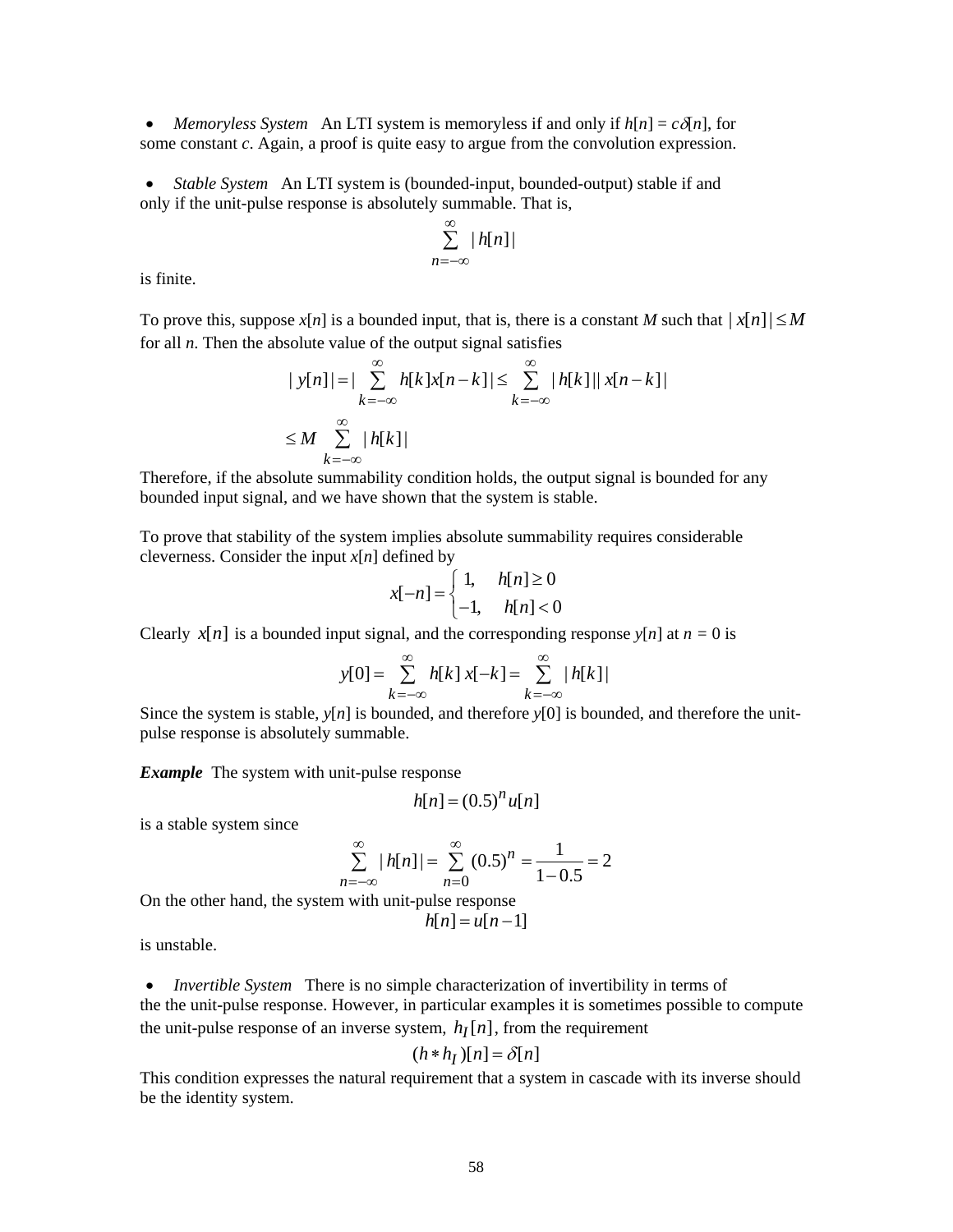*Example* To compute an inverse of the running summer, that is, the LTI system with unit pulse response  $h[n] = u[n]$ , we must find  $h_I[n]$  that satisfies

$$
\sum_{k=-\infty}^{\infty} u[k]h_I[n-k] = \delta[n]
$$

Simplifying the summation gives

$$
\sum_{k=0}^{\infty} h_I[n-k] = \delta[n]
$$

It is clear that we should take  $h_I[n] = 0$ , for  $n < 0$ . Using this result, for  $n = 0$  the requirement is

$$
\sum_{k=0}^{\infty} h_I[-k] = h_I[0] = 1
$$

For  $n = 1$  the requirement is

$$
\sum_{k=0}^{\infty} h_I[1-k] = h_I[1] + h_I[0] = 0
$$

which gives  $h_I[1] = -1$ . Continuing for further values of *n*, it is clear that the inverse-system requirement is satisfied by taking all remaining values of  $h_I[n]$  to be zero. Thus the inverse system has the unit pulse response

$$
h_I[n] = \delta[n] - \delta[n-1]
$$

Of course, it is easy to see that in general the output of this inverse system is the *first difference* of the input signal.

#### **5.4 Response to Singularity Signals**

The response of a DT LTI system to the basic singularity signals is quite easy to compute. If the system is described by

$$
y[n] = \sum_{k=-\infty}^{\infty} x[k]h[n-k]
$$

then the unit pulse response is simply  $y[n] = h[n]$ . If the input signal is a unit step,  $x[n] = u[n]$ , then

$$
y[n] = \sum_{k=-\infty}^{\infty} u[k]h[n-k] = \sum_{k=0}^{\infty} h[n-k]
$$

$$
= \sum_{l=-\infty}^{n} h[l]
$$

In words, the unit-step response is the running sum of the unit-pulse response. Of course, if the system is causal, that is, the unit-pulse response is right sided, then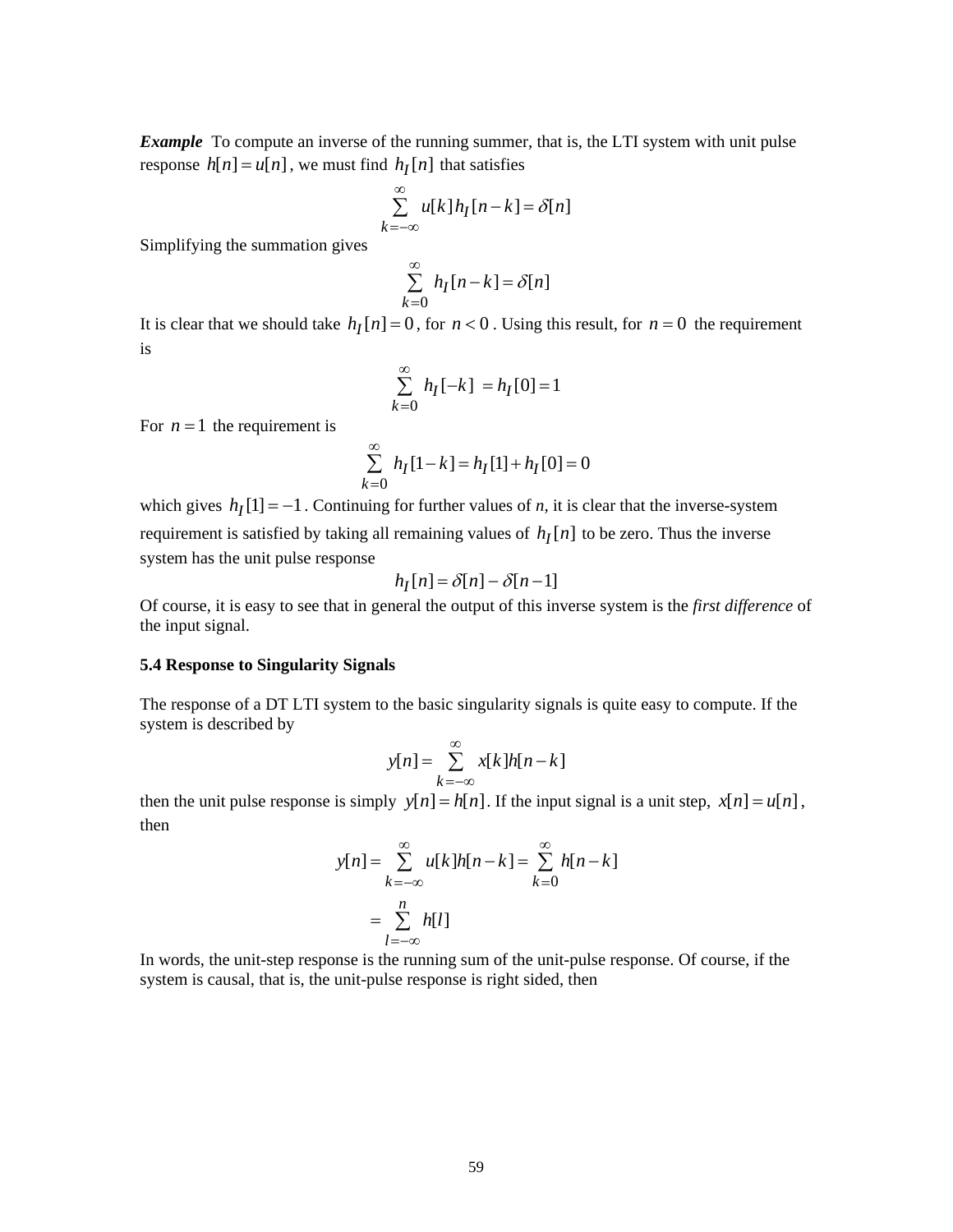$$
y[n] = \begin{cases} \sum_{k=0}^{n} h[k], & n \ge 0 \\ 0, & n < 0 \end{cases}
$$

$$
= \left(\sum_{k=0}^{n} h[k]\right) u[n]
$$

For input signals that have only a small number of nonzero values, the basic approach of "LTI cleverness" can be applied to evaluate the response. That is, if the input signal can be written as

$$
x[n] = x[n_0] \delta[n - n_0] + x[n_1] \delta[n - n_1] + \dots + x[n_m] \delta[n - n_m]
$$

then the response is given by

$$
y[n] = x[n_0]h[n - n_0] + x[n_1]y[n - n_1] + \dots + x[n_m]y[n - n_m]
$$

### **5.5 Response to Exponentials (Eigenfunction Properties)**

For important classes of LTI systems, the responses to certain types of exponential input signals have particularly simple forms. These simple forms underlie many approaches to the analysis of LTI systems, and we consider several variants, each of which requires slightly different assumptions on the LTI system. For historical reasons in mathematics, an input signal  $x[n]$  is called an *eigenfunction* of the system if the corresponding output signal is simply a constant multiple of the input signal. (We do permit the constant to be complex, when considering complex input signals.)

• *Real Eigenfunctions* The response of a causal, stable LTI system to a growing exponential input signal is a constant multiple of the exponential, where the constant depends on the exponent. To work this out in detail, suppose the LTI system

$$
y[n] = \sum_{k=-\infty}^{\infty} h[k]x[n-k]
$$

is causal and stable, that is, *h*[*n*] is right-sided and absolutely summable. Furthermore, suppose the input signal is the real exponential signal

$$
x[n] = e^{\sigma_o n} , \quad -\infty < n < \infty
$$

where  $\sigma_0 \ge 0$ . Then the response computation becomes

$$
y[n] = \sum_{k=-\infty}^{\infty} h[k] e^{\sigma_o(n-k)} = \left( \sum_{k=-\infty}^{\infty} h[k] e^{-\sigma_o k} \right) e^{\sigma_o n}
$$

Using the causality and stability assumptions on the system, the assumption that  $\sigma_0 \ge 0$ , and basic properties of absolute values,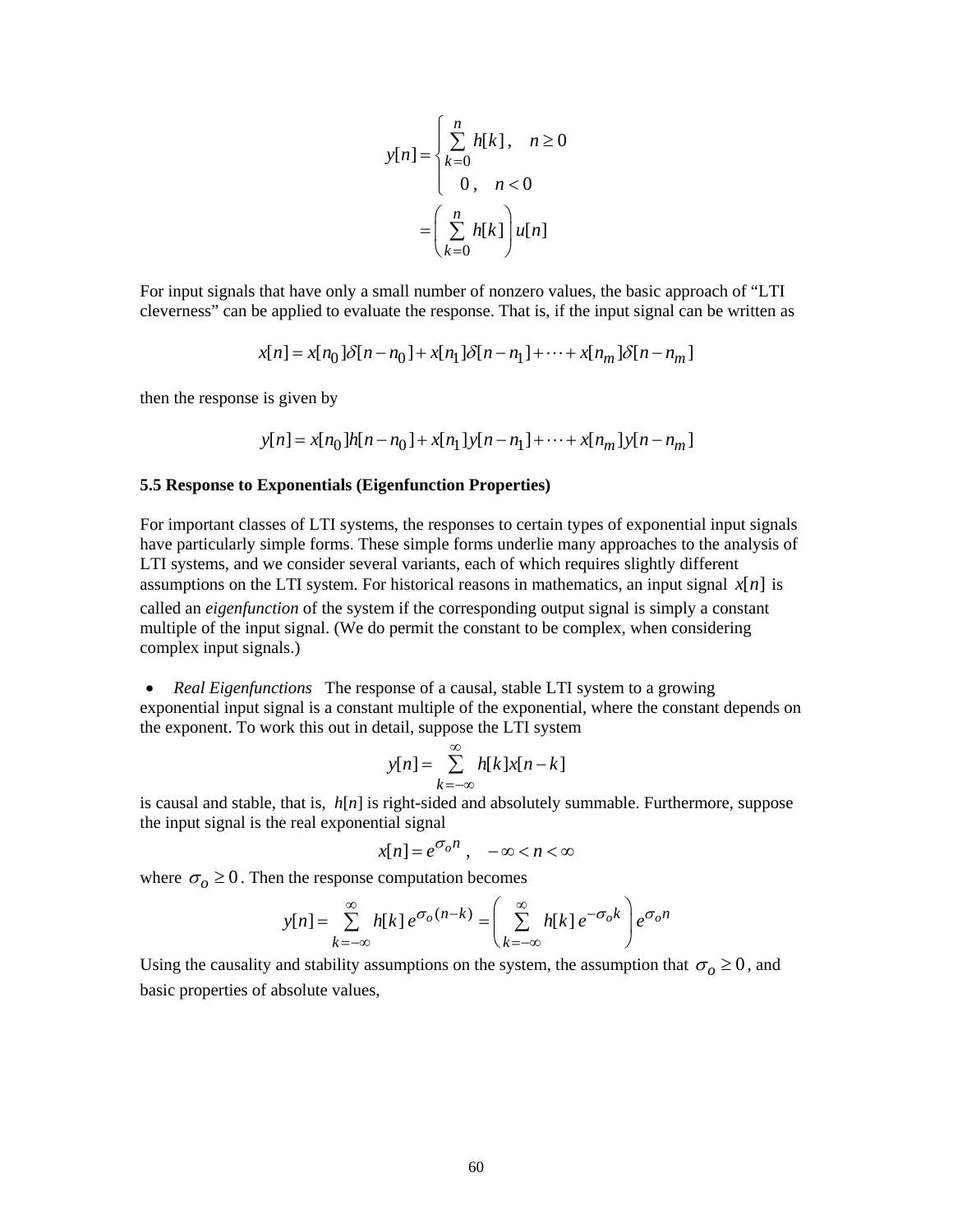$$
\left| \sum_{k=-\infty}^{\infty} h[k] e^{-\sigma_o k} \right| = \left| \sum_{k=0}^{\infty} h[k] e^{-\sigma_o k} \right|
$$
  

$$
\leq \sum_{k=0}^{\infty} |h[k]| e^{-\sigma_o k}
$$
  

$$
\leq \sum_{k=0}^{\infty} |h[k]| < \infty
$$

That is, the summation converges to a real number, which we write as  $H(\sigma_o)$  to show the dependence of the real number on the value chosen for  $\sigma_{\rho}$ . Thus the output signal is a scalar multiple of the input signal,

$$
y[n] = H(\sigma_o) e^{\sigma_o n}
$$

where

$$
H(\sigma_o) = \sum_{k=0}^{\infty} h[k] e^{-\sigma_o k}
$$

Of course the exponential input, which begins as a vanishingly small signal at *n* → −∞ , grows without bound as *n* increases, as does the response, unless  $\sigma_o = 0$  or  $H(\sigma_o) = 0$ .

*Example* For the LTI system with unit-pulse response

$$
h[n] = (0.5)^n u[n]
$$

given any  $\sigma$ <sub>o</sub>  $\geq$  0 we can compute

$$
H(\sigma_o) = \sum_{k=0}^{\infty} (0.5)^k e^{-\sigma_o k} = \sum_{k=0}^{\infty} (e^{-\sigma_o} / 2)^k = \frac{1}{1 - e^{-\sigma_o} / 2}
$$

Therefore the response of the system to the input

$$
x[n] = e^{\sigma_o n} , -\infty < n < \infty
$$

is

$$
y[n] = \frac{2}{2 - e^{-\sigma_o}} e^{\sigma_o n}
$$

It is important to note that only one summation must be evaluated to compute the eigenfunction response. Contrast this with the usual convolution, which typically involves a family of summations with the nature of the summation changing with the value of *n*.

• *Complex Eigenfunctions* It is mathematically convenient to consider complex input signals to LTI systems, though of course the unit-pulse response, *h*[*n*], is assumed to be real. If a complex input signal is written in rectangular form as

$$
x[n] = x_R[n] + jx_I[n]
$$

where, for each *n*,

$$
x_R[n] = \text{Re}\left\{x[n]\right\}, \quad x_I[n] = \text{Im}\left\{x[n]\right\}
$$

then the corresponding, complex output signal is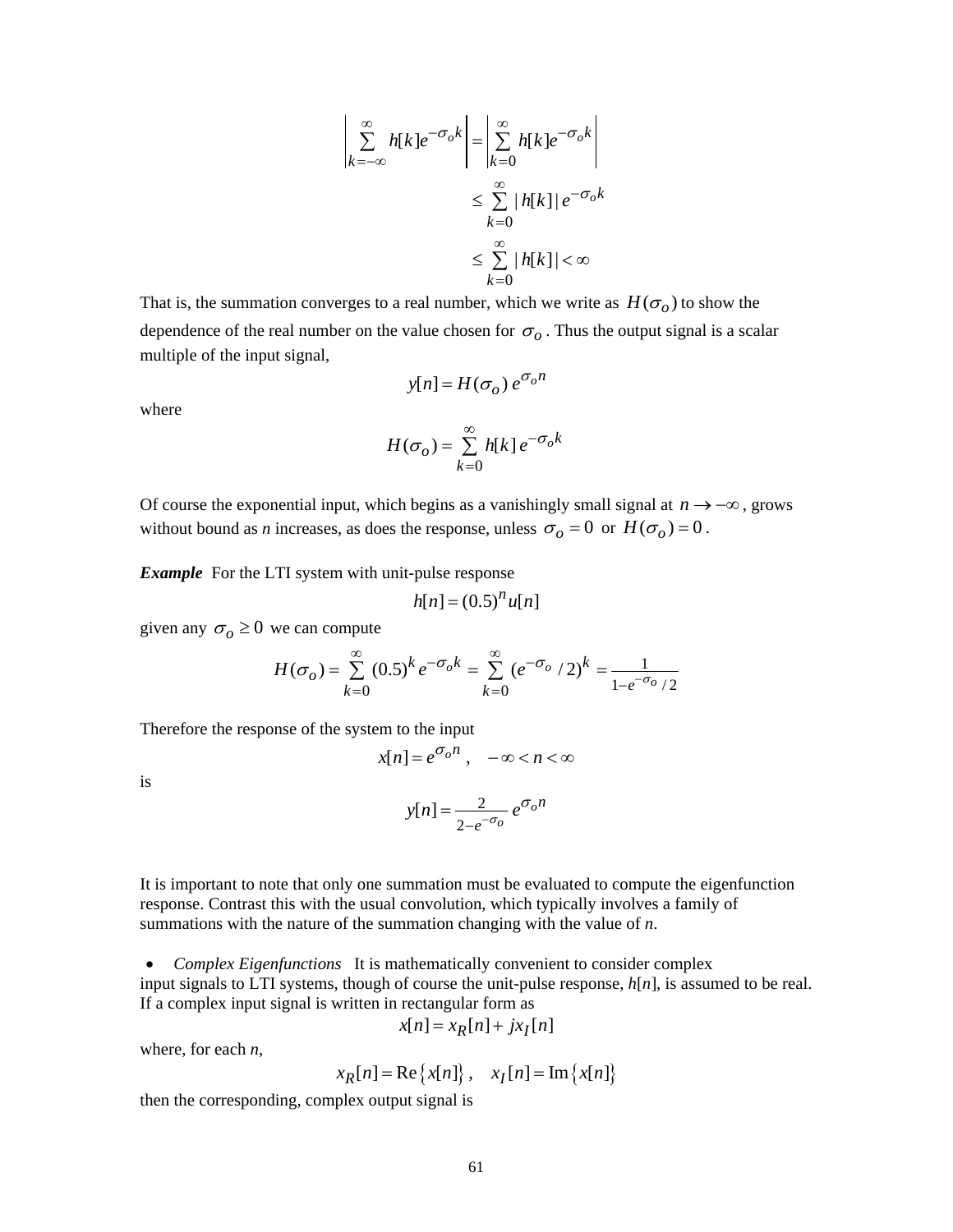$$
y[n] = \sum_{k=-\infty}^{\infty} x[k]h[n-k]
$$
  
\n
$$
= \sum_{k=-\infty}^{\infty} x_R[k]h[n-k] + j \sum_{k=-\infty}^{\infty} x_I[k]h[n-k]
$$
  
\n
$$
Re\{y[n]\} = Re\{(x*h)[n]\} = (x_R*h)[n],
$$
  
\n
$$
Im\{y[n]\} = Im\{(x*h)[n]\} = (x_I*h)[n]
$$

That is,

and so we get two real input-output calculations for a single complex calculation. (We note in passing that linearity of an LTI system holds for complex-coefficient linear combinations of complex input signals.)

As an important application of this fact, suppose the LTI system is stable, and consider the input signal

$$
x[n] = e^{j\omega_0 n}, \quad -\infty < n < \infty
$$

where  $\omega_0$  is a real number. The corresponding output signal is

$$
y[n] = \sum_{k=-\infty}^{\infty} h[k]e^{j\omega_o(n-k)} = \sum_{k=-\infty}^{\infty} h[k]e^{-j\omega_o k} e^{j\omega_o n}
$$

Since the system is stable, and  $|e^{j\omega_0 k}| = 1$  for every *k*,

$$
\left| \sum_{k=-\infty}^{\infty} h[k]e^{-j\omega_0 k} \right| \leq \sum_{k=-\infty}^{\infty} |h[k]e^{-j\omega_0 k}|
$$
  

$$
\leq \sum_{k=-\infty}^{\infty} |h[k]|
$$
  
<  $\infty$ 

and we have, for any frequency  $\omega_o$ , convergence of the sum to a (complex) number that we write as  $H(\omega_o)$ . Then

where

$$
y[n] = H(\omega_o) e^{j\omega_o n}
$$

$$
H(\omega_o) = \sum_{k=-\infty}^{\infty} h[k] e^{-j\omega_o k}
$$

Again, there is not a family of summations (as in convolution, in which different values of *n* can lead to different forms of the sum) to evaluate for this complex input signal, rather there is a single summation to evaluate!

#### *Example* If

 $x[n] = \cos(\omega_0 n) = \text{Re}\{e^{j\omega_0 n}\}\$ 

and the system is stable, then

$$
y[n] = \text{Re}\{H(\omega_o)e^{j\omega_o n}\}\
$$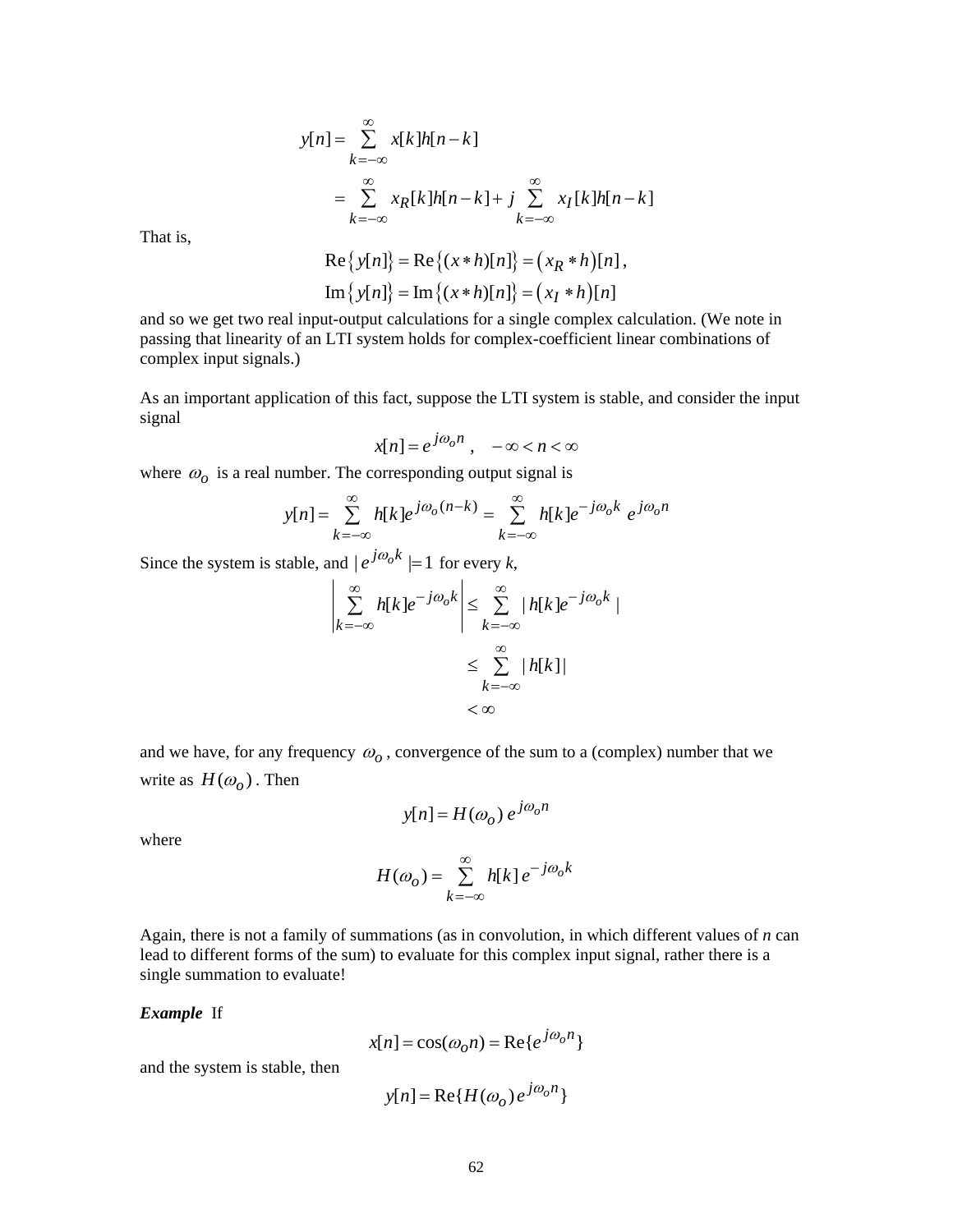To evaluate this expression, write the complex number  $H(\omega_o)$  in polar form as

$$
H(\omega_o) = |H(\omega_o)|e^{j \cdot \mathbb{X}H(\omega_o)}
$$

Then

$$
y[n] = \text{Re}\{|H(\omega_o)|e^{j(\omega_0 n + \alpha H(\omega_o))}\}\
$$

 $= |H(\omega_o)| \cos(\omega_o n + \measuredangle H(\omega_o))$ 

That is, the response of a stable system to a cosine input signal is a cosine with the same frequency but with amplitude adjustment and phase shift. Another way to write this response follows from writing  $H(\omega_o)$  in rectangular form, but we leave this as an exercise.

• *Steady-State Eigenfunctions* Suppose that the system is causal as well as stable, and that the input signal is a right-sided complex exponential,

$$
x[n] = e^{j\omega_0 n} u[n]
$$

Then  $y[n] = 0$  for  $n < 0$ , and for  $n \ge 0$ ,

$$
y[n] = \sum_{k=-\infty}^{\infty} h[k]e^{j\omega_o(n-k)}u[n-k]
$$

$$
= \sum_{k=0}^{n} h[k]e^{-j\omega_0k} e^{j\omega_0n}
$$

As  $n \rightarrow \infty$ , remembering that the unit-pulse response is right sided by causality, and absolutely summable by stability,

$$
\sum_{k=0}^{n} h[k] e^{-j\omega_0 k} \rightarrow H(\omega_0) = \sum_{k=0}^{\infty} h[k] e^{-j\omega_0 k}
$$

and therefore, as *n* increases,  $y[n]$  approaches the "steady-state response"

$$
y_{ss}[n] = H(\omega_o) e^{j\omega_o n}
$$

That is, for large values of *n*,  $y[n] \approx y_{ss}[n]$ . This is a "one-sided input, steady-state output" version of the eigenfunction property of complex exponentials. Of course a similar property for one-sided sine and cosine inputs is implied via the operations of taking real and imaginary parts.

## **5.6 DT LTI Systems Described by Linear Difference Equations**

Systems described by constant-coefficient, linear difference equations are LTI systems. In exploring this fact, it is important to keep in mind that our default setting is that all signals are defined for −∞ *< n <* ∞. This brings about significant differences (!) with other treatments of difference equations.

Suppose we have a system whose input and output signals are related by

$$
y[n] + ay[n-1] = bx[n], \quad -\infty < n < \infty
$$

where *a* and *b* are real constants. This is called a *first-order, constant-coefficient, linear difference equation*. Given an input signal *x*[*n*], this can be viewed as an equation that must be solved for  $y[n]$ , and we leave to other courses the argument that for each input signal,  $x[n]$ , there is a unique solution for the output signal,  $y[n]$ . We simply make the claim that the solution is

$$
y[n] = \sum_{k=-\infty}^{n} (-a)^{n-k} bx[k]
$$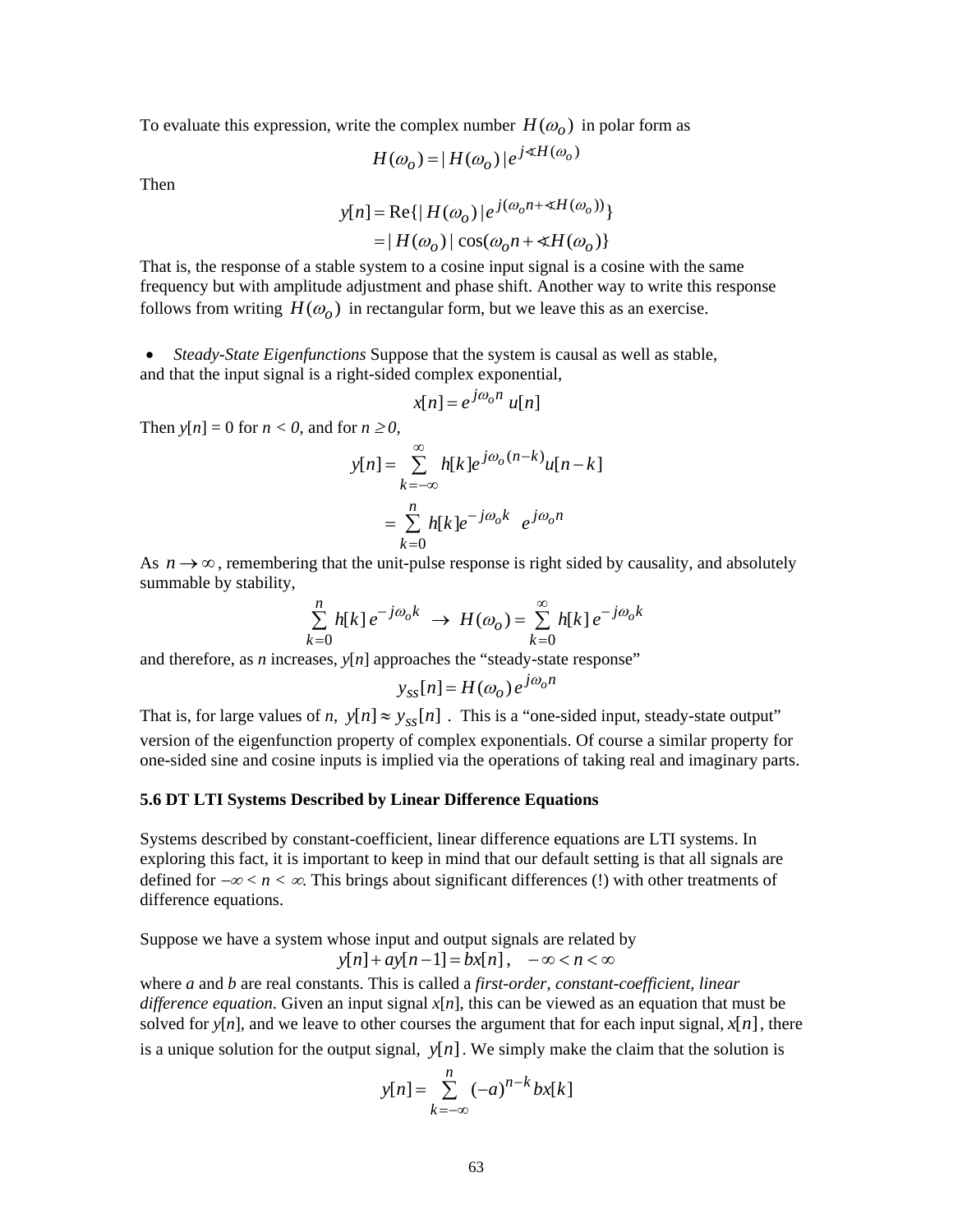and verify this solution as follows. Using the assumed *y*[*n*],

$$
ay[n-1] = a \sum_{k=-\infty}^{n-1} (-a)^{n-1-k} b x[k]
$$
  
=  $-\sum_{k=-\infty}^{n-1} (-a)^{n-k} b x[k]$ 

**Therefore** 

$$
y[n] + ay[n-1] = \sum_{k=n}^{n} (-a)^{n-k} bx[k]
$$

$$
= bx[n]
$$

Of course, the solution can be written as

$$
y[n] = \sum_{k=-\infty}^{\infty} (-a)^{n-k} bu[n-k] x[k]
$$

so it is clear that the difference equation describes an LTI system with unit-pulse response

$$
h[n] = (-a)^n bu[n]
$$

That this is the unit-pulse response also can be verified directly, by showing that

$$
h[n] + ah[n-1] = b\delta[n]
$$

From the form of  $h[n]$  it follows that a first-order, constant-coefficient, linear difference equation defines a causal LTI system. Furthermore the system is memoryless if and only if  $a = 0$ , and stable if and only if  $|a|$  < 1.

Results are similar for systems described by second-order, constant-coefficient, linear difference equations,

$$
y[n] + a_1 y[n-1] + a_2 y[n-2] = bx[n], -\infty < n < \infty
$$

as well as higher order. That is, such equations describe causal, LTI systems. However, it is more difficult to compute the unit-pulse response, and to connect the stability property to the coefficients in the difference equation.

*Right-Sided Setting* Often we are interested in right-sided inputs, where the causality property of systems described by difference equations implies that the corresponding outputs are also right sided. This means that the difference equation need only be addressed for  $n \ge 0$ , though we must view the output as zero for negative values of *n*. Therefore the "initial conditions" are  $y[-1] = y[-2] = \cdots = 0$ . Nonzero initial conditions, as considered in mathematics or other engineering courses dealing with difference equations, cannot arise in the context of LTI systems, for a consequence of input-output linearity is that the identically zero input signal must yield the identically zero output signal. In summary, since we are focusing on systems whose input-output behavior is linear, we must require zero initial conditions in a right-sided setting.

## **Exercises**

**1.** Suppose an LTI system with input signal  $x[n] = u[n] - u[n-2]$  has the response  $y[n] = 2r[n] - 2r[n-2]$ . Sketch this input signal and output signal, and also sketch the system response to each of the input signals below.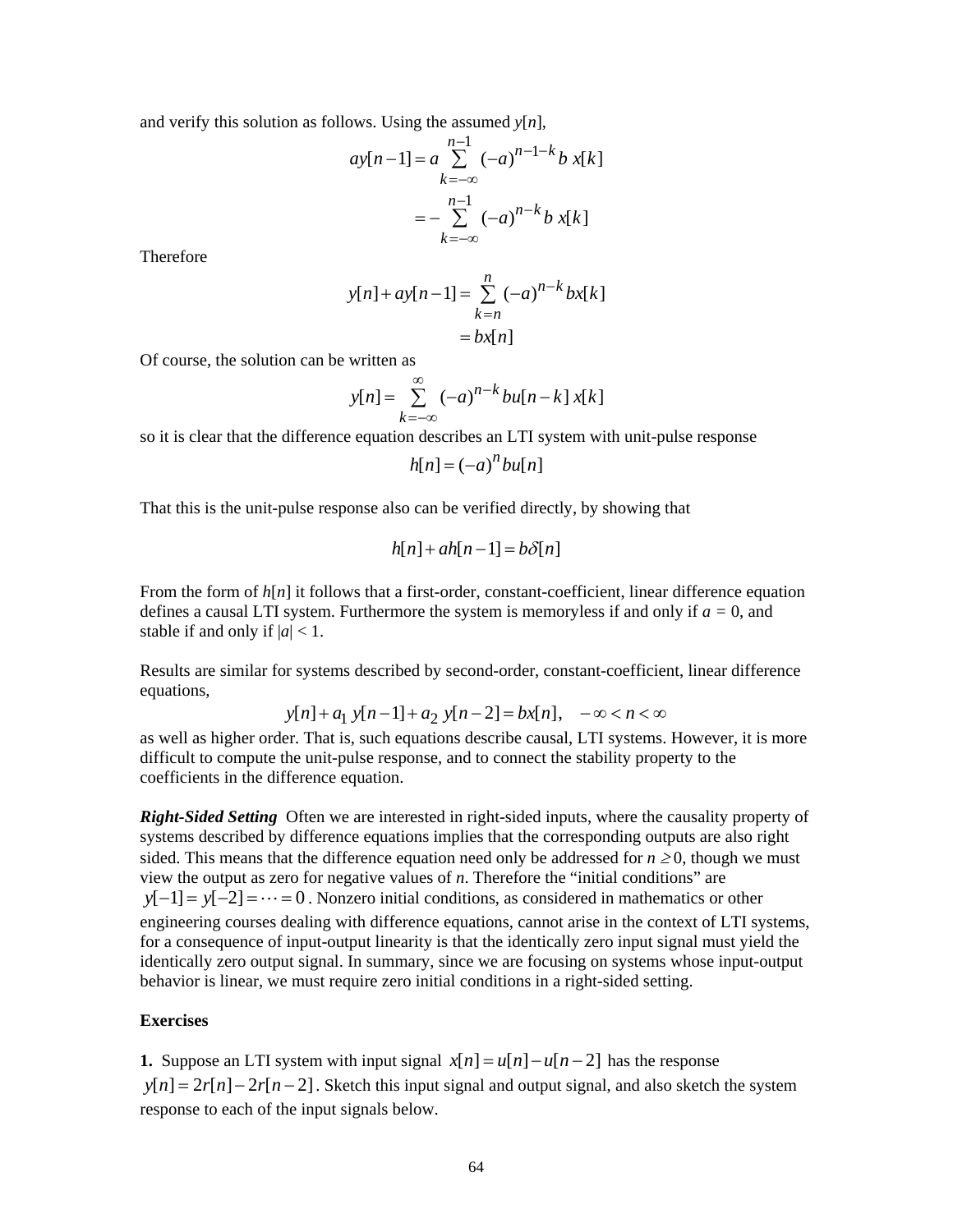(a) 
$$
x_a[n] = 3u[n-1] - 3u[n-3]
$$
  
\n(b)  $x_b[n] = u[n] - u[n-1] - u[n-2] + u[n-3]$   
\n(c)  $x_c[n] = u[n] - u[n-4]$ 

**2.** Using the graphical method, compute and sketch  $y[n] = (h * x)[n]$  for (a)  $x[n] = \delta[n] - \delta[n-3]$ ,  $h[n] = 3\delta[n+1] - 3\delta[n-3]$ (b)  $x[n] = \begin{cases} 1, 0 \le n \le 3 \\ 0, \text{ else} \end{cases}$ ,  $h[n] = \begin{cases} 1, 1 \le n \le 3, 7 \le n \le 9 \\ 0, \text{ else} \end{cases}$  $x[n] = \begin{cases} 1, & n = n - 1 \\ 0, & n = n \end{cases}$ ,  $h[n]$  $e = \begin{cases} 1, 0 \le n \le 3 \\ 0, \text{ else} \end{cases}$ ,  $h[n] = \begin{cases} 1, 1 \le n \le 3, \ 7 \le n \le 3 \\ 0, \text{ else} \end{cases}$ (c)  $x[n] = 1$ , for all n,  $h[n] = \delta[n] - 2\delta[n-1] + \delta[n-2]$ (d)  $x[n] = u[n-1] - u[n-3], \quad h[n] = -u[n] + u[n-3]$ (e)  $x[n] = e^n (u[n] - u[n-2]), h[n] = e^{-n} u[n]$ (f)  $x[n] = u[n]$ ,  $h[n] = (1/2)^n u[n-1]$ (g)  $x[n] = r[n]$ ,  $h[n]$  shown below

$$
\begin{array}{c}\n\text{ form 3} \\
2+2+1 \\
\hline\n\end{array}
$$

(h)  $x[n] = u[n]$ ,  $h[n] = r[n]u[3-n]$ 

(i) 
$$
x[n] = u[n-1] - u[n-4], h[n] = (-1)^n u[n]
$$

(j) 
$$
x[n] = r[n], h[n] = \delta[n] - 2\delta[n-1] + \delta[n+1]
$$

**3.** Using the analytical method, compute and sketch  $y[n] = (h * x)[n]$  for the following signals, where  $\alpha$  and  $\beta$  are distinct real numbers.

(a) 
$$
x[n] = \alpha^n u[n], \quad h[n] = \beta^n u[n]
$$

(b)  $x[n] = \alpha^n$ ,  $h[n] = \beta^n u[-n]$  (What additional assumption on  $\alpha$  and  $\beta$  is needed?)

(c) 
$$
x[n] = \delta[n-1]
$$
,  $h[n] = 4u[3-n]$ 

(d)  $x[n] = \alpha^{n-2} u[n-2]$ ,  $h[n] = \beta$  (What additional assumption on  $\alpha$  and  $\beta$  is needed?)

**4.** An LTI system with a unit-step input signal has the response  $y[n] = (1/2)^n u[n]$ . What is the response of the system to the input signal shown below.

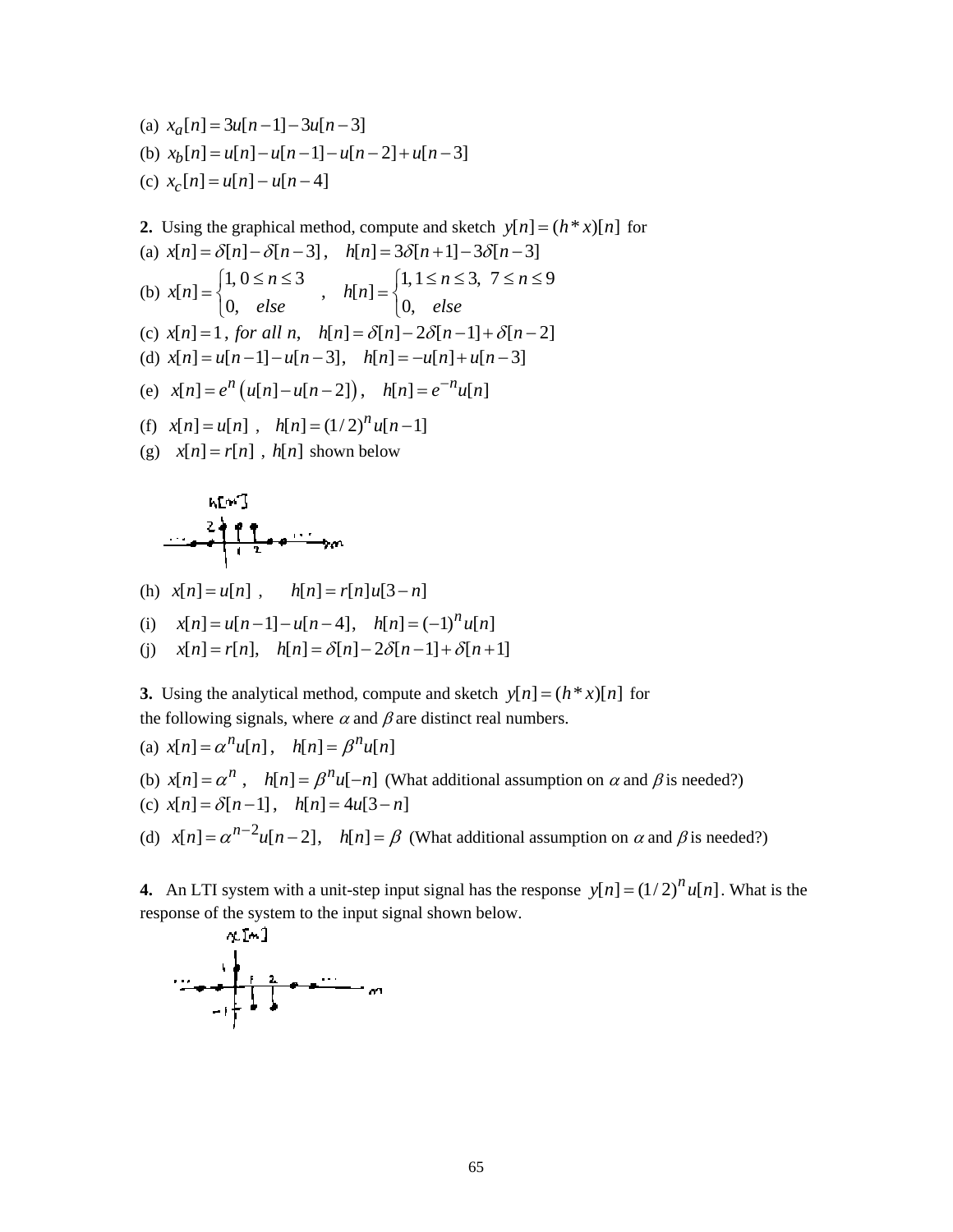**5.** Consider discrete-time signals  $h[n]$  that is zero outside the interval  $n_0 \le n \le n_1$  and  $x[n]$  that is zero outside the interval  $n_2 \le n \le n_3$ . Show how to define  $n_4$  and  $n_5$  such that  $(h * x)[n] = 0$  outside the interval  $n_4 \le n \le n_5$ .

**6.** Compute the overall unit-pulse response for the interconnections of DT LTI systems shown below.

(a)



(b)



**7.** Suppose  $y[n] = (x * h)[n]$ . For each of the pairs of signals given below, show how  $\hat{y}[n] = (\hat{x} * \hat{h})[n]$  is related to  $y[n]$ .

- (a)  $\hat{x}[n] = x[n-3], \hat{h}[n] = h[n+3]$
- (b)  $\hat{x}[n] = x[n-3], \hat{h}[n] = h[n-3]$
- (c)  $\hat{x}[n] = x[-n], \hat{h}[n] = h[-n]$
- (d)  $\hat{x}[n] = x[-1-n], \quad \hat{h}[n] = h[1-n]$

**8.** Determine if the DT LTI systems with the following unit-pulse responses are causal and/or stable.

(a) 
$$
h[n] = \left(\frac{1}{2}\right)^n u[n+1]
$$
  
\n(b)  $h[n] = \left(\frac{1}{2}\right)^n u[-n]$   
\n(c)  $h[n] = 2^n u[3-n]$ 

(d) 
$$
h[n] = 2^n r[-n]
$$

**9.** For the DT LTI system with unit-pulse response  $h[n] = \left(\frac{1}{2}\right)^n u[n]$ , use the eigenfunction properties to compute the response to the input signals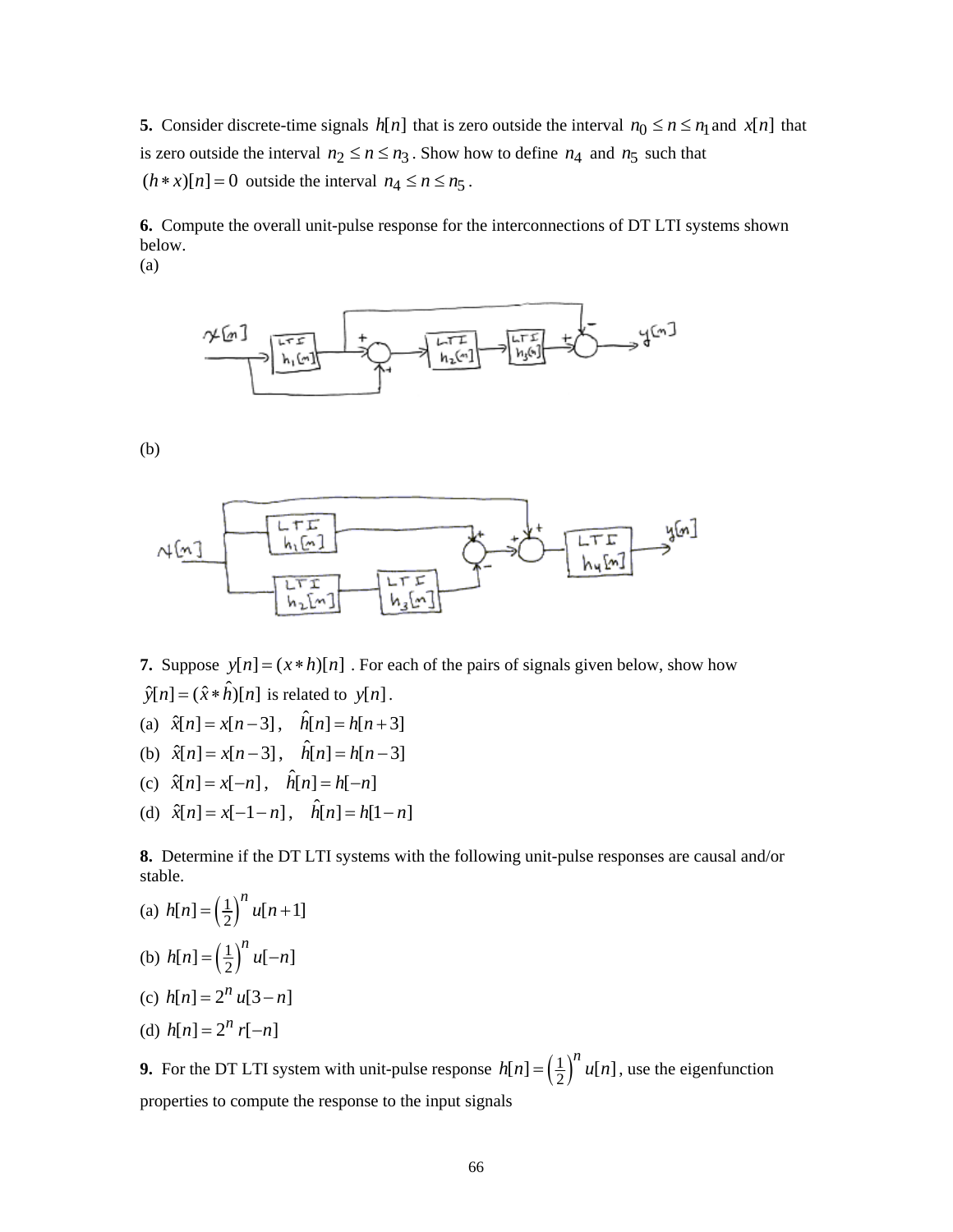(a)  $x[n] = 1$ (b)  $x[n] = (-1)^n$ (c)  $x[n] = 2\cos(\pi n/2)$ (d)  $x[n] = 3\sin(-\frac{3\pi}{2}n)$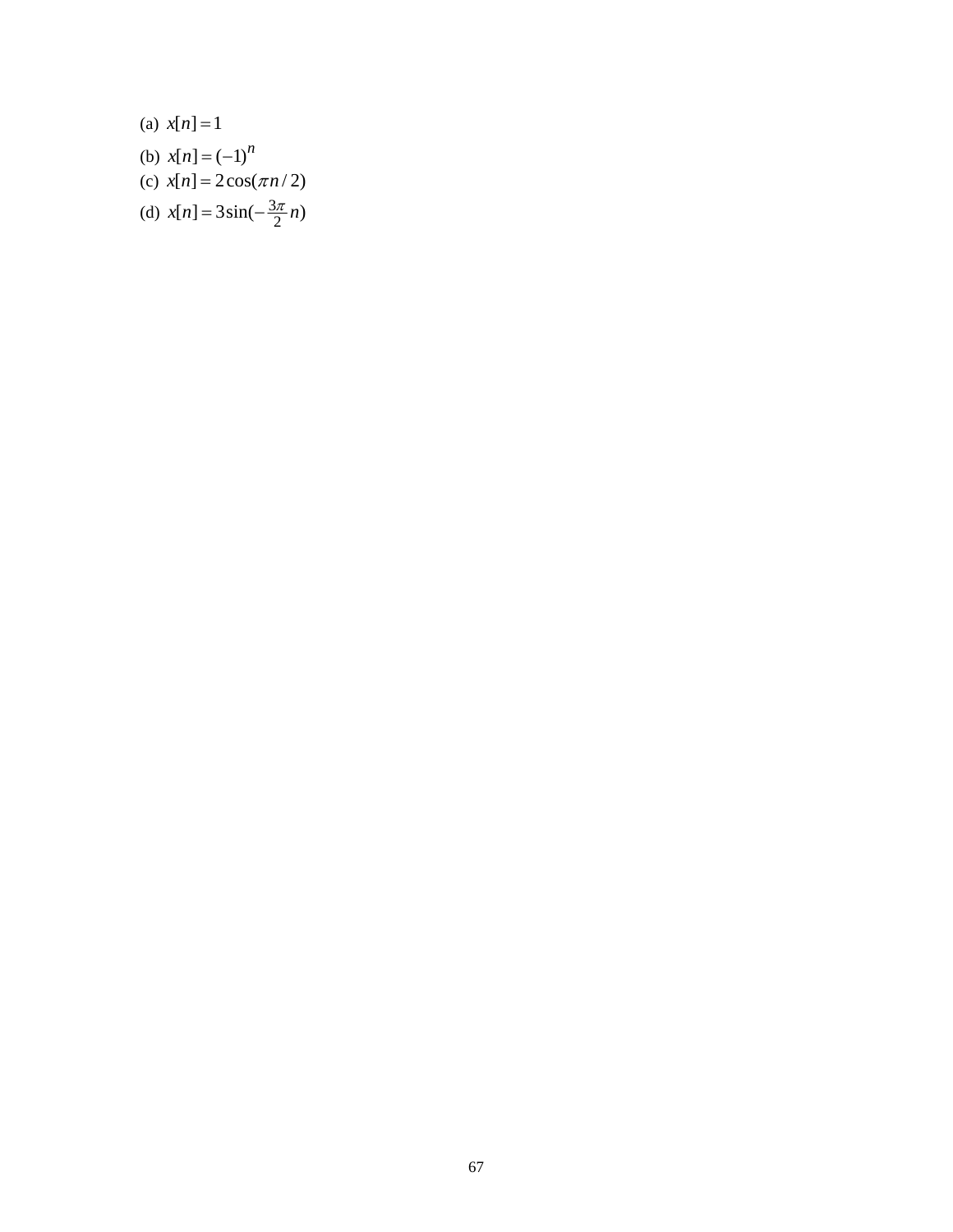## **Notes for Signals and Systems**

#### **6.1 CT LTI Systems and Convolution**

The treatment of the continuous-time case parallels the discrete-time case, except that some facts are more difficult to prove. It is easy to check that given a continuous-time signal  $h(t)$ , a system described by the *convolution integral*

$$
y(t) = \int_{-\infty}^{\infty} x(\tau)h(t-\tau)d\tau
$$

is an LTI system. (We are assuming here, as usual, that  $h(t)$  and the input signal  $x(t)$  are such that the integral is defined.) Indeed, combining the characterizing conditions for linearity and time invariance, we need only check the following. For any input signals  $x_1(t)$  and  $x_2(t)$ , with corresponding responses  $y_1(t)$  and  $y_2(t)$ , and for any constants *a* and  $t_0$ , the response to

$$
\hat{x}(t) = a x_1(t) + x_2(t - t_o)
$$

should be

$$
\hat{y}(t) = a y_1(t) + y_2(t - t_o)
$$

So, for a system described by convolution, we compute the response to  $\hat{x}(t)$  as

$$
\widehat{y}(t) = \int_{-\infty}^{\infty} \widehat{x}(\tau)h(t-\tau) d\tau = \int_{-\infty}^{\infty} [a x_1(\tau) + x_2(\tau - t_o)]h(t-\tau) d\tau
$$

$$
= a \int_{-\infty}^{\infty} x_1(\tau) h(t-\tau) d\tau + \int_{-\infty}^{\infty} x_2(\tau - t_o)h(t-\tau) d\tau
$$

Changing the variable of integration from  $\tau$  to  $\sigma = \tau - t_o$  in the last integral gives

$$
\widehat{y}(t) = a \int_{-\infty}^{\infty} x_1(\tau) h(t - \tau) d\tau + \int_{-\infty}^{\infty} x_2(\sigma) h(t - t_o - \sigma) d\sigma
$$

$$
= a y_1(t) + y_2(t - t_o)
$$

Thus a system described by convolution is an LTI system. Furthermore, the characterizing signal  $h(t)$  is the unit-impulse response of the system, as is easily verified by a sifting calculation: if  $x(t) = \delta(t)$ , then

$$
y(t) = \int_{-\infty}^{\infty} x(\tau)h(t-\tau)d\tau = \int_{-\infty}^{\infty} \delta(\tau)h(t-\tau)d\tau = h(t)
$$

It is also true that the input-output behavior of essentially all continuous-time, linear, timeinvariant systems can be described by the convolution expression. However, to prove this fact involves delicate arguments that we will skip.

### *Evaluation of the Convolution Integral*

Calculating the response of a system to a given input signal by evaluation of the convolution integral is not as simple as might be expected. This is because a family of integrations, parametrized by *t* , must be evaluated, and the character of the integration can change with the parameter. There are three main approaches.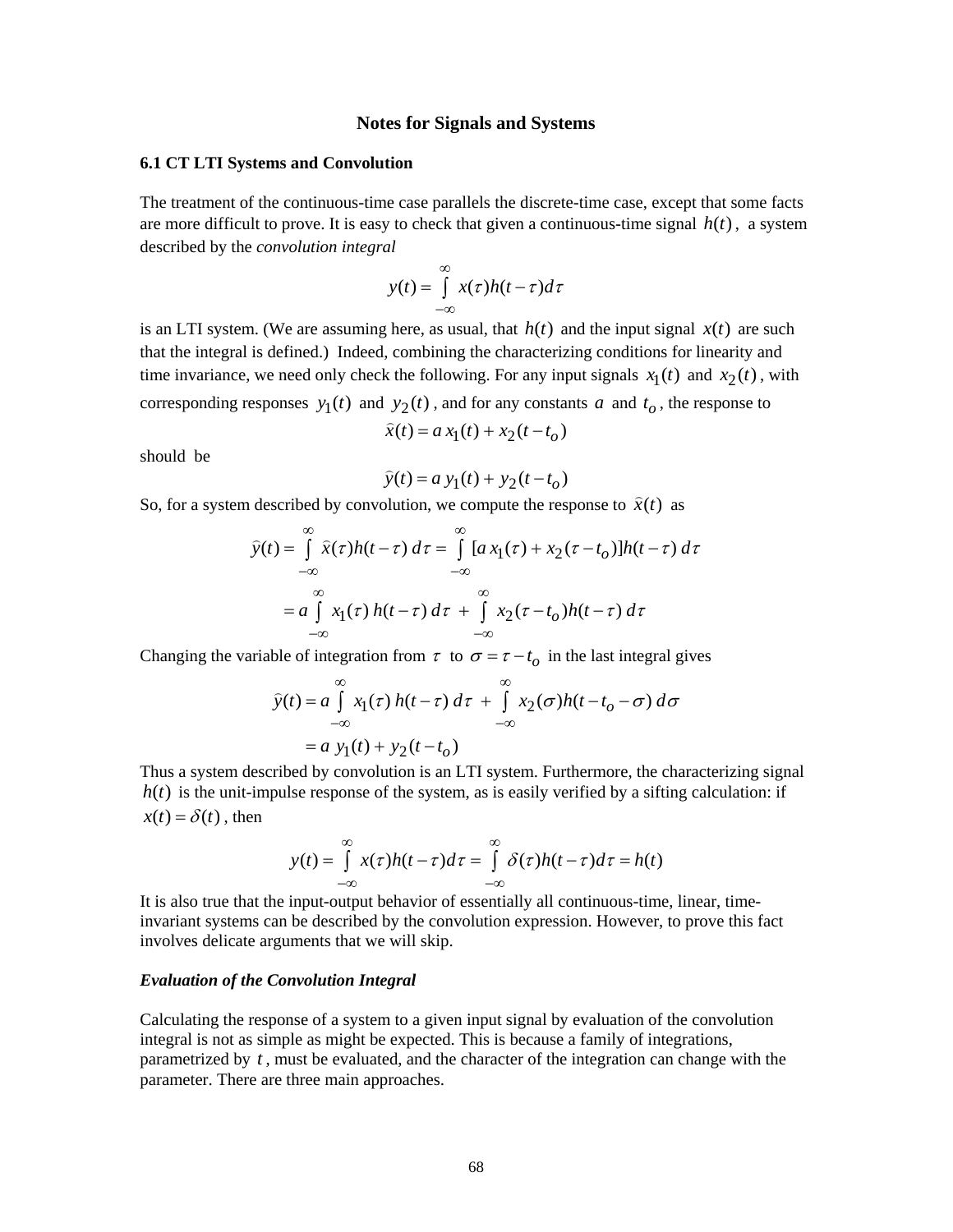*Analytical Method* When both the impulse response  $h(t)$  and the input signal  $x(t)$  have simple analytical descriptions, the convolution integral sometimes can be evaluated by analytical means.

*Example* If the input signal and the unit-impulse response are unit-step signals, then the response can be written as

$$
y(t) = \int_{-\infty}^{\infty} x(\tau)h(t-\tau)d\tau = \int_{-\infty}^{\infty} u(\tau)u(t-\tau)d\tau
$$

Of course, the integrand is zero for negative  $\tau$ , regardless of the value of  $t$ , and so

$$
y(t) = \int_{0}^{\infty} u(t - \tau) d\tau
$$

Now the integrand is zero for  $\tau > t$ , but this simplification involves the value of t. In fact

$$
y(t) = \begin{cases} 0, & t \le 0 \\ t \\ \int_0^t 1 \, d\tau = t, & t > 0 \\ 0 \end{cases}
$$

Summarizing, we can write the response as the unit ramp:  $y(t) = t u(t) = r(t)$ 

*Example* If the unit-impulse response is a unit-step function and the input signal is the constant signal  $x(t) = 1$ , then the response calculation is

$$
y(t) = \int_{-\infty}^{\infty} x(\tau)h(t-\tau)d\tau = \int_{-\infty}^{\infty} u(t-\tau)d\tau
$$

Of course the conclusion is that the response is undefined for any value of *t* ! This is a reminder that convolution expressions must be checked to make sure they are meaningful.

*Graphical Method* For more complicated cases, a graphical approach is valuable for keeping track of the calculations that must be done. Basically, we plot the two signals in the integrand,  $x(\tau)$  and  $h(t-\tau)$ , versus  $\tau$ , for the value of t of interest. Then multiplying the two signals provides the integrand, and the net area must be computed.

*Example* We compute

$$
y(t) = \int_{-\infty}^{\infty} x(\tau)h(t-\tau)d\tau
$$

for the input signal and unit-impulse response shown below.



First the impulse response is flipped and shifted on the  $\tau$  axis to a convenient value of t. Then the input signal is plotted in the variable  $\tau$  immediately below to facilitate the multiplication of signals: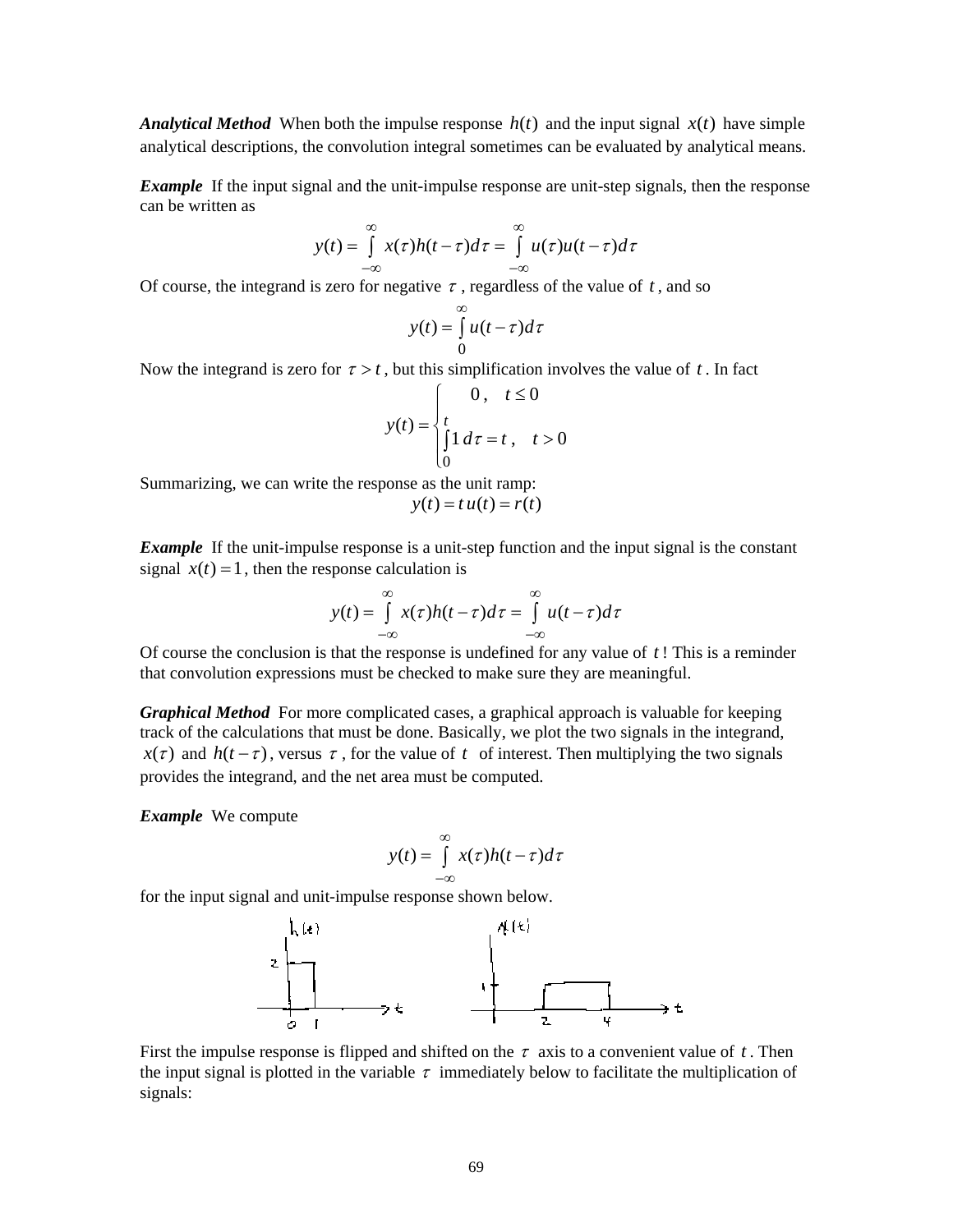

It is easy to see that for  $t < 2$  and for  $t > 5$  the product of the two signals is identically zero, and so the response is  $y(t) = 0$  for these two ranges of t. For  $2 \le t \le 3$ ,

$$
y(t) = \int_{2}^{t} 2 \, d\tau = 2t - 4
$$

For  $3 \le t \le 4$ ,

$$
y(t) = \int_{t-1}^{t} 2 \, d\tau = 2
$$

For  $4 < t \le 5$ ,

$$
y(t) = \int_{t-1}^{4} 2 \, d\tau = 10 - 2t
$$

Of course these calculations are also obvious from consideration of the multiplication of the two signals in the various ranges and sketches of the resulting integrand. In any case, sketching the response yields



*LTI Cleverness Method* If one of the signals in the convolution can be written as a linear combination of simple, shifted signals, then by the properties of linearity and time invariance, the response can be computed from a single convolution involving the simple signals.

*Example* In the example given above, we can write  $x(t) = u(t-2) - u(t-4)$ , that is,  $x(t)$  is a linear combination of shifted step functions. If we compute the convolution

$$
\widehat{y}(t) = \int_{-\infty}^{\infty} u(\tau)h(t-\tau)d\tau
$$

then the response we seek is given by

$$
y
$$
  
 $y(t) = \hat{y}(t-2) - \hat{y}(t-4)$ 

The reader is encouraged to work the details and sketch  $y(t)$ .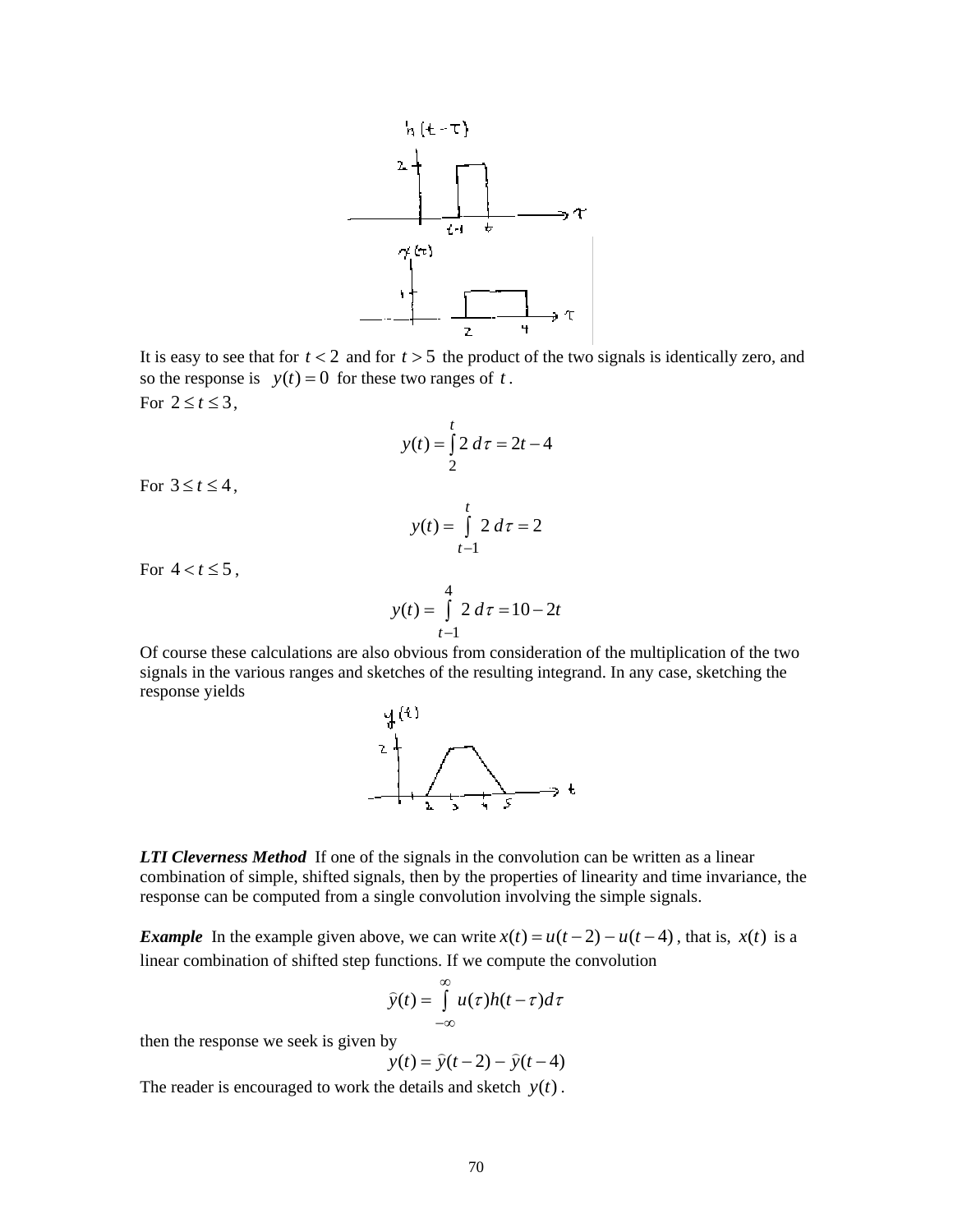The Web lecture linked below can be consulted for further discussion.

[ILM: LTI Systems and Convolution](http://www.jhu.edu/~signals/lecture1/frames.html)

But be aware that the notation in the Web lecture is a bit different than, and not as good as, what we have been using in class.

#### **6.2 Properties of Convolution – Interconnections of CT LTI Systems**

This topic also is covered in the interactive Web lecture. In our class notation, where we write  $y(t) = (h * x)(t)$ 

the various properties of convolution appear as follows:

• *Commutativity:* 

$$
(x * h)(t) = (h * x)(t)
$$

• *Distributivity:* 

$$
(x * (h_1 + h_2)(t) = (x * h_1)(t) + (x * h_2)(t)
$$

• *Associativity:* 

$$
((x * h_1) * h_2)(t) = (x * (h_1 * h_2)(t))
$$

Additional properties include one that follows from linearity: For any constant *b*,

$$
((bh)*x)(t) = b(h*x)(t)
$$

Also, one that follows from time invariance, though the notation is a bit awkward: For any time  $t_o$ , if  $\hat{x}(t) = x(t - t_o)$ , then

$$
(\hat{x}^*h)(t) = (x*h)(t-t_o)
$$

Finally, writing the unit impulse function as  $\delta(t)$ , we note that  $(\delta * x)(t) = x(t)$ , for any  $x(t)$ continuous at  $t = 0$ , and furthermore  $(\delta * \delta)(t) = \delta(t)$ . This last expression invokes Special Property 1 of Section 2.2, and ignores continuity requirements of the sifting property. But in the present context Special Property 1 states the plainly simple fact that the unit-impulse response of the system whose unit-impulse response is a unit impulse is a unit impulse.

All of these properties can be interpreted in terms of block diagram manipulations involving LTI systems, just as in the discrete-time case.

### **6.3 CT LTI System Properties**

The input-output behavior of a continuous-time LTI system is described by its unit-impulse response,  $h(t)$ , via the convolution expression

$$
y(t) = \int_{-\infty}^{\infty} x(\tau)h(t-\tau)d\tau = \int_{-\infty}^{\infty} h(\tau)x(t-\tau)d\tau
$$

Therefore the input-output properties of an LTI system can be characterized in terms of properties of  $h(t)$ . The basic results are similar to the discrete-time case, though, as usual in continuous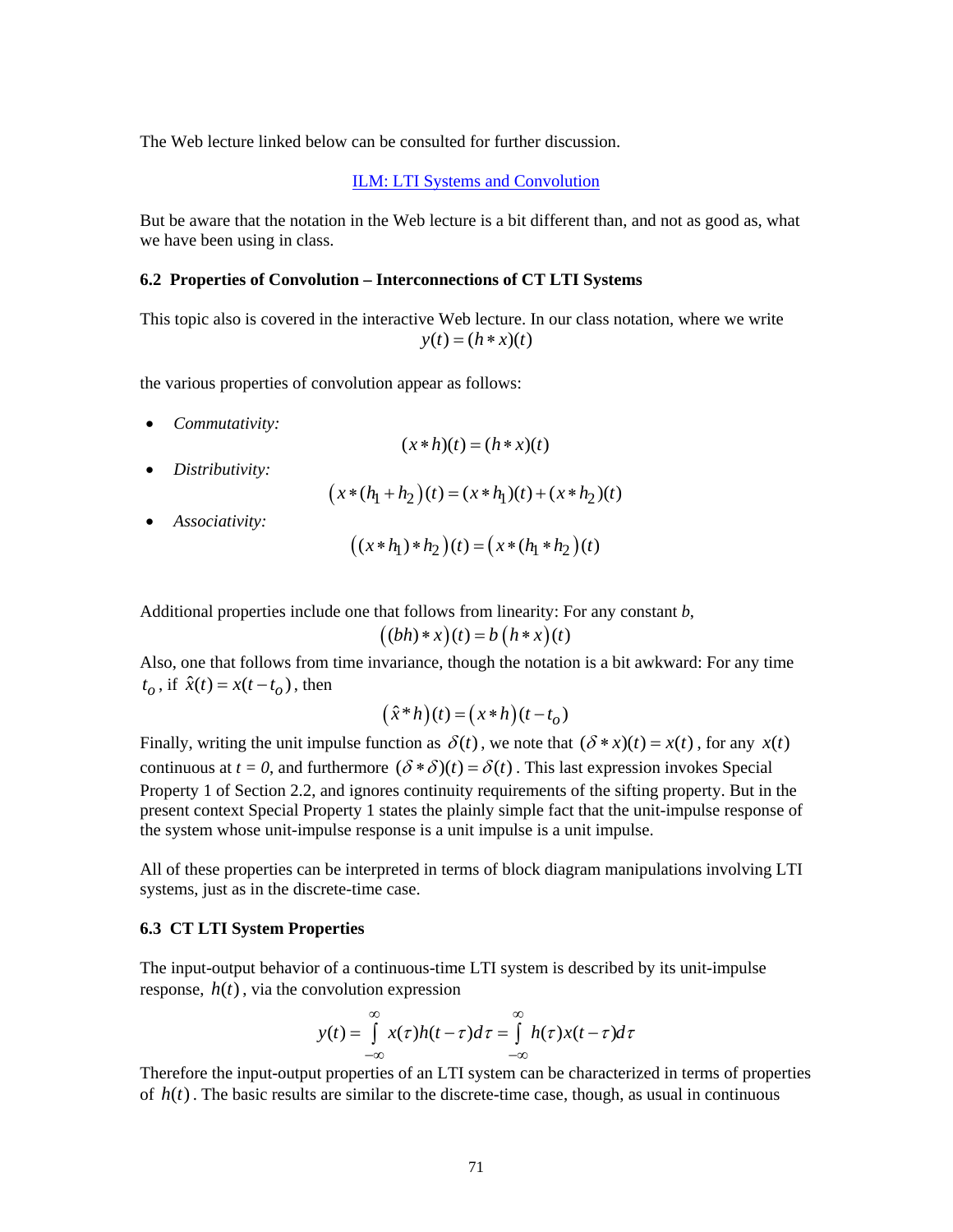time, there are unmentioned technical assumptions to guarantee that integrals are defined, and so on.

• *Causal System* An LTI system is causal if and only if  $h(t) = 0$  for  $t < 0$ , that is, if and only if  $h(t)$  is right sided.

Since the unit-impulse input is nonzero only at  $t = 0$ , and in particular is zero for  $t < 0$ , causality is equivalent to  $h(t) = 0$  for  $t < 0$ . (Here we rely on the fact that the response of an LTI system to the identically-zero input signal is identically zero, and up to the time  $t = 0$  a causal system does not know whether the input signal continues to be zero, or takes a nonzero value at  $t = 0$ .)

• *Memoryless System* An LTI system is memoryless if and only if  $h(t) = 0$  for  $t \neq 0$ .

If  $h(t) = 0$  for  $t \neq 0$ , then since

$$
y(t) = \int_{-\infty}^{\infty} h(\tau) x(t - \tau) d\tau
$$

it follows that *y*(*t*) can only depend on *x*(*t*). On the other hand, if  $h(t) \neq 0$  for  $t = t_a \neq 0$ , then the unit-impulse input, which is nonzero only at  $t = 0$  yields a response that is nonzero at the nonzero time  $t_a$ . Thus the system is not memoryless.

Suppose  $h(t)$  is nonzero at only one point in time. Then unless  $h(t)$  is an impulse the response of the system to every input signal will be  $y(t) = 0$  for all t. It follows from this discussion that a memoryless LTI system is characterized by an impulse response of the form  $h(t) = b \delta(t)$ , where *b* is a real constant.

• *Stable System* An LTI system is (bounded-input, bounded-output) stable if and only if the unit-impulse response is absolutely integrable. That is

$$
\int_{-\infty}^{\infty} |h(t)| dt
$$

is finite.

To prove this, suppose  $x(t)$  is a bounded input, and  $|x(t)| \leq M$ , for all *t*. We use the fact that the absolute value of an integral with upper limit greater than lower limit is bounded by the integral of the absolute value of the integrand. This should be believable from the corresponding fact about sums. Then the absolute value of the output signal satisfies

$$
|y(t)| \leq \int_{-\infty}^{\infty} |h(\tau)| |x(t-\tau)| d\tau \leq M \int_{-\infty}^{\infty} |h(\tau)| d\tau \leq MK
$$

for all *t*, and therefore the system is stable.

To prove that stability of the system implies absolute integrability of  $h(t)$ , we use the same sort of cleverness as in the discrete-time case. Consider the bounded input signal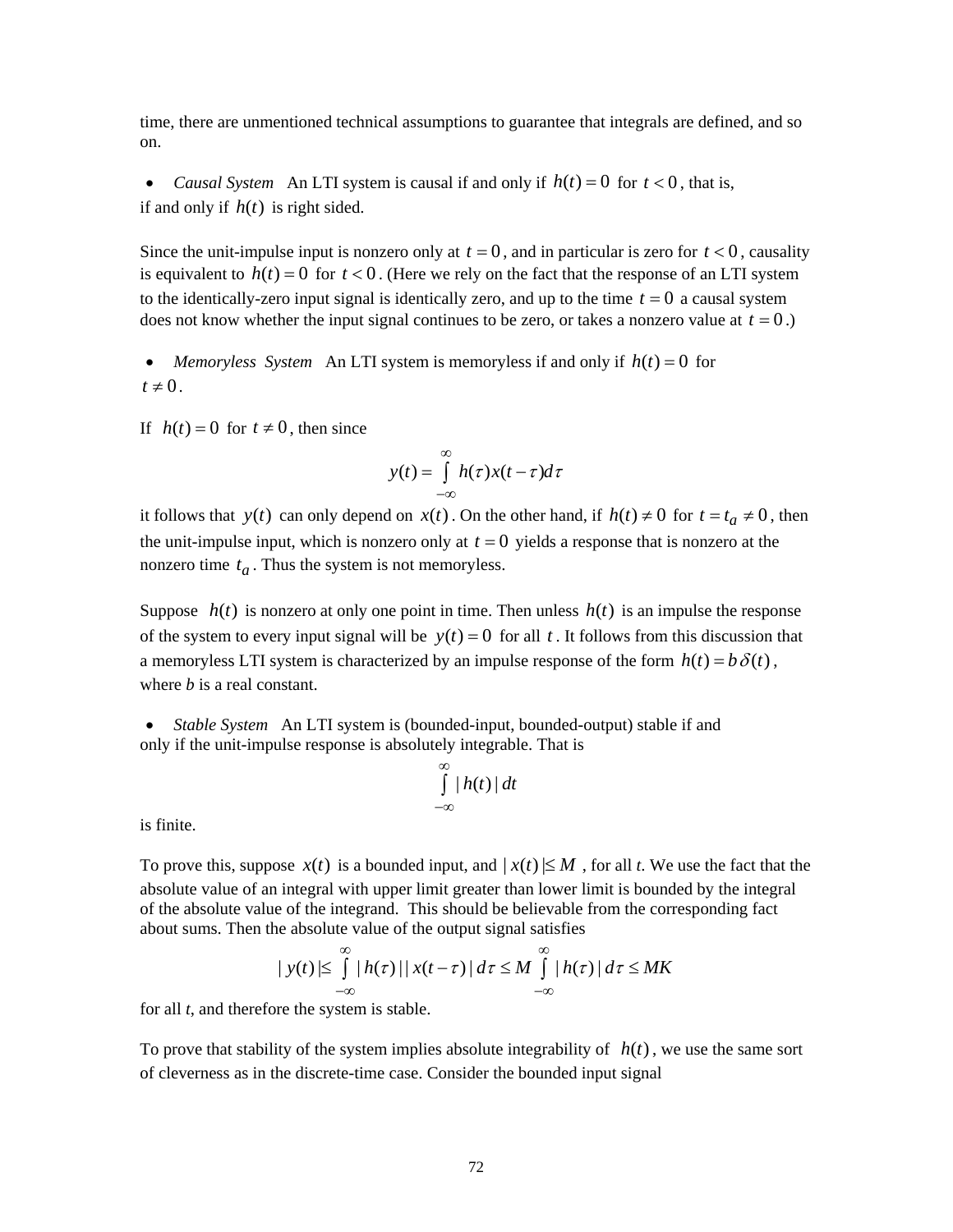$$
x(t) = \begin{cases} 1, & h(-t) \ge 0 \\ -1, & h(-t) < 0 \end{cases}
$$

Then the corresponding output signal,  $y(t)$ , is bounded, say by the constant *K*, for all *t*. In particular, at  $t = 0$ ,

$$
K \geq y(0) = \int_{-\infty}^{\infty} h(\tau) x(-\tau) \, d\tau = \int_{-\infty}^{\infty} |h(\tau)| \, d\tau
$$

Thus  $h(t)$  is absolutely integrable.

• *Invertible System* First note that the identity system in continuous time,  $y(t) = x(t)$ , has the unit impulse response  $h(t) = \delta(t)$ , and the inverse system for an LTI system must be an LTI system. Then we can make the following statement: An LTI system described by  $h(t)$  is invertible if and only if there exists a signal  $h<sub>I</sub>(t)$  (the impulse response of the inverse system) such that

$$
(h * h_I)(t) = \delta(t)
$$

Such an  $h_I(t)$  might not exist, and if it does, it might be difficult to compute. We will not pursue this further.

#### **6.4 Response to Singularity Signals**

It is easy to show that the response of a CT LTI system to a unit-step input signal is the running integral of the unit-impulse response. Indeed, if  $x(t) = u(t)$ , then

$$
y(t) = \int_{-\infty}^{\infty} h(\tau)u(t-\tau)d\tau = \int_{-\infty}^{t} h(\tau)d\tau
$$

It takes a bit more work to show that the unit-ramp response can be written as an iterated running integral of the unit-impulse response. With  $x(t) = r(t)$ , we can write

$$
y(t) = \int_{-\infty}^{\infty} h(\tau_1) r(t - \tau_1) d\tau_1 = \int_{-\infty}^{t} h(\tau_1) (t - \tau_1) d\tau_1
$$

where a subscripted variable of integration has been used to make the end result pretty. Applying integration-by-parts to this expression gives

$$
y(t) = (t - \tau_1) \int_{-\infty}^{\tau_1} h(\tau_2) d\tau_2 \Big|_{-\infty}^t - \int_{-\infty}^t \int_{-\infty}^{\tau_1} h(\tau_2) d\tau_2 \, (-d\tau_1)
$$

Evaluating the first term at  $\tau_1 = t$  and  $\tau_1 = -\infty$  shows that it vanishes, leaving

$$
y(t) = \int_{-\infty}^{t} \int_{-\infty}^{\tau_1} h(\tau_2) d\tau_2 d\tau_1
$$

For an input signal that has a regular geometric shape and can be represented conveniently as a linear combination of singularity signals, these expressions can be used to write the corresponding response as a linear combination of running integrals of the unit-impulse response. Of course, the utility of such an expression depends on the complexity of  $h(t)$ .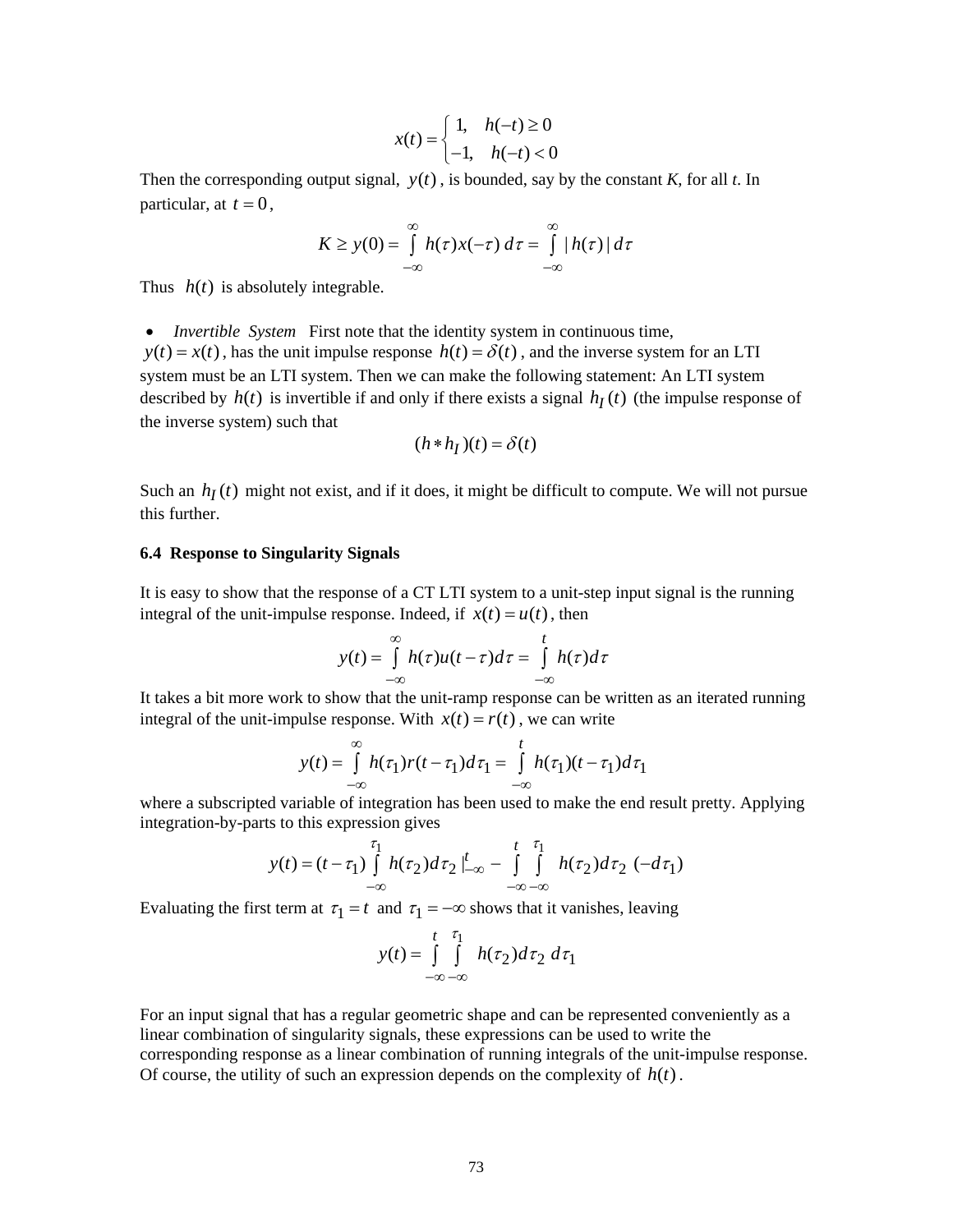#### *Example* For the input signal

$$
x(t) = 2u(t) - u(t-1) + 3r(t-2)
$$

the response of a CT LTI system can be written as

$$
y(t) = 2\int_{-\infty}^{t} h(\tau)d\tau - \int_{-\infty}^{t-1} h(\tau)d\tau + 3\int_{-\infty}^{t-2} \int_{-\infty}^{\tau_1} h(\tau_2)d\tau_2 d\tau_1
$$

### **6.5 Response to Exponentials (Eigenfunction Properties)**

For important classes of LTI systems, the responses to certain types of exponential input signals have particularly simple forms. These simple forms motivate many approaches to the analysis of LTI systems and we consider several variants, each of which requires slightly different assumptions on the system. As in the discrete-time case, an input signal is called an *eigenfunction* of the system if the response is simply a constant multiple of the input signal.

• *Real Eigenfunctions* Suppose the LTI system is causal and stable, and suppose the input signal is the real, growing exponential

$$
x(t) = e^{\sigma_o t} , \quad \sigma_o \ge 0 , \quad -\infty < t < \infty
$$

Then

$$
y(t) = \int_{-\infty}^{\infty} h(\tau)e^{\sigma_o(t-\tau)}d\tau = \int_{-\infty}^{\infty} h(\tau)e^{-\sigma_o\tau}d\tau e^{\sigma_o t}
$$

$$
= \int_{0}^{\infty} h(\tau)e^{-\sigma_o\tau}d\tau e^{\sigma_o t}
$$

where the lower limit has been raised to zero since the unit-impulse response is right sided. Convergence of the integral is guaranteed by the stability assumption, and by the fact that

 $|e^{-\sigma_o \tau}| \leq 1$ ,  $\tau \geq 0$ . The details rely on the fact that the absolute value of an integral is less than the integral of the absolute value (so long as the upper limit is greater than the lower limit. Explicitly,

$$
\left|\int_{0}^{\infty} h(\tau)e^{-\sigma_0 \tau} d\tau\right| \leq \int_{0}^{\infty} |h(\tau)e^{-\sigma_0 \tau}| d\tau \leq \int_{0}^{\infty} |h(\tau)| d\tau < \infty
$$

Therefore we can define the constant  $H(\sigma_o)$  by

$$
H(\sigma_o) = \int_{0}^{\infty} h(\tau) e^{-\sigma_o \tau} d\tau
$$

and write

$$
y(t) = H(\sigma_o)e^{\sigma_o t}, \quad -\infty < t < \infty
$$

It is important to observe that only one integral must be evaluated to compute this response, in contrast with the general convolution calculation that involves a family of integrals.

• *Complex Eigenfunctions* Though we consider only real LTI systems, that is, systems with a real unit-impulse response  $h(t)$ , it is convenient for mathematical purposes to permit complex-valued input signals. To see how the general calculation proceeds, write a complex input signal in rectangular form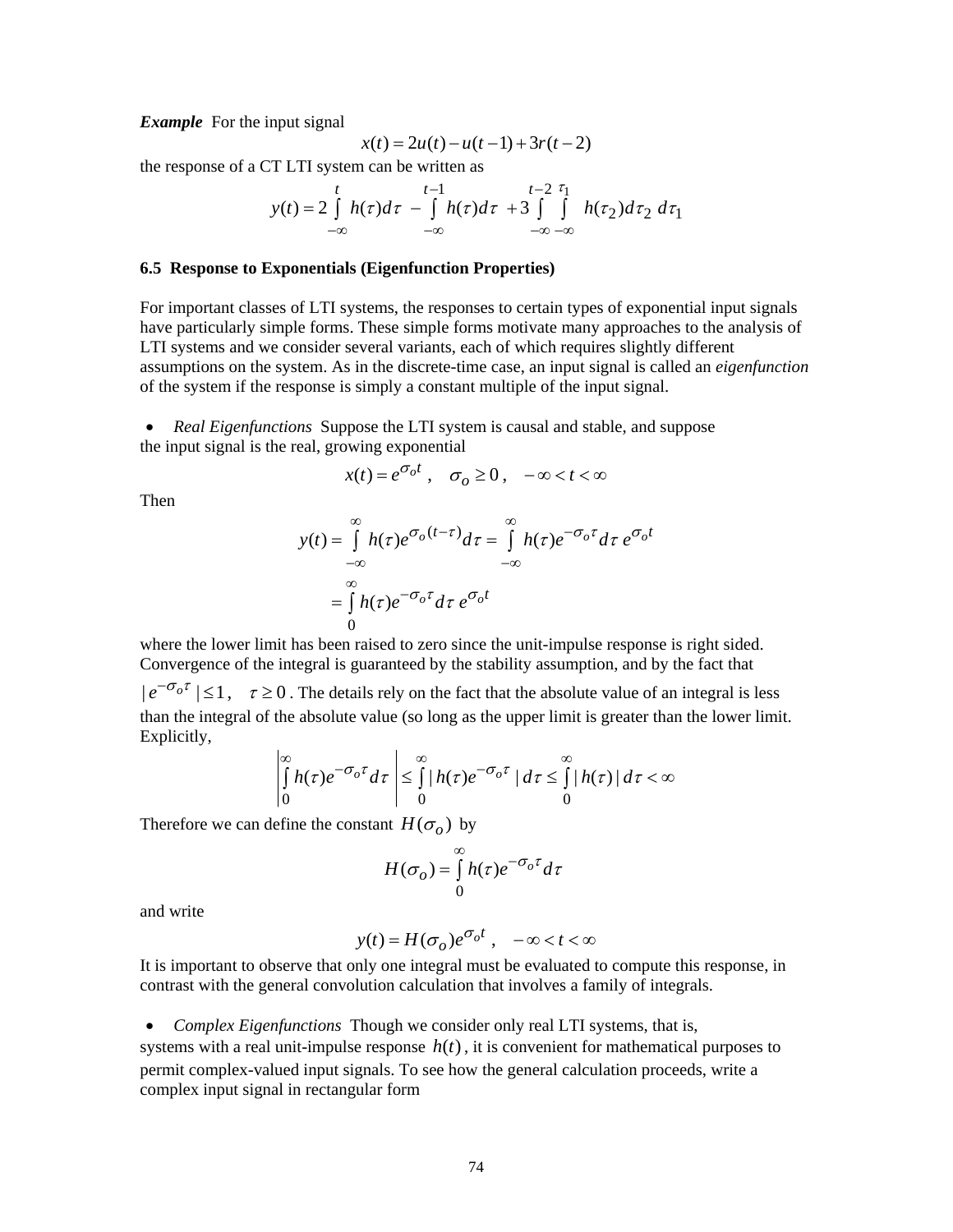$x(t) = x_R(t) + jx_I(t)$ 

where, for each *t*,

$$
x_R(t) = \text{Re}\{x(t)\}\, , \quad x_I(t) = \text{Im}\{x(t)\}\,
$$

Then, since  $h(t)$  is real, and *j* is a constant,

$$
y(t) = \int_{-\infty}^{\infty} x(\tau)h(t-\tau)d\tau
$$
  
= 
$$
\int_{-\infty}^{\infty} x_R(\tau)h(t-\tau)d\tau + j \int_{-\infty}^{\infty} x_I(\tau)h(t-\tau)d\tau
$$

That is,

Re{ ( )} Re{( )( )} ( )( ) Im{ ( )} Im{( )( )} ( )( ) *R I y t xht x ht y t xht x ht* = ∗ =∗ = ∗ =∗

This means that with one complex calculation we include two real calculations

The most important application of complex inputs is the case the LTI system is stable and the input is a phasor,

$$
x(t) = e^{j\omega_0 t}, \quad -\infty < t < \infty
$$

The response is given by

$$
y(t) = \int_{-\infty}^{\infty} h(\tau)e^{j\omega_o(t-\tau)}d\tau = \int_{-\infty}^{\infty} h(\tau)e^{-j\omega_o\tau}d\tau e^{j\omega_o t}
$$

Here we define the complex constant

$$
H(\omega_o) = \int_{-\infty}^{\infty} h(\tau) e^{-j\omega_o \tau} d\tau
$$

where convergence of the integral is guaranteed by the stability assumption and the fact that

$$
|e^{-j\omega_o \tau}| \le 1, \quad -\infty < \tau < \infty
$$

Thus we have

$$
y(t) = H(\omega_o) e^{j\omega_o t}, \quad -\infty < t < \infty
$$

*Example* Suppose the signal  $x(t) = \sin(\omega_0 t)$ ,  $-\infty < t < \infty$ , is applied to a stable LTI system with unit-impulse response  $h(t)$ . Since  $x(t) = \text{Im} \{ e^{j\omega_0 t} \}$ , we immediately have that  $y(t) = \text{Im} \{ H(\omega_o)e^{j\omega_o t} \}$ . This expression can be made more explicit by writing  $H(\omega_o)$  in polar form:

$$
H(\omega_o) = |H(\omega_o)| e^{j\measuredangle H(\omega_o)}
$$

Then

$$
y(t) = \text{Im}\{H(\omega_o)e^{j\omega_o t}\} = \text{Im}\{|H(\omega_o)|e^{j\angle H(\omega_o)}e^{j\omega_o t}\}
$$

$$
= |H(\omega_o)|\text{Im}\{e^{j(\omega_o t + \angle H(\omega_o))}\}
$$

$$
= |H(\omega_o)|\sin(\omega_o t + \angle H(\omega_o)), \quad -\infty < t < \infty
$$

An alternate expression follows from writing  $H(\omega_o)$  in rectangular form,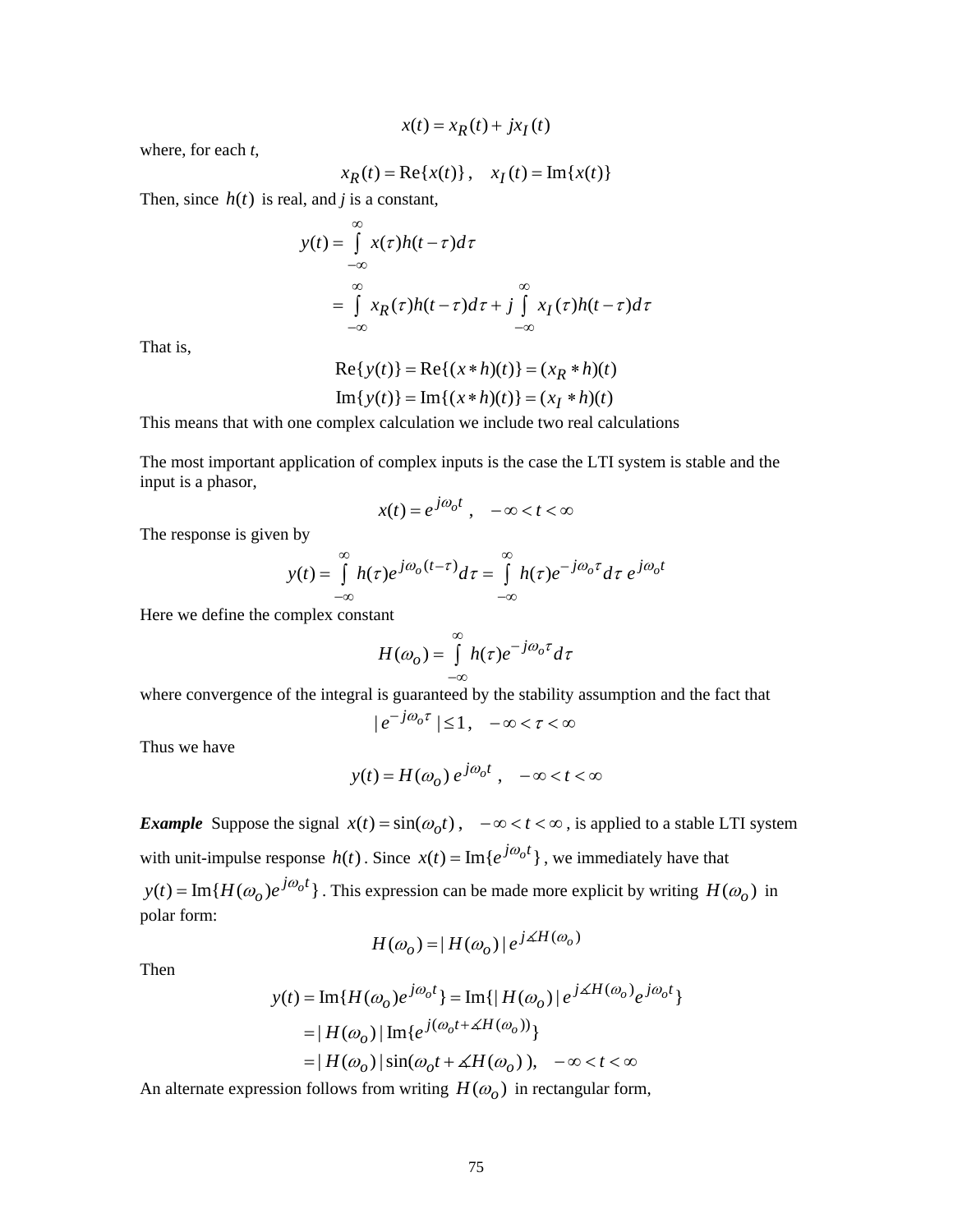$$
H(\omega_o) = \text{Re}\{H(\omega_o)\} + j\,\text{Im}\{H(\omega_o)\}
$$

Then

$$
y(t) = \text{Im}\left\{ [\text{Re}\{H(\omega_o)\} + j \,\text{Im}\{H(\omega_o)\}] [\cos(\omega_o t) + j \sin(\omega_o t)] \right\}
$$
  
= Re\{H(\omega\_o)\}\cos(\omega\_o t) - \text{Im}\{H(\omega\_o)\sin(\omega\_o t), -\infty < t < \infty

Regardless of the particular form chosen for  $y(t)$ , the key fact is the following. If the input is a sinusoid (or phasor) of frequency  $\omega_0$ , then the output is a sinusoid (or phasor) with the same frequency, although the amplitude and phase angle, relative to the input sinusoid, is altered by the system.

• *SteadyState Eigenfunctions* Suppose the LTI system is causal as well as stable, and the input signal is the right-sided phasor

$$
x(t) = e^{j\omega_o t} u(t)
$$

Then  $y(t) = 0$  for  $t < 0$ , by causality, and for  $t \ge 0$ ,

$$
y(t) = \int_{-\infty}^{\infty} h(\tau)e^{j\omega_o(t-\tau)}d\tau = \int_{0}^{t} h(\tau)e^{-j\omega_o\tau}d\tau e^{j\omega_o t}, \quad t \ge 0
$$

Therefore as *t* increases, *y t*( ) more and more closely approximates the *steady-state response* 

$$
y_{ss}(t) = H(\omega_o) e^{j\omega_o t}
$$

where

$$
H(\omega_o) = \int_{-\infty}^{\infty} h(\tau)e^{-j\omega_o \tau} d\tau = \int_{0}^{\infty} h(\tau)e^{-j\omega_o \tau} d\tau
$$

and again the stability assumption guarantees that  $H(\omega_o)$  is well defined. Thus the steady-state response of a causal and stable LTI system to a sinusoid (or phasor) of frequency  $\omega$ , is a sinusoid (or phasor) with the same frequency.

It is interesting to compare this steady-state property with the previous case where the phasor input signal defined for  $-\infty < t < \infty$  results in the phasor output at every value of *t*. Of course, since the input began at  $t = -\infty$ , every value of t is a "steady-state" value in that an infinite period of time has elapsed since the beginning of the input signal.

### **6.6 CT LTI Systems Described by Linear Differential Equations**

Systems described by constant-coefficient, linear differential equations are LTI systems. However, while stating this fact it is important to keep in mind that by LTI we mean "inputoutput linear" systems and that our default time interval is  $-\infty < t < \infty$ . Because of this setting, our treatment may not be as similar to other treatments as you might expect.

Consider a system where the input and output signals are related by

$$
\dot{y}(t) + ay(t) = bx(t), \quad -\infty < t < \infty
$$

where *a* and *b* are real constants. This is called a *first-order, constant-coefficient, linear differential equation*. Once  $x(t)$  is specified, this can be viewed as an equation that must be solved for  $y(t)$ . It can be shown that there is only one solution, and we will demonstrate that this solution can be written as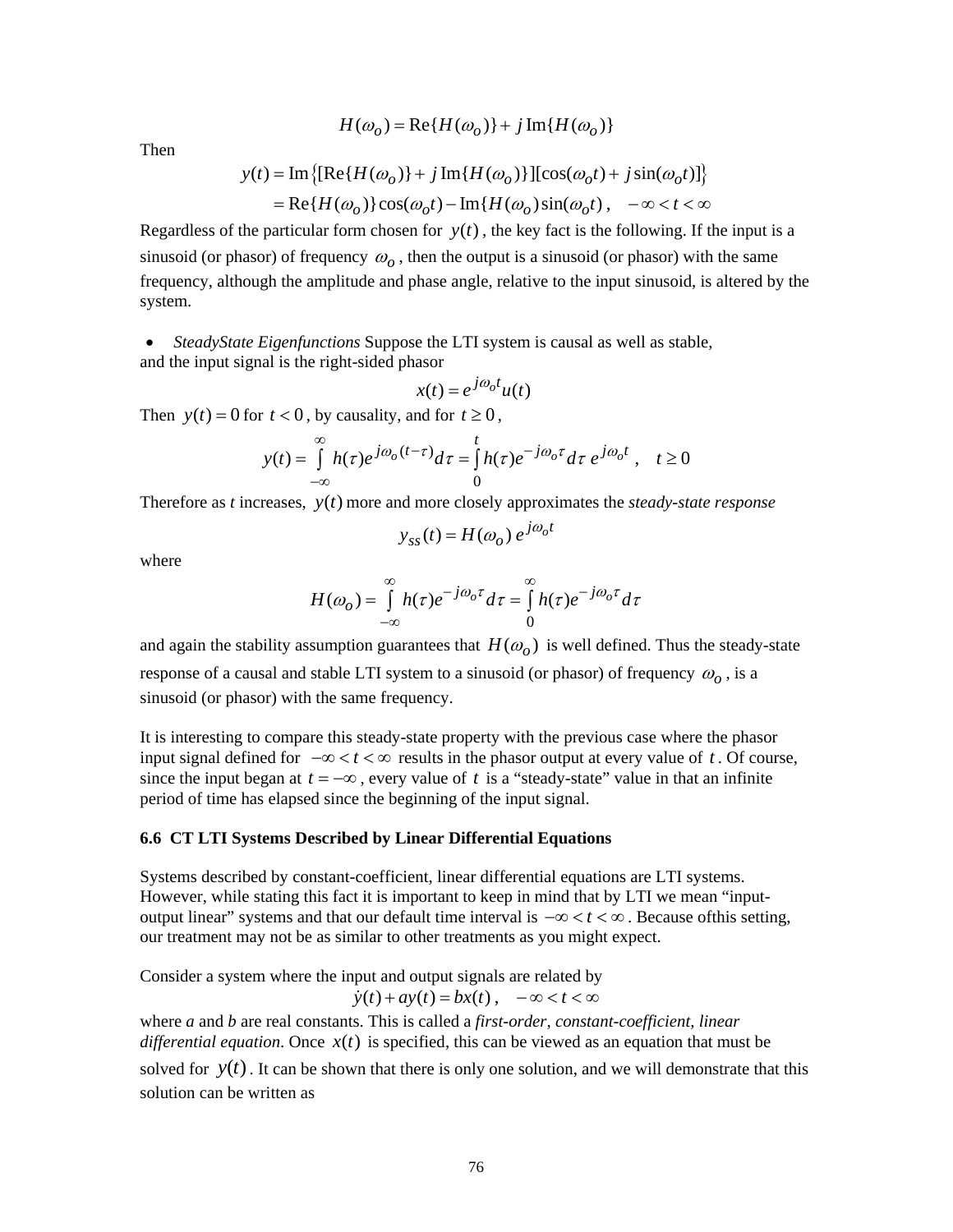$$
y(t) = \int_{-\infty}^{t} e^{-a(t-\tau)} bx(\tau) d\tau
$$

The demonstration involves substituting into the differential equation, and proceeds in an elementary fashion by writing

$$
y(t) = e^{-at} \int_{-\infty}^{t} e^{at} bx(\tau) d\tau
$$

In this form, the calculation of  $\dot{y}(t)$  is a simple matter of the product rule, and the fundamental theorem of calculus. Indeed,

$$
\dot{y}(t) = -ae^{-at} \int_{-\infty}^{t} e^{at} bx(\tau) d\tau + e^{-at} e^{at} bx(t)
$$

$$
= -ay(t) + bx(t)
$$

and the solution is verified.

By inserting the appropriate unit-step function, we can write  $y(t)$  in the form

$$
y(t) = \int_{-\infty}^{\infty} b e^{-a(t-\tau)} u(t-\tau) x(\tau) d\tau
$$

and it is clear that the differential equation describes an LTI system with unit-impulse response

$$
h(t) = be^{-at}u(t)
$$

*Remark* It is interesting to show directly that this impulse response satisfies the differential equation (for all *t*) when  $x(t) = \delta(t)$ . The verification involves using generalized calculus to compute

$$
\dot{h}(t) = -bae^{-at}u(t) + be^{-at}\delta(t) = -bae^{-at}u(t) + b\delta(t)
$$

Then it is easy to see that

 $\dot{h}(t) + ah(t) = b\delta(t), \quad -\infty < t < \infty$ 

From the form of the unit-impulse response,  $h(t)$ , it follows that the LTI system described by the first-order linear differential equation is causal and is not memoryless. The system is stable if and only if  $a > 0$ .

For a second-order, constant-coefficient, linear differential equation,

$$
\ddot{y}(t) + a_1 \dot{y}(t) + a_0 y(t) = bx(t)
$$

and also for higher-order linear differential equations, the situation is similar to the first-order case. Such equations describe causal LTI systems. However it is more difficult to compute the unit-impulse response, and to characterize stability properties in terms of the coefficients of the differential equation.

*Right-Sided Setting* In other courses you may have encountered linear differential equations

defined for  $t \ge 0$ , with initial conditions specified at  $t = 0^-$ . For example, in the first-order case, consider

$$
\dot{y}(t) + ay(t) = bx(t), \quad t \ge 0
$$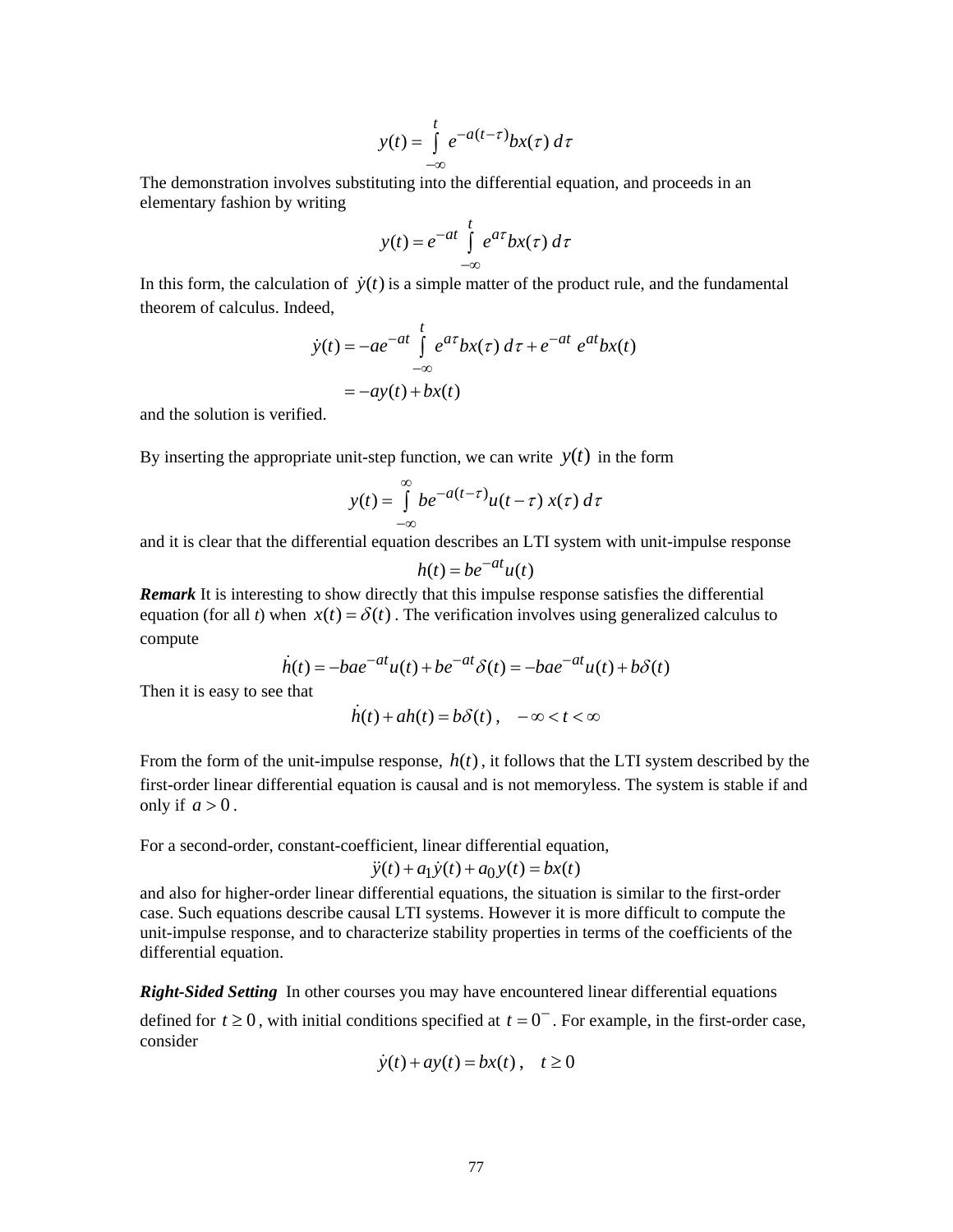with  $y(0^-)$  and  $x(t), t \ge 0$ , specified. This setting can be embedded into our framework by considering the input signal to be zero for  $t < 0$ . Then, by causality, the output signal is zero for  $t < 0$ , and in particular,  $y(0^-)$  must be zero. (Recall that if the input signal to an LTI system is zero for all *t*, then the output signal must be zero for all *t*.) Put another way, a constantcoefficient, linear differential equation with right-sided input signals describes an LTI system if and only if all initial conditions are zero.

*Example* Suppose a voltage signal,  $x(t)$ , is applied to the terminals of a series  $R$ -C circuit shown below, and the output signal of interest,  $y(t)$ , is the voltage across the capacitor,  $C$ .



Kirchhoff's voltage law gives the circuit description as a first-order differential equation

$$
\dot{y}(t) + \frac{1}{RC} y(t) = \frac{1}{RC} x(t), \quad -\infty < t < \infty
$$

This describes an LTI system with unit-impulse response

$$
h(t) = \frac{1}{RC} e^{-\frac{1}{RC}t} u(t)
$$

If we are interested in the response of this system to sinusoidal inputs with frequency  $\omega$ <sub>o</sub>, we consider the input signal

$$
x(t) = e^{j\omega_0 t} , \quad -\infty < t < \infty
$$

and compute

$$
H(\omega_o) = \int_{-\infty}^{\infty} h(\tau)e^{-j\omega_o \tau} d\tau = \int_{0}^{\infty} \frac{1}{RC} e^{-\frac{1}{RC}\tau} e^{-j\omega_o \tau} d\tau
$$

$$
= \frac{-1}{1+jRC\omega_o} e^{-(\frac{1}{RC}+j\omega_o)\tau} \Big|_{0}^{\infty}
$$

$$
= \frac{1}{1+jRC\omega_o}
$$

(Notice that the implicit assumption that *R* and *C* are positive is crucial in the evaluation of the integral. This is the stability requirement – with positive  $R$  and  $C$ ,  $h(t)$  is absolutely integrable.) Thus the response to the phasor input signal is

$$
y(t) = \frac{1}{1 + jRC\omega_o} e^{j\omega_o t}, \quad -\infty < t < \infty
$$

From this basic fact, we can extract the response to various sinusoidal input signals. For example, if the voltage input signal is

$$
x(t) = \cos(\omega_0 t) u(t)
$$

Then the steady-state response of the circuit can be written as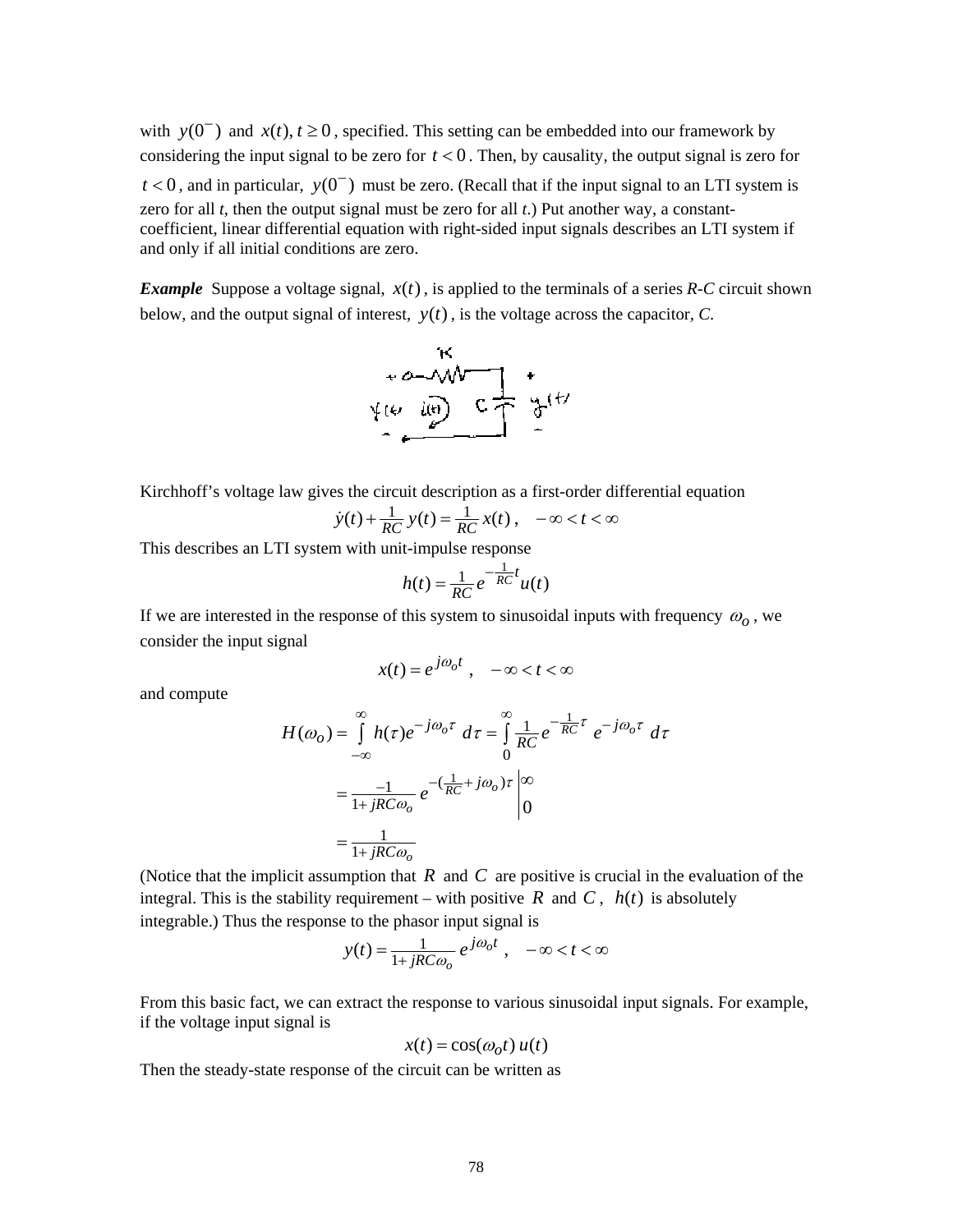$$
y_{ss}(t) = \text{Re}\left\{\frac{1}{1+jRC\omega_o}e^{j\omega_o t}\right\} = \text{Re}\left\{\frac{1}{\sqrt{1+R^2C^2\omega_o^2}}e^{j(\omega_o t - \tan^{-1}(RC\omega_o))}\right\}
$$

$$
= \frac{1}{\sqrt{1+R^2C^2\omega_o^2}}\cos[\omega_o t - \tan^{-1}(RC\omega_o)]
$$

If the input frequency,  $\omega_o$ , is large, then the steady-state voltage across the capacitor will be small. On the other hand, if the input frequency is small, then the steady-state response is similar in amplitude to the input signal. The phase angle of the response, relative to the input signal, also depends on the frequency. Furthermore, if the input signal is a linear combination of sinusoids at various frequencies, then the steady-state response will contain the same set of frequencies, but with the amplitudes and phase angles influenced according to  $H(\omega_o)$  at the various values of  $\omega$ <sub>o</sub>. This is the basis of frequency-selective filtering.

### **Exercises**

**1.** Using the graphical method, compute and sketch  $y(t) = (h * x)(t)$  for

(a) 
$$
h(t) = e^{-t}u(t)
$$
,  $x(t) = 2u(t) - 2u(t-1)$   
\n(b)  $h(t) = e^{-|t|}$ ,  $x(t) = u(t)$   
\n(c)  $h(t) = e^{t}u(-t)$ ,  $x(t) = u(t-2)$   
\n(d)  $h(t) = e^{-t}u(t)$ ,  $x(t) = u(3-t)$ 

(e) 
$$
h(t) = e^{-2t}u(t)
$$
,  $x(t) = e^{t-1}u(t)$ 

(f) 
$$
h(t) = e^t
$$
,  $x(t) = \delta(t) - u(t)$ 

# **2.** An LTI system has the impulse response shown below:



For an input signal of the form

$$
x(t) = \sum_{k=0}^{\infty} a_k \delta(t - kT)
$$

sketch the output signal if

- (a)  $T = 3$ ,  $a_k = 1$  for all  $k \ge 0$
- (b)  $T = 2$ ,  $a_k = 1$   $k \ge 0$
- (c)  $T = 3$ ,  $a_k = (1/2)^k$   $k \ge 0$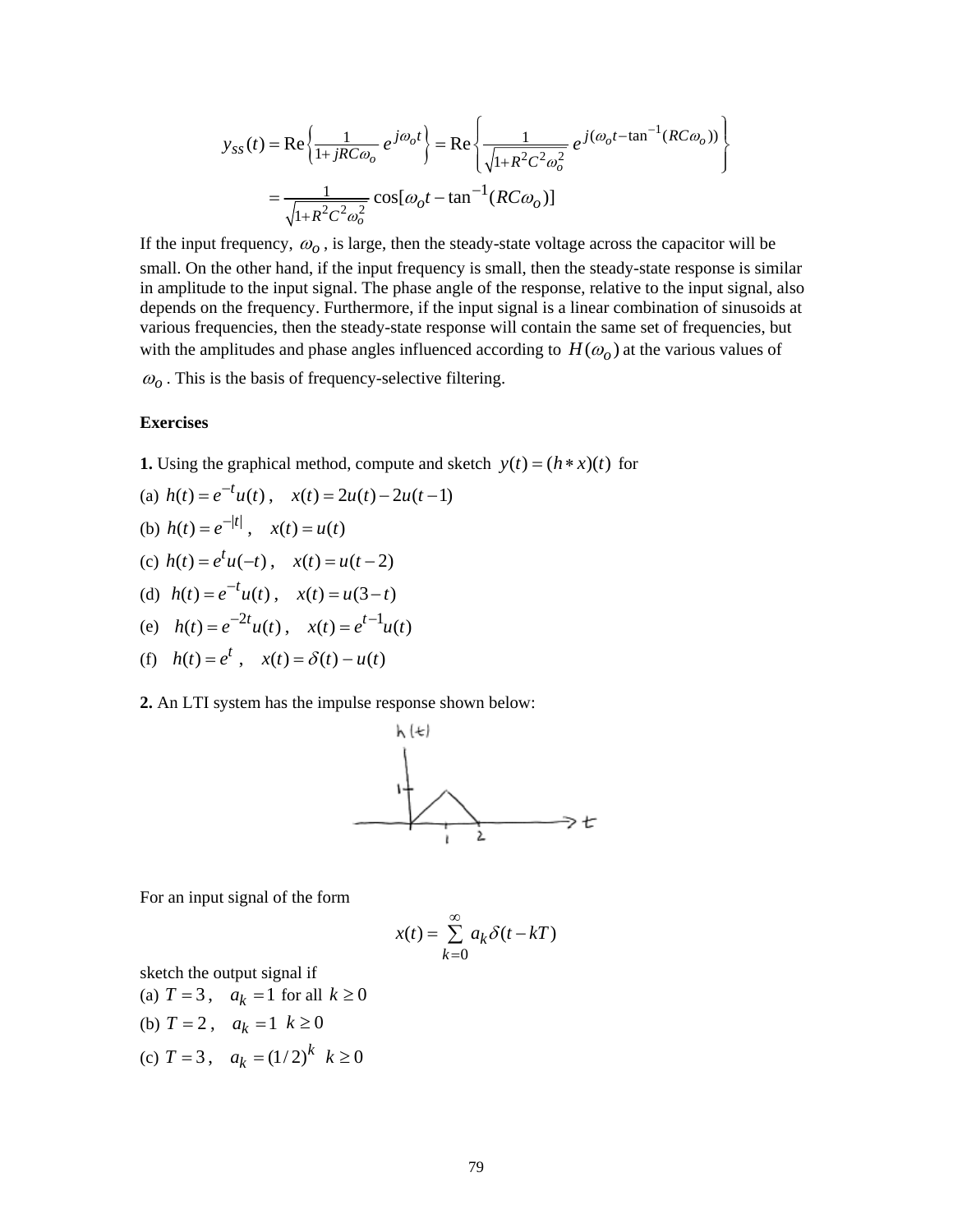**3.** Suppose the continuous-time signal  $h(t)$  is zero outside the interval  $t_0 \le t \le t_1$  and the signal *x*(*t*) is zero outside the interval  $t_2 \le t \le t_3$ . Show how to define  $t_4$  and  $t_5$  such that  $(h * x)(t) = 0$  outside the interval  $t_4 \le t \le t_5$ .

**4.** Express 
$$
\hat{y}(t) = (\hat{h} * \hat{x})(t)
$$
 in terms of  $y(t) = (h * x)(t)$  for the following signal choices.

(a) 
$$
\hat{x}(t) = x(t-1)
$$
,  $\hat{h}(t) = h(t-2)$ 

(b)  $\hat{x}(t) = x(t-2)$ ,  $\hat{h}(t) = h(t+2)$ 

(c) 
$$
\hat{x}(t) = x(2t)
$$
,  $\hat{h}(t) = h(-2t)$ 

- (d)  $\hat{x}(t) = x(3t)$ ,  $\hat{h}(t) = h(3t)$
- (e)  $\hat{x}(t) = x(-t)$ ,  $\hat{h}(t) = h(-t)$

**5.** Using the analytical method, compute and sketch  $y(t) = (h * x)(t)$  for

(a) 
$$
h(t) = e^t
$$
,  $x(t) = \delta(t) - u(t)$ 

**6.** Determine if the LTI systems described by the following unit-impulse responses are stable and/or causal.

(a)  $h(t) = e^{-2t}u(t+3)$  $h(t) = e^{\int_0^t t} h(t - t)$ 

(b) 
$$
h(t) = e^{3t}u(-4-t)
$$

(c) 
$$
h(t) = e^{-4|t|}
$$

(d) 
$$
h(t) = e^t u(t-3)
$$

**7.** Determine if the following statements about LTI systems are true or false. Justify your answers.

(a) If  $h(t)$  is right sided and bounded, then the system is stable.

(b) If  $h(t)$  is periodic and not identically zero, then the system is unstable.

(c) The cascade connection of a causal LTI system and a non-causal LTI system is always noncausal.

(d) A memoryless LTI system is always stable.

**8.** Consider a system described by

$$
y(t) = \int_{-\infty}^{t} e^{-2(t-\tau)} x(\tau - 1) d\tau
$$

(a) Show that this is an LTI system.

(b) Compute the unit-impulse response of the system.

(c) Compute the response of the system to  $x(t) = u(t) - u(t-1)$  by convolution and then by using the fact that the unit-step response of an LTI system is the running integral of the unit-impulse response..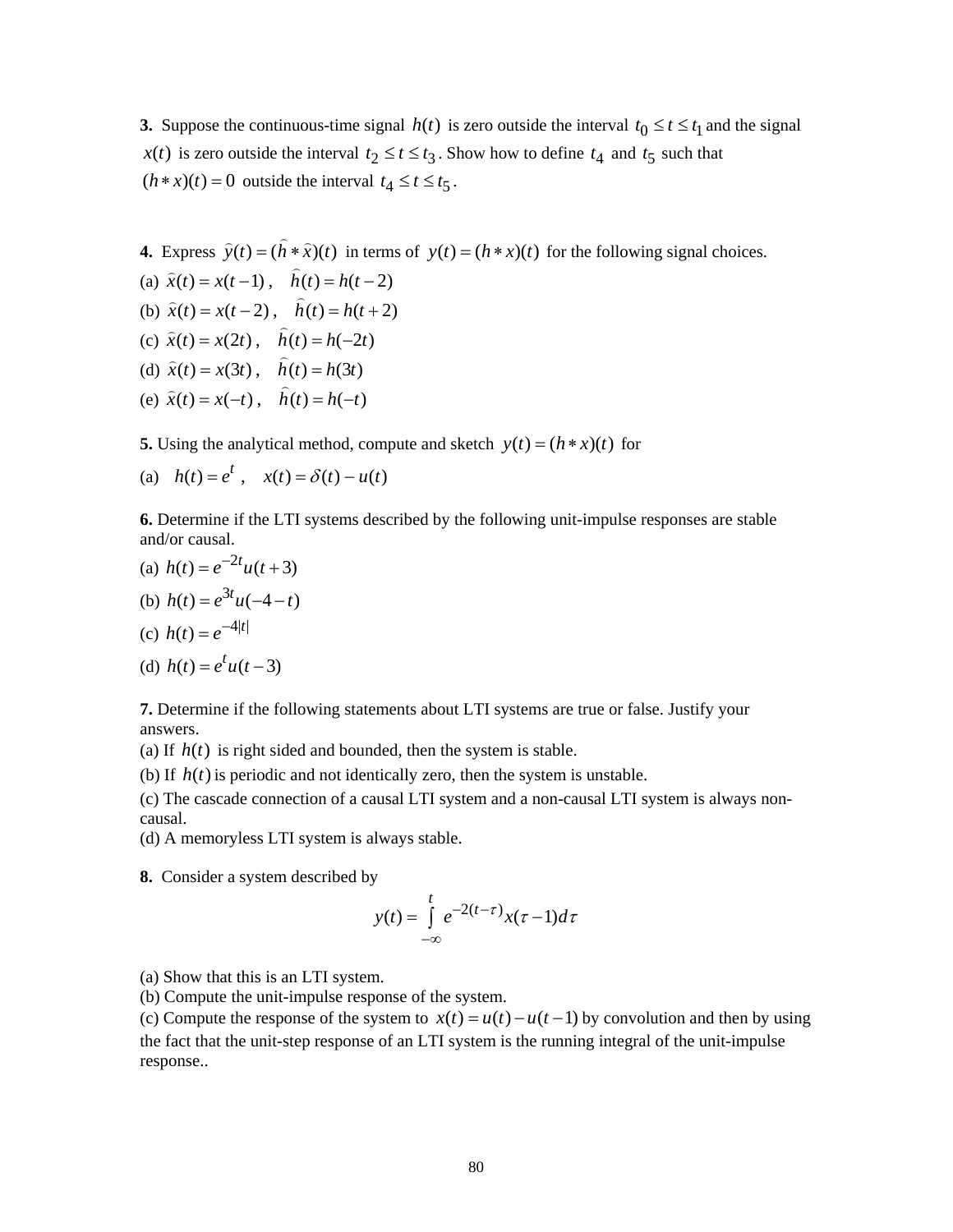**9.** For the R-L circuit shown below, with input and output current signals as shown, and  $R = 4$ ,  $L = 4$ , compute



- (a) the steady-state response to the input signal  $x(t) = 3\cos(t)u(t)$ .
- (b) the steady-state response to  $x(t) = 2\sin(3t)u(t)$ .
- (c) the response to  $x(t) = 1$ .

**10.** For the LTI system with unit-impulse response  $h(t) = e^t u(t)$ , compute the response to the input signal  $x(t) = e^{3t} \cos(2t)$ . (*Hint*: We did not discuss all the eigenfunction properties that LTI systems have.)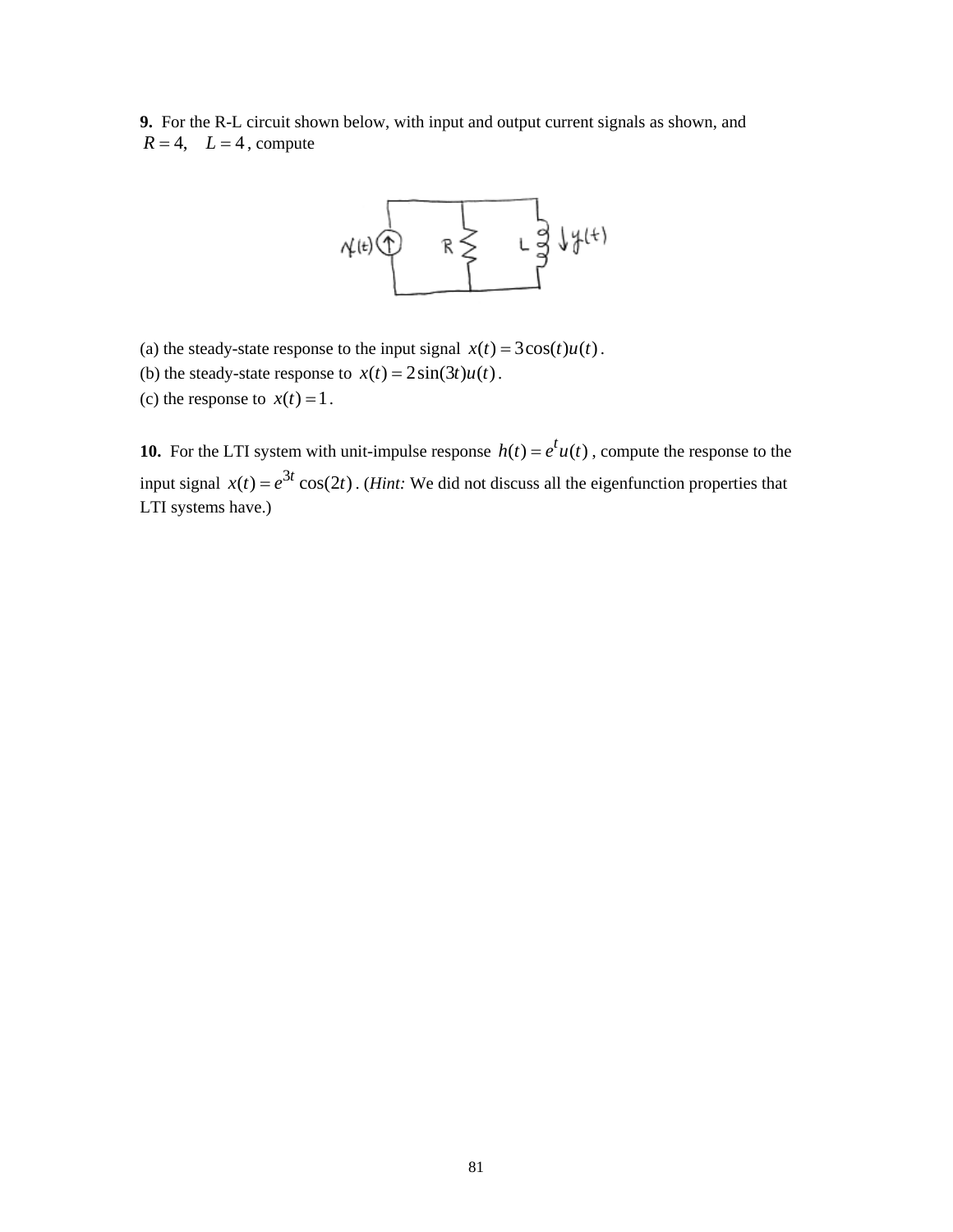# **Notes for Signals and Systems**

### **7.1 Introduction to CT Signal Representation**

A fundamental idea in signal analysis is to represent signals in terms of linear combinations of 'basis' signals. That is, we choose a set of basis signals,

$$
\phi_0(t), \phi_1(t), \ldots, \phi_{K-1}(t)
$$

that are relatively simple, have useful properties, and are well suited to the class of signals to be represented. Then, given  $x(t)$ , we compute scalar coefficients  $a_0, a_1, \ldots, a_{K-1}$  such that

$$
x(t) \approx a_0 \phi_0(t) + a_1 \phi_1(t) + \dots + a_{K-1} \phi_{K-1}(t)
$$

There are many reasons for this approach. Certainly it makes sense for signal processing by LTI systems, particularly if the basis signals have nice properties as input signals to such systems. Also, storage or transmission of a signal can be accomplished by storage or transmission of the coefficients,  $a_0, a_1, \ldots, a_{K-1}$ , once a set of basis signals has been selected.

There are many basic questions to be addressed in developing this approach: What properties of basis sets would be useful? How many basis signals are needed? What is the appropriate nature of the approximation " $\approx$ ?" Answers to these questions are developed in some detail in the next few sections. Those wishing to omit the general discussion can proceed directly to Section 8.1 where the representation of main interest is introduced in an ad-hoc fashion.

Some examples can motivate the discussion.

*Example* Consider the signal

$$
x(t) = \begin{cases} e^{-t}, & -1 \le t \le 1 \\ 0, & else \end{cases}
$$

and the basis set of three signals that are zero outside the interval  $-1 \le t \le 1$ , with

$$
\phi_0(t) = 1, \phi_1(t) = t, \phi_2(t) = t^2 / 2; -1 \le t \le 1
$$

(Indeed, it would be simpler to dispense with our default domain of definition of signals and simply work on the interval  $-1 \le t \le 1$  as the domain of definition. We retain the default mainly for emphasis.)

Recalling Taylor's formula, we can choose

$$
a_0 = x(0) = 1, a_1 = \dot{x}(0) = -1, a_2 = \ddot{x}(0) = 1
$$

to obtain the representation

$$
x(t) \approx \phi_0(t) - \phi_1(t) + \phi_2(t) = \begin{cases} 1 - t + t^2 / 2, & -1 \le t \le 1 \\ 0, & else \end{cases}
$$

Thus Taylor's formula fits the framework we are considering, and we have some notion of the sense of approximation. That is, the approximation will be good for values of  $t$  close to  $t = 0$ , and exact only at zero. Of course the class of signals to be represented in this way must be twice differentiable at the  $t = 0$ , but the computation of the coefficients is rather simple. Furthermore, if we want to refine the representation by adding additional basis signals, for example  $\phi_3(t) = t^3/(3!)$ , it is obvious how to compute the coefficient  $a_3$ , though the signal must be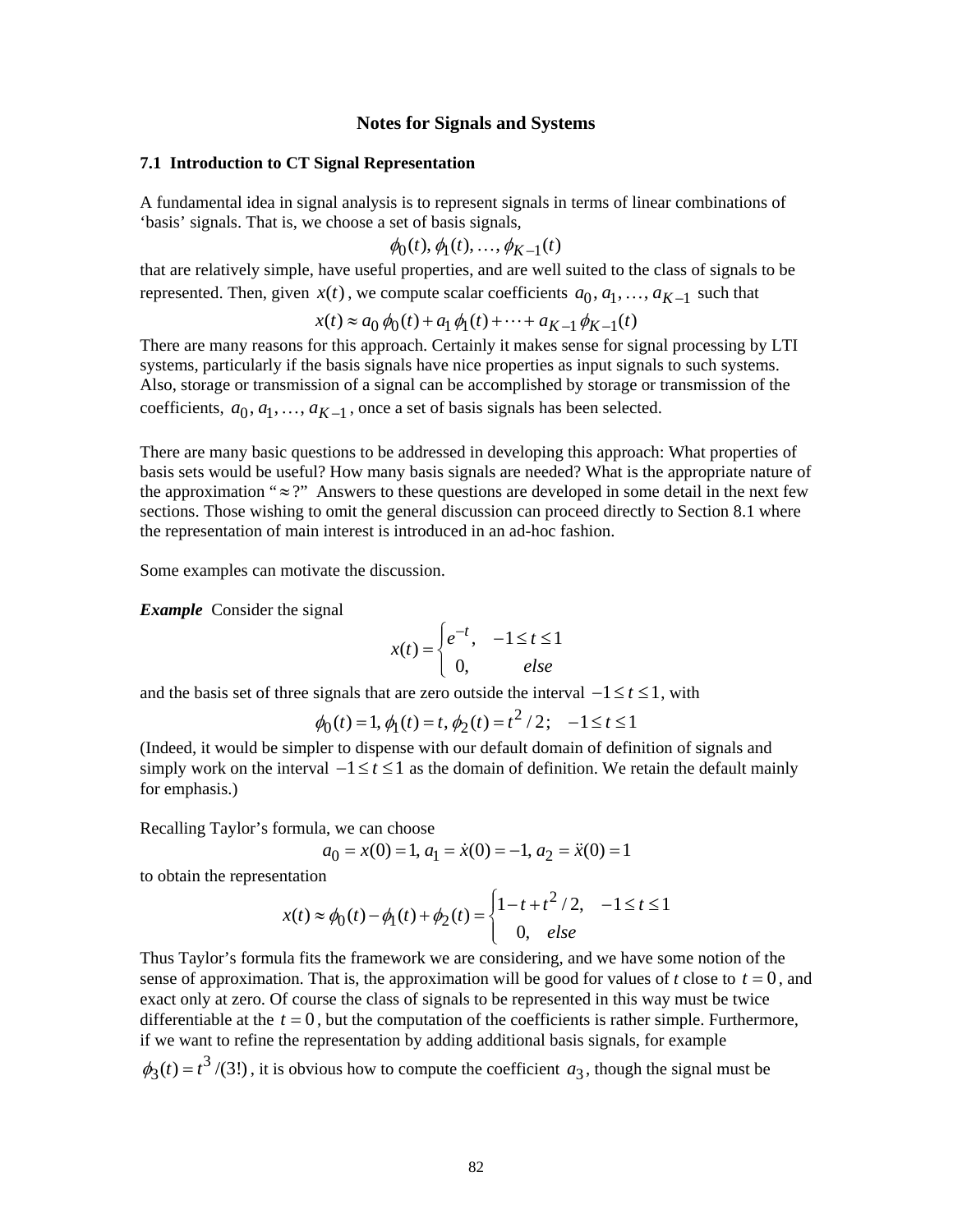thrice differentiable at  $t = 0$ . An advantage of the setup is that in computing the fourth coefficient, first three coefficients in the representation do not change.

*Example* Consider the same signal and basis set, but suppose we now require that the approximation have zero error at the three values  $t = -1, 0, 1$ . Recalling polynomial interpolation, we proceed by setting

$$
x(t) = a_0 \phi_0(t) + a_1 \phi_1(t) + a_2 \phi_2(t), \quad t = -1, 0, 1
$$

This yields three equations in three unknowns:

$$
e = a_0 - a_1 + a_2 / 2
$$
  
1 = a<sub>0</sub>  

$$
e^{-1} = a_0 + a_1 + a_2 / 2
$$

Solving this set of equations gives

$$
a_0 = 1
$$
,  $a_1 = \frac{1 - e^2}{2e} = -1.186$ ,  $a_2 = \frac{e^2 - 2e + 1}{e} = 1.063$ 

and the resulting representation is

$$
x(t) \approx \phi_0(t) - 1.186\phi_1(t) + 1.063\phi_2(t)
$$
  
= 
$$
\begin{cases} 1 - 1.186t + 0.503t^2, & -1 \le t \le 1 \\ 0, & else \end{cases}
$$

This representation is perhaps better for some purposes than the Taylor's formula, though it is inconvenient to have to solve equations for the coefficients. Also, if a fourth basis signal is added to the set, say  $\phi_3(t) = t^3/3!$ , and we require zero error at a fourth point to be consistent with polynomial interpolation capabilities, then the representation must be recomputed from the beginning as the values of the first three coefficients will change.

# **7.2 Orthogonality and Minimum ISE Representation**

A popular choice of the nature of the approximation in signal representation, and the approximation we focus on in the sequel, is the following. Given an energy signal  $x(t)$  and a set of basis energy signals  $\phi_0(t), \phi_1(t), \ldots, \phi_{K-1}(t)$ , suppose the coefficients  $a_0, a_1, \ldots, a_{K-1}$  are computed to minimize the *integral square error*,

$$
I=\int\limits_{-\infty}^{\infty}\left(x(t)-\sum\limits_{k=0}^{K-1}a_{k}\phi_{k}(t)\right)^{2}dt
$$

Because of the square, the representation error at each point in time is positively weighted in the process of minimization, and larger errors are more severely penalized. Both of these features are sensible for signal representation.

• **Orthogonality** Partly to ease the problem of computing the minimizing coefficients, we require that the basis set satisfy the condition

$$
\int_{-\infty}^{\infty} \phi_l(t) \phi_k(t) dt = 0; \quad l \neq k, \quad k = 0, ..., K-1
$$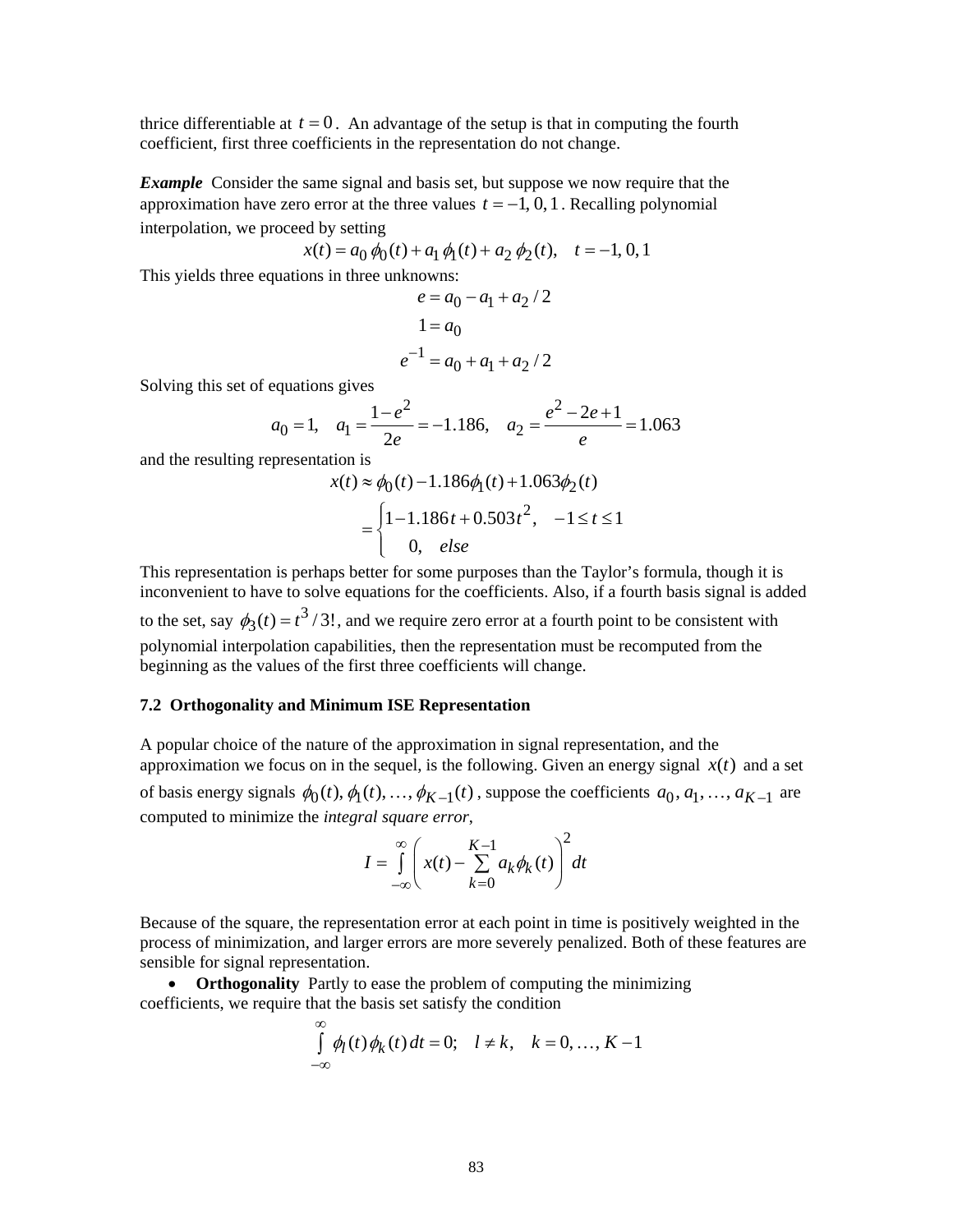A basis set that satisfies this condition is called *orthogonal*, and one consequence of orthogonality is that when the integrand in *I* is expanded, a large number of cross-terms disappear. It is

notationally convenient to denote the energy of the  $k^{th}$  basis signal by

$$
E_k = \int_{-\infty}^{\infty} \phi_k^2(t) \, dt, \quad k = 0, 1, \dots, K - 1
$$

If all the *Ek* -coefficients are unity in an orthogonal basis set, the basis set is called *orthonormal*. It is important to emphasize that orthogonality and orthomormality are properties of basis *sets*. If a new basis signal is added to an orthogonal set, the check that the new set is orthogonal involves all the signals in the set. Also, if the time interval of interest is changed, the orthogonality condition might not hold for the new interval.

*Example* The basis set used in the examples in Section 7.1,

 $\phi_0(t) = 1$ ,  $\phi_1(t) = t$ ,  $\phi_2(t) = t^2/2$ ;  $-1 \le t \le 1$ , with all signals zero outside this interval, is not orthogonal since, for example,

$$
\int_{-\infty}^{\infty} \phi_0(t) \phi_2(t) dt = \int_{-1}^{1} t^2 / 2 dt \neq 0
$$

On the other hand, the basis set of rectangular pulses



is orthogonal. This is clear because the basis signals are non-overlapping in the obvious sense. Also, the basis set is orthonormal since each  $\phi_k^2(t)$  is a unit-area rectangular pulse. (Of course, overlapping signals also can be orthogonal, and orthonormal, but it is usually not obvious!)

#### • **Minimum ISE**

Given  $x(t)$  and an orthogonal basis set

$$
\phi_0(t), \phi_1(t), \ldots, \phi_{K-1}(t)
$$

with basis signal energies

$$
E_0, E_1, \ldots, E_{K-1}
$$

the minimum ISE coefficients are given by

$$
a_k = \frac{1}{E_k} \int_{-\infty}^{\infty} x(t) \phi_k(t) dt = 0, \quad k = 0, ..., K - 1
$$

To prove this result, first expand the quadratic integrand in *I* and distribute the integral over the sum of terms. Using orthogonality and the notation for basis signal energy, this gives

$$
I = \int_{-\infty}^{\infty} x^2(t) \, dt - 2 \sum_{k=0}^{K-1} \int_{-\infty}^{\infty} x(t) \, \phi_k(t) \, dt \, a_k + \sum_{k=0}^{K-1} E_k a_k^2
$$

To minimize *I*, set the derivative of *I* with respect to each coefficient  $a_k$  to zero,

$$
\frac{\partial I}{\partial a_k} = 0, \quad k = 0, 1, \dots, K - 1
$$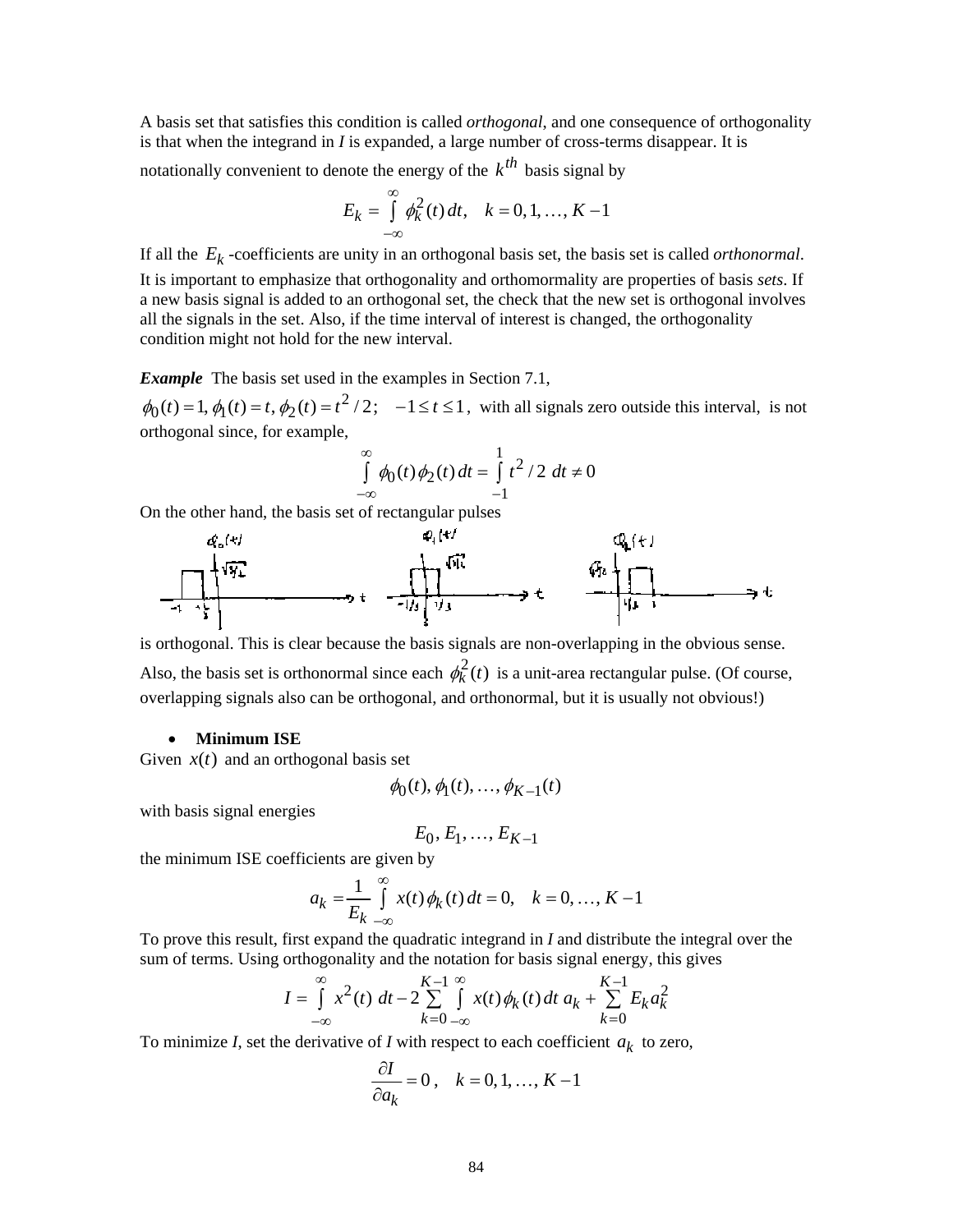Because *I* is a quadratic polynomial in the coefficients, this is quite easy, yielding

$$
-2\int_{-\infty}^{\infty} x(t)\phi_k(t) dt + 2E_k a_k = 0, \quad k = 0, ..., K-1
$$

This expression easily rearranges to the claimed formula for the coefficients. To show that this indeed provides a minimum, it can be shown that the matrix of second partials is positive definite, an easy exercise left to the reader.

*Remark* Orthogonality is such a useful property of basis sets that non-orthogonal sets are seldom encountered. Indeed, families of orthogonal basis sets of very different natures, suitable for representing widely varying classes of signals, have been discovered and cataloged. These sets often are named after the discoverer.

*Example* Consider again the signal

$$
x(t) = e^{-t}, \quad -1 \le t \le 1
$$

where we abandon the artifice of defining the given signal, and the basis signals, to be zero for  $|t| > 1$ , and simply work on the specified interval. This time we choose the first three *Legendre* basis signals:

$$
\phi_0(t) = 1
$$
,  $\phi_1(t) = t$ ,  $\phi_2(t) = \frac{3}{2}t^2 - \frac{1}{2}$ ;  $-1 \le t \le 1$ 

and leave verification of orthogonality as an exercise, as well as verification that

$$
E_0 = 2
$$
,  $E_1 = \frac{2}{3}$ ,  $E_2 = \frac{2}{7}$ 

The minimum integral-squared-error representation is specified by the coefficients

$$
a_0 = \frac{1}{2} \int_{-1}^{1} x(t) \phi_0(t) dt = \frac{1}{2} \int_{-1}^{1} e^{-t} dt = \frac{e - e^{-1}}{2} = 1.18
$$
  
\n
$$
a_1 = \frac{3}{2} \int_{-1}^{1} x(t) \phi_1(t) dt = \frac{3}{2} \int_{-1}^{1} t e^{-t} dt = -3e^{-1} = -1.10
$$
  
\n
$$
a_2 = \frac{7}{2} \int_{-1}^{1} x(t) \phi_2(t) dt = \frac{7}{2} \int_{-1}^{1} (\frac{3}{2}t^2 - \frac{1}{2}) e^{-t} dt = \frac{e^2 - 7}{e} = 0.14
$$

yielding the representation

$$
x(t) \approx 1.18 \phi_0(t) - 1.10 \phi_1(t) + 0.14 \phi_2(t)
$$
  
= 1.18 - 1.10t + 0.14( $\frac{3t^2}{2} - \frac{1}{2}$ ), -1 \le t \le 1

where the approximation is understood to be minimum integral-squared error using the first three Legendre basis signals. This representation can be refined by adding additional basis signals, and if orthogonality of the basis set is preserved we need only compute the new coefficients. For example, the fourth Legendre basis signal is

$$
\phi_3(t) = (5/2)t^3 - (3/2)t
$$

with  $E_3 = 2/7$ . Then, skipping the actual evaluation of the coefficient

$$
a_3 = \frac{2}{7} \int_{-1}^{1} x(t) \phi_3(t) dt
$$

the resulting representation is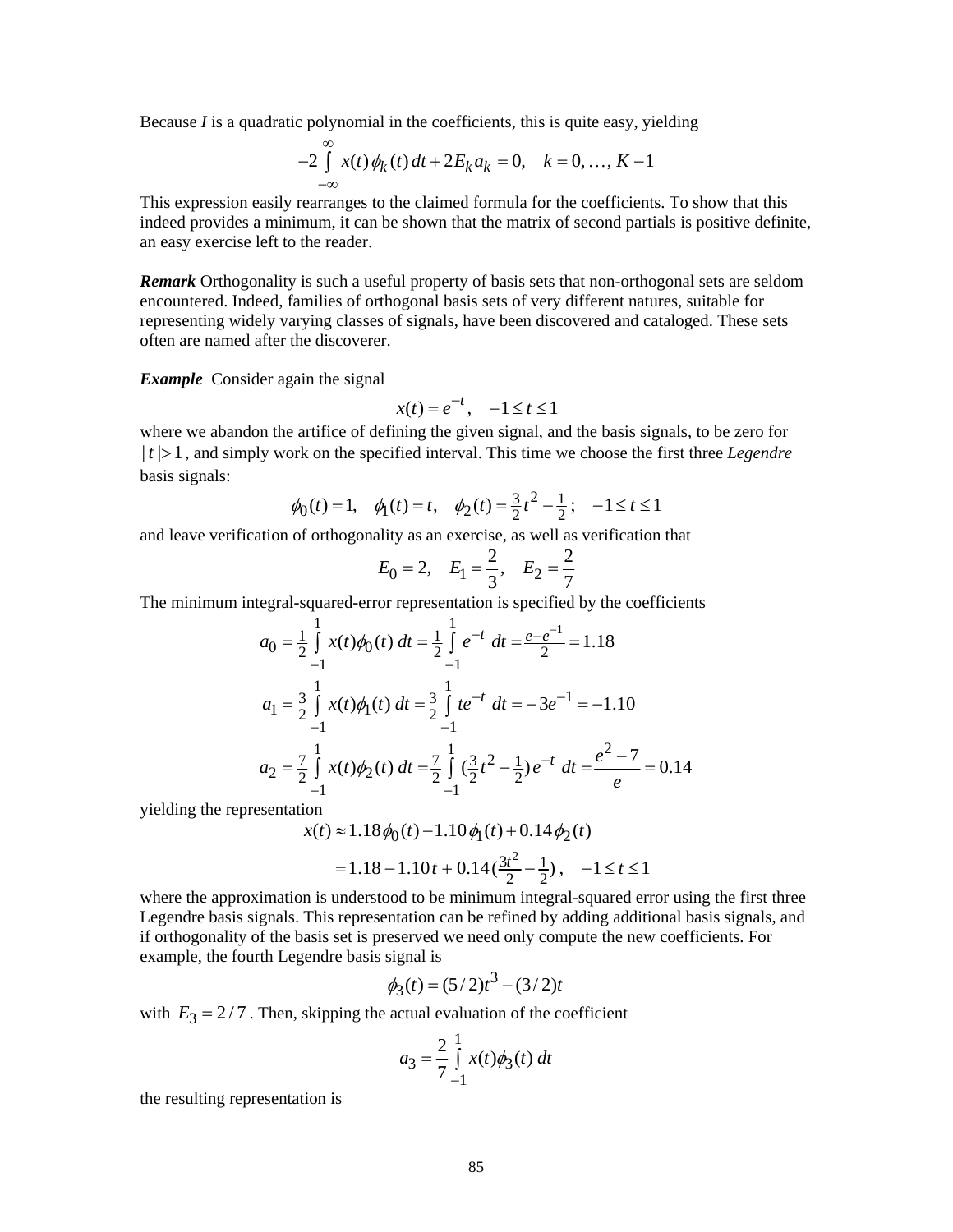$$
x(t) \approx 1.18 \phi_0(t) - 1.10 \phi_1(t) + 0.14 \phi_2(t) + a_3 \phi_3(t)
$$
  
= 1.18 - 1.10t + 0.14  $\left(\frac{3t^2}{2} - \frac{1}{2}\right) + a_3 \left(\frac{5t^3}{2} - \frac{3t}{2}\right), -1 \le t \le 1$ 

**Example** We could also represent the signal in the preceding example using the orthonormal basis of rectangular pulses considered before. In this case the minimum integral-squared error coefficients are given by

$$
a_0 = \int_{-\infty}^{\infty} x(t) \phi_0(t) dt = \int_{-1}^{-1/3} e^{-t} \sqrt{3/2} dt = \sqrt{3/2} (e - e^{1/3})
$$
  
\n
$$
a_1 = \int_{-\infty}^{\infty} x(t) \phi_1(t) dt = \int_{-1/3}^{1/3} e^{-t} \sqrt{3/2} dt = \sqrt{3/2} (e^{1/3} - e^{-1/3})
$$
  
\n
$$
a_2 = \int_{-\infty}^{\infty} x(t) \phi_2(t) dt = \int_{1/3}^{1} e^{-t} \sqrt{3/2} dt = \sqrt{3/2} (e^{-1/3} - e^{-1})
$$

The nature of the resulting representation is shown below, and it is clear that this basis set is not particularly well suited to smoothly varying signals. Also, note that in this case it is not clear how to add basis signals to maintain orthonormality and improve the representation.



*Example* Consider the first three basis signals in the *Walsh* basis set, as shown below. These typically are defined on the time interval  $0 \le t \le 1$ , and we assume the basis signals are zero outside this interval, as is the signal to be represented.<br>  $\mathcal{L}_{b}(\mathbf{k})$ 



It is straightforward to verify that this is an orthonormal basis set by time slicing the integrals involved. For example,

$$
\int_{0}^{1} \phi_0(t)\phi_1(t) dt = \int_{0}^{1/2} 1 dt + \int_{1/2}^{1} (-1) dt = 0
$$

Using this basis set to represent the signal

 $x(t) = e^{-t}, \quad 0 \le t \le 1$ 

yields the coefficients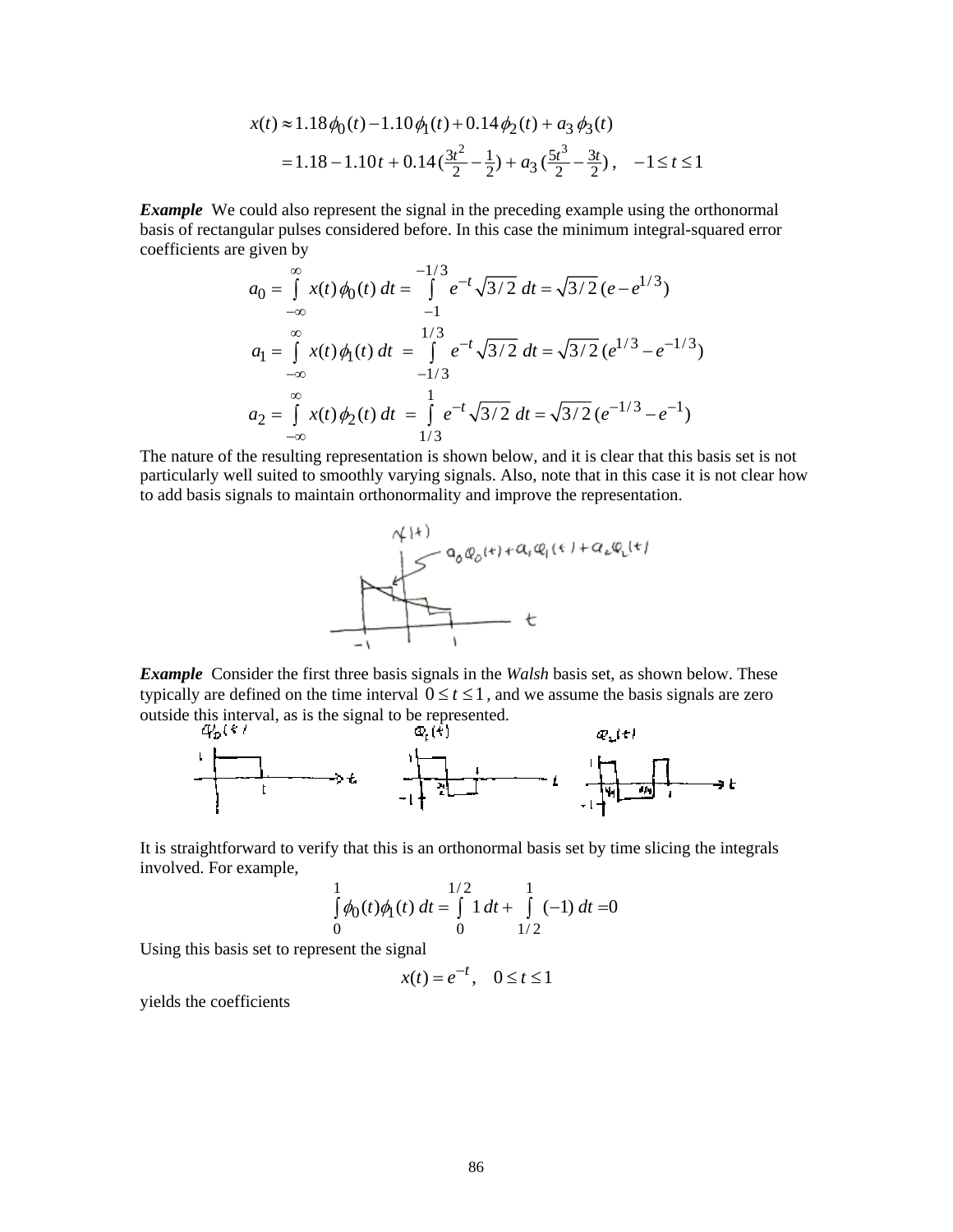$$
a_0 = \int_0^1 e^{-t} dt = 1 - e^{-1} = 0.632
$$
  
\n
$$
a_1 = \int_0^{1/2} e^{-t} dt - \int_1^1 e^{-t} dt = 1 - 2e^{-1/2} + e^{-1} = 0.155
$$
  
\n
$$
a_2 = \int_0^{1/4} e^{-t} dt - \int_1^1 e^{-t} dt - \int_1^1 e^{-t} dt = 0.019
$$
  
\n
$$
a_3/4
$$

and the representation shown below.



In this case there is a natural continuation of the basis set that will refine the staircase approximation evident in the representation, though we leave further details to references.

# **7.3 Complex Basis Signals**

Even though we are interested in representing real signals, it turns out that complex basis signals can be mathematically convenient. A suitable notation for a complex basis set is to number the basis signals as

$$
\phi_{-K}(t), \phi_{-(K-1)}(t), \ldots, \phi_{-1}(t), \phi_0(t), \phi_1(t), \ldots, \phi_K(t)
$$

where  $\phi_0(t)$  is real, and

$$
\phi_{-k}(t) = \phi_k^*(t), \quad k = 1, 2, \dots K
$$

As we will see below, the condition that conjugate basis signals be included in the set yields the pleasing result that the approximation to a real signal is real. These  $2K + 1$  basis signals should be considered on the same interval as the signals to be represented, with everything set to zero outside this interval. We simply choose the default interval,  $-\infty < t < \infty$ , for the purpose of exposition.

The appropriate definition of integral-squared error must account for the possibility of a complex representation, though, as mentioned above, this will not occur. Thus we use the magnitude squared, instead of the square, in the integrand, and write

$$
I = \int_{-\infty}^{\infty} \left| x(t) - \sum_{k=-K}^{K} a_k \phi_k(t) \right|^2 dt
$$
  
\n
$$
= \int_{-\infty}^{\infty} \left( x(t) - \sum_{k=-K}^{K} a_k \phi_k(t) \right) \left( x(t) - \sum_{k=-K}^{K} a_k \phi_k(t) \right)^* dt
$$
  
\n
$$
= \int_{-\infty}^{\infty} \left( x(t) - \sum_{k=-K}^{K} a_k \phi_k(t) \right) \left( x(t) - \sum_{k=-K}^{K} a_k^* \phi_k^*(t) \right) dt
$$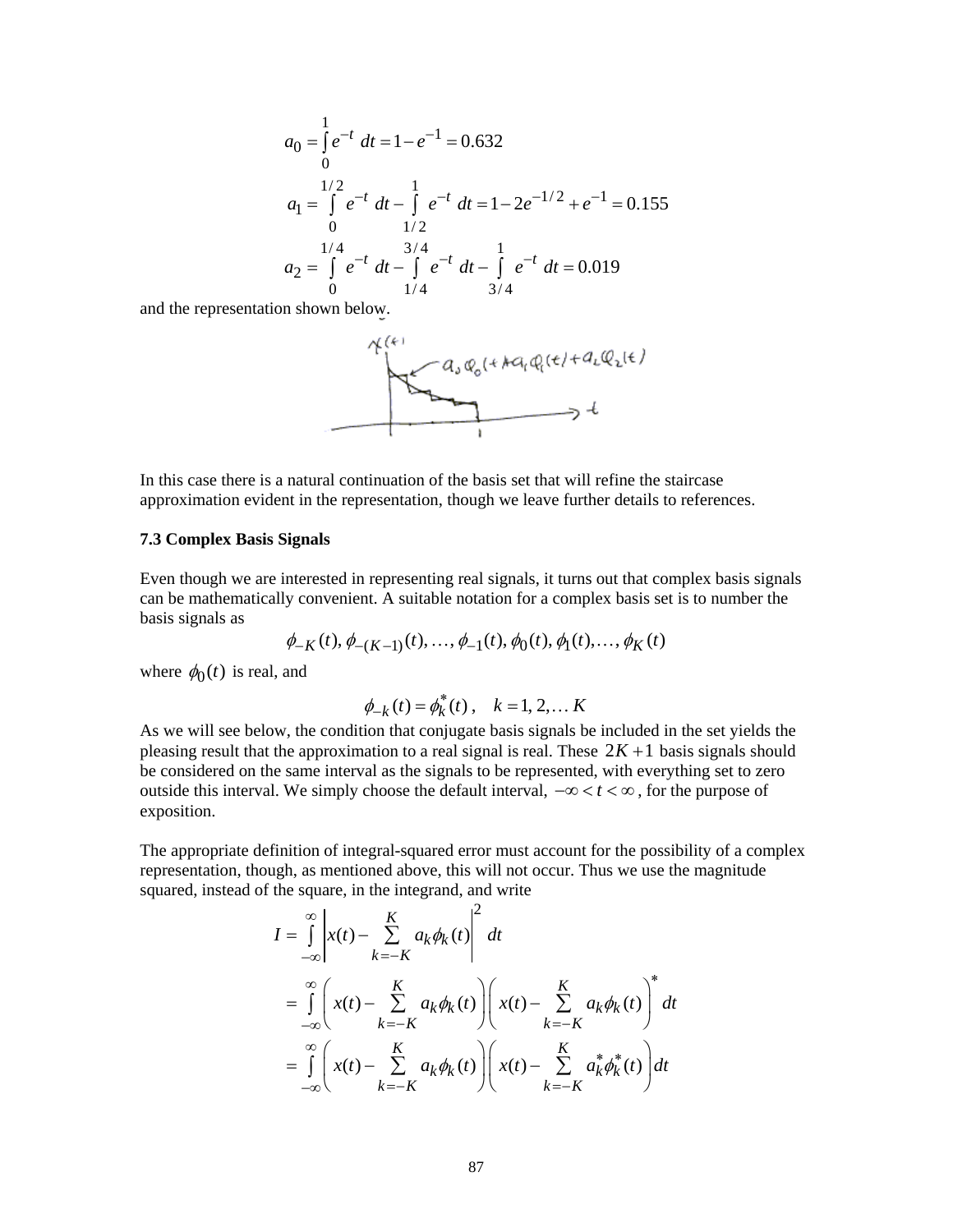It turns out that the appropriate definition of orthogonality in this case is the condition

$$
\int_{-\infty}^{\infty} \phi_l(t) \phi_k^*(t) dt = 0, \quad l \neq k
$$

While we will not justify it in detail, it is clear that this condition eliminates cross-terms among the basis signals in expanding the quadratic integrand of *I*. Also, we let

$$
E_k = \int_{-\infty}^{\infty} |\phi_k(t)|^2 dt = \int_{-\infty}^{\infty} \phi_k(t) \phi_k^*(t) dt, \quad k = 0, \pm 1, ..., \pm K
$$

With this setup, it can be shown that the coefficients  $a_{-K}$ , ...,  $a_K$  that minimize the integralsquared error for a real signal  $x(t)$  are given by

$$
a_k = \frac{1}{E_k} \int_{-\infty}^{\infty} x(t) \, \phi_k^*(t) \, dt \quad , \quad k = 0, \pm 1, \dots, \pm K
$$

*Remarks*

- The denominator of this expression, the real, nonnegative number  $E_k$ , typically is precomputed for standard basis sets.
- Since  $x(t)$  is real, and  $E_k$  is real, the complex conjugate of the  $k^{th}$  coefficient satisfies

$$
a_k^* = \frac{1}{E_k} \left( \int_{-\infty}^{\infty} \left[ x(t) \phi_k(t) \right] dt \right)^* = \frac{1}{E_k} \int_{-\infty}^{\infty} \left[ x(t) \phi_k^*(t) \right]^* dt
$$
  

$$
= \frac{1}{E_k} \int_{-\infty}^{\infty} x(t) \phi_k(t) dt = \frac{1}{E_k} \int_{-\infty}^{\infty} x(t) \phi_{-k}^*(t) dt
$$
  

$$
= a_{-k}
$$

Therefore, only  $K + 1$  coefficients, not  $2K + 1$ , need to be computed explicitly. Furthermore, this property implies that the complex conjugate of each term in the representation also is in the representation. Specifically,

$$
a_{-k} \phi_{-k}(t) = a_k^* \phi_k^*(t) = [a_k \phi_k(t)]^*
$$

That is, the minimum integral-square-error approximation of a real signal is a real signal, and it is perfectly sensible to write

$$
x(t) \approx \sum_{k=-K}^{K} a_k \phi_k(t)
$$

where the approximation is in the sense of minimum integral-square error.

## **7.4 DT Signal Representation**

Just as in the continuous-time case, it is convenient to represent discrete-time signals as linear combinations of specified basis signals,

$$
\phi_0[n], \phi_1[n], \ldots, \phi_M[n]
$$

where we assume that the signal to be represented and all the basis signals are defined on the same sample range, with the default range  $-\infty < n < \infty$ . Though we are interested in representing real signals, sometimes complex basis signals again are mathematically convenient, and we require that conjugates be included. That is, if  $\phi_k[n]$  is complex, then for some *m* we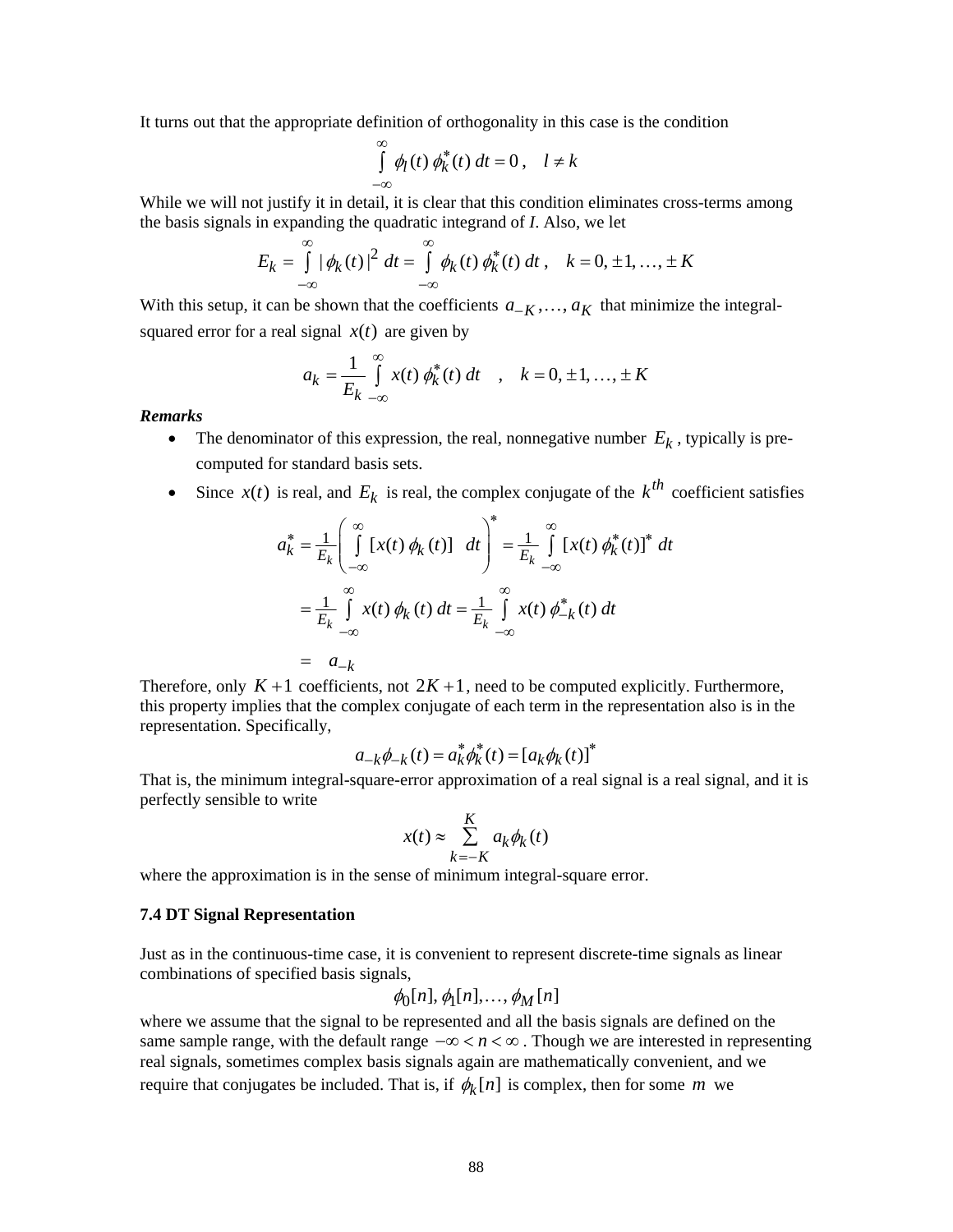have  $\phi_m[n] = \phi_k^*[n]$  for all *n*. However, in the discrete-time case it is not traditional to adopt the same numbering system as the continuous-time case.

A meaningful objective is to choose coefficients  $a_0, a_1, \ldots, a_M$  to minimize the sum-squared error

$$
I = \sum_{n=-\infty}^{\infty} |x[n] - \sum_{m=0}^{M} a_m \phi_m[n]|^2
$$

(Magnitude signs are used for the summand because at this point we have not specified that the representation be real, though the signal  $x(t)$  is assumed to be real. Once this important condition is addressed, then magnitude signs are superfluous.)

The analysis of this problem proceeds in a manner very similar to the continuous-time case. A very convenient property of basis sets is *orthogonality*, which in the discrete-time case is defined by the condition

$$
\sum_{n=-\infty}^{\infty} \phi_k[n] \phi_m^*[n] = 0, \quad k \neq m
$$

Furthermore, the basis set is called *orthonormal* if the following condition also holds:

$$
\sum_{n=-\infty}^{\infty} \phi_m[n] \phi_m^*[n] = 1, \quad m = 0, 1, \dots, M
$$

Clearly this quantity must be a positive number, assuming that none of the basis signals is identically zero, and the condition that the positive number be unity is indeed a normalization of the basis signals.

To minimize *I* it is convenient to write the (possibly) complex coefficients  $a_m$  in rectangular form, expand the expression for *I*, and set the derivatives with respect to each real and imaginary part to zero. Orthogonality simplifies this process considerably, and the result is that the minimizing coefficients are given by

$$
a_m = \frac{\sum_{n=-\infty}^{\infty} x[n] \phi_m^*[n]}{\sum_{n=-\infty}^{\infty} \phi_m[n] \phi_m^*[n]}, \quad m = 0, 1, ..., M
$$

This expression should appear natural from the continuous-time case Further computation, also omitted, shows that the second-derivative test for minimality is satisfied.

Since we require that the basis set be self conjugate, that is for each *k* there is an *m* such that  $\phi_k^*$   $[n] = \phi_m[n]$ , then the corresponding coefficients in the minimum *SSE* representation satisfy

$$
a_m^* = \frac{\sum_{n=-\infty}^{\infty} x[n]\phi_m[n]}{\sum_{n=-\infty}^{\infty} \phi_m[n]\phi_m^*[n]} = \frac{\sum_{n=-\infty}^{\infty} x[n]\phi_k^*[n]}{\sum_{n=-\infty}^{\infty} \phi_k^*[n]\phi_k[n]} = a_k
$$

The resulting representation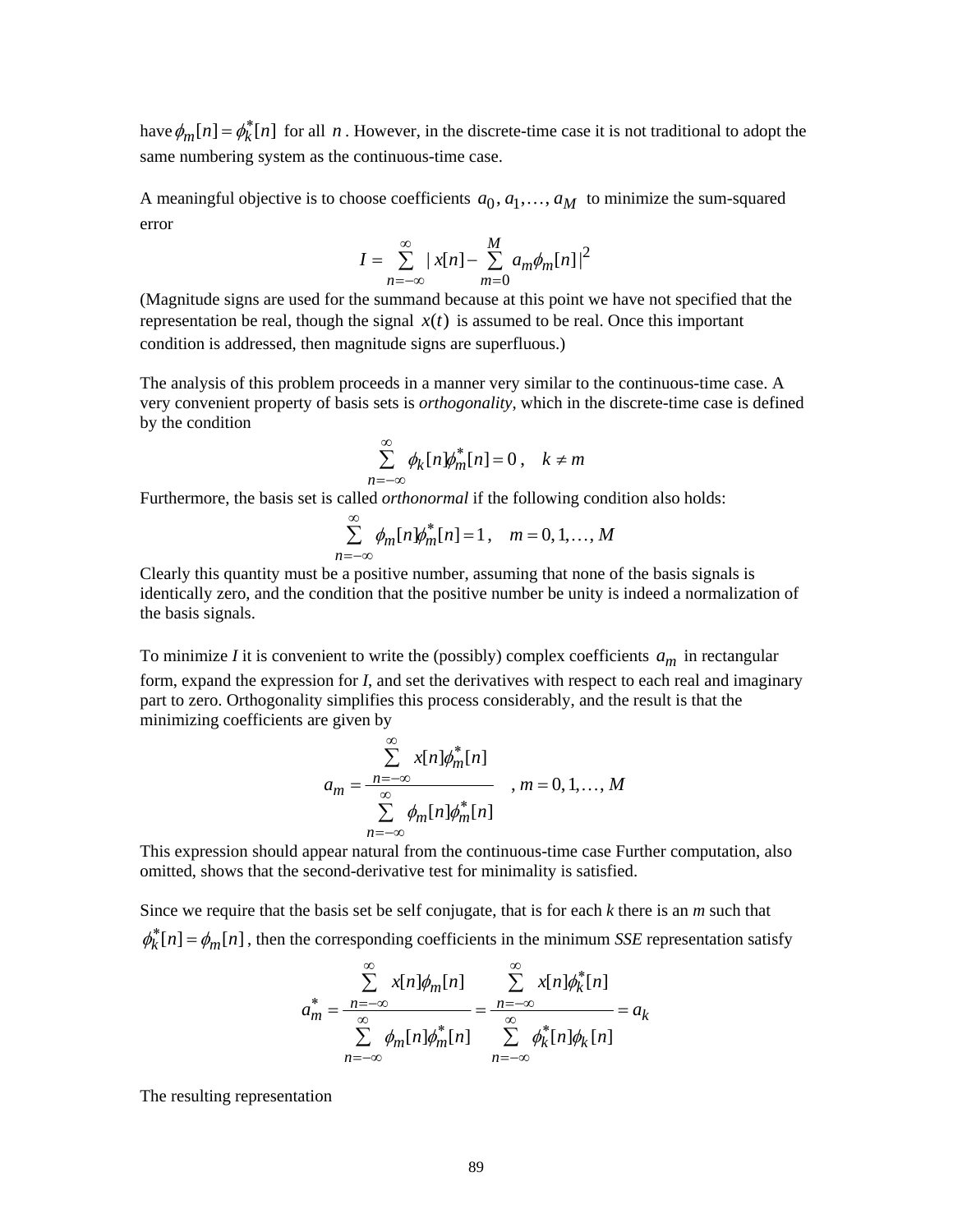$$
a_0\phi_0[n] + a_1\phi_1[n] + \cdots + a_M\phi_M[n]
$$

is a real signal since for every *k* there is an *m* such that the corresponding summands satisfy

$$
a_k^* \phi_k^* [n] = a_m \phi_m [n]
$$

and the sums of these pairs of terms is real.

#### **Exercises**

**1.** Show that the basis set that is defined on  $-1 \le t \le 1$  by

$$
\phi_0(t) = 1
$$
,  $\phi_1(t) = t$ ,  $\phi_2(t) = \frac{3}{2}t^2 - \frac{1}{2}$ 

with the signals zero outside of this interval, is an orthogonal basis set on the interval  $-\infty < t < \infty$ . If we change the third signal to  $\phi_2(t) = t^2$ ,  $-1 \le t \le 1$ , is the new basis set orthogonal on  $-\infty < t < \infty$ .

**2.** (a) Show that for any  $x(t)$ ,

$$
x_{ev}(t) = Ev{x(t)}, \quad x_{od}(t) = Od{x(t)}
$$

form an orthogonal basis set over any interval of the form  $-T \le t \le T$ .

(b) Suppose  $\phi_k(t)$ ,  $k = 0,..., K-1$  is an orthogonal basis set on the interval  $-1 \le t \le 1$ . Let  $\varphi_k(t) = \varphi_k(t/3)$ ,  $k = 0,..., K-1$ . On what interval,  $-T \le t \le T$ , if any, is  $\varphi_k(t)$ ,  $k = 0, \ldots, K-1$  an orthogonal set?

(c) Suppose  $\phi_k(t)$ ,  $k = 0, ..., K-1$  is an orthogonal basis set on the interval  $0 \le t \le 1$ . Let  $\varphi_k(t) = \varphi_k(3t-1)$ ,  $k = 0,..., K-1$ . On what interval time interval, if any, is  $\varphi_k(t)$ ,  $k = 0, \ldots, K-1$  an orthogonal set?

**3.** Consider the set of signals defined as shown for  $0 \le t \le 4$ , and defined to be zero outside this interval:

$$
\phi_0(t) = \sin(\frac{\pi}{2}t), \quad \phi_1(t) = u(t-1) - u(t-3), \quad \phi_2(t) = r(t) - 2r(t-2)
$$

Is this an orthogonal set on the interval  $0 \le t \le 4$ ?

**4.** The fourth Walsh basis signal is defined as shown below



For the signal  $x(t) = e^{-t}$ ,  $0 \le t \le 1$ , compute and sketch the

(a) minimum integral square error representation using  $\phi_0(t)$ ,  $\phi_1(t)$ ,

(b) minimum integral square error representation using  $\phi_2(t)$ ,  $\phi_3(t)$ ,

(c) minimum integral square error representation using the first 4 Walsh basis signals.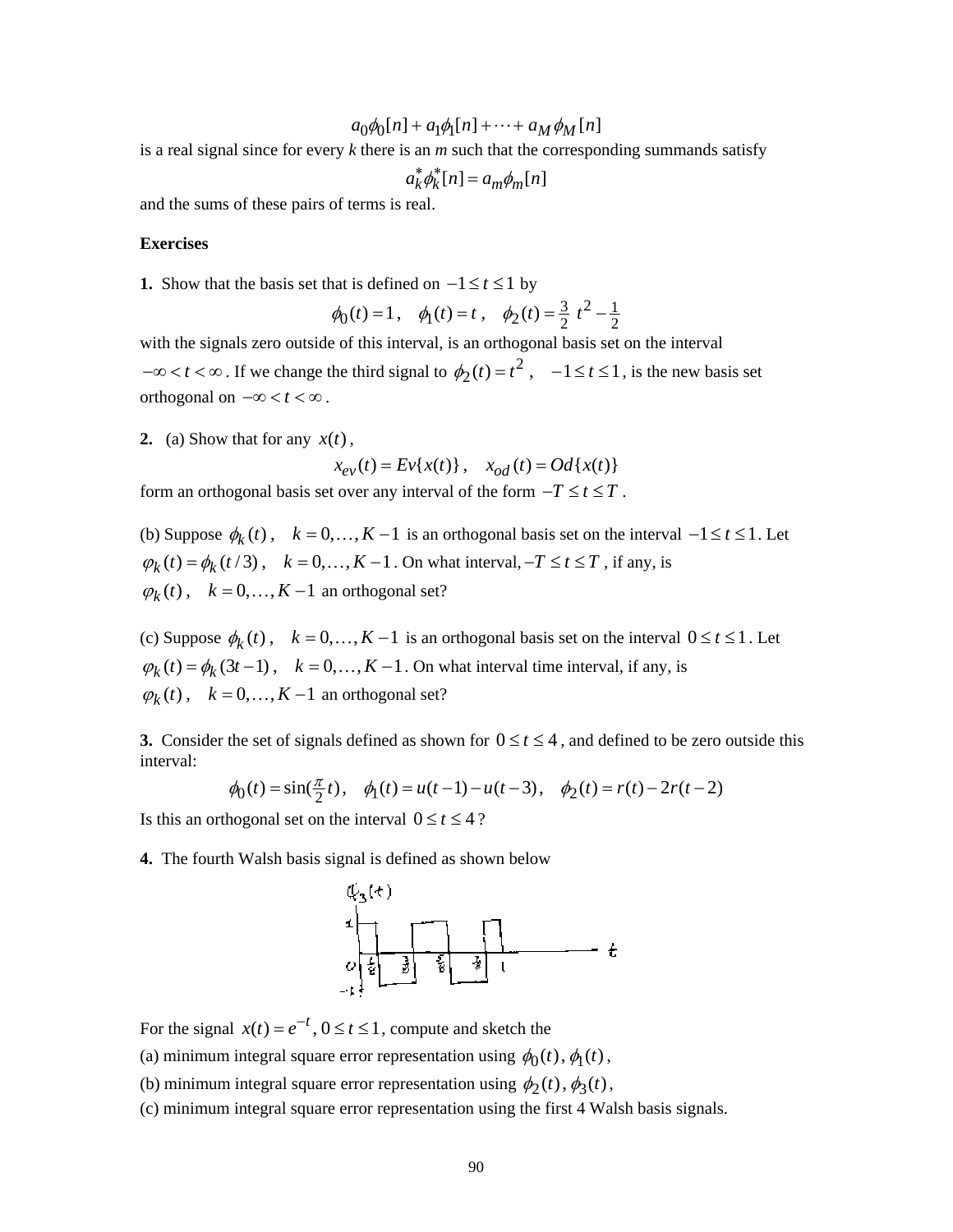**5.** Determine values of the coefficients *a*, *b*, and *c* so that the signals

$$
\phi_0(t) = ae^{-t}
$$
,  $\phi_1(t) = be^{-t} + ce^{-2t}$ 

form an orthonormal basis set on the time interval  $0 \le t < \infty$ .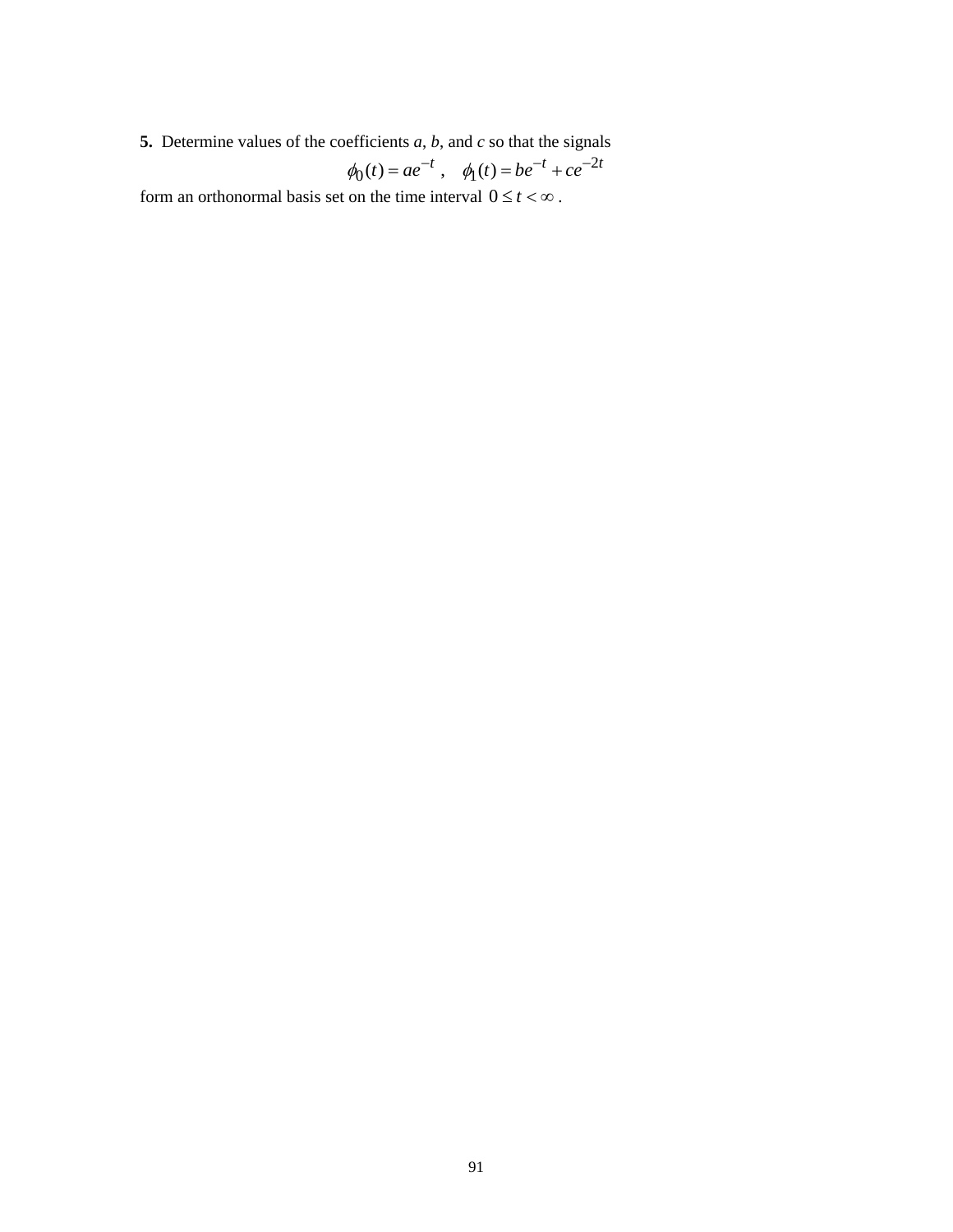### **Notes for Signals and Systems**

# **8.1 CT Fourier Series**

Informally, the Fourier series representation involves writing a periodic signal as a linear combination of harmonically-related sinusoids. This is a surprising yet familiar notion. For an introduction based on audio signals, visit

# [Listen to Fourier Series](http://www.jhu.edu/~signals/listen-new/listen-newindex.htm)

We offer two approaches to developing the subject mathematically. For those who have skipped over the general introduction to signal representation in Chapter 7, we provide a shortcut. For those interested in a deeper understanding based on the notions in Chapter 7, we present the Fourier series as a special case of an orthogonal representation using a particular set of complex basis signals.

• **Shortcut** It is often more convenient to represent a periodic signal as a linear combination of harmonically-related complex exponentials, rather than trigonometric functions. In these terms, the basic fact is that a real, periodic signal  $x(t)$ , with fundamental period  $T<sub>o</sub>$ , can be written as

$$
x(t) = \sum_{k=-\infty}^{\infty} X_k e^{jk\omega_0 t}
$$

where  $\omega_o$  is the fundamental frequency of  $x(t)$ ,  $\omega_o = 2\pi/T_o$ . The coefficients  $X_k$  in general are complex. To see how to determine these coefficients, multiply both sides by the complex exponential signal  $e^{-jl\omega_0 t}$ , where *l* is an integer and then integrate over one period. This gives, for any value of  $t_1$ ,

$$
\int_{t_1}^{t_1+T_o} x(t)e^{-jl\omega_o t} dt = \sum_{k=-\infty}^{\infty} X_k \int_{t_1}^{t_1+T_o} e^{j(k-l)\omega_o t} dt
$$

Using the easily-verified fact that

$$
\int_{t_1}^{t_1+T_o} e^{j(k-l)\omega_o t} dt = \begin{cases} 0, & k \neq l \\ T_o, & k = l \end{cases}
$$

we obtain

$$
X_{l} = \frac{1}{T_{o}} \int_{t_{1}}^{t_{1}+T_{o}} x(t)e^{-jl\omega_{o}t} dt
$$

This shortcut provides a formula for the Fourier series coefficients of a periodic signal, though a number of issues and questions are left aside. One of these is the nature of convergence of the infinite series, and another is the nature of approximation when a truncated series is used:

$$
x(t) \approx \sum_{k=-K}^{K} X_k e^{jk\omega_0 t}
$$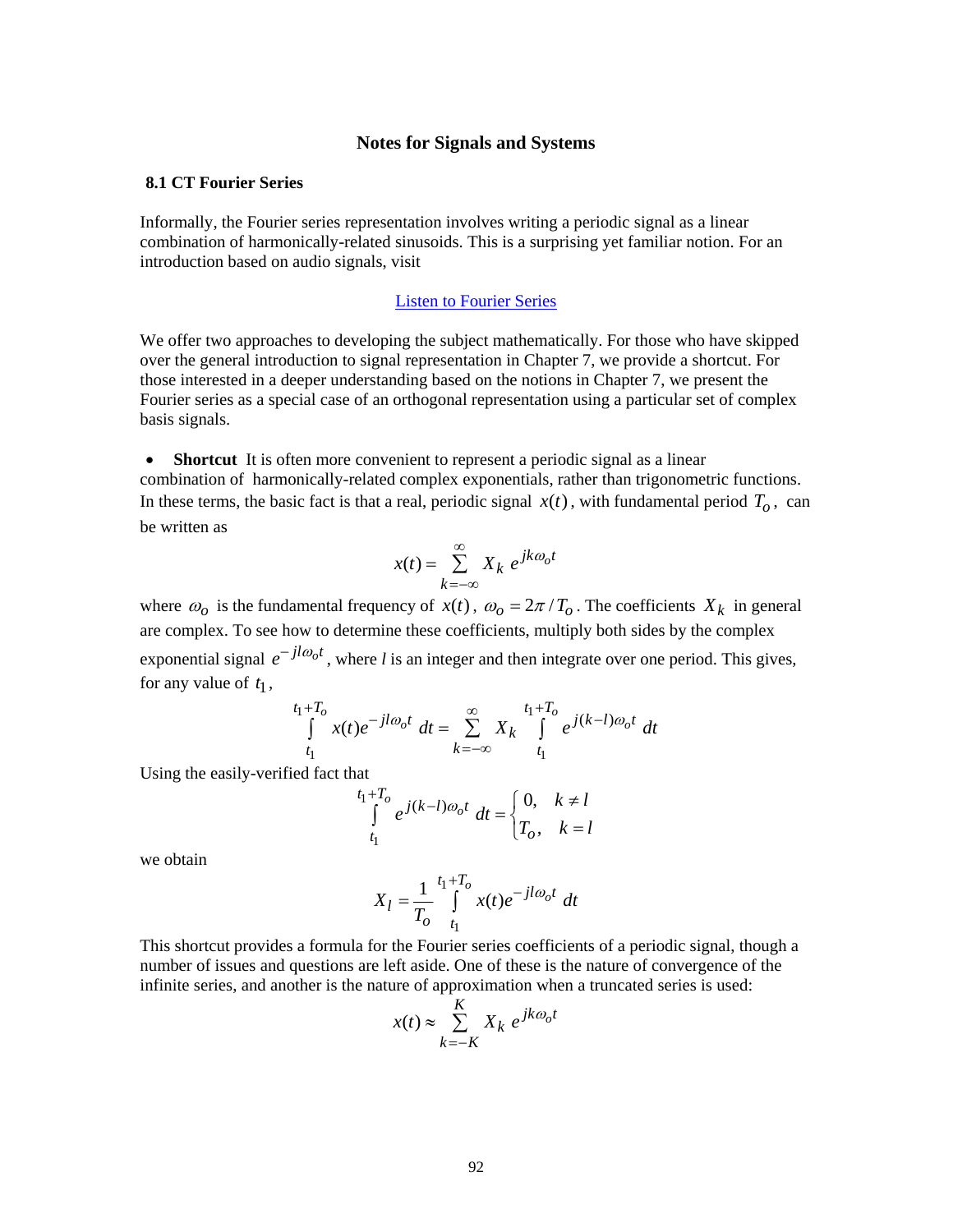We note here only that the approximation is real, since the coefficients obey the conjugacy relation  $X_l^* = X_{-l}$  and thus the complex congugate of the  $k = l$  term is the  $k = -l$  term, which is included in the sum.

• **The Fourier Basis Set** From a mathematical viewpoint, the Fourier series representation for real, periodic signals can be based on minimum integral-square-error representation using a complex, orthogonal basis set, where the basis signals are periodic with the same period as the signal being represented. This complex-form Fourier series is at first less intuitive than real forms, but it offers significant mathematical advantages.

Suppose  $x(t)$  is real and periodic with fundamental period  $T<sub>o</sub>$  and fundamental frequency  $\omega_0 = 2\pi / T_0$ . We then choose a basis set of harmonically related phasors according to

$$
\phi_k(t) = e^{jk\omega_0 t}, \quad k = 0, \pm 1, \dots, \pm K
$$

This basis set has several properties.

• The basis set is self-conjugate, since  $\phi_0(t) = 1$  and, for nonzero *k*,

$$
\phi_k^*(t) = (e^{jk\omega_0 t})^* = e^{-jk\omega_0 t} = e^{j(-k)\omega_0 t} = \phi_{-k}(t)
$$

(As in the exponent in this calculation, we often move negative signs around for convenience of interpretation.)

• Every basis signal has period  $T<sub>o</sub>$ ,

$$
\phi_k(t+T_o) = e^{jk\omega_o(t+T_o)} = e^{jk\omega_o t} e^{jk\frac{2\pi}{T_o}T_o} = \phi_k(t)e^{jk2\pi}
$$

$$
= \phi_k(t)
$$

Furthermore, the signals  $\phi_1(t)$  and  $\phi_{-1}(t)$  have fundamental period  $T_o$ , the signals  $\phi_2(t)$  and  $\phi_{-2}(t)$  have fundamental period  $T_0/2$ , and so on.

• The basis set is orthogonal on any time interval of length  $T<sub>o</sub>$ . To show this, we compute, for  $l \neq k$ , and any  $t_1$ ,

$$
t_{1}+T_{o}
$$
\n
$$
\int_{t_{1}}^{t_{1}+T_{o}} \phi_{l}(t)\phi_{k}^{*}(t) dt = \int_{t_{1}}^{t_{1}+T_{o}} e^{jl\omega_{o}t} e^{-jk\omega_{o}t} dt = \int_{t_{1}}^{t_{1}+T_{o}} e^{j(l-k)\omega_{o}t} dt
$$
\n
$$
= \frac{1}{j(l-k)\omega_{o}} e^{j(l-k)\omega_{o}t} \begin{vmatrix} t_{1}+T_{o} \\ t_{1} \end{vmatrix}
$$
\n
$$
= \frac{e^{j(l-k)\omega_{o}t_{1}}}{j(l-k)\omega_{o}} \begin{bmatrix} e^{j(l-k)\omega_{o}T_{o}} - 1 \end{bmatrix}
$$
\n
$$
= \frac{e^{j(l-k)\omega_{o}t_{1}}}{j(l-k)\omega_{o}} \begin{bmatrix} e^{j(l-k)2\pi} - 1 \end{bmatrix}
$$
\n
$$
= 0
$$

Also, for  $l = k$ ,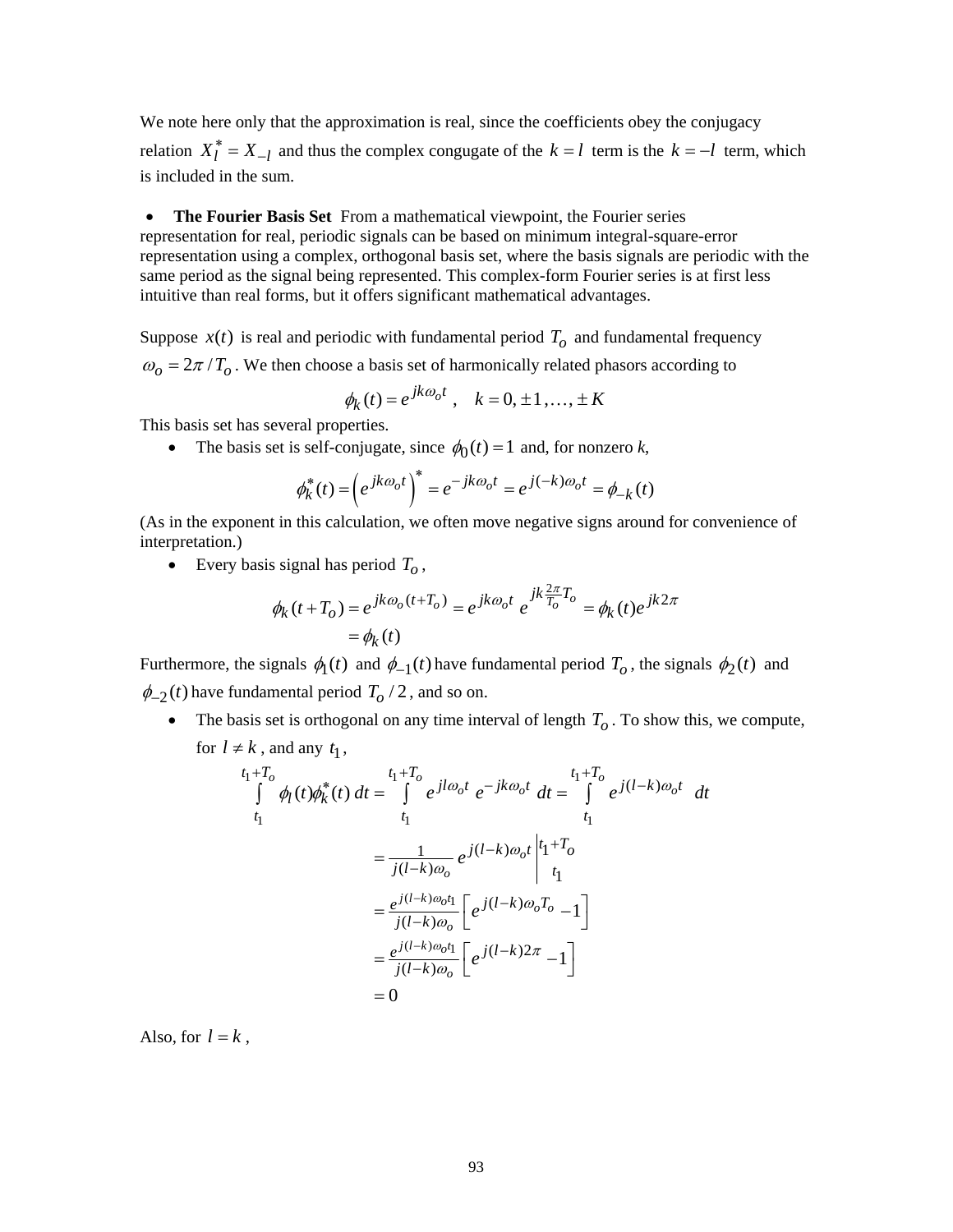$$
E_k = \int_{t_1}^{t_1 + T_o} \phi_k(t) \phi_k^*(t) dt = \int_{t_1}^{t_1 + T_o} e^{jk\omega_0 t} e^{-jk\omega_0 t} dt
$$
  

$$
= \int_{t_1}^{t_1 + T_o} 1 dt = T_o
$$

so that the basis set is orthonormal when  $T_0 = 1$ .

Using these properties, we can compute the minimum integral-square-error representation for  $x(t)$  over one fundamental period. Then since the signal and every term in the representation repeat, we have the minimum integral-square-error representation over any number of fundamental periods, and in fact over the interval −∞< <∞ *t* . Of course, if there is nonzero integral square error over one period, then there will be infinite integral square error over the infinite interval. However, it is clear that by minimizing integral square error over one period we are minimizing integral square error over the interval  $-\infty < t < \infty$  in a reasonable sense.

Using the general formula for coefficients that minimize integral square error, and adopting a special notation for the coefficients, let

$$
X_k = \frac{1}{T_o} \int_{t_1}^{t_1+T_o} x(t) \phi_k^*(t) dt = \frac{1}{T_o} \int_{t_1}^{t_1+T_o} x(t) e^{-jk\omega_o t} dt
$$

This gives the representation

$$
x(t) \approx \sum_{k=-K}^{K} X_k \phi_k(t) = \sum_{k=-K}^{K} X_k e^{jk\omega_0 t}
$$

where the approximation is understood to be in the sense of minimum integral square error using  $2K+1$  basis signals. Notice again that the representation is real, since, for any integer  $k$ , and any  $t_1$ ,

$$
X_{k}^{*} = \left(\frac{1}{T_{o}} \int_{t_{1}}^{t_{1}+T_{o}} x(t) \phi_{k}^{*}(t) dt\right)^{*} = \frac{1}{T_{o}} \int_{t_{1}}^{t_{1}+T_{o}} [x(t) \phi_{k}^{*}(t)]^{*} dt
$$
  

$$
= \frac{1}{T_{o}} \int_{t_{1}}^{t_{1}+T_{o}} x^{*}(t) \phi_{k}^{**}(t) dt = \frac{1}{T_{o}} \int_{t_{1}}^{t_{1}+T_{o}} x(t) \phi_{k}(t) dt
$$
  

$$
= \frac{1}{T_{o}} \int_{t_{1}}^{t_{1}+T_{o}} x(t) \phi_{-k}^{*}(t) dt = X_{-k}
$$

Along with the relation  $\phi_k^*(t) = \phi_{-k}(t)$ , this implies that the complex conjugate of each term,  $X_k e^{jk\omega_0 t}$ , in the representation is also included in the representation.

*Example* The periodic signal shown below is a repeated version of a signal considered in earlier examples: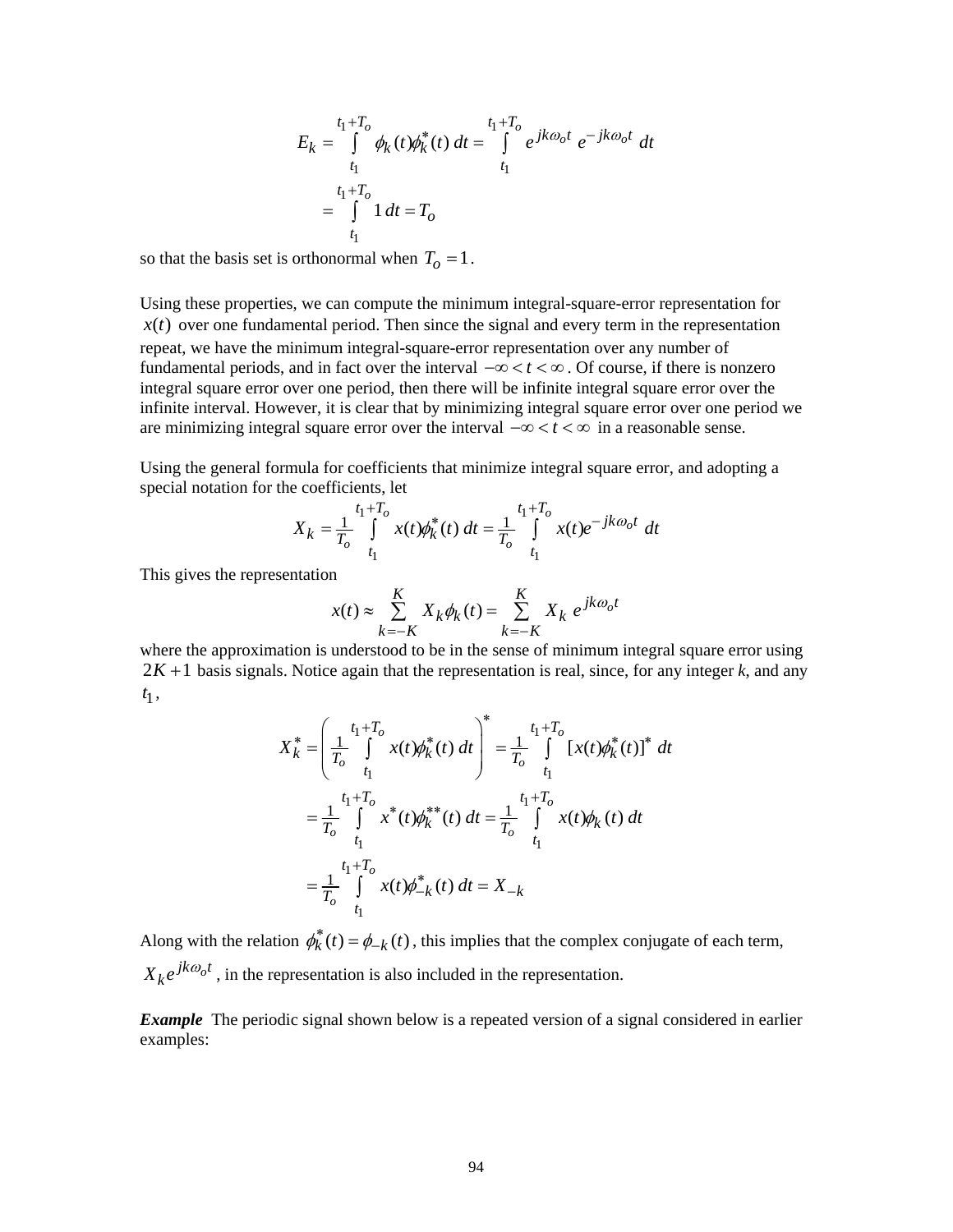

Clearly  $T_0 = 3$ , and therefore  $\omega_0 = 2\pi/3$ . This information specifies the Fourier basis set, and the coefficients are given by

$$
X_{k} = \frac{1}{T_{o}} \int_{-1}^{-1+T_{o}} x(t) e^{-jk\omega_{o}t} dt = \frac{1}{3} \int_{-1}^{2} x(t) e^{-jk\frac{2\pi}{3}t} dt
$$
  

$$
= \frac{1}{3} \int_{-1}^{1} e^{-(1+jk\frac{2\pi}{3})t} dt = \frac{-1}{3(1+jk\frac{2\pi}{3})} e^{-(1+jk\frac{2\pi}{3})t} \Big|_{-1}^{1}
$$
  

$$
= \frac{e^{1+jk\frac{2\pi}{3}} - e^{-(1+jk\frac{2\pi}{3})}}{3(1+jk\frac{2\pi}{3})}
$$

These coefficients are used in the expression

$$
x(t) = \sum_{k=-\infty}^{\infty} X_k e^{jk\omega_0 t}
$$

We should not expect that the Fourier series coefficients will be simple or pretty in all cases! However, in some examples a little addition work yields an improved formula.

**Example** Consider the periodic rectangular-pulse signal shown below, where of course the pulse width and fundamental period satisfy  $T_1 < T_0 / 2$ .

$$
\frac{1}{\sqrt{2}}\left[\frac{1}{\sqrt{2}}\right]_{\mathcal{L}_{\mathcal{L}_{\mathcal{L}}}}=\frac{1}{\sqrt{2}}\left[\frac{1}{\sqrt{2}}\right]_{\mathcal{L}_{\mathcal{L}_{\mathcal{L}}}}=\frac{1}{\sqrt{2}}\left[\frac{1}{\sqrt{2}}\right]_{\mathcal{L}_{\mathcal{L}_{\mathcal{L}}}}=\frac{1}{\sqrt{2}}\left[\frac{1}{\sqrt{2}}\right]_{\mathcal{L}_{\mathcal{L}_{\mathcal{L}}}}=\frac{1}{\sqrt{2}}\frac{1}{\sqrt{2}}\frac{1}{\sqrt{2}}\frac{1}{\sqrt{2}}\frac{1}{\sqrt{2}}\frac{1}{\sqrt{2}}\frac{1}{\sqrt{2}}\frac{1}{\sqrt{2}}\frac{1}{\sqrt{2}}\frac{1}{\sqrt{2}}\frac{1}{\sqrt{2}}\frac{1}{\sqrt{2}}\frac{1}{\sqrt{2}}\frac{1}{\sqrt{2}}\frac{1}{\sqrt{2}}\frac{1}{\sqrt{2}}\frac{1}{\sqrt{2}}\frac{1}{\sqrt{2}}\frac{1}{\sqrt{2}}\frac{1}{\sqrt{2}}\frac{1}{\sqrt{2}}\frac{1}{\sqrt{2}}\frac{1}{\sqrt{2}}\frac{1}{\sqrt{2}}\frac{1}{\sqrt{2}}\frac{1}{\sqrt{2}}\frac{1}{\sqrt{2}}\frac{1}{\sqrt{2}}\frac{1}{\sqrt{2}}\frac{1}{\sqrt{2}}\frac{1}{\sqrt{2}}\frac{1}{\sqrt{2}}\frac{1}{\sqrt{2}}\frac{1}{\sqrt{2}}\frac{1}{\sqrt{2}}\frac{1}{\sqrt{2}}\frac{1}{\sqrt{2}}\frac{1}{\sqrt{2}}\frac{1}{\sqrt{2}}\frac{1}{\sqrt{2}}\frac{1}{\sqrt{2}}\frac{1}{\sqrt{2}}\frac{1}{\sqrt{2}}\frac{1}{\sqrt{2}}\frac{1}{\sqrt{2}}\frac{1}{\sqrt{2}}\frac{1}{\sqrt{2}}\frac{1}{\sqrt{2}}\frac{1}{\sqrt{2}}\frac{1}{\sqrt{2}}\frac{1}{\sqrt{2}}\frac{1}{\sqrt{2}}\frac{1}{\sqrt{2}}\frac{1}{\sqrt{2}}\frac{1}{\sqrt{2}}\frac{1}{\sqrt{2}}\frac{1}{\sqrt{2}}\frac{1}{\sqrt{2}}
$$

The value of  $T_o$  fixes the fundamental frequency  $\omega_o = 2\pi / T_o$ , and also fixes the basis signals. Choosing to integrate over the fundamental period centered at the origin, that is, compute the minimum ISE representation on the one-period time interval  $-T_0/2 < t \leq T_0/2$ , the coefficient formula gives

$$
X_k = \frac{1}{T_o} \int_{-T_o/2}^{T_o/2} x(t) \phi_k^*(t) dt = \frac{1}{T_o} \int_{-T_1}^{T_1} e^{-jk\omega_0 t} dt
$$

It is necessary to separate out the  $k = 0$  case, to obtain

$$
X_0 = \frac{1}{T_o} \int_{-T_1}^{T_1} 1 \, dt = \frac{2T_1}{T_o}
$$

Then, for  $k \neq 0$ ,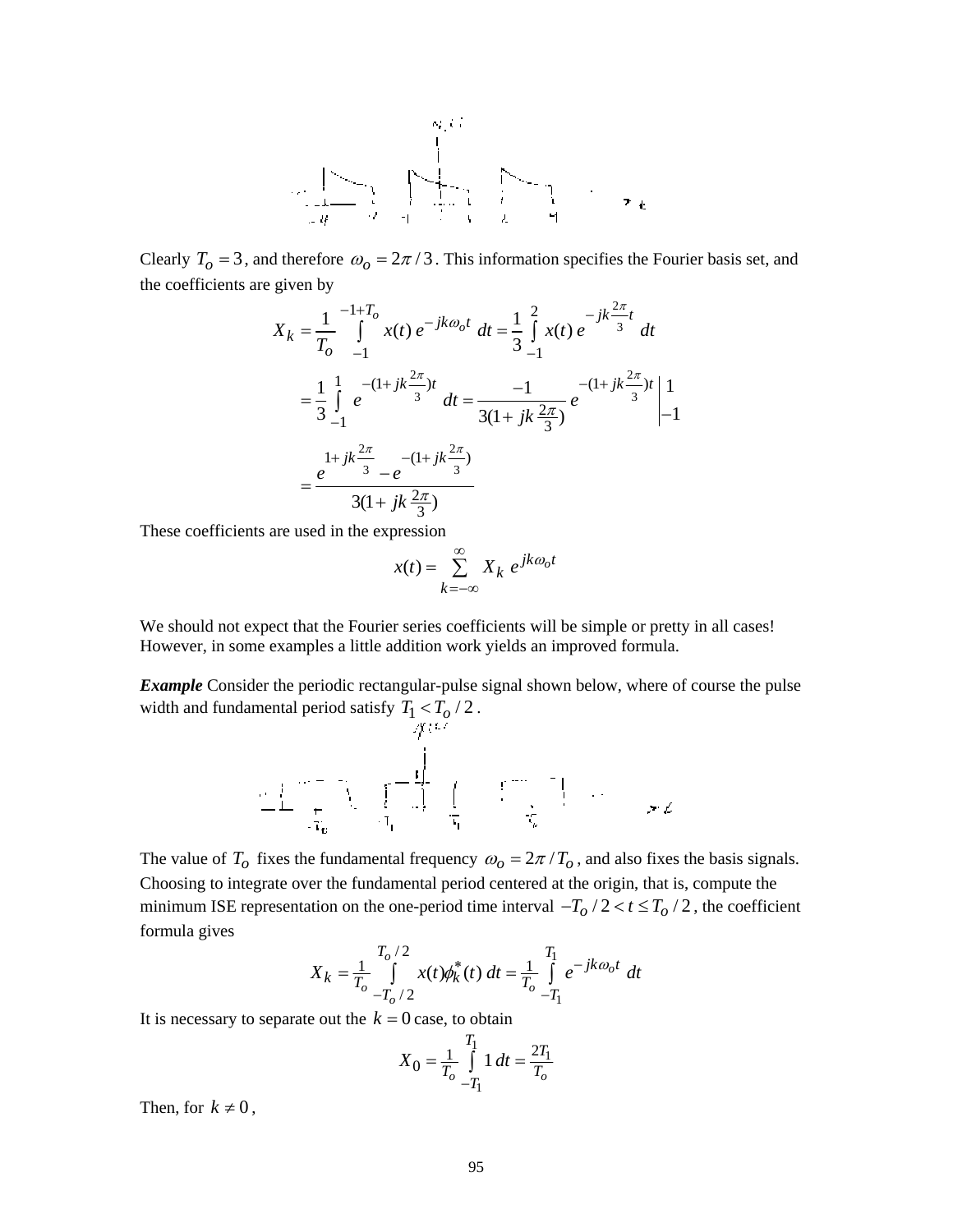$$
X_k = \frac{1}{T_o} \int_{-T_1}^{T_1} e^{-jk\omega_0 t} dt = \frac{1}{T_o} \frac{-1}{jk\omega_0} e^{-jk\omega_0 t} \begin{vmatrix} T_1 \\ -T_1 \end{vmatrix} = \frac{-1}{jk\omega_0 T_o} \left( e^{-jk\omega_0 T_1} - e^{jk\omega_0 T_1} \right)
$$
  
= 
$$
\frac{1}{k\pi} \left( \frac{e^{jk\omega_0 T_1} - e^{-jk\omega_0 T_1}}{2j} \right) = \frac{\sin(k\omega_0 T_1)}{k\pi}
$$
  
= 
$$
\frac{2\sin(k\omega_0 T_1)}{k\omega_0 T_o}
$$

This can also be expressed in terms of the fundamental period,  $T<sub>o</sub>$ , as

$$
X_k = \frac{\sin(k2\pi T_1/T_0)}{k\pi}
$$

It turns out that this expression for the coefficients usually is presented in terms of a standard mathematical function,  $sinc(\theta)$ , defined by

$$
\text{sinc}(\theta) = \frac{\sin(\pi\theta)}{\pi\theta}
$$

Minor rewriting of  $X_k$  gives, for  $k \neq 0$ ,

$$
X_k = \frac{\sin(k2\pi T_1/T_0)}{k\pi} = \frac{2T_1}{T_0} \frac{\sin(\pi 2kT_1/T_0)}{\pi 2kT_1/T_0} = \frac{2T_1}{T_0} \text{sinc}(k\frac{2T_1}{T_0})
$$

Furthermore, a simple application of L'Hospital's rule shows that  $sinc(0) = 1$ . Therefore this expression for the coefficients is suitable for all values of *k*. Thus we can write

$$
x(t) = \sum_{k=-\infty}^{\infty} \frac{2T_1}{T_o} \operatorname{sinc}(k \frac{2T_1}{T_o}) e^{jk \frac{2\pi}{T_o}t}
$$

Alternately, again, we can write this representation in terms of the fundamental frequency as

$$
x(t) = \sum_{k=-\infty}^{\infty} \frac{\omega_o T_1}{\pi} \operatorname{sinc}(k \frac{\omega_o T_1}{\pi}) e^{jk \omega_o t}
$$

In any case, as a matter of good style, Fourier series coefficients that are in fact real should always be manipulated into real form!

# **8.2 Real Forms, Spectra, and Convergence**

• **Real Forms** The complex-form Fourier series,

$$
x(t) = \sum_{k=-K}^{K} X_k e^{jk\omega_0 t}
$$

can be rewritten in at least three different ways. First, we can group complex-conjugate terms to write

$$
x(t) = X_0 + \sum_{k=1}^{K} [X_k e^{jk\omega_0 t} + X_{-k} e^{-jk\omega_0 t}]
$$
  
=  $X_0 + \sum_{k=1}^{K} [X_k e^{jk\omega_0 t} + (X_k e^{jk\omega_0 t})^*]$   
=  $X_0 + \sum_{k=1}^{K} 2 \text{Re}\{X_k e^{jk\omega_0 t}\}$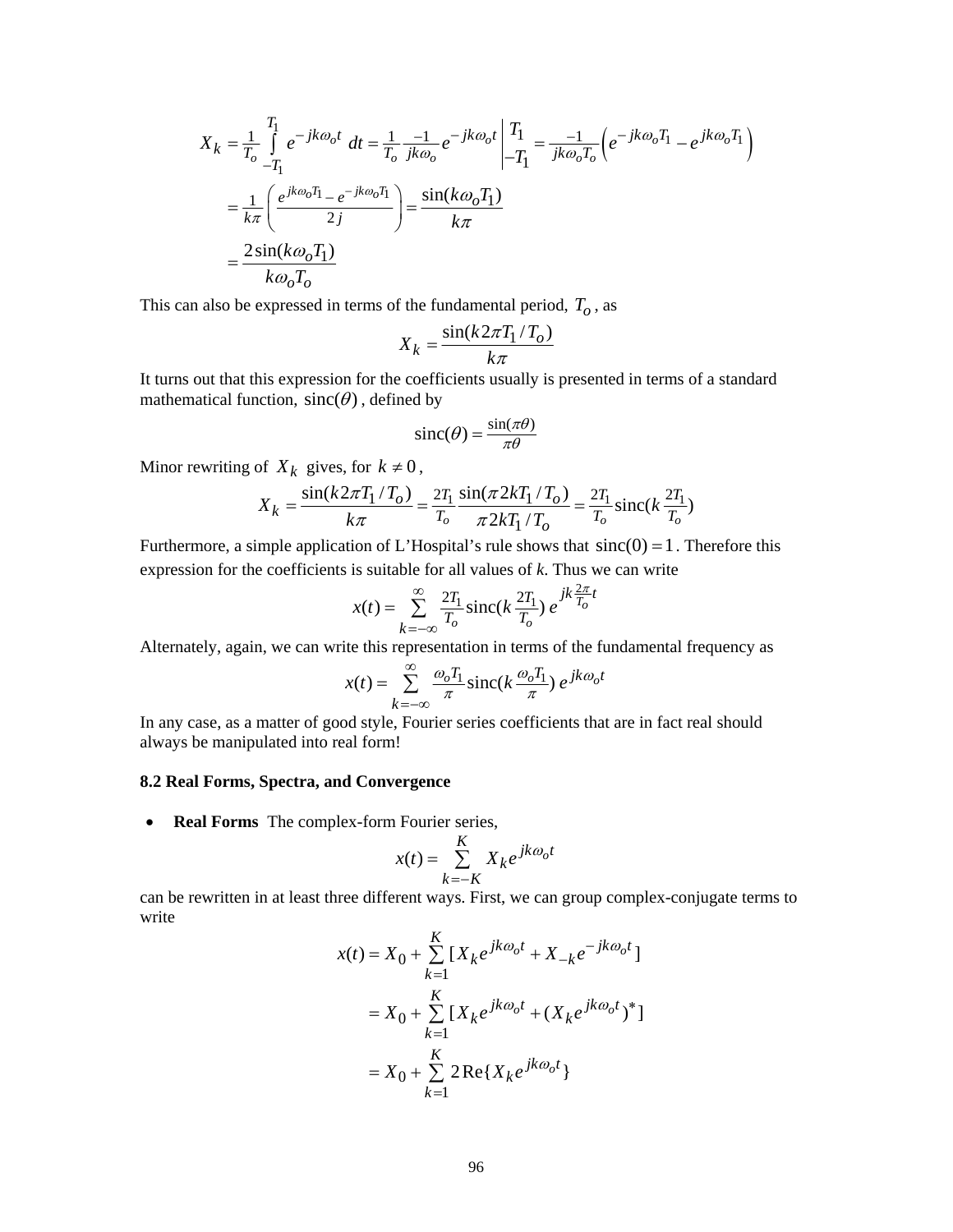Expressing  $X_k$  in polar form as  $X_k = | X_k | e^{j \angle X_k}$  yields

$$
x(t) = X_0 + \sum_{k=1}^{K} 2 \operatorname{Re}\{|X_k| e^{j(k\omega_0 t + \measuredangle X_k)}\}
$$
  
=  $X_0 + \sum_{k=1}^{K} 2 |X_k| \cos(k\omega_0 t + \measuredangle X_k)$ 

This is called the *cosine trigonometric form*.

If we write  $X_k$  in rectangular form as  $X_k = \text{Re}\{X_k\} + j\text{Im}\{X_k\}$ , then

$$
x(t) = X_0 + \sum_{k=1}^{K} 2 \operatorname{Re} \{ X_k e^{jk\omega_0 t} \}
$$
  
=  $X_0 + \sum_{k=1}^{K} 2 \operatorname{Re} \{ (\operatorname{Re} \{ X_k \} + j \operatorname{Im} \{ X_k \}) e^{jk\omega_0 t} \}$   
=  $X_0 + \sum_{k=1}^{K} 2 [\operatorname{Re} \{ X_k \} \cos(k\omega_0 t) - \operatorname{Im} \{ X_k \} \sin(k\omega_0 t) ]$ 

This is called the *sine-cosine form* of the Fourier series.

A third form follows by again writing  $X_k$  in polar form. Using the facts that  $X_0$  is real, and the real-part of a sum is the sum of the real parts, yields

$$
x(t) = \text{Re}\left\{X_0 + \sum_{k=1}^K 2 \mid X_k \mid e^{j(k\omega_0 t + \measuredangle X_k)}\right\}
$$

That is,  $x(t)$  is expressed as the real part of a sum of harmonic phasors.

Each of these forms is useful in particular situations, but the complex-form Fourier series offers a general mathematical convenience and economy that is especially useful for electrical engineers. Therefore we will focus on this form, though alternate interpretations of the topics we discuss are available for the other forms as well.

• **Spectra** The *magnitude spectrum* of a  $T<sub>o</sub>$  – periodic signal  $x(t)$  is a line chart showing  $|X_k|$  vs. *k* on a real axis, or, more often, vs.  $k\omega_0$  on a real frequency  $\omega$  axis. The *phase spectrum* of  $x(t)$  is a line chart showing  $\angle X_k$  vs. *k* on a real axis, or vs.  $k\omega_0$  on a real frequency  $\omega$  axis. When the signal is such that  $X_k$  is real for all k, we often simply plot a line chart of  $X_k$ , and this is referred to as an *amplitude spectrum*.

**Example** For the periodic rectangular pulse signal, we computed the Fourier series coefficients

$$
X_k = \frac{2T_1}{T_o} \operatorname{sinc}(k \frac{2T_1}{T_o}) = \frac{2T_1}{T_o} \operatorname{sinc}(\theta) \middle| \theta = k \frac{2T_1}{T_o}
$$

 $\mathbf{I}$ 

where the *sinc* function is defined as

$$
\operatorname{sinc}(\theta) = \frac{\sin(\pi\theta)}{\pi\theta}
$$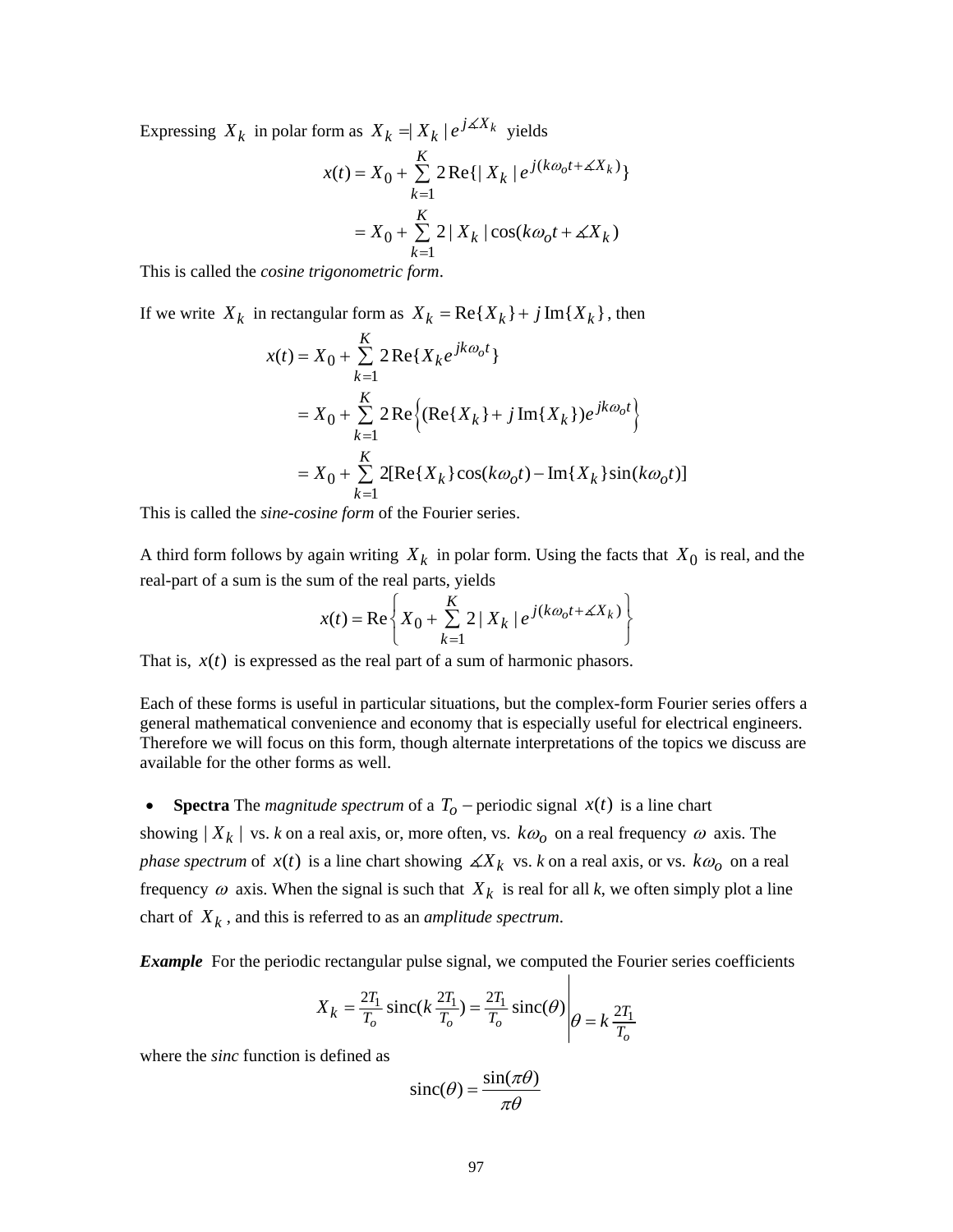This function provides an envelope for the Fourier series coefficients, and leads to an amplitude spectrum for the rectangular pulse train. First we show a plot of the envelope  $(2T_1 / T_0) \operatorname{sinc}(\theta)$ , and then a plot of the values of the  $X_k$  using this envelope, where of course  $2T_1/T_0 < 1$ .



Translating the horizontal axis into a frequency axis gives the amplitude spectrum:



From this amplitude spectrum we can easily plot the magnitude and phase spectra. Since  $|X_{-k}| = |X_k^*| = |X_k|$ , the magnitude spectrum is symmetric about the vertical axis, and since  $\angle X_k = \angle X_k^* = -\angle X_k$ , the phase spectrum can be chosen to be anti-symmetric about the vertical axis by choosing the angle range from  $-\pi$  to  $\pi$ .

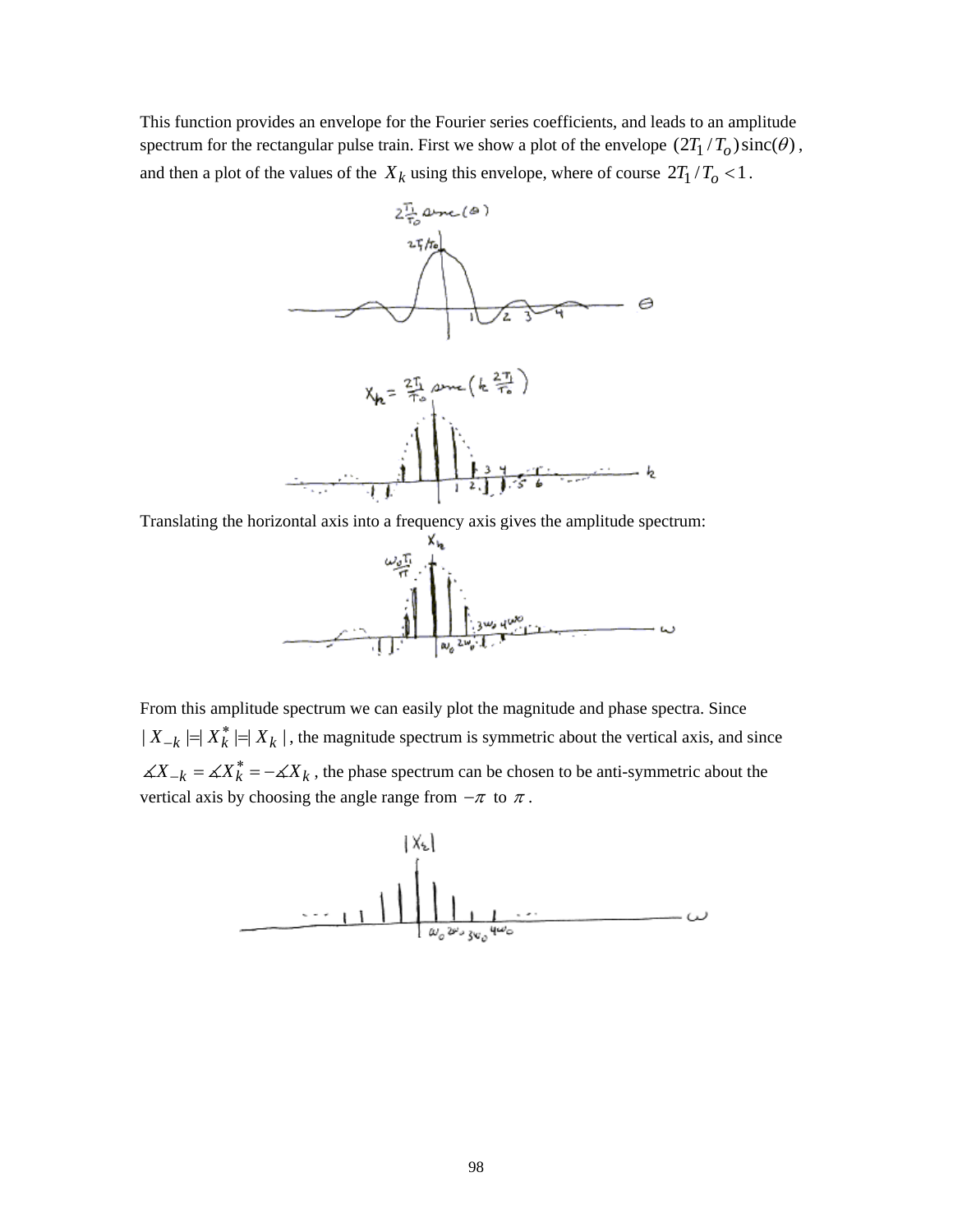$$
\begin{array}{c}\n\begin{array}{c}\n\sqrt{1/2} \\
\hline\n\end{array} \\
\hline\n\end{array}
$$

• **Convergence Issues** We have shown that the coefficient choice

$$
X_k = \frac{1}{T_o} \int_{T_o} x(t)e^{-jk\omega_0 t} dt, \quad k = 0, \pm 1, \pm 2, ..., K
$$

minimizes the integral square error

$$
I_{2K+1} = \int_{T_o} [x(t) - \sum_{k=-K}^{K} X_k e^{jk\omega_o t}]^2 dt
$$

where we have added a subscript to emphasize that this is the integral square error with  $2K + 1$ basis signals. The convergence issue we address is whether the integral square error approaches zero as *K* increases. That is, under what conditions do we have

$$
\lim_{K \to \infty} (I_{2K+1}) = 0
$$

This is a difficult question, and we will simply state the best known sufficient condition, called the *Dirichlet condition*:

**Theorem** If  $x(t)$  is periodic with fundamental period  $T<sub>o</sub>$ , and if

(a)  $\int |x(t)| dt < \infty$ ,  $T_{\alpha}$ 

(b)  $x(t)$  has at most a finite number of maxima and minima in one period,

(c)  $x(t)$  has at most a finite number of finite discontinuities in one period, then

(i)  $\lim_{K \to \infty} (I_{2K+1}) = 0$ ,

(ii) at each value of *t* where  $x(t)$  is continuous,  $x(t) = \sum_{k=0}^{\infty} X_k e^{jk\omega_0 t}$ *k*  $x(t) = \sum_{k=0}^{\infty} X_k e^{jk\omega_k}$ =−∞  $= \sum X_k e^{j \kappa \omega_o t}$ ,

(iii) at each value of *t* where  $x(t)$  has a discontinuity,  $\sum_{k=1}^{\infty} X_k e^{jk\omega_0 t}$ *k*  $\sum_{k=1}^{\infty} X_k e^{j k \omega_k}$ =−∞  $\sum X_k e^{j \kappa \omega_o t}$  takes the value of the

mid-point of the discontinuity.

Notice that the Dirichlet condition is a sufficient condition for a type of convergence of the Fourier series, and this is not the type of convergence typically studied in beginning calculus. Because it is a sufficient condition, there are signals that do not satisfy the

Dirichlet condition but nonetheless have Fourier series with similar convergence properties. Also, there are different types of convergence that can be considered, though we will not consider these issues further.

The nature of convergence of Fourier series results in an important phenomenon called the Gibbs Effect when a truncated (finite) Fourier series is used as an approximation to the signal. For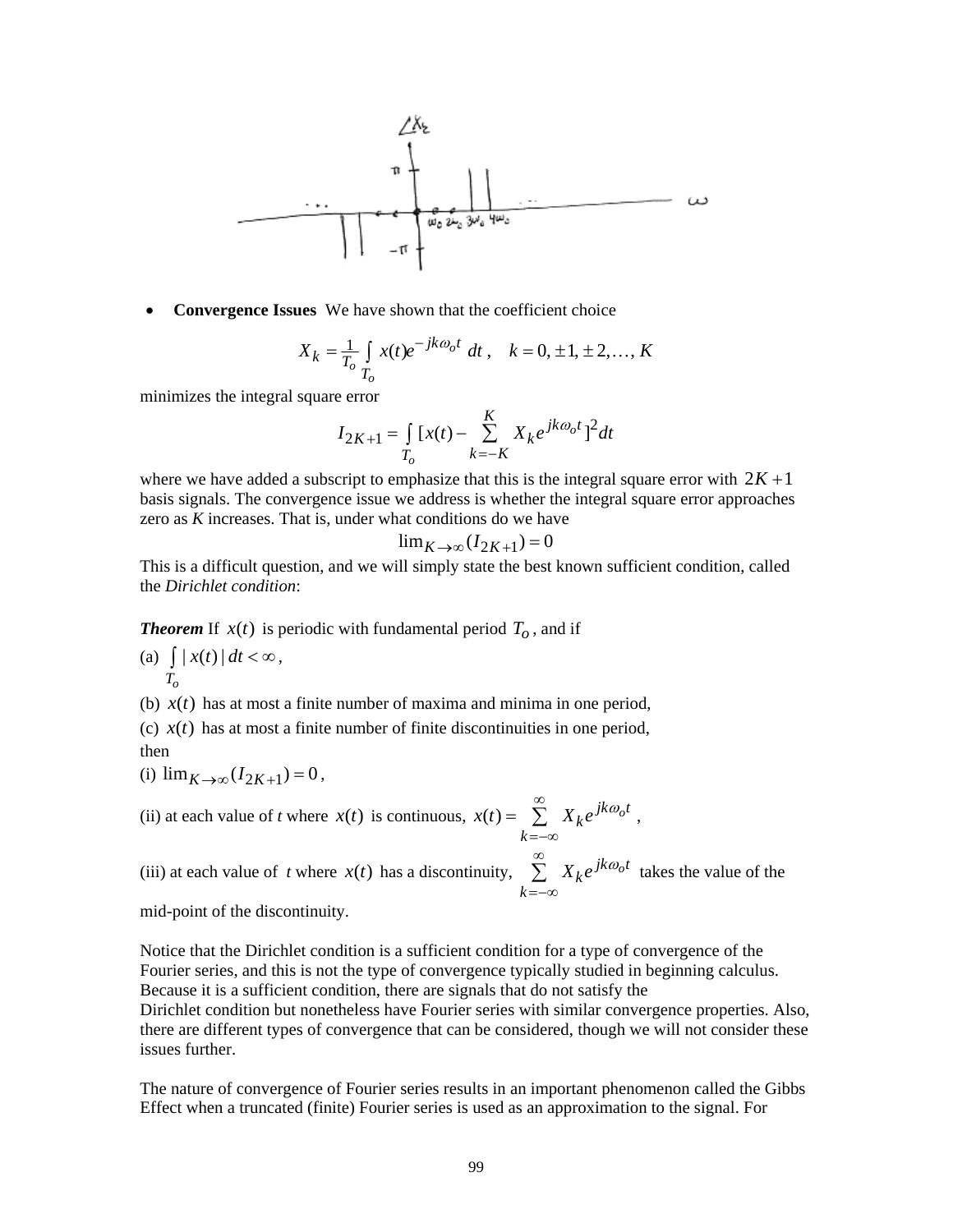details on this, and on the important notion of windowing the coefficients to remove the effect, see the Web lecture

## [Harmonic Phasors and Fourier Series](http://www.jhu.edu/~signals/phasorlecture2/indexphasorlect2.htm)

and also the demonstration

## [Phasor Phactory](http://www.jhu.edu/~signals/phasorapplet2/phasorappletindex.htm)

Both of these use the phasor representation of the Fourier series.

Convergence issues aside, it is remarkable how well a few terms of the Fourier series can approximate a periodic signal. To get an appreciation of this, consult the demonstration

## [Fourier Series Approximation](http://www.jhu.edu/~signals/fourier2/index.html)

This demonstration uses the cosine-trigonometric form of the Fourier series, and an obvious, appropriate modification of the notions of magnitude and phase spectra. Sketch in various signals and notice how 4 or 5 harmonics of the Fourier series can render a good approximation.

### **8.3 Fourier Series Interpretations of Operations on Signals**

Periodic signals are determined, to desired accuracy in terms of integral square error, by knowledge of the fundamental frequency,  $\omega_0$ , and a suitable number of the complex-form Fourier series coefficients,  $X_k$ ,  $k = 0, \pm 1, \ldots, \pm K$ . Thus the time-domain view of periodic signals is complemented by a "frequency domain" view, namely, the coefficients of various harmonic frequencies that make up the signal. This raises the possibility of performing or interpreting operations on signals by performing or interpreting operations on the frequency domain representation, that is, on the Fourier series coefficients

We will not go through a long list of operations, since this topic will reappear when we consider a more general frequency-domain viewpoint that includes aperiodic signals as well. However we consider a few examples.

*Example* Given a signal

$$
x(t) = \sum_{k=-K}^{K} X_k e^{jk\omega_0 t}
$$

suppose a new signal is formed by amplitude transformation,  $\hat{x}(t) = ax(t) + b$ , where  $a \neq 0$  and *b* are real constants. It is clear that  $\hat{x}(t)$  is periodic, with the same fundamental period/frequency as  $x(t)$ , and indeed it is easy to determine the Fourier series coefficients of  $\hat{x}(t)$  by inspection. We simply write

$$
\hat{x}(t) = \sum_{k=-K}^{K} \hat{X}_k e^{jk\omega_0 t} = b + a \sum_{k=-K}^{K} X_k e^{jk\omega_0 t}
$$

and conclude that

$$
\hat{X}_k = \begin{cases} aX_0 + b, & k = 0 \\ aX_k, & k \neq 0 \end{cases}
$$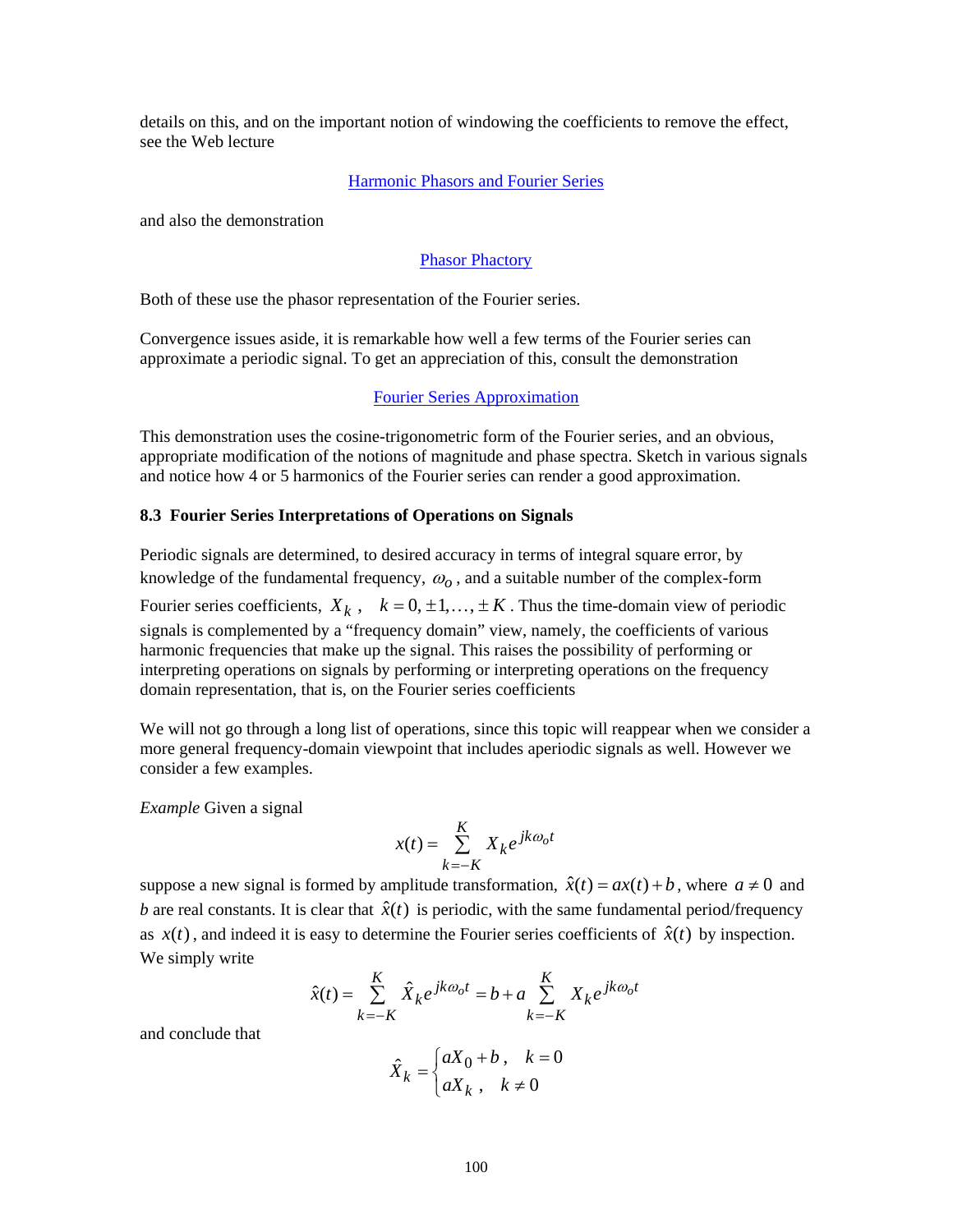This approach relies on the fact that the terms in a Fourier series for a periodic signal are unique, a fact that should be clear since each coefficient is determined independently of the others. However, a safer approach, especially for more complicated operations, is to begin with the expression for the Fourier series coefficients of the new signal, and relate it to the expression for coefficients of the original signal.

*Example Suppose*  $\hat{x}(t) = x(at)$ , where *a* is a nonzero constant. Then  $\hat{x}(t)$  is periodic with fundamental period  $\hat{T}_o = T_o / |a|$  and fundamental frequency  $\hat{\omega}_o = |a| \omega_o$ . The complex-form Fourier series coefficients are given by

$$
\hat{X}_k = \frac{1}{\hat{T}_o} \int\limits_0^{\hat{T}_o} \hat{x}(t) e^{-jk\hat{\omega}_o t} dt = \frac{|a|}{T_o} \int\limits_0^{T_o/|a|} x(at) e^{-jk|a|\omega_o t} dt
$$

To proceed, we need to separate the cases of positive and negative *a*. If  $a < 0$ , that is,  $a = -|a|$ , then the change of integration variable from *t* to  $\tau = at = - |a|t$  gives

$$
\hat{X}_k = \frac{|a|}{T_o} \int_0^{-T_o} x(\tau) e^{-jk|a|\omega_o \tau/a} \frac{d\tau}{-|a|} = \frac{1}{T_o} \int_{-T_o}^{0} x(\tau) e^{jk\omega_o \tau} d\tau
$$

$$
= \frac{1}{T_o} \int_{-T_o}^{0} x(\tau) \left(e^{-jk\omega_o \tau}\right)^* d\tau = X_k^* = X_{-k}
$$

It is left as an exercise to show that for  $a > 0$  a somewhat different result is obtained, namely

$$
\hat{X}_k = X_k
$$

That is, time scale by a positive constant leaves the Fourier series coefficients unchanged, though of course the fundamental frequency is changed. On the other hand, as a particular example, time scale by  $a = -1$ , which is time reversal, leaves the fundamental frequency unchanged, and the magnitude spectrum of the signal unchanged, but changes the phase spectrum.

# **8.4 CT LTI Frequency Response and Filtering**

We can combine the Fourier series representation for periodic signals with the eigenfunction property for stable LTI systems to represent system responses to periodic input signals. Suppose the system has unit-impulse response  $h(t)$ . Since we will be considering different frequencies, it is convenient to change our earlier notation. Rather than think of a fixed frequency,  $\omega$ <sub>o</sub>, we think of frequency as a variable, <sup>ω</sup> , and define the *frequency response function* of the system by

$$
H(\omega) = \int_{-\infty}^{\infty} h(t)e^{-j\omega t} dt
$$

Of course, the stability assumption guarantees that  $H(\omega)$  is well defined for all  $\omega$ . Then given a periodic input signal described, at least approximately, by the Fourier series expression

$$
x(t) = \sum_{k=-K}^{K} X_k e^{jk\omega_0 t}
$$

linearity and the eigenfunction property give the output expression

$$
y(t) = \sum_{k=-K}^{K} H(k\omega_o) X_k e^{jk\omega_o t}
$$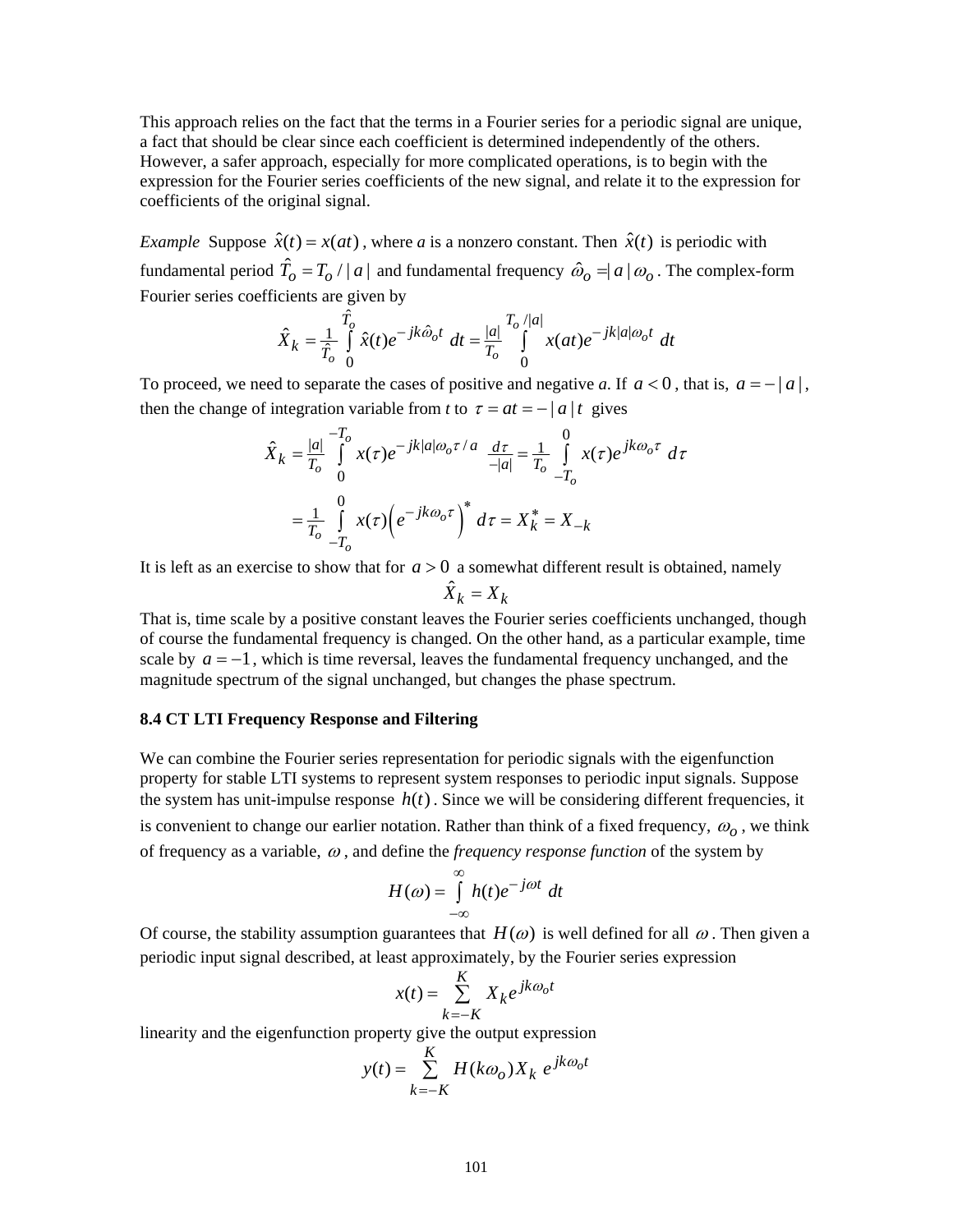Letting  $Y_k = H(k\omega_0) X_k$ , and noting the conjugacy property that  $H(-\omega) = H^*(\omega)$ , we see that the *Y<sub>k</sub>* coefficients satisfy  $Y_{-k} = Y_k^*$ . This leads to the conclusion that the  $Y_k$ 's are Fourier series coefficients for the periodic output signal. This expression for  $y(t)$  can be converted to various real forms in the usual way. Of course, the output signal typically has the same fundamental frequency as the input signal, though not always since the frequency response function can be zero at particular frequencies.

This property also carries over to the case of causal, stable LTI systems with "right-sided periodic" input signals. Namely, the steady-state response is periodic and is as described above.

We can consider the magnitude of the frequency response function as a frequency-dependent gain of the system. That is,  $|H(k\omega_0)|$  is the gain of the system at frequency  $k\omega_0$ , the factor by which the amplitude of the  $k^{th}$  harmonic of the input signal is increased or decreased. This is the basis of frequency selective filtering, where an LTI system is designed to have desired effects on the frequency components of the input signal. To show the filtering properties of a system, we

often display a plot of the magnitude of the frequency response function,  $|H(\omega)|$ , vs.  $\omega$ .

*Example* Consider again the *R-C* circuit in Section 6.6, with  $R = 1$ ,  $C = 1$ . The unit-impulse response is

$$
h(t) = \frac{1}{RC} e^{-\frac{1}{RC}t} u(t) = e^{-t} u(t)
$$

Therefore the frequency response function for the circuit is

$$
H(\omega) = \int_{-\infty}^{\infty} e^{-t} u(t) e^{-j\omega t} dt = \int_{0}^{\infty} e^{-(1+j\omega)t} dt
$$

$$
= \frac{1}{1+j\omega}
$$

Since

$$
|H(\omega)| = \frac{1}{\sqrt{1+\omega^2}}
$$

it is straightforward to sketch the magnitude of the frequency response function:



Clearly the circuit acts as a low-pass filter, and high-frequency input signal components are attenuated much more than low-frequency components. To be specific, suppose  $x(t) = 1 + \cos(t) + \cos(30t)$ 

Since

$$
x(t) = \text{Re}\{e^{j0t}\} + \text{Re}\{e^{jt}\} + \text{Re}\{e^{j30t}\}
$$

linearity and the eigenfunction property can be used to write the response as

$$
y(t) = \text{Re}\{H(0)e^{j0t}\} + \text{Re}\{H(1)e^{jt}\} + \text{Re}\{H(30)e^{j30t}\}
$$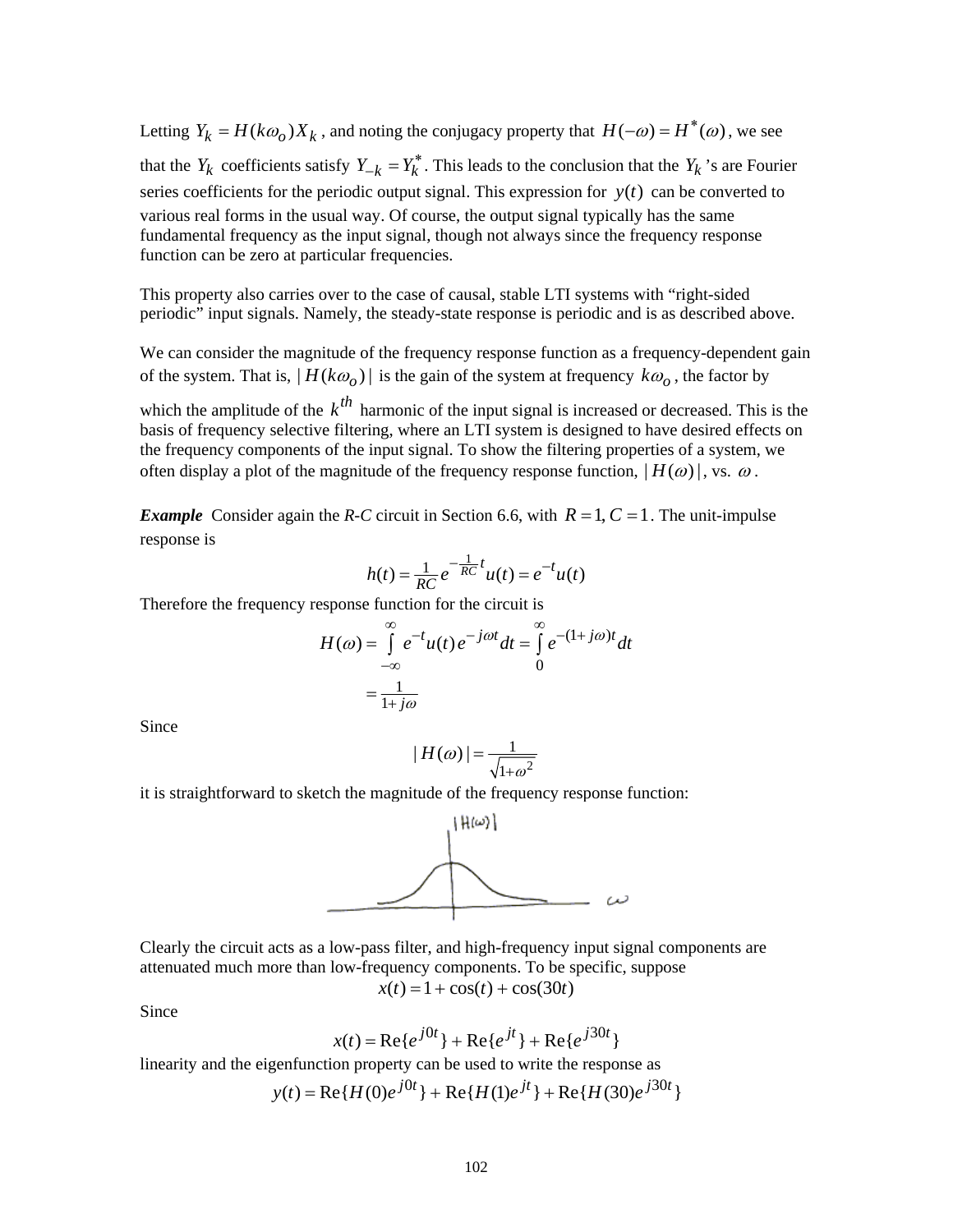Then the computations

$$
H(0) = 1, \quad H(1) = \frac{1}{\sqrt{2}} e^{-j\pi/4}, \quad H(30) \approx \frac{1}{30} e^{-j\pi/2}
$$

give

$$
y(t) \approx 1 + \frac{1}{\sqrt{2}} \cos(t - \pi/4) + \frac{1}{30} \cos(30t - \pi/2)
$$

#### **Exercises**

**1.** Compute the complex-form Fourier series coefficients and sketch the magnitude and phase spectra for

- (a) the signal  $x(t)$  that has fundamental period  $T_o = 1$ , with  $x(t) = e^{-t}$ ,  $0 \le t \le 1$ .
- (b) the signal  $x(t)$  shown below



(c) the signal

$$
x(t) = \sum_{k=-\infty}^{\infty} (-1)^k \delta(t - 2k)
$$

(d) the signal  $x(t)$  shown below



**2.** Suppose  $x(t)$  is periodic with fundamental period  $T<sub>o</sub>$  and complex-form Fourier series coefficients  $X_k$ . Show that

(a) if  $x(t)$  is odd,  $x(t) = -x(-t)$ , then  $X_k = -X_{-k}$  for all *k*.

(b) if  $x(t)$  is "half-wave odd,"  $x(t) = -x(t + T_0/2)$ , then  $X_k = 0$  for every even integer k. (c) if  $x(t)$  is even,  $x(t) = x(-t)$ , then  $X_k = X_{-k}$  for all k.

**3.** Suppose the signal  $x(t)$  has fundamental period  $T<sub>o</sub>$  and complex-form Fourier series coefficients  $X_k$ . Derive expressions for the complex-form Fourier series coefficients of the following signals in terms of  $X_k$ .

- (a)  $\hat{x}(t) = 2x(t-3)+1$
- (b)  $\hat{x}(t) = x(1-t)$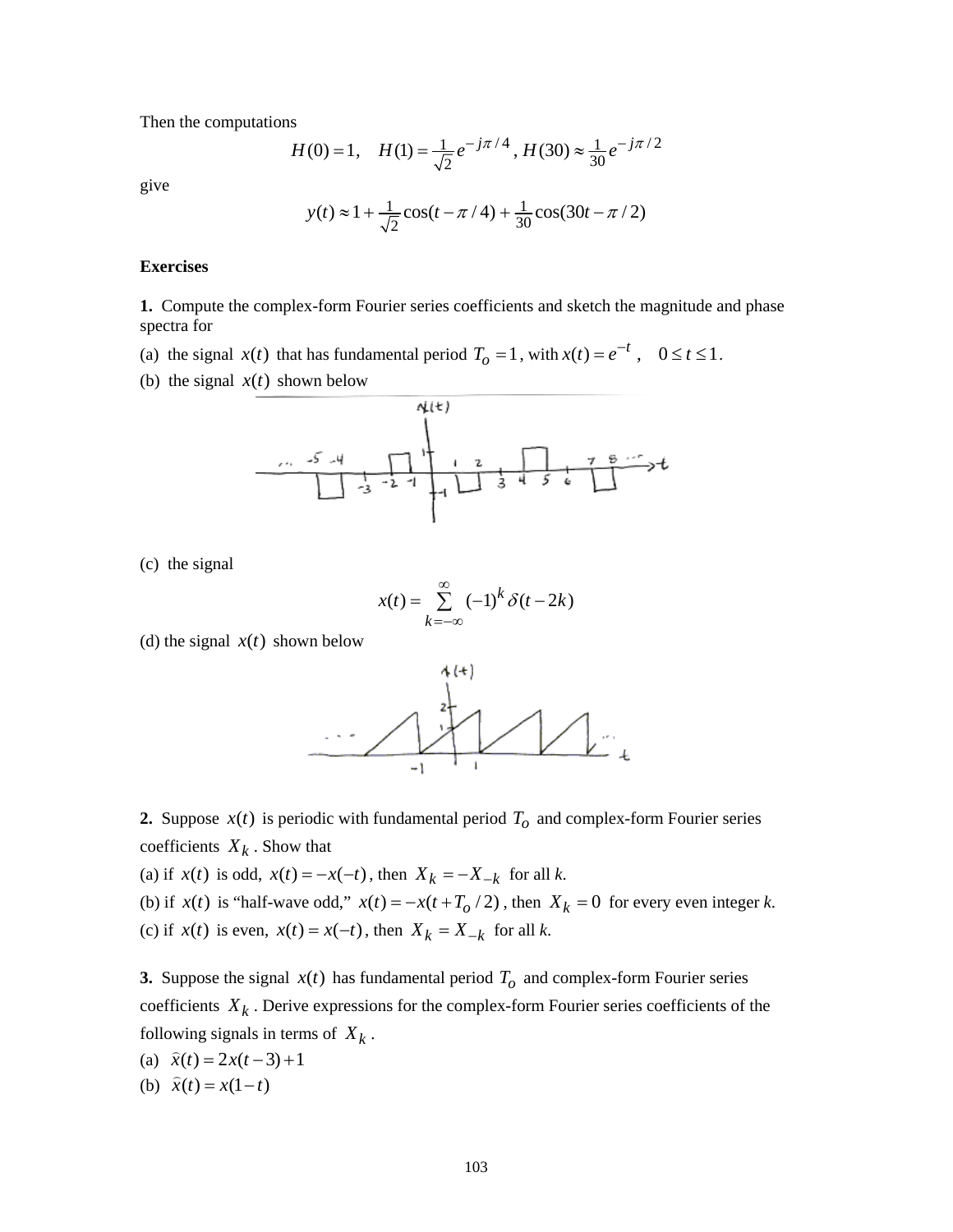- (c)  $\hat{x}(t) = \frac{d}{dt}x(t)$ *t*
- (d)  $\hat{x}(t) = \int x(\tau)$  $\widehat{x}(t) = \int x(\tau) d\tau$ −∞  $\hat{x}(t) = \int x(\tau) d\tau$  (What additional assumption is required on the Fourier series coefficients

of 
$$
x(t)
$$
?) *Hint:*  $\hat{X}_k = \frac{1}{T_o} \int_0^{T_o} \int_0^t x(\tau) d\tau e^{-jk\omega_0 t} dt$  and integration-by-parts can be used to write

this in a way that  $X_k$  can be recognized.

(e) 
$$
\hat{x}(t) = x(t + T_o / 2)
$$

**4.** Given the LTI system with unit-impulse response  $h(t) = e^{-4|t|}$ , compute the Fourier series representation for the response  $y(t)$  of the system to the input signal

(a) 
$$
x(t) = \sum_{n=-\infty}^{\infty} \delta(t-n)
$$
  
\n(b)  $x(t) = \sum_{n=-\infty}^{\infty} (-1)^n \delta(t-n)$ 

**5.** A continuous-time periodic signal  $x(t)$  has Fourier series coefficients

$$
X_k = \begin{cases} (6/ jk)e^{jk\pi/4}, & k = \pm 1, \pm 3 \\ 0, & else \end{cases}
$$

Compute and sketch the magnitude and phase spectra of the signal.

**6.** Answer, with justification, the following questions about the response of the stable LTI system with frequency response function

$$
H(\omega) = \frac{5}{3 + j\omega}
$$

(a) For a periodic input signal  $x(t)$  that has fundamental period  $T_0 = 2\pi$ , what harmonics will appear in the output signal  $y(t)$  with diminished magnitude? That is, what values of  $k$  yield  $|Y_k| < |X_k|$ ?

(b) For a periodic input signal that has fundamental period  $T<sub>o</sub> = \pi$ , what harmonics will appear in the output signal with diminished magnitude?

**7.** Answer, with justification, the following questions about the response of the LTI system that has impulse response  $h(t) = 25 t e^{-3t} u(t)$ .

(a) For a periodic input signal  $x(t)$  that has fundamental period  $T_0 = 2$ , what harmonics will appear in the output signal  $y(t)$  with diminished magnitude? That is, what values of *k* yield  $|Y_k| < |X_k|$ ?

(b) For a periodic input signal that has fundamental period  $T_0 = 4\pi$ , what harmonics will appear in the output signal with diminished magnitude?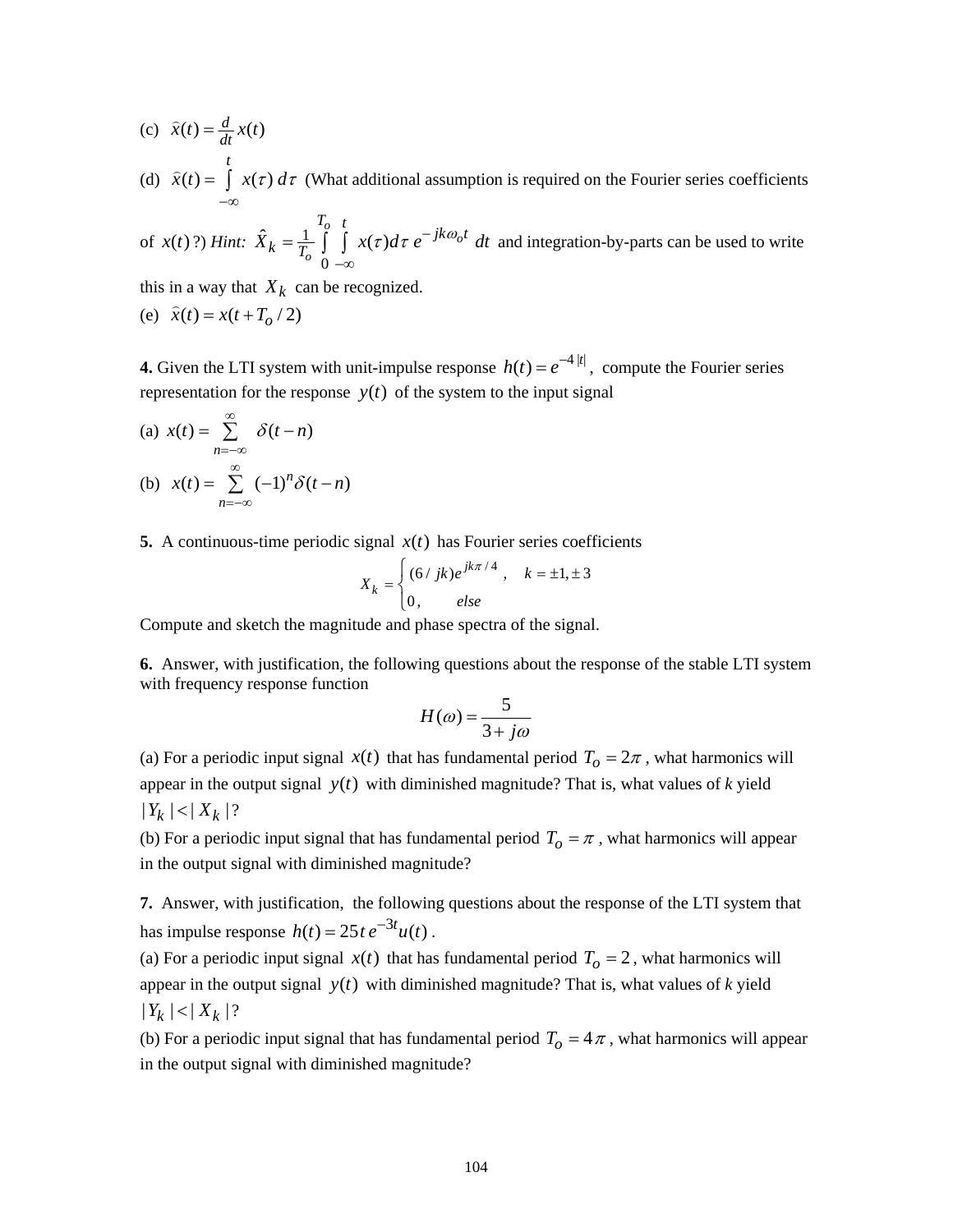**8.** Consider the LTI system that has impulse response  $h(t) = \delta(t) - e^{-2t}u(t)$ , and suppose the input signal is  $x(t) = 1 + 2\cos(t) + 3\cos(2t)$ . Compute the response  $y(t)$ .

**9.** Consider the LTI system that has impulse response  $h(t) = te^{-t}u(t) + 2e^{-t}u(t) - \delta(t)$ , and suppose the input signal is  $x(t) = 2 + 2\cos(t)$ . Compute the response  $y(t)$ .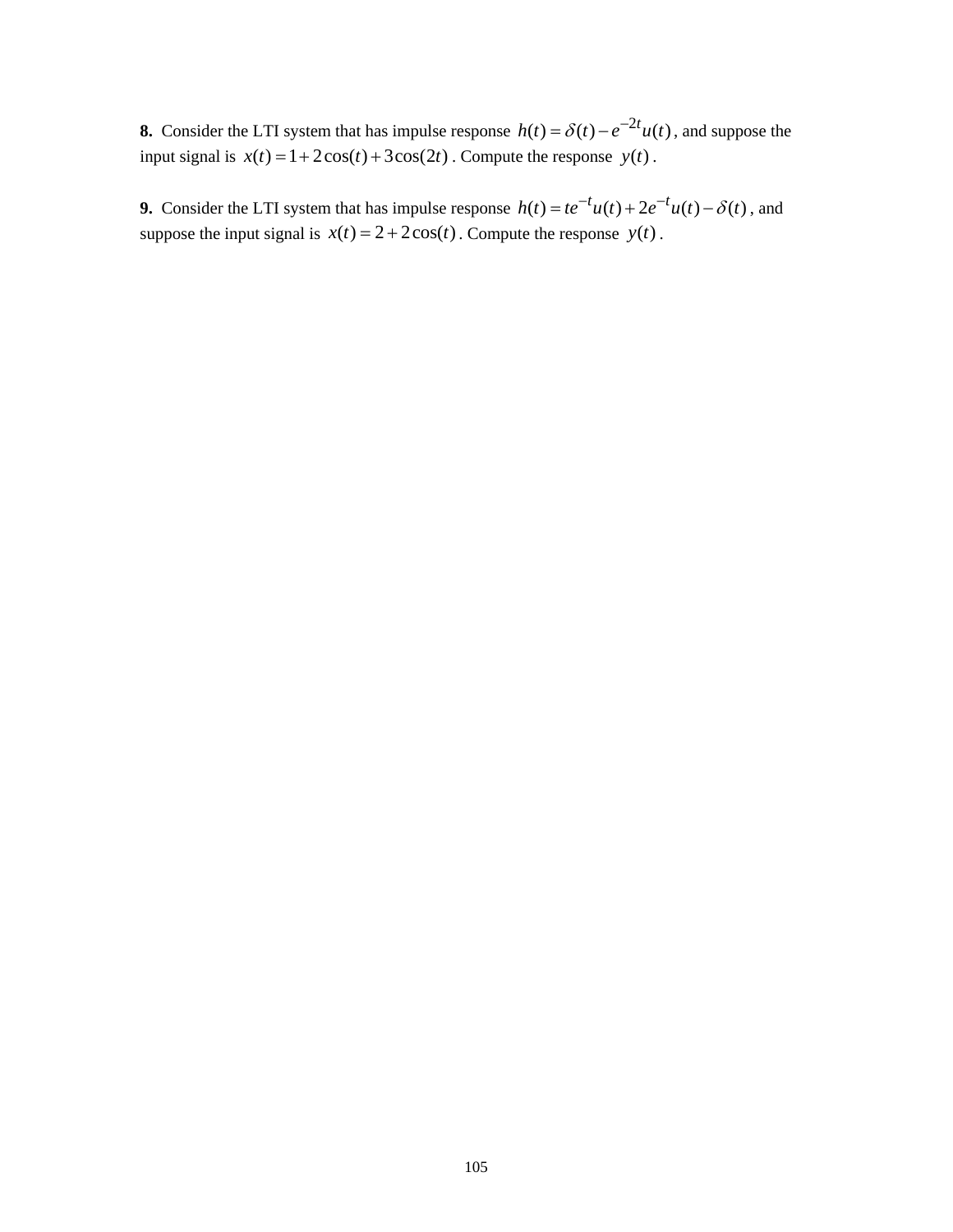#### **Notes for Signals and Systems**

## **9.1 Periodic DT Signal Representation (Fourier Series)**

Suppose  $x[n]$  is a real, periodic signal with fundamental period  $N<sub>o</sub>$  and, of course, fundamental frequency  $\omega_0 = 2\pi / N_o$ . We choose a basis set of  $N_o$  harmonically related discrete-time phasors, called the *discrete-time Fourier basis set*:

$$
\phi_k[n] = e^{jk\omega_0 n}
$$
,  $k = 0, 1, ..., N_0 - 1$ 

(Often these signals are written out in the form  $e^{jk\frac{2\pi}{N_o}n}$ , but we make use of the fundamental frequency to simplify the appearance of the exponent.)

This basis set has several properties:

• There are exactly  $N<sub>o</sub>$  distinct basis signals of this type (not an infinite number as in the continuous-time case) since

$$
\phi_{k+N_o}[n] = e^{j(k+N_o)\omega_o n} = e^{jk\omega_o n} e^{jN_o\omega_o n}
$$

$$
= \phi_k[n]
$$

• The basis set is self-conjugate. Of course,  $\phi_o[n]$  is real, and for any other *k* in the range, since  $e^{jN_o\omega_o} = e^{j2\pi} = 1$ ,

$$
\phi_k^*[n] = e^{-jk\omega_0 n} = e^{-jk\omega_0 n} e^{jN_0 \omega_0 n} = e^{j(N_0 - k)\omega_0 n}
$$

$$
= \phi_{N_0 - k}[n]
$$

• Each basis signal is periodic with period (not necessarily fundamental period)  $N<sub>o</sub>$ ,

$$
\phi_k[n+N_o] = e^{jk\omega_o(n+N_o)} = e^{jk\omega_o n} e^{jk2\pi}
$$

$$
= \phi_k[n]
$$

• The basis set is orthogonal over any range of length  $N<sub>o</sub>$  in *n*. To show this, consider the range  $r \le n \le r + N_o - 1$ , where *r* is any integer, and compute

$$
\sum_{n=r}^{r+N_o-1} \phi_k[n] \phi_m^*[n] = \sum_{n=r}^{r+N_o-1} e^{jk\omega_o n} e^{-jm\omega_o n}
$$

Changing the summation index from *n* to  $l = n - r$  gives

$$
\sum_{n=r}^{r+N_o-1} \phi_k[n] \phi_m^*[n] = \sum_{l=0}^{N_o-1} e^{jk\omega_o(l+r)} e^{-jm\omega_o(l+r)}
$$

$$
= e^{j(k-m)\omega_o r} \sum_{l=0}^{N_o-1} e^{j(k-m)\omega_o l}
$$

Next we apply the identity, which holds for any complex number  $\alpha$  ,

$$
\sum_{l=0}^{N_o-1} \alpha^l = \begin{cases} N_o, & \alpha = 1 \\ \frac{1-\alpha^{N_o}}{1-\alpha}, & \alpha \neq 1 \end{cases}
$$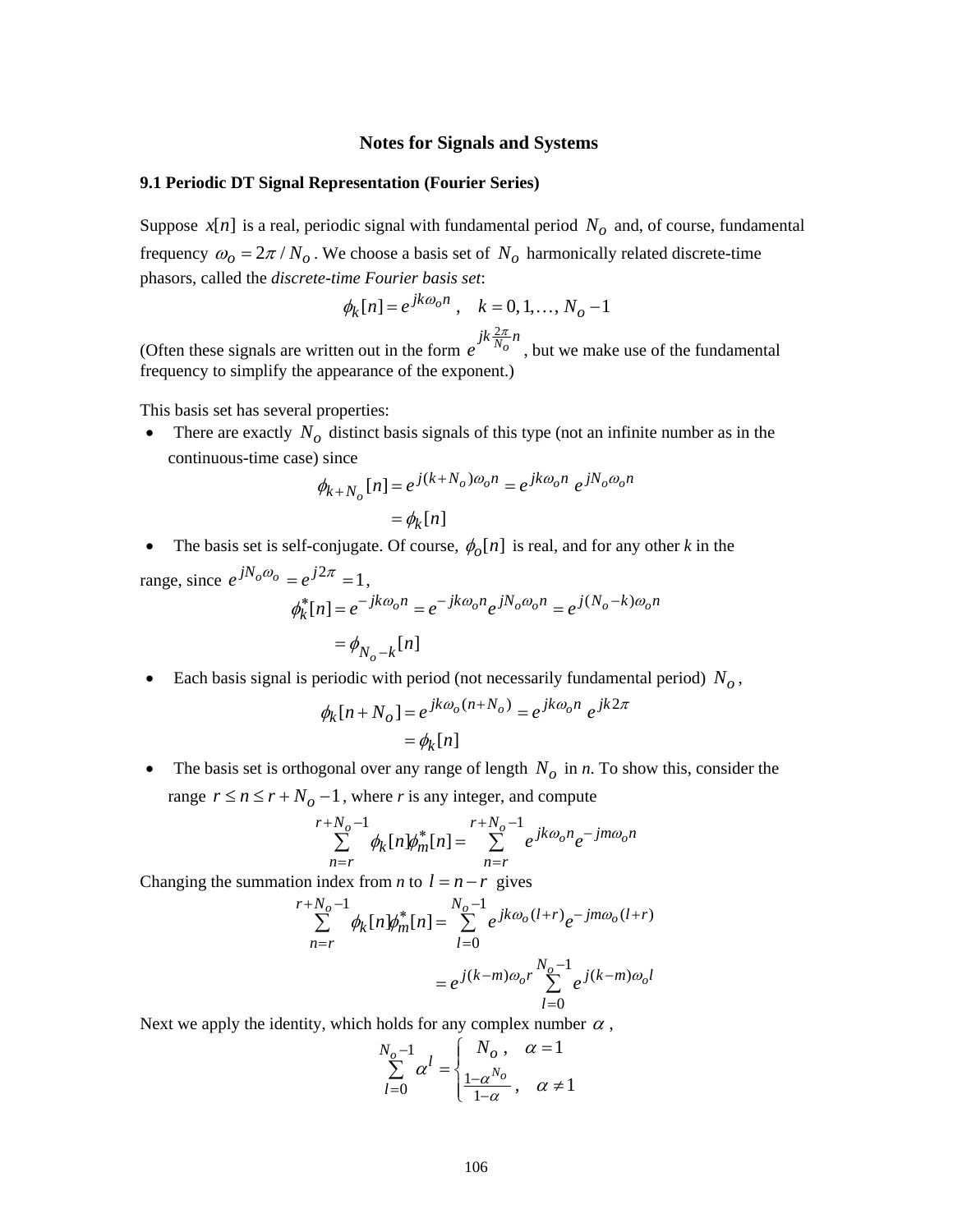to the summation to obtain

$$
\sum_{n=r}^{r+N_o-1} \phi_k[n] \phi_m^*[n] = e^{j(k-m)\omega_o r} \sum_{l=0}^{N_o-1} \left( e^{j(k-m)\omega_o} \right)^l
$$

$$
= \begin{cases} N_o, & k=m\\ e^{j(k-m)\omega_o r} \frac{1 - e^{j(k-m)\omega_o N_o}}{1 - e^{j(k-m)\omega_o}}, & k \neq m \end{cases}
$$

$$
= \begin{cases} N_o, & k=m\\ 0, & k \neq m \end{cases}
$$

Thus we have established orthogonality, and furthermore,

$$
\sum_{n=r}^{r+N_o-1} \phi_m[n] \phi_m^*[n] = N_o
$$

From these properties and the general formulas for minimum sum-squared-error representations in Section 7.4, we can conclude that to represent the  $N<sub>o</sub>$  − periodic, real signal *x*[*n*] with minimum sum squared error per period using the Fourier basis set, the coefficients are given by

$$
X_m = \frac{1}{N_o} \sum_{n=r}^{r+N_o-1} x[n] \phi_m^*[n] = \frac{1}{N_o} \sum_{n=r}^{r+N_o-1} x[n] e^{-jm\omega_0 n}
$$

Here *r* is any integer, and we again use the special notation  $X_m$  to denote the  $m^{th}$  Fourier series coefficient for the signal  $x[n]$ . Therefore the representation is written as

$$
x[n] \approx \sum_{m=0}^{N_o - 1} X_m e^{jm\omega_o n}
$$

where the approximation is in the sense of minimum sum-squared error. Of course it is important to immediately note that, in addition to the conjugacy relation

$$
\phi_m^*[n] = e^{-jm\omega_0 n} = e^{-jm\omega_0 n} e^{jN_0 \omega_0 n} = e^{-j(N_0 - m)\omega_0 n}
$$

$$
= \phi_{N_0 - m}[n]
$$

we have

$$
X_{m}^{*} = \frac{1}{N_o} \sum_{n=r}^{r+N_o-1} x[n] e^{jm\omega_0 n} = \frac{1}{N_o} \sum_{n=r}^{r+N_o-1} x[n] e^{jm\omega_0 n} e^{-jN_o\omega_0 n}
$$

$$
= \frac{1}{N_o} \sum_{n=r}^{r+N_o-1} x[n] e^{-j(N_o-m)\omega_0 n} = X_{N_o-m}
$$

Therefore the conjugate of every term  $X_{me}e^{jm\omega_0 n}$  is included as another term in the sum, and so the minimum sum-squared-error representation is real.

Next, before working examples, we will compute a surprising expression for the minimum value of the sum squared error per period. Begin by writing the representation as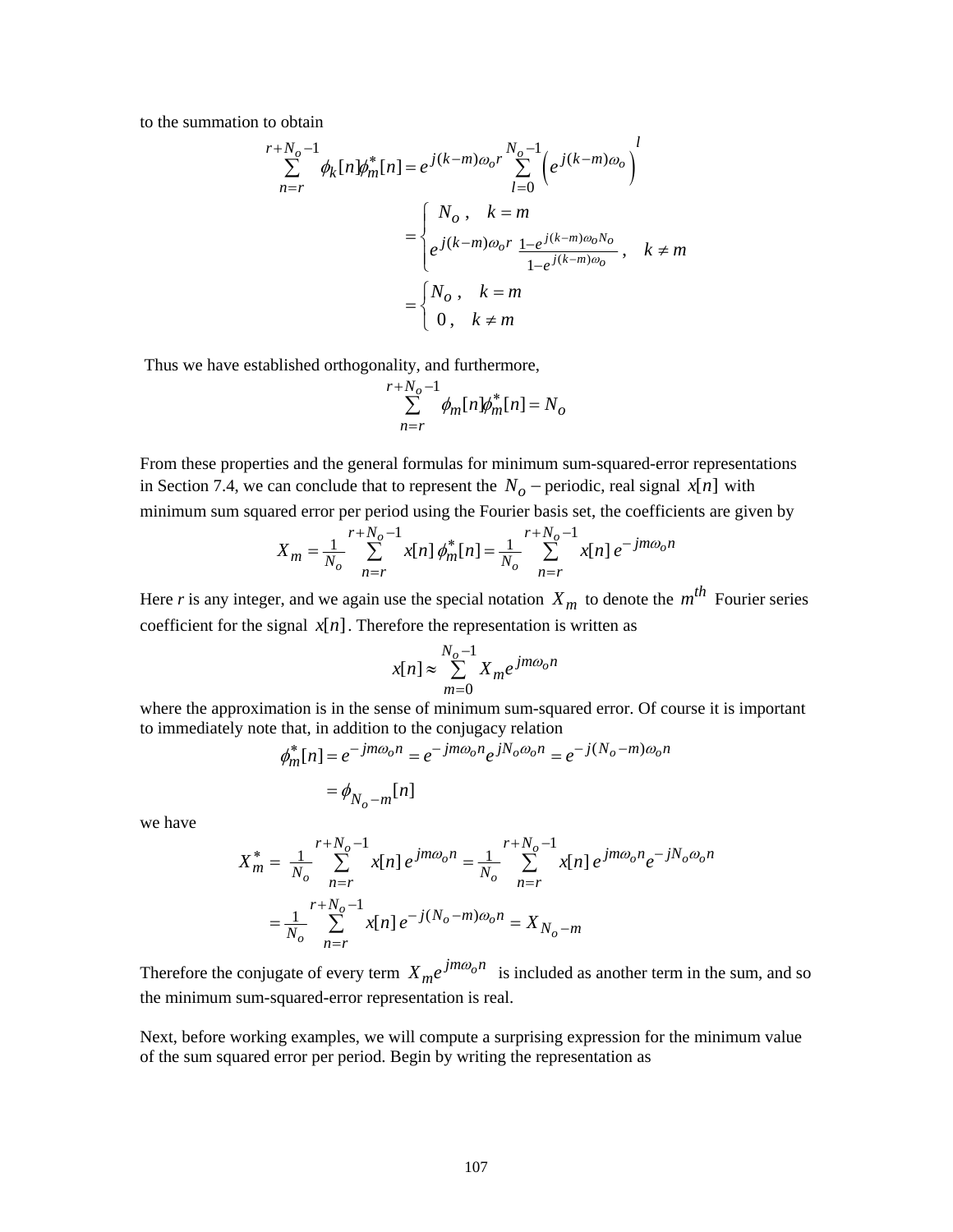$$
\sum_{m=0}^{N_o-1} X_m e^{jm\omega_o n} = \sum_{m=0}^{N_o-1} \left[ \frac{1}{N_o} \sum_{l=0}^{N_o-1} x[l] e^{-jm\omega_o l} \right] e^{jm\omega_o n}
$$

We can interchange the order of summation to write

$$
\sum_{m=0}^{N_o-1} X_m e^{jm\omega_0 n} = \sum_{l=0}^{N_o-1} \frac{1}{N_o} x[l] \sum_{m=0}^{N_o-1} e^{-jl\omega_0 m} e^{jn\omega_0 m}
$$

$$
= \frac{1}{N_o} \sum_{l=0}^{N_o-1} x[l] \sum_{m=0}^{N_o-1} \phi_l^* [m] \phi_n[m]
$$

But

$$
\sum_{m=0}^{N_o-1} \phi_l^* [m] \phi_n[m] = \begin{cases} 0, & n \neq l \\ N_o, & n = l \end{cases}
$$

by orthogonality, and thus

$$
\sum_{m=0}^{N_o-1} X_m e^{jm\omega_o n} = x[n]
$$

That is, the sum squared error per period is zero! This means that our approximate representation actually is an *exact* representation.

*Example* This example is almost too simple, and there is danger of confusion, but it illustrates the calculation of the discrete-time Fourier series. Consider

$$
x[n]=(-1)^n
$$

In this case,  $N_o = 2$ ,  $\omega_o = \pi$ , and the two basis signals are  $e^{j0\pi n} = 1$  and  $e^{j\pi n}$ , which of  $\lambda_c$  (  $1$ )<sup>*n*</sup>  $\Gamma$ <sub>1</sub> . To  $\Gamma$  . The fourier coefficients are given

course is 
$$
(-1)^n
$$
. The Fourier coefficients are given by

$$
X_0 = \frac{1}{2} \sum_{n=0}^{1} (-1)^n = 0
$$
  

$$
X_1 = \frac{1}{2} \sum_{n=0}^{1} (-1)^n e^{-j\pi n} = \frac{1 - e^{-j\pi}}{2} = 1
$$

Thus the Fourier series representation is

$$
x[n] = \sum_{m=0}^{1} X_m e^{jm\pi n} = \left[0 + e^{j\pi n}\right] = e^{j\pi n}
$$

Certainly this is no surprise.

*Example* Consider a periodic train of clumps of  $2N_1 + 1$  pulses of unit height repeating with fundamental period  $N<sub>o</sub>$ , as shown below.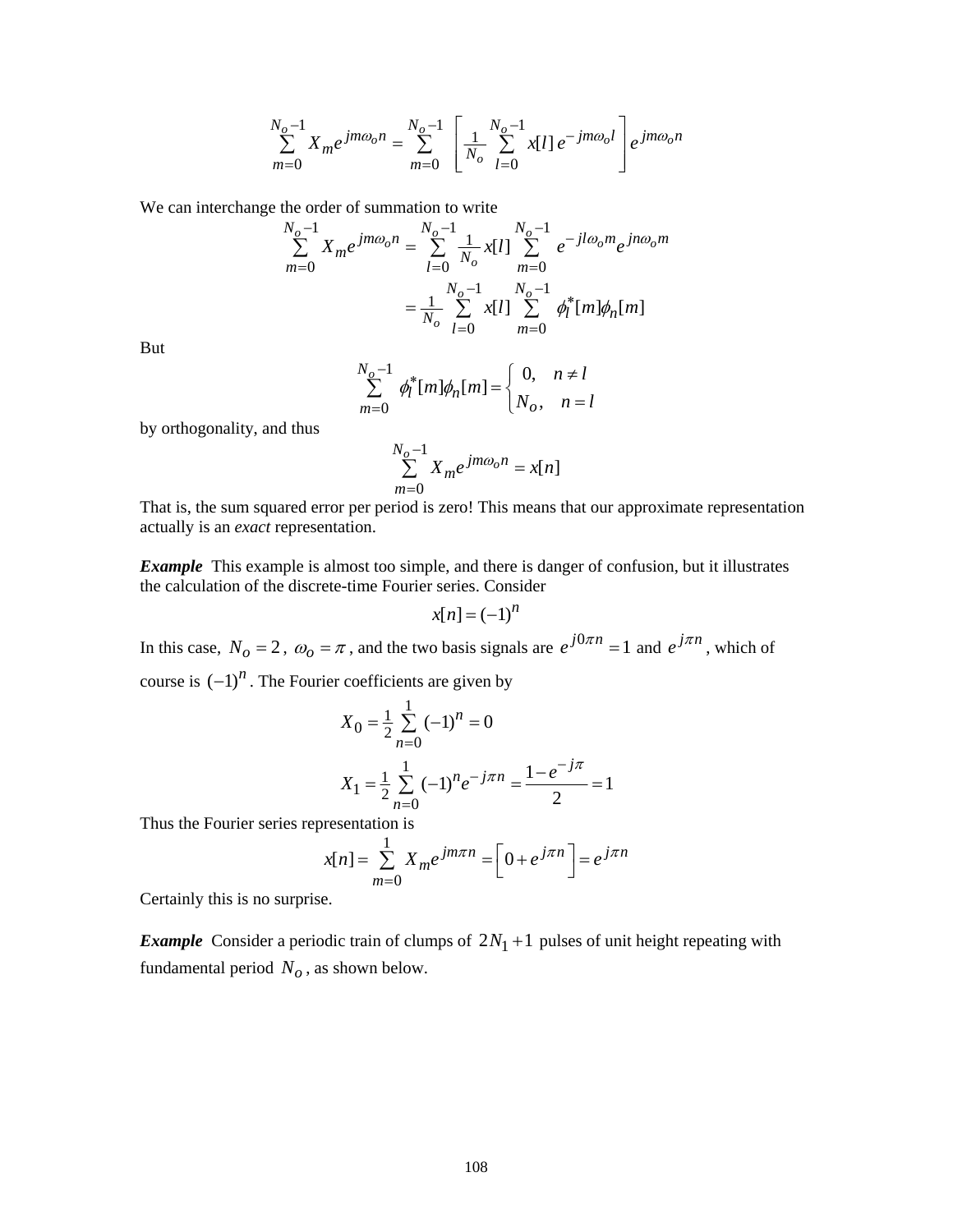$$
\frac{1}{\sqrt{2}}\begin{bmatrix} 1 & 1 \\ 1 & 1 \\ 1 & 1 \\ 1 & 1 \\ 1 & 1 \\ 1 & 1 \\ 1 & 1 \\ 1 & 1 \\ 1 & 1 \\ 1 & 1 \\ 1 & 1 \\ 1 & 1 \\ 1 & 1 \\ 1 & 1 \\ 1 & 1 \\ 1 & 1 \\ 1 & 1 \\ 1 & 1 \\ 1 & 1 \\ 1 & 1 \\ 1 & 1 \\ 1 & 1 \\ 1 & 1 \\ 1 & 1 \\ 1 & 1 \\ 1 & 1 \\ 1 & 1 \\ 1 & 1 \\ 1 & 1 \\ 1 & 1 \\ 1 & 1 \\ 1 & 1 \\ 1 & 1 \\ 1 & 1 \\ 1 & 1 \\ 1 & 1 \\ 1 & 1 \\ 1 & 1 \\ 1 & 1 \\ 1 & 1 \\ 1 & 1 \\ 1 & 1 \\ 1 & 1 \\ 1 & 1 \\ 1 & 1 \\ 1 & 1 \\ 1 & 1 \\ 1 & 1 \\ 1 & 1 \\ 1 & 1 \\ 1 & 1 \\ 1 & 1 \\ 1 & 1 \\ 1 & 1 \\ 1 & 1 \\ 1 & 1 \\ 1 & 1 \\ 1 & 1 \\ 1 & 1 \\ 1 & 1 \\ 1 & 1 \\ 1 & 1 \\ 1 & 1 \\ 1 & 1 \\ 1 & 1 \\ 1 & 1 \\ 1 & 1 \\ 1 & 1 \\ 1 & 1 \\ 1 & 1 \\ 1 & 1 \\ 1 & 1 \\ 1 & 1 \\ 1 & 1 \\ 1 & 1 \\ 1 & 1 \\ 1 & 1 \\ 1 & 1 \\ 1 & 1 \\ 1 & 1 \\ 1 & 1 \\ 1 & 1 \\ 1 & 1 \\ 1 & 1 \\ 1 & 1 \\ 1 & 1 \\ 1 & 1 \\ 1 & 1 \\ 1 & 1 \\ 1 & 1 \\ 1 & 1 \\ 1 & 1 \\ 1 & 1 \\ 1 & 1 \\ 1 & 1 \\ 1 & 1 \\ 1 & 1 \\ 1 & 1 \\ 1 & 1 \\ 1 & 1 \\ 1 & 1 \\ 1 & 1 \\ 1 & 1 \\ 1 & 1 \\ 1 & 1 \\ 1 & 1 \\ 1 & 1 \\ 1 & 1 \\ 1 & 1 \\ 1 & 1 \\ 1 & 1 \\ 1 & 1 \\ 1 & 1 \\ 1 & 1 \\ 1 & 1 \\ 1 & 1 \\ 1 & 1 \\ 1 & 1 \\ 1 & 1 \\ 1 & 1 \\ 1 & 1 \\ 1 & 1 \\ 1 & 1 \\ 1 & 1 \\
$$

The Fourier coefficients can be computed from

$$
X_m = \frac{1}{N_o} \sum_{n=-N_1}^{N_o - N_1 - 1} x[n] e^{-jm\omega_0 n} = \frac{1}{N_o} \sum_{n=-N_1}^{N_1} e^{-jm\omega_0 n}
$$

Clearly  $X_0 = (2N_1 + 1) / N_o$ , and for nonzero *m* we replace the summation index *n* by  $k = n + N_1$  to write

$$
X_m = \frac{1}{N_o} \sum_{k=0}^{2N_1} e^{-jm\omega_o(k - N_1)} = \frac{1}{N_o} e^{jm\omega_o N_1} \sum_{k=0}^{2N_1} e^{-jm\omega_o k}
$$

Recognizing the right-most summation to be of the form

$$
\sum_{k=0}^{2N_1} \left( e^{-jm\omega_o} \right)^k = \frac{1 - e^{-jm\omega_o(2N_1+1)}}{1 - e^{-jm\omega_o}}
$$

gives

$$
X_m = \frac{1}{N_o} e^{jm\omega_o N_1} \frac{1 - e^{-jm\omega_o (2N_1 + 1)}}{1 - e^{-jm\omega_o}}
$$
  
= 
$$
\frac{1}{N_o} \frac{e^{-jm\omega_o/2} (e^{jm\omega_o N_1} e^{jm\omega_o/2} - e^{-jm\omega_o N_1} e^{-jm\omega_o/2})}{e^{-jm\omega_o/2} (e^{jm\omega_o/2} - e^{-jm\omega_o/2})}
$$
  
= 
$$
\frac{1}{N_o} \frac{\sin(m\omega_o (N_1 + 1/2))}{\sin(m\omega_o/2)}
$$

(As usual, when a coefficient can be written in real form we continue computing until we obtain a real expression.) Now an easy calculation with L'Hospital's rule shows that this formula is valid for  $m = 0$  as well.

This expression of the Fourier coefficients is often written in terms of evaluations of an envelope function as

$$
X_m = \frac{1}{N_o} \frac{\sin[(2N_1 + 1)\omega/2]}{\sin(\omega/2)} \bigg|_{\omega = m\omega_0}
$$

and sometimes the ratio of sine functions is called the *aliased sinc*.

There are two important observations about the DTFS, the first of which is something we discussed previously:

*Remark 1* Since both  $x[n]$  and  $e^{-jm\omega_0 n}$ , for any *m*, are periodic sequences in *n* with period  $N<sub>o</sub>$ , we can compute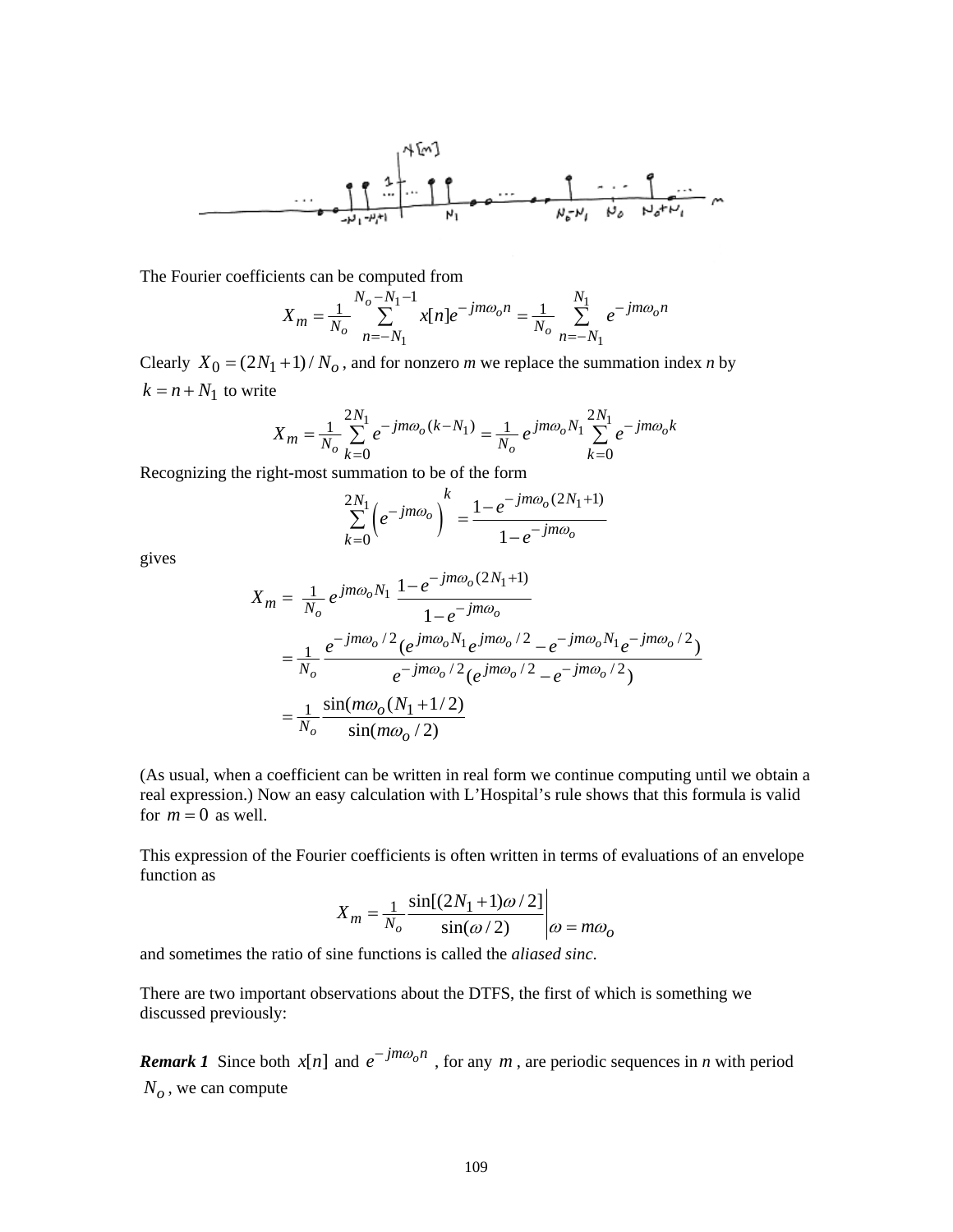$$
X_m = \frac{1}{N_o} \sum_{n=0}^{N_o - 1} x[n] e^{-jm\omega_0 n}
$$

by summing over any  $N<sub>o</sub>$  consecutive values of the index  $n$ , not necessarily the values from zero to  $N<sub>o</sub> - 1$ . This is often written as

$$
X_m = \frac{1}{N_o} \sum_{n = \langle N_o \rangle} x[n] e^{-jm\omega_o n}
$$

where the special angle brackets denote an index range of  $" N<sub>o</sub>$  consecutive values."

*Remark 2* The DTFS coefficients  $X_0, \ldots, X_{N_o-1}$  can be extended in either direction to form a sequence that repeats according to

$$
X_{m+N_o} = X_m , \text{ for all } m
$$

This follows from the calculation

$$
X_{m+N_o} = \frac{1}{N_o} \sum_{n=0}^{N_o - 1} x[n] e^{-j(m+N_o)\omega_o n}
$$
  
= 
$$
\frac{1}{N_o} \sum_{n=0}^{N_o - 1} x[n] e^{-jm\frac{2\pi}{N_o}n} e^{-j2\pi n}
$$
  
= 
$$
X_m
$$

A consequence is that, for any integer *k*,

$$
X_k e^{jk\omega_0 n} = X_{N_0 + k} e^{j(N_0 + k)\omega_0 n}
$$

Thus we can write

$$
x[n] = \sum_{m=0}^{N_o - 1} X_m e^{jm\omega_o n} = \sum_{m=} X_m e^{jm\omega_o n}
$$

where again the angle-bracket notation indicates a summation over  $N<sub>o</sub>$  consecutive values of the index *m*.

*Example* The signal  $x[n] = \frac{\sin(2\pi n/3)}{3}$  is periodic with fundamental period  $N_o = 3$ . We can calculate the DTFS coefficients as follows, though some details are omitted:

$$
X_0 = \frac{1}{3} \sum_{n=0}^{2} \sin(2\pi n/3) = 0
$$
  
\n
$$
X_1 = \frac{1}{3} \sum_{n=0}^{2} \sin(2\pi n/3) e^{-j\frac{2\pi}{3}n} = \frac{1}{2j}
$$
  
\n
$$
X_2 = \frac{1}{3} \sum_{n=0}^{2} \sin(2\pi n/3) e^{-j2\frac{2\pi}{3}n} = \frac{-1}{2j}
$$

However, there is a shortcut available. Simply write

$$
\sin(2\pi n/3) = \frac{1}{2j} e^{j\frac{2\pi}{3}n} - \frac{1}{2j} e^{-j\frac{2\pi}{3}n}
$$

and compare this to the expression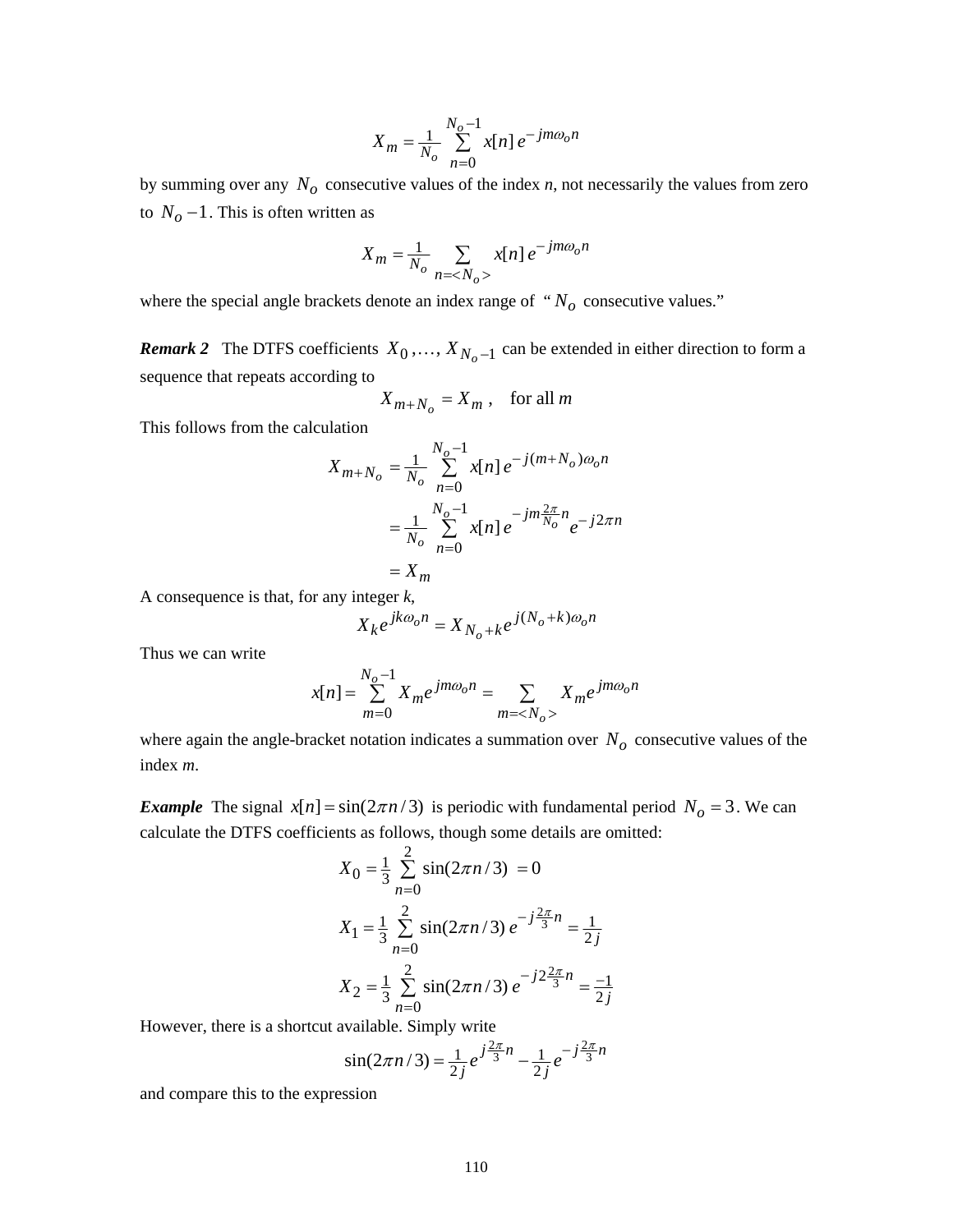$$
x[n] = \sum_{m=<3>} X_m e^{jm\frac{2\pi}{3}n}
$$

Choosing the index range  $<$  3 > = -1, 0, 1 we see that

$$
X_{-1} = \frac{-1}{2j}, X_0 = 0, X_1 = \frac{1}{2j}
$$

These two results can be reconciled by noting that  $X_2 = X_{-1+3} = X_{-1}$ . Indeed, the discrete-time phasor corresponding to the coefficient  $X_2$  is  $e^{j2\frac{2\pi}{3}n}$  and this is identical to the phasor  $e^{-j\frac{2\pi}{3}n}$ corresponding to  $X_{-1}$ , as is easily verified.

The first applet in the demonstration linked below permits you to explore the DTFS for signals with period 5. Select the "Input  $x[n]$ " option and set the speed to "slow." Then you can sketch in a signal and "play" the DTFS frequency components. Other options permit you to enter the coefficients in the DTFS or enter the magnitude and phase spectra, and these will be useful in Section 9.2. (You will need to use MSIE 5.5+ with the MathPlayer plugin to use this link. See the main demonstrations page for other versions of the applet.)

### [Discrete-Time Fourier Series](http://www.jhu.edu/~signals/dtfs-mathml4/newindex.htm)

### **9.2 Spectra of DT Signals**

For a real, periodic, DT signal  $x[n]$ , the frequency content of the signal is revealed by the coefficients in the DTFS expression

$$
x[n] = \sum_{m = \langle N_o \rangle} X_m e^{jm\omega_o n}
$$

The following graphical displays of these coefficients define various *spectra* of  $x[n]$ .

The *magnitude spectrum* of  $x[n]$  is a line plot of  $|X_m|$  vs the index *m*, or vs  $m\omega$ <sup>0</sup> on a frequency axis. The *phase spectrum* of  $x[n]$  is a similar plot of  $\angle X_m$ , usually on an angular range from  $-\pi$  to  $\pi$ . Finally, when the DTFS coefficients are all real, the *amplitude spectrum* of  $x[n]$  is simply a plot of the coefficients  $X_m$ .

*Example* In Section 9.1 we computed the DTFS coefficients of  $x[n] = (-1)^n$  as  $X_0 = 0$ ,  $X_1 = 1$ , and  $X_{k+2} = X_k$ , for other values of k. In this case the amplitude spectrum of the signal is simply



or, in terms of a frequency axis, since  $\omega_0 = \pi$ ,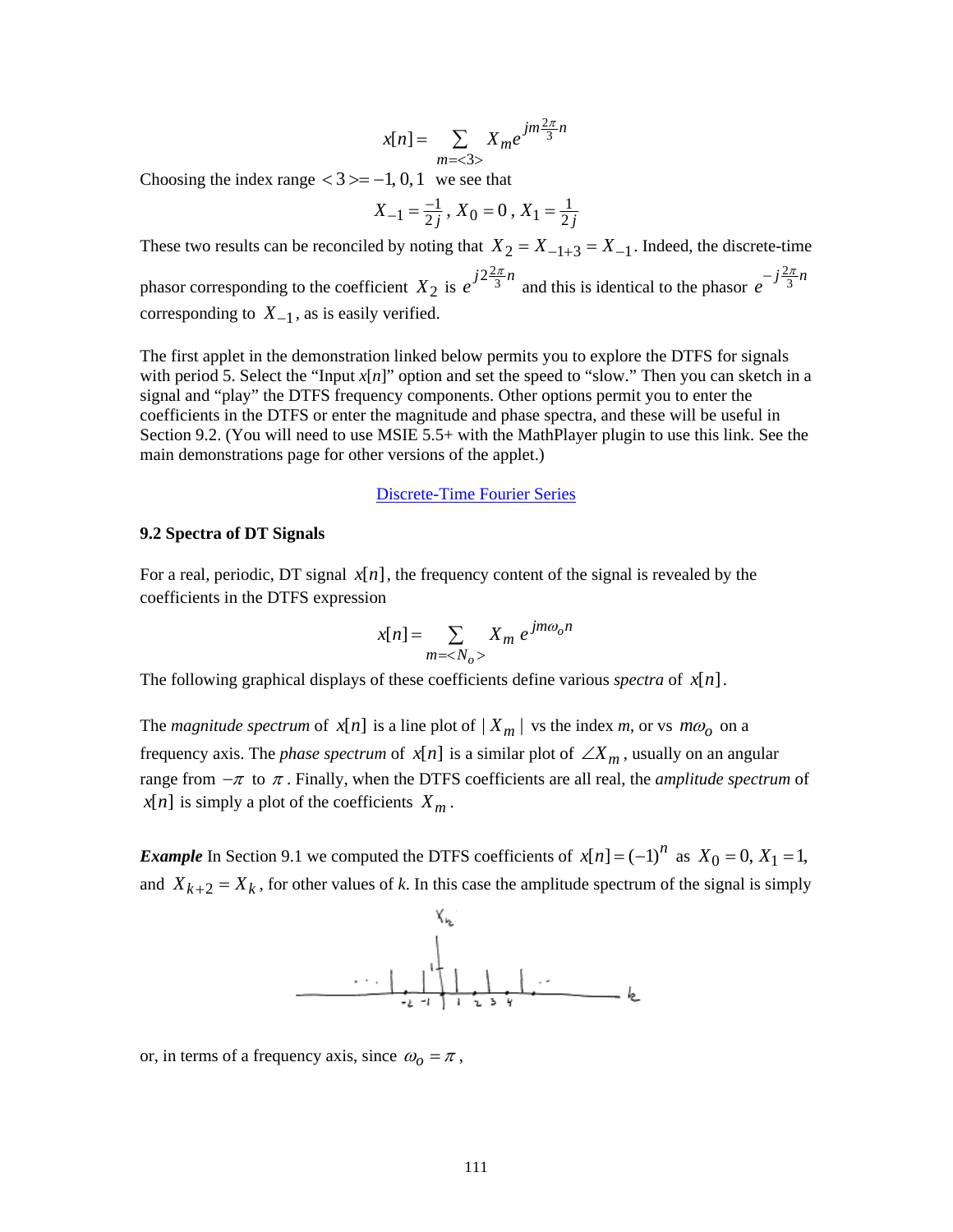

Since  $\pi$  corresponds to the highest frequency in discrete time, we note the obvious fact that  $x[n]$ is a high-frequency signal. Finally, for this simple case, the magnitude spectrum is identical to the amplitude spectrum, and the phase spectrum is zero.

*Example* The second example in Section 9.1, a periodic train of width  $2N_1 + 1$  clumps of unitheight lollypops, is considerably more complicated, though again the DTFS coefficients are real. Choosing  $N_1 = 2$ ,  $N_0 = 10$ , the coefficients are given as an evaluation of an *aliased sinc* envelop by

$$
X_m = \frac{1}{10} \frac{\sin(5\omega/2)}{\sin(\omega/2)}\bigg|_{\omega = m\pi/5}
$$

The envelope function is zero when  $5\omega/2 = k\pi$ , for nonzero integer *k*, that is, for  $\omega = 2k\pi/5$ . Sketching this envelope function yields the amplitude spectrum shown below.



Correspondingly, the magnitude and phase spectra are shown below.



While there is some high-frequency content in  $x[n]$ , in particular the component at frequency  $\pi$ , there is more low-frequency content as indicated by the components near the frequencies zero and  $2\pi$ . Finally, it should be noted that these spectra repeat outside the frequency ranges shown.

To explore the notion of spectra in more detail, consult the demonstration *Discrete-Time Fourier Series* linked at the end of Section 9.1.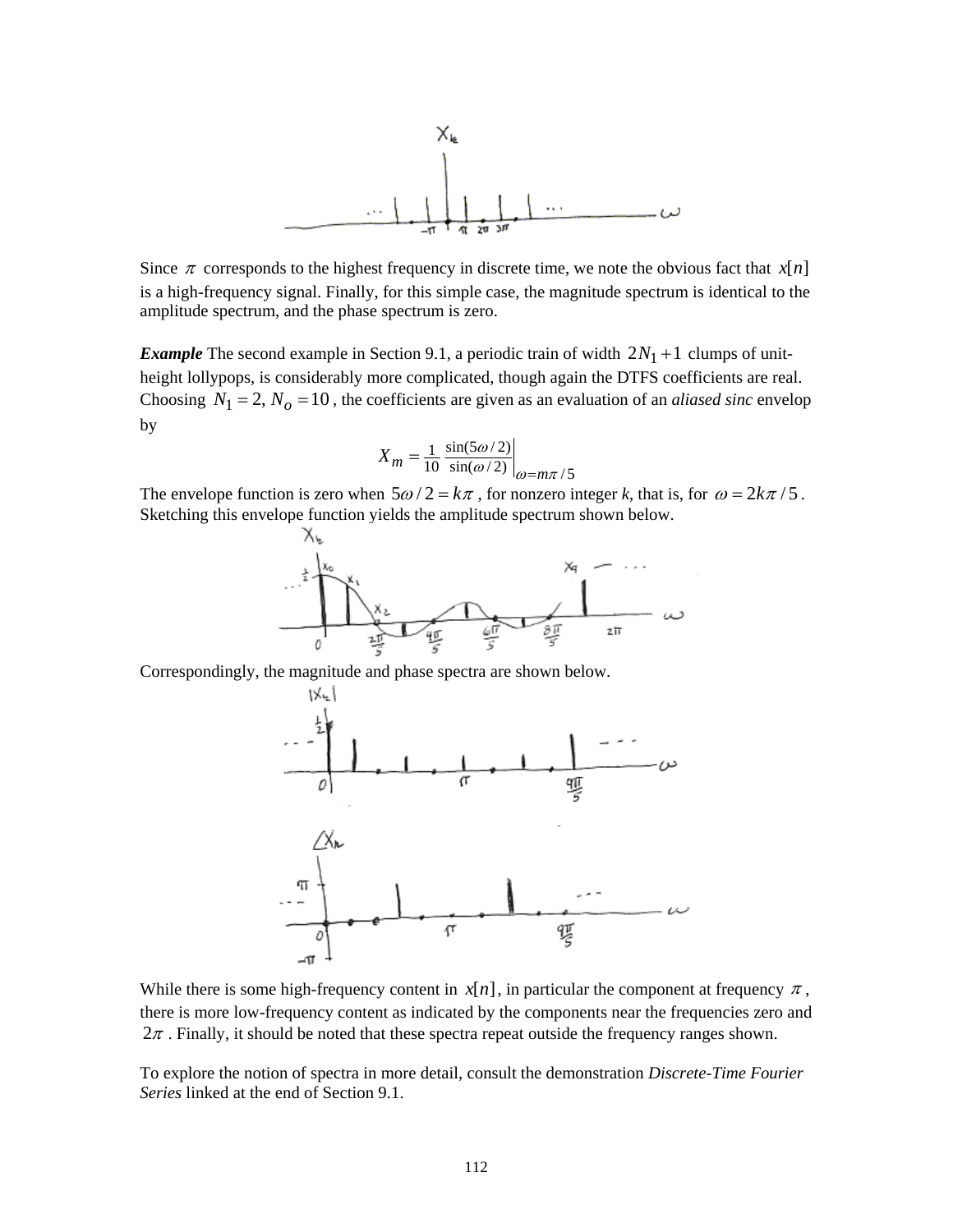### **9.3 Operations on Signals**

Discrete-time, periodic signals are completely determined by the fundamental frequency, <sup>ω</sup>*o* , or fundamental period,  $N<sub>o</sub>$ , and any  $N<sub>o</sub>$  consecutive Fourier coefficients, say,  $X_0, X_1, \ldots, X_{N_o-1}$ . Thus the signal is described in terms of its frequency content. This raises

the possibility of interpreting various time-domain operations on signals as operations on the frequency-domain description. However, rather than give a lengthy treatment of this issue, we will simply discuss a few examples.

*Example 1* Given a signal

$$
x[n] = \sum_{k=} X_k e^{jk\omega_o n}
$$

suppose a new signal is obtained by the index shift

$$
\widehat{x}[n] = x[n - n_o]
$$

where  $n<sub>o</sub>$  is a fixed integer. Clearly a shift does not change periodicity, or the fundamental period, or fundamental frequency. Therefore we can compute the Fourier coefficients for  $\hat{x}[n]$ from the standard formula:

$$
\hat{X}_k = \frac{1}{N_o} \sum_{n = \langle N_o \rangle} \hat{x}[n] e^{-jk\omega_0 n} = \frac{1}{N_o} \sum_{n = \langle N_o \rangle} x[n - n_o] e^{-jk\omega_0 n}
$$

Changing the summation index from *n* to  $m = n - n<sub>o</sub>$ ,

$$
\hat{X}_k = \frac{1}{N_o} \sum_{m = \langle N_o \rangle} x[m] e^{-jk\omega_o(m+n_o)} = e^{-jk\omega_o n_o} \frac{1}{N_o} \sum_{n = \langle N_o \rangle} x[n] e^{-jk\omega_o m}
$$

$$
= e^{-jk\omega_o n_o} X_k
$$

Notice that the magnitude spectrum of the signal is unchanged by time shift, since, regardless of the integer value of *k*,

$$
\left| \hat{X}_k \right| = \left| e^{-jk\omega_o N_o} \right| \left| X_k \right| = \left| X_k \right|
$$

In simple cases, such as time-index shift, it is possible to ascertain the effect of the operation on the Fourier coefficients by inspection of the representation. Indeed, with  $x[n]$  as given above, it is clear that

$$
\hat{x}[n] = x[n - n_o] = \sum_{k = \langle N_o \rangle} X_k e^{jk\omega_o(n - n_o)} = \sum_{k = \langle N_o \rangle} e^{-jk\omega_o n_o} X_k e^{jk\omega_o n}
$$

and we simply recognize the form of the expression and the corresponding Fourier coefficients  $\hat{X}_k$  .

*Example 2* Suppose  $\hat{x}[n] = x[-n]$ . Again, the fundamental frequency does not change, and the Fourier coefficients for  $\hat{x}[n]$  are given by

$$
\hat{X}_k = \frac{1}{N_o} \sum_{n = \langle N_o \rangle} \hat{x}[n] e^{-jk\omega_0 n} = \frac{1}{N_o} \sum_{n = \langle N_o \rangle} x[-n] e^{-jk\omega_0 n}
$$

Changing the summation index to  $m = -n$  gives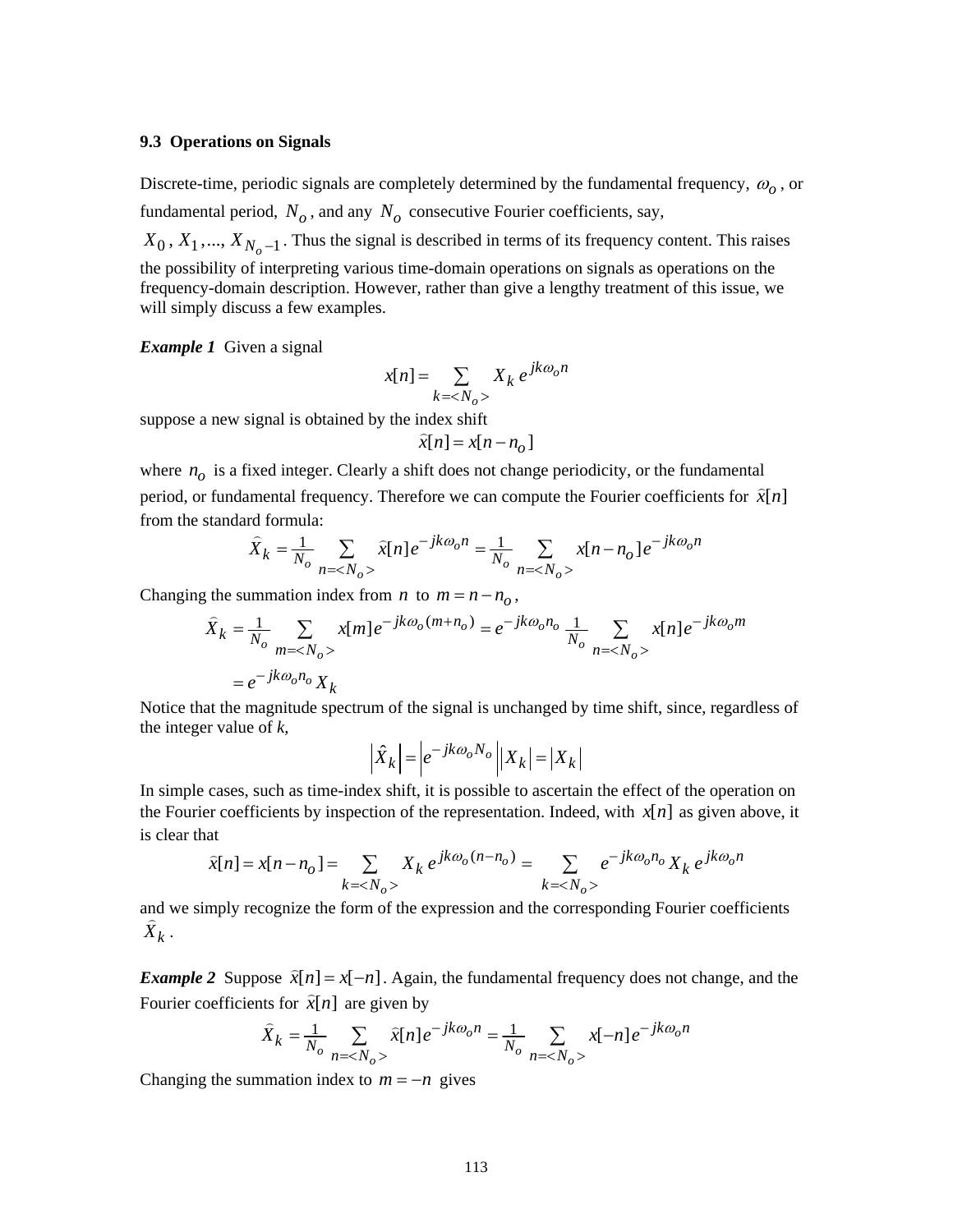$$
\hat{X}_k = \frac{1}{N_o} \sum_{m = \langle N_o \rangle} x[m] e^{-jk\omega_o(-m)} = \frac{1}{N_o} \sum_{m = \langle N_o \rangle} x[m] e^{-j(-k)\omega_o n}
$$

$$
= X_{-k}
$$

This conclusion also could be reached by inspection of the representation.

Further discussion of operations on discrete-time signals can be found in the demonstration [DTFS Properties](http://www.jhu.edu/~signals/dtfsproperties2/indexdtfsprops2.htm)

### **9.4 DT LTI Frequency Response and Filtering**

For a stable DT LTI system with periodic input signal, the DTFS and the eigenfunction property provide a way to compute and interpret the response. If the unit-pulse response of the system is  $h[n]$ , we define the *frequency response function* of the system as

$$
H(\omega) = \sum_{n=-\infty}^{\infty} h[n] e^{-j\omega n}
$$

This is a slight change in notation from Section 5.5 in that we show frequency as a variable. Note also that

$$
H(\omega + 2\pi) = \sum_{n=-\infty}^{\infty} h[n]e^{-j(\omega + 2\pi)n}
$$

$$
= H(\omega)
$$

so in discrete time the frequency response function repeats every  $2\pi$  radians in frequency.

If the input signal  $x[n]$  is periodic, with fundamental period  $N<sub>o</sub>$  and corresponding fundamental frequency  $\omega$ <sub>o</sub>, we can write

$$
x[n] = \sum_{k=} X_k e^{jk\omega_o n}
$$

and the eigenfunction property gives

$$
y[n] = \sum_{k = \langle N_o \rangle} H(k\omega_o) X_k e^{jk\omega_o n}
$$

Thus the frequency response function of the system describes the effect of the system on various frequency components of the input signal. To display this effect, plots of  $|H(\omega)|$  and  $\angle H(\omega)$ vs  $\omega$  can be given. Since these functions repeat with period  $2\pi$ , we often show the plots for only this range, for example, for  $-\pi < \omega \leq \pi$ .

*Example* Suppose an LTI system has the unit pulse response

$$
h[n] = \frac{1}{2}\delta[n] + \frac{1}{2}\delta[n-1]
$$

Obviously the system is stable, and the frequency response function is

$$
H(\omega) = \frac{1}{2} + \frac{1}{2}e^{-j\omega} = e^{-j\omega/2}\cos(\omega/2)
$$

The response of the system to an input of frequency  $\omega_0$ , for example,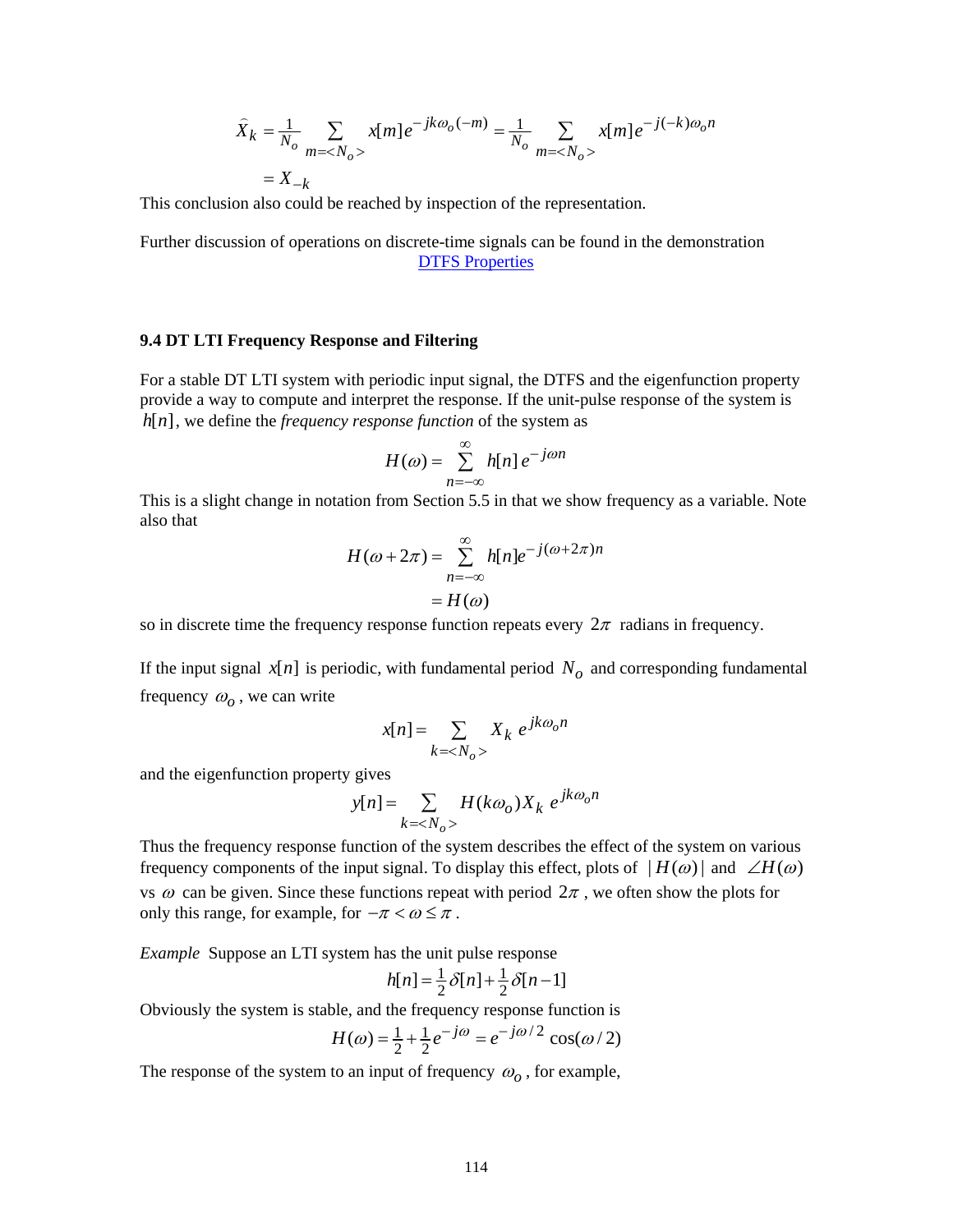$$
x[n] = \cos(\omega_o n) = \text{Re}\left\{e^{j\omega_o n}\right\}
$$

is given by a now-standard calculation using the eigenfunction property:

$$
y[n] = \text{Re}\left\{H(\omega_o)e^{j\omega_o n}\right\} = |H(\omega_o)|\cos(\omega_o n + \angle H(\omega_o))
$$

In this case,

$$
|H(\omega)| = \cos(\omega/2), \quad -\pi < \omega \le \pi
$$

and from the plot below we see that the system is a low-pass filter.



*Example* Suppose an LTI system is described by the difference equation  $y[n] + ay[n-1] = bx[n]$ 

where, to guarantee stability, we assume  $|a|$  < 1. Then

$$
h[n] = (-a)^n bu[n]
$$

and the frequency response function is

$$
H(\omega) = \sum_{n=-\infty}^{\infty} (-a)^n b u[n] e^{-j\omega n} = b \sum_{n=0}^{\infty} (-a)^n e^{-j\omega n}
$$

$$
= \frac{b}{1 + ae^{-j\omega}}
$$

In this case,

$$
|H(\omega)| = \frac{|b|}{|1 + ae^{-j\omega}|} = \frac{|b|}{\sqrt{(1 + ae^{-j\omega})(1 + ae^{j\omega})}} = \frac{|b|}{\sqrt{1 + 2a\cos(\omega) + a^2}}
$$

If  $0 < a < 1$  and  $b = 1$ , then the magnitude of the frequency response is shown below, and this system is a high-pass filter.



### **Exercises**

**1.** Compute the discrete-time Fourier series coefficients for the signals below and sketch the magnitude and phase spectra...  $rac{1}{\cos(\pi n/3)}$ 

(a) 
$$
x[n] = 1 + \cos(\pi n/3)
$$
  
(b)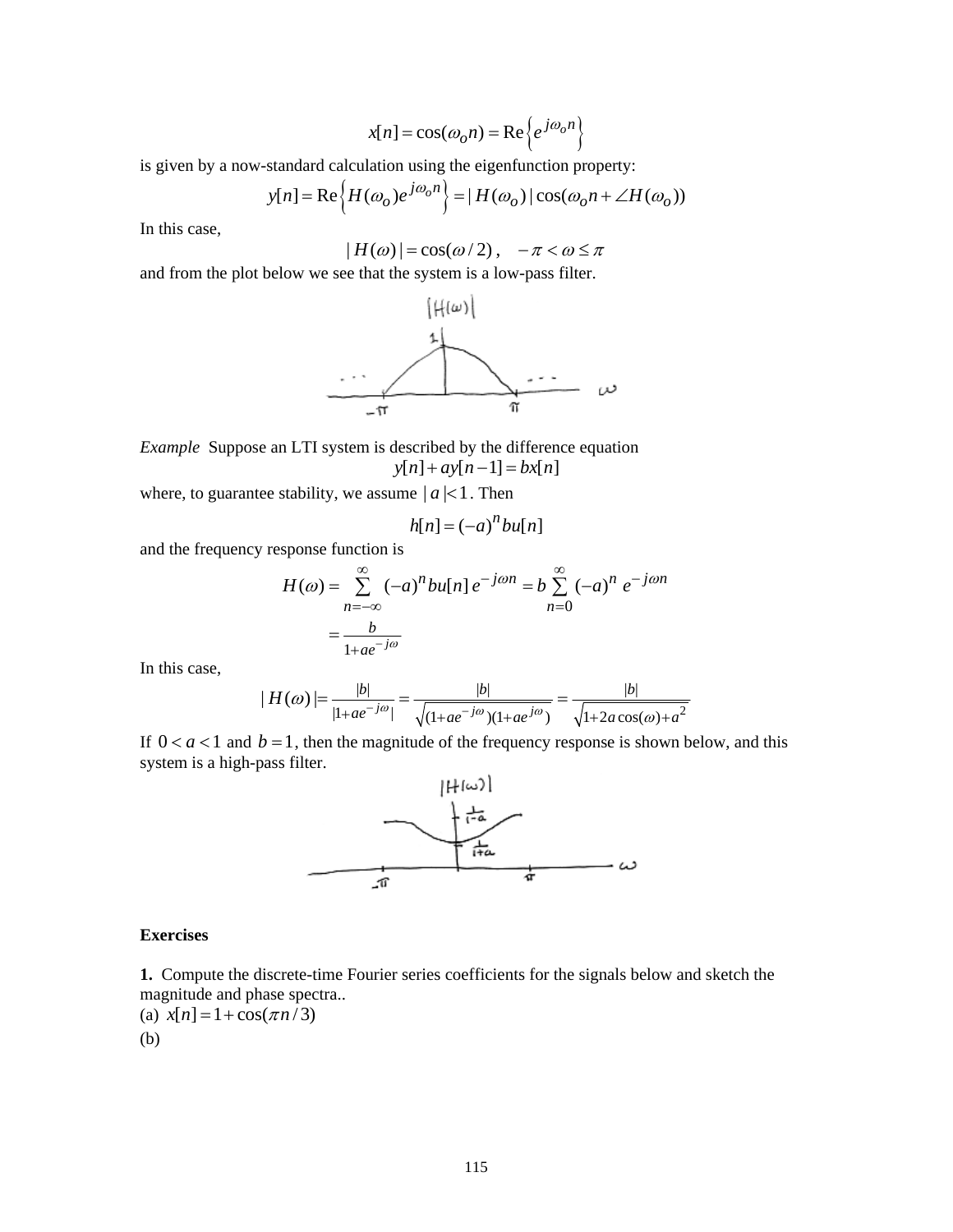

(d) 
$$
x[n] = \sum_{k=-\infty}^{\infty} \delta(n-4k-1)
$$

**2.** For the sets of DTFS coefficients given below, determine the corresponding real, periodic signal  $x[n]$ .

(a) 
$$
X_k = \begin{cases} 1/2, & k \text{ even} \\ -1/2, & k \text{ odd} \end{cases}
$$
,  $\omega_0 = \pi$   
\n(b)  $X_k = 1/2$ , for all  $k$ ,  $\omega_0 = \pi$   
\n(c)  $X_0 = -1, X_1 = 0, X_2 = 1, X_3 = -2, X_4 = 1, X_5 = 0, X_{k+6} = X_k, \omega_0 = \pi/3$ 

**3.** Suppose  $x[n]$  is periodic with *even* fundamental period  $N_o$  and DTFS coefficients  $X_k$ . If *x*[*n*] also satisfies  $x[n] = -x[n + N_0/2]$ , for all *n*, show that  $X_k = 0$  if *k* is even.

**4.** Given the fundamental period  $N<sub>o</sub>$  and the magnitude and phase spectra as shown for a real, discrete-time signal, what is the signal? (a)  $N_o = 5$ 



**5.** If  $x[n]$  has fundamental period  $N<sub>o</sub>$ , an even integer, and discrete-time Fourier series coefficients  $X_k$ , what are the Fourier series coefficients for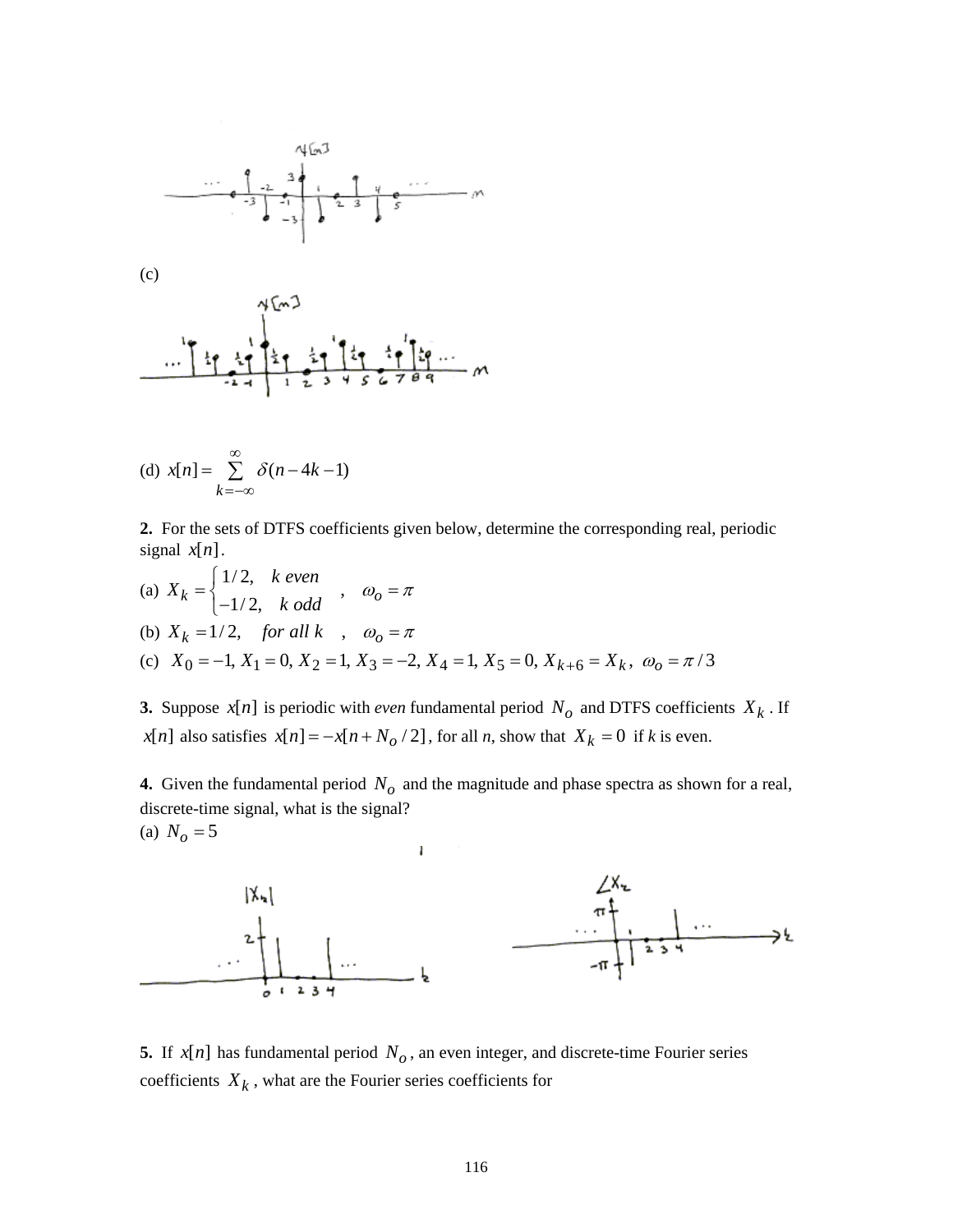(a)  $\hat{x}[n] = x[n + N_o / 2]$ 

(b)  $\hat{x}[n] = (-1)^n x[n]$  (Assume that  $\hat{N}_o = N_o$  and give an example to show why this assumption is needed.)

**6.** For the LTI systems specified below, sketch the magnitude of the frequency response function and determine if the system is a low-pass or high-pass filter.

(a) 
$$
h[n] = \frac{1}{2} \delta[n] - \frac{1}{2} \delta[n-1]
$$

- (b)  $h[n] = \delta[n] (\frac{1}{2})^n u[n]$
- (c)  $h[n] = (1/2)^n u[n]$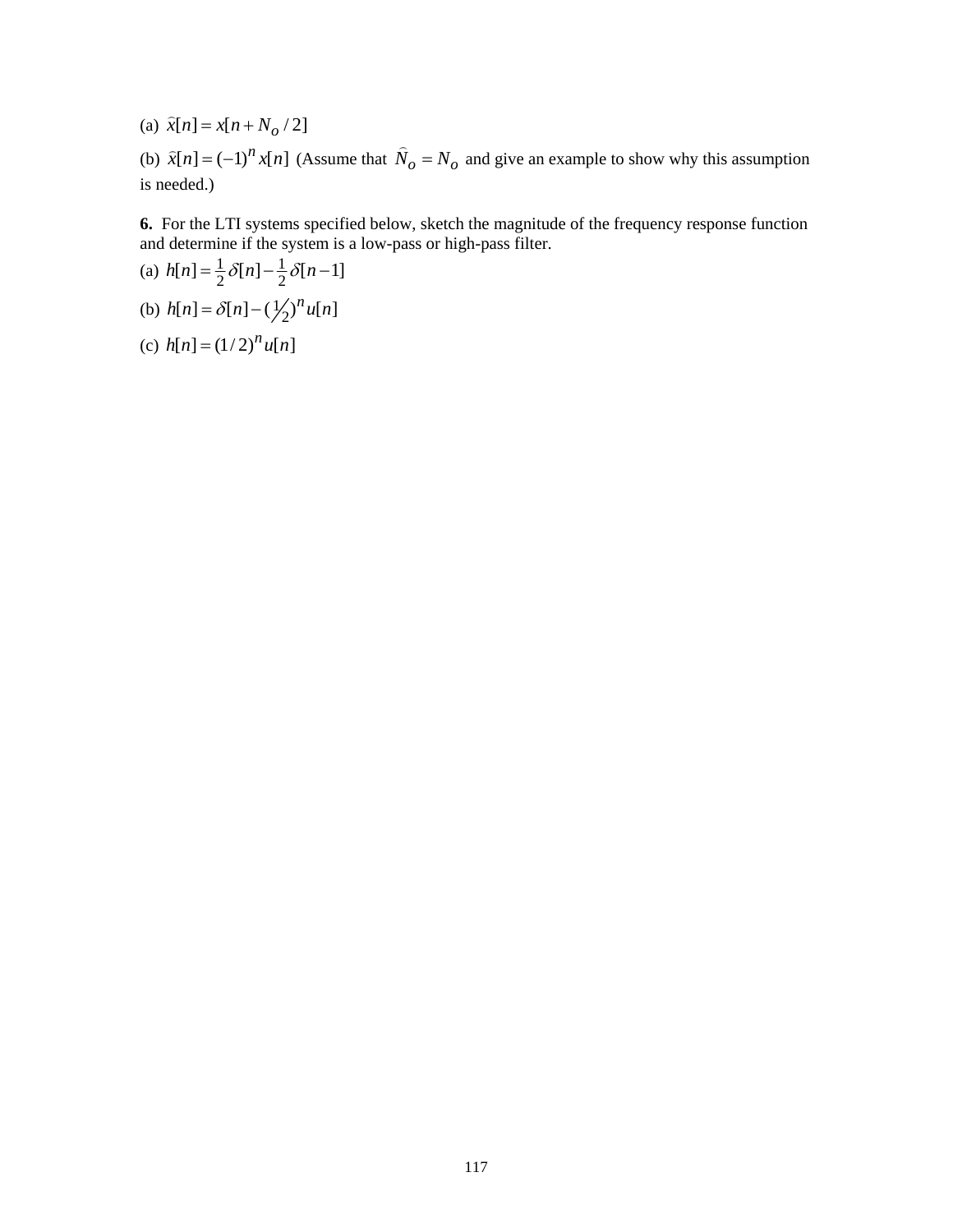### **Notes for Signals and Systems**

## <span id="page-117-0"></span>**10.1 Introduction to the CT Fourier Transform**

If  $x(t)$  is  $T<sub>o</sub>$ -periodic, we can write the Fourier series description

$$
x(t) = \sum_{k=-\infty}^{\infty} X_k e^{jk\omega_0 t}
$$
 (10.1)

where  $\omega_o = 2\pi / T_o$  and

$$
X_k = \frac{1}{T_o} \int_{-T_o/2}^{T_o/2} x(t)e^{-jk\omega_o t} dt, \quad k = 0, \pm 1, \pm 2, \dots
$$
 (10.2)

Consider what happens as we let  $T<sub>o</sub>$  grow without bound. In a sense,  $x(t)$  approaches an aperiodic signal, and in any given frequency range, say  $-1 \le \omega \le 1$ , there are more and more frequency components of  $x(t)$  since  $\omega_0$  becomes smaller and smaller. Therefore, from a frequency content viewpoint, perhaps it is not surprising that a truely aperiodic signal typically contains frequency components at *all* frequencies, not just at integer multiples of a fundamental frequency.

Analysis of a limit process by which a periodic signal approaches an aperiodic signal, as  $T_0 \rightarrow \infty$ , is difficult to undertake. Therefore we skip mathematical details and simply provide a motivational argument leading to a description of the frequency content of aperiodic signals.

Define, for all  $\omega$ , the complex-valued function  $X(\omega)$  by

$$
X(\omega) = \int_{-T_0/2}^{T_0/2} x(t)e^{-j\omega t}dt
$$
 (10.3)

The Fourier series coefficients [\(10.2\)](#page-117-0) for  $x(t)$  can be written as evaluations of this "envelope" function,

$$
X_k = \frac{1}{T_o} X(k\omega_o) = \frac{1}{2\pi} X(k\omega_o)\omega_o
$$

so we can write

$$
x(t) = \frac{1}{2\pi} \sum_{k=-\infty}^{\infty} X(k\omega_o) e^{jk\omega_o t} \omega_o
$$

Letting  $T_o$  grow without bound, that is, letting  $\omega_o$  shrink toward 0, we can view  $\omega_o$  as a differential  $d\omega$  and consider that  $k\omega_0$  takes on the character of a real variable,  $\omega$ . That is, the difference  $(k+1)\omega_0 - k\omega_0 = \omega_0$  shrinks toward 0 so that any given real number can be approximated by  $k\omega$ , for suitable *k*. Then the sum transfigures to an integral, yielding

$$
x(t) = \frac{1}{2\pi} \int_{-\infty}^{\infty} X(\omega)e^{j\omega t} d\omega
$$
 (10.4)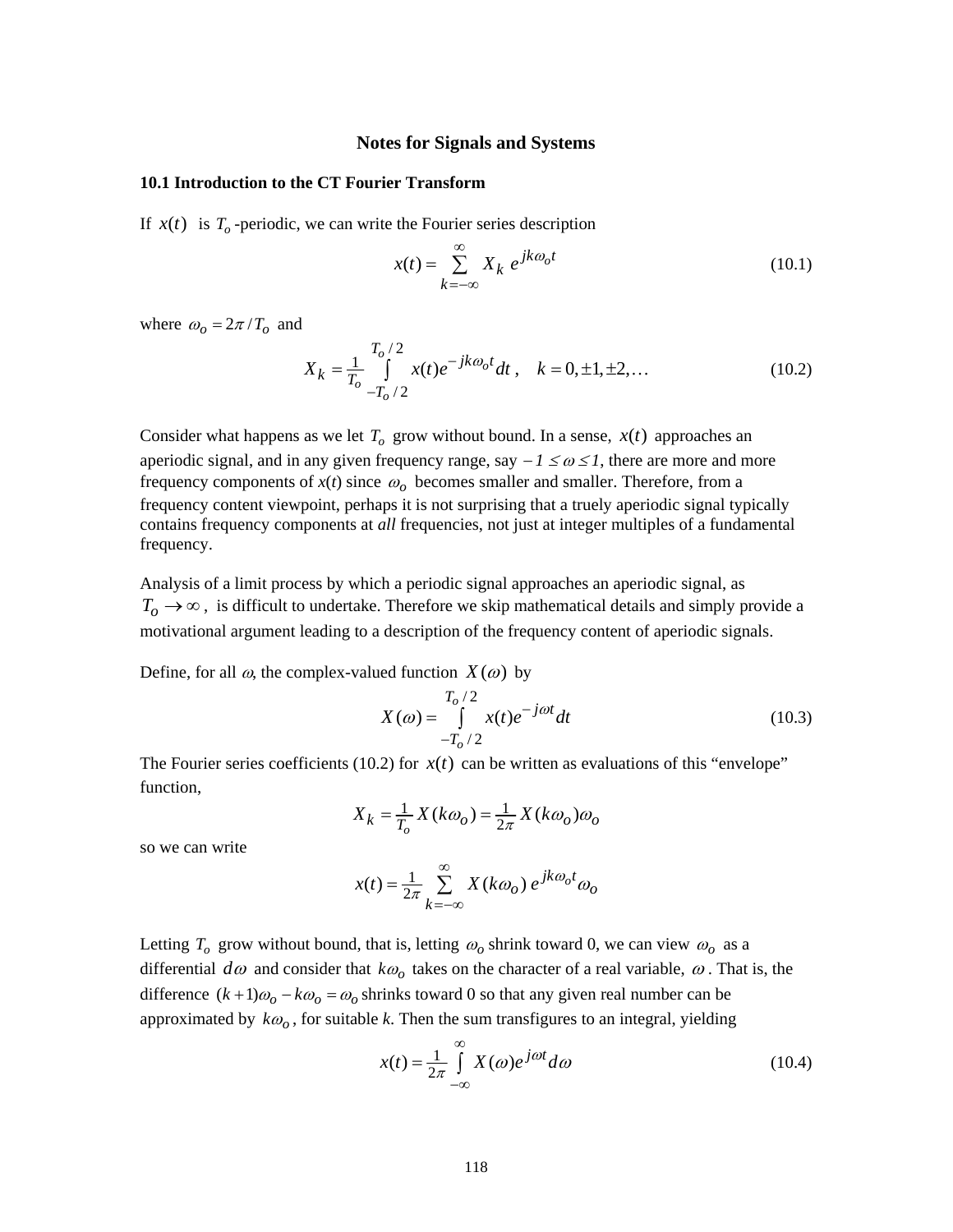In this expression, since we let  $T_o \rightarrow \infty$ , [\(10.3\)](#page-117-0) becomes

$$
X(\omega) = \int_{-\infty}^{\infty} x(t)e^{-j\omega t}dt
$$
 (10.5)

The function  $X(\omega)$  is defined as the *Fourier transform* of  $x(t)$ , and in a very useful sense it describes the frequency content of the aperiodic signal. Indeed, mathematically,  $x(t)$  is given by the *inverse Fourier transform* expression [\(10.4\)](#page-117-0), which is analogous to the expression of a *To* periodic signal in terms of its Fourier series.

To perform a sanity check on these claims of a transformation and an inverse transformation, suppose that given  $x(t)$  we compute

$$
X(\omega) = \int_{-\infty}^{\infty} x(\tau) e^{-j\omega \tau} d\tau
$$

where we have used a different name for the integration variable in order to avoid a looming notational collision. Substituting this into the right side of [\(10.4\)](#page-117-0) gives

$$
\frac{1}{2\pi} \int_{-\infty}^{\infty} X(\omega) e^{j\omega t} d\omega = \frac{1}{2\pi} \int_{-\infty}^{\infty} \int_{-\infty}^{\infty} x(\tau) e^{-j\omega \tau} d\tau \ e^{j\omega t} d\omega
$$

Interchanging the order of integration gives

$$
\frac{1}{2\pi}\int\limits_{-\infty}^{\infty}x(\tau)\int\limits_{-\infty}^{\infty}e^{j\omega(t-\tau)}d\omega\,d\tau
$$

In this expression we recognize that

$$
\int_{-\infty}^{\infty} e^{j\omega(t-\tau)} d\omega = 2\pi \delta(t-\tau)
$$

from Special Property 2 in Section 2.2. Then the integration with respect to  $\tau$  is evaluated by the sifting property to give

$$
\int_{-\infty}^{\infty} x(\tau) 2\pi \delta(t-\tau) d\tau = x(t)
$$

In other words, taking the Fourier transform and then the inverse transform indeed returns the original signal.

Immediate questions are: When is  $X(\omega)$  a meaningful representation for  $x(t)$ ? Are standard operations on  $x(t)$  easy to interpret as operations on  $X(\omega)$ ? Before addressing these, we work a few examples.

Example For 
$$
x(t) = e^{-3t}u(t)
$$
,  
\n
$$
X(\omega) = \int_{-\infty}^{\infty} x(t)e^{-j\omega t}dt = \int_{0}^{\infty} e^{-3t}e^{-j\omega t}dt = \frac{-1}{3+j\omega}e^{-(3+j\omega)t}\Big|_{0}^{\infty}
$$
\n
$$
= \frac{1}{3+j\omega}
$$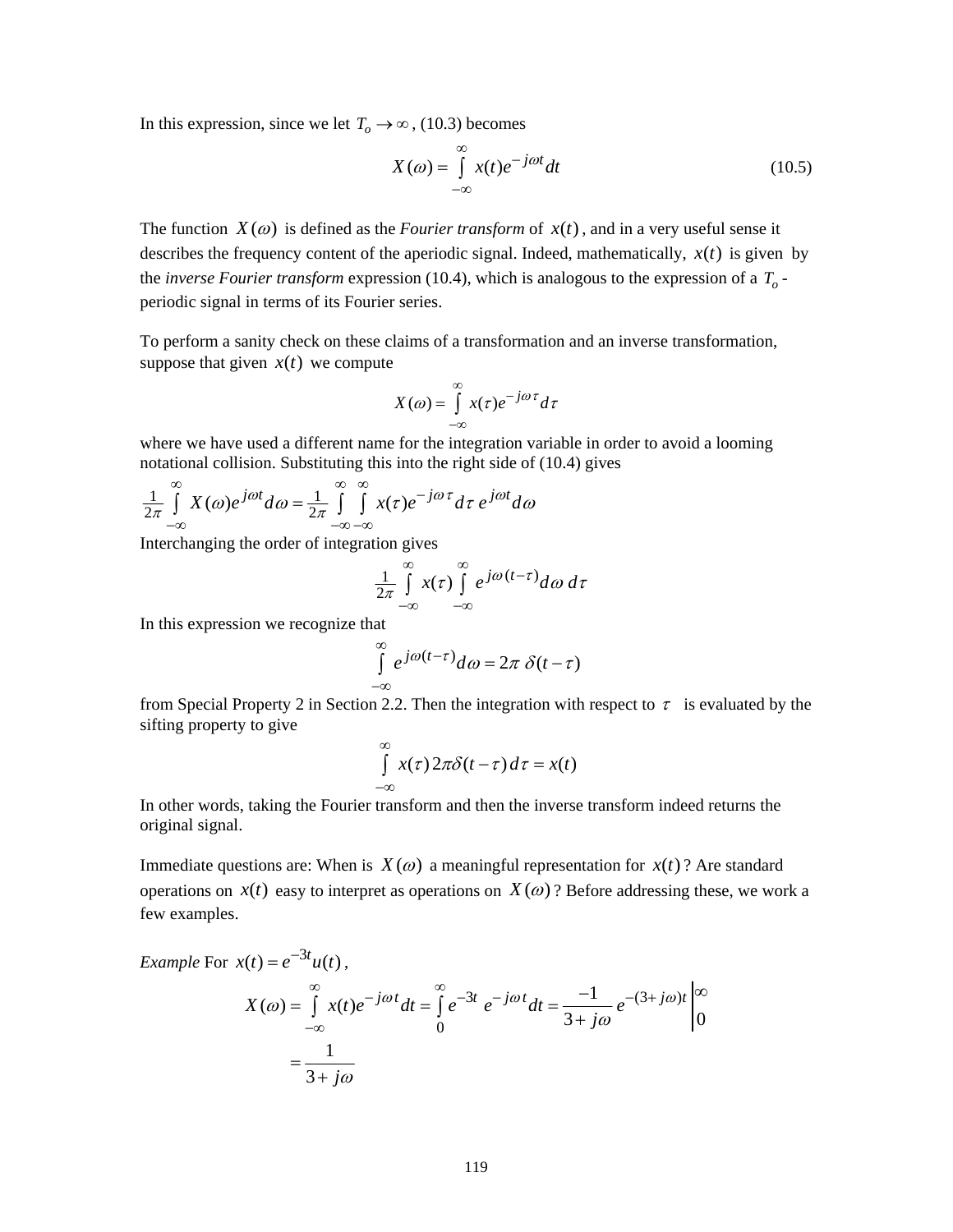It is important to note that the evaluation at  $t = \infty$  yields zero. For example, if we change the sign of the exponent in the signal, the Fourier transform would not exist.

In fact the Fourier transform  $X(\omega)$  describes the frequency content of the signal  $x(t)$ , and we display this content using the following, familiar plots. The *magnitude spectrum* of a signal  $x(t)$ is a plot of  $| X(\omega) |$  vs  $\omega$ , and the *phase spectrum* is a plot of  $\angle X(\omega)$  vs  $\omega$ . If  $X(\omega)$  is a real-valued function, sometimes we plot the *amplitude spectrum* of the signal as  $X(\omega)$  vs  $\omega$ . The magnitude spectrum or amplitude spectrum of a signal display the frequency content of the signal. For the example above,

$$
|X(\omega)| = \frac{1}{\sqrt{9 + \omega^2}}, \quad \angle X(\omega) = -\tan^{-1}(\omega/3)
$$

and the magnitude and phase spectra are shown below.



*Remark* The symmetry properties of the magnitude and phase spectra of a real signal  $x(t)$  are easy to justify in general from the fact that

$$
X^*(\omega) = \left[\int_{-\infty}^{\infty} x(t)e^{-j\omega t}dt\right]^* = \int_{-\infty}^{\infty} \left[x(t)e^{-j\omega t}\right]^* dt = \int_{-\infty}^{\infty} x(t)e^{j\omega t}dt
$$

$$
= \int_{-\infty}^{\infty} x(t)e^{-j(-\omega)t}dt = X(-\omega)
$$

This gives  $|X(-\omega)| = |X(\omega)|$  and  $\angle X(-\omega) = -\angle X(\omega)$ , and thus the magnitude spectrum is an even function of  $\omega$ , while the phase spectrum is an odd function of  $\omega$ .

*Example* A simple though somewhat extreme example is the unit impulse,  $x(t) = \delta(t)$ . The sifting property immediately gives

$$
X(\omega) = \int_{-\infty}^{\infty} x(t)e^{-j\omega t}dt = 1
$$

In this case the magnitude (or amplitude) spectrum of the signal is a constant, indicating that the unit impulse is made up of equal amounts of all frequencies!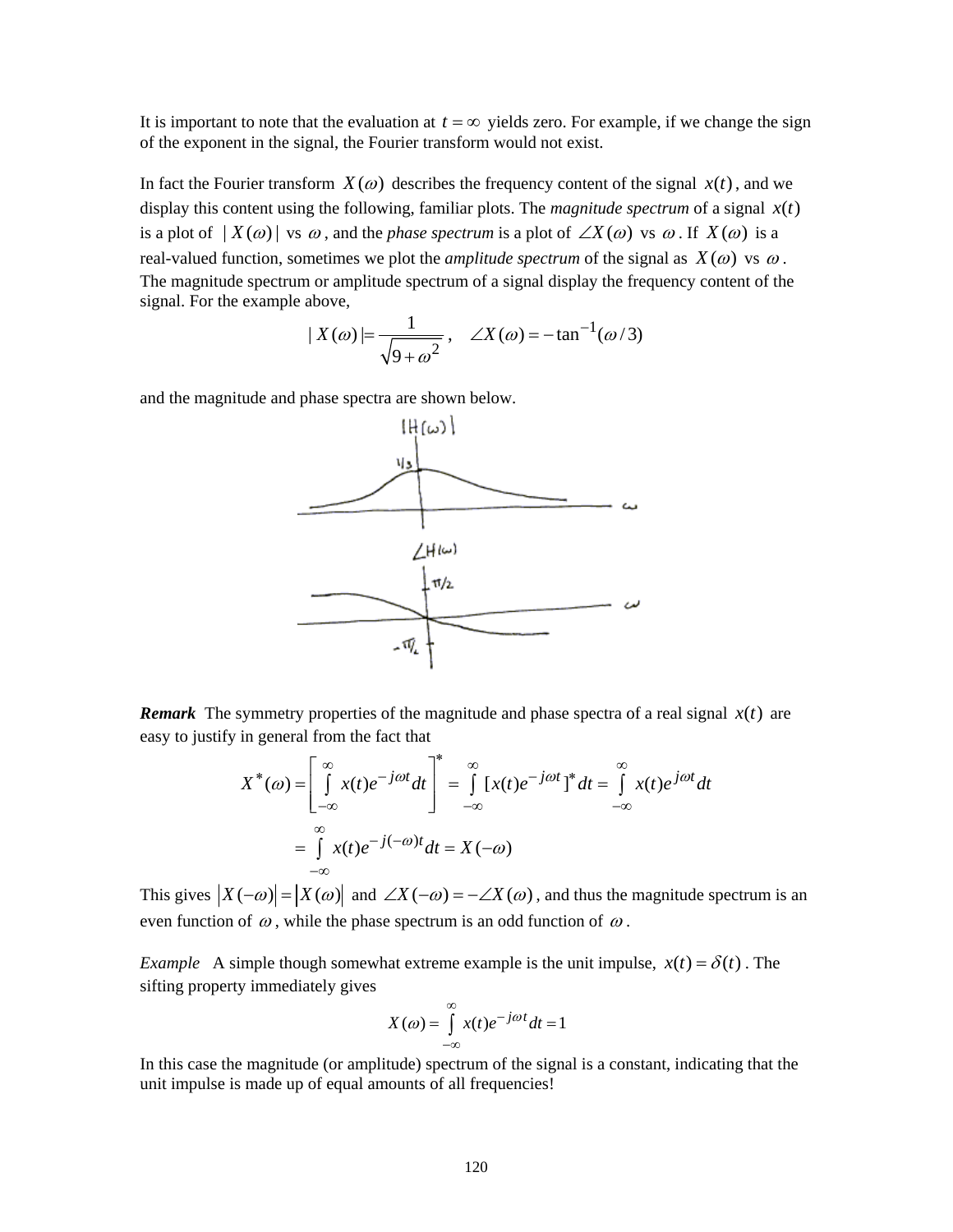*Example* Consider the rectangular pulse signal shown below.



The Fourier transform computation involves a bit of work to put the answer in a nice form, but the calculations are not unfamiliar:

$$
X(\omega) = \int_{-\infty}^{\infty} x(t)e^{-j\omega t}dt = \int_{-T_1}^{T_1} e^{-j\omega t}dt = \frac{-1}{j\omega}e^{-j\omega t} \begin{vmatrix} T_1 \\ -T_1 \end{vmatrix}
$$

$$
= \frac{1}{j\omega} (e^{j\omega T_1} - e^{-j\omega T_1}) = 2T_1 \frac{1}{\omega T_1} \sin(\omega T_1)
$$

$$
= 2T_1 \operatorname{sinc}(\omega T_1/\pi)
$$

Thus the amplitude spectrum of  $x(t)$  is



As with Fourier series calculations, if the Fourier transform can be written as a real function, then it is important to express it in real form.

*Convergence Issues* It is difficult to explicitly characterize the class of signals for which the Fourier transform is well defined. Furthermore, the uniqueness of the Fourier transform for a given signal is an important issue – to each signal  $x(t)$  there should correspond exactly one  $X(\omega)$ . (This neglects trivial changes in the signal, or the transform, for example adjusting the value of  $x(t)$  at isolated values of *t*. Such a change does not effect the result of the integration leading to the transform.) There are various sufficient conditions that can be stated for a signal to have a unique Fourier transform, and we present only the best known of these.

*Dirichlet Condition* Suppose a signal  $x(t)$  is such that

(a)  $x(t)$  is absolutely integrable, that is,  $\int |x(t)| dt$ ∞ −∞  $\int |x(t)| dt < \infty$ ,

(b)  $x(t)$  has no more than a finite number of minima and maxima in any finite time interval, and (c)  $x(t)$  has no more than a finite number of discontinuities in any finite time interval, and these discontinuities are finite.

Then there exists a unique Fourier transform  $X(\omega)$  corresponding to  $x(t)$ .

It is important to remember that this is a sufficient condition, and there are signals that do not satisfy the condition yet have a unique Fourier transform. For example, the unit impulse would be thought of as having an infinite discontinuity at  $t = 0$ , and yet the sifting property gives a Fourier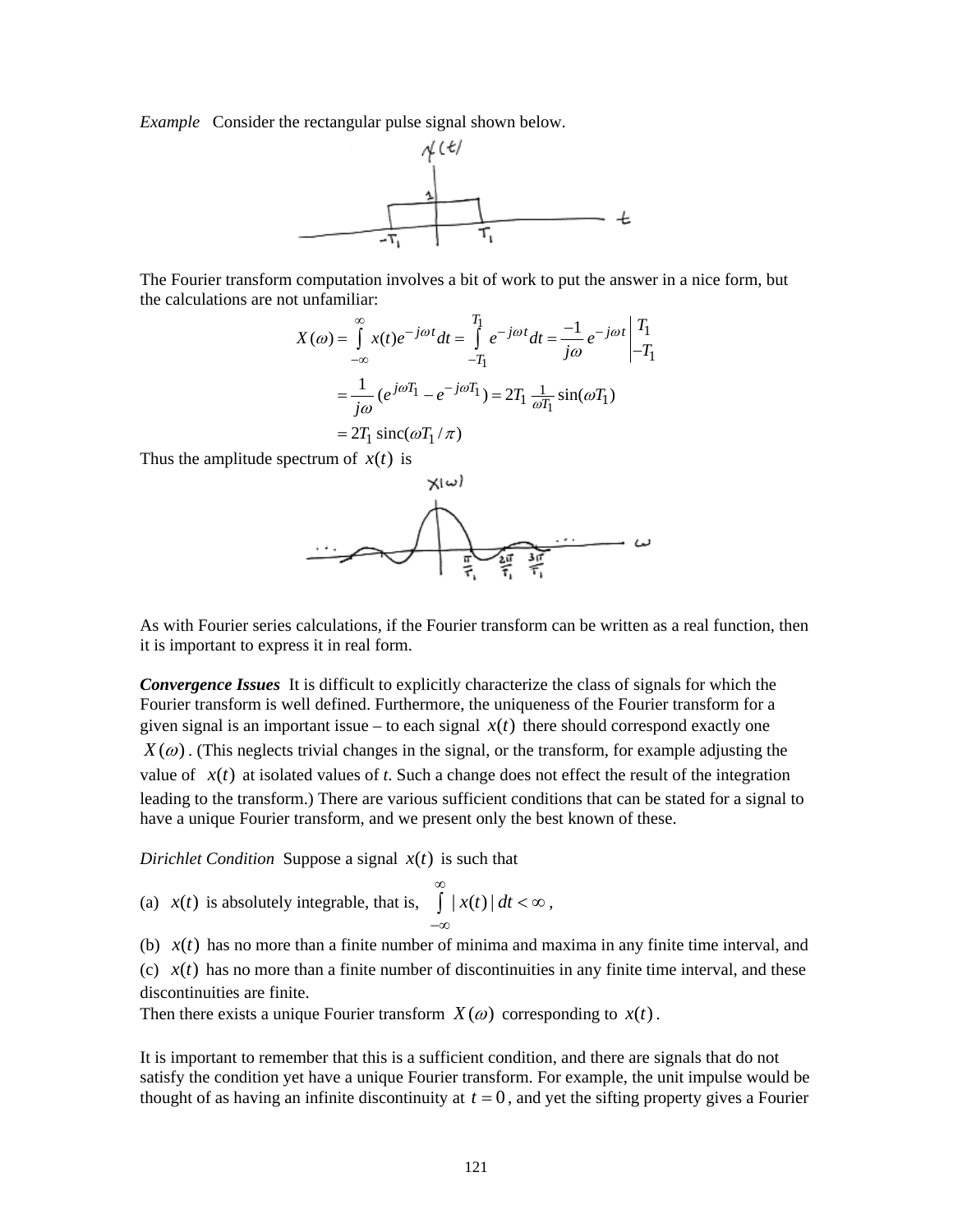transform. Indeed, we can check the calculation by applying the inverse transform. With  $X(\omega) = 1$ , we compute

$$
x(t) = \frac{1}{2\pi} \int_{-\infty}^{\infty} X(\omega) e^{j\omega t} d\omega = \frac{1}{2\pi} \int_{-\infty}^{\infty} e^{j\omega t} d\omega = \delta(t)
$$

where we have used again Special Property 2 from Section 2.2, that is,

$$
\int_{-\infty}^{\infty} e^{j\omega t} d\omega = 2\pi \delta(t)
$$

*Example* As an additional example, we can use the special property with the roles of t and  $\omega$ interchanged to compute the Fourier transform of  $x(t) = 1$ :

$$
X(\omega) = \int_{-\infty}^{\infty} e^{-j\omega t} dt = \int_{-\infty}^{\infty} e^{j(-\omega)t} dt = 2\pi \delta(-\omega) = 2\pi \delta(\omega)
$$

This indicates that all the frequency content in the signal is concentrated at zero frequency, a reasonable conclusion. A quick check of the inverse transform reassures:

$$
x(t) = \frac{1}{2\pi} \int_{-\infty}^{\infty} X(\omega)e^{j\omega t} d\omega = \frac{1}{2\pi} \int_{-\infty}^{\infty} 2\pi \delta(\omega)e^{j\omega t} d\omega
$$

$$
= 1
$$

Indeed, one approach to computing a Fourier transform when the Dirichlet condition is not satisfied or generalized functions might be involved is to guess the transform and verify by use of the inverse transform formula.

### **10.2 Fourier Transform for Periodic Signals**

If  $x(t)$  is  $T<sub>o</sub>$ -periodic, then it is clear that the Fourier transform

$$
X(\omega) = \int_{-\infty}^{\infty} x(t)e^{-j\omega t}dt
$$

does not exist in the usual sense, because of the failure of the integral to converge. However, we can take an indirect approach and use notions of generalized functions to extend the Fourier transform to periodic signals in a way that captures the Fourier series expression in a fashion consistent with ordinary Fourier transforms. The Fourier series expression

$$
x(t) = \sum_{k=-\infty}^{\infty} X_k e^{jk\omega_0 t}
$$

indicates that the key is to develop the Fourier transform of the complex signal

$$
x(t) = e^{j\omega_0 t}
$$

One approach is to use the Special Property 2 in Section 2.2 again:

$$
X(\omega) = \int_{-\infty}^{\infty} e^{j\omega_0 t} e^{-j\omega t} dt = \int_{-\infty}^{\infty} e^{j(\omega_0 - \omega)t} dt = 2\pi \delta(\omega_0 - \omega)
$$

$$
= 2\pi \delta(\omega - \omega_0)
$$

That this is reasonable is easily verified using the inverse Fourier transform, with evaluation by the sifting property.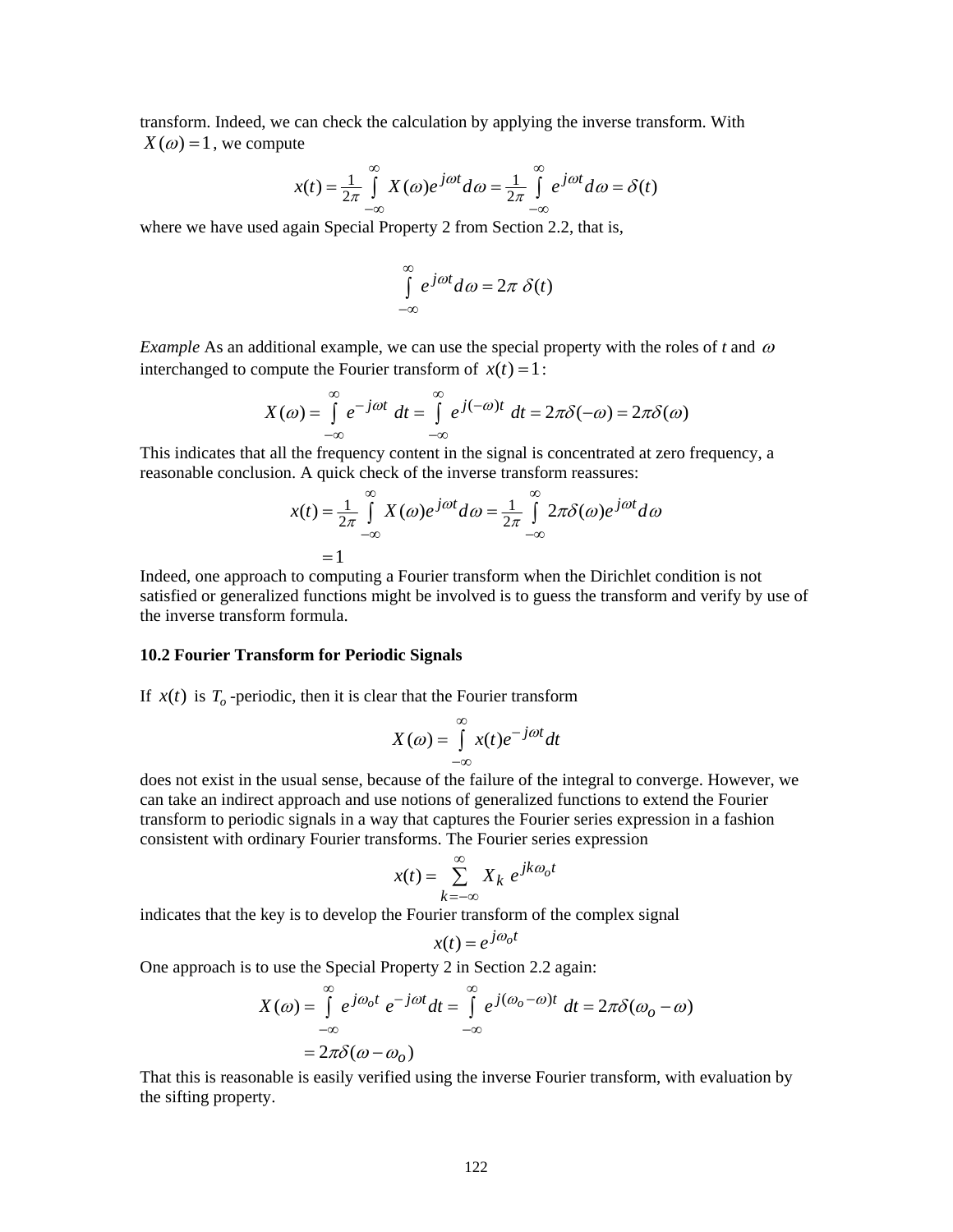Following this calculation, we can compute the Fourier transform of a signal expressed by a Fourier series in a straightforward manner:

$$
X(\omega) = \int_{-\infty}^{\infty} x(t)e^{-j\omega t}dt = \int_{-\infty}^{\infty} \sum_{k=-\infty}^{\infty} X_k e^{jk\omega_0 t}e^{-j\omega t}dt
$$

$$
= \sum_{k=-\infty}^{\infty} X_k \int_{-\infty}^{\infty} e^{jk\omega_0 t}e^{-j\omega t}dt = \sum_{k=-\infty}^{\infty} 2\pi X_k \delta(\omega - k\omega_0)
$$

In words, to compute the Fourier transform of a periodic signal, first compute the Fourier series coefficients,  $X_k$ , and then simply substitute this data into the  $X(\omega)$  expression above.

Of course the Fourier transform expression is invertible by inspection, in the sense that the Fourier series for  $x(t)$  can be written by inspection from  $X(\omega)$ . From another viewpoint, we essentially have built the Fourier series into the transform. We need to reformat the notions of spectra of  $x(t)$  in consonance with this new framework, but that is easy. For any value of  $\omega$ , at most one summand in the expression for  $X(\omega)$  can be nonzero. Because the summands are nonoverlapping in this sense, the magnitude of the sum is the sum of the magnitudes. Instead of a line plot, however, the magnitude spectrum (or amplitude spectrum, if every  $X_k$  is real) becomes a plot of impulse functions, occurring at integer multiples of the fundamental frequency, labeled with the impulse-area magnitudes. That is,



The phase spectrum computes in a similar fashion, since the angle of a sum of non-overlapping terms is the sum of the angles. Therefore the phase spectrum is interpreted as a line plot of the angles of the areas of impulses vs frequency. That is, the phase spectrum has exactly the same form as in the context of Fourier series representations.

*Example* A couple of special cases are interesting to note, based on the Fourier transform of a phasor. First, for

$$
x(t) = \cos(\omega_0 t) = \frac{1}{2}e^{j\omega_0 t} + \frac{1}{2}e^{-j\omega_0 t}
$$

we have

$$
X(\omega) = \pi \delta(\omega - \omega_o) + \pi \delta(\omega + \omega_o)
$$

Second, for  $x(t) = \sin(\omega_o t)$ ,

$$
X(\omega) = -j\pi \delta(\omega - \omega_o) + j\pi \delta(\omega + \omega_o)
$$

*Example* Other approaches to computing the Fourier transform of periodic signals can give "correct," but difficult to interpret results. For the signal

$$
x(t) = \sum_{k=-\infty}^{\infty} \delta(t - k)
$$

we directly compute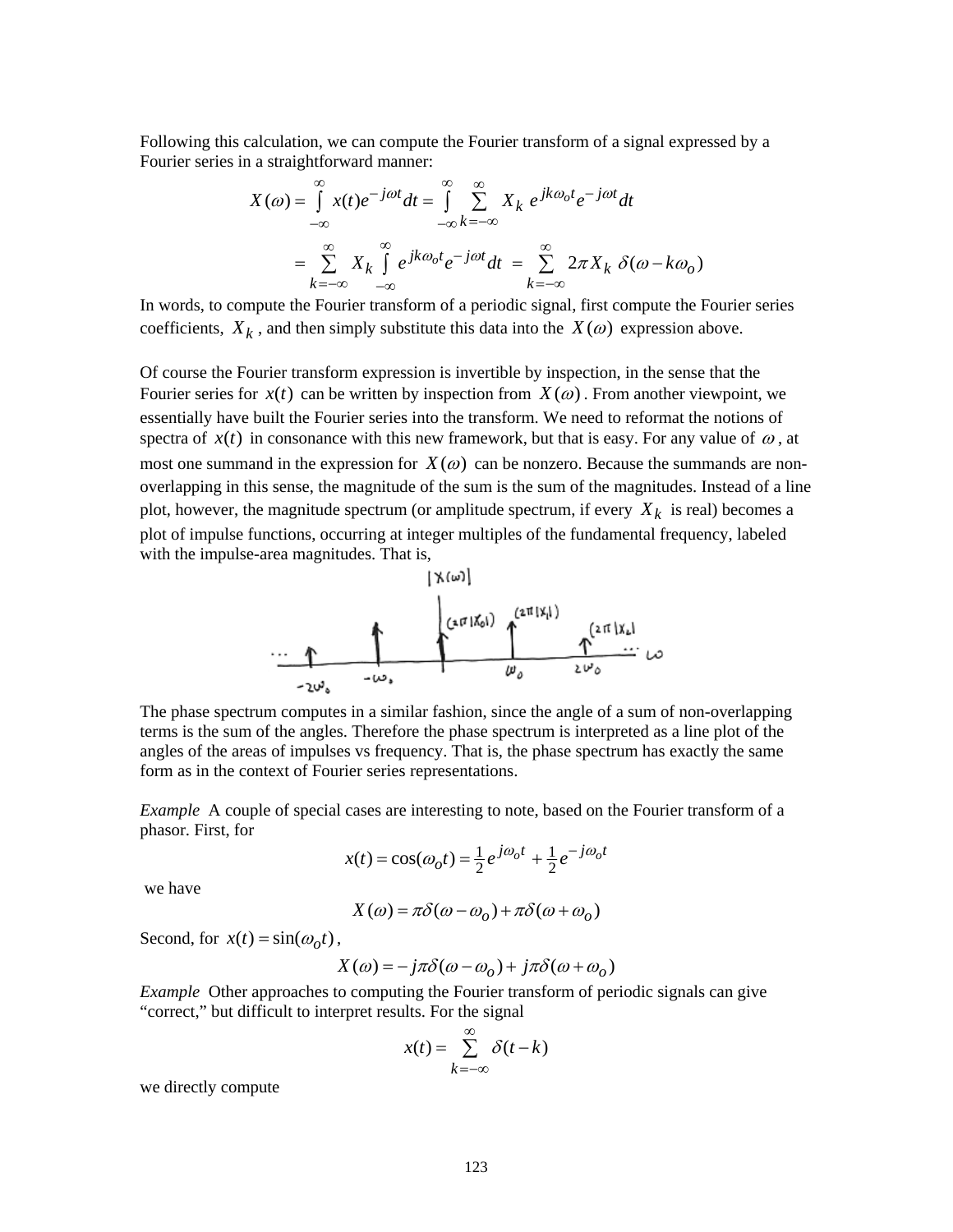$$
X(\omega) = \int_{-\infty}^{\infty} \sum_{k=-\infty}^{\infty} \delta(t-k) e^{-j\omega t} dt = \sum_{k=-\infty}^{\infty} \int_{-\infty}^{\infty} \delta(t-k) e^{-j\omega t} dt
$$

$$
= \sum_{k=-\infty}^{\infty} e^{-j\omega k}
$$

On the other hand, the recommended procedure is to compute the Fourier series data for  $x(t)$ , which easily yields  $\omega_0 = 2\pi$  and  $X_k = 1$ , for all *k*. Then by inspection we obtain the Fourier transform

$$
X(\omega) = \sum_{k=-\infty}^{\infty} 2\pi \delta(\omega - k2\pi)
$$

Needless to say, it is difficult to show by elementary means that these two expressions for  $X(\omega)$ are the same. In any case, we always prefer the second.

### **10.3 Properties of the Fourier Transform**

We now consider a variety of familiar operations on a signal  $x(t)$ , and interpret the effect of these operations on the corresponding Fourier transform  $X(\omega)$ . Of course, existence of the Fourier transform is assumed. Furthermore, we should verify that each operation considered yields a signal that has a Fourier transform. Often this is obvious, and will not be mentioned, but care is needed in a couple of cases. The proofs we offer of the various properties are close to being rigorous for ordinary signals, for example those satisfying the Dirichlet condition. For generalized functions, or signals such as periodic signals that have generalized-function transforms, further interpretation typically is needed.

Throughout we use the following notation for the Fourier transform and inverse Fourier transform, where *F* denotes a "Fourier transform operator:"

$$
X(\omega) = F[x(t)] = \int_{-\infty}^{\infty} x(t)e^{-j\omega t}dt
$$

$$
x(t) = F^{-1}[X(\omega)] = \frac{1}{2\pi} \int_{-\infty}^{\infty} X(\omega)e^{j\omega t}d\omega
$$

*Linearity* If  $F[x(t)] = X(\omega)$  and  $F[z(t)] = Z(\omega)$ , then for any constant *a*,  $F[x(t) + a z(t)] = X(\omega) + a Z(\omega)$ 

This property follows directly from the definition.

*Time Shifting* If  $F[x(t)] = X(\omega)$ , then for any constant  $t_{\alpha}$ ,

$$
F[x(t - t_o)] = e^{-j\omega t_o} X(\omega)
$$

The calculation verifying this is by now quite standard. Begin with

$$
F[x(t - t_o)] = \int_{-\infty}^{\infty} x(t - t_o)e^{-j\omega t}dt
$$

and change integration variable from *t* to  $\tau = t - t_o$  to obtain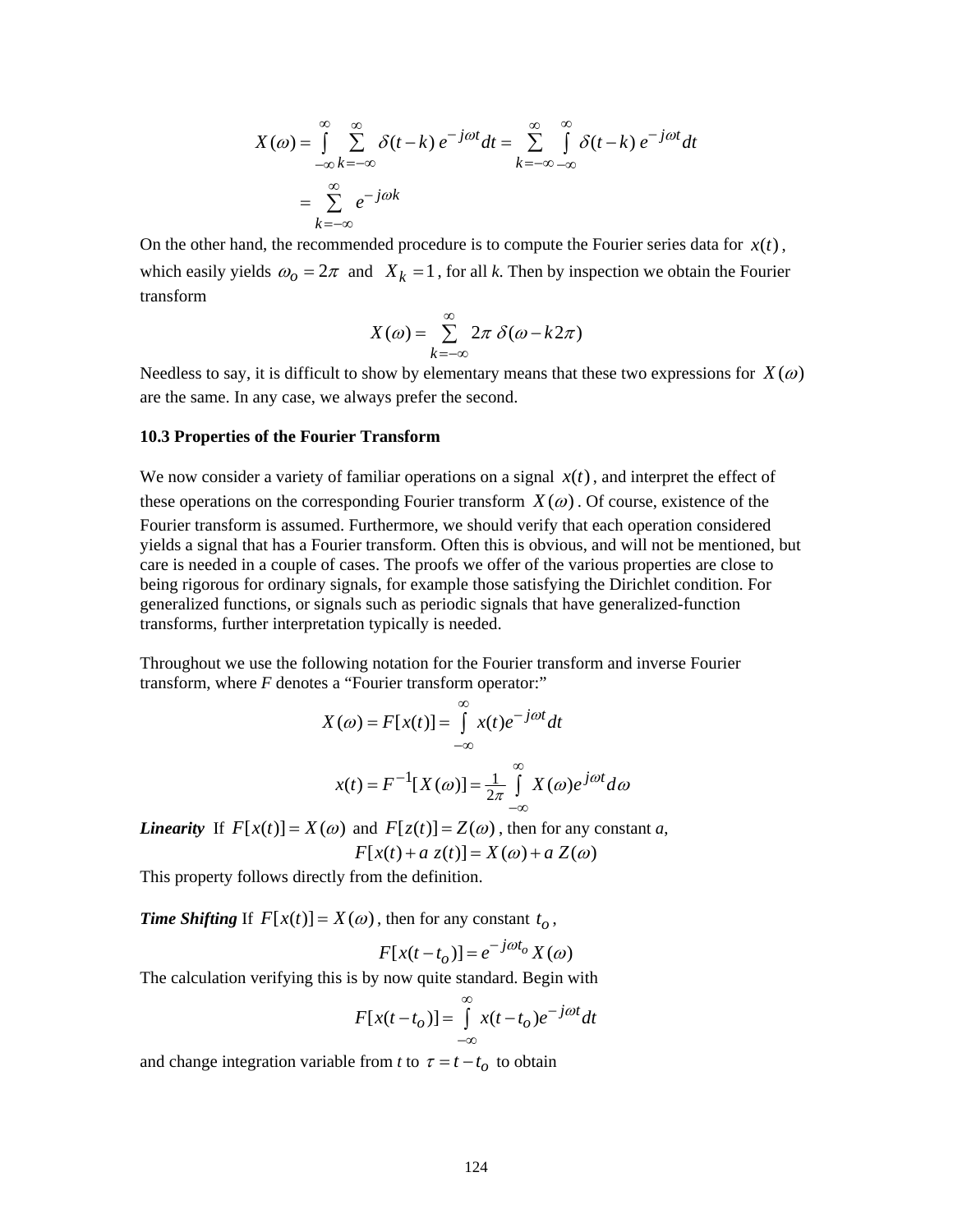$$
F[x(t-to)] = \int_{-\infty}^{\infty} x(\tau)e^{-j\omega(\tau+to)}dt = e^{-j\omega to} \int_{-\infty}^{\infty} x(\tau)e^{-j\omega \tau}dt
$$

$$
= e^{-j\omega to}X(\omega)
$$

*Time Scaling* If  $F[x(t)] = X(\omega)$ , then for any constant  $a \neq 0$ ,

$$
F[x(at)] = \frac{1}{|a|} X(\frac{a}{a})
$$

This is another familiar calculation, beginning with

$$
F[x(at)] = \int_{-\infty}^{\infty} x(at)e^{-j\omega t}dt
$$

though the cases of positive and negative *a* are conveniently handled separately. If  $a > 0$ , the variable change from *t* to  $\tau = at$  yields

$$
F[x(at)] = \int_{-\infty}^{\infty} x(\tau)e^{-j\omega \frac{\tau}{a}} \frac{1}{a} d\tau = \frac{1}{a} \int_{-\infty}^{\infty} x(\tau)e^{-j\frac{\omega}{a}\tau} d\tau
$$

$$
= \frac{1}{a}X(\frac{\omega}{a})
$$

If  $a < 0$ , then it is convenient to write  $a = -|a|$  and use the variable change  $\tau = -|a|t$  as follows:

$$
F[x(at)] = \int_{-\infty}^{-\infty} x(\tau)e^{-j\omega \frac{\tau}{-|a|}} \frac{1}{-|a|} d\tau = \frac{1}{|a|} \int_{-\infty}^{\infty} x(\tau)e^{-j\frac{\omega}{a}\tau} d\tau
$$

$$
= \frac{1}{|a|} X(\frac{\omega}{a})
$$

Finally we note that both cases are covered by the claimed formula.

*Example* An interesting case is  $a = -1$ , and the scaling property yields  $F[x(-t)] = X(-\omega)$ 

As noted previously,  $|X(-\omega)| = |X(\omega)|$ , and therefore we notice the interesting fact that a signal and its time reversal have the same magnitude spectra!

*Example* When both a scale and a shift are involved, the safest approach is to work out the result from the basic definition. To illustrate, the Fourier transform of  $x(3t - 2)$  can be computed in terms of the transform of  $x(t)$  via the variable change  $\tau = 3t - 2$  as shown in the following:

$$
F[x(3t-2)] = \int_{-\infty}^{\infty} x(3t-2)e^{-j\omega t}dt = \int_{-\infty}^{\infty} x(\tau)e^{-j\omega \frac{\tau+2}{3}}\frac{1}{3}d\tau
$$

$$
= \frac{1}{3}e^{-j\omega \frac{2}{3}} \int_{-\infty}^{\infty} x(\tau)e^{-j\frac{\omega}{3}\tau}d\tau
$$

$$
= \frac{1}{3}e^{-j\omega \frac{2}{3}}X(\frac{\omega}{3})
$$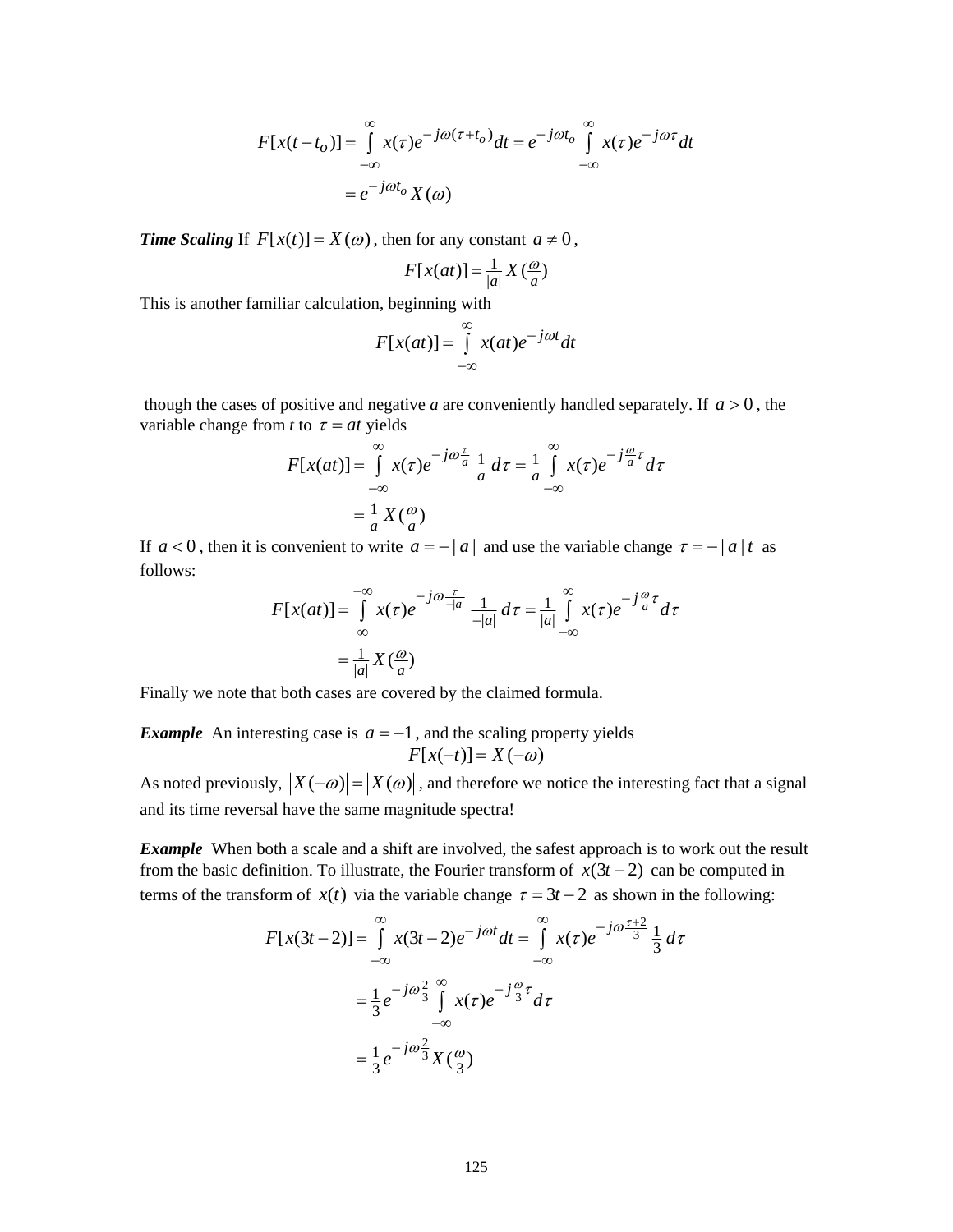*Differentiation* If  $F[x(t)] = X(\omega)$ , and the time-derivative signal  $\dot{x}(t)$  has a Fourier transform, then

$$
F[\dot{x}(t)] = j\omega X(\omega)
$$

To justify this property, we directly compute the transform, using integration-by-parts:

$$
F[\dot{x}(t)] = \int_{-\infty}^{\infty} \dot{x}(t)e^{-j\omega t} dt = x(t)e^{-j\omega t}\begin{vmatrix} \infty & \infty \\ -\infty & -\int_{-\infty}^{\infty} x(t)(-j\omega)e^{-j\omega t} d\tau \\ -\infty & -\infty \end{vmatrix}
$$

$$
= j\omega X(\omega)
$$

To make this rigorous, we need to justify the fact that  $x(t)$  approaches zero as  $t \to \pm \infty$ . When  $x(t)$  satisfies the Dirichlet condition, the fact is clear, though in other cases it is less so.

*Remark* When we apply this property to signals that are not, strictly speaking, differentiable, generalized calculus must be used. For example, beginning with the easily-verified transform

$$
F[x(t)] = F[e^{-t}u(t)] = \frac{1}{1 + j\omega}
$$

the differentiation property gives

$$
F[\dot{x}(t)] = \frac{j\omega}{1 + j\omega}
$$

To check this, we first compute  $\dot{x}(t)$ ,

$$
\dot{x}(t) = \frac{d}{dt} \left( e^{-t} u(t) \right) = -e^{-t} u(t) + e^{-t} \delta(t)
$$

$$
= -e^{-t} u(t) + \delta(t)
$$

Then the Fourier transform is easy by linearity:

$$
F[\dot{x}(t)] = \frac{-1}{1 + j\omega} + 1 = \frac{j\omega}{1 + j\omega}
$$

*Integration* If  $F[x(t)] = X(\omega)$ , then

$$
F\left[\int\limits_{-\infty}^{t} x(\tau) d\tau\right] = \frac{1}{j\omega} X(\omega) + \pi X(0) \delta(\omega)
$$

This property is difficult to derive, but we can observe that the running integral is the inverse of differentiation, except for an undetermined additive constant. Thus the first term is expected, and the second term accounts for the constant.

*Example* The relationships

$$
F[\delta(t)] = 1, \qquad u(t) = \int_{-\infty}^{t} \delta(\tau) d\tau
$$

and the integration property give the Fourier transform of the unit-step function as

$$
F[u(t)] = \frac{1}{j\omega} + \pi \delta(\omega)
$$

We can check this with the differentiation property (using generalized differentiation):

$$
F[\delta(t)] = F[\dot{u}(t)] = j\omega \left[ \frac{1}{j\omega} + \pi \delta(\omega) \right] = 1 + j\pi\omega \delta(\omega)
$$

$$
= 1
$$

though the rule for multiplying an impulse with an ordinary function must be invoked.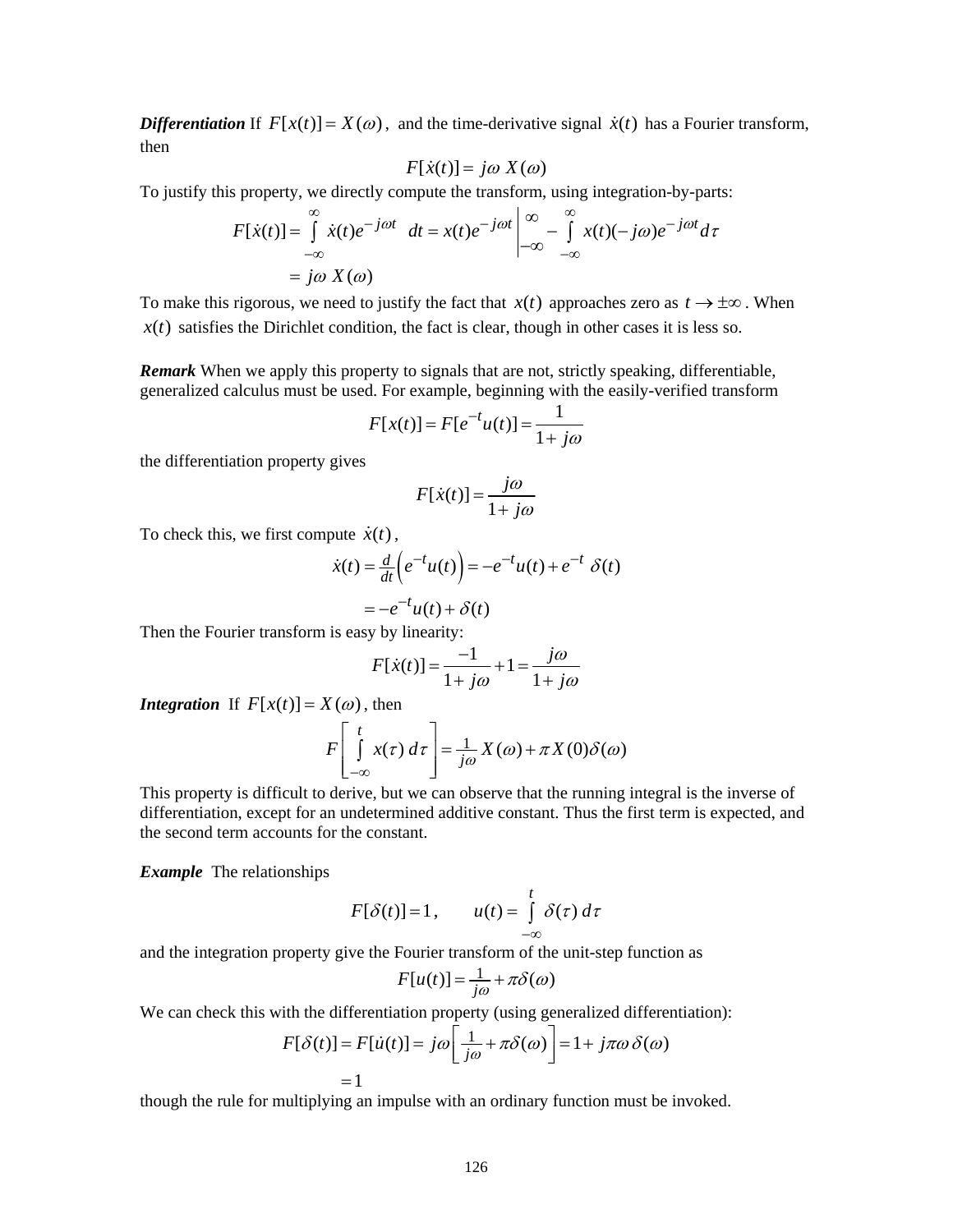*Example* The properties we are discussing sometimes can be used in clever ways to compute Fourier transforms based on a small table of known transforms. However, sometimes the answer can appear in a form where interpretation is required to simplify the result. To illustrate, consider the simple rectangular pulse,

$$
x(t) = u(t+1) - u(t-1)
$$

Using linearity and time-shift properties, we can immediately write

$$
X(\omega) = e^{j\omega} \left[ \frac{1}{j\omega} + \pi \delta(\omega) \right] - e^{-j\omega} \left[ \frac{1}{j\omega} + \pi \delta(\omega) \right]
$$

$$
= \frac{1}{j\omega} \left[ e^{j\omega} - e^{-j\omega} \right] + \pi \left[ e^{j\omega} - e^{-j\omega} \right] \delta(\omega)
$$

$$
= \frac{2\sin(\omega)}{\omega}
$$

$$
= 2\operatorname{sinc}(\omega/\pi)
$$

This agrees with our earlier conclusion, though, again, application of the rule for multiplying and impulse function by an ordinary function is involved.

The effect of various operations on a signal and on the magnitude and phase spectra of the signal can be explored using the Web demonstration below.

### [CTFT Properties](http://www.jhu.edu/~signals/ctftprops/indexCTFTprops.htm)

### **10.4 Convolution Property and Frequency Response of LTI Systems**

Perhaps the most important property of the Fourier transform is that convolution in the time domain becomes multiplication of transforms. This means that for many purposes it is convenient to view LTI systems in the Fourier (frequency) domain.

*Convolution* If  $x(t)$  and  $h(t)$  have Fourier transforms  $X(\omega)$  and  $H(\omega)$ , then

$$
F[(x * h)(t)] = X(\omega)H(\omega)
$$

A direct calculation involving a change in order of integration can be used to establish this property:

$$
F[(x * h)(t)] = \int_{-\infty}^{\infty} (x * h)(t)e^{-j\omega t}dt
$$
  

$$
= \int_{-\infty}^{\infty} \left[ \int_{-\infty}^{\infty} x(\tau)h(t-\tau) d\tau \right] e^{-j\omega t}dt
$$
  

$$
= \int_{-\infty}^{\infty} x(\tau) \left[ \int_{-\infty}^{\infty} h(t-\tau) e^{-j\omega t}dt \right] d\tau
$$

We can change the integration variable in the inner integration from *t* to  $\sigma = t - \tau$  to obtain

$$
F[(x*h)(t)] = \int_{-\infty}^{\infty} x(\tau) \left[ \int_{-\infty}^{\infty} h(\sigma) e^{-j\omega(\sigma+\tau)} d\sigma \right] d\tau
$$

and factoring the exponential in  $\tau$  out of the inner integration gives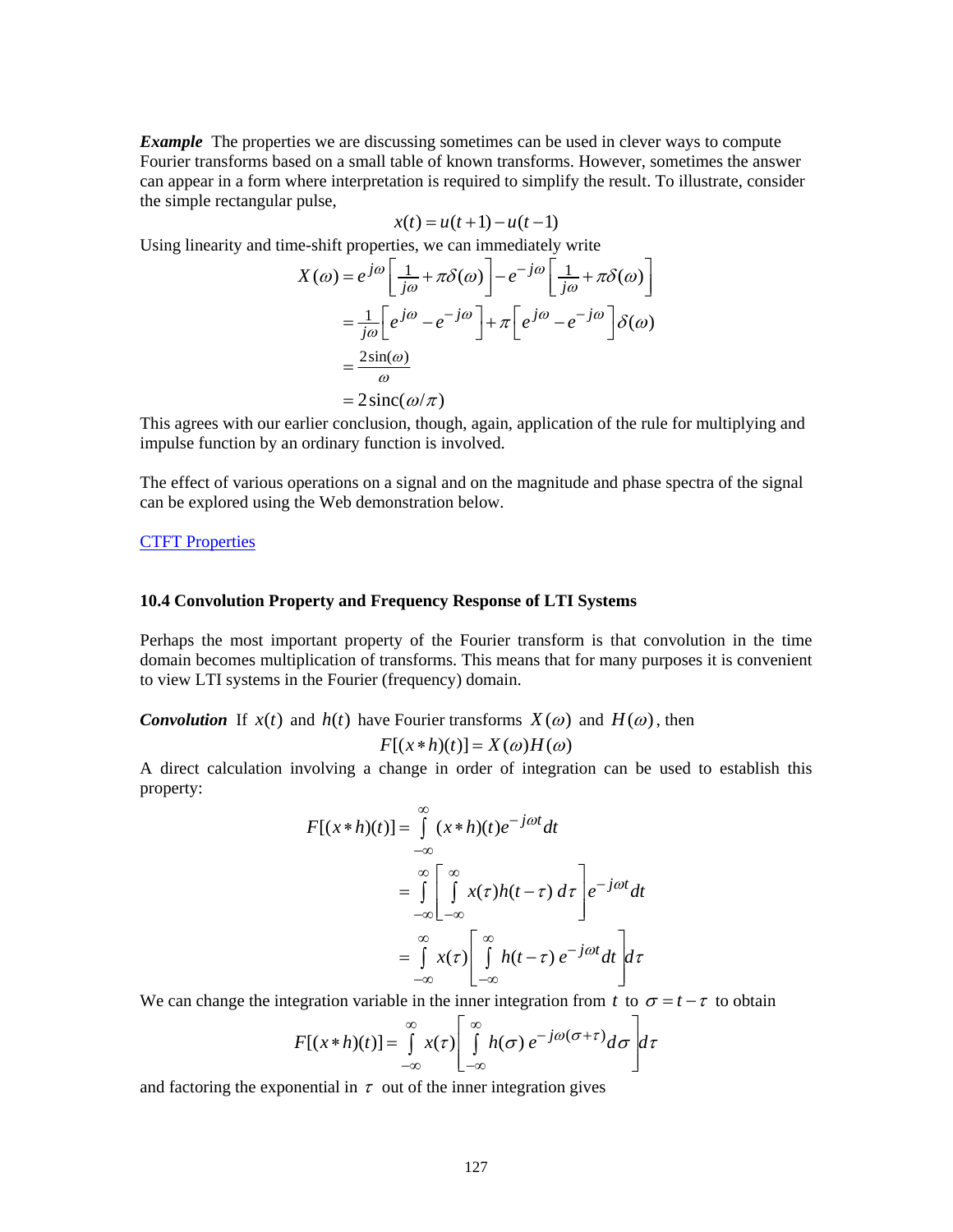$$
F[(x * h)(t)] = \int_{-\infty}^{\infty} x(\tau) e^{-j\omega \tau} H(\omega) d\tau = X(\omega)H(\omega)
$$

*Remark* We did not check that the convolution of Fourier transformable signals yields a Fourier transformable signal. This in fact is true for signals that satisfy the Dirichlet condition, but difficulties can arise when some of our signals with generalized-function transforms are involved. For example, the transforms of the signals  $x(t) = 1$  and  $h(t) = u(t)$  are

$$
X(\omega) = 2\pi \delta(\omega), \qquad H(\omega) = \frac{1}{j\omega} + \pi \delta(\omega)
$$

The convolution  $(x * h)(t)$  is undefined in this case. Fortunately the product of the transforms indicates that something is amiss in that the square of an impulse function at  $\omega = 0$  appears, and also an impulse multiplied by a function that is dramatically discontinuous at  $\omega = 0$ . But such a clear indication is not always provided.

*Example* For a stable LTI system, the eigenfunction property states that the response to  $x(t) = e^{j\omega_0 t}$  is  $y(t) = H(\omega_0) e^{j\omega_0 t}$ , where

$$
H(\omega_o) = \int_{-\infty}^{\infty} h(t)e^{-j\omega_o t}dt
$$

In terms of Fourier transforms, the convolution property implies that the response to  $X(\omega) = 2\pi \delta(\omega - \omega_o)$  is

$$
Y(\omega) = H(\omega)2\pi\delta(\omega - \omega_o) = H(\omega_o)2\pi\delta(\omega - \omega_o)
$$

where  $H(\omega)$  is the Fourier transform of the unit-impulse response  $h(t)$ . This is simply the eigenfunction property in terms of Fourier transforms – the output transform is a constant (typically complex) multiple of the input transform.

This example is easily extended to represent the response of a stable, LTI system to a periodic input signal. We view the periodic input signal in terms of its Fourier series,

$$
x(t) = \sum_{k=-\infty}^{\infty} X_k e^{jk\omega_0 t}
$$

Then we immediately have

$$
X(\omega) = \sum_{k=-\infty}^{\infty} 2\pi X_k \delta(\omega - k\omega_o)
$$

and

$$
Y(\omega) = H(\omega)X(\omega) = \sum_{k=-\infty}^{\infty} 2\pi X_k H(\omega)\delta(\omega - k\omega_o)
$$

$$
= \sum_{k=-\infty}^{\infty} 2\pi X_k H(k\omega_o)\delta(\omega - k\omega_o)
$$

The inverse Fourier transform gives

$$
y(t) = \sum_{k=-\infty}^{\infty} X_k H(k\omega_o) e^{jk\omega_o t}
$$

which typically is the Fourier series representation of the output signal.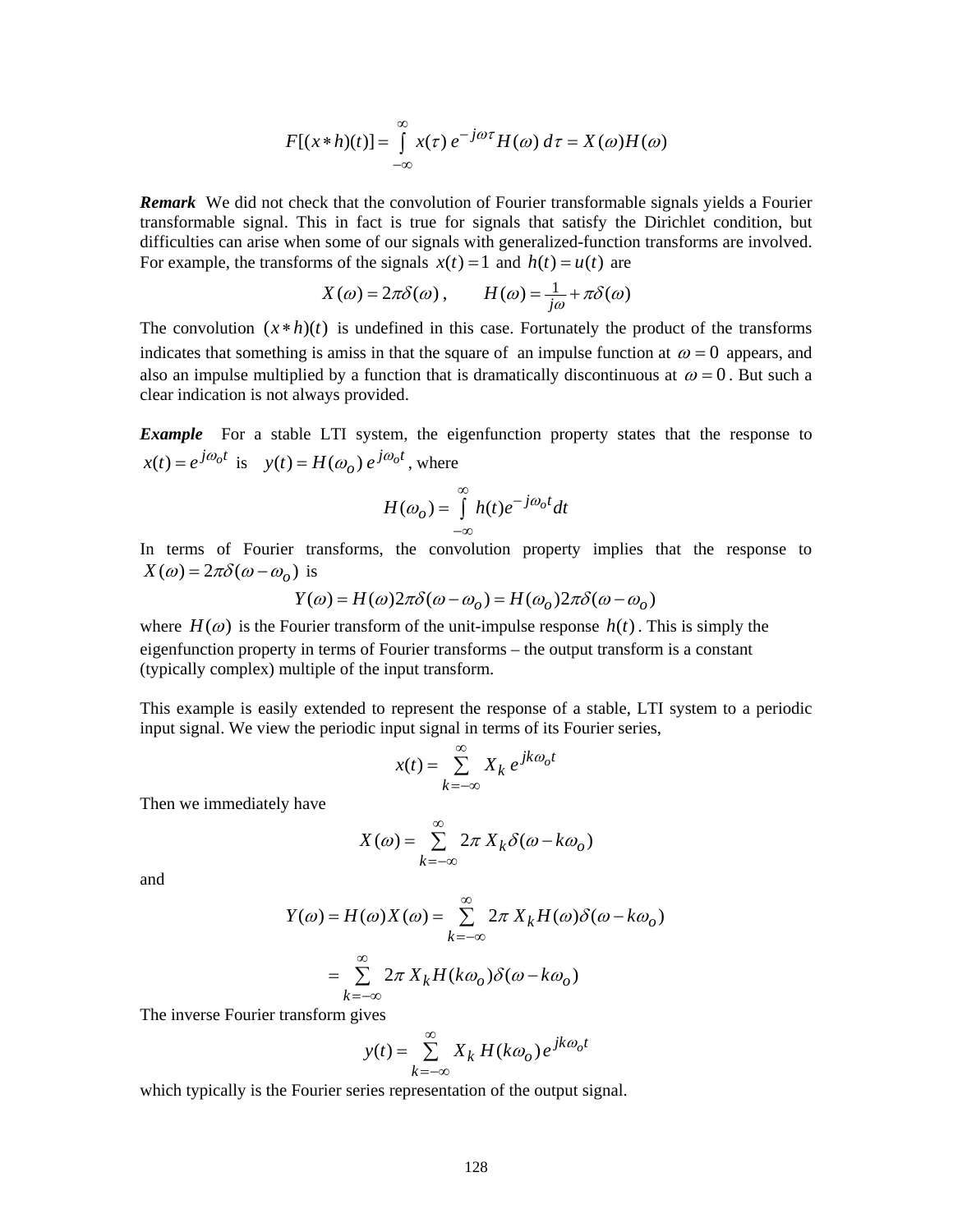If an LTI system is stable, then the frequency response function  $H(\omega)$ , which we now recognize as the Fourier transform of the unit-impulse response, is well defined, and we can view the inputoutput behavior of the system in terms of

$$
Y(\omega) = H(\omega)X(\omega)
$$

Then the magnitude spectrum of the output signal is related to the magnitude spectrum of the input signal by

$$
|Y(\omega)|=|H(\omega)||X(\omega)|
$$

Thus the magnitude of the frequency response function can be viewed as a frequency-dependent gain of the system.

*Example* An LTI system is said to exhibit *distortionless transmission* if the output signal is simply an amplitude scaled (positively) and time-delayed version of the input signal. That is, there are positive constants *a* and  $t_o$  such that for any input  $x(t)$  the output signal is  $y(t) = a x(t - t_0)$ . That is, assuming the input signal has a Fourier transform,  $Y(\omega) = a e^{-j\omega t_o} X(\omega)$ , and thus we see that for distortionless transmission the frequency response function has the form

$$
H(\omega) = \frac{Y(\omega)}{X(\omega)} = a e^{-j\omega t_o}
$$

Often this is stated as the frequency response function must have "flat magnitude" and phase that is a linear function of frequency, at least for the frequency range of interest.

*Example* An *ideal filter* should transmit without distortion all frequencies in the specified frequency range, and remove all frequencies outside this range. For example, and ideal low-pass filter should have the frequency response function

$$
H(\omega) = \begin{cases} e^{-j\omega t_o}, & |\omega| \le \omega_c \\ 0, & |\omega| > \omega_c \end{cases}
$$

In this expression,  $\omega_c > 0$  is the *cutoff frequency*, and for convenience we have set the constant gain to unity. To interpret this filter in the time domain, we can compute the impulse response via the inverse Fourier transform:

$$
h(t) = \frac{1}{2\pi} \int_{-\infty}^{\infty} H(\omega) e^{j\omega t} d\omega = \frac{1}{2\pi} \int_{-\omega_c}^{\omega_c} e^{j\omega(t - t_o)} d\omega
$$

$$
= \frac{\omega_c}{\pi} \operatorname{sinc}[\omega_c(t - t_o)/\pi]
$$

A key point is that no matter how large we permit the delay time  $t<sub>o</sub>$  to be, this unit-impulse response is not right sided, and thus the ideal low-pass filter is not a causal system. Despite this drawback, the ideal low-pass filter remains a useful concept.

**Example** The LTI system described by

$$
\dot{y}(t) + \omega_c y(t) = \omega_c x(t)
$$

with  $\omega_c > 0$ , is a low-pass filter that can be implemented by an R-C circuit. Simple, familiar calculations give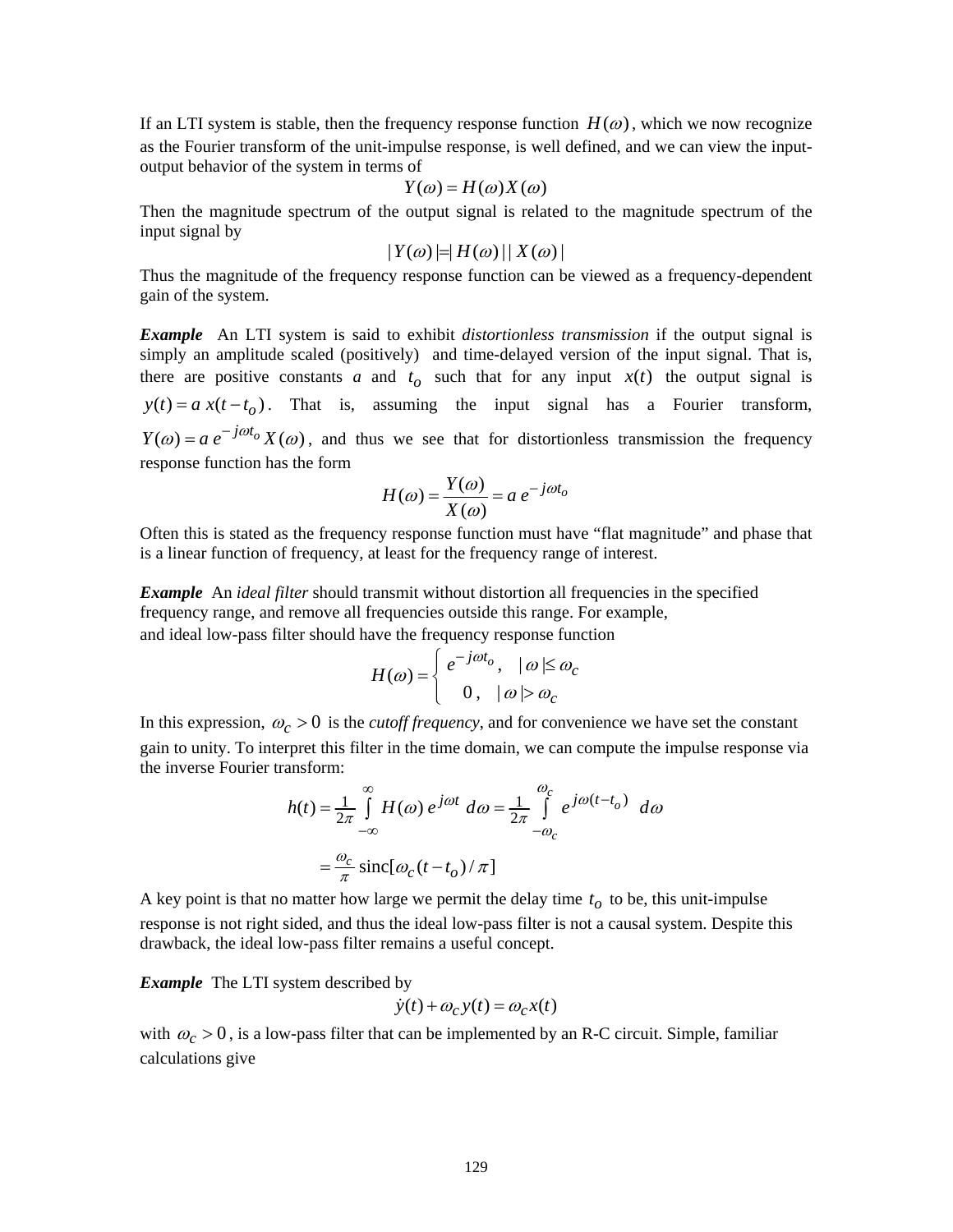$$
H(\omega) = \frac{\omega_c}{\omega_c + j\omega}
$$

Expressing this frequency response function in polar form, as

$$
H(\omega) = \frac{\omega_c}{\sqrt{\omega_c^2 + \omega^2}} e^{-j \tan^{-1}(\omega/\omega_c)}
$$

the characteristics of this filter can be compared to the ideal low-pass filter via the magnitude and phase plots shown below. (For the ideal filter, we choose  $t_o = \pi/(4\omega_c)$  to obtain an angle of



Clearly the first-order differential equation is a rather poor approximation to an ideal filter, but higher-order differential equations can perform closer to the ideal.

### **10.5 Additional Fourier Transform Properties**

*Frequency-Domain Convolution* If  $x(t)$  and  $z(t)$  have Fourier transforms  $X(\omega)$  and  $Z(\omega)$ , then

$$
F[x(t)z(t)] = \frac{1}{2\pi} \int_{-\infty}^{\infty} X(\xi)Z(\omega - \xi) d\xi
$$

That is, the Fourier transform of a product of signals is the convolution of the transforms:  $\frac{1}{2\pi}(X \cdot Z)(\omega).$ 

To prove this property, we directly compute the inverse transform of  $\frac{1}{2\pi}(X \cdot Z)(\omega)$ :

$$
F^{-1}[\frac{1}{2\pi}(X * Z)(\omega)] = \frac{1}{2\pi} \int_{-\infty}^{\infty} \frac{1}{2\pi} \int_{-\infty}^{\infty} X(\xi) Z(\omega - \xi) d\xi e^{j\omega t} d\omega
$$

$$
= \frac{1}{2\pi} \int_{-\infty}^{\infty} X(\xi) \frac{1}{2\pi} \int_{-\infty}^{\infty} Z(\omega - \xi) e^{j\omega t} d\omega d\xi
$$

Changing the variable of integration in the inner integral from  $\omega$  to  $\eta = \omega - \xi$  gives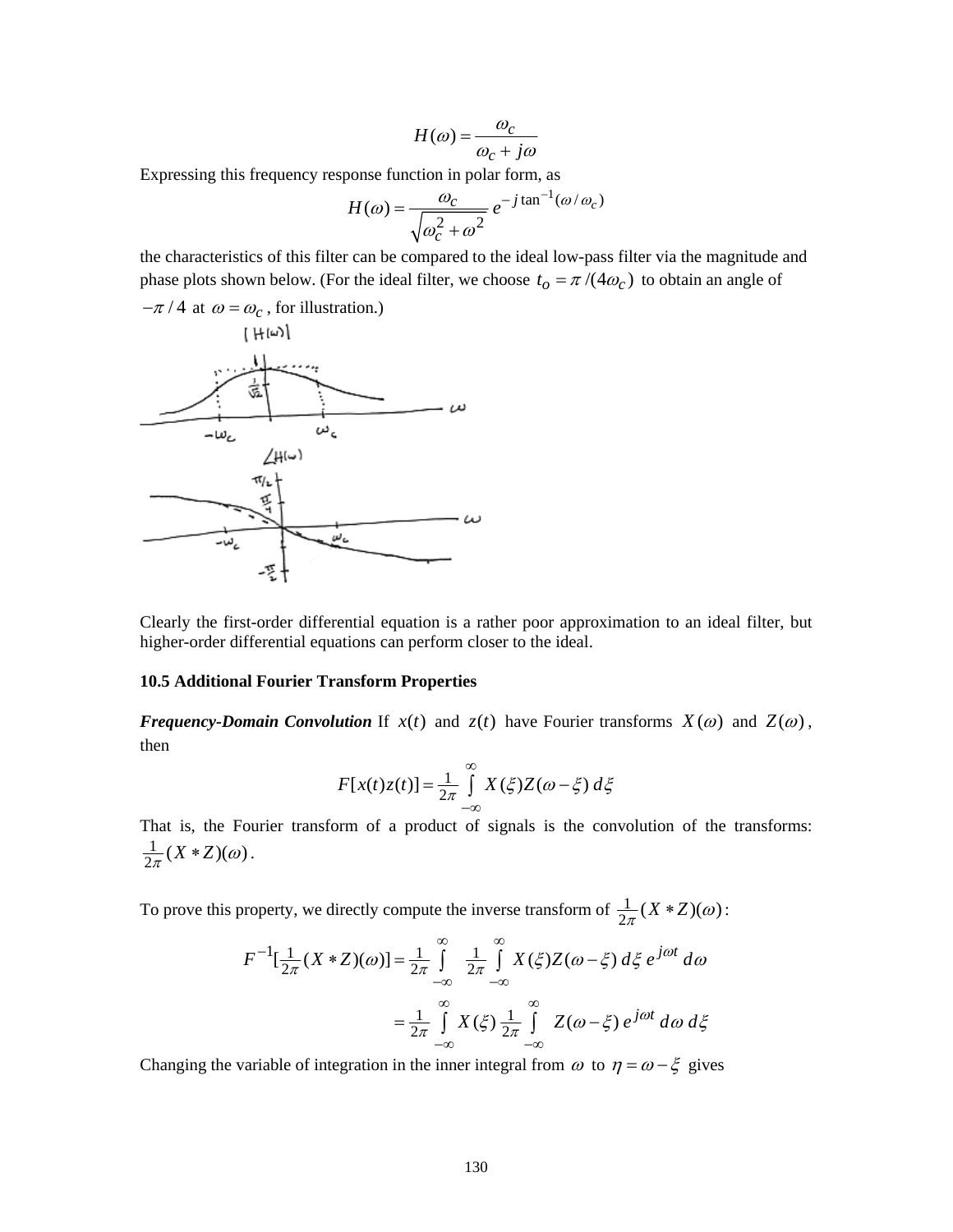$$
F^{-1}[\frac{1}{2\pi}(X * Z)(\omega)] = \frac{1}{2\pi} \int_{-\infty}^{\infty} X(\xi) \frac{1}{2\pi} \int_{-\infty}^{\infty} Z(\eta) e^{j(\eta + \xi)t} d\eta d\xi
$$
  

$$
= \frac{1}{2\pi} \int_{-\infty}^{\infty} X(\xi) e^{j\xi t} \frac{1}{2\pi} \int_{-\infty}^{\infty} Z(\eta) e^{j\eta t} d\eta d\xi
$$
  

$$
= \frac{1}{2\pi} \int_{-\infty}^{\infty} X(\xi) e^{j\xi t} z(t) d\xi
$$
  

$$
= x(t) z(t)
$$

*Example* The most important application of this property is the so-called *modulation* or *frequency shifting* property. If  $z(t) = e^{j\omega_0 t}$ , then the sifting property of impulses gives

$$
F[e^{j\omega_0 t}x(t)] = \frac{1}{2\pi} \int_{-\infty}^{\infty} X(\xi) 2\pi \delta(\omega - \xi - \omega_0) d\xi
$$

$$
= X(\omega - \omega_0)
$$

We can illustrate this property by considering the structure of *AM* radio signals.

*Amplitude Modulated Signals* An amplitude modulated (*AM*) signal of the most basic type has the form

$$
x(t) = [1 + k \, m(t)] \cos(\omega_c t)
$$

where  $cos(\omega_c t)$  is called the *carrier signal*,  $m(t)$  is called the *message signal*, and the constant *k* is called the *modulation index*. We assume that the modulation index is such that  $1 + k m(t) \ge 0$ , for all t. We also assume that the message signal is *bandlimited* by  $\omega_m$ , where  $\omega_m \ll \omega_c$ . That is, the Fourier transform  $M(\omega)$  of the message signal is zero outside the frequency range  $-\omega_m \le \omega \le \omega_m$ . These are standard situations in practice, and we will represent the magnitude spectrum of the message signal as shown below.



Under these assumptions,  $x(t)$  has the form of a high-frequency (rapidly oscillating) sinusoid with a relatively slowly-varying amplitude envelope. We could sketch a typical case in the time domain, but it would be rather uninformative as to the special properties of *AM* signals that make them so useful in communications. To reveal these properties, we turn to the frequency domain via the Fourier transform.

Using the Fourier transform

$$
F[\cos(\omega_c t)] = \pi \delta(\omega - \omega_c) + \pi \delta(\omega + \omega_c)
$$

and the frequency-domain convolution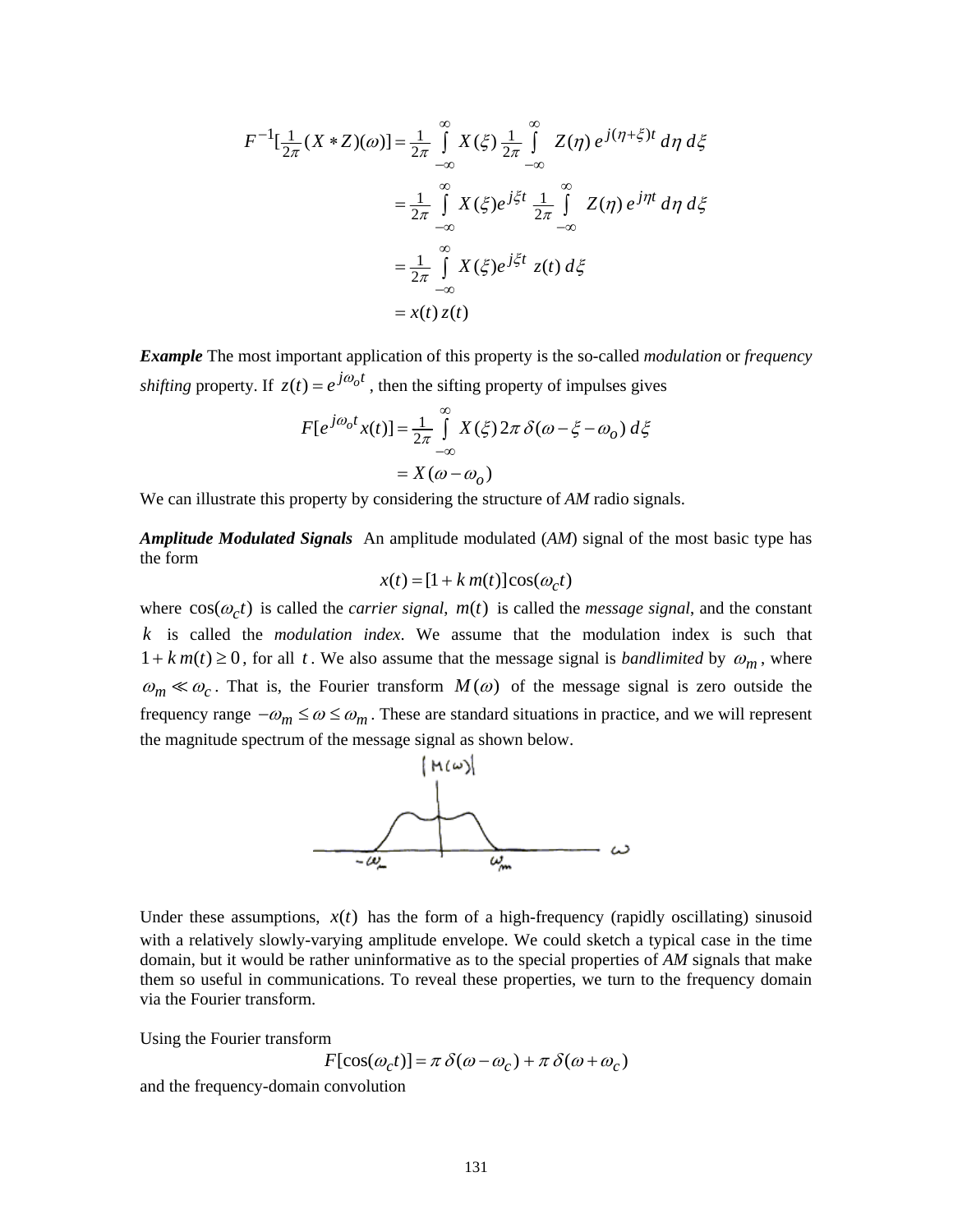1  $F[m(t)\cos(\omega_c t)] = \frac{1}{2\pi} \int M(\xi) [\pi \delta(\omega - \xi - \omega_c) + \pi \delta(\omega - \xi + \omega_c)] d\xi$  $\frac{1}{2}M(\omega-\omega)+\frac{1}{2}$  $=\frac{1}{2}M(\omega-\omega_c)+\frac{1}{2}M(\omega+\omega_c)$ ∞ −∞  $=\frac{1}{2\pi}\int M(\xi)[\pi \delta(\omega-\xi-\omega_c)+\pi \delta(\omega-\xi+\xi)]$ 

we conclude that the transform of the *AM* signal is

$$
X(\omega) = \pi \delta(\omega - \omega_c) + \pi \delta(\omega + \omega_c) + \frac{k}{2}M(\omega - \omega_c) + \frac{k}{2}M(\omega + \omega_c)
$$

To see the properties of an *AM* signal, we consider the magnitude spectrum,  $| X(\omega) |$ . Typically it is difficult to compute the magnitude of a sum, but because of the assumptions on the highest message frequency and carrier frequency, at most one term in the sum is nonzero at every frequency, except at the carrier frequency. (At the carrier frequency, we have an impulse and an ordinary value, and we can display this situation graphically in the obvious way.) Because of this special structure of the terms, the magnitude of this particular sum essentially is the sum of the magnitudes, and we obtain



From this plot is clear that AM modulation is used to shift the spectral content of a message to a frequency range reserved for a particular transmitter. By assigning different carrier frequencies to different transmitters, with a separation of at least  $2\omega_m$  in the different carriers, the messages are kept distinct.

*Parseval's Theorem* If  $x(t)$  is a real energy signal with Fourier transform  $X(\omega)$ , then the total energy of the signal is given by

$$
\int_{-\infty}^{\infty} x^2(t) dt = \frac{1}{2\pi} \int_{-\infty}^{\infty} |X(\omega)|^2 d\omega
$$

To establish this result, we substitute the inverse Fourier transform expression for one of the  $x(t)$ 's in the time-domain energy expression to obtain

$$
\int_{-\infty}^{\infty} x^2(t) dt = \int_{-\infty}^{\infty} x(t) \frac{1}{2\pi} \int_{-\infty}^{\infty} X(\omega) e^{j\omega t} d\omega dt = \int_{-\infty}^{\infty} X(\omega) \frac{1}{2\pi} \int_{-\infty}^{\infty} x(t) e^{j\omega t} dt d\omega
$$

The inner integral in this expression can be recognized as the conjugate of the Fourier transform of  $x(t)$ ,  $X^*(\omega)$ , and therefore

$$
\int_{-\infty}^{\infty} x^2(t) dt = \frac{1}{2\pi} \int_{-\infty}^{\infty} X(\omega) X^*(\omega) d\omega = \frac{1}{2\pi} \int_{-\infty}^{\infty} |X(\omega)|^2 d\omega
$$

The importance of Parseval's theorem is that energy can be associated with frequency content. For example,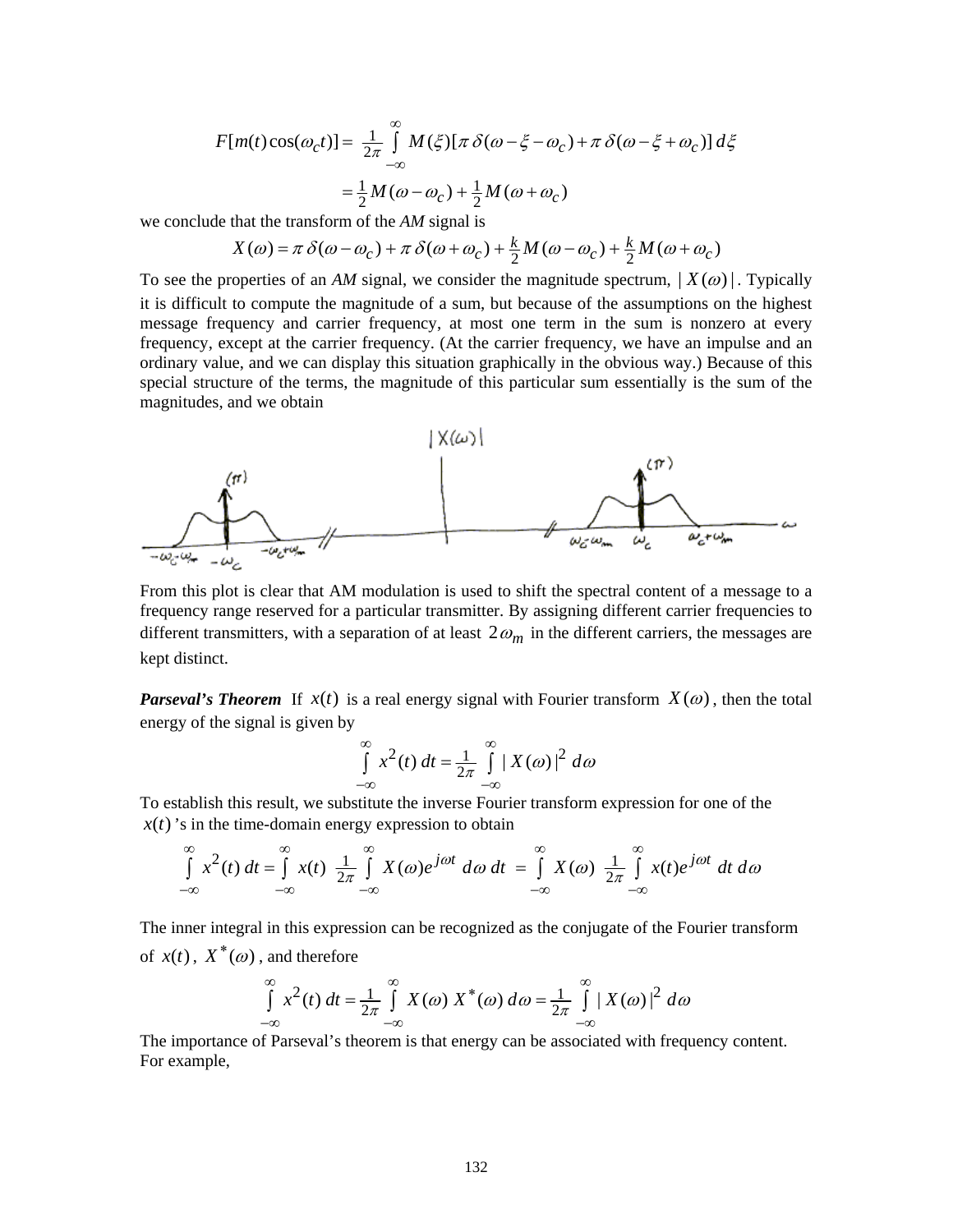$$
\int\limits_{-3}^{3} |X(\omega)|^2 d\omega
$$

is the portion of the energy of  $x(t)$  that resides in the frequency band  $-3 \le \omega \le 3$ .

*Duality Property* If  $x(t)$  has Fourier transform  $X(\omega)$ , then  $F[X(t)] = 2\pi x(-\omega)$ 

This property can be recognized from an inspection of the Fourier and inverse Fouier transform expression. However, we will be pedantic and list out the appropriate sequence of variable changes. Beginning with

$$
x(t) = \frac{1}{2\pi} \int_{-\infty}^{\infty} X(\omega) e^{j\omega t} d\omega
$$

change the variable of integration from  $\omega$  to  $\hat{t}$ and then replace the variable *t* by  $-\hat{\omega}$ . This gives

$$
x(-\widehat{\omega}) = \frac{1}{2\pi} \int_{-\infty}^{\infty} X(\widehat{t}) e^{-j\widehat{\omega}\widehat{t}} d\widehat{t}
$$

Now change variables from  $\hat{\omega}$  to  $\omega$ , and  $\hat{t}$ to *t* (erase the *hats* ) to obtain

$$
x(-\omega) = \frac{1}{2\pi} \int_{-\infty}^{\infty} X(t)e^{-j\omega t} dt = \frac{1}{2\pi} F[X(t)]
$$

One use of the duality property is in reading tables of Fourier transforms backwards to generate additional Fourier transforms!

*Examples* Since  $F[\delta(t)] = 1$ , the duality property gives  $F[1] = 2\pi \delta(-\omega) = 2\pi \delta(\omega)$ . A more usual example is that since

$$
F\left[e^{-t}u(t)\right] = \frac{1}{1+j\omega}
$$

the duality property gives

$$
F\left[\frac{1}{1+jt}\right] = 2\pi e^{\omega}u(-\omega)
$$

Thus we see that since many Fourier transforms are complex, the duality property often provides Fourier transforms for complex time signals.

### **10.6 Inverse Fourier Transform**

Given a Fourier transform,  $X(\omega)$ , one approach to computing the corresponding time signal is via the inverse transform formula,

$$
x(t) = \frac{1}{2\pi} \int_{-\infty}^{\infty} X(\omega) e^{j\omega t} d\omega
$$

Another approach is table lookup, making use of the wide collection of tables of Fourier transform pairs that have been established. However, it turns out that in many situations  $X(\omega)$ can be written in the form of a proper rational function in the argument ( $j\omega$ ), where the term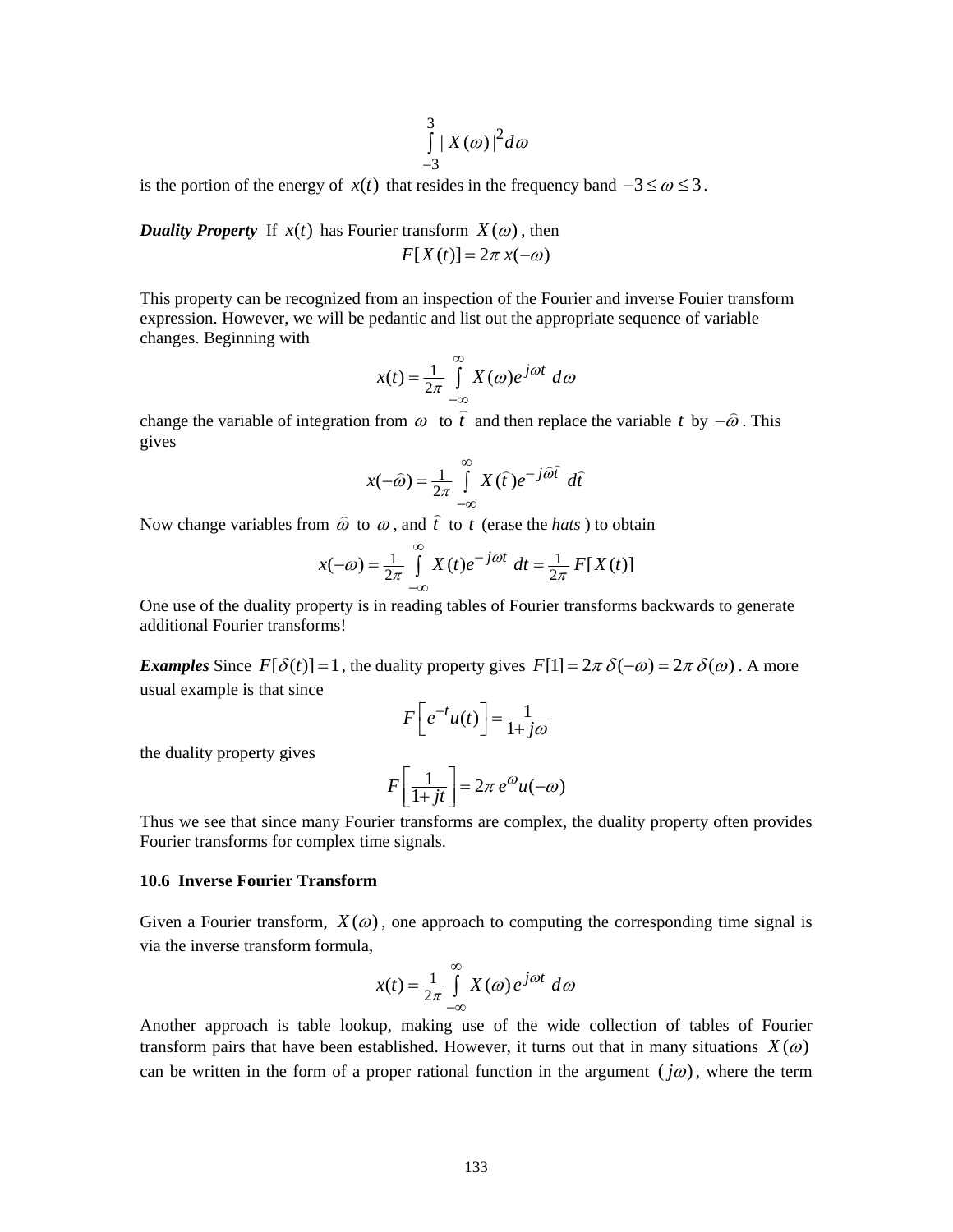*proper* refers to a rational function in which the degree of the numerator polynomial is no greater than the degree of the denominator polynomial. That is,

$$
X(\omega) = \frac{b_n(j\omega)^n + b_{n-1}(j\omega)^{n-1} + \dots + b_0}{(j\omega)^n + a_{n-1}(j\omega)^{n-1} + \dots + a_0}
$$

This general form is not in the tables, but we can use partial-fraction expansion to write  $X(\omega)$  as a sum of the simpler rational functions that are listed in all tables. The linearity property and table lookup then yield the corresponding  $x(t)$ . To explain some of the mechanics, and mild subtleties that arise, it is convenient to consider simple examples. The first example addresses the issue that often a Fourier transform does not present itself in the nicest form.

### *Example 1* Given

$$
X(\omega) = \frac{1}{-2a\omega^2 + j(a^2\omega - \omega^3)}
$$

we can use the substitution  $\omega^k = ( j \omega )^k / j^k$  as follows:

$$
X(\omega) = \frac{1}{-2a\frac{(j\omega)^2}{j^2} + j\left(a^2\frac{(j\omega)}{j} - \frac{(j\omega)^3}{j^3}\right)} = \frac{1}{(j\omega)^3 + 2a(j\omega)^2 + a^2(j\omega)}
$$

To perform a partial fraction expansion, the denominator polynomial must be put in factored form. Any of the partial-fraction expansion methods can be used, and for many it is convenient to switch from the argument ( $j\omega$ ) to a more convenient notation. Also, in the table lookup phase, some creativity might be required to recognize the inverse transforms of various terms.

*Example 2* To write the Fourier transform in Example 1 in more convenient notation, we substitute *s* for  $(j\omega)$ , and proceed as follows (assuming  $a \neq 0$ ):

$$
\frac{1}{s^3 + 2as^2 + a^2s} = \frac{1}{s(s+a)^2} = \frac{1/a^2}{s} - \frac{1/a^2}{s+a} - \frac{1/a}{(s+a)^2}
$$

Thus

$$
X(\omega) = \frac{1/a^2}{j\omega} - \frac{1/a^2}{a + j\omega} - \frac{1/a}{(a + j\omega)^2}
$$

The second and third terms can be found in even the shortest table, if  $a > 0$ , but the first term might require interpretation. From the standard transforms

$$
F[u(t)] = \frac{1}{j\omega} + \pi \delta(\omega), \quad F[1] = 2\pi \delta(\omega)
$$

and the linearity property, we see that  $1/(j\omega)$  corresponds to the time signal

$$
u(t) - \frac{1}{2} = \begin{cases} 1/2, & t > 0 \\ -1/2, & t < 0 \end{cases} = \frac{1}{2} \text{sgn}(t)
$$

where we have written the result in terms of the so-called *signum* function. Thus we have,

$$
x(t) = \frac{1}{2a^2}sgn(t) - \frac{1}{a^2}e^{-at}u(t) - \frac{1}{a}te^{-at}u(t)
$$

again under the assumption that *a* is positive.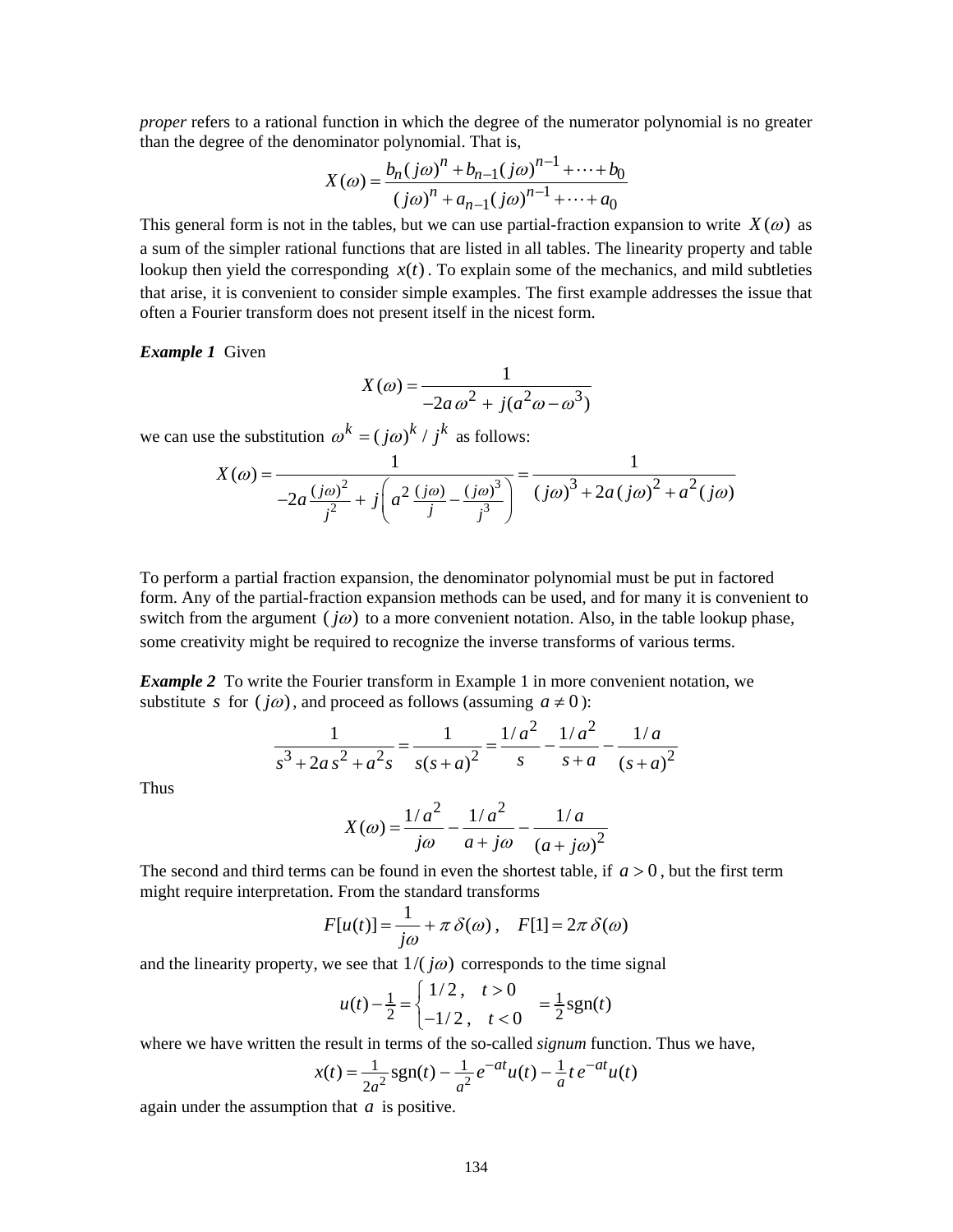Perusal of tables of Fourier transforms indicates that most of the simple rational transforms that are covered are strictly-proper rational functions of  $(j\omega)$ , that is, the numerator degree is strictly less than the denominator degree. This brings up an additional manipulation.

#### *Example 3* Given

$$
X(\omega) = \frac{(j\omega)^{2} + 2(j\omega) + 2}{(j\omega)^{2} + 2(j\omega) + 1}
$$

it is convenient to first divide the denominator polynomial into the numerator polynomial to write  $X(\omega)$  as a constant plus a strictly-proper rational function. This is another calculation where a change of variable to, say, *s* instead of  $(j\omega)$  might be convenient. In any case, it is easy to verify that the result is

$$
X(\omega) = 1 + \frac{1}{(j\omega)^2 + 2(j\omega) + 1} = 1 + \frac{1}{(1 + j\omega)^2}
$$

This gives, from standard tables,

$$
x(t) = \delta(t) + t e^{-t} u(t)
$$

*Remark* We will have a standard table for use in 520.214. This table, reprinted below, and linked on the course webpage, will be provided in exams. Use of any other table is not permitted. That is, anything not on the official table must be derived from the official table or from first principles.

## **Official 520.214 CT Fourier Transform Table**

| x(t)                                               | $X(\omega)$                                                                               |
|----------------------------------------------------|-------------------------------------------------------------------------------------------|
| $\delta(t)$                                        |                                                                                           |
| 1                                                  | $2\pi\delta(\omega)$                                                                      |
| $e^{j\omega_o t}$                                  | $2\pi\delta(\omega-\omega_o)$                                                             |
| $cos(\omega_0 t)$                                  | $\pi\delta(\omega-\omega_o)+\pi\delta(\omega+\omega_o)$                                   |
| $\sin(\omega_o t)$                                 | $-j\pi\delta(\omega-\omega_o) + j\pi\delta(\omega+\omega_o)$                              |
| u(t)                                               | $\frac{1}{i\omega} + \pi \delta(\omega)$                                                  |
| $e^{-at}u(t), a>0$                                 | $\frac{1}{a+j\omega}$                                                                     |
| $te^{-at}u(t), a > 0$                              | $\frac{1}{(a+i\omega)^2}$                                                                 |
| $e^{-a t }$ , $a > 0$                              | $\frac{2a}{a^2 + a^2}$                                                                    |
| $u(t+T_1)-u(t-T_1)$                                | $2T_1 \frac{\sin(\omega T_1)}{\omega T_1}$                                                |
| $\infty$<br>$\sum \delta(t - kT)$<br>$k = -\infty$ | ∞<br>$\omega_{o} \sum \delta(\omega - k\omega_{o}), \omega_{o} = 2\pi/T$<br>$k = -\infty$ |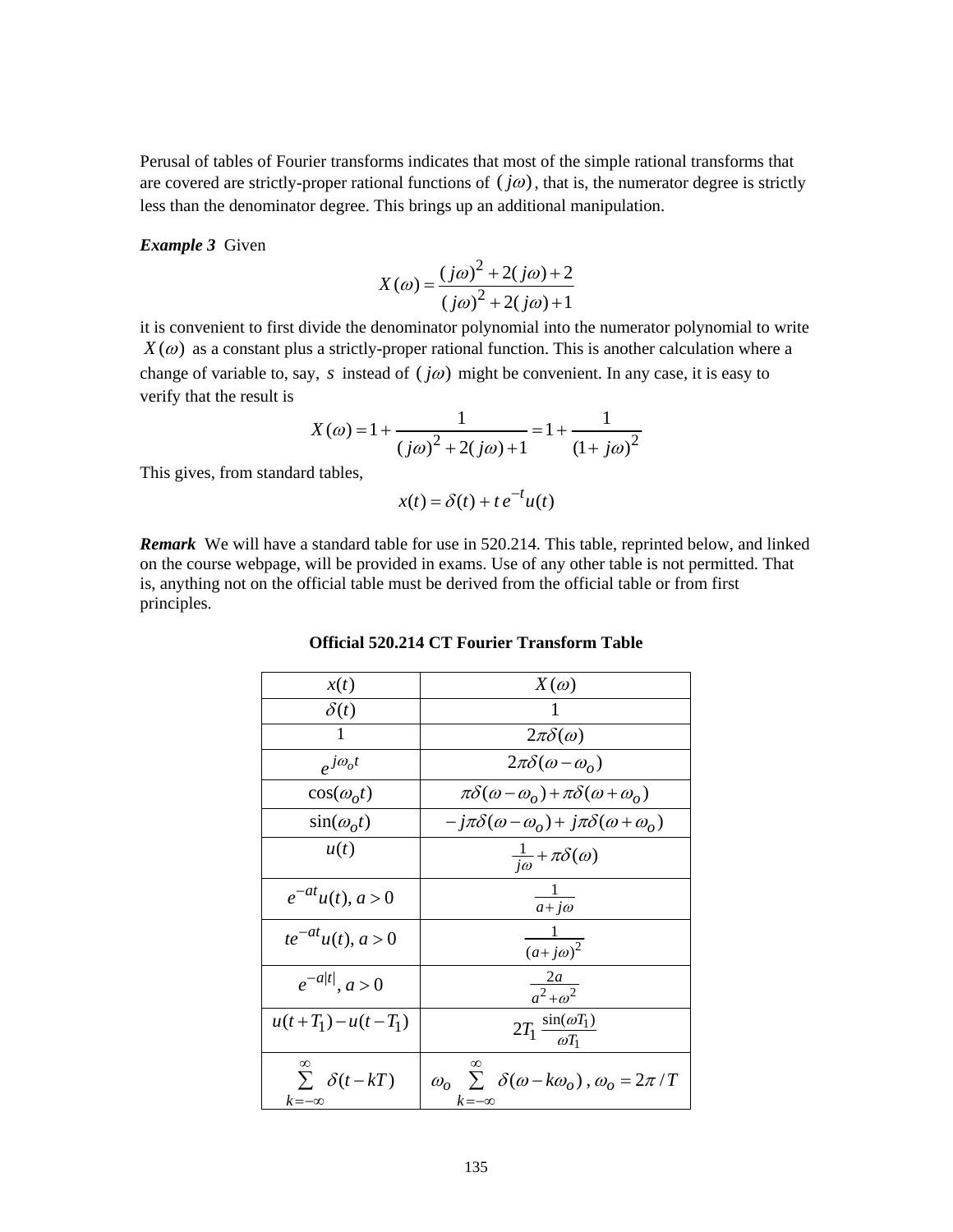## **10.7 Fourier Transform and LTI Systems Described by Differential Equations**

If a system is described by a first-order, linear differential equation,

$$
\dot{y}(t) + ay(t) = bx(t), \quad -\infty < t < \infty
$$

then from Section 6.6 we have that the system is linear and time invariant, and the unit-impulse response is given by

$$
h(t) = be^{-at}u(t)
$$

Therefore we can readily compute the frequency response function of the system,

$$
H(\omega) = \frac{b}{a + j\omega}
$$

However, this is valid only if the system is stable, that is,  $a > 0$ . (If  $a < 0$ , then the Fourier transform of  $h(t)$  does not exist, and if  $a = 0$ , then the Fourier transform has a different form.) Because  $H(\omega)$  is a strictly-proper rational function, if the input signal has a proper rational Fourier transform, computation of the response  $y(t)$  is simply a matter of computing the inverse Fourier transform of  $Y(\omega) = H(\omega) X(\omega)$  by partial-fraction expansion and table lookup. That is, for a large class of input signals, the response computation is completely algebraic.

More directly, we can express the relation between time signals in the differential equation as a relation between Fourier transforms. Letting

$$
X(\omega) = F[x(t)], \quad Y(\omega) = F[y(t)]
$$

linearity and the differentiation property give

$$
j\omega Y(\omega) + aY(\omega) = b X(\omega)
$$

This can be solved algebraically to obtain

$$
Y(\omega) = \frac{b}{a + j\omega} X(\omega)
$$

From this we recognize  $H(\omega)$ , and the obvious inverse Fourier transform gives  $h(t)$ , the unitimpulse response of the system. Again, this is valid only for  $a > 0$ , and a danger is that this condition is not apparent until the inverse Fourier transform is attempted. In other words, the stability condition is not explicit in the algebraic manipulations leading to the frequency response function.

It should be clear that this approach applies to higher-order, linear differential equations that correspond to *stable* systems. The frequency response function in such a case can be written in the form

$$
H(\omega) = \frac{b_m(j\omega)^m + \dots + b_1(j\omega) + b_0}{(j\omega)^n + a_{n-1}(j\omega)^{n-1} + \dots + a_0}
$$

where  $m < n$ . So, again, computation of the response to a large class of input signals is completely algebraic (though checking the stability condition is more subtle, and is omitted).

*Example* When the input signal has a Fourier transform that is not a proper rational function, the calculations become slightly more complicated and involve some recognition of combinations of terms. Suppose  $a = 2$ ,  $b = 1$ , and the input signal is a unit step function. Then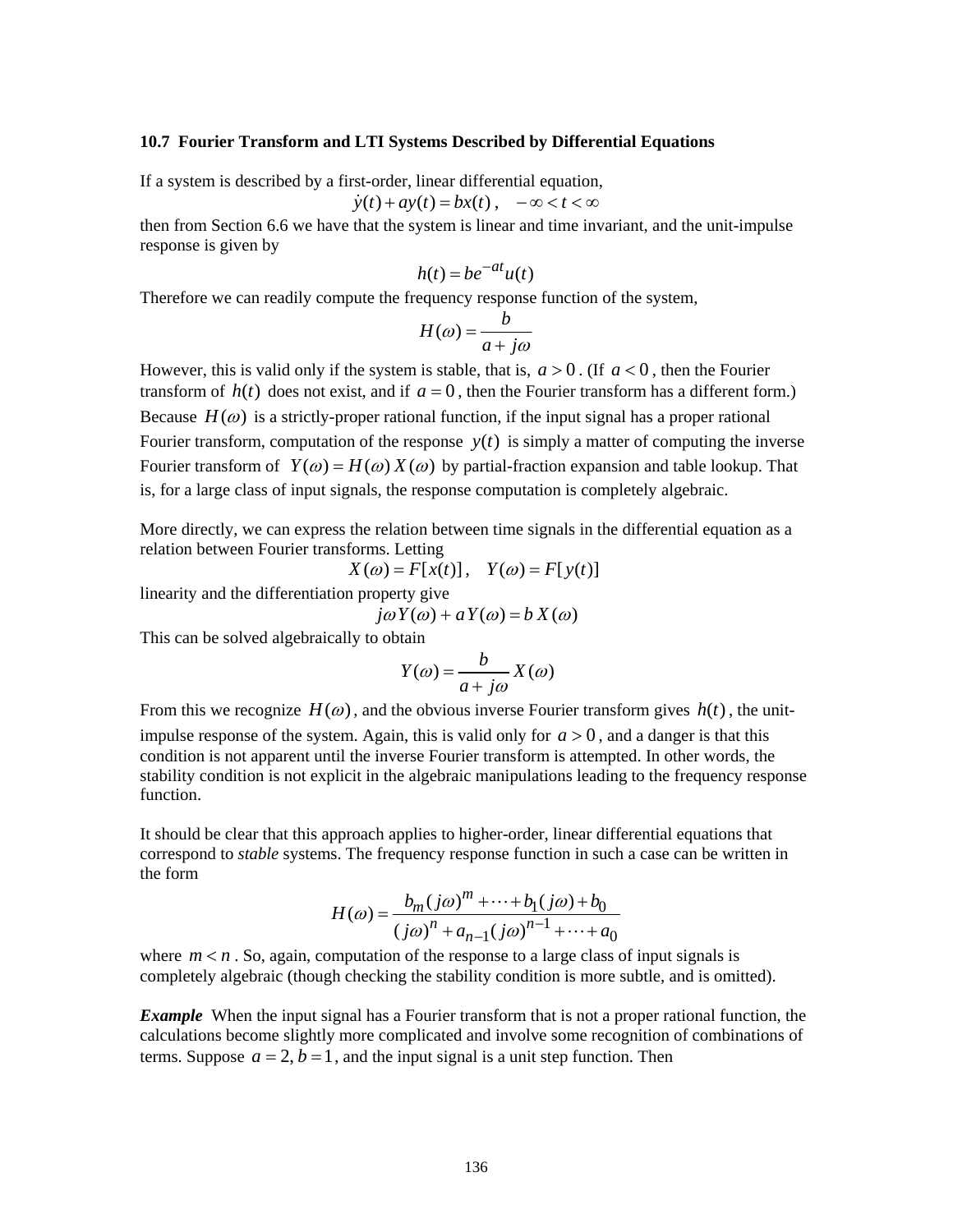$$
Y(\omega) = \frac{1}{2 + j\omega} \left[ \frac{1}{j\omega} + \pi \delta(\omega) \right] = \frac{1}{(j\omega)(2 + j\omega)} + \frac{\pi}{2 + j\omega} \delta(\omega)
$$

$$
= \frac{1/2}{j\omega} - \frac{1/2}{2 + j\omega} + \frac{\pi}{2} \delta(\omega)
$$

Grouping together the first and last terms, table lookup gives the output signal as

$$
y(t) = \frac{1}{2}u(t) - \frac{1}{2}e^{-2t}u(t)
$$

#### **10.8 Fourier Transform and Interconnections of LTI Systems**

Interconnections of *stable* LTI systems are conveniently described in terms of frequency response functions, though it must be guaranteed that the overall system also is stable for the overall frequency response function to be meaningful. Assuming this, block diagram equivalences in terms of frequency response functions follow from the time domain results, at least for the first two cases. Namely, for additive parallel connections, where the overall unit-impulse response is the sum of the subsystem unit-impulse responses, and for cascade connections, where the overall unit-impulse response is the convolution of the subsystem unit-impulse responses, we immediately have



Of course, in these cases it is clear that stability of the overall system follows from stability of the individual subsystems.

The situation is more complicated for the feedback connection of stable LTI systems, but at least the Fourier transform representation permits us to achieve an explicit representation for the overall system, something that we were unable to accomplish in the time domain.

Beginning with the output, the feedback connection below gives the following algebraic relationship between the Fourier transforms of the input and output signals. (Again, the negative sign on the feedback line at the summer is traditional.)

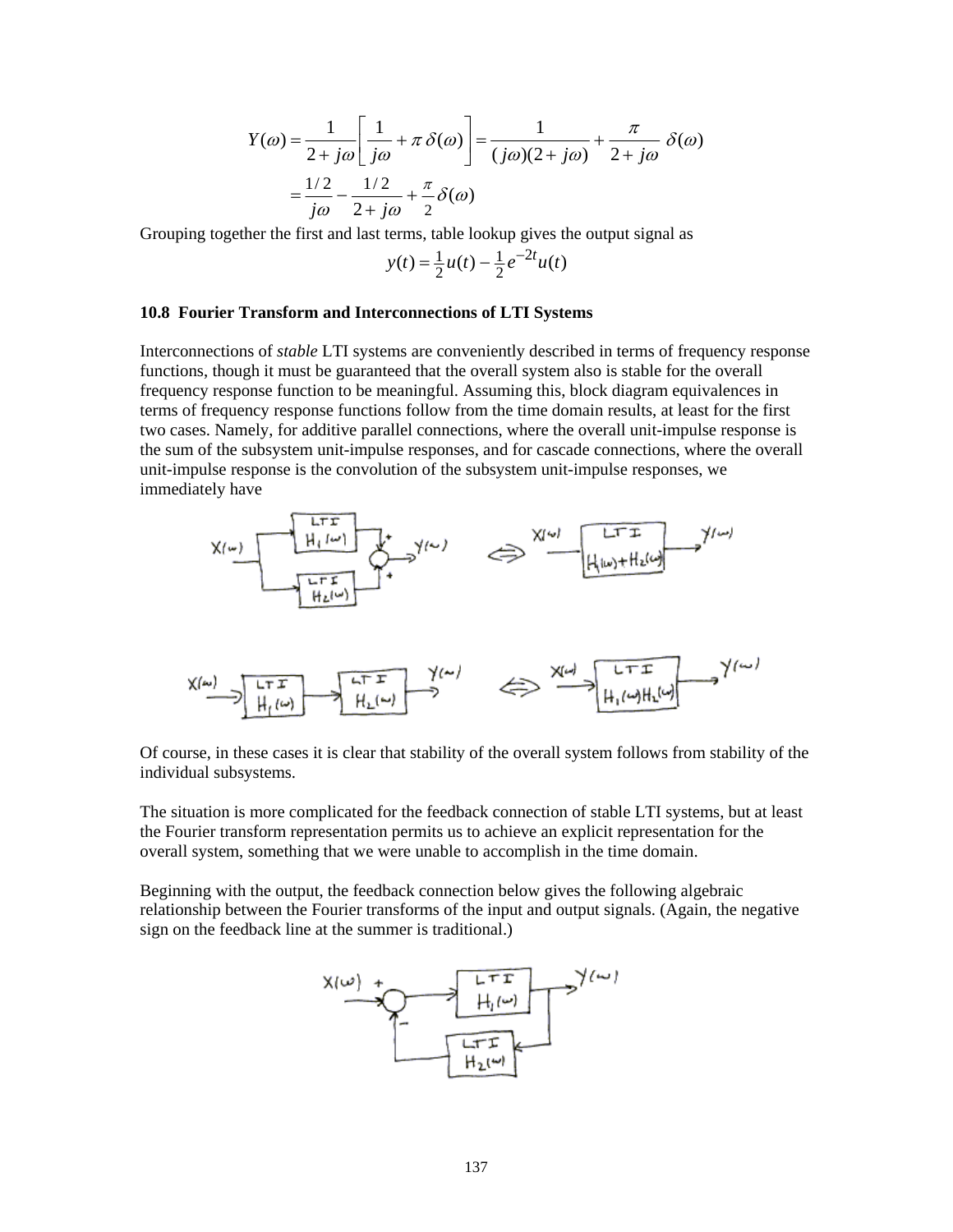$$
Y(\omega) = H_1(\omega) [X(\omega) - H_2(\omega)Y(\omega)]
$$
  
= H<sub>1</sub>(\omega) X(\omega) - H<sub>1</sub>(\omega)H<sub>2</sub>(\omega)Y(\omega)

Solving for  $Y(\omega)$  by algebraic manipulation gives

$$
Y(\omega) = \frac{H_1(\omega)}{1 + H_1(\omega)H_2(\omega)} X(\omega)
$$

That is, the feedback connection above is equivalent to

$$
\times \underbrace{\left(\omega\right)}_{\text{[+H}_i\left(\omega\right)\text{H}_i\nu}\xrightarrow{\text{LTT}}\text{V}\left(\omega\right)
$$

Of course the overall system, called the *closed-loop system* in this context, must be stable for the frequency response function shown to be meaningful. Unfortunately, the feedback connection of stable systems does not always yield a stable closed-loop system, so that further pursuit of this topic first requires the development of stability criteria for feedback systems.

*Example* If

$$
H_1(\omega) = \frac{3}{2 + j\omega}, \quad H_2(\omega) = k
$$

where  $k$  is a constant, then the frequency response of the closed-loop system is

$$
H_{cl}(\omega) = \frac{3/(2+j\omega)}{1+3k/(2+j\omega)} = \frac{3}{(3k+2)+j\omega}
$$

This is a valid frequency response if  $k > -2/3$ , in which case

$$
h_{cl}(t) = 3e^{-(3k+2)t}u(t)
$$

Indeed, by choice of  $k$  we can achieve arbitrarily fast exponential decay of the closed-loop system's unit-impulse response! But it is important to note that for  $k < -2/3$  the closed-loop system is not stable. Thus it does not have a meaningful frequency response function and the  $H_{cl}(\omega)$  we computed is a fiction.

## **Exercises**

**1.** From the basic definition, compute the Fourier transforms of the signals

(a) 
$$
x(t) = e^{-(t-2)}u(t-3)
$$
  
\n(b)  $x(t) = e^{-|t+1|}$   
\n(c)  $x(t) = \begin{cases} 0, & t \le 0 \\ 2, & 0 < t < 1 \\ 2e^{-(t-1)}, & t \ge 1 \end{cases}$   
\n(d)  $x(t) = \sum_{k=0}^{\infty} a^k \delta(t-k), \quad |a| < 1$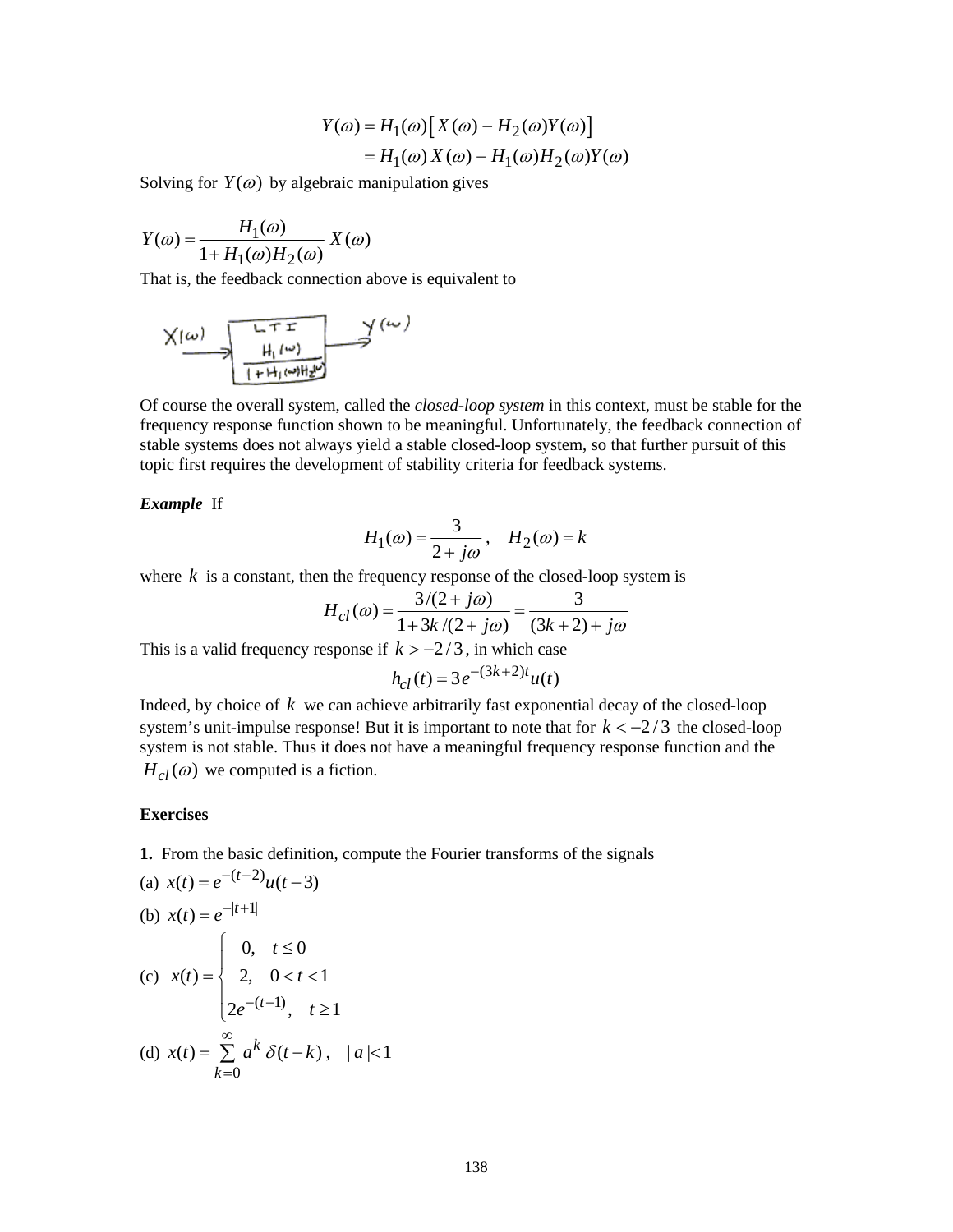**2.** From the basic definition, compute the signals corresponding to the Fourier transforms (a) | | *X e* () 2 <sup>ω</sup> <sup>ω</sup> <sup>π</sup> <sup>−</sup> =

(a) 
$$
X(\omega) = 2\pi e^{-|\omega|}
$$
  
\n(b)  $|X(\omega)| = \begin{cases} 2\pi, & -2 \le \omega \le 2 \\ 0, & else \end{cases}$   $\angle X(\omega) = \begin{cases} -\omega, & -2 \le \omega \le 2 \\ 0, & else \end{cases}$ 

(c) 
$$
X(\omega) = e^{-\omega}u(\omega)
$$

(d)  $X(\omega)$  specified by the sketches below:



# **3.** Compute the Fourier transforms of the signals

(a) 
$$
x(t) = \sum_{k=-\infty}^{\infty} 2(-1)^k \delta(t - 3k)
$$
  
\n(b)  $x(t) = \sum_{k=-\infty}^{\infty} e^{-(t-3k)} [u(t-3k) - u(t-3k-1)]$ 

**4.** By inspection of the defining formulas for the Fourier transform and inverse Fourier transform, that is, without computing the Fourier transform, evaluate the following quantities for the signal shown below.



**5.** Compute the Fourier transform of the signal  $x(t)$  shown below,



and use the properties of the Fourier transform to determine the transforms of the following signals without calculation.

(a)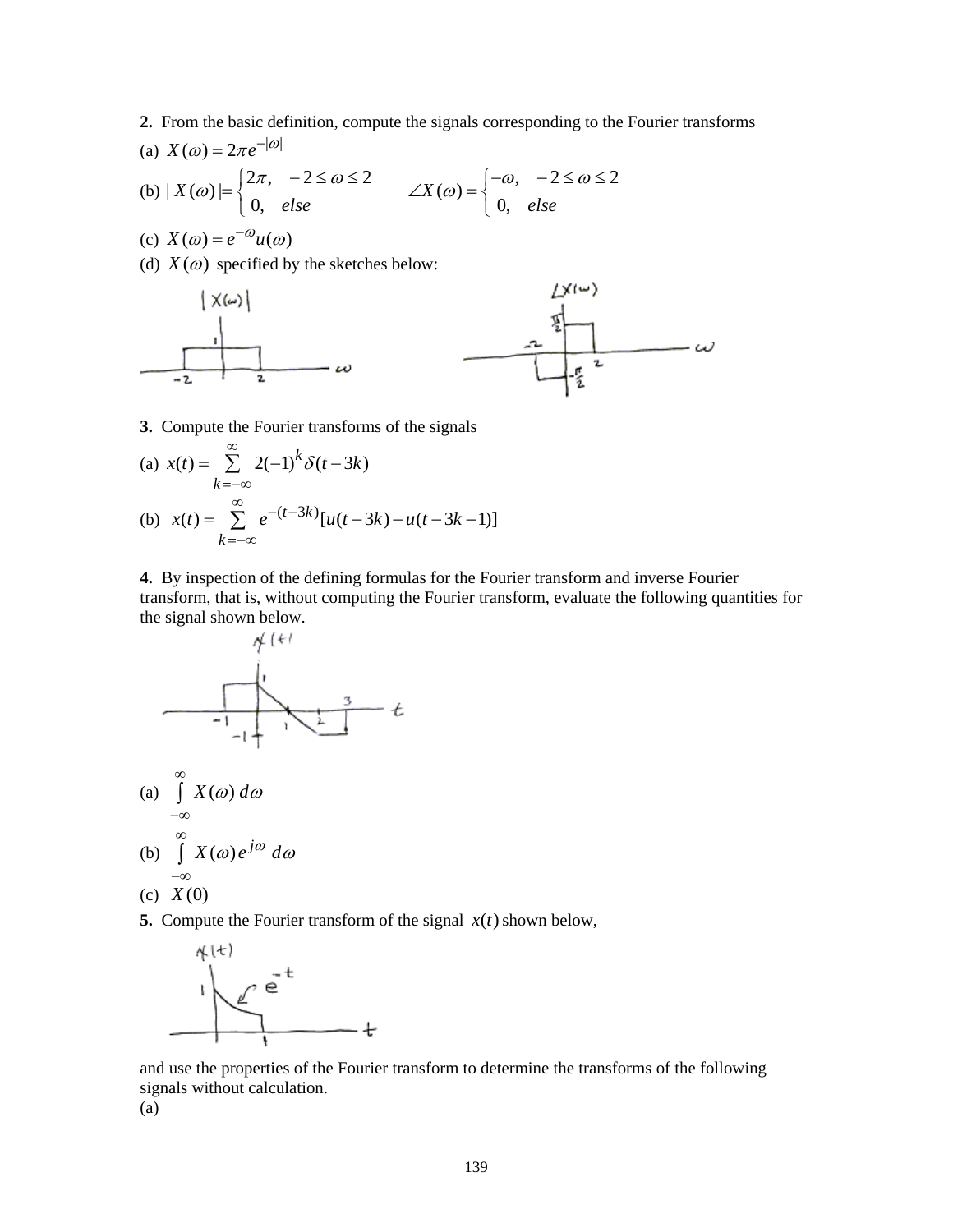

**6.** A signal  $x(t)$  has the Fourier transform

$$
X(\omega) = \frac{3 - j\omega}{3 + j\omega}
$$

- (a) Sketch the magnitude spectrum of the signal.
- (b) Sketch the phase spectrum of the signal

(c) Find the signal  $x(t)$  by using the properties of the Fourier transform.

**7.** From the basic definitions and properties of the Fourier transform and inverse Fourier transform, answer the following questions about the transform of the signal shown below (without calculating the transform).



(a) What is  $\angle X(\omega)$ ? (Hint: An even signal has a real Fourier transform.)

- (b) What is *X* (0) ?
- (c) What is  $\int X(\omega) d\omega$ ∞ −∞  $\int X(\omega) d\omega$  ?

**8.** Given that the Fourier transform of the signal  $x(t) = te^{-2t}u(t)$  is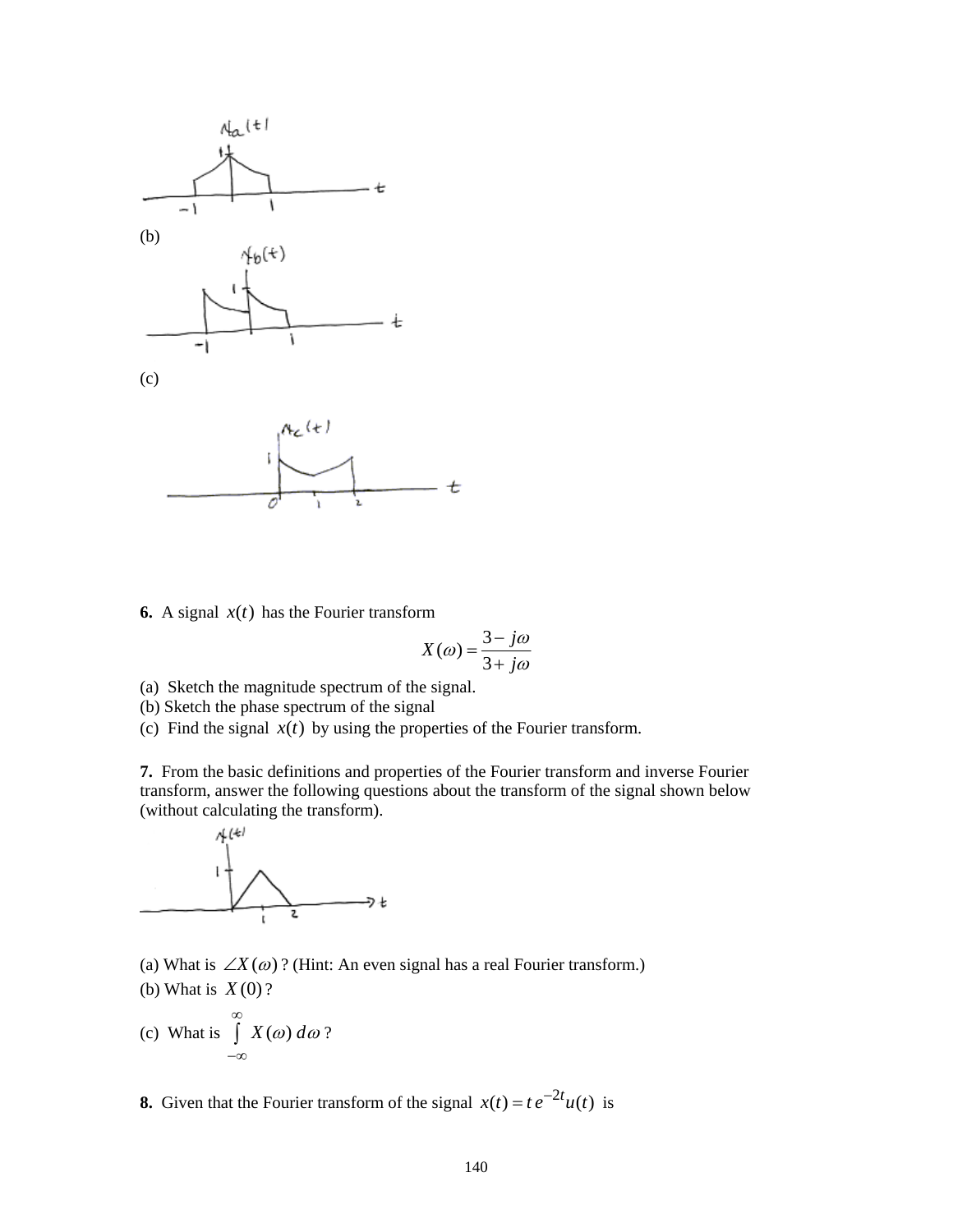$$
X(\omega) = \frac{1}{(2 + j\omega)^2}
$$

sketch the magnitude and phase spectra for the signals

(a) 
$$
y(t) = \frac{d}{dt}x(t)
$$
  
\n(b)  $y(t) = \int_{0}^{t} x(\tau) d\tau$ 

- −∞ (c)  $y(t) = x(-2t+4)$
- (d)  $y(t) = 2x(t) + \dot{x}(t)$

**9.** Two LTI systems are specified by the unit-impulse responses  $h_1(t) = -2\delta(t) + 5e^{-2t}u(t)$  and  $h_2(t) = 2te^{-t}u(t)$ . Compute the responses of the two systems to the input signal  $x(t) = cos(t)$ .

**10.** An input signal  $x(t)$  applied to the LTI system with frequency response function

$$
H(\omega) = \frac{j\omega}{1 + j\omega}
$$

yields the output signal

$$
y(t) = \delta(t) + 3e^{-t}u(t) - 7e^{-2t}u(t)
$$

What is  $x(t)$ ?

**11.** Suppose  $y(t) = x(t)\cos(t)$  and the Fourier transform of  $y(t)$  is described in terms of unitstep functions as

$$
Y(\omega) = u(\omega + 2) - u(\omega - 2)
$$

What is  $x(t)$ ?

**12.** Suppose  $x(t)$  has Fourier transform described in terms of unit-ramp functions as  $X(\omega) = r(\omega + 1) - 2r(\omega) + r(\omega - 1)$ 

and suppose  $p(t)$  is periodic with fundamental frequency  $\omega<sub>o</sub>$  and Fourier series coefficients  $X_k$ ,  $k = 0, \pm 1, \pm 2, \dots$ 

(a) If  $y(t) = x(t)p(t)$ , determine an expression for  $Y(\omega)$ .

(b) Sketch the amplitude spectrum of  $y(t)$  if  $p(t) = cos(t/2)$ .

(c) Sketch the amplitude spectrum of  $y(t)$  if  $p(t) = cos(t)$ .

**13.** Given that the Fourier transform of  $x(t) = e^{-|t|}$  is

$$
X(\omega) = \frac{2}{1 + \omega^2}
$$

compute and sketch the magnitude and phase spectra for

$$
y(t) = e^{j3t} \frac{d}{dt} e^{-|t|}
$$

**14.** Compute the Fourier transform for the signal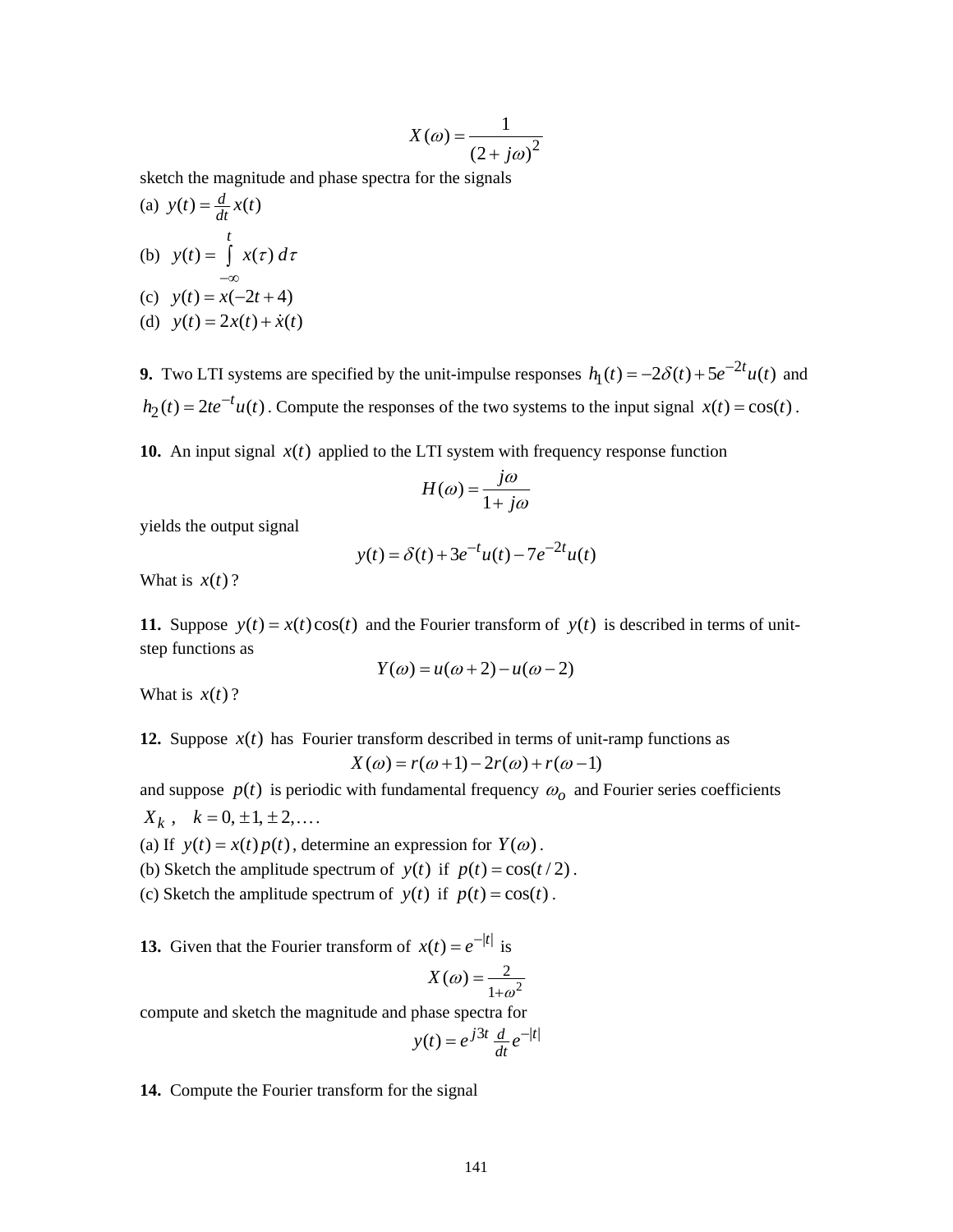$$
x(t) = \sin(\omega_0 t) u(t)
$$

(*Hint: You may have to use special properties of impulses in the calculation.*)

**15.** A continuous-time LTI system is described by the frequency response function

$$
H(\omega) = \frac{2}{2 - \omega^2 + j\omega^2}
$$

and the input signal has the Fourier transform

$$
X(\omega) = e^{-j\omega 3}
$$

Compute the response  $y(t)$ .

**16.** Use partial fraction expansion to compute the inverse Fourier transform for

(a) 
$$
X(\omega) = \frac{5j\omega + 12}{(j\omega)^2 + 5j\omega + 6}
$$

(b) 
$$
X(\omega) = \frac{4}{3 - \omega^2 + 4j\omega}
$$

**17.** Compute the inverse Fourier transform for

(a) 
$$
X(\omega) = \frac{e^{j(\pi - \pi\omega)}(5 - \omega^2 + j4\omega)}{(9 - \omega^2 + j6\omega)(2 + j\omega)}
$$

(b) 
$$
X(\omega) = e^{-j2\omega} + \frac{10 + 10e^{-j\omega}}{2 - \omega^2 + j3\omega}
$$

**18.** Compute the overall frequency response function  $H(\omega) = Y(\omega) / X(\omega)$  for the systems shown below. (Of course, assume that the subsystems and the overall system are stable.) (a)

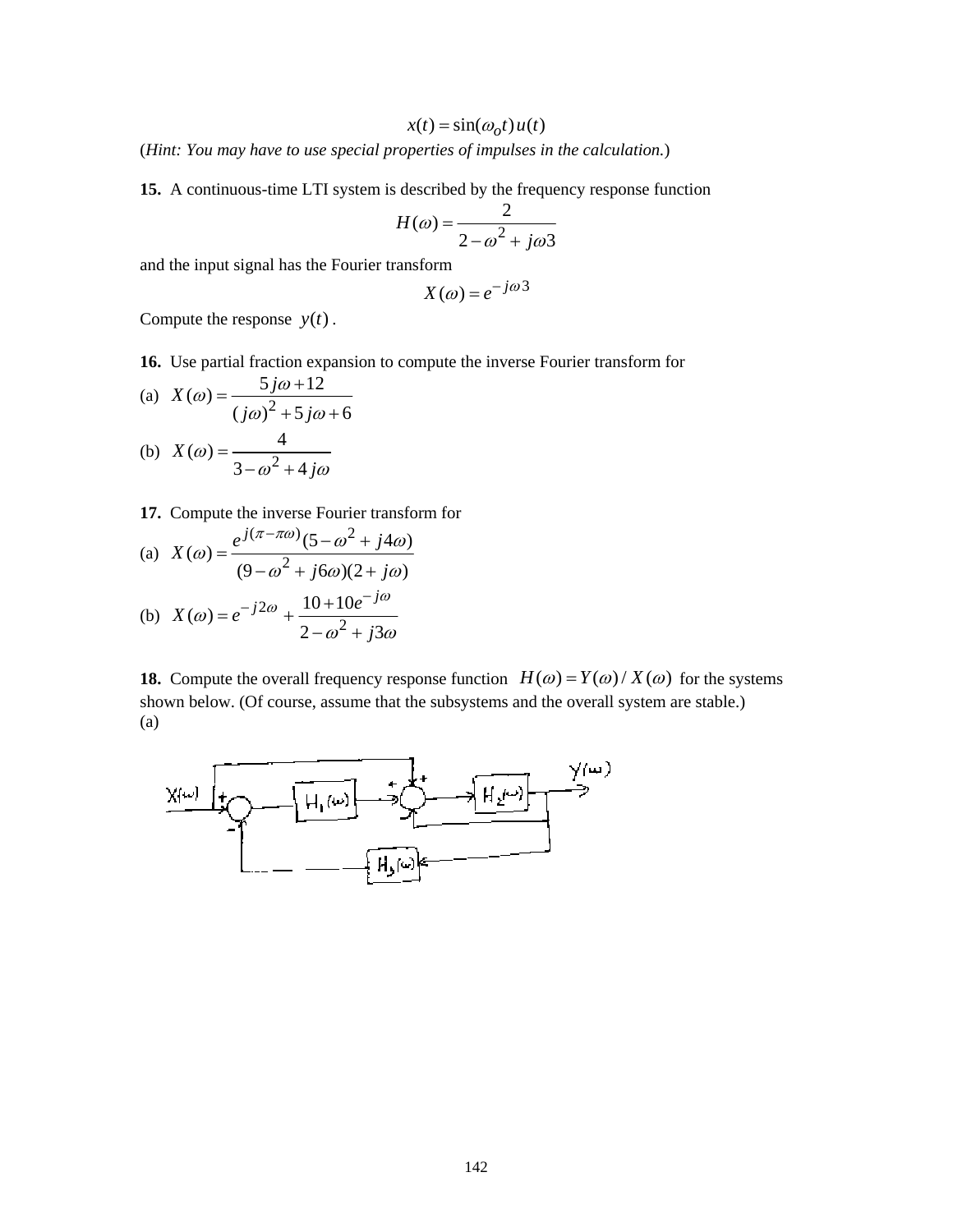## **Notes for Signals and Systems**

### **11.1 Introduction to the Unilateral Laplace Transform**

From Chapter 10 it is clear that there is one main limitation on the use of the Fourier transform: the signal must be such that the transform integral converges, or such that we can apply generalized function techniques to arrive at a transform (for example, the case of periodic signals). It turns out that this limitation can be avoided, particularly for right-sided signals, by including a damping factor in the integral. The resulting transform is called the *unilateral Laplace transform*.

For a right-sided, or *unilateral*, signal  $x(t)$ , sometimes written as  $x(t)u(t)$  to emphasize that the signal is zero for  $t < 0$ , the unilateral Laplace transform is defined as

$$
X(s) = \int_{0^-}^{\infty} x(t)e^{-st}dt
$$

Here *s* is a complex variable, often written in rectangular form using the standard notation

 $s = \sigma + j\omega$ . The lower limit of integration is shown as  $0^-$  to emphasize the fact that an impulse or doublet at  $t = 0$  is included in the range of integration, but often we leave this understood and simply write the lower limit as 0.

If we consider  $\sigma = \text{Re}\{s\} > 0$ , then

$$
|e^{-st}| = |e^{-\sigma t}e^{-j\omega t}| = |e^{-\sigma t}| \to 0 \text{ as } t \to \infty
$$

Therefore *X*(*s*) can be well defined even though *x*(*t*) does not go to zero as *t* goes to ∞. Indeed, if  $x(t)$  is of "exponential order," that is, there exist real constants  $K, c$  such that

$$
|x(t)| \le Ke^{ct}, \quad t \ge 0
$$

then  $X(s)$  exists if we think of *s* as satisfying  $\text{Re}\{s\} > c$ . In other words, for signals of exponential order the unilateral Laplace transform always exists for a half-plane of complex values of *s* , as shown below.



Because signals encountered in the sequel will always be of exponential order, we can be a bit cavalier and ignore detailed analysis of the regions of convergence, confident in the knowledge that there is a whole half-plane of values of  $s$  for which  $X(s)$  is well defined. And the actual numerical values of *s* for which the integral converges turn out to be of no interest for our purposes.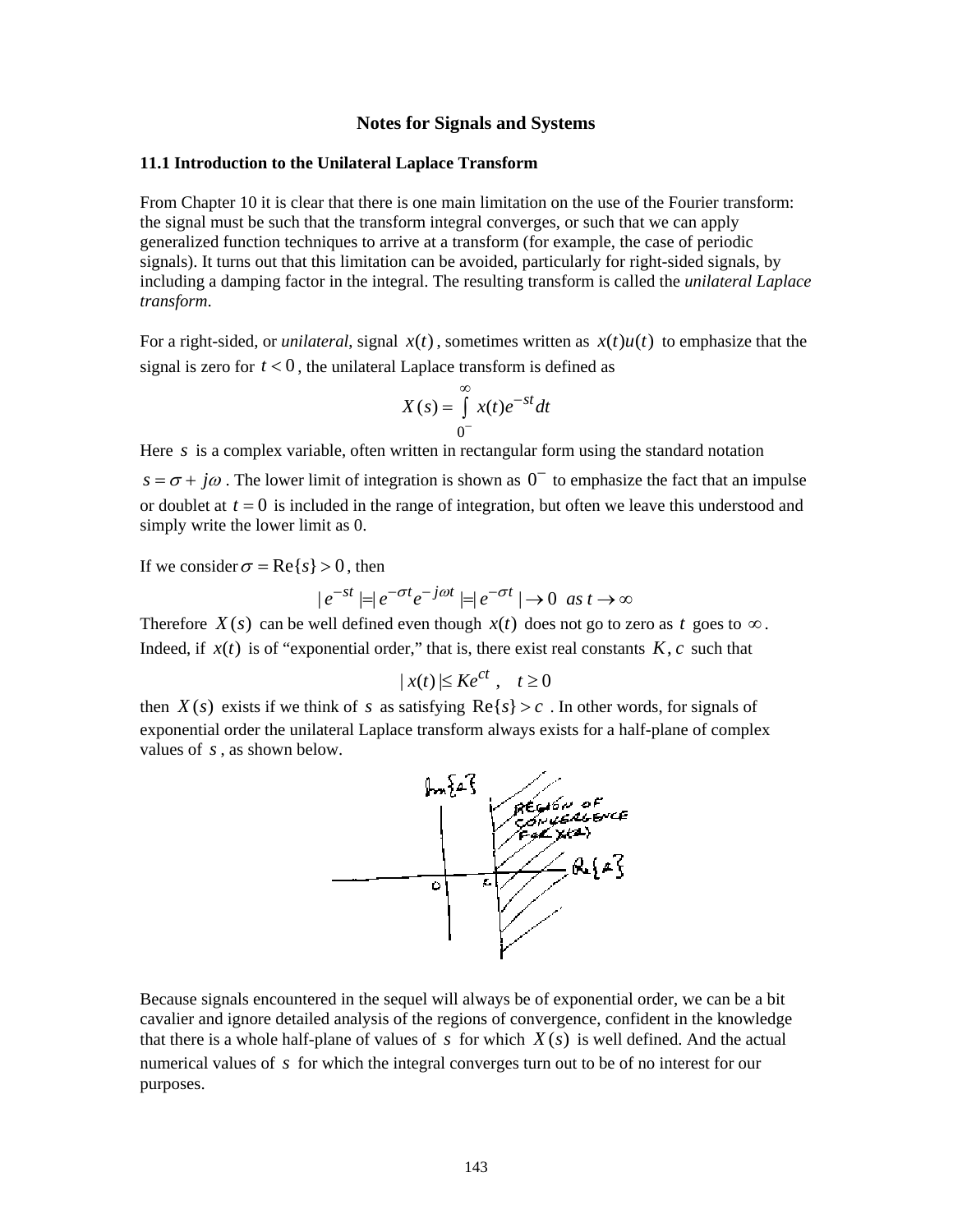*Example* The signal

$$
x(t) = e^{t^2} u(t)
$$

is not of exponential order since for any given values of  $K$  and  $c$ ,

 $e^{t^2} > Ke^{ct}$ , for *t* sufficiently large

The signal,

$$
x(t) = e^{5t}u(t)
$$

is of exponential order, and we can take  $K = 1$ ,  $c = 5$  to prove it.

*Example* The Laplace transform of  $x(t) = e^{-3t}u(t)$  is

$$
X(s) = \int_{0^-}^{\infty} e^{-3t} u(t) e^{-st} dt = \int_{0}^{\infty} e^{-(s+3)t} dt
$$

$$
= \frac{-1}{s+3} e^{-(s+3)t} \Big|_{0}^{\infty} = \frac{1}{s+3}
$$

Here a half-plane of convergence is given by  $\text{Re}\{s\} > -3$ , and indeed this condition is crucial in evaluating the integral at the upper limit. For the signal  $x(t) = e^{3t}u(t)$ , a similar calculation gives

$$
X(s) = \frac{1}{s-3}
$$

and the half-plane of convergence in this case is  $Re\{s\} > 3$ . However, as mentioned above, we will not insist on keeping track of the convergence region.

For signals involving generalized functions, the notion of exponential order does not apply, but in typical cases the special properties of generalized functions can be used to evaluate the Laplace transform.

*Example* The Laplace transform of the impulse,  $x(t) = \delta(t)$ , is easily evaluated using the sifting property:

$$
X(s) = \int_{0^{-}}^{\infty} \delta(t)e^{-st}dt = e^{-s0} = 1
$$

**Example** The Laplace transform of the unit step function is

$$
X(s) = \int_{0^{-}}^{\infty} u(t)e^{-st}dt = \int_{0}^{\infty} e^{-st}dt = \frac{1}{s}
$$

where in this case a half-plane of convergence is given by  $\text{Re}\{s\} > 0$ .

**Remark** If a right-sided signal  $x(t)$  has a unilateral Laplace transform that converges for  $\text{Re}\{s\} = 0$ , then we can write, taking  $\sigma = 0$ ,

$$
X(s) = \int_{0}^{\infty} x(t)e^{-st}dt = \int_{0}^{\infty} x(t)e^{-j\omega t}dt = F[x(t)]
$$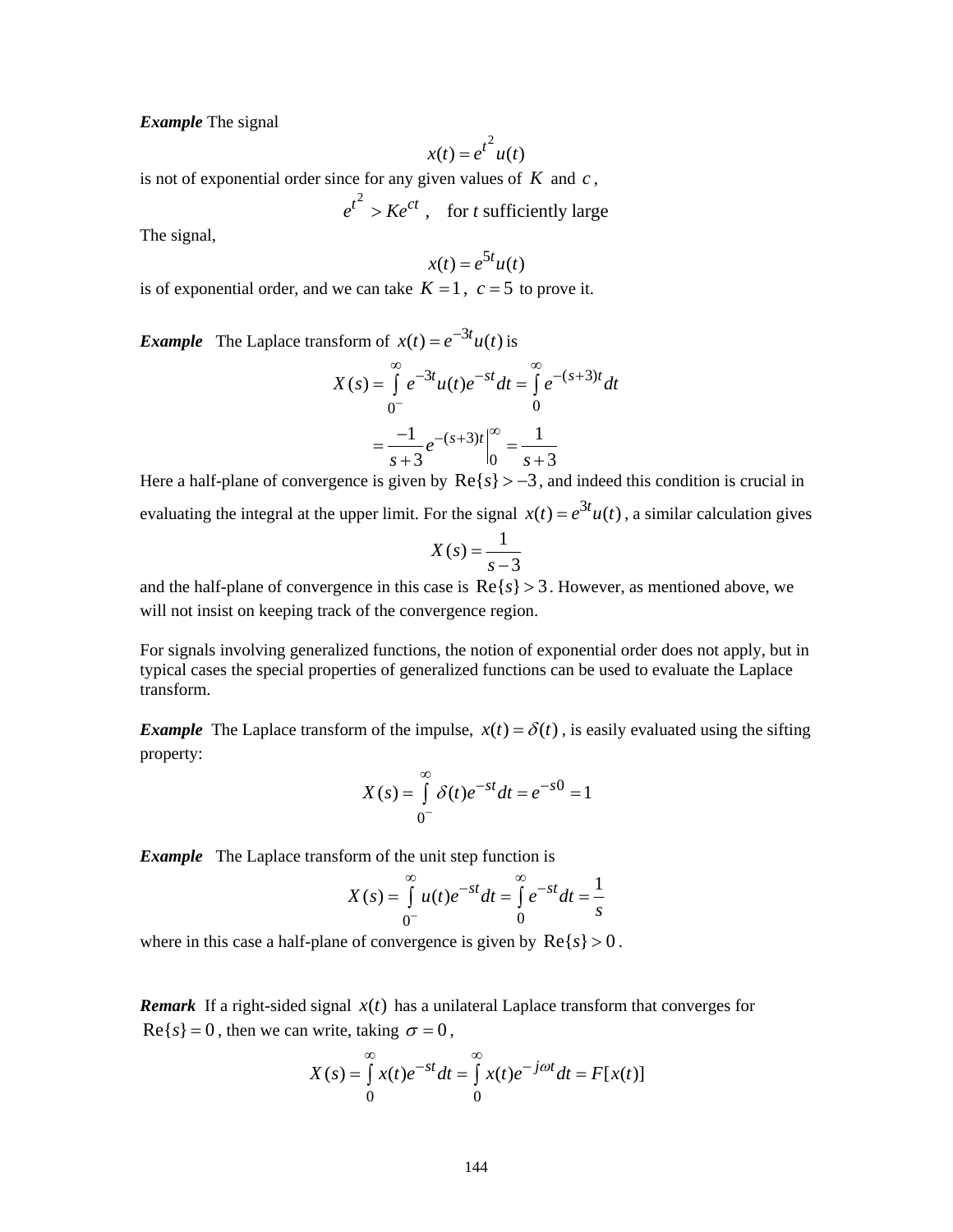That is, the Laplace transform with  $\sigma = 0$  is the Fourier transform for right-sided signals. (Sometimes this is written as

$$
X(s)\big|_{s=j\omega} = X(j\omega)
$$

which leads to a different notation for the Fourier transform than we have used. Namely, we write the Fourier transform as  $X(\omega)$ , rather than  $X(j\omega)$ , absorbing the imaginary unit *j* into the function rather than displaying it in the argument. This unfortunate notational collision should be viewed as a mild inconvenience, and it should not be permitted to obscure the relationship between the Fourier and Laplace transforms of right-sided signals.)

*Example* For  $x(t) = e^{-3t}u(t)$  we see that the half-plane of convergence includes  $\sigma = 0$ , and from above we have

$$
X(\omega) = \frac{1}{3 + j\omega}
$$

For the unit-step function we have  $X(s) = 1/s$ , but in this case the region of convergence does *not* include  $\sigma = 0$ , and indeed the Fourier transform of the unit step is not simply  $1/(j\omega)$ .

# **11.2 Properties of the Unilateral Laplace Transform**

We now consider a variety of familiar operations on a right-sided signal  $x(t)$ , and interpret the effect of these operations on the corresponding unilateral Laplace transform  $X(s)$ . Of course, the operations we consider must yield right-sided signals. We assume that signals are of exponential order so that existence of the Laplace transform is assured. Furthermore, we should verify that each operation considered yields a signal that also is of exponential order. Often this is obvious, and will not be mentioned, but care is needed in a couple of cases.

Throughout we use the following notation for the Laplace transform where *L* denotes a "Laplace transform operator:"

$$
X(s) = L[x(t)] = \int_{0}^{\infty} x(t)e^{-st}dt
$$

*Linearity* If  $L[x(t)] = X(s)$  and  $L[z(t)] = Z(s)$ , then for any constant *a*,  $L[a x(t) + z(t)] = a X(s) + Z(s)$ 

This property follows directly from the definition.

*Time Delay* If  $L[x(t)] = X(s)$ , then for any constant  $t_o \ge 0$ ,

$$
L[x(t - t_o)u(t - t_o)] = e^{-st_o} X(s)
$$

The calculation verifying this is by now quite standard. Begin with

$$
L[x(t - t_o)u(t - t_o)] = \int_{0}^{\infty} x(t - t_o)u(t - t_o)e^{-st}dt
$$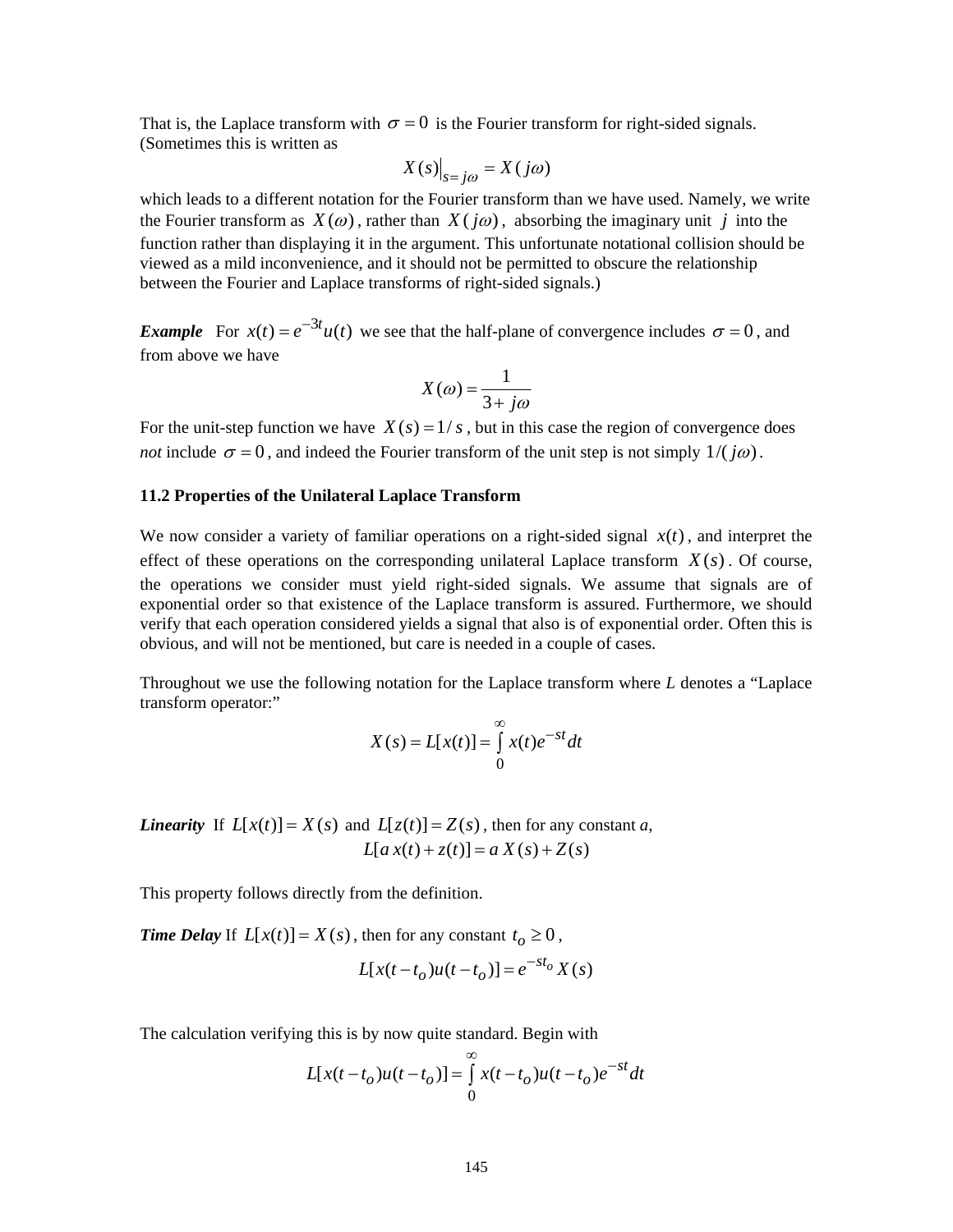and change integration variable from *t* to  $\tau = t - t_o$  to obtain the result. Notice that we use the unit-step notation to make explicit the fact that the right-shifted signal,  $x(t - t_0)$  is zero for  $t < t_{\alpha}$ .

*Example* For a rectangular pulse,  $x(t) = Ku(t) - Ku(t - t_0)$ ,  $t_0 > 0$ , we can use linearity and the delay property to write

$$
X(s) = \frac{K}{s} - e^{-t_o s} \frac{K}{s} = K \frac{1 - e^{-t_o s}}{s}
$$

*Time Scaling* If  $L[x(t)] = X(s)$ , then for any constant  $a > 0$ ,

$$
L[x(at)] = \frac{1}{a} X\left(\frac{s}{a}\right)
$$

This is another familiar calculation, and the details will be skipped. The assumption that  $a > 0$  is required so that the scaled signal is right sided.

The next two properties require a more careful interpretation of the lower limit in the Laplace transform definition, and we write that limit as  $0^-$ .

*Differentiation* If  $L[x(t)] = X(s)$ , and the time-derivative signal  $\dot{x}(t)$  has a Fourier transform, then

$$
L[\dot{x}(t)] = sX(s) - x(0^{-})
$$

To justify this property, directly compute the transform, using integration-by-parts:

$$
L[\dot{x}(t)] = \int_{0^{-}}^{\infty} \dot{x}(t)e^{-st}dt = x(t)e^{-st}\Big|_{0^{-}}^{\infty} + \int_{0^{-}}^{\infty} x(t) \, s \, e^{-st}dt
$$

We assume that  $\sigma = \text{Re}\{s\}$  is such that  $x(t)e^{-st} \to 0$  as  $t \to \infty$ , and we interpret  $x(0) e^{-s}$ as  $x(0^-)$  to arrive at the claimed result.

*Example* Beginning with  $L[u(t)] = 1/s$ , the differentiation property confirms that

$$
L[\delta(t)] = L[\dot{u}(t)] = s\frac{1}{s} = 1
$$

Note that we can iterate the differentiation property to obtain the Laplace transform for higher derivatives, for example,

$$
L[\ddot{x}(t)] = s L[\dot{x}(t)] - \dot{x}(0^{-}) = s^{2} L[x(t)] - s x(0^{-}) - \dot{x}(0^{-})
$$

*Integration* If  $L[x(t)] = X(s)$ , and

$$
z(t) = \int_{0^-}^{t} x(\tau) d\tau u(t)
$$

where the unit-step is appended simply for emphasis, then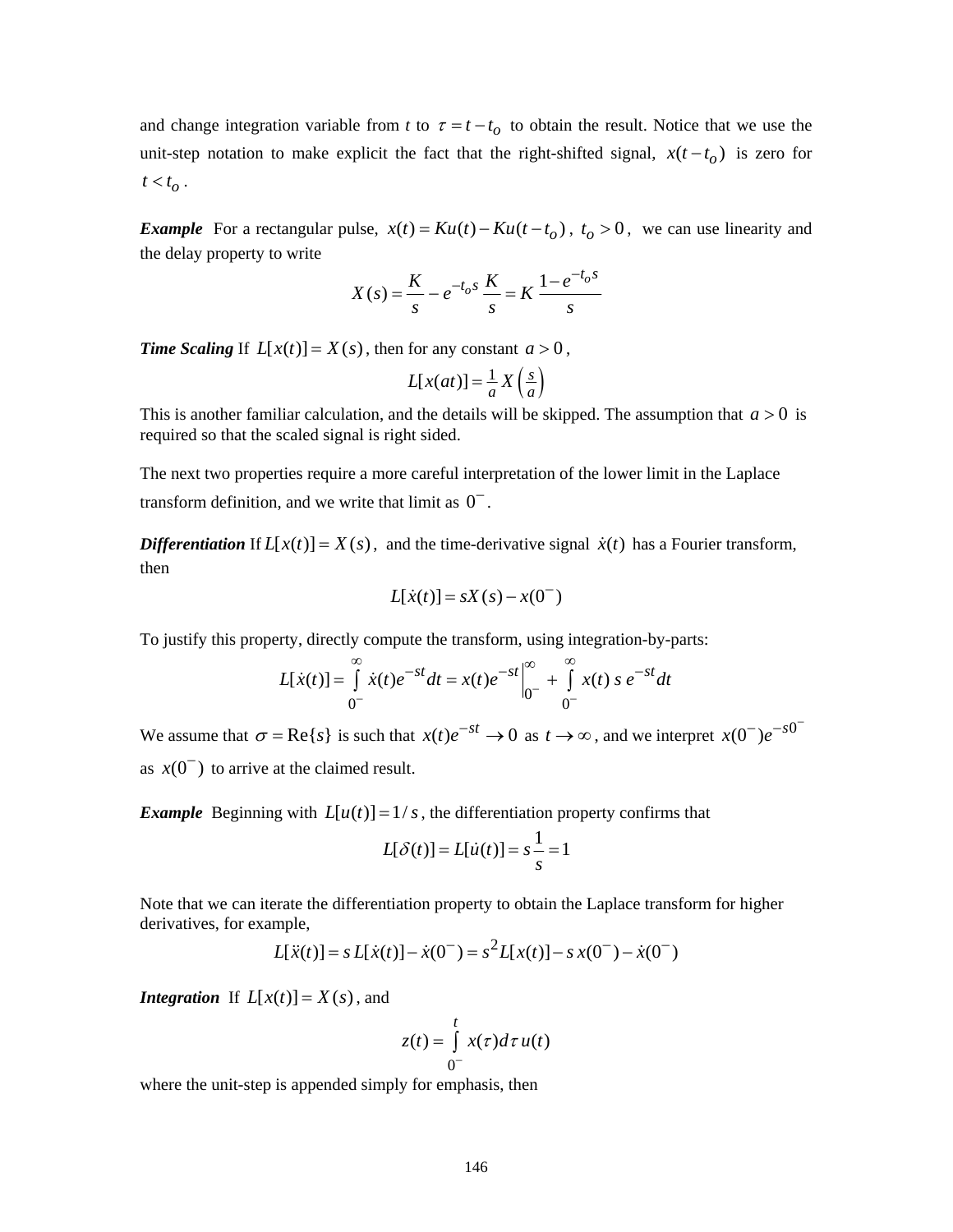$$
Z(s) = \frac{1}{s}X(s)
$$

The proof of this is another integration by parts that is outlined below:

$$
L[z(t)] = \int_{0}^{\infty} \int_{0}^{t} x(\tau) d\tau u(t) e^{-st} dt = \int_{0}^{t} x(\tau) d\tau u(t) \frac{-1}{s} e^{-st} \Big|_{0}^{\infty} + \int_{0}^{\infty} x(t) \frac{1}{s} e^{-st} dt
$$

$$
= \frac{1}{s} X(s)
$$

The evaluations of the first term resulting from the integration-by-parts are both zero, but for different reasons. It can be shown that the running integral of a signal of exponential order is of exponential order, and so we can assume that  $\sigma = \text{Re}\{s\}$  is such that as  $t \to \infty$  the product of

the running integral and the exponential goes to zero. The evaluation at  $t = 0^-$  yields zero for more obvious reasons.

*Convolution* If  $x(t)$  and  $h(t)$  are right-sided signals with unilateral Laplace transforms  $X(s)$ and  $Z(s)$ , then the convolution  $(h * x)(t)$  yields a right-sided signal that can be written

$$
y(t) = \int_{0}^{t} x(\tau)h(t-\tau) d\tau u(t)
$$

with Laplace transform

$$
Y(s) = H(s)X(s)
$$

The proof of this property is very similar to the Fourier-transform case, and therefore is omitted.

*Final Value Theorem* If  $L[x(t)] = X(s)$  and the limits

$$
\lim_{t \to \infty} x(t), \quad \lim_{s \to 0} sX(s)
$$

both exist, then

$$
\lim_{t \to \infty} x(t) = \lim_{s \to 0} sX(s)
$$

Rather than prove this result, we present an example that illustrates the danger in applying it recklessly.

*Example* A straightforward calculation gives

$$
L[\sin(t)u(t)] = \int_{0}^{\infty} \sin(t) e^{-st} dt = \int_{0}^{\infty} \frac{e^{jt} - e^{-jt}}{2j} e^{-st} dt
$$
  

$$
= \frac{-1/2j}{s-j} e^{-(s-j)t} \Big|_{0}^{\infty} + \frac{1/2j}{s+j} e^{-(s+j)t} \Big|_{0}^{\infty}
$$
  

$$
= \frac{1}{s^2 + 1}
$$

Obviously,

$$
\lim_{s \to 0} s X(s) = \lim_{s \to 0} \frac{s}{s^2 + 1} = 0
$$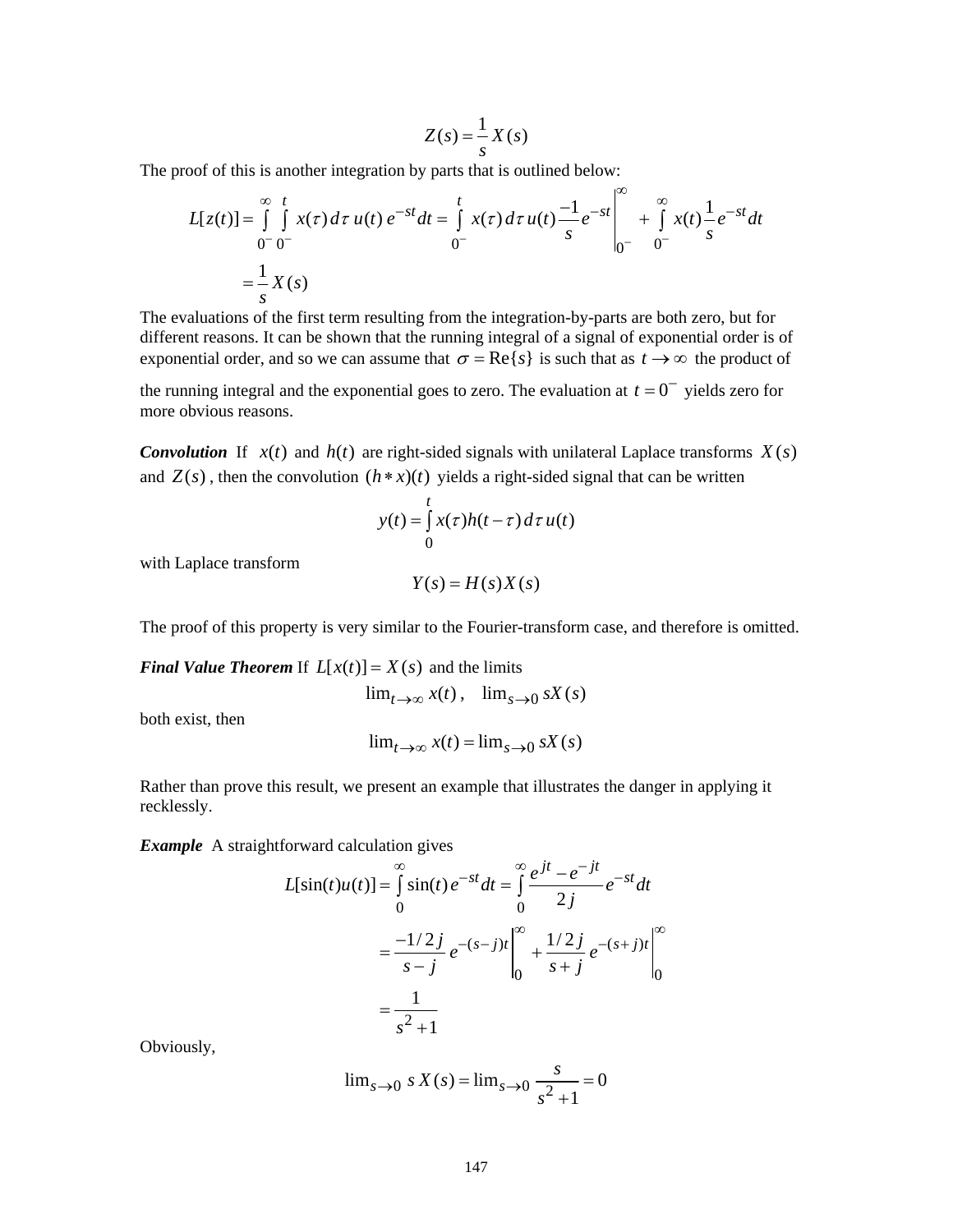However,  $\lim_{t\to\infty} [\sin(t) u(t)]$  does not exist and we see that the Final Value Theorem can give misleading results when loosely applied!

### **11.3 Inverse Unilateral Laplace Transform**

Inspection of the Laplace transforms we have computed, or a table of transforms, indicates that the signals typically encountered have transforms that are strictly-proper rational functions. These are ratios of polynomials in *s* with the degree of the numerator polynomial less than the degree of the denominator polynomial. As might be expected from the Fourier-transform case, partial fraction expansion, followed by table lookup, is the main tool for computing the time signal corresponding to a given transform. (There is a more general inverse transform formula, but it involves line integrals in the complex plane and we will not make use of it.)

*Remark* Shown below is the standard table of Laplace transforms for use in 520.214. Use of any other table in exams or homework assignments is not permitted. Anything not on this official table must be derived from entries on the table or from the definition of the transform.

| x(t)                          | X(s)                                              |
|-------------------------------|---------------------------------------------------|
| $\delta(t)$                   | 1                                                 |
| u(t)                          | $\overline{1}$<br>s                               |
| r(t)                          | $\frac{1}{s^2}$                                   |
| $e^{-at}u(t)$                 | $s + a$                                           |
| $te^{-at}u(t)$                | $(s+a)^2$                                         |
| $cos(\omega_0 t)u(t)$         | $\frac{s}{s^2+\omega_o^2}$                        |
| $\sin(\omega_0 t)u(t)$        | $\frac{\omega_o}{s^2 + \omega_o^2}$               |
| $e^{-at}\cos(\omega_0 t)u(t)$ | $s+a$<br>$\sqrt{(s+a)^2+\omega_0^2}$              |
| $e^{-at}\sin(\omega_0 t)u(t)$ | $\omega_{\rho}$<br>$\frac{1}{(s+a)^2+\omega_0^2}$ |

**Official 520.214 Unilateral Laplace Transform Table**

We illustrate the calculation of inverse transforms with two examples.

*Example* Given

$$
X(s) = \frac{s^2 + s + 1}{s^2 + 1}
$$

which is a proper, but not strictly-proper, rational function, we can divide the numerator by the denominator to write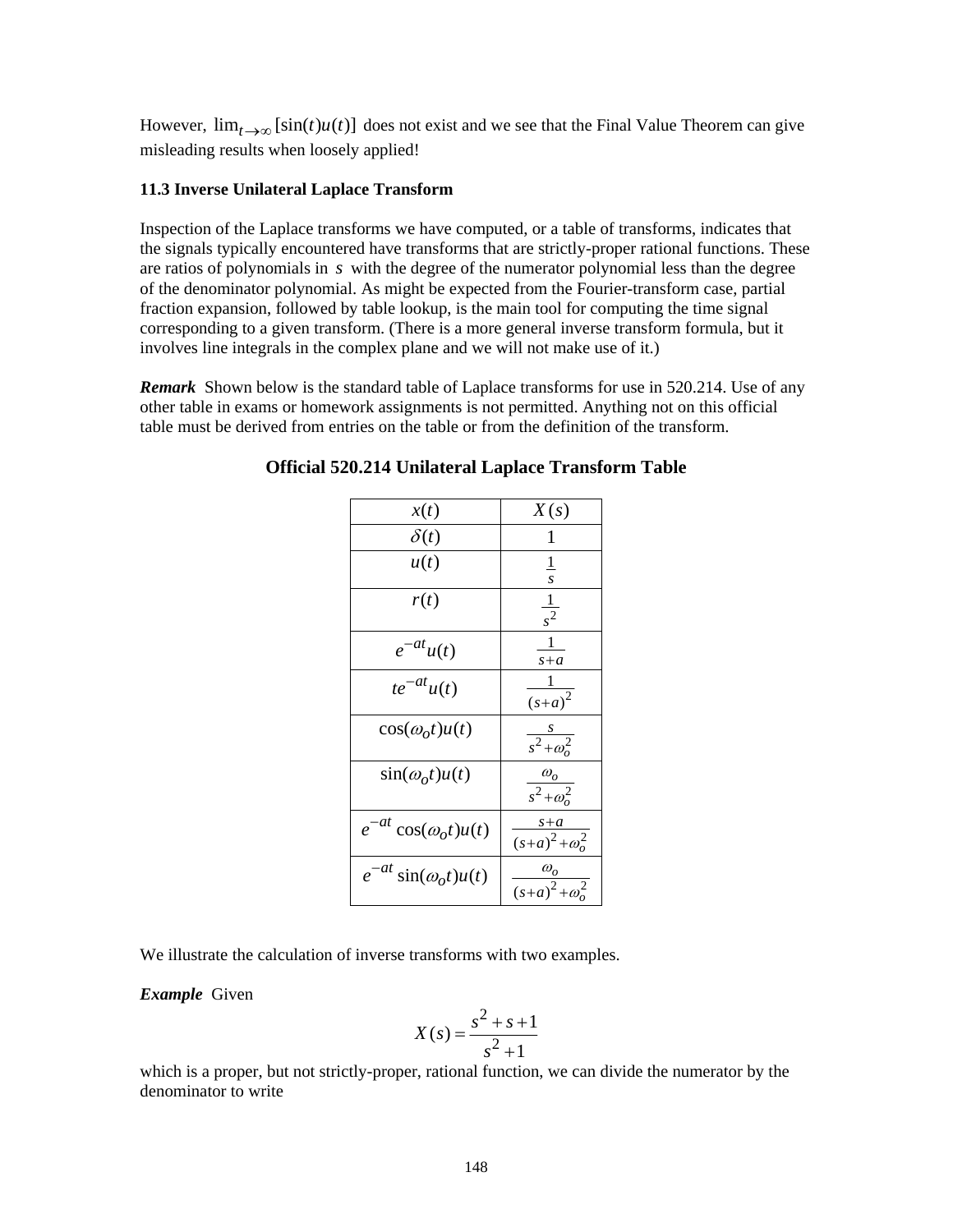$$
X(s) = 1 + \frac{s}{s^2 + 1}
$$

Using linearity of the Laplace transform, we can treat the terms separately. Partial fraction expansion of the second term gives

$$
\frac{s}{s^2 + 1} = \frac{s}{(s + j)(s - j)} = \frac{1/2}{s + j} + \frac{1/2}{s - j}
$$

From the table of transforms,

$$
L^{-1}\left[\frac{s}{s^2+1}\right] = \frac{1}{2}e^{-jt}u(t) + \frac{1}{2}e^{jt}u(t) = \cos(t)u(t)
$$

Therefore

$$
x(t) = \delta(t) + \cos(t)u(t)
$$

Another case that is straightforward to handle is when there are "delay factors" in the transform.

*Example* Given

$$
X(s) = \frac{s e^{-2s} + e^{-s}}{s^2 + 1}
$$

we can write

$$
X(s) = e^{-2s} \frac{s}{s^2 + 1} + e^{-s} \frac{1}{s^2 + 1}
$$

Using the linearity, delay, and derivative properties in conjunction with the previous example, we obtain

$$
x(t) = \cos(t-2)u(t) + \sin(t-1)u(t-1)
$$

### **11.4 Systems Described by Linear Differential Equations**

Consider a system where the input and output signals are related by the first-order differential equation

$$
\dot{y}(t) + ay(t) = bx(t)
$$

Assuming that the input signal is right sided, and assuming that initial condition at  $t = 0$  is zero, the output signal is right sided and the system is linear and time invariant. (In particular, since an LTI system with identically zero input must have identically zero output, the assumption of zero initial condition is important.)

In the setting of right-sided input and output signals, the system can be described in terms of unilateral Laplace transforms. Regardless of the values of the constants *a* and *b* , and in particular regardless of the stability property of the system, we can compute the Laplace transform of the unit impulse response

$$
h(t) = be^{-at}u(t)
$$

to obtain

$$
H(s) = \frac{b}{s+a}
$$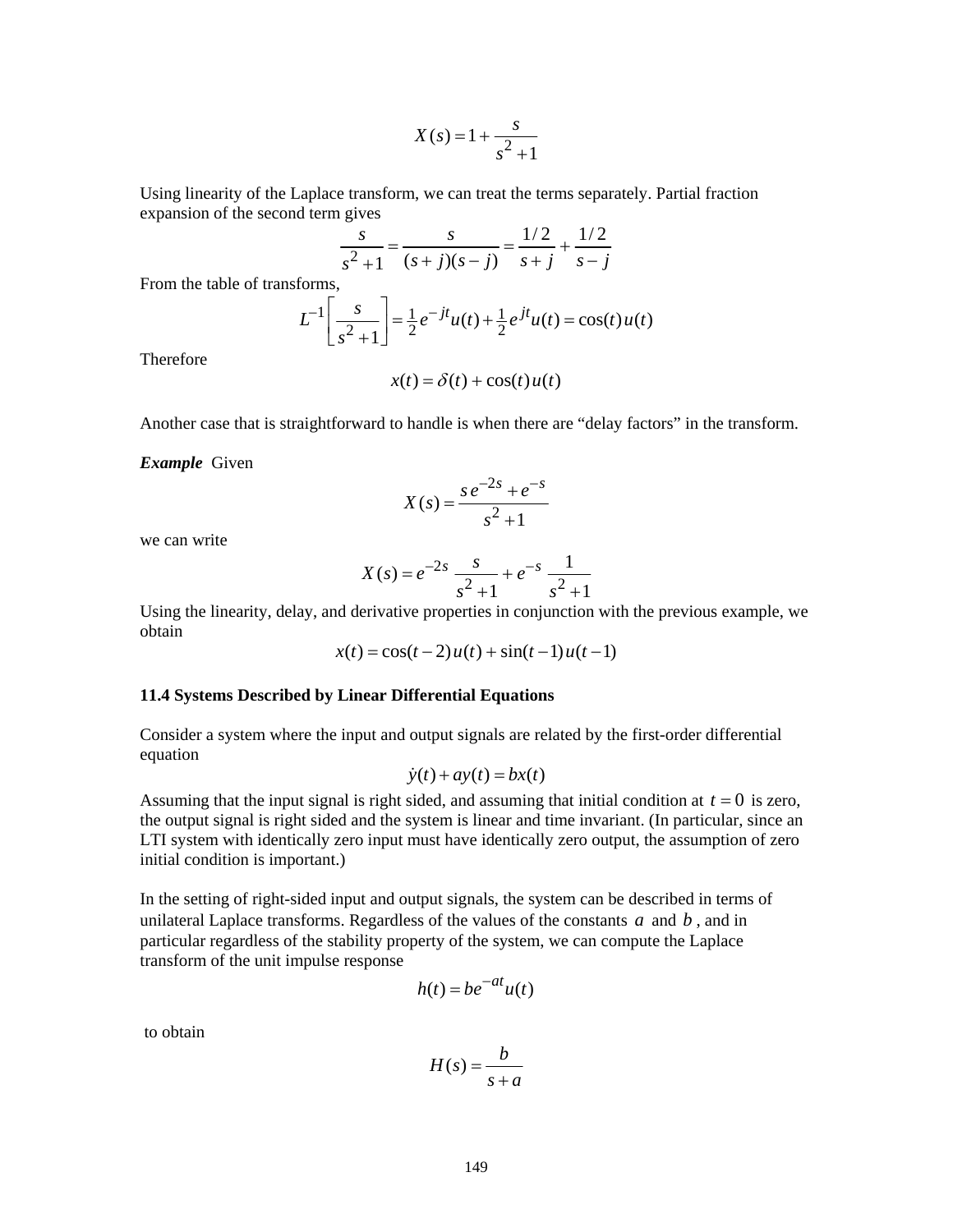Rather than the term frequency response function, this is called the *transfer function* of the system, and in terms of the Laplace transforms  $X(s)$  and  $Y(s)$  of the right-sided input and output signals the system is described by

$$
Y(s) = H(s)X(s)
$$

Another approach is to equate the Laplace transforms of the left and right sides of the differential equation, and this approach has the advantage of not requiring knowledge of the unit-impulse response. Using the linearity and differentiation properties gives

$$
(s+a)Y(s) = bX(s)
$$

Thus, again, we obtain

$$
\frac{Y(s)}{X(s)} = H(s) = \frac{b}{s+a}
$$

If the input signal has a proper rational Laplace transform, then it is clear that the output signal has a strictly-proper rational Laplace transform. Therefore we can solve for the response to a wide class of input signals by the algebraic process of partial fraction expansion and table lookup.

Again, an advantage of the Laplace-transform approach in this unilateral setting is that systems with unbounded input signals and/or output signals, or systems that are unstable, can be treated, in contrast to the Fourier transform approach.

*Example* For the case where  $a = -1$ ,  $b = 1$  and where the input signal is

$$
x(t) = e^{3t}u(t)
$$

that is, an unstable system with unbounded input signal, we immediately obtain

$$
Y(s) = \frac{1}{(s-1)(s-3)}
$$

Partial fraction expansion easily leads to

$$
y(t) = -\frac{1}{2}e^{t}u(t) + \frac{1}{2}e^{3t}u(t)
$$

For systems described by higher order linear differential equations, again with unilateral input and output signals and zero initial conditions,

$$
y^{(n)}(t) + a_{n-1}y^{(n-1)}(t) + \dots + a_0y(t) = b_{n-1}x^{(n-1)}(t) + \dots + b_0x(t)
$$

it is straightforward to equate the Laplace transforms of the right and left sides to show that the corresponding transfer function is

$$
H(s) = \frac{b_{n-1}s^{n-1} + \dots + b_1s + b_0}{s^n + a_{n-1}s^{n-1} + \dots + a_0}
$$

This is a strictly-proper rational function of *s* . Thus for input signals that have proper rational Laplace transforms, the output signal will have a proper rational Laplace transform, and the solution procedure for the output signal is again algebraic, though of course the roots of the denominator must be computed for the partial fraction expansion.

#### **11.5 Introduction to Laplace Transform Analysis of LTI Systems**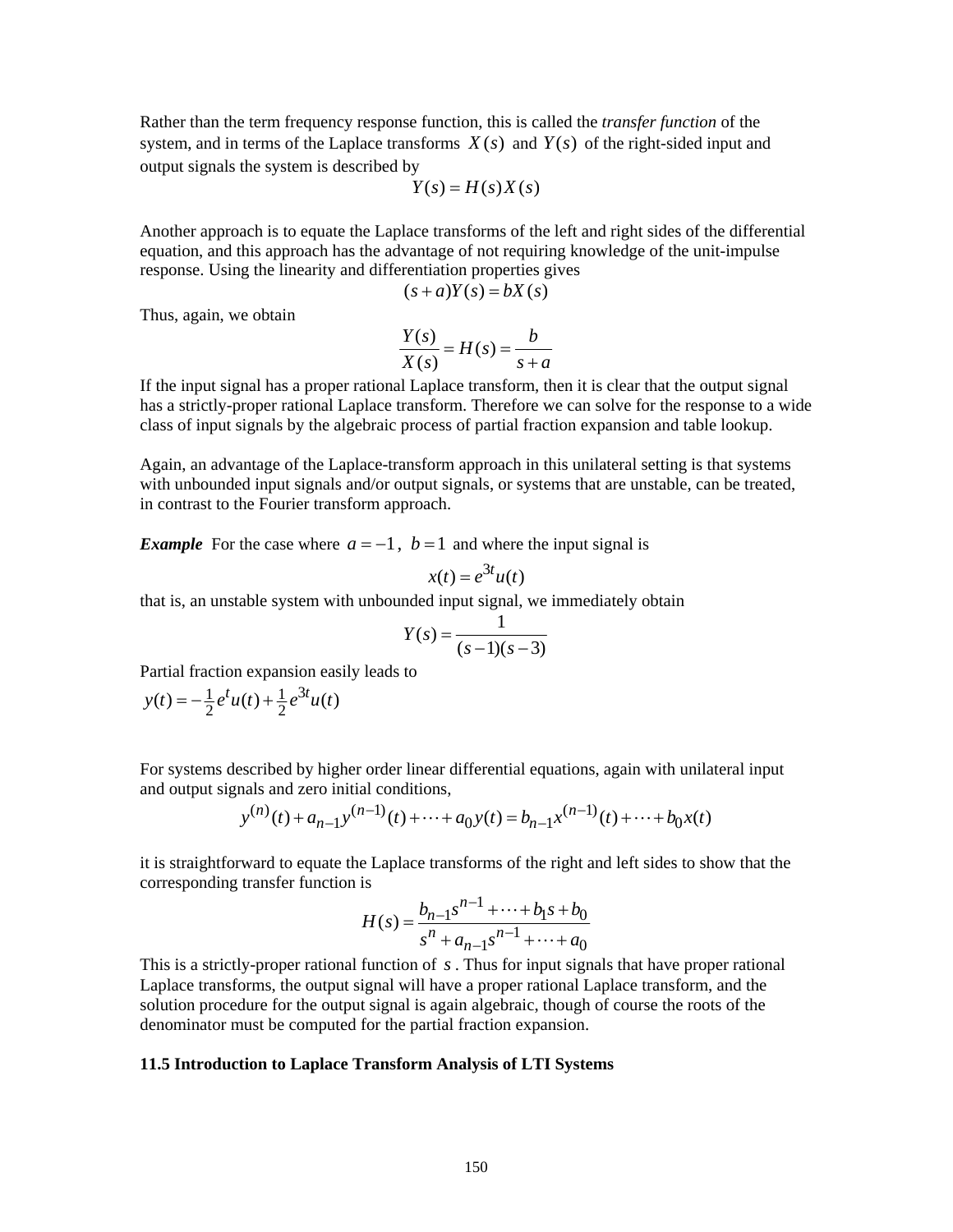We consider LTI systems with right-sided input signals in this section, and furthermore we assume that the system transfer function is a strictly-proper rational function. Thus we can think of the system as arising from a differential equation description, though that is not necessary. In any case, we introduce some standard methods based on the transfer function description of the system.

When we write such a transfer function, or more generally any strictly-proper Laplace transform,

$$
H(s) = \frac{b_{n-1}s^{n-1} + \dots + b_1s + b_0}{s^n + a_{n-1}s^{n-1} + \dots + a_0}
$$

we will assume that there are no common roots of the numerator and denominator polynomials. That is, the numerator and denominator polynomials are assumed to be relatively prime. This assumption is made to avoid equivalent forms of the transfer function or transform that superficially appear different.

*Definition* The *poles* of a rational transfer function (or transform) are the roots of the denominator polynomial, and the *zeros* are the roots of the numerator polynomial.

In counting the poles and zeros, we use the standard terminology associated with repeated roots of a polynomial.

*Example*The transfer function

$$
H(s) = \frac{5(s+2)}{s^3 + 4s^2 + 5s + 2} = \frac{5(s+2)}{(s+2)(s+1)^2} = \frac{5}{(s+1)^2}
$$

has no zeros and two poles at  $s = -1$  (often stated as a multiplicity 2 pole at  $s = -1$ ).

There are two important results that can be stated immediately using this definition, and the proofs are essentially obvious applications of partial fraction expansion and inspection of the transform table for the types of terms that arise from partial fraction expansion.

*Theorem* A right-sided signal  $x(t)$  with strictly-proper rational Laplace transform is bounded if and only if all poles of the transform have non-positive real parts and those with zero real parts have multiplicity 1.

**Theorem** An LTI system with strictly-proper rational transfer function is stable if and only if all poles of the transfer function have negative real parts.

*Example* Consider a system with transfer function

$$
H(s) = \frac{20}{s(s+2)}
$$

and suppose the input signal is a unit-step function,

$$
X(s) = \frac{1}{s}
$$

Then

$$
Y(s) = \frac{20}{s^2(s+2)} = \frac{10}{s^2} - \frac{5}{s} + \frac{5}{s+2}
$$

and the output signal is given by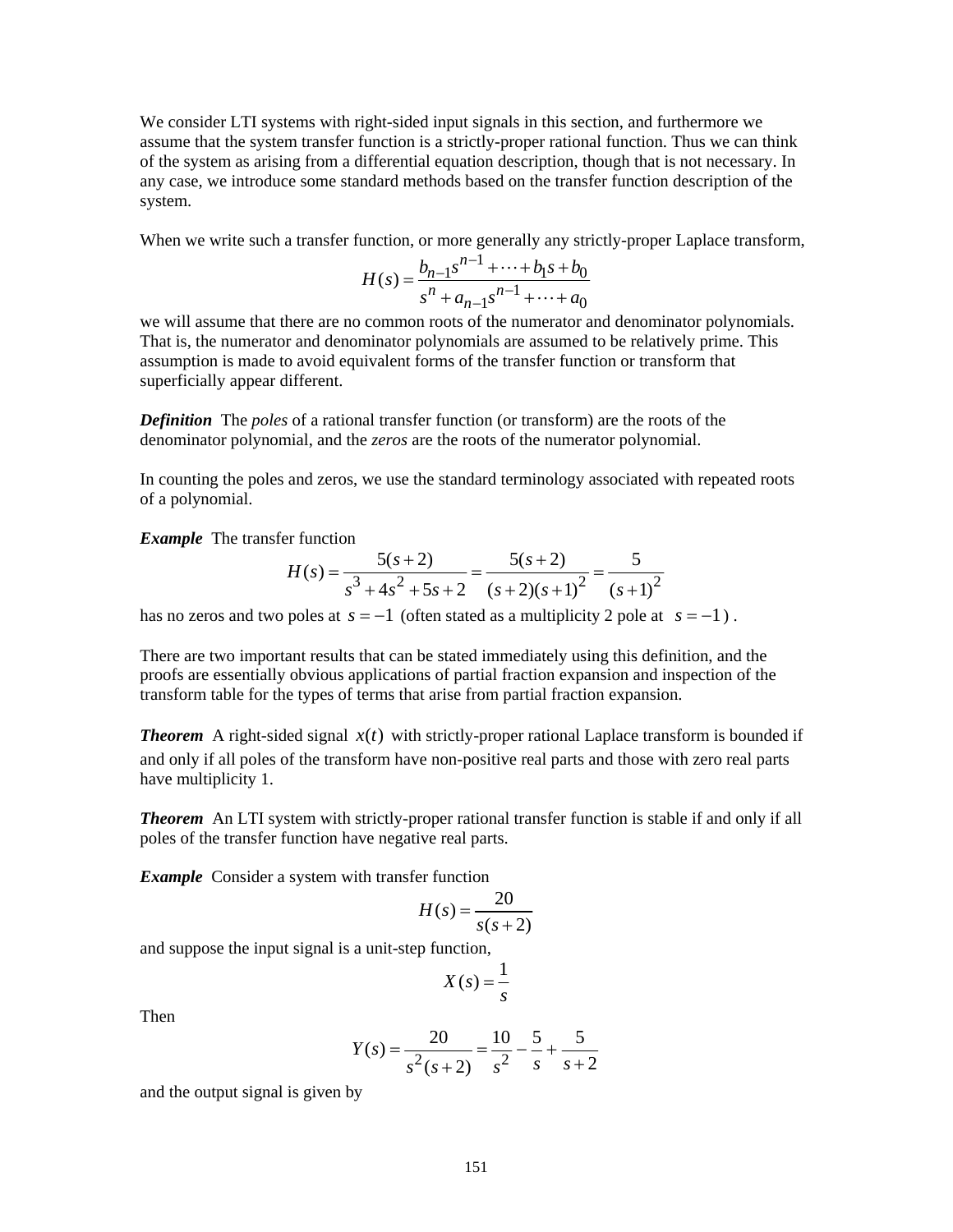$$
y(t) = 10 r(t) - 5 u(t) + 5 e^{-2t} u(t)
$$

This response is unbounded, because of the ramp component, which is not unexpected since the system is not stable. Notice, however, that among our typical input signals the only bounded input signal that produces an unbounded response is a step input.

*Example* Consider a system with transfer function

$$
H(s) = \frac{s-3}{(s+1)(s+2)}
$$

and suppose the input signal is described by

$$
X(s) = \frac{1}{s-3}
$$

that is, the input is the unbounded signal  $x(t) = e^{3t}u(t)$ . Then

$$
Y(s) = \frac{1}{(s+1)(s+2)} = \frac{1}{s+1} - \frac{1}{s+2}
$$

and the output is the bounded signal

$$
y(t) = e^{-t}u(t) - e^{-2t}u(t)
$$

This example gives an interpretation of the zeros of a transfer function in terms of growing exponential inputs that are "swallowed" by the system!

*Remark* It should be clear that the transfer function description of interconnections of LTI systems is very similar in appearance to the frequency response function description based on the Fourier transform discussed in Section 10.8. However, the Laplace transform approach is not beset by the stability limitations that are implicit in applying the Fourier transform. Consider the feedback system shown below, where  $H_1(s)$  and  $H_2(s)$  are the subsystem transfer functions.



Straightforward calculations give the unsurprising result that the overall system is described by the transfer function

$$
H(s) = \frac{H_1(s)}{1 + H_1(s)H_2(s)}
$$

Under reasonable hypotheses we can show that  $H(s)$  is a strictly-proper rational function as follows. Suppose that  $H_1(s)$  is a strictly-proper rational function and  $H_2(s)$  is a proper rational function. Then we can write these transfer functions in terms of their numerator and denominator polynomials as

$$
H_1(s) = \frac{n_1(s)}{d_1(s)} \quad , \quad H_2(s) = \frac{n_2(s)}{d_2(s)}
$$

where  $\deg n_1(s) < \deg d_1(s)$  and  $\deg n_2(s) \leq \deg d_2(s)$ . Then, in polynomial form,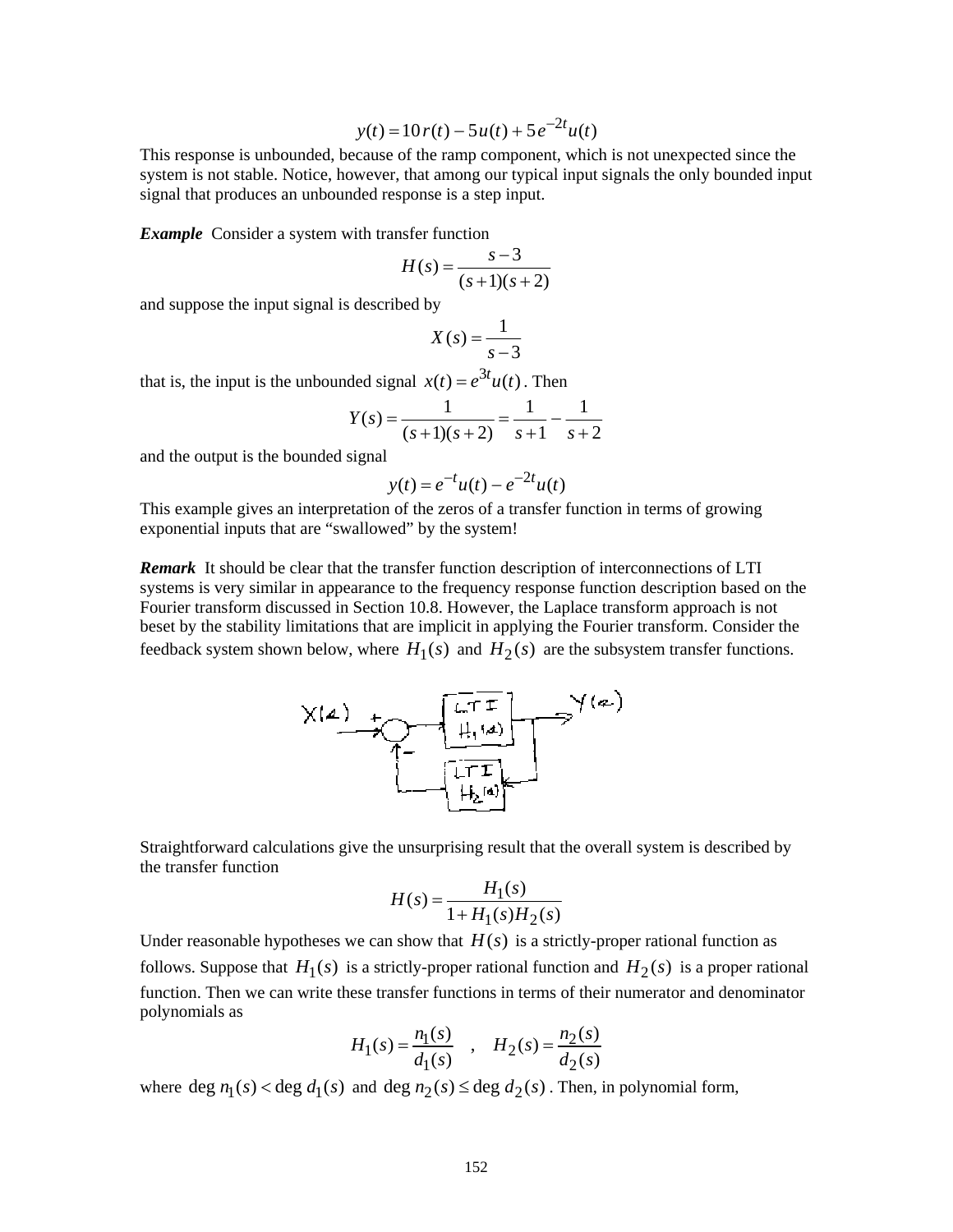$$
H(s) = \frac{n_1(s)d_2(s)}{d_1(s)d_2(s) + n_1(s)n_2(s)}
$$

and it follows that  $H(s)$  is a strictly-proper rational function. Thus regardless of stability issues, the response to the overall system to various input signals can be calculated in the usual way.

*Example* Repeating the example from Section 10.8, if

$$
H_1(s) = \frac{3}{s+2} , H_2(s) = k
$$

then

$$
H(s) = \frac{3}{s+2+3k}
$$

If the input to the feedback system is a unit step,  $X(s) = 1/s$ , then the response is described by

$$
Y(s) = \frac{3}{s(s+2+3k)}
$$

If  $k = -2/3$ , then  $Y(s) = 3/s^2$  and  $y(t) = 3r(t)$ . Otherwise an easy partial fraction expansion calculation gives

$$
y(t) = \frac{3}{2+3k} u(t) - \frac{3}{2+3k} e^{-(2+3k)t} u(t)
$$

Inspection of these responses indicates, and the stability criterion described above confirms, that the system is stable if and only if  $2+3k > 0$ . However, in any case the transfer function representation is valid and can be used for response calculations and other purposes.

#### **Exercises**

**1.** Using either the basic definition or tables and properties, compute the Laplace transforms of (a)  $x(t) = e^{-2t}u(t-1)$ 

(b) 
$$
x(t) = \delta(t-1) + \delta(t) + e^{-2(t+3)}u(t-1)
$$

(c)



(d)

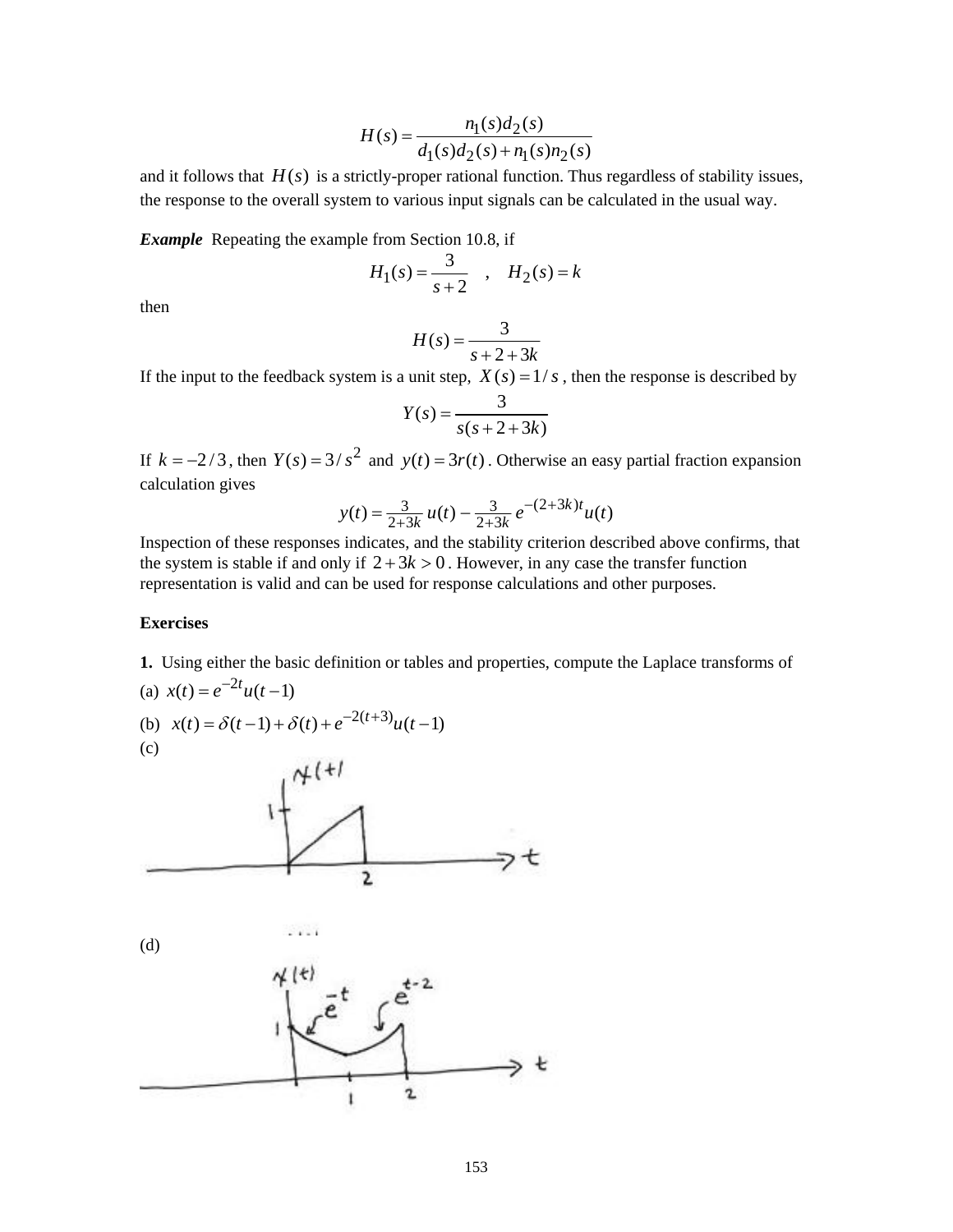**2.** For each of the following Laplace transforms, use the final value theorem to determine  $\lim_{t\to\infty} x(t)$ , and state whether the conclusion is valid.

(a)  $X(s) = \frac{2s+4}{s^2+5s+4}$  $5s + 6$  $X(s) = \frac{2s}{2s}$ *s s* <sup>+</sup> <sup>=</sup> + + (b)  $X(s) = \frac{2s+4}{s^3+5s^2}$  $5s^2 + 6$  $X(s) = \frac{2s}{s}$  $=\frac{2s+4}{s^3+5s^2+6s}$ (c)  $X(s) = \frac{e}{s^3 + 5s^2 + 6}$  $X(s) = \frac{e^{-s}}{s}$  $s^3 + 5s^2 + 6s$ −  $=\frac{e}{s^3+5s^2+}$ 

(d) 
$$
X(s) = \frac{2}{(s-1)^2}
$$

**3.** Given that the Laplace transform of  $x(t) = \cos(2t) u(t)$  is  $X(s) = \frac{s^2}{s^2 + 4}$  $X(s) = \frac{s}{2}$  $=\frac{3}{s^2+4}$  compute the Laplace transform of  $dx(t) / dt$  by two methods: First, differentiate the signal and use the tables. Second, use the differentiation property.

**4.** Determine the final value of the signal  $x(t)$  corresponding to

(a) 
$$
X(s) = \frac{2s^2 + 3}{s^2 + 5s + 6}
$$
  
\n(b)  $X(s) = \frac{2s^2 + 3}{s^3 + 5s^2 + 6s}$   
\n(c)  $X(s) = \frac{3}{s^2 - 1}$ 

**5.** For the system with transfer function

$$
\frac{Y(s)}{X(s)} = \frac{s-3}{\left(s+4\right)^2}
$$

compute the steady-state response  $y_{ss}(t)$ , the time function that  $y(t)$  approaches asymptotically, as  $t \rightarrow \infty$ , to the input signals

(a) 
$$
x(t) = e^{-3t} u(t)
$$
 (b)  $x(t) = e^{3t} u(t)$  (c)  $x(t) = 2\sin(3t)u(t)$   
(d)  $x(t) = \delta(t)$  (e)  $x(t) = u(t)$ 

(Hint: Do not calculate quantities you don't need! And you may skip calculation of the phase angle in (c) – simply call it  $\theta$ .)

**6.** Compute the signal  $x(t)$  corresponding to

(a) 
$$
X(s) = \frac{5s+4}{s^3 + 3s^2 + 2s}
$$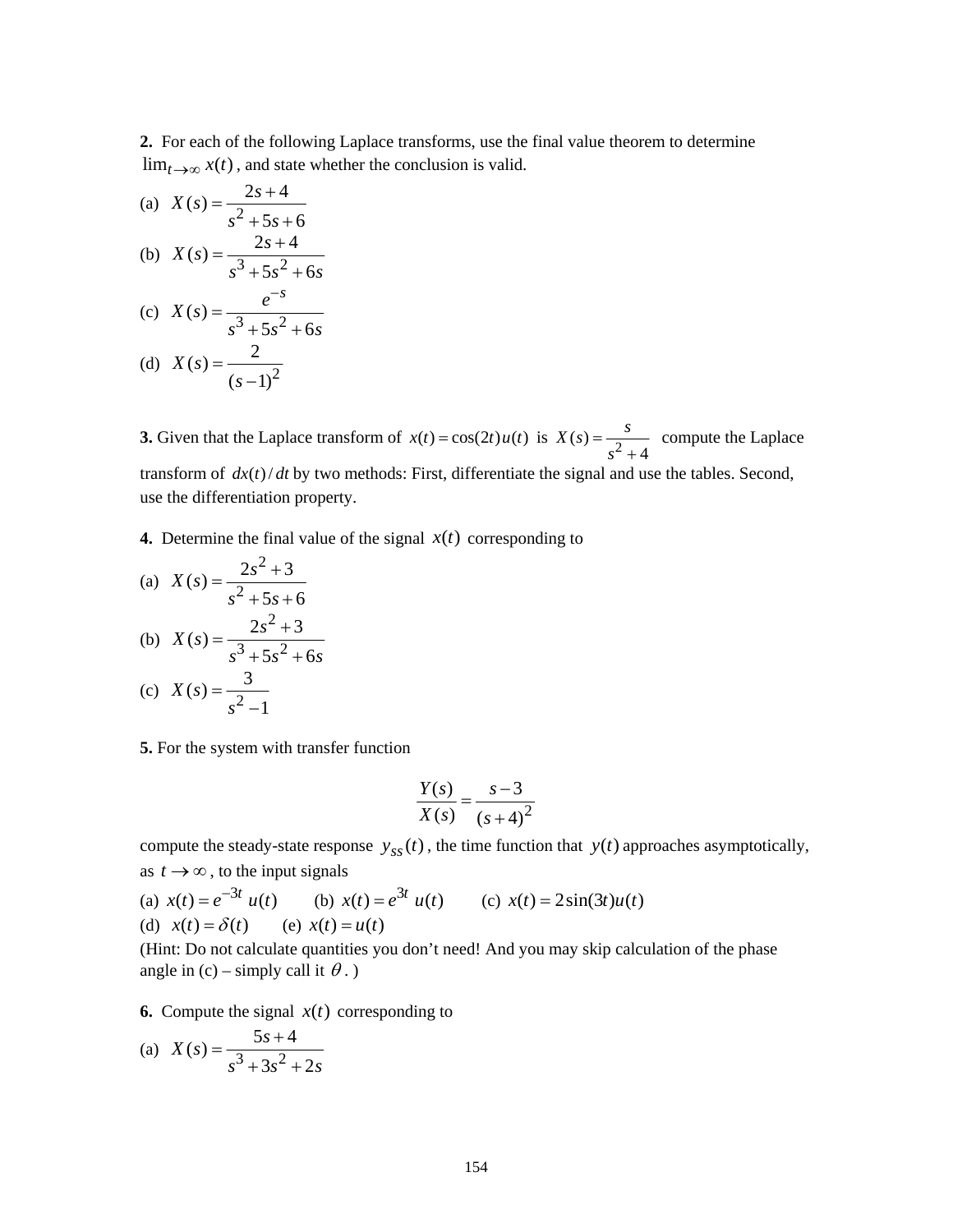(b) 
$$
X(s) = \frac{e^{-4s}(s+1)}{s^3 - s}
$$
  
\n(c)  $X(s) = \frac{10(s+2)}{(s+5)(s^3 + 2s^2 + s)}$ 

**7.** Find a differential equation description for the LTI system described by

(a) 
$$
H(s) = \frac{3s}{(s+1)(s+2)}
$$

(b) 
$$
h(t) = [2 - 2e^{-t}]u(t)
$$

**8.** An LTI system with input signal

$$
x(t) = \left[e^t + e^{-2t}\right]u(t)
$$

has the response

$$
y(t) = [2 - 3t]e^{-2t}u(t)
$$

What is the transfer function,  $H(s)$ , of the system? What is the unit-impulse response of the system?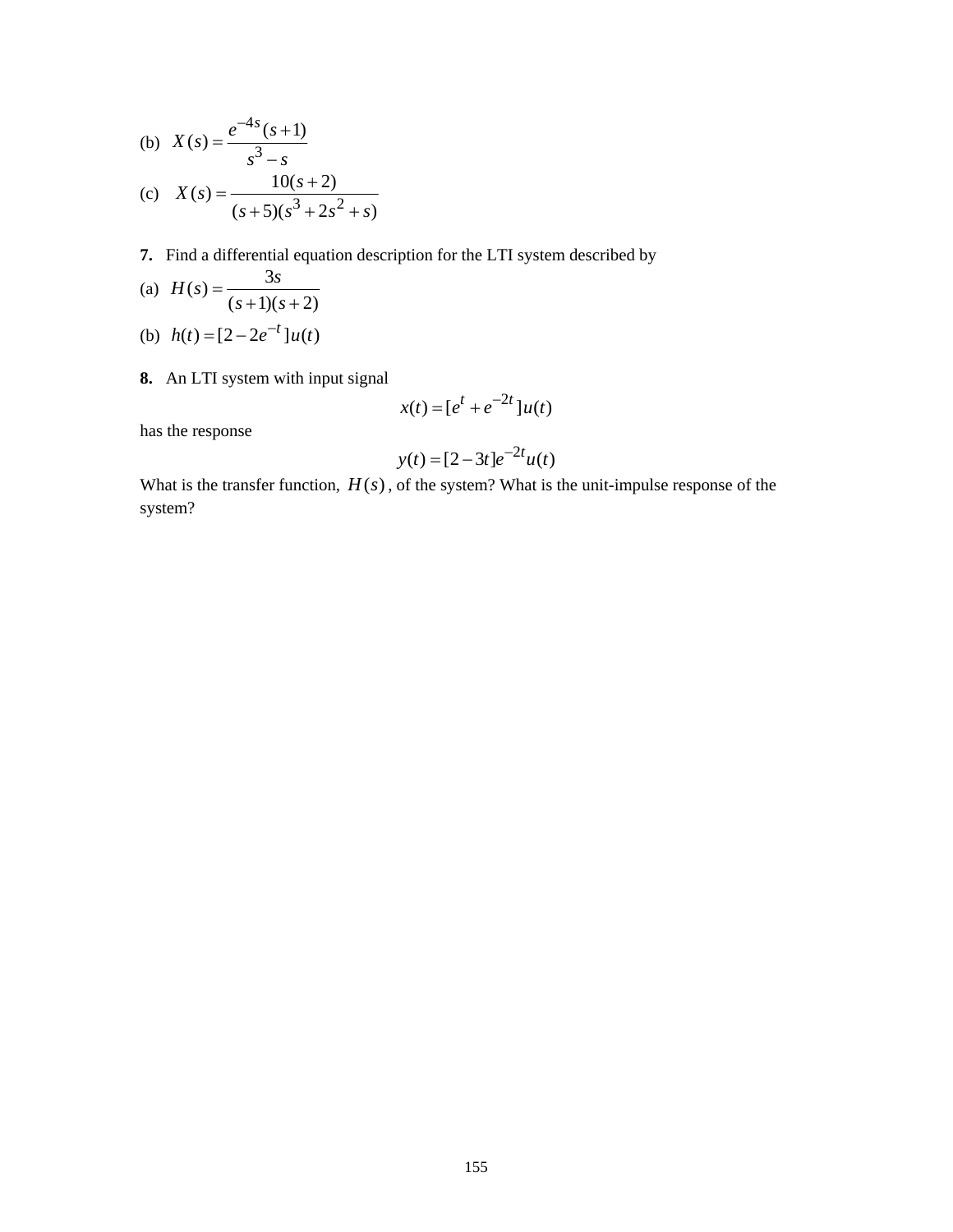### **Notes for Signals and Systems**

## **12.1 Unilateral Laplace Transform – Application to Circuits**

When considering RLC circuits, one approach is to write the differential equation (or integrodifferential equation) for the circuit, and then solve the equation using the Laplace transform. However, a typically more efficient approach is to consider the circuit directly in terms of Laplace transform representations. We assume in doing this that the input voltage or current for the circuit is a right-sided signal. For the case of zero initial conditions, this permits describing the behavior of each circuit element in terms of a transfer function, as defined in terms of the unilateral Laplace transform..

A resistor, as shown below, is the simplest case.



The voltage-current relation is

$$
v_R(t) = Ri_R(t), \quad t \ge 0
$$

and this can be represented as a "resistance transfer function,"

$$
\frac{V_R(s)}{I_R(s)} = R
$$

or a "conductance transfer function,"

$$
\frac{I_R(s)}{V_R(s)} = \frac{1}{R}
$$

For an inductor,



the voltage-current relation is

$$
v_L(t) = L \frac{di_L(t)}{dt}, \quad t \ge 0
$$

With zero initial conditions, this gives the transfer function descriptions

$$
\frac{V_L(s)}{I_L(s)} = Ls
$$

and

$$
\frac{I_L(s)}{V_L(s)} = \frac{1}{Ls}
$$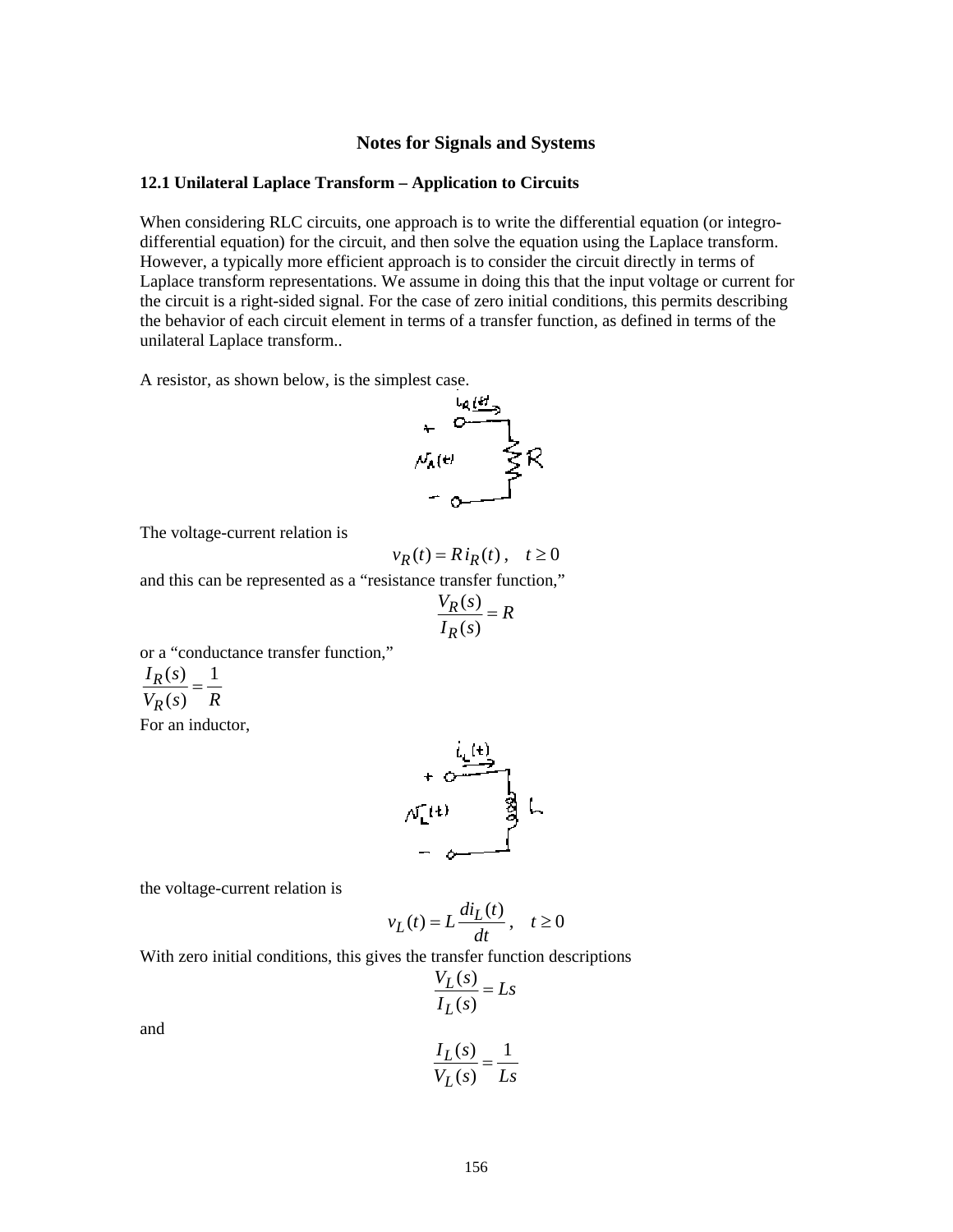The terminology that goes with these transfer functions can be formally defined as follows.

*Definition* For a two-terminal electrical circuit



with all independent sources in the circuit set to zero and all initial conditions zero, the *impedance*  $Z(s)$  of the circuit is the transfer function

$$
Z(s) = \frac{V(s)}{I(s)}
$$

and the *admittance*  $Y(s)$  of the circuit is the transfer function

$$
Y(s) = \frac{I(s)}{V(s)}
$$

Using this definition, the impedance of a resistor is the resistance, and the impedance of an inductor is  $Z(s) = Ls$ . Or, the admittance of a resistor is the conductance,  $1/R$ , and the admittance of an inductor is  $Y(s) = 1/(Ls)$ .

For a capacitor,



with voltage-current relation

$$
v_C(t) = \frac{1}{C} \int_0^t i_C(\tau) \, d\tau
$$

we have

$$
V_C(s) = \frac{1}{Cs} I_C(s)
$$

and thus the impedance is  $Z(s) = 1/(Cs)$  while the admittance is  $Y(s) = Cs$ .

For each of the three basic circuit elements, we can represent the voltage current behavior in the Laplace-transform domain by a block diagram, with appropriate labels depending on the choice of input or output. For example,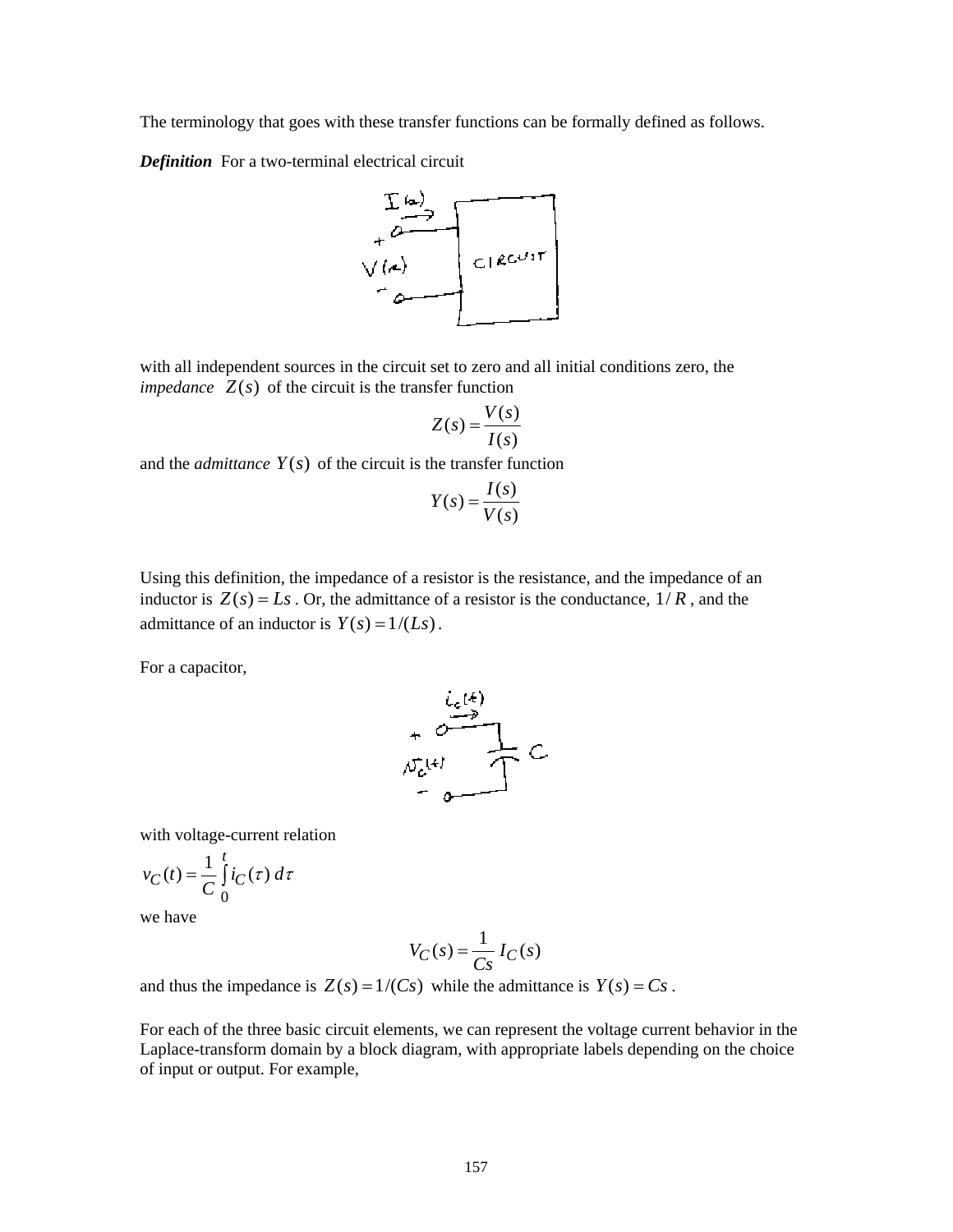

Once we represent a circuit in this way, a key observation is that the basic circuit analysis tools such as Kirchhoff's laws can be applied in the transform domain. If  $i_1(t), \ldots, i_K(t)$  are the currents entering a node, then the current law

$$
\sum_{k=1}^{K} i_k(t) = 0
$$

can alternately be expressed in the transform domain as

$$
\sum_{k=1}^{K} I_k(s) = 0
$$

Obviously a similar statement can be made about the sum of voltages across a number of circuit elements in a loop. This means that circuit analysis in the Laplace domain proceeds much as does resistive circuit analysis in the time domain, namely, it is algebraic in nature with impedance and admittance of circuit elements playing roles similar to resistance and conductance.

**Example** Consider the parallel connection of circuit elements described by their admittances, as shown below.



Kirchhoff's current law at the top node gives

$$
I(s) = I_1(s) + I_2(s)
$$
  
=  $Y_1(s)V(s) + Y_2(s)V(s)$   
=  $[Y_1(s) + Y_2(s)]V(s)$ 

Thus the admittance of the overall circuit is

$$
Y(s) = \frac{I(s)}{V(s)} = Y_1(s) + Y_2(s)
$$

It is easy to see that this calculation extends to any number of admittances in parallel, and leads to the statement that "admittances in parallel add." Form the circuit admittance, it is an easy calculation to obtain the impedance: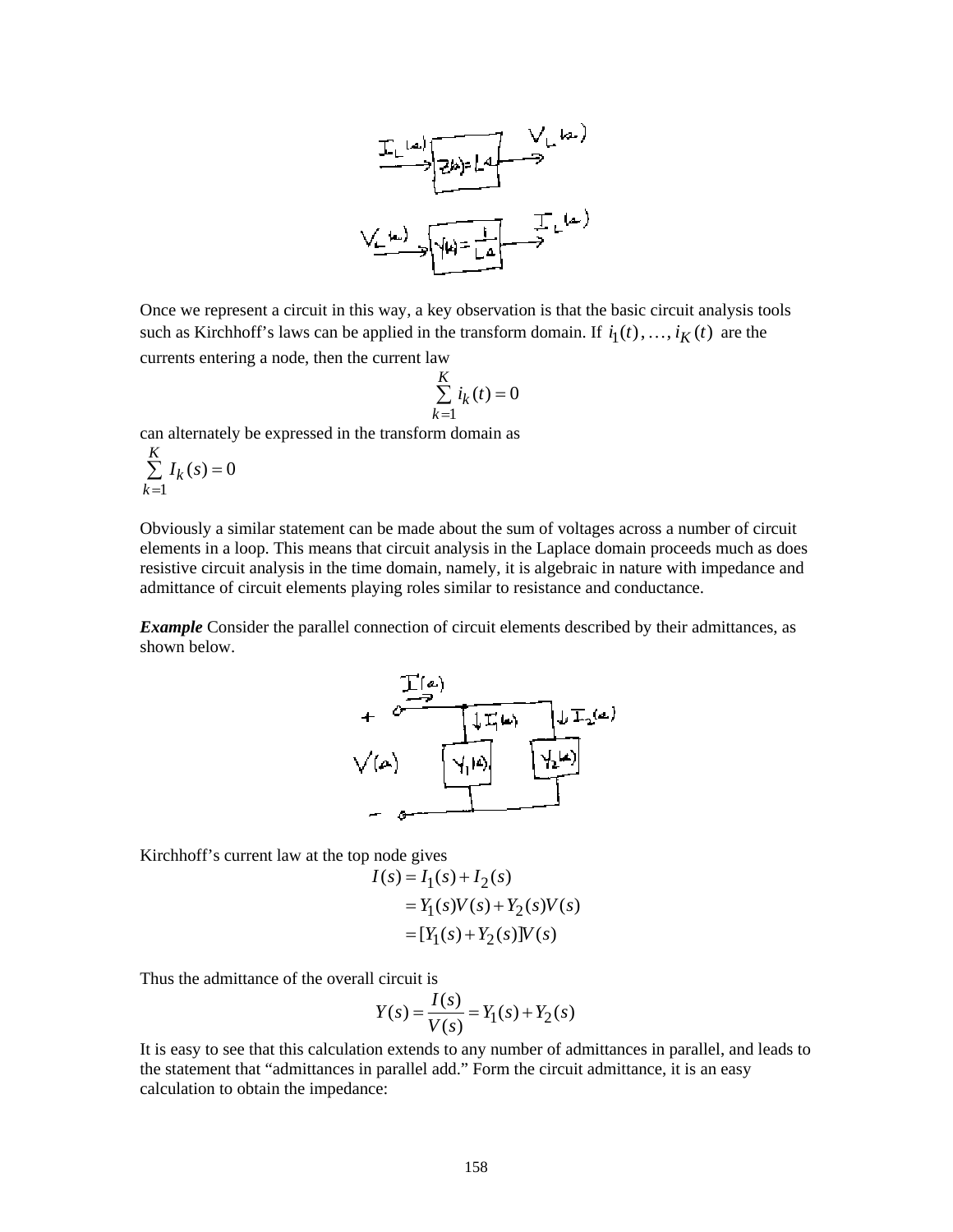$$
Z(s) = \frac{V(s)}{I(s)} = \frac{1}{Y_1(s) + Y_2(s)} = \frac{1}{\frac{1}{Z_1(s)} + \frac{1}{Z_2(s)}} = \frac{Z_1(s)Z_2(s)}{Z_1(s) + Z_2(s)}
$$

These expressions have familiar forms from the analysis of resistive circuits when we interpret impedance as resistance and admittance as conductance.

*Example* To calculate the impedance of the circuit



we first redraw it as a Laplace domain diagram with admittance labels:

$$
\frac{1}{\sqrt{2}}\sqrt{2}
$$

Then

$$
Y(s) = \frac{I(s)}{V(S)} = Y_1(s) + Y_2(s) + Y_3(s) = \frac{1}{R} + \frac{1}{Ls} + Cs
$$

and the circuit impedance is

$$
Z(s) = \frac{1}{\frac{1}{R} + \frac{1}{Ls} + Cs} = \frac{\frac{1}{C}s}{s^2 + \frac{1}{RC}s + \frac{1}{LC}}
$$

Notice that if  $R, L, C > 0$ , the usual case, then the circuit impedance is a (bounded-input, bounded-output) stable system since the poles of  $Z(s)$  will have negative real parts. Of course, to compute the voltage for a given current  $i(t)$ , we compute  $I(s)$  and then the terminal voltage (Laplace transform) is given by

$$
V(s) = Z(s)I(s)
$$

Finally,  $v(t)$  can be computed by partial fraction expansion and table lookup, assuming that  $I(s)$ is a proper rational function.

*Example* Consider a series connection of circuit elements described by their impedances,



From Kirchhoff's voltage law,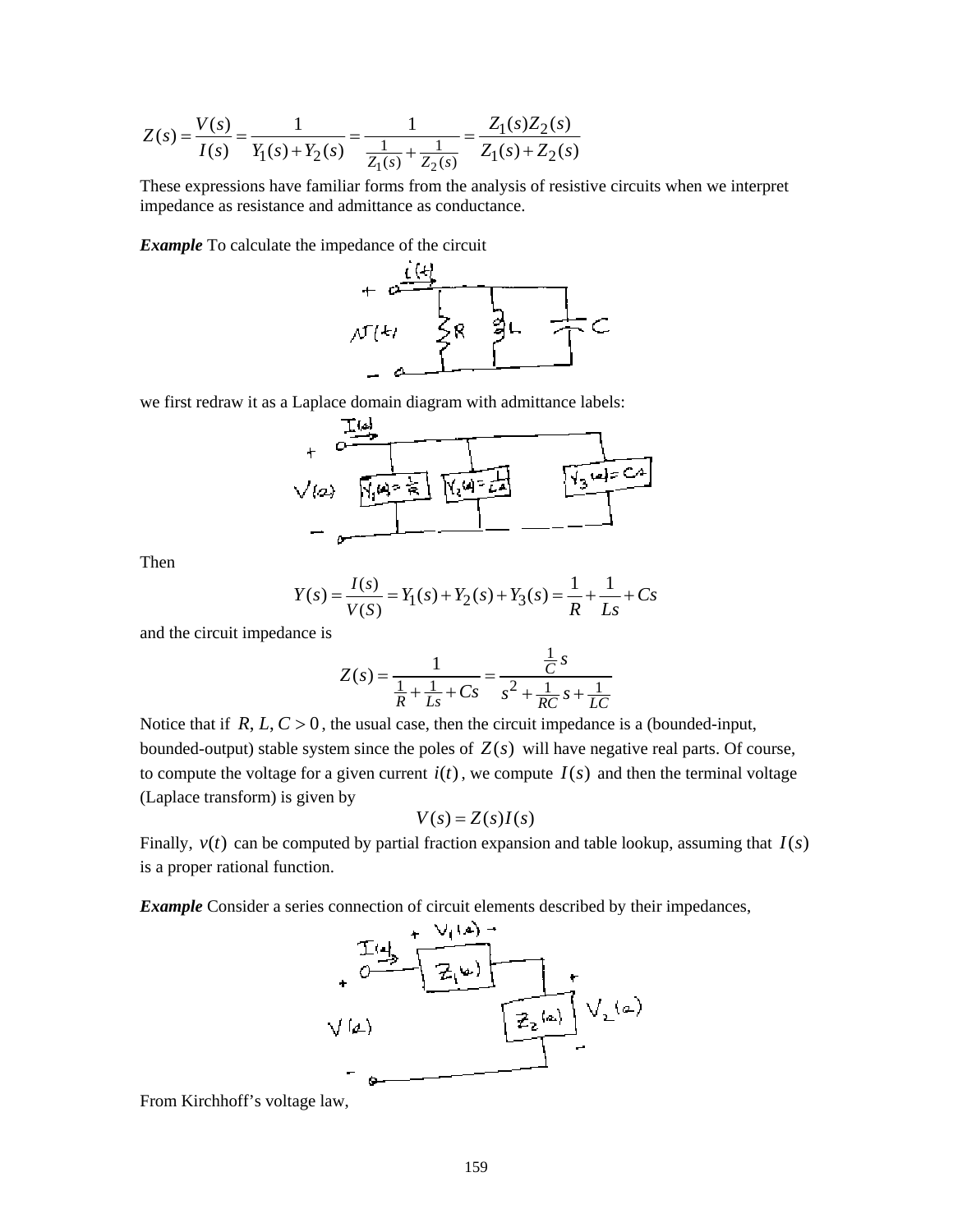$$
V(s) = V_1(s) + V_2(s) = Z_1(s)I(s) + Z_2(s)I(s)
$$
  
=  $[Z_1(s) + Z_1(s)]I(s)$ 

Therefore the impedance of the circuit is

$$
Z(s) = \frac{V(s)}{I(s)} = Z_1(s) + Z_2(s)
$$

and the admittance is

$$
Y(s) = \frac{I(s)}{V(s)} = \frac{1}{Z_1(s) + Z_2(s)}
$$

This calculation extends to a series connection of any number of circuit elements in the obvious manner.

*Example* The impedance of the circuit



is computed from the Laplace transform equivalent



as

$$
Z(s) = R + Ls + \frac{1}{Cs} = \frac{Ls^2 + Rs + 1/C}{s}
$$

It is interesting to note that this impedance is an "improper" rational function of *s* , in that the numerator degree is higher than the denominator degree. For example, a unit-step in current to the circuit will produce an impulse in voltage. Also, the circuit is unstable since  $Z(s)$  has a pole at  $s = 0$ . In particular, a unit step in current produces a ramp in voltage.

The analysis of circuits via the transformed circuit also applies to other transfer functions of interest, in addition to the impedance and admittance. That is, the techniques apply for other choices of input and output signals, with, of course, all initial conditions zero. Consider the circuit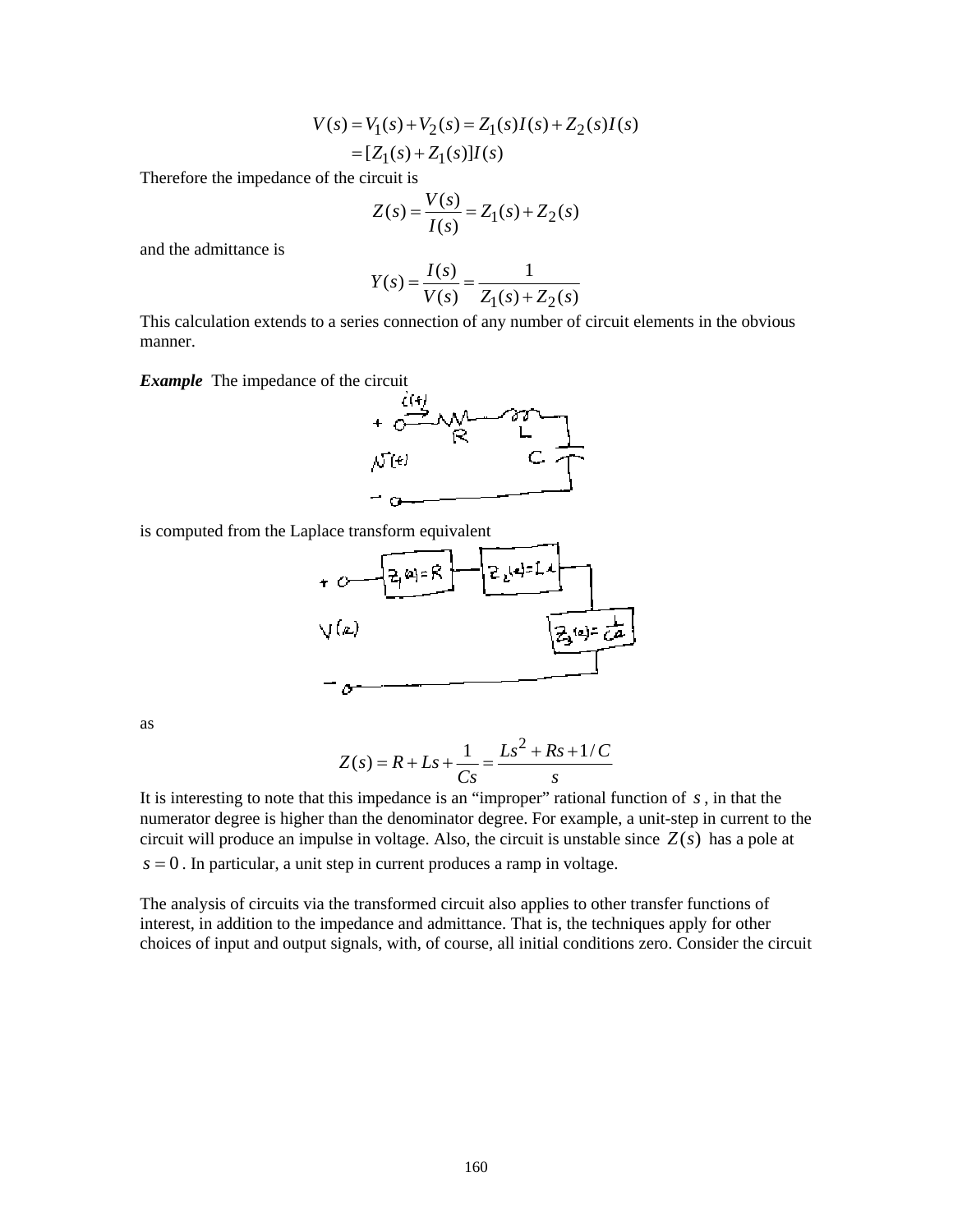

where the voltage transfer function  $V_{out}(s)/V_{in}(s)$  is of interest. Clearly

$$
V_{in}(s) = V_1(s) + V_2(s) + V_3(s) = [Z_1(s) + Z_2(s) + Z_3(s)]I(s)
$$

which gives

$$
I(s) = \frac{1}{Z_1(s) + Z_2(s) + Z_3(s)} V_{in}(s)
$$

Then the output voltage transform is

$$
V_{out}(s) = Z_3(s)I(s) = \frac{Z_3(s)}{Z_1(s) + Z_2(s) + Z_3(s)}V_{in}(s)
$$

and the voltage transfer function is clear. Clearly this is the analog of the resistive *voltage divider circuit.*

In a similar manner, the current divider circuit



yields transfer functions from the input current to the  $j<sup>th</sup>$  – branch current via the calculations

$$
I_{in}(s) = I_1(s) + I_2(s) + I_3(s) = [Y_1(s) + Y_2(s) + Y_3(s)]V_{in}(s)
$$

yielding

$$
I_j(s) = Y_j(s)V_{in}(s) = \frac{Y_j(s)}{Y_1(s) + Y_2(s) + Y_3(s)} I_{in}(s)
$$

The notion of source transformations in resistive circuits also can be applied in the setting of the transformed circuit. These transformations replace voltage sources in series with impedances by current sources in parallel with impedances, or the reverse. For the circuit shown below,

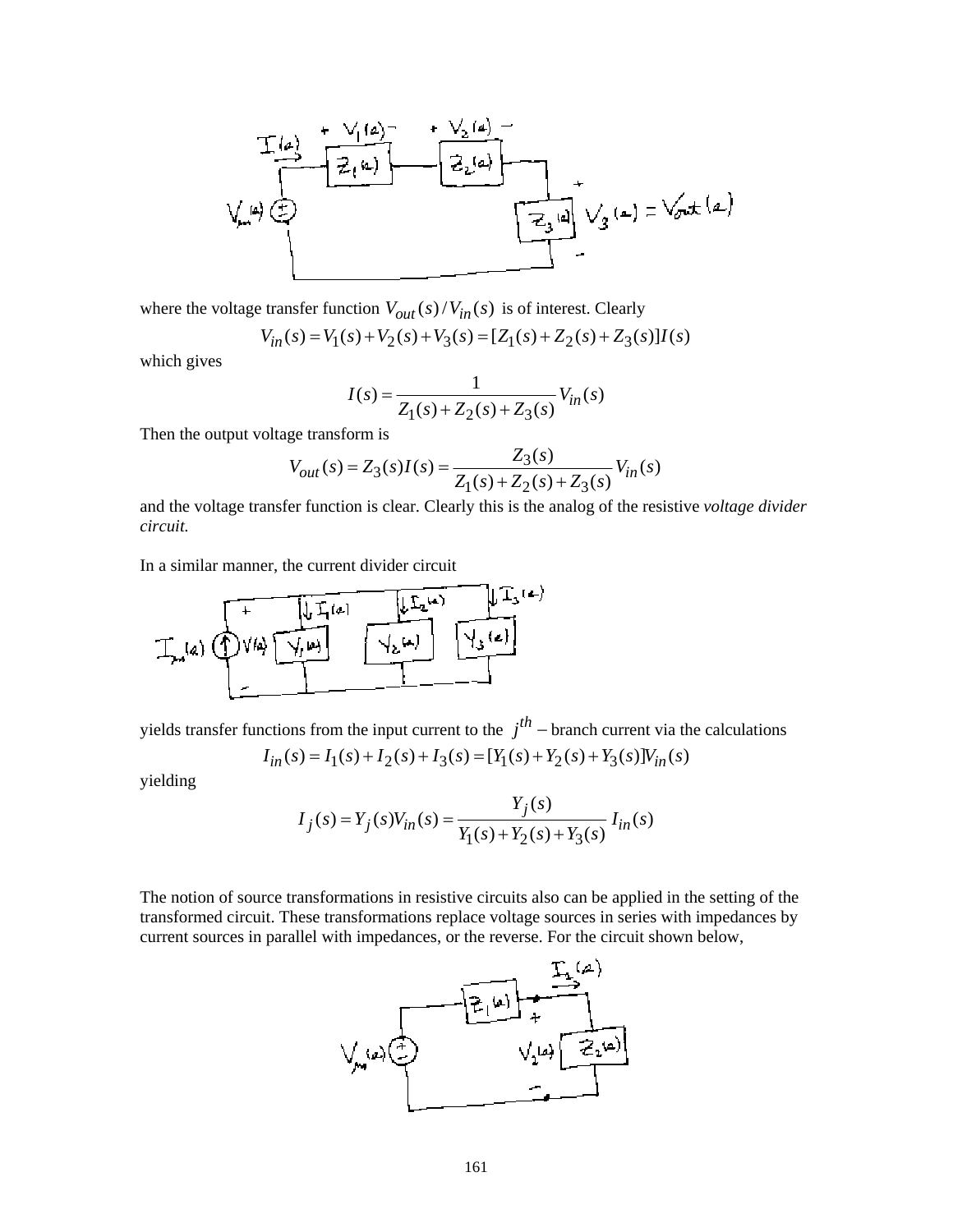the voltage divider rule immediately gives

$$
V_2(s) = \frac{Z_2(s)}{Z_1(s) + Z_2(s)} V_{in}(s)
$$

Assuming  $Z_1(s) \neq 0$ , this expression can be rearranged as

$$
V_2(s) = \frac{Z_1(s)Z_2(s)}{Z_1(s) + Z_2(s)} \frac{V_{in}(s)}{Z_1(s)} = \frac{1}{\frac{1}{Z_1(s)} + \frac{1}{Z_2(s)}} \frac{V_{in}(s)}{Z_1(s)}
$$

$$
= \frac{1}{Y_1(s) + Y_2(s)} \frac{V_{in}(s)}{Z_1(s)}
$$

This is readily seen to correspond to the circuit shown below:



The equivalence of these two circuit structures is often convenient in facilitating application of voltage or current division.

*Example* Consider the circuit shown below, where initial conditions are zero, the input current is a unit-step signal, and the output signal is the voltage across the capacitor:



Converting this to the transform equivalent circuit gives



A source transformation leads to another equivalent circuit in the transform domain, where the current source is replaced by a transform voltage source

$$
V(s) = Z_1(s)I(s) = Ls \frac{1}{s} = L
$$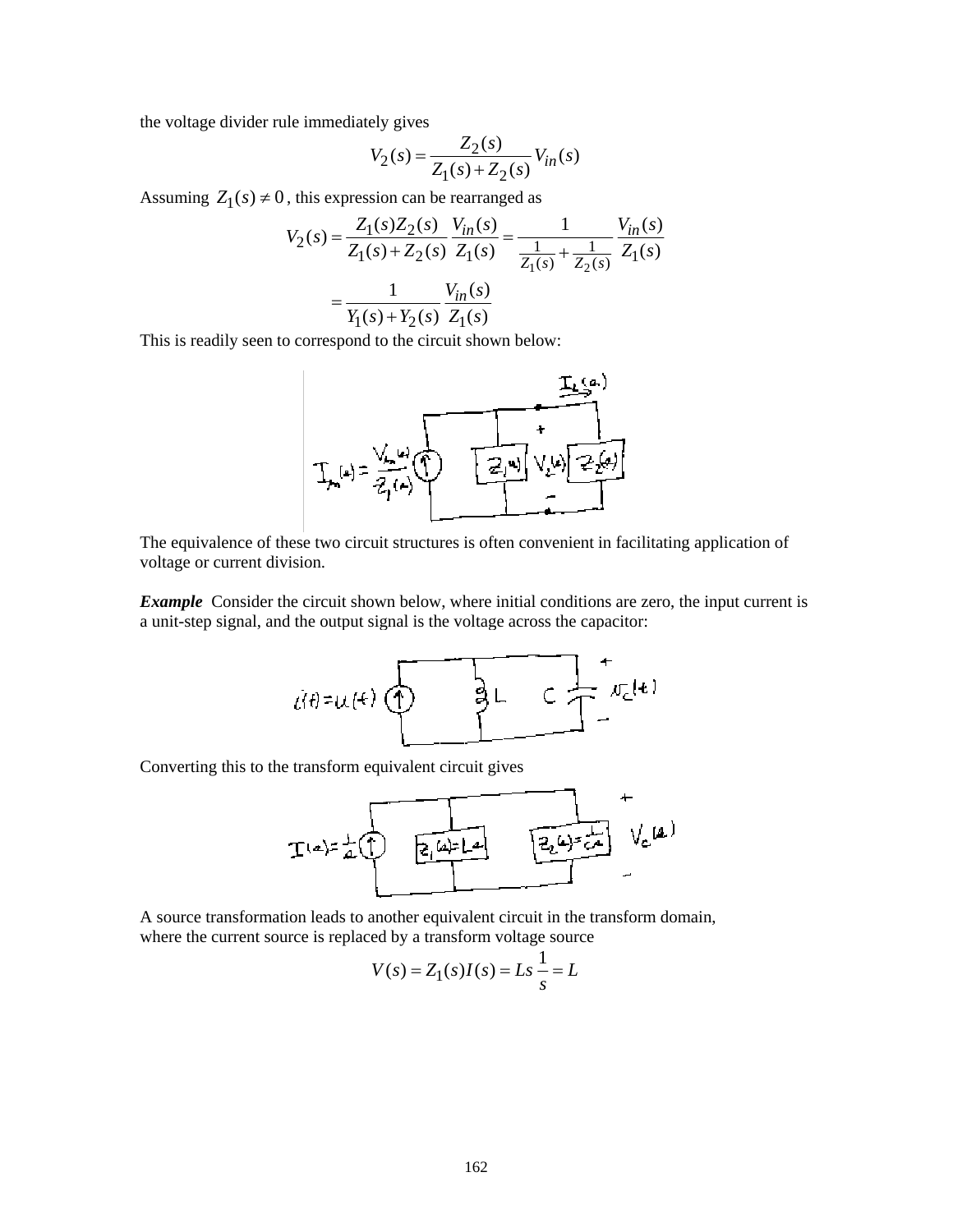

Next the voltage divider relation gives

$$
V_C(s) = \frac{Z_2(s)}{Z_1(s) + Z_2(s)} V(s) = \frac{1/(Cs)}{Ls + 1/(Cs)} L
$$

$$
= \frac{1/C}{s^2 + 1/(LC)} = \sqrt{L/C} \frac{1/\sqrt{LC}}{s^2 + 1/(LC)}
$$

and table lookup gives the inverse Laplace transform

$$
v_C(t) = \sqrt{L/C} \, \sin(\frac{1}{\sqrt{LC}} \, t) \, u(t)
$$

*Example* These basic approaches are quite efficient, even for reasonably complicated circuits. Consider the case below, where the objective is to compute the transfer function  $I_{out}(s)/V_{in}(s)$ :



Converting to the transform equivalent circuit gives



where we have chosen impedance labels for the various portions of the overall circuit. Next, a source transformation gives

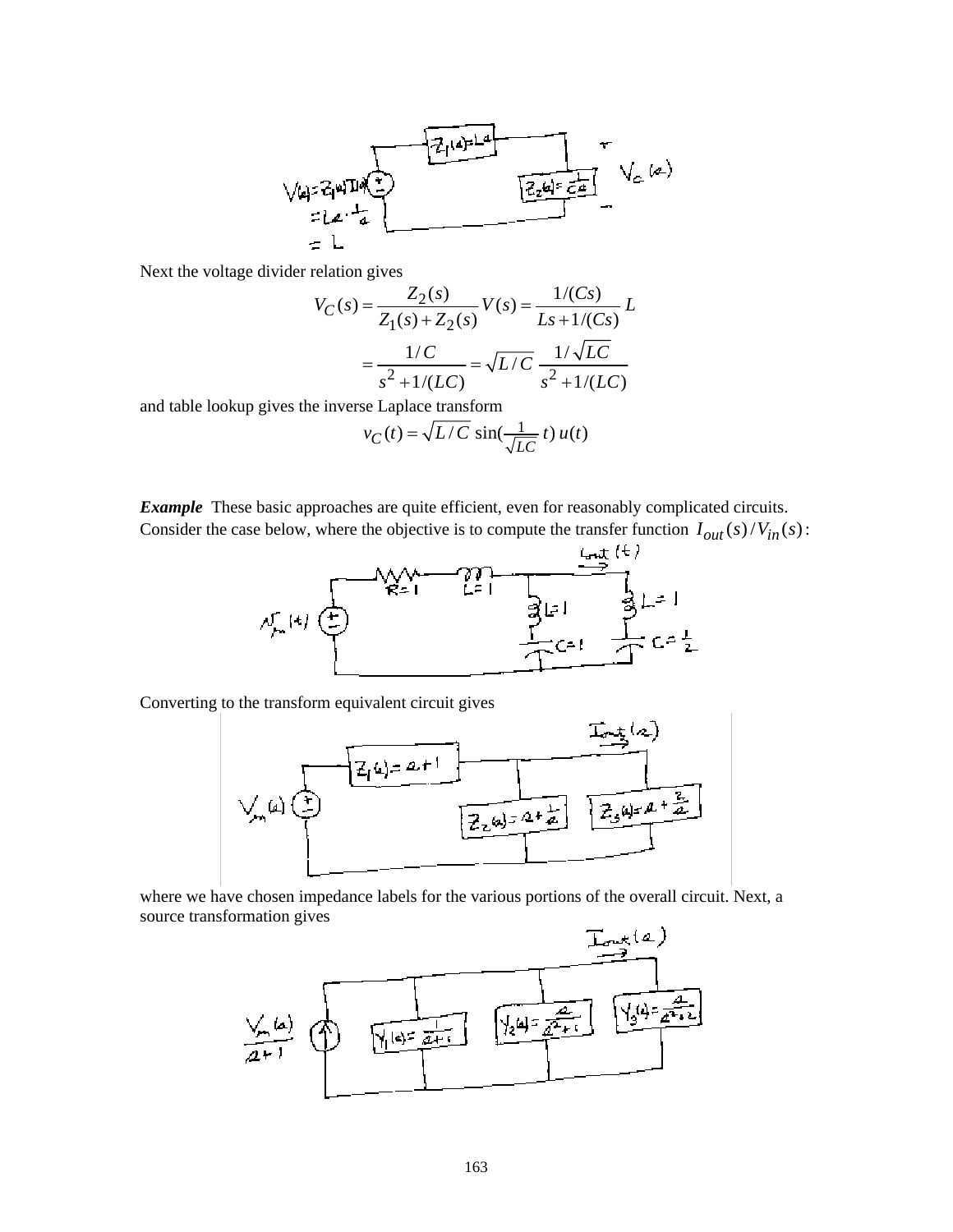Finally, by current division,

$$
I_{out}(s) = \frac{Y_3(s)}{Y_1(s) + Y_2(s) + Y_3(s)} \frac{V_{in}(s)}{s+1}
$$
  
= 
$$
\frac{\frac{s}{s^2+2}}{\frac{1}{s+1} + \frac{s}{s^2+1} + \frac{s}{s+2}} \frac{V_{in}(s)}{s+1}
$$
  
= 
$$
\frac{s(s^2+1)}{3s^4 + 2s^3 + 6s^2 + 3s + 2} V_{in}(s)
$$

The notion of a transform equivalent circuit can be used in other settings that are not restricted to RLC circuits. We illustrate this by considering a circuit involving an ideal operational amplifier.

*Example* Beginning directly in the Laplace domain, consider the ideal op amp with impedances *Z*(*s*) and *Z f* (*s*) as shown:



In order to compute the voltage transfer function,  $V_{out}(s)/V_{in}(s)$ , we use the *virtual short* property of the ideal op amp to conclude that

$$
V_{out}(s) = -Z_f(s)I(s)
$$

and also

 $V_{in}(s) = Z(s)I(s)$ 

Thus it is easy to see that

$$
\frac{V_{out}(s)}{V_{in}(s)} = -\frac{Z_f(s)}{Z(s)}
$$

For example, if we choose a capacitor in the feedback path and a resistor in the input path, then  $Z_f(s) = 1/(Cs)$  and  $Z(s) = R$ . This gives

$$
\frac{V_{out}(s)}{V_{in}(s)} = -\frac{1/(RC)}{s}
$$

and in the time domain we recognize that the circuit is a running integrator.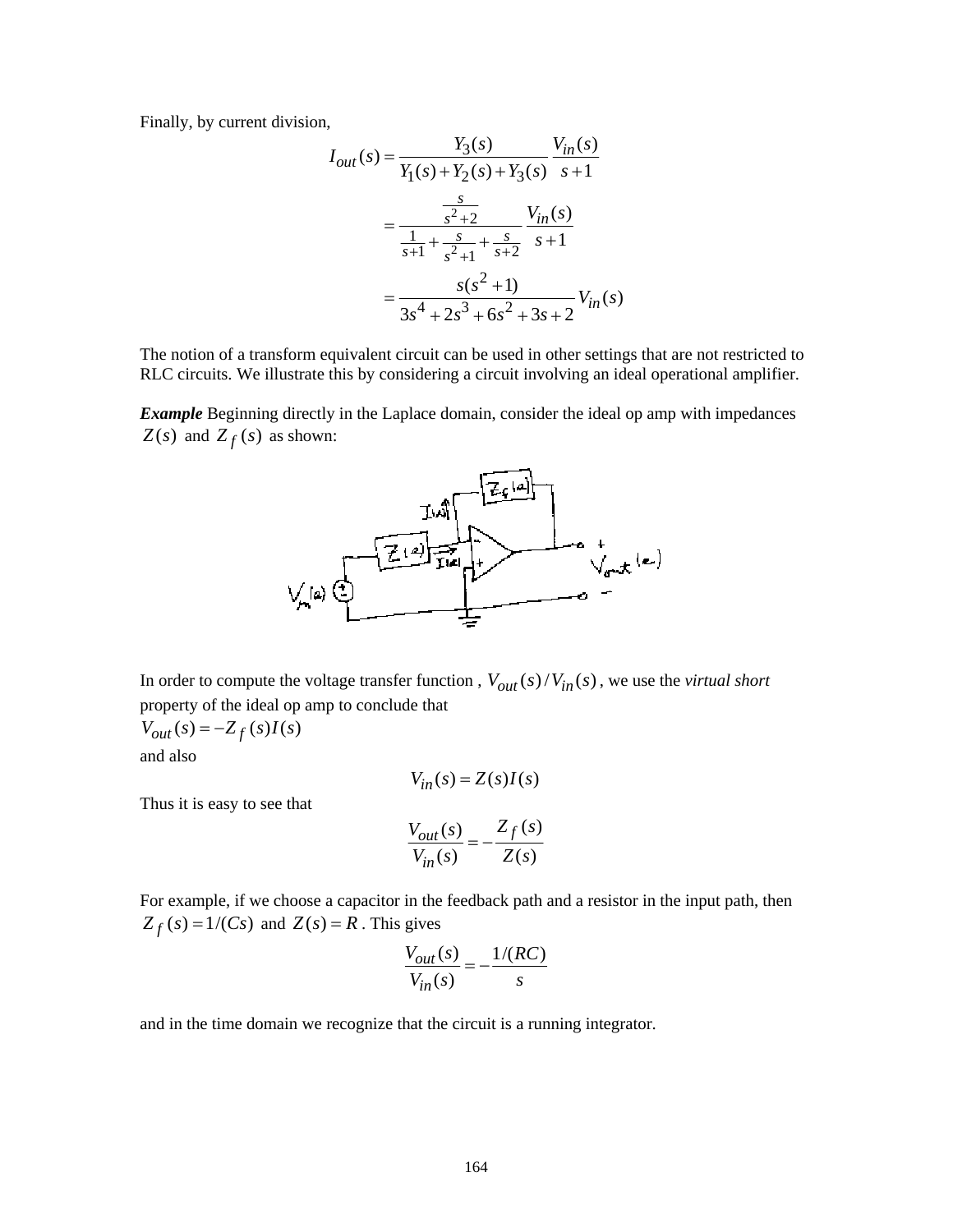## **12.2 Circuits with Nonzero Initial Conditions**

For circuit elements with nonzero initial stored energy, that is, nonzero initial conditions, we can develop Laplace transform equivalent circuits that represent the initial conditions as voltage or current sources.

For an inductor,



with initial current  $i_L(0^-)$  in the indicated direction, the voltage-current relation in the time domain remains

$$
v_L(t) = L \frac{di_L(t)}{dt}, \quad t \ge 0
$$

However, the unilateral Laplace transform differentiation property, taking account of the initial condition, yields

$$
V_L(s) = L[sI_L(s) - i_L(0^-)]
$$
  
=  $LsI_L(s) - Li_L(0^-)$ 

This corresponds to the transform equivalent circuit shown below, where the initial condition term is represented as a voltage source with appropriate polarity:



Of course, an alternate approach is to write

$$
I_L(s) = \frac{1}{Ls} V_L(s) + \frac{i_L(0^{-})}{s}
$$

This leads to an admittance version of the transform equivalent, where the initial condition is represented as a current source with appropriate polarity: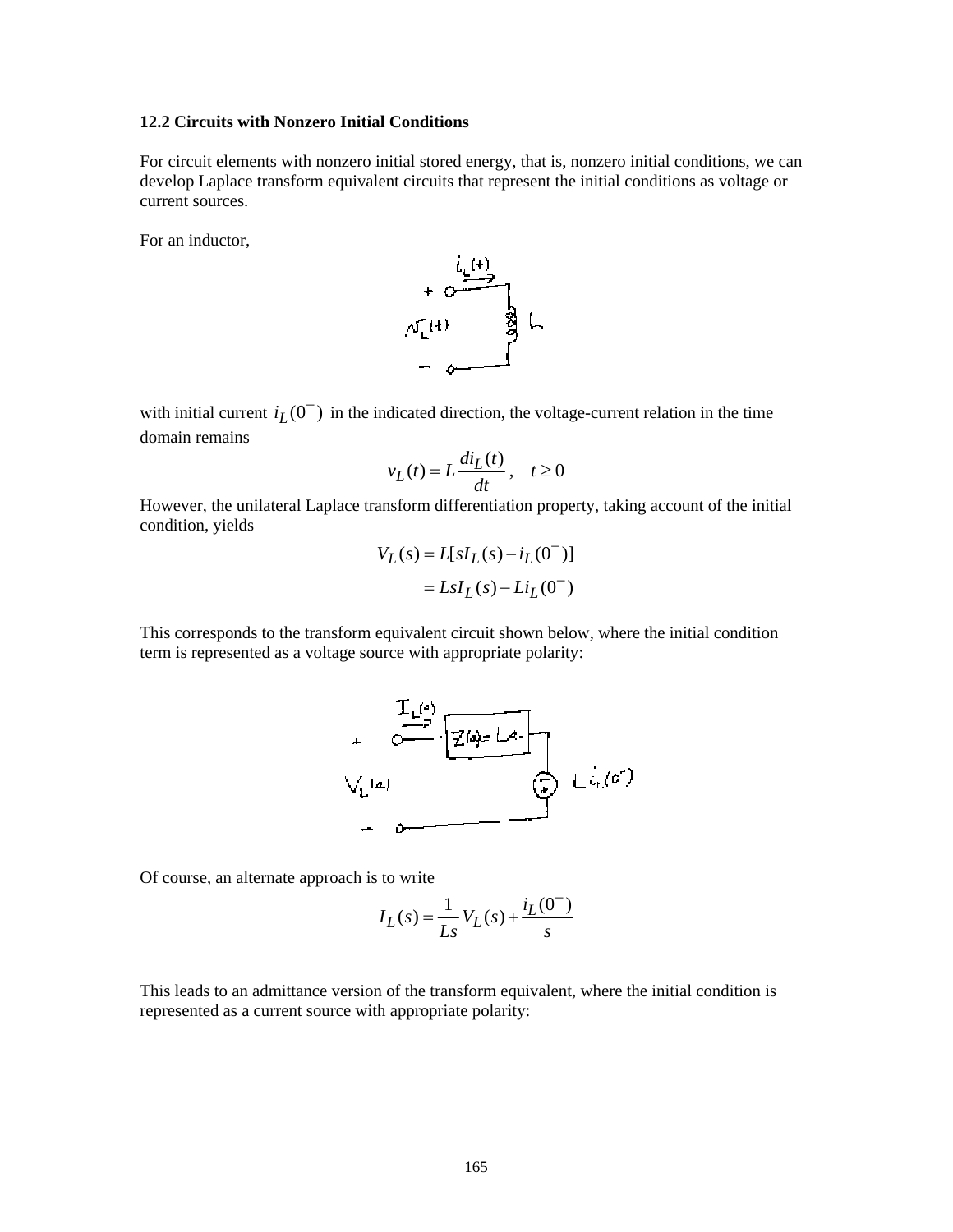

Similar calculations for a capacitor are almost apparent. With an initial voltage  $v_C(0^-)$ , the capacitor with polarity as marked



is described by

$$
C\dot{v}_C(t) = i_C(t), \quad t \ge 0
$$

The Laplace transform differentiation property gives

$$
C[sV_C(s) - v_C(0^-)] = I_C(s)
$$

or

$$
I_C(s) = CsV_C(s) - Cv_C(0^-)
$$

This corresponds to the transform equivalent circuit shown below, where the initial condition is



An alternative is to write

$$
V_C(s) = \frac{1}{Cs} I_C(s) + \frac{v_C(0^-)}{s}
$$

which corresponds to the circuit

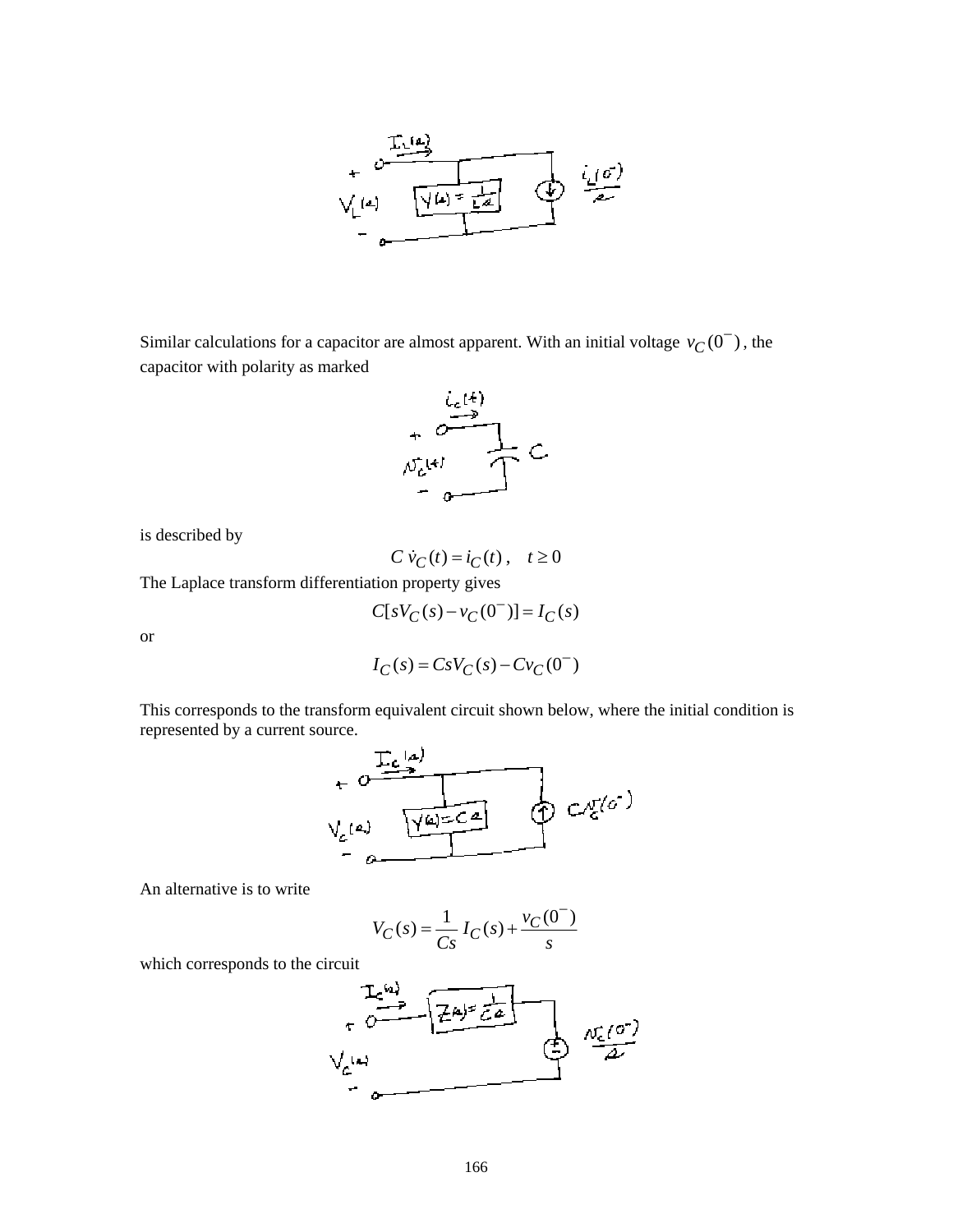where a voltage source accounts for the initial condition.

*Example* Consider the circuit



where the input voltage is  $v_{in}(t) = 4u(t)$ , the initial current in the inductor is  $i_l(0^-) = 1$ , and the initial voltage on the capacitor is zero. To compute the output,  $v_{out}(t)$ , we first sketch the transform equivalent circuit:



The two voltage sources can be combined, and impedances in parallel can be combined according to

$$
Z_4(s) = \frac{Z_2(s)Z_3(s)}{Z_2(s) + Z_3(s)} = \frac{4}{2s+5}
$$

This gives the equivalent circuit shown below



Now a straightforward voltage-divider calculation gives  $V_{out}(s)$ :

$$
V_{out}(s) = \frac{\frac{4}{2s+5}}{2s+\frac{4}{2s+5}} \frac{2s+4}{s} = \frac{2s+4}{s^3+\frac{5}{2}s^2+s} = \frac{2}{s(s+\frac{1}{2})}
$$

and partial fraction expansion leads to

$$
v_{out}(t) = 4u(t) - 4e^{-\frac{1}{2}t}u(t)
$$